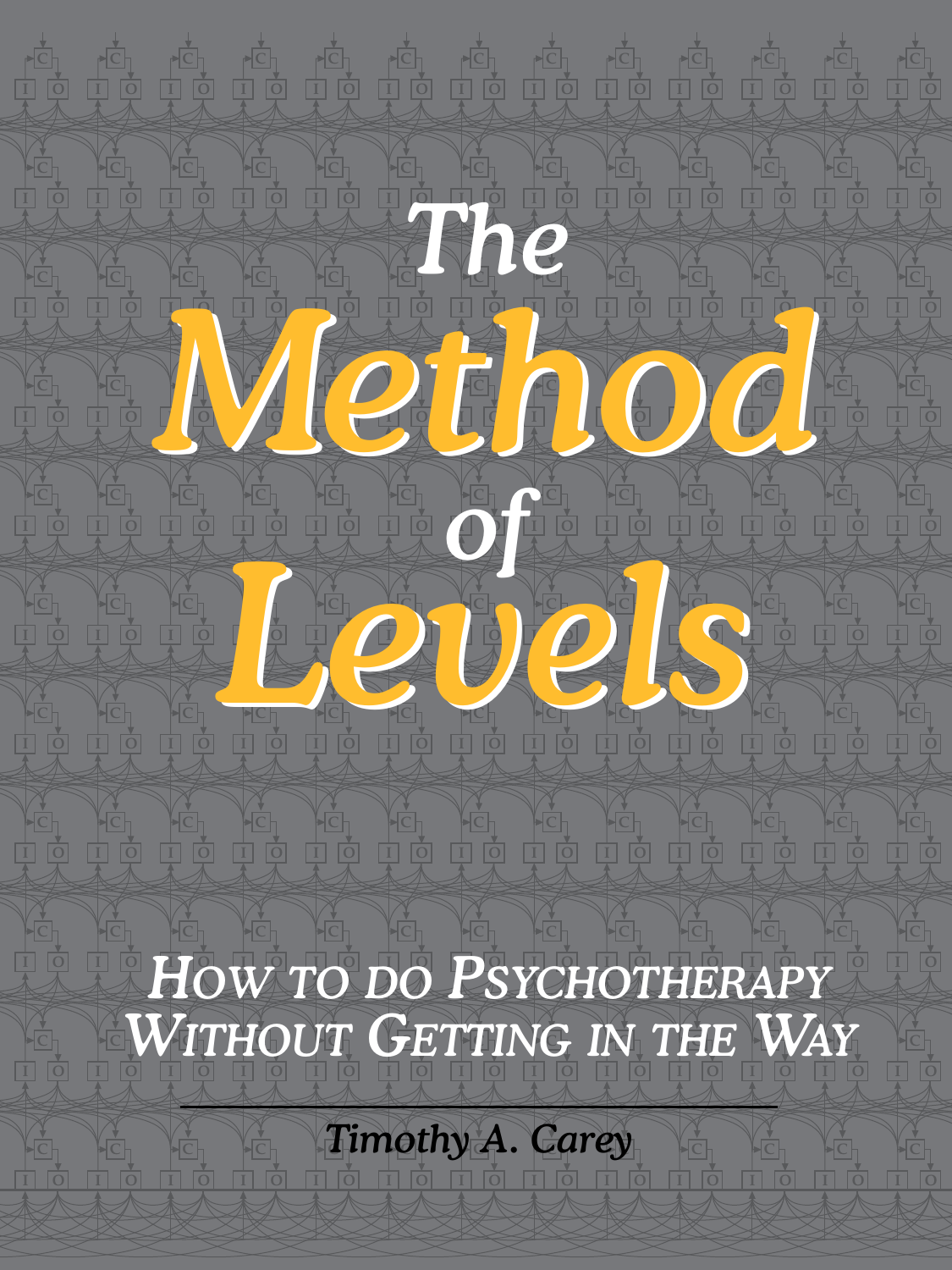## The Method of Levels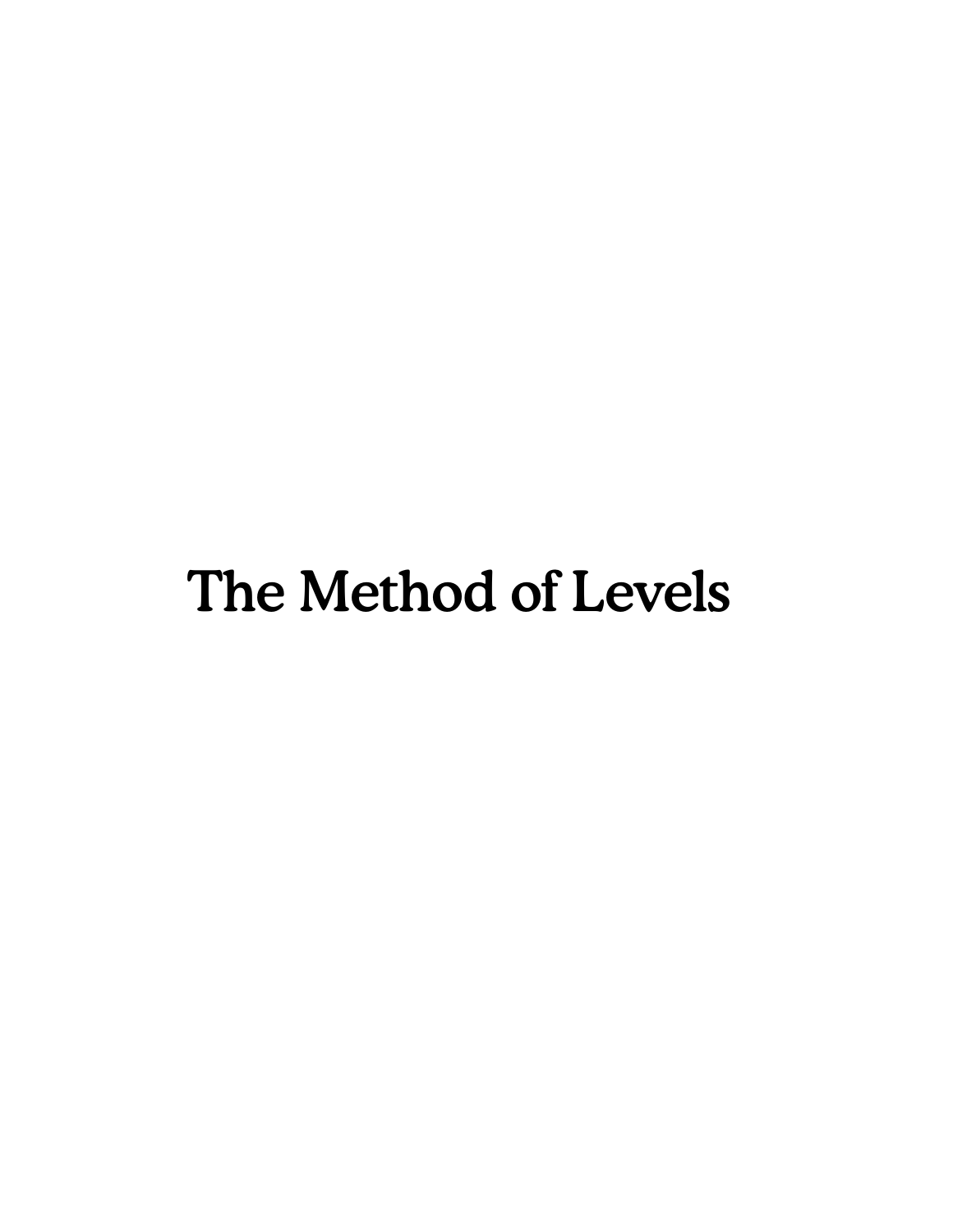Living Control Systems Publishing *Without Getting in the Way* Menlo Park, CA www.livingcontrolsystems.com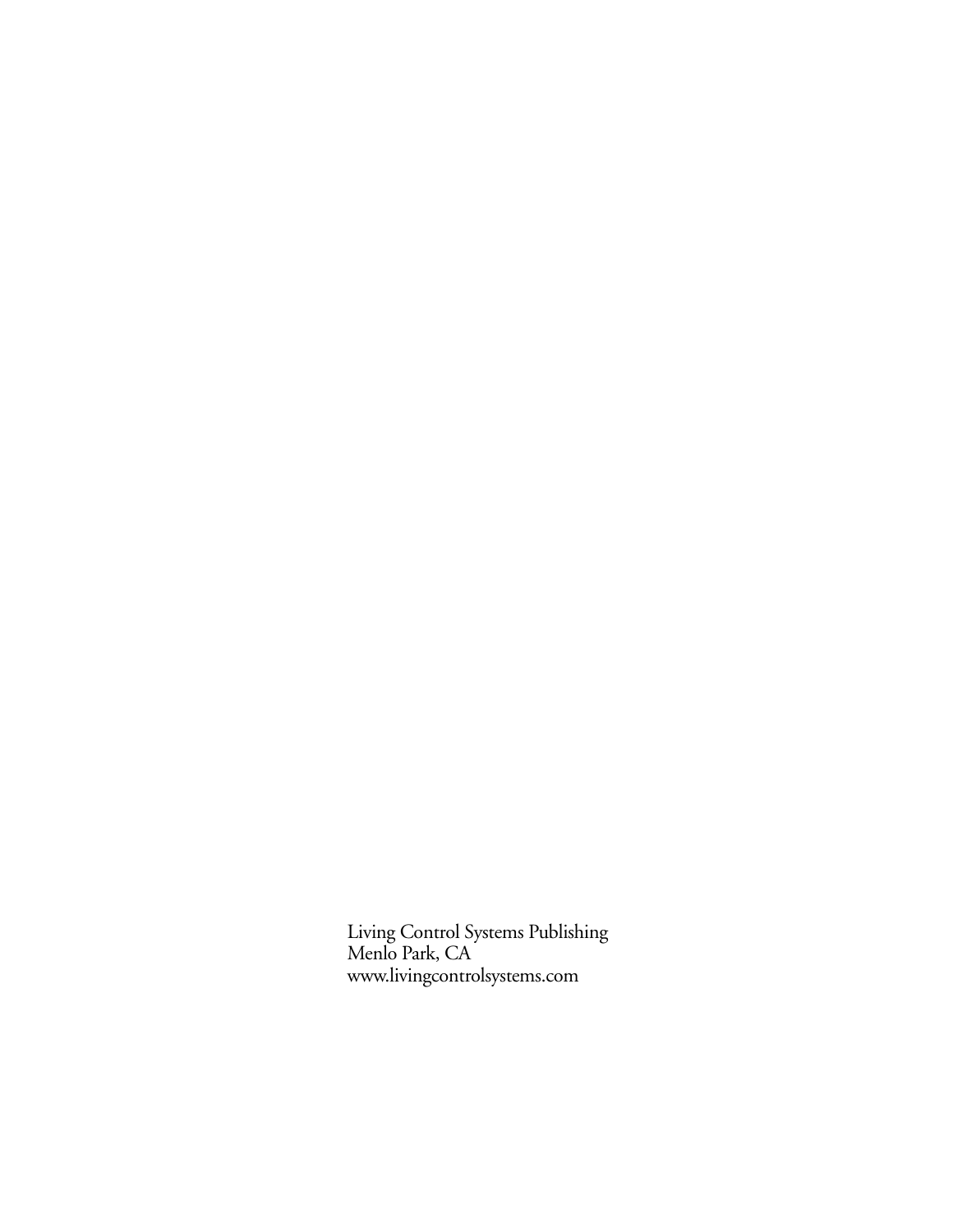

## *How to do Psychotherapy Without Getting in the Way*

*Timothy A. Carey*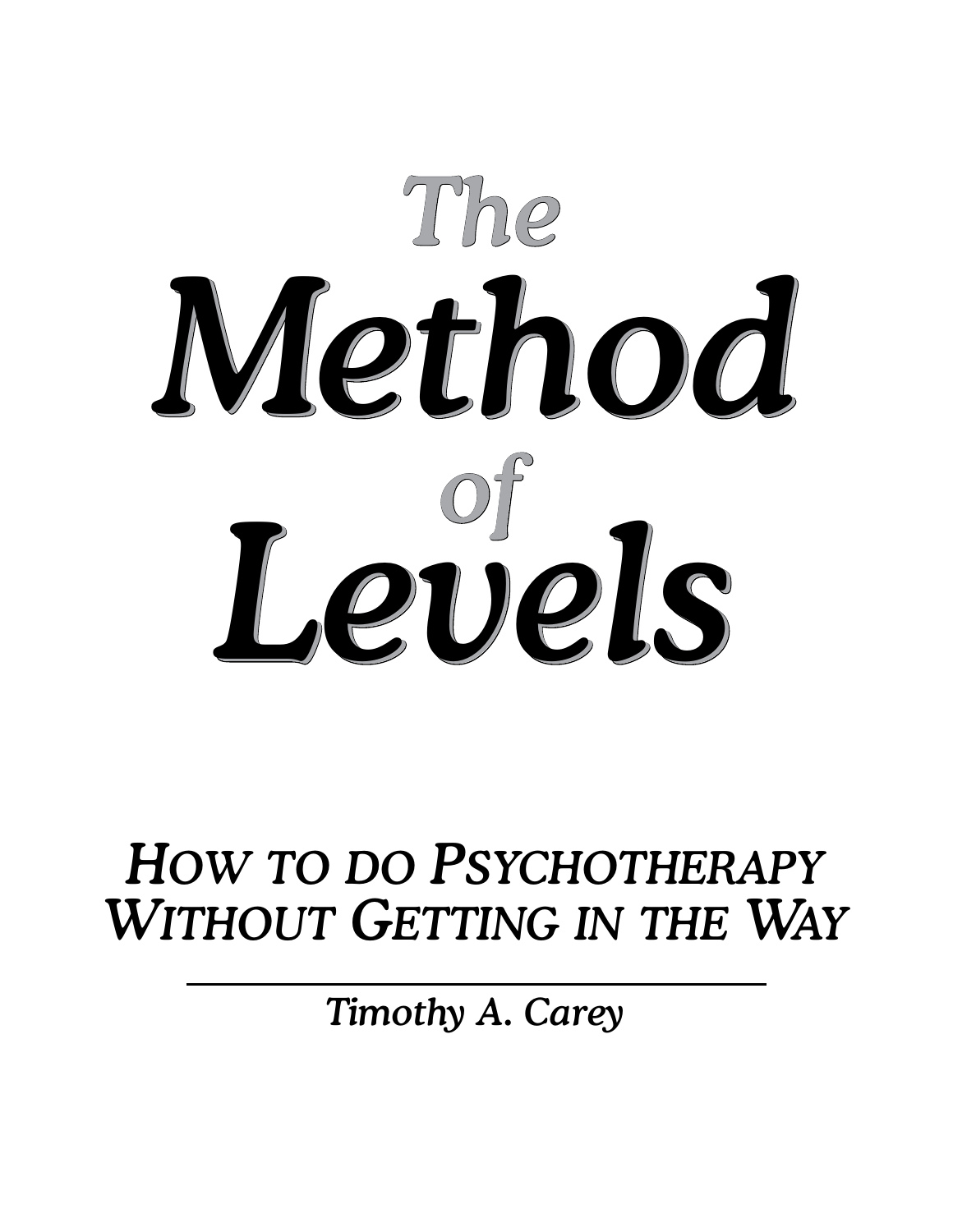Living Control Systems Publishing Menlo Park, CA Copyright © 2006 by Timothy A. Carey All rights reserved.

Numerous introductions, explanations and articles in PDF format, tutorials and simulation programs for Windows computer, links to other PCT web sites and related resources are available at the publisher's website www.livingcontrolsystems.com.

#### *Library of Congress Control Number:* 2006926635

*Publishers Cataloging in Publication:* Carey, Timothy Andrew, 1963- The Method of Levels : how to do psychotherapy without getting in the way /by Timothy A. Carey. xxii, 178 p. : ill. ; 28 cm. Includes bibliographical references (p. 175-178). 978-0-9740155-4-5 (softcover, perfect binding) 1. Psychotherapy. 2 Cognitive therapy. 3. Counseling. 4. Clinical psychology. 5. Mental health. 6. Perceptual control theory. I. Title. RC 489.C63 C37 2006 616.89/142

 $\otimes$  The paper used in this book meets all ANSI standards for archival quality paper.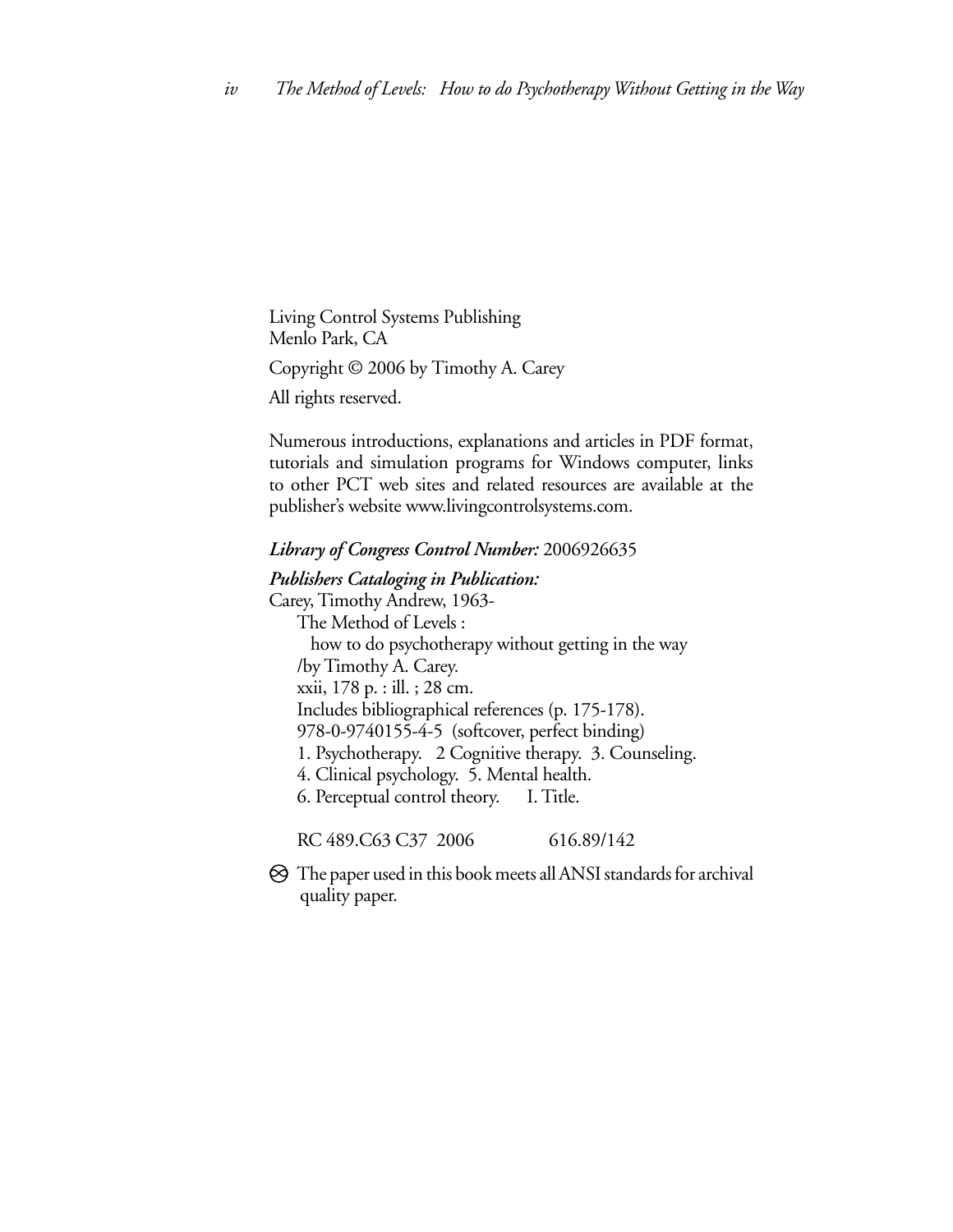To my dad—from whom I first learned to look at things differently. And to all those people who have experienced being diagnosed and treated for a mental disorder.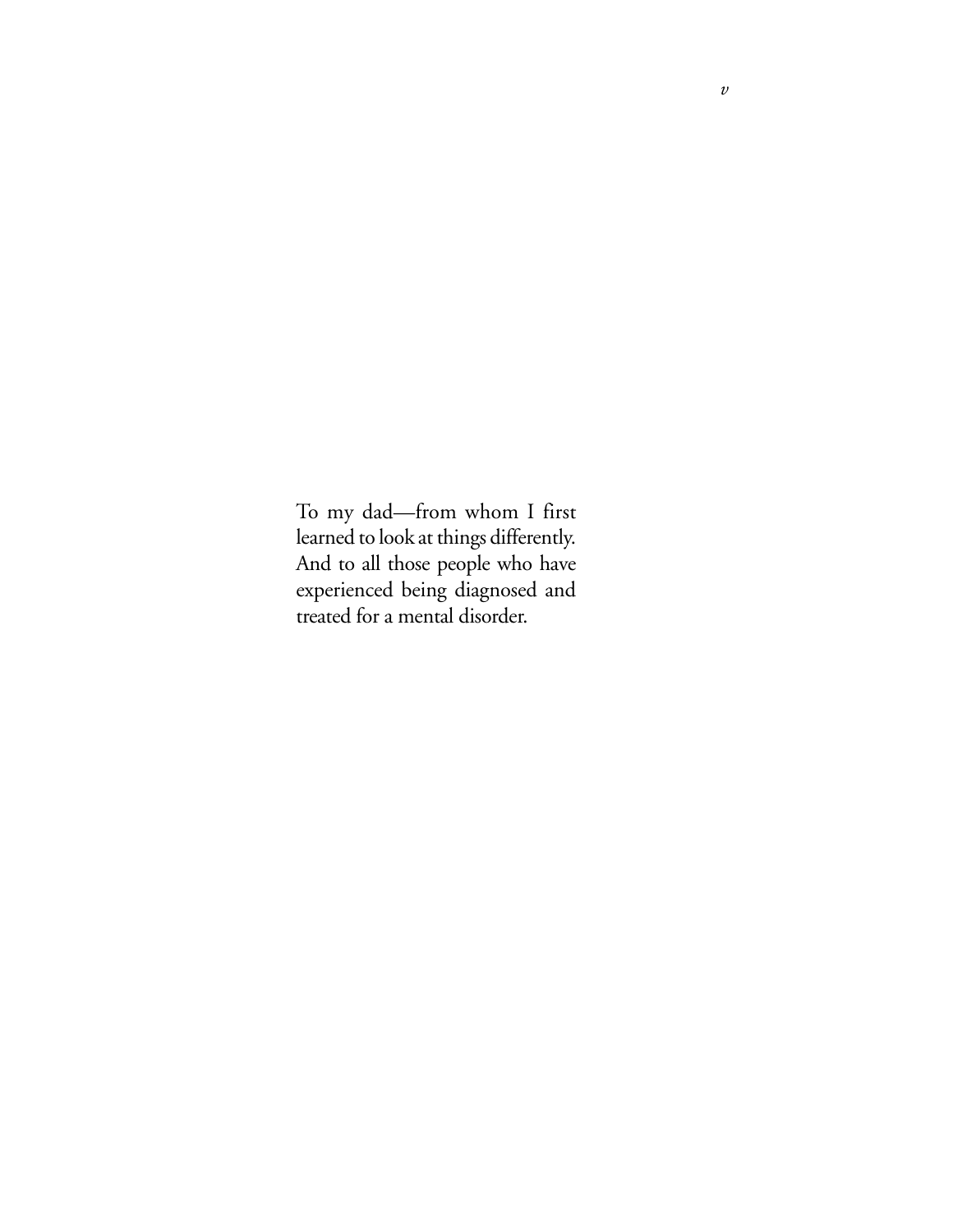This book

#### *The Method of Levels How to do Psychotherapy Without Getting in the Way*

is available as a free PDF download from the publisher's website, www.livingcontrolsystems.com, as well as the free online libraries www.archive.org and www.z-lib.org, which will help ensure that this book and others on the subject of *Perceptual Control Theory, PCT,* will be available to students for many decades to come.

File name: MethodOfLevelsCarey2006.pdf

The file is password protected. Changes are not allowed. Printing at high resolution and content copying are allowed. Before you print, check the modest price from your favorite Internet bookstore.

For related books and papers, search *Perceptual Control Theory*

For drop ship volume orders, mix and match, contact the publisher.

For update on Dr. Carey, see page 179.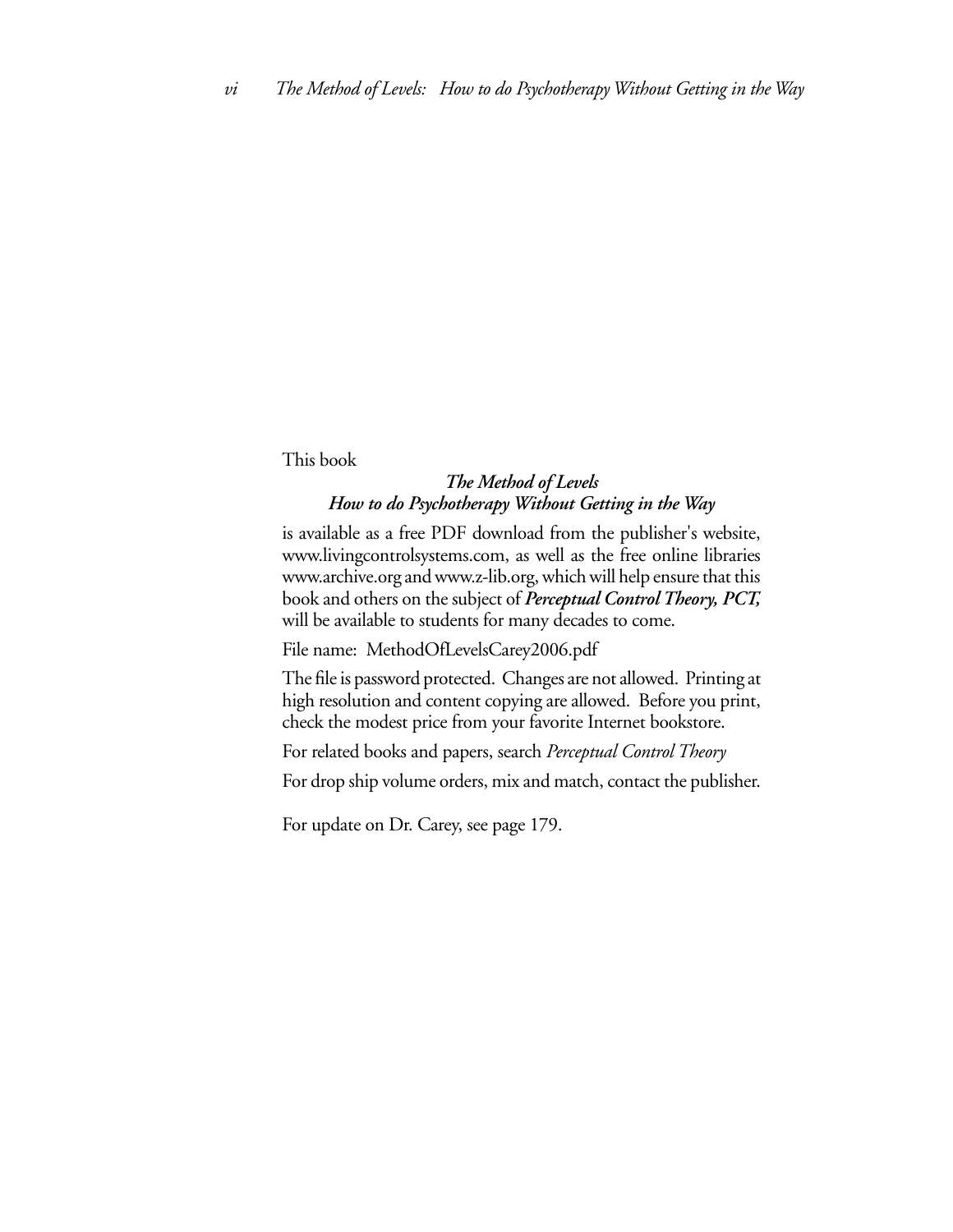# *Contents*

| FOREWORD                |                              |
|-------------------------|------------------------------|
| <b>ACKNOWLEDGEMENTS</b> | xv                           |
| <b>JUST SO YOU KNOW</b> | $\cdot \cdot$<br><b>XV11</b> |

#### **Section One—Why?**

| <b>CHAPTER ONE</b>   | Let's begin at the end                | 3  |
|----------------------|---------------------------------------|----|
| <b>CHAPTER TWO</b>   | A look at where we are                | 13 |
| <b>CHAPTER THREE</b> | The essence of psychological problems | 27 |
| <b>CHAPTER FOUR</b>  | Why does distress occur?              | 33 |
| <b>CHAPTER FIVE</b>  | When conflict persists                | 51 |

#### **Section Two—How?**

| <b>CHAPTER SIX</b>            | An outline of the Method of Levels | 63           |
|-------------------------------|------------------------------------|--------------|
| <b>CHAPTER SEVEN</b>          | An MOL frame of mind               | 69           |
| <b>CHAPTER EIGHT</b>          | Doing MOL                          | 87           |
| <b>CHAPTER NINE</b>           | What MOL psychotherapy looks like  | 103          |
| <b>CHAPTER TEN</b>            | MOL from where the client sits     | 115          |
| <b>CHAPTER ELEVEN</b>         | Some MOL scenarios                 | 125          |
| <b>CHAPTER TWELVE</b>         | A final word                       | 143          |
| <b>POSTSCRIPT</b>             | Questions & Answers                | 147          |
| <b>APPENDIX</b>               | MOL DVD transcript                 | 155          |
| Desensersona irre Preserves a |                                    | 1 <i>- r</i> |

**References and Further reading** 175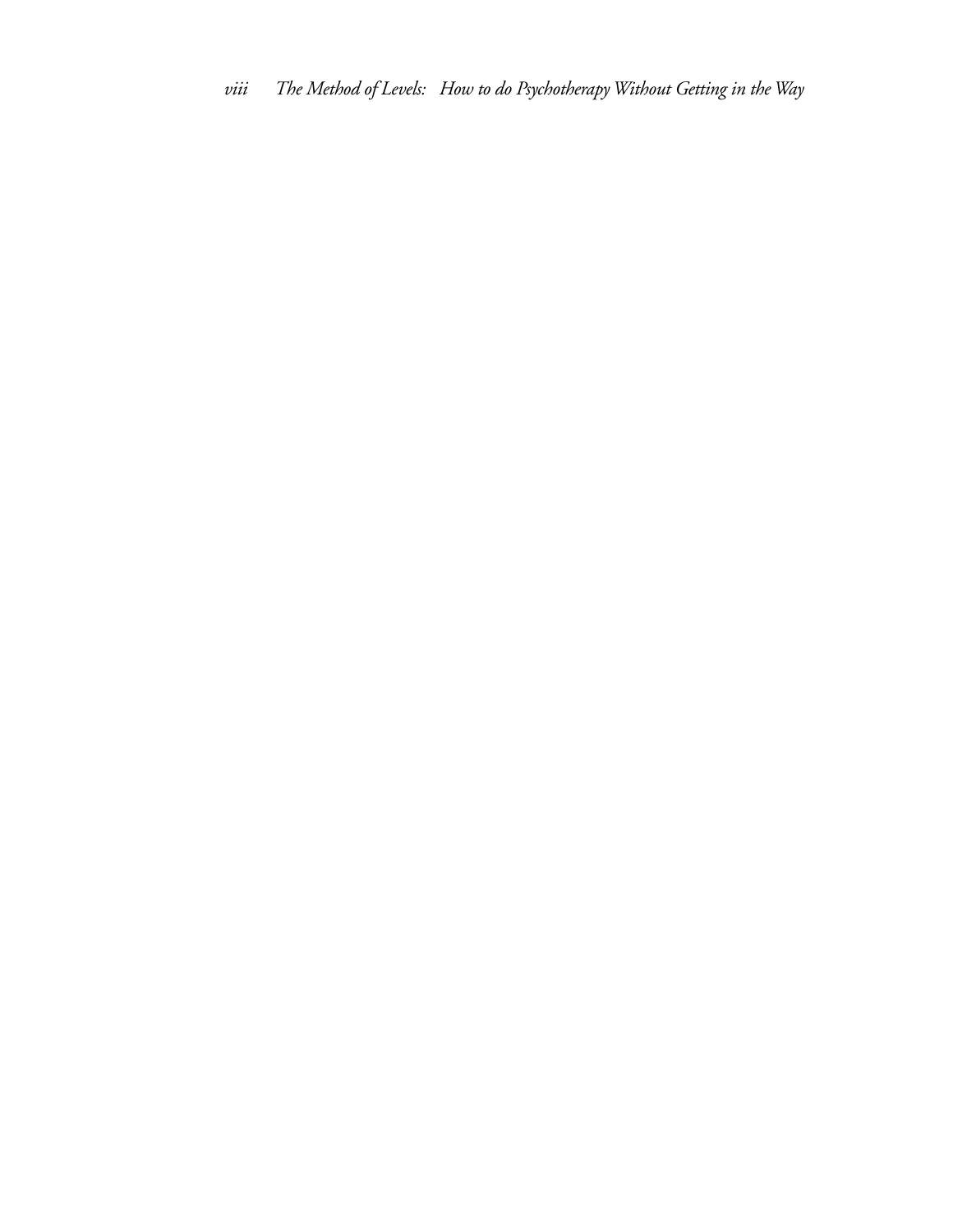# *Foreword by William T. Powers*

This book is about a method of psychotherapy based in part on a model of human behavior called Perceptual Control Theory, PCT for short, on which I have been working since before most readers of this book were born (about 1953). The basic idea behind PCT is that organisms act to control a world represented to them as perceptions, rather than reacting to stimuli or planning their actions or being conditioned or any of those other ideas that have been proposed since before *I* was born. More can be learned about PCT in references at the back of this book.

#### **Part One**

In the early 1950s, at about the same time I began the work that led to PCT, my late friend Kirk Sattley and I became interested in a seemingly irrelevant phenomenon. While one is focused consciously on one train of thought or subject of attention, there often occur thoughts in the background about the foreground thoughts. Kirk and I wondered if this process could be repeated—that is, if the background thought could be brought into the foreground, so that *another* background thought could be found, this time about the new foreground thought. It could. Then, since we were both basically engineering types, we naturally wondered how many times in a row this could be done. With one person helping to keep the process on track while the other reported what came to mind, we found that indeed this could be done several times in a row, and that it did not (often) go around in circles, and that in fact it continued for a rather small number of levels and then seemed to stop, leaving one in an interesting state of mind.

Having a naturally quick mind, I took only about 20 years to see that this phenomenon might have some practical applications, and that it might even have something to do with the theory on which I had, by then, spent a good part of my life. I worked up some demonstrations and tried them out with other people, with quite interesting results. However, that did not make me a clinical psychologist or give me a license to mess about with people's minds, so the Method of Levels or MOL, as I started to call it, never went very far toward real tests. Not, that is, until Timothy Carey, then in Australia, came on the scene.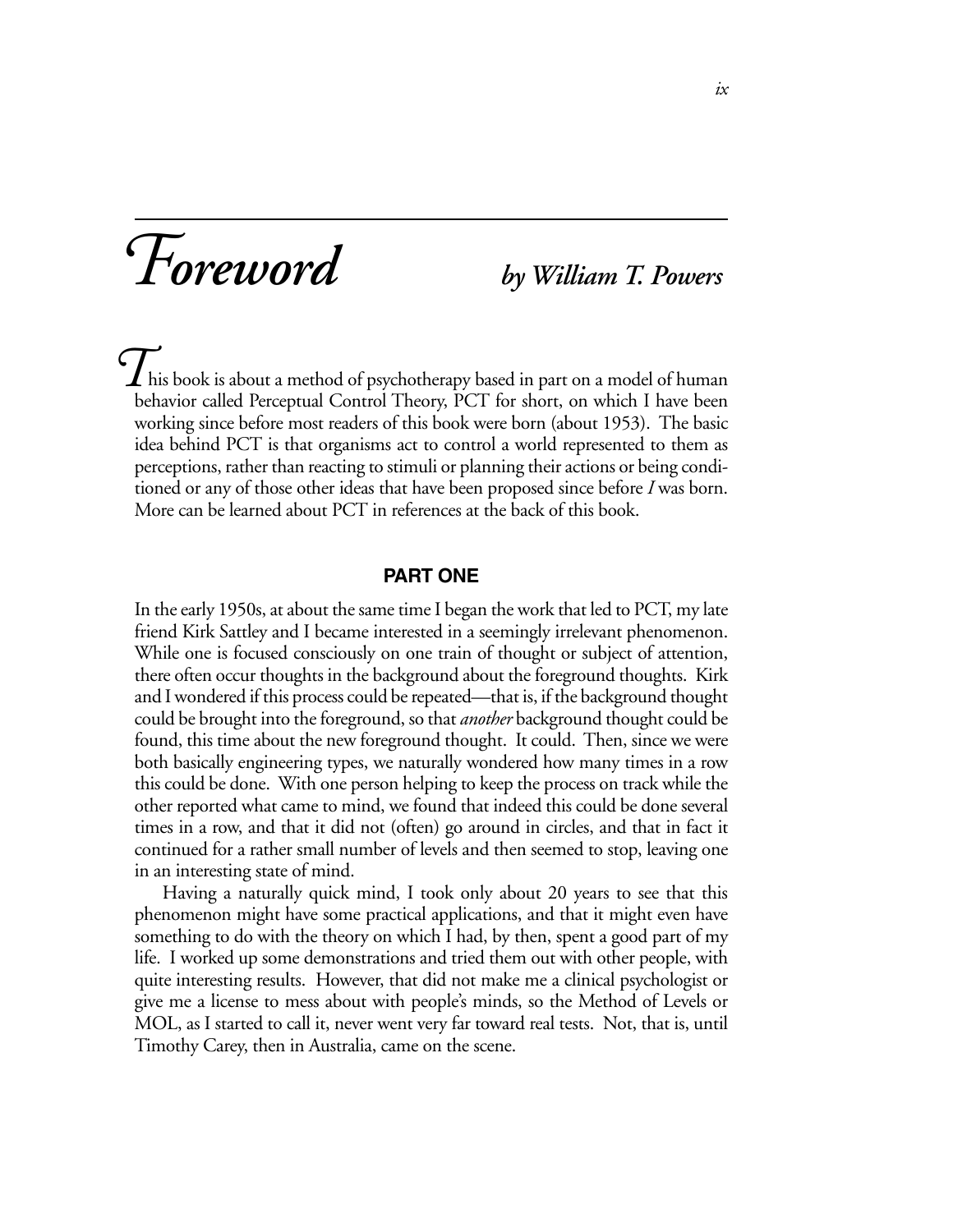Tim Carey first learned about PCT and found it useful in his work in schools. Unlike many who read my publications, he actually read the hard parts in detail, demanding explanations, and bemoaning the fact that he could not make the equations in my first book come out right. That was fortunate, because they had mistakes in them which he had found (nobody else had). He modestly assumed he must have misunderstood, but he had not. He applied the same thorough reading to everything, and eventually was exposed to the Method of Levels, which I trotted out occasionally to see if any takers had showed up, and he took it, and he ran with it. He ran himself to a Ph.D. in clinical psychology, and then to a practice in his ancestral territory of Scotland where he put this method to the test of using it exclusively and full-time with clients, and finally to the position of being the primary expert on the nature and use of the Method of Levels.

It is probably important that the Method of Levels has behind it a scientific rationale, in the sense that it would be good to tie a method of therapy to sound knowledge about how the brain works. But for a book on psychotherapy, the scientific rationale is secondary and the practice is primary. This book is based on Tim's very considerable knowledge of how MOL actually works with real people, and it takes this method far beyond the primitive stage to which I had brought it. For example, I had put on many demonstrations of how to do it, lasting perhaps 10 or 15 minutes, with the result that I doubt that I had ever done it with the same person (not counting Sattley) twice. Tim has carried people through multiple sessions over periods of time, and as a consequence has seen how to use it in a serious course of therapeutic sessions. He has changed this approach from a curiosity to a practical method. And he can teach it without demanding that people understand a lot of control theory (though it doesn't hurt...).

PCT should not get in the way of learning how MOL works, just as (in Tim's way of putting it), psychotherapy should not get in the way of people trying to solve their own problems. So now I will do my part by sketching in, without getting into technical details of control theory, the thinking behind the PCT model of behavior. Much of the model remains speculative, but what follows is reasonably defensible.

#### **Part Two**

The world we control, and control in, is big; we move around in it and do things to the parts of it we can affect. We don't see any levels of organization; we just see a world from wherever we are in it. Part of it we carry around with us, using arms and legs attached to it to move ourselves and to do things to the world, and using internal muscles to make sounds, while peeking out of this movable part through two convenient holes in our heads.

When we look at the world out there, we see a lot of *things*. These things are dark and light, colored, and shaped. Some of them move; some patterns of movement repeat as in walking. Some of the things act in relationship to other things—chasing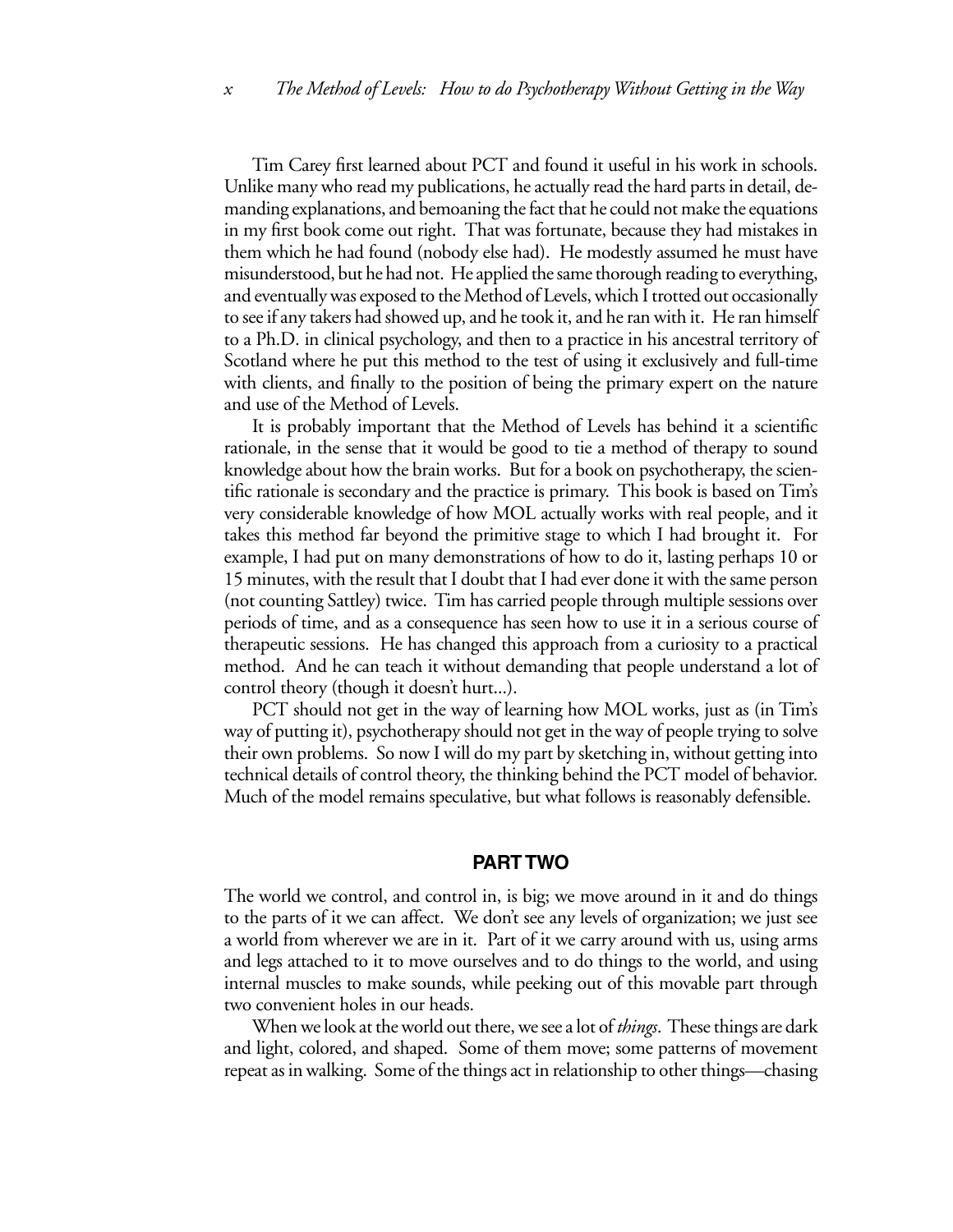and fleeing, dancing, conversing, hugging; some are passive and don't change unless we reach out and push or pull or twist or squeeze. A great many of these patterns speak their names to us when we feel or smell or see them: we see not just Fido, but a whole vast collection with a name: we look at our friend Fido and mentally hear "dog." The world turns into a sea of symbols. We pick up these symbols and turn them around and pick out what they mean, and we string them together into things we write and say, and recognize the strings as descriptions when we read or hear them as sentences (like this one), and we act on the world to make it fit our descriptions of it. We think and reason with these symbols; we state rules and regularities using them. We see principles in them; we see a whole orderly world.

All this happens in the world outside us and partly inside us. But what PCT tells us is that this is not quite the right story. When we feel, smell, hear, and see the world, we are looking inside our brains, not outside them. When we see patterns in the world, the patterns exist as activities in our brains, not in the world. The faint echo of the world is not inside us, but outside us. It is the world outside us that we are trying to grasp in some small partial way through building up a huge complex structure of representations inside us. When we act to make the world conform to the appearances we intend and prefer, we are acting on this complex inner representation. We are acting by altering the world outside, yes, but we know that world only as we have learned to represent it inside ourselves in the form of perceptions. What we are actually doing to the outside world to produce the experiences we want, and what else we are unwittingly doing to it, are unknown to us: we know only what exists and changes in the inner representation. We know only what we perceive.

We can sort the world of experience into classes of perceptions that show some internal order and some relationship to each other. For example, the configuration we call a chair contains smaller configurations and is part of larger ones like a dining room, but each configuration is also made of things that are not configurations. The chair is made of various colors; its edges as we see them are places where one color or brightness changes abruptly into another color or brightness. The small configurations of which the chair configuration is made, things like arms, leg, seat, and back, belong to that particular kind of chair, but the colors and brightnesses could be parts of any object: they are a different class of experience from the class we call configurations. They are sensations of various intensities.

Notice that in order to change the chair configuration—say, to set up a folding chair so you can sit in it, or to turn a chair to a different direction or move it to a different place, or to reduce it to kindling, it is necessary that at least some of the sensations change. You cannot alter the configuration without changing sensations. On the other hand you can easily change a sensation without altering the configuration of which it is part; you can paint the chair blue, or use sandpaper to smooth a rung, or turn all the lights down until you can barely see the shape, and it will remain exactly the same chair. Furthermore, it is not *necessary* to alter the configuration in order to alter any of the sensations that make it up.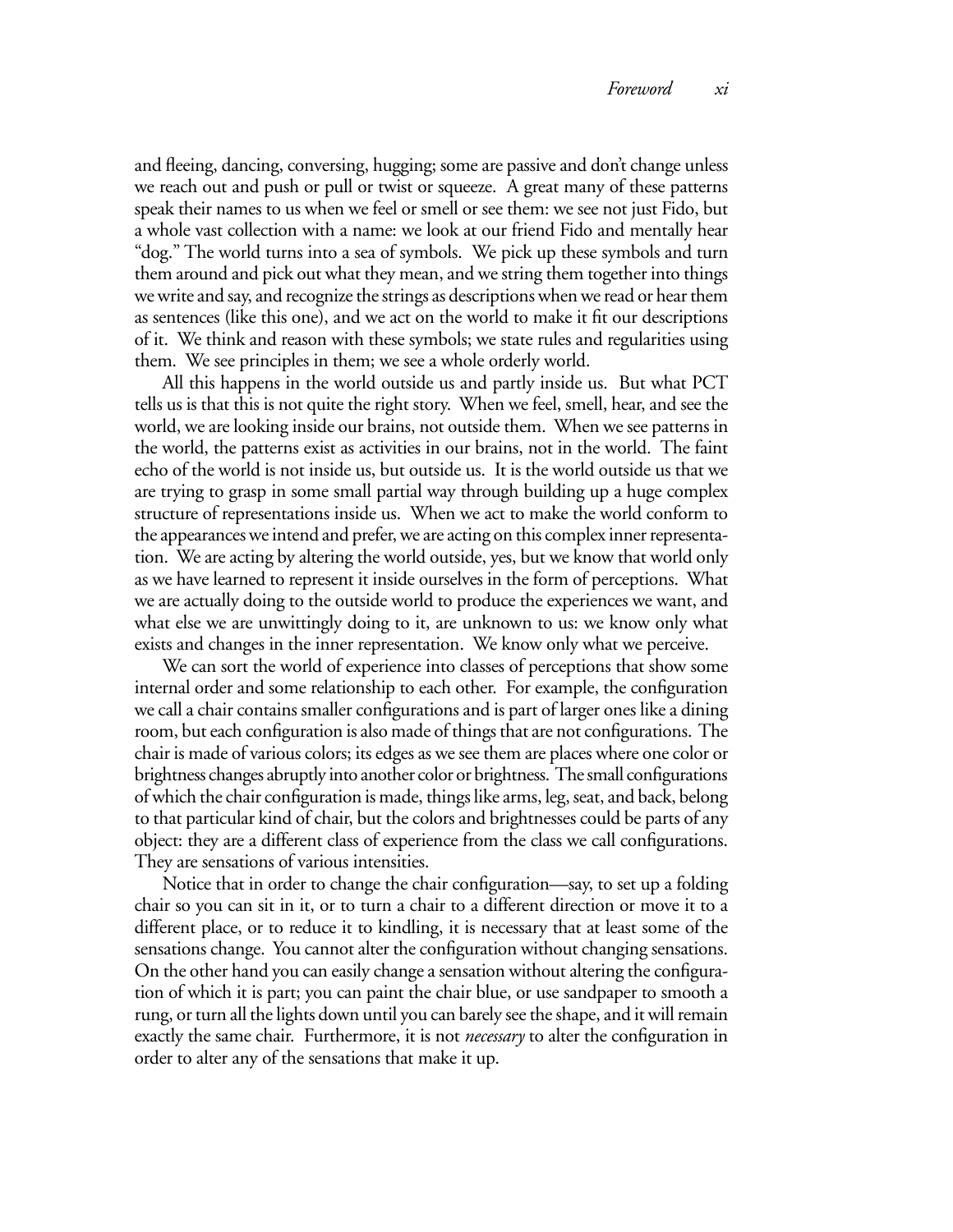This means you can control a sensation to match (for example) a different brightness or color without having to control a configuration, but you can't control a configuration (change it to match the shape you prefer) without altering at least one sensation. In fact this all means that sensations can exist without configurations existing, but configurations cannot exist unless sensations exist.

So out in that external world which we now think of as an inner representation, a complex collection of perceptions, we find that there are hidden relationships between different classes of perceptions. Configurations are, as mathematicians would say, functions of sensations. We have discovered something about the brain's way of representing the world outside: it forms representations of sensations, and then it forms representations of configurations *out of the representations of sensations*.

To shorten the story, by doing this analysis in many different ways and at many levels of abstraction, and across many different sensory modalities, we can form a picture of a whole hierarchy of perception and control, in which higher levels of representations are formed from lower-level representations, and higher levels of perceptions are controlled by altering lower levels of perceptions. Just for the record and without getting further into details, the classes so far identified have been tentatively labeled (from lowest to highest) intensity, sensation, configuration, transition, event, relationship, category, sequence, procedure, principle, and system concept.

We can go beyond this to say that we can define *levels of control*, in which one level controls its own kind of representations not by telling multiple lower systems how to act, but by giving them goals, specifications that say "Make your perception look like *this,"* where "this" is simply a set of numbers saying how much of each lower system's kind of perception is to be present. We call those specifications *reference signals.* And each level controls its own representation to match the reference signal it is given by telling still lower systems how much of *their* perceptions they are to create and maintain, until we reach the lowest level where a system in the brainstem tells the lowest system in the spine to make its sensations of muscular effort be *this* intense, thus having physical effects on the outside world. In this way the hierarchy of perception becomes a hierarchy of control.

To the conscious entity that is internally constructed in this way, all this seems to take place not in the head but in the world of which it is conscious and in the small movable part of it that carries the observer around with it. If you want to know what a relationship or a category or a sequence or a configuration looks like, don't close your eyes and try to imagine something in your brain; open your eyes and look at the world around you, the busy changing world that extends from your skin to next person, to the horizon and on to the farthest galaxy. That is the world your brain gives you to experience: an immense theater that fits into a volume smaller than a soccer ball. My late wife, Mary Andrews Powers, found this perfect summary of the situation in a collection of poems by Emily Dickinson:

> The brain is wider than the sky, For, put them side by side, The one the other can contain With ease, and you beside.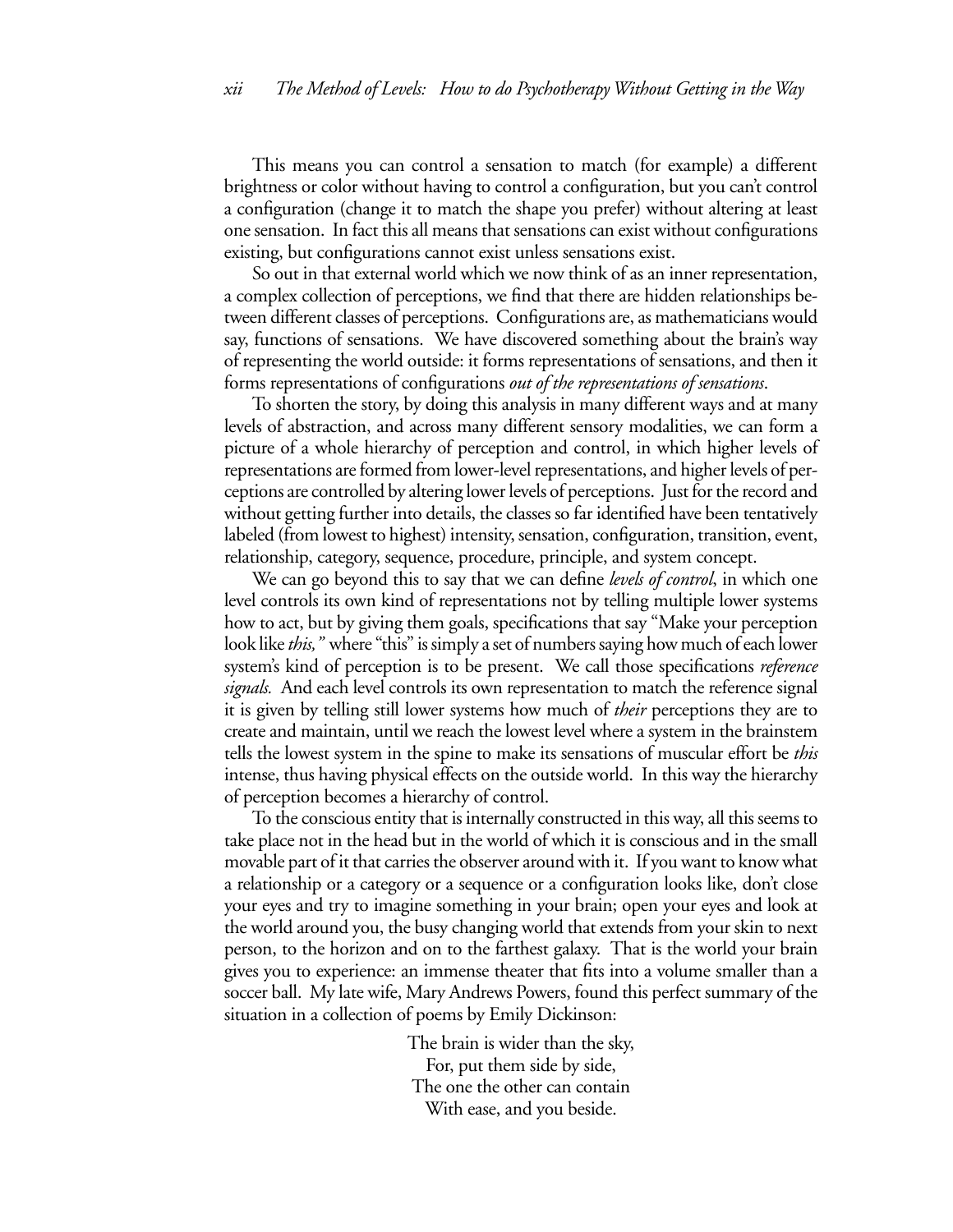#### **Last part**

Now I have to ask you to forget the proposed names of those tentative 11 levels of perception currently suggested in PCT, and remember only the underlying principle: that perceptions of one level are altered as a means of controlling perceptions of a higher level. That is the first principle on which the Method of Levels is (now) based. The second principle is simply the observation of a fact: it is possible for a human being to change the point of view from which representations in the brain are observed. There is no explanation for this phenomenon of "point of view": it is as mysterious as consciousness itself. But we can form a mental image of how it works: it's as if one's awareness can merge with control systems at various levels in the hierarchy of control, this merging creating a field of consciousness in which one is consciously aware from the viewpoint of some subsystem in the brain. When identified with a given level in the hierarchy, one is conscious only of perceptions of lower levels; to see the perceptions at the level where awareness is based, it is necessary to move awareness to the next higher level.

No doubt you are in need of clarifying details and examples; they will be encountered as you go through this book. More than that, you will encounter a new point of view toward helping people as they deal with their own psychological problems.

*Bill Powers* Durango, Colorado February 25, 2005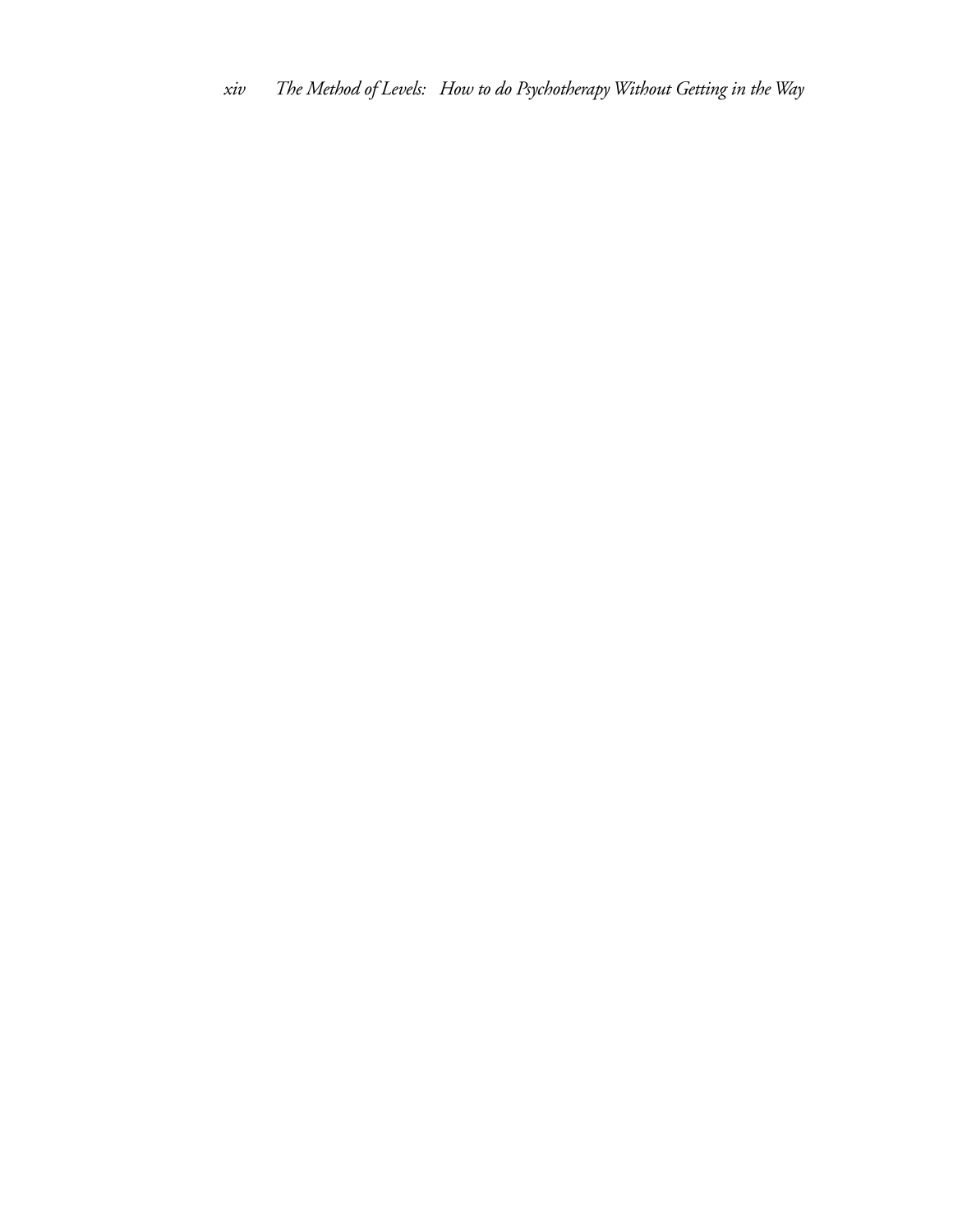# *Acknowledgements*

 $\mathcal{A}_{\text{t}}$  the risk of omitting the names of people who should be included in this section, I did not want to start the book without formally thanking those people who helped make the words you will read be as they are.

Everything I have learned so far about PCT has been thanks to the perseverance, patience, and talent of extraordinary theoreticians and teachers. William T. Powers and W. Thomas Bourbon have spent long hours with me as I've wrestled with the ideas and implications of the theory. Dag Forssell, Philip J. Runkel, Richard S. Marken, Kent McClelland, and the late Mary Powers have also helped me enormously at different times and in different ways. Runkel provided many useful suggestions that helped me improve the readability of this book. Bruce Nevin provided invaluable assistance when he took on the role of editor. Forssell leads a double life as a publisher and I am grateful for him taking on this project.

I have also been fortunate to have at my fingertips the friendship and wisdom of talented clinicians. June Myatt, Richard Mullan, Margaret and Chris Spratt, Debbie Pitcaithly, and Lars Madsen have all spent time scrutinizing various versions of this manuscript and test-driving many of the ideas that you'll read about.

Lloyd Klinedinst, Fred Good, and Pamela Fox also took the time to examine and consider the manuscript and provided me with opportunities to reflect on the accuracy and purpose of what I was writing.

And finally to my wife Margaret who continues to explore PCT and MOL with me … thanks for being here and being you.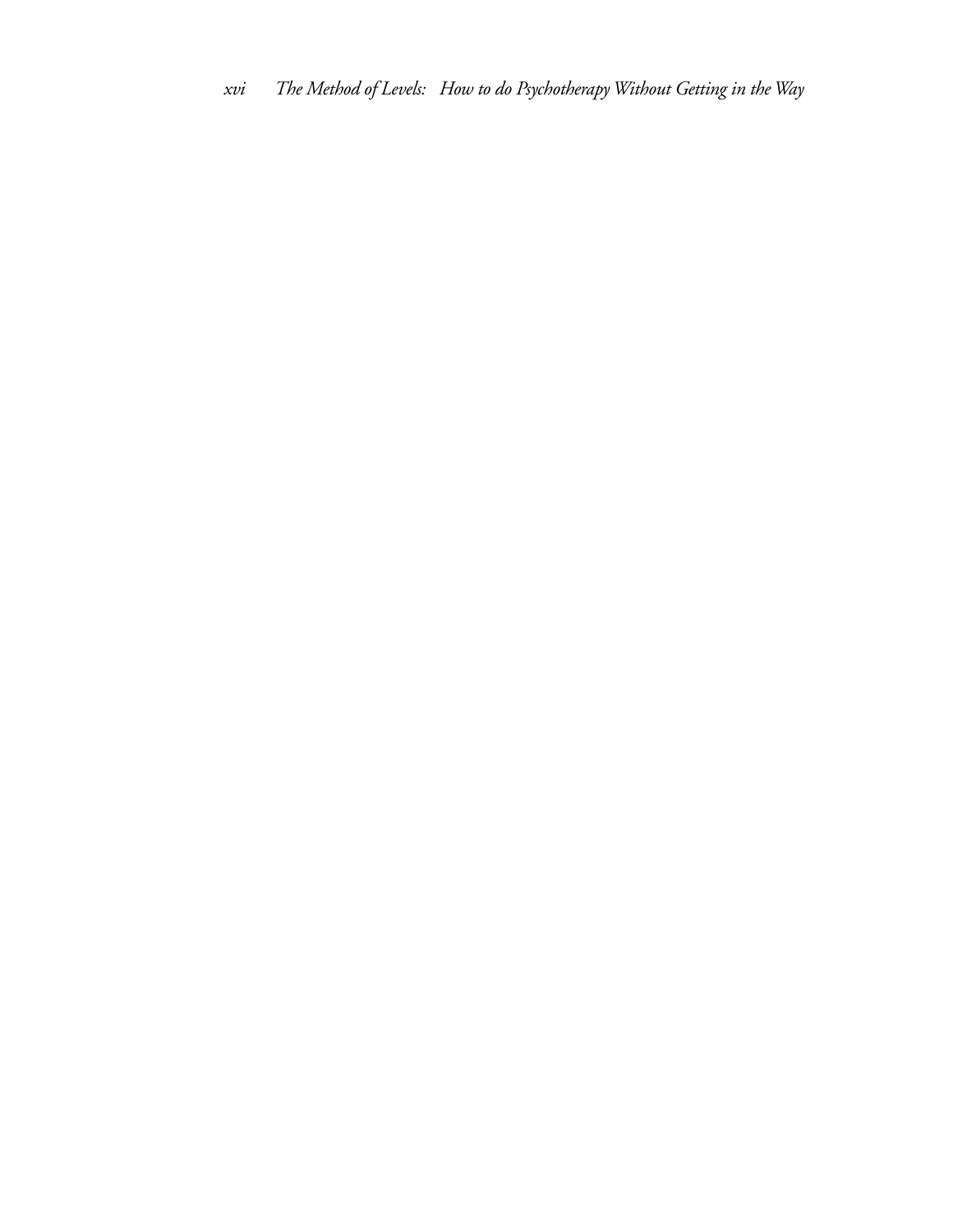# *Just so you know …*

 remember a time before PCT. Not before PCT existed, just a time before I knew *I*about it. I initially studied to become a schoolteacher. I taught in preschools and primary schools, and then did some postgraduate study and taught in special schools, and later worked as an advisory teacher for behavior management programs. For as long as I can remember I've been interested in why people do what they do, so along the way, I started studying psychology part time. I felt fortunate that I could study something formally that had always been a kind of hobby to me. After I finished my undergraduate studies I commenced doctoral training in clinical psychology.

I very much like to operate from a theory. One of my first college professors once said "There's nothing as practical as a good theory. If a theory's not good in practice, then it's not a good theory." That idea has stuck with me. I've never been very comfortable with being told what to do. I much prefer people to explain the reasoning or rationale behind a particular approach and then leave it up to me to figure out how I might translate those ideas into practice. As I've sought to understand why people do what they do, I've become interested in different ideas. I have had experience or training in Applied Behavior Analysis; Family Therapy; Cognitive Behavioral Therapy; Glasser's Reality Therapy, Choice Theory (called Control Theory when I learned about it) and Quality Management; Ellis's Rational Emotive Behavior Therapy; and Neurolinguistic Programming.

That does not mean that I am eclectic. I don't know *how* to be eclectic. Each theoretical explanation implies a particular state of the world that is different from other theoretical explanations. How can you blend an idea that says "things are *this* way" with an idea that says "no, they're *that* way"? At a theoretical level I think of eclecticism as an impossibility.

Therefore, each time I became interested in a particular theory, I embraced it and fully endorsed it. Sooner or later, though, I found all of these theories wanting. Something didn't make sense, or inconsistencies appeared that I hadn't noticed at first.

And so it was that I came to PCT. I've been learning PCT since 1995 and I still like it as much as I did when I first learned about it. Perhaps one of the things I like most about PCT is that it is the only theory that enables a working model to be built that will function just the way a person does. With PCT I've consistently been able to find the answers to questions I was looking for, and I have been able to use the theory as a framework to develop questions I hadn't thought of and to seek answers to them. PCT is the scientific foundation of everything in this book.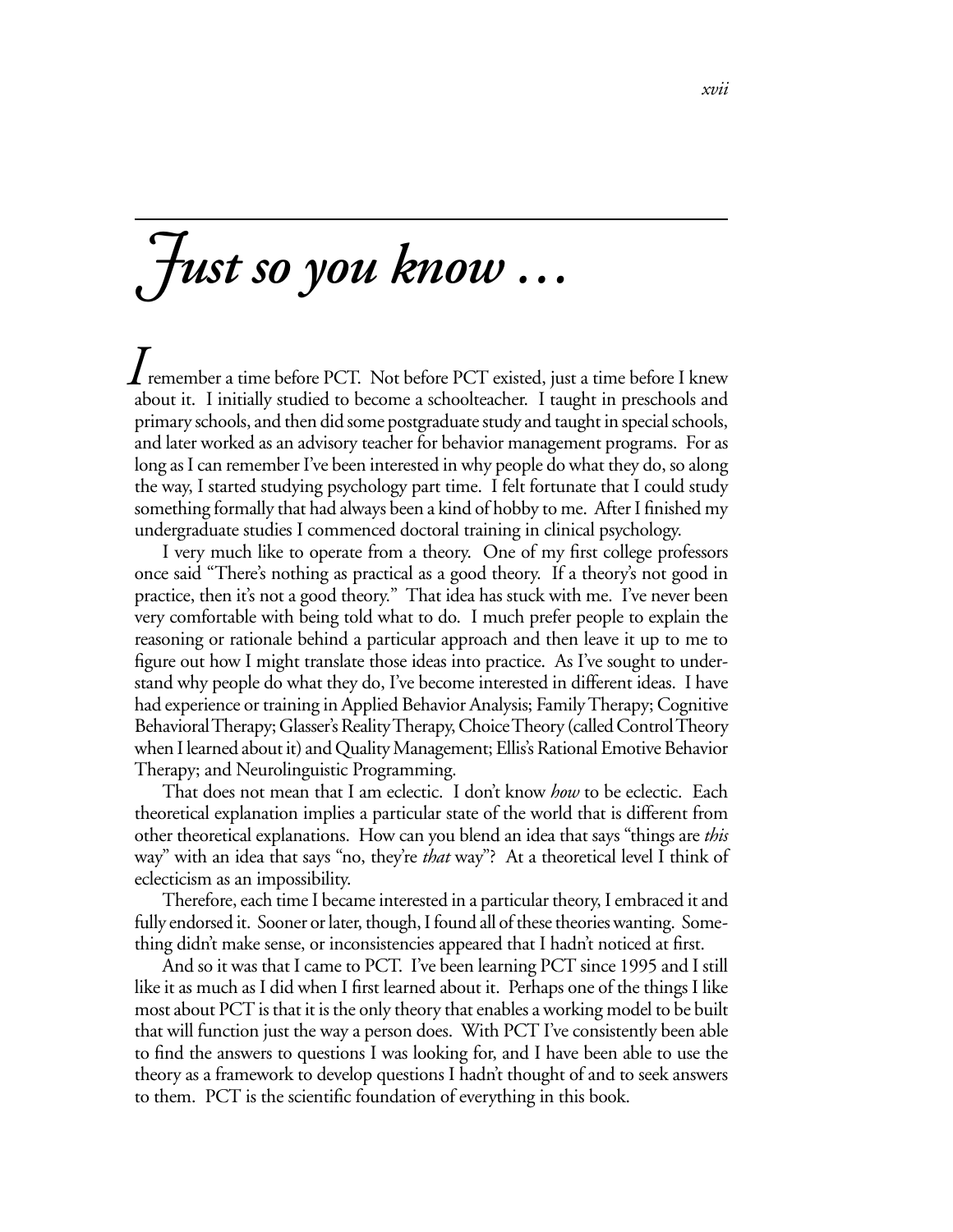This book describes a way of working with folk who come to you with psychological problems that they can't seem to sort out themselves. Before you start the book I thought it might be helpful to let you know some things to be aware of.

I'd like this book to be a resource for anybody who is interested in improving their effectiveness in psychotherapy by learning MOL. I've not written this book to persuade you that you *should* become an MOL psychotherapist, rather, I've written it to help you improve your practices on the assumption that you've already decided you want to get better at MOLing. If you still need convincing about the value of MOL, this book might not provide you with what you require.

Throughout the text I use the term "psychotherapy" as an umbrella term to include all those interactions where a person with the relevant training meets with other people to assist them to overcome problems of a psychological nature. I'm using the term "psychotherapy," therefore, to mean therapy that is of a psychological nature. I am going to use "psychotherapist" to mean a person who uses this kind of therapy, although the person might also be called a counselor, therapist, psychologist, social worker, psychiatrist, clinical nurse specialist, mental health worker, or some other term.

Two other terms I use liberally throughout the book are "accuracy" and "precision." Their meanings are very similar. The website www. dictionary.com includes the word "exactness" in the meanings of both terms. But they are different in an important way. For example, I could tell you that Mr. Joseph Banks lives in England, or I could tell you that he lives at number 17 Cherry-Tree Lane, London. The two addresses are both accurate, but the second address is more precise than the first. If I told you that he lives at 24 Arch Street, Philadelphia, that is also more precise than saying that he lives in England, but one of the two statements cannot be accurate. Both precision and accuracy are important for science. I think that a theory that is more precise and accurate warrants more attention than a theory that is less precise and accurate. In my copy of *Dictionary of Psychology* (Reber, 1995, p. 756) the definition of "stimulus" begins this way: "Attempting to provide a precise definition for this term has led many psychologists to grief. Since it is the primary term in the theoretical orientation that has, historically, been regarded as one of the most objective yet produced by psychology, one would anticipate that there would be a relatively unambiguous definition for it or, barring that, at least an agreed-upon manner of usage. Alas, neither is to be found." In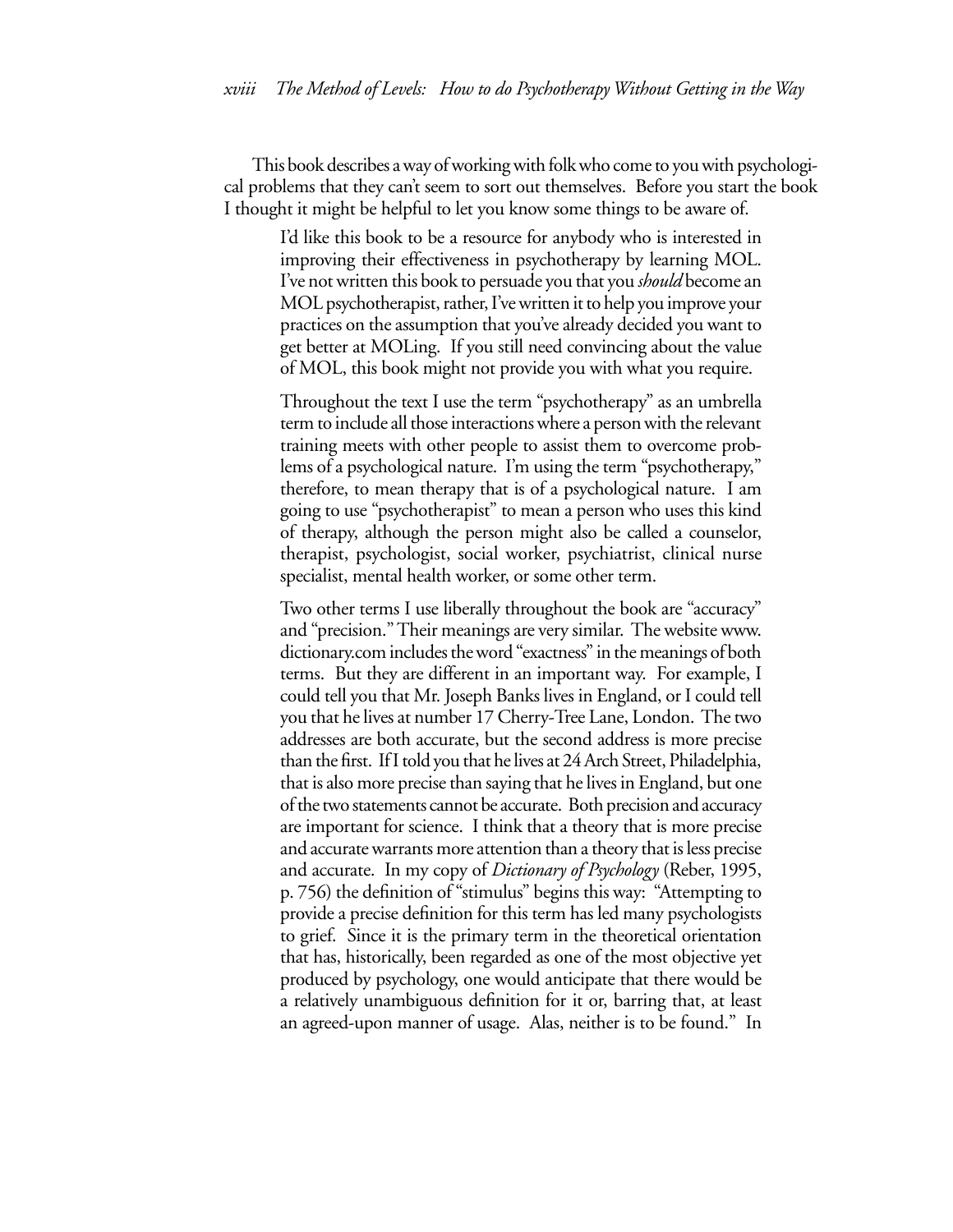*Behavior:TheControl ofPerception* (Powers, 1973, 2005, p. 283), Powers defines "control" like this: "Achievement and maintenance of a preselected perceptual state in the controlling system, through actions on the environment that also cancel the effects of disturbances." It seems to me that "control" is defined more precisely than "stimulus," so I would consider that theories about control would warrant more attention than theories about stimuli. Bourbon and Powers (1993), [reprinted in Runkel (2003)] compared the perceptual control model with a stimulus-response model and a cognitive model. In the final phase of their study they reported correlations of 0.296 and 0.385 for the stimulus-response model; 0.119 and 0.151 for the cognitive model; and 0.996 and 0.969 for the perceptual control model. I regard correlations in the order of 0.90 as being more accurate than correlations in the order of 0.10 to 0.40, so I think the perceptual control model warrants more attention than the stimulus-response model and the cognitive model.

At times I say things more than once. Some things I repeat on several occasions. When information is repeated you can assume it's because I consider the point important enough to say again in a different way or in a different context. I'm hoping that repeated mutterings will facilitate your learning of, what seem to me to be—at least at this moment—the essentials of MOL.

As I said, I prefer to work from theory to practice, and so this book is divided into two sections. Section One explains theoretical principles which underpin MOL and the implications that PCT has for the way psychological problems are conceptualized. It's sort of the "why" of the book, if you like, and pretty much follows on from what Powers introduced in the Foreword. If what you read about the theory interests you, lots more information is provided at www. livingcontrolsystems.com. Section Two is the "how" of the book. It explains MOL and provides you with information and examples to help you learn the method.

The "how" section of the book does not provide lists of things to do or not to do. Rather than specifying what you should do in any given situation, I've suggested the attitudes or purposes that you'll need in order to use this approach. More than anything, the method I describe is a state of mind, a point of view, a way of understanding the world in general and psychological problems in particular. I reckon if you learn the attitude you'll be able to decide for yourself what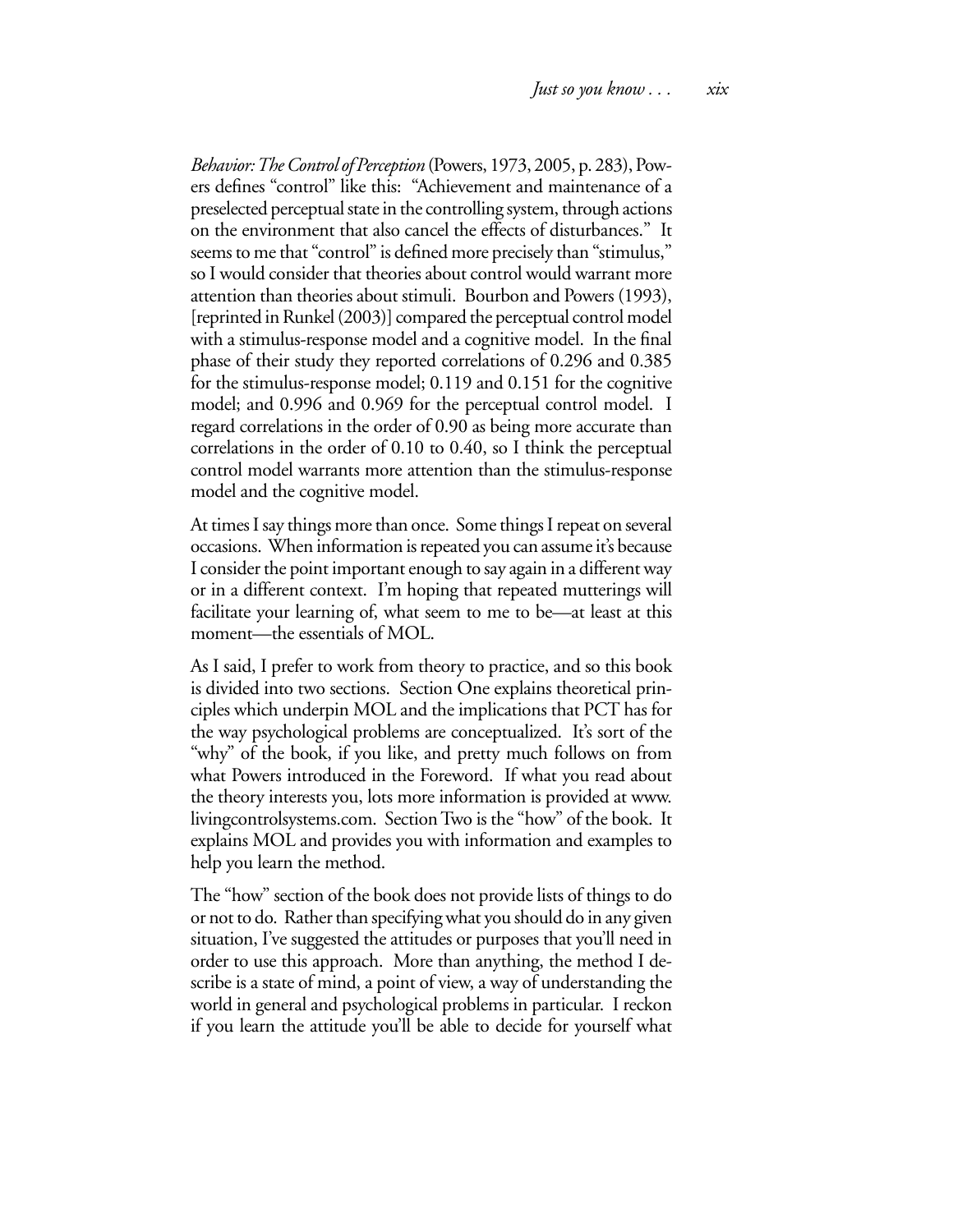you need to do at any particular time. I certainly provide examples of questions that I ask and procedures that I use, but these examples are provided as only some of many possibilities. They should not be taken as examples of some particular configuration of words that makes the difference. What you should get from them is the intent behind the words. Again, this reflects my preference for grasping principles and learning on my own.

To promote ease of readability I've opted to not refer to "him or her," but have instead used people's names when I provide examples or otherwise explain something that I'm writing about. Although the examples have been developed from my experience with this approach, the names aren't meant to refer to any particular individual.

Another readability tip concerns the term "MOL." When I read or say MOL I say the three letters separately as in M.O.L., I don't say it as the word "mol" as in a word that rhymes with "doll." This point might be useful at various times throughout the book when you read MOL the way I use this term.

At various times throughout the book I'll tell you that people like Powers or Bourbon said certain things. Whenever a name is mentioned, but a publication is not associated with the name at that point, you can assume that I obtained that particular information through personal communication.

At the end of each chapter I'll provide a brief summary of the topics I covered. I'll also highlight what the big deal of that chapter was and mention what the next chapter is about.

That should get us started …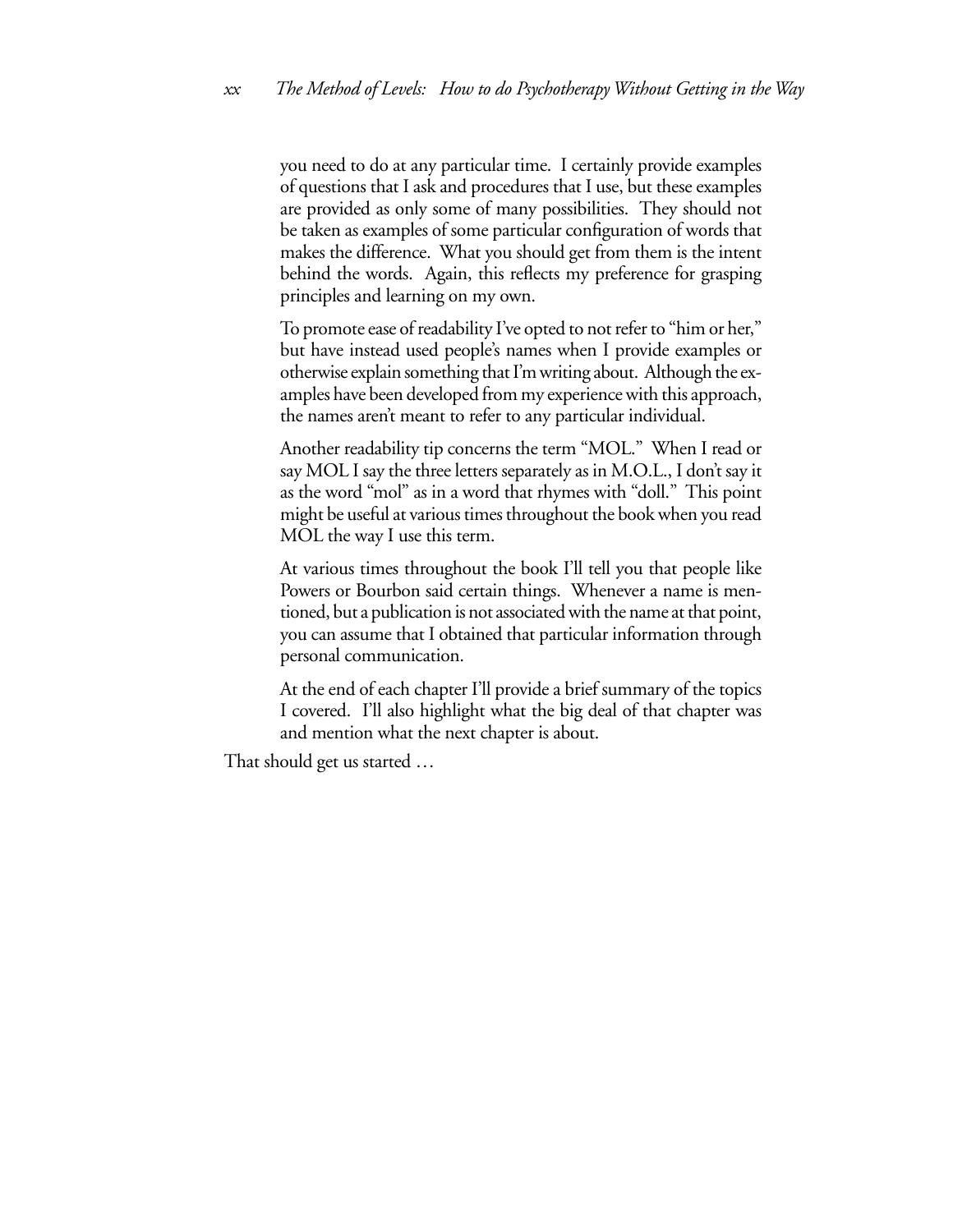*Just so you know . . . xxi*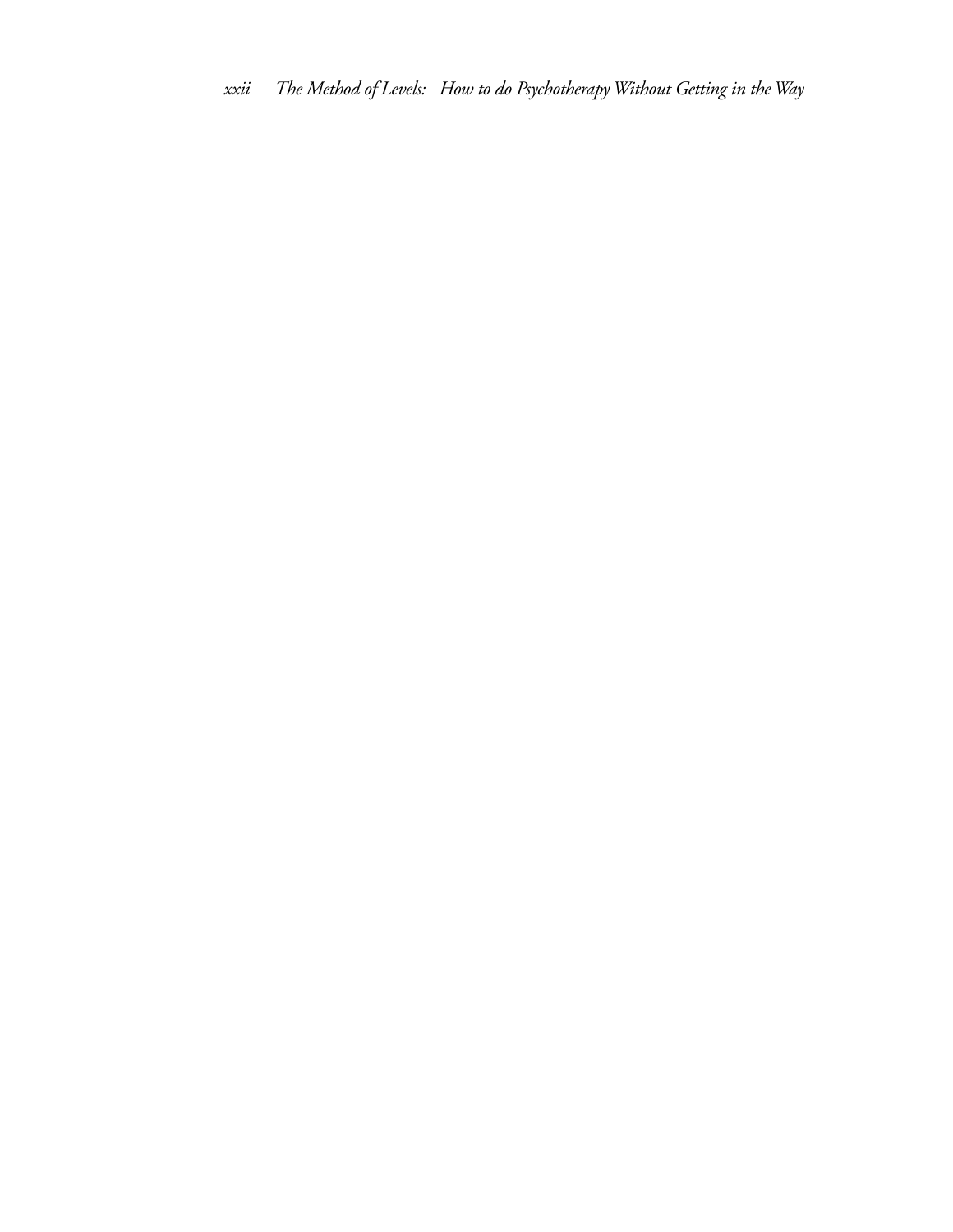# *Section One Why?*

*1*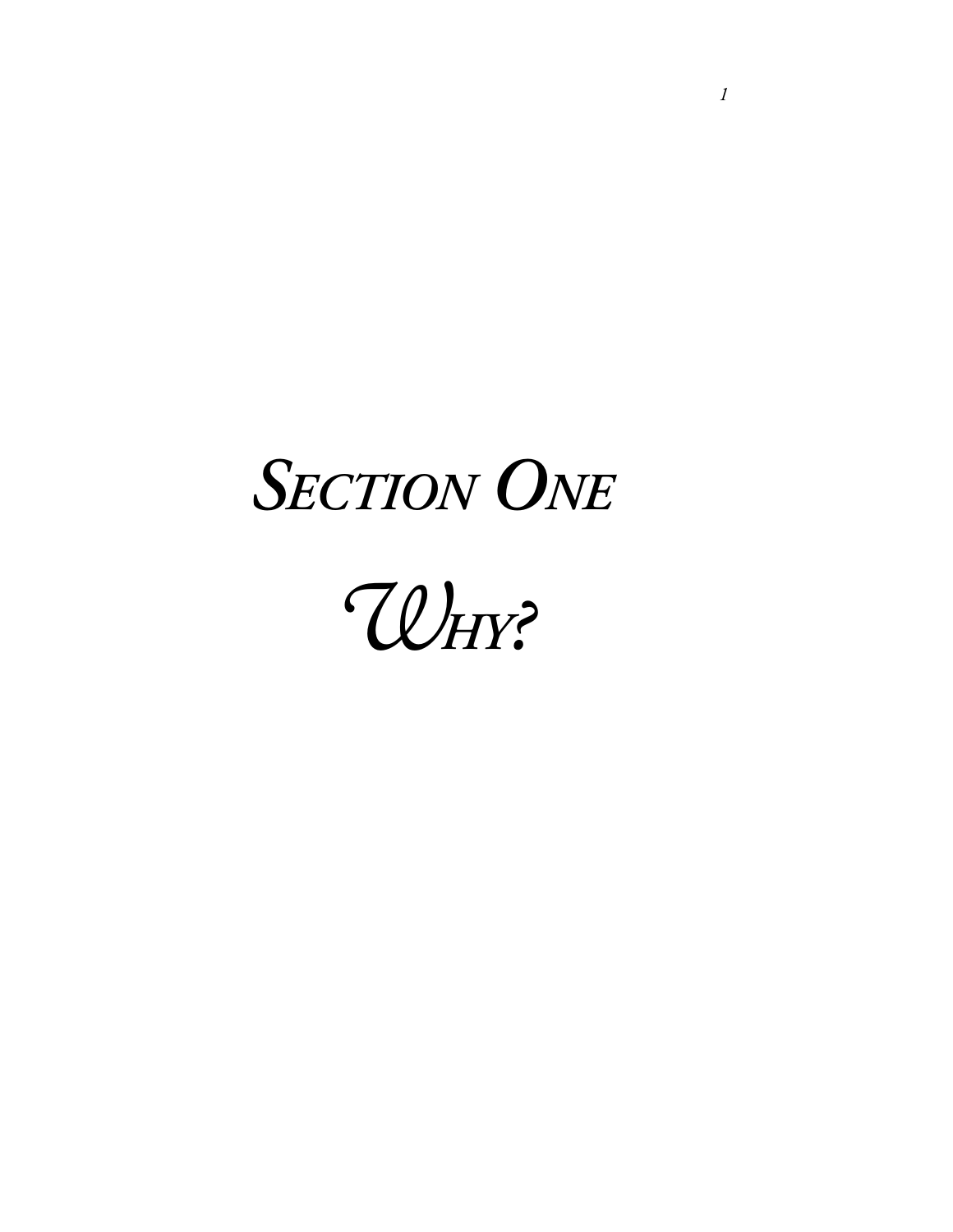*2 The Method of Levels: How to do Psychotherapy Without Getting in the Way*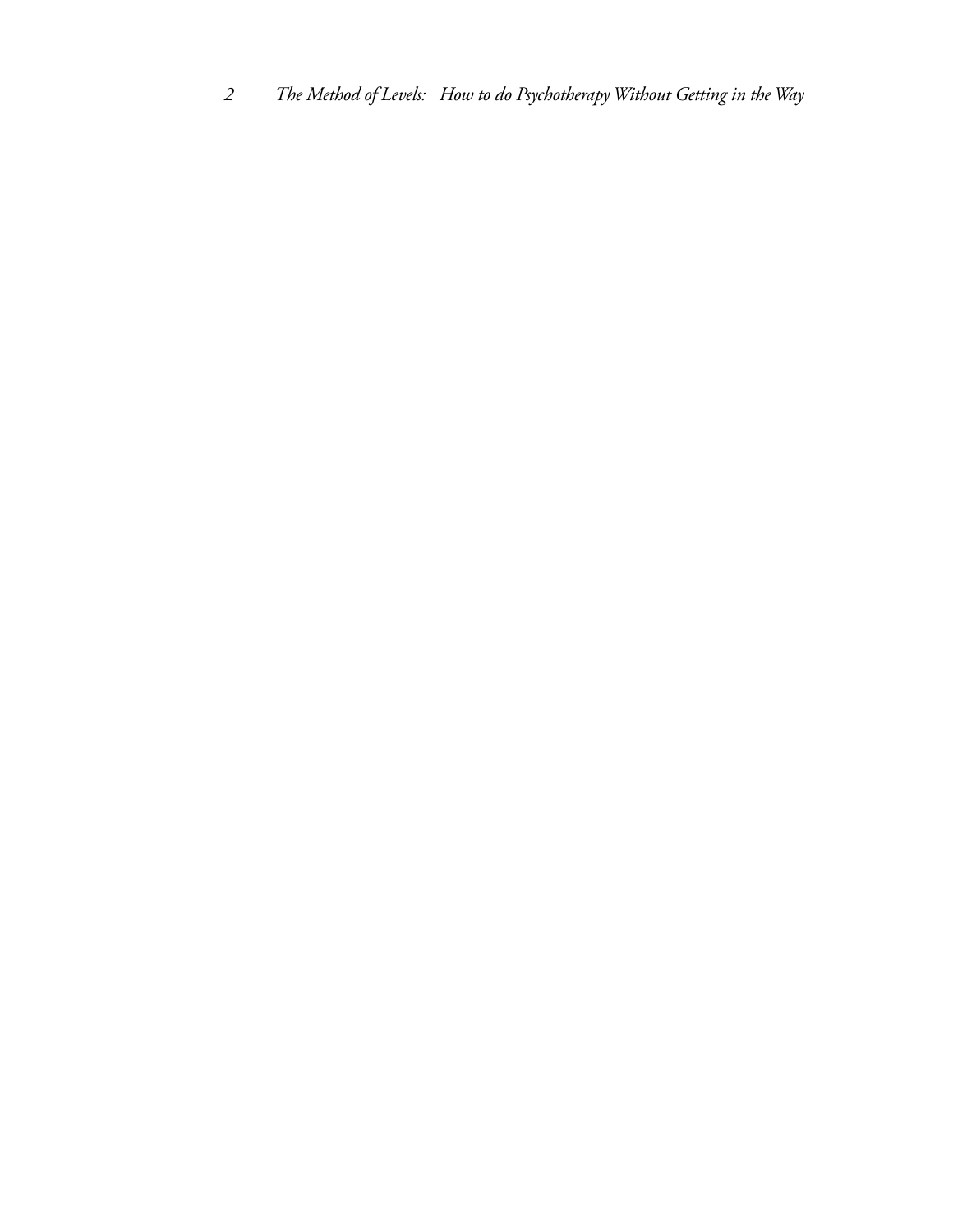### *Chapter One*

*Let's begin at the end*

 $\tau$ im (a psychotherapist):

So Patrick, what do you want to talk about?

Patrick (a client):

I'd like to explore a bit of an internal conflict that I've had going … umm … I'm going to be moving in three weeks to live in Chicago for the year. My partner is going to be … umm … staying in the house I own in Phoenix. My partner has not got a job in Chicago so she'll be staying in Phoenix next year and that'll be supporting our step-daughter who needs to pay off her student loan. My, my conflict is … is it … does it make sense to ssss … how, how do I decide what makes the best sense? Is it to take the equity to invest or do I wait a year, take the risks that the housing market is gone … right … and umm … sell the house next year and, and lose the potential at investing for financial gain? Right. Because my conflict is the financial gain versus the personal support for my partner and stepdaughter. I could still give them support if they move out and had to rent a townhouse or something like that right? (screws up nose) I guess my conflict is partly they … umm (frowns) … it's not going to be the same quality of life experience for them for the year.

- T: If you sell?
- P: If I sell. (nods)
- T: OK. So just let me check Patrick … there's ah … your partner and your stepdaughter are living in the house at the moment.
- P: That's right. (nods)
- T: OK. And you're only going to go up to Chicago for a year.
- P: Oh no. I'll be up there for a year and beyond and my partner will move up in a year.
- T: Oh, OK. So she's coming up in a year?
- P: Yep. (nods)
- T: So the longest you'll need the house for is a year?
- P: That's right.
- T: OK. And you … you're options are that you can either sell it
- P: Put it on the market now.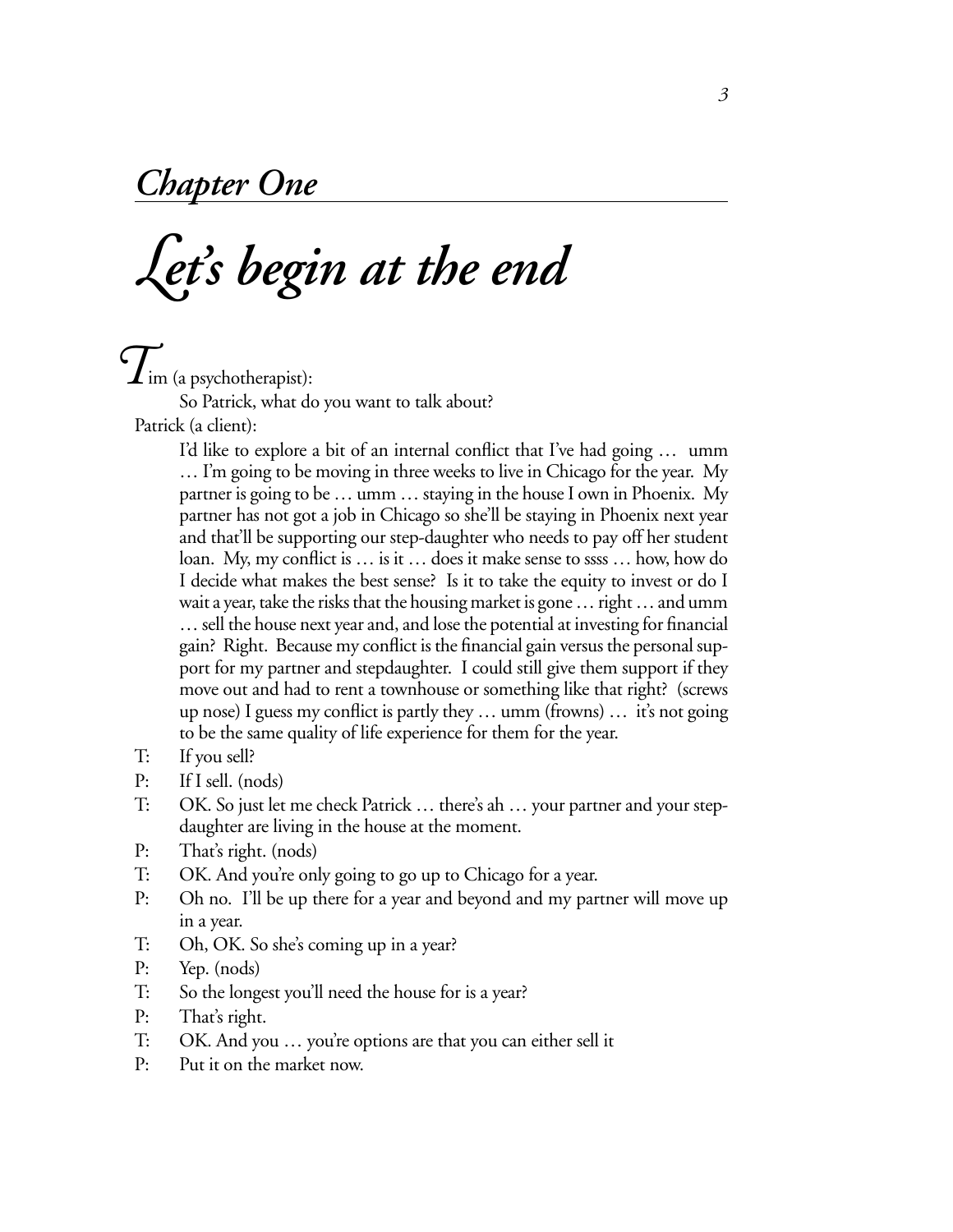- T: Right … (nods)
- P: Right. I could sell it within a few weeks.
- T: Yep, yep. (nodding)
- P: But then she'd have to move out into a townhouse.
- T: OK.
- P: Right. (nods)
- T: OK, OK and would … you're concerned that … that the quality of life in the townhouse wouldn't be as good as in the house is that …
- P: Correct. That's right, yep. (nods)
- T: OK, OK. Or if you waited for 12 months to sell the house that … what were your concerns then?
- P: Well if I wait for 12 months then I would be losing some substantial financial gain. I'm pretty sure to, to, umm … have … the potential to, to gain some through, through investments and interest … right? That if I'm able to use up the equity that's sitting in the house … If what's tied up in the house right now sits there and does nothing in fact probably goes down because the housing market right now is … (gestures to ground)
- T: OK, so it's on the way down. (nods)
- P: It's on the way down.
- T: OK, OK. I think I'm sort of up there now. You, you said just a, just a minute ago that … umm … your conflict is how do you decide.
- P: Yeah.
- T: How are you deciding at the moment? What's kind of happening?
- P: (frowns) I guess, I guess what I'm doing really at the moment is I'm questioning the decision that I … my original decision, my original decision was … she stay in the house.
- T: Were you just about to say that you're questioning the decision you've made?
- P: Yeah (nods). Yep, yep.
- T: OK. So … so in the back of your mind is there, is there that … that you've already made the decision?
- P: Well we had made a decision but now I'm reviewing it. I'm bringing it up again for review.
- T: OK.
- P: Right.
- T: OK.
- P: … and to her credit she … she was the one who opened that door.
- T: Uh-huh.
- P: Right.
- T: Uh-huh.
- P: And now … so now I'm revisiting it … struggling with that.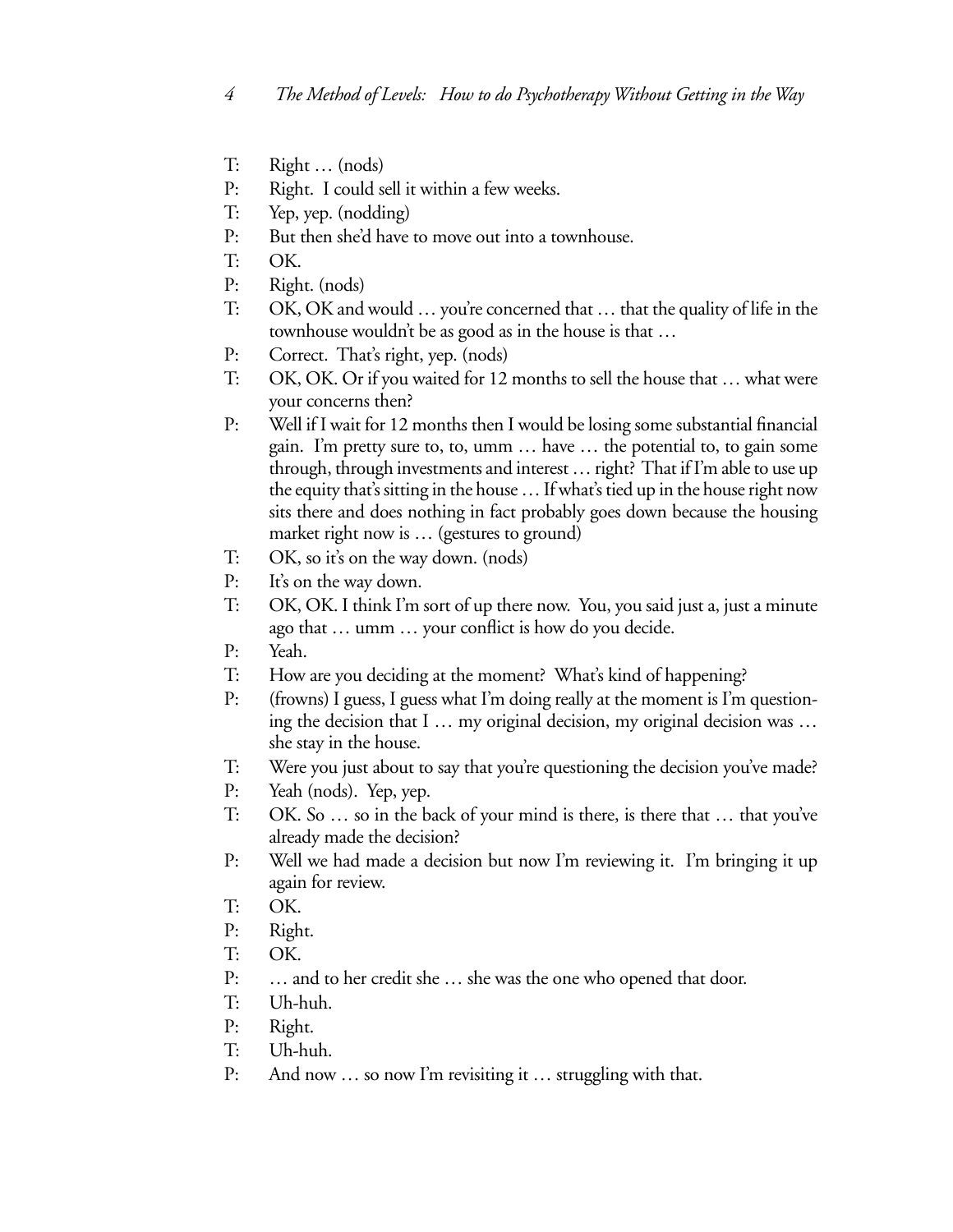- T: OK. What's … what's happening with the struggle?
- P: (frowns) … I'm not sure I understand your question.
- T: Mmmhhmmm. When … when you struggle what's, what's happening for you?
- P: Alright … I guess I've got at least two voices going … well if you sell you've got this advantage.
- T: OK.
- P: Right. If you don't then there's the better quality of life and that's being more supportive and loyal … and … and … to her.
- T: OK. So … so on the one hand there's, there's better quality of life … umm … for your partner and step-daughter …
- P: Correct. That's right.
- T: … and the chance of … umm … losing some money.
- P: Yep.
- T: OK. And on the other hand there's a chance of … umm … selling it.
- P: Selling it and realizing …
- T: And having money to invest.
- P: That's right. Which has advantages for the long term in the sense that you know it's kind of a five or six year project to take that equity and maximize it so … ahhh … to give more freedom and independence in the long run.
- T: OK. So … so this one (indicates with hand) has more … more advantages long term the …
- P: Yep.
- T: … the selling your house now
- P: Yep.
- T: … and, and … on … on this … on the other hand? (indicates with other hand) The selling it in 12 months ...
- P: Has the advantage that it's less disruptive ...
- T: OK. (nods)
- P: … for her right? Over this period of a year …
- T: Uh-huh.
- P: … for a variety of reasons it's going to be kind of tough … tough for … for her right …
- T: Yeah. (nods)
- P: ... you know on her ... her own and ... long distance relationships right?
- T: Yep, yep.
- P: Yeah.
- T: OK, so … so things would be easier for her …
- P: Yep.
- T: … if … if she stayed in the house.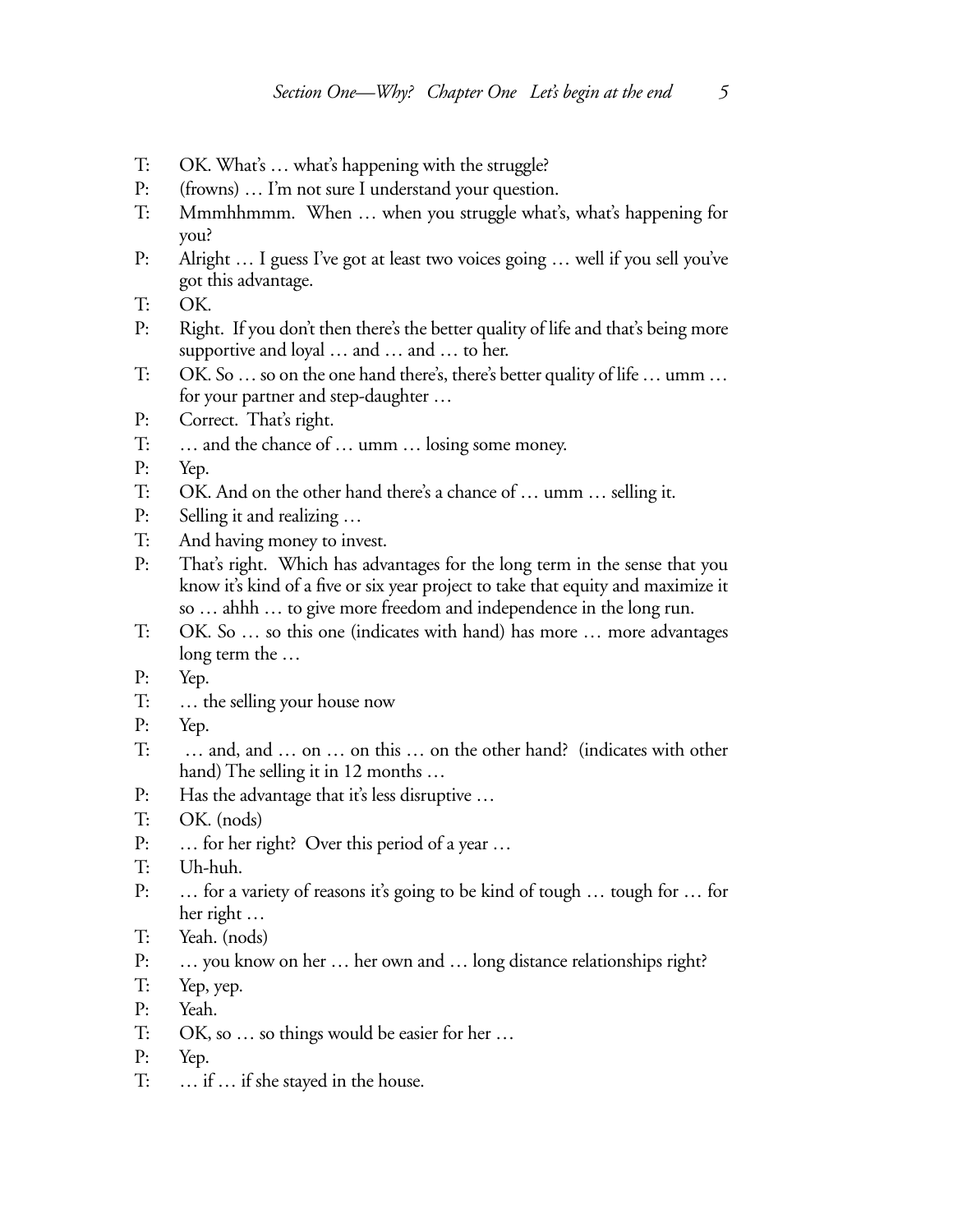- P: Right.
- T: Is that right? Is that the way you see it?
- P: Yes. (nodding)
- T: OK … and so if you sold the house they'd be … it wouldn't be as easy for her but there'd be more financial gain and more advantages down the track.
- P: That's right, yep.
- T: OK.
- P: I think you've described it well enough to count those little plusses and minuses. We've created one of these little sheets with plus, minus, and interesting ...
- T: OK. Is that one of the … one of the things that you've … that you've kind of been doing?
- P: Yeah, yeah.
- T: … and how are the plusses and minuses balancing up at the moment?
- P: Well if they were clear then I wouldn't be sitting here saying this is my problem right? (laughs) So they're not.
- T: OK. So what's the not clear bit with them?
- P: Umm … (looks down—frowns) what's the not clear bit … is … umm … I guess what's not clear for me is which is the better … which … which one do I want to value most? Do I want to value my support for her for her quality of life or the financial gain piece. Right? And I don't want to (shakes head) … part of me doesn't want to have to balance one against the other (gestures with hands, palms up as in weighing two quantities) because to me they're kind of two different kinds of things … to be … to then have to … to then balance them.
- T: So … so just let me … let me get that. Is there a part of you that doesn't want to make this decision at all?
- P: But not making a decision of course is a decision right?
- T: What would the decision be if you didn't make a decision?
- P: I guess the decision would be she stays in the house and we sell up in a year, right?
- T: OK.
- P: Right.
- T: OK.
- P: … because the decision has kind of already been made it's just revisiting is that the right decision?
- T: Uh-huh.
- P: … now it puts these two pieces in balance again. (gestures with hands)
- T: OK, OK. So I'm … I'm just interested … you … you said that … that kind of part of you doesn't even … like how do you … how do you weigh up (gestures with hands) these values this is … these are two … so part of you doesn't even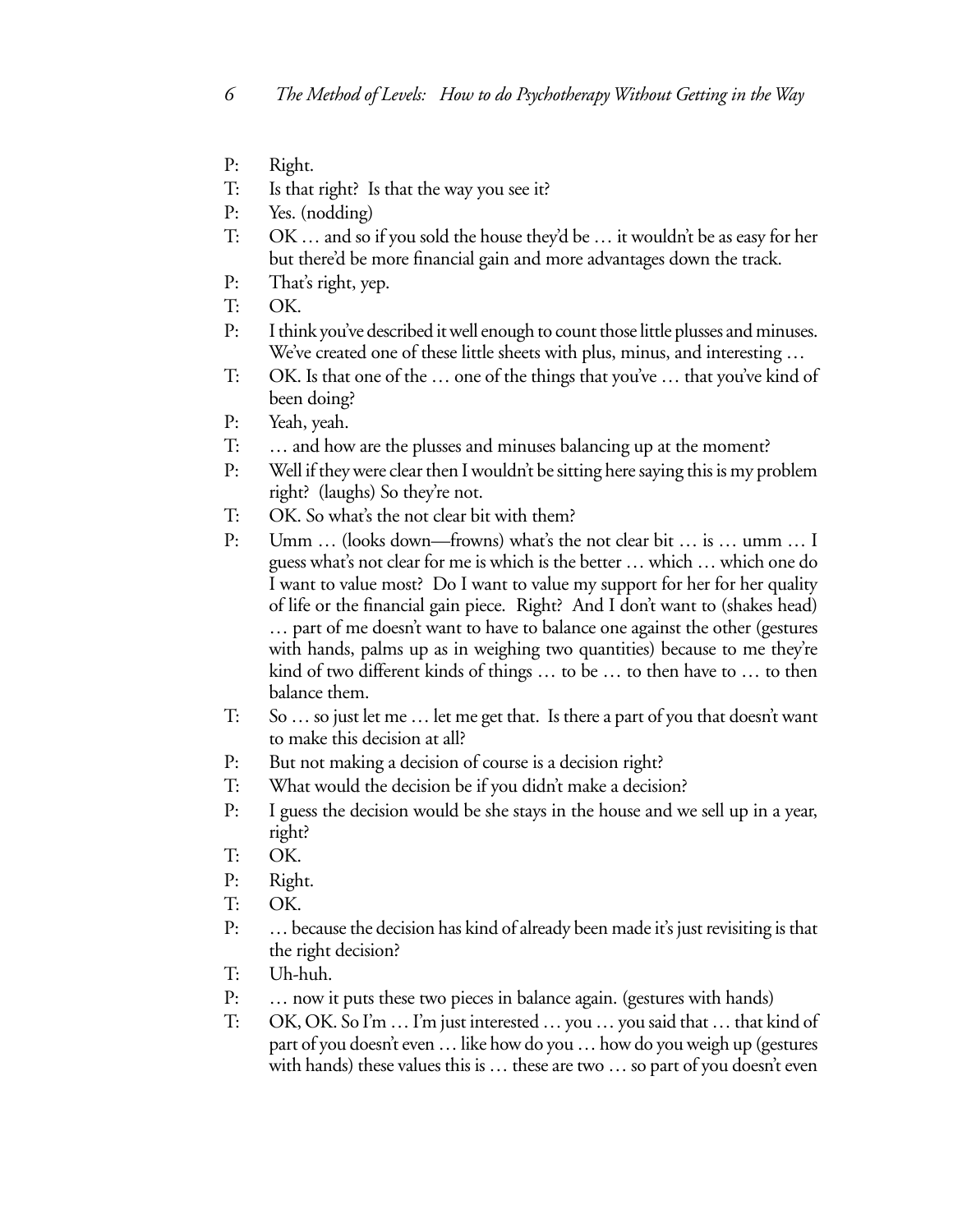want to have to do that and … and yet it almost sounds like you feel you have to. That … that it's going to happen … you … so you don't want to make a decision but … but you're going to make a decision anyway.

- P: Yeah.
- T: … because the decision's going to be made.
- P: Yeah. To leave it as it is is a decision.
- T: Uh-huh. (nods)
- P: Right.
- T: Uh-huh. Uh-huh.
- P: And right … and so … is that the decision I should stay with or should I revisit and say no let's … let's do it the other way?
- T: OK. And is it … is it that part that doesn't seem clear to you?
- P: (pauses for about five seconds, frowning) ... Is it that part that doesn't seem clear to me (sits back and gazes up) … I'm not sure what you mean when you say 'that part.'
- T: OK … I'm just … I'm … you mentioned the word 'clear' before so … and I'm ... I'm trying to ... to understand what you ... what you meant by clear … you're saying on the umm … because you've … you've been describing it pretty clearly to me (chuckles) so I'm … so I'm trying to understand what's not clear for … for you … umm … that you can either sell now …
- P: That's right.
- T: … or … or sell in 12 months and there are advantages and disadvantages of both.
- P: Right. Exactly. (nods)
- T: … and in some ways either decision means valuing … umm … one thing …
- P: One's ... one's valuing kind of financial gain and ... and long term potential T: Yeah.
- P: … and one's valuing being supportive and … and her quality of life in that … in that time, right?
- T: OK. And so it's almost like you're saying that if you … if you decide either way then you're valuing one over the other.
- P: That's right.
- T: … and you really didn't want to do that.
- P: That's right (nodding).
- T: So … so on another hand it almost sounds like you … you don't want to be in a position where you have to value one over the other.
- P: Yeah.
- T: … but … but that's going to happen anyway … you're going to make that …
- P: Yeah. (slightly shakes head and grins with one side of mouth)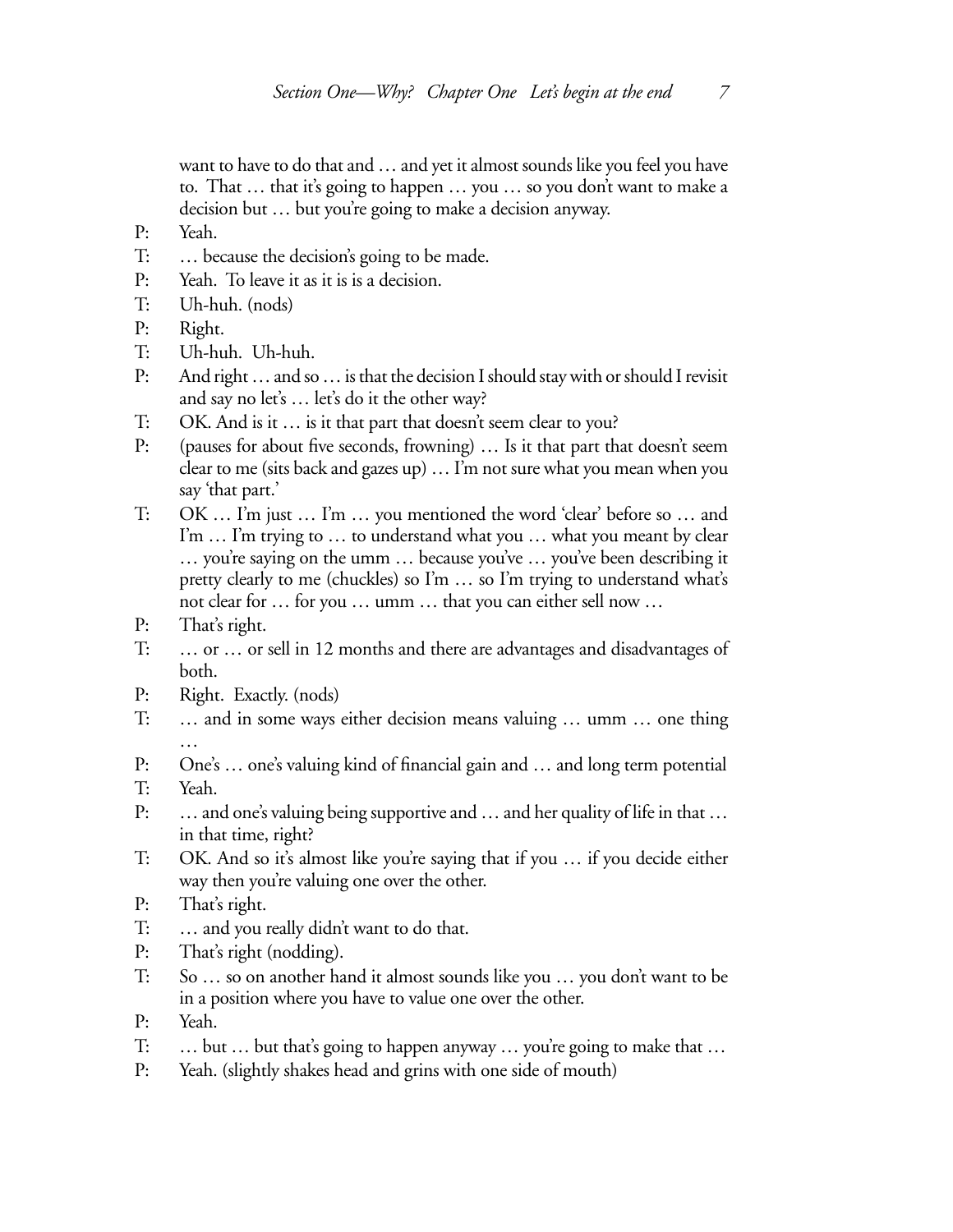- T: What just went through your mind then? When you …
- P: Oh ... it's ... (chuckles) ... umm ... (looks up) ... let's see if I can recapture it … (pauses for about five seconds) … when … when you had your hands over here (gestures)
- T: Yep.
- P: valuing over here (continues to gesture)
- T: Yep.
- P: Umm … (pauses) … what happened … there was (gesturing with hands) … it's almost like I was saying to myself ... the ... the solution's clear (smiles and looks at me) … maybe … maybe the solution is … is clear. Maybe I just … the decision's not to weigh them (nods) one against the other.
- T: Oh.
- P: Right. I've been weighing one against the other (gestures with hands in weighing motion) putting them there (brings hands together) creating that. Maybe I should just … (shrugs) … ignore them … those aren't two things to be considered one against the other. The one I value most is … right … the one that I value most now would be to say OK we won't sell. Let's make … let's stick with your quality of life for the year … you know it's OK, it's only a year.
- T: Uh-huh.
- P: … right. Where the (shrugs) … financial gain, it'll happen one way or the other.
- T: What's it feel like to hear yourself saying those words?
- P: (chuckles, looks down, and pulls at ear) … well I guess I made a decision.
- (T and P both laugh)
- P: Yeah … yeah … (sits back, looks up for a moment and then sits forward and looks at T). Thanks Tim.
- T: Is that a place to finish?
- P: Yeah ... (laughs) ... that's a nice place to stop.

The above transcript is an example of an approach to psychotherapy that I will explain throughout this book. The approach is called the Method of Levels (MOL). For many seasoned counselors, psychologists, social workers, psychiatrists, psychotherapists, and other mental health workers, the dialogue above may seem unremarkable and familiar. That is as it should be.

Given the hundreds of approaches to psychotherapy and counseling that currently exist, it is possible that the best questions, the trickiest challenges, the profoundest insights, and the most engaging activities have all been conceived and described long ago. My purpose in writing this book is not to add to that stockpile. Instead, this book provides one view of what all those different approaches have in common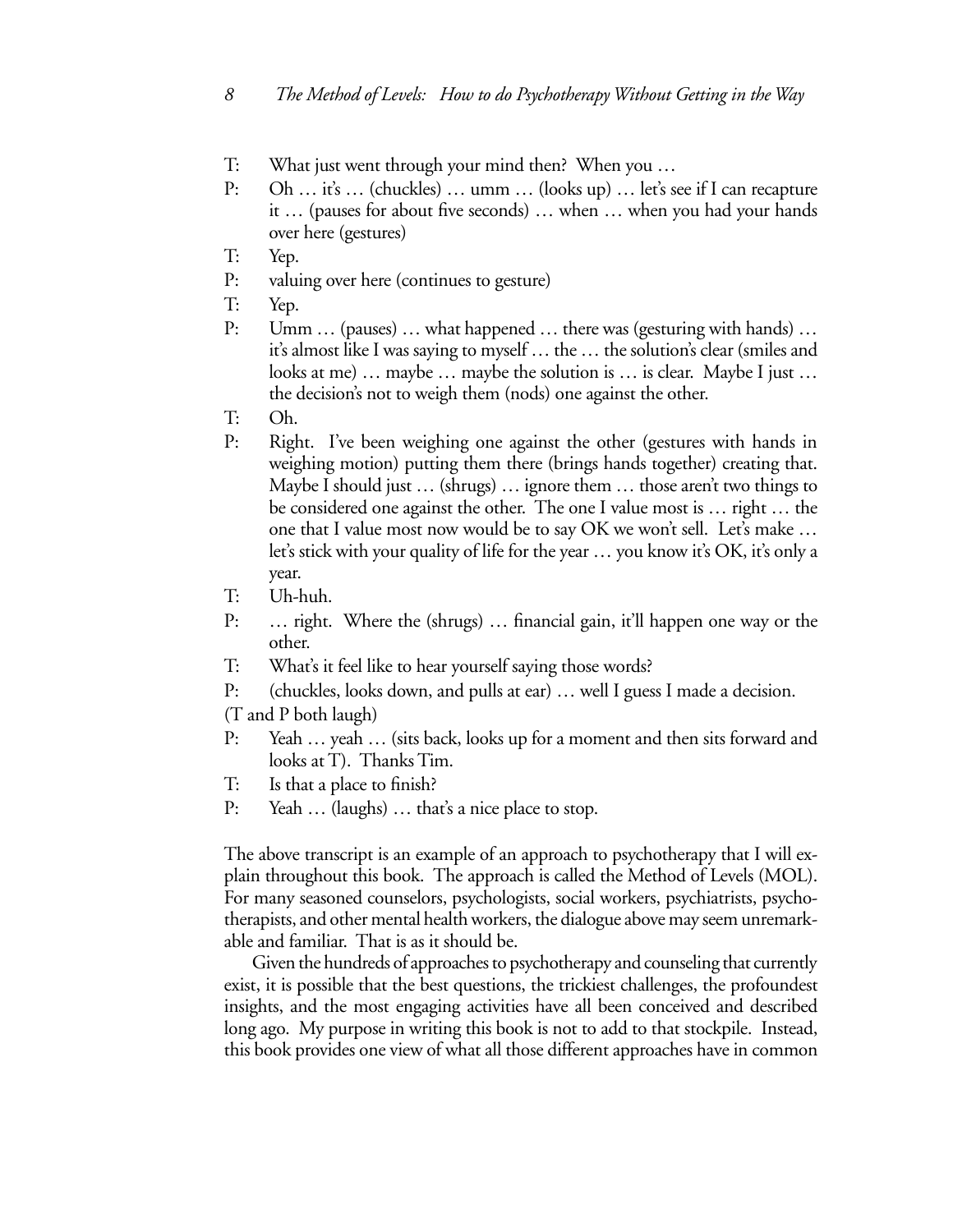—the essential nature of the assistance that psychotherapists provide. Techniques and strategies are the "how" of the psychotherapy craft. We will get to that in Section Two of this book. But before I describe how you can do psychotherapy more effectively I will first describe what effective psychotherapy entails.

So this book is first an explanation of what psychological assistance actually is, and then an explanation of how you can provide this assistance simply and efficiently.

There is clearly something very right happening in psychotherapy. Many people engage the services of psychotherapists and experience benefits from the services they receive. Psychotherapy is certainly a useful activity for a great number of people.

There are also many people, however, for whom psychotherapy is useless. In fact, for some people it is worse than useless. Some people actually experience more problems as a result of going to psychotherapy than they did before. Sharon, for example, might discover in psychotherapy that she has issues she needs to deal with even though she didn't realize she had issues before coming along.

It is the case that people with different problems can undertake the same psychotherapeutic program and experience similar benefits. On the other hand, people with similar problems can undertake the same psychotherapeutic program and experience different results. Finally, people with similar problems can undertake different programs of psychotherapy and experience similar benefits. There are, in fact, eight possible different scenarios. Same problem, same psychotherapy, same result; same problem, same psychotherapy, different results; same problem, different psychotherapy, same result; same problem, different psychotherapy, different results; different problems, same psychotherapy, same result; different problems, same psychotherapy, different results; different problems, different psychotherapy, same result; and different problems, different psychotherapy, different results. All of these occur. If this sounds confusing, then I have probably done a good job of describing the current state of psychotherapy.

When psychotherapy occurs, regardless of its type, some people get better, some people stay the same, and some people get worse. A great deal of information suggests that most bona fide programs of psychotherapy, when compared with each other, are about equally effective. In fact, the result of equal effectiveness amongst different psychotherapies has been called the "Dodo Bird effect" in reference to Lewis Carroll's *Alice in Wonderland*: "At last the Dodo said '*Everybody* has won and *all* must have prizes.'" The notion of the Dodo Bird effect and the equivalence of psychotherapies was prophetically suggested by Rosenzweig in 1936 and then revived by Luborsky, Singer, and Luborsky in 1975.

Does the Dodo Bird effect seem odd to you? Can all these different approaches be correct? If one treatment approach for depression is based on a clear understanding of the depressive condition, shouldn't this approach be more effective than all the other treatments that are based on different understandings? Perhaps the equality of psychotherapies does not demonstrate how right all of them are but rather how wrong each of them is.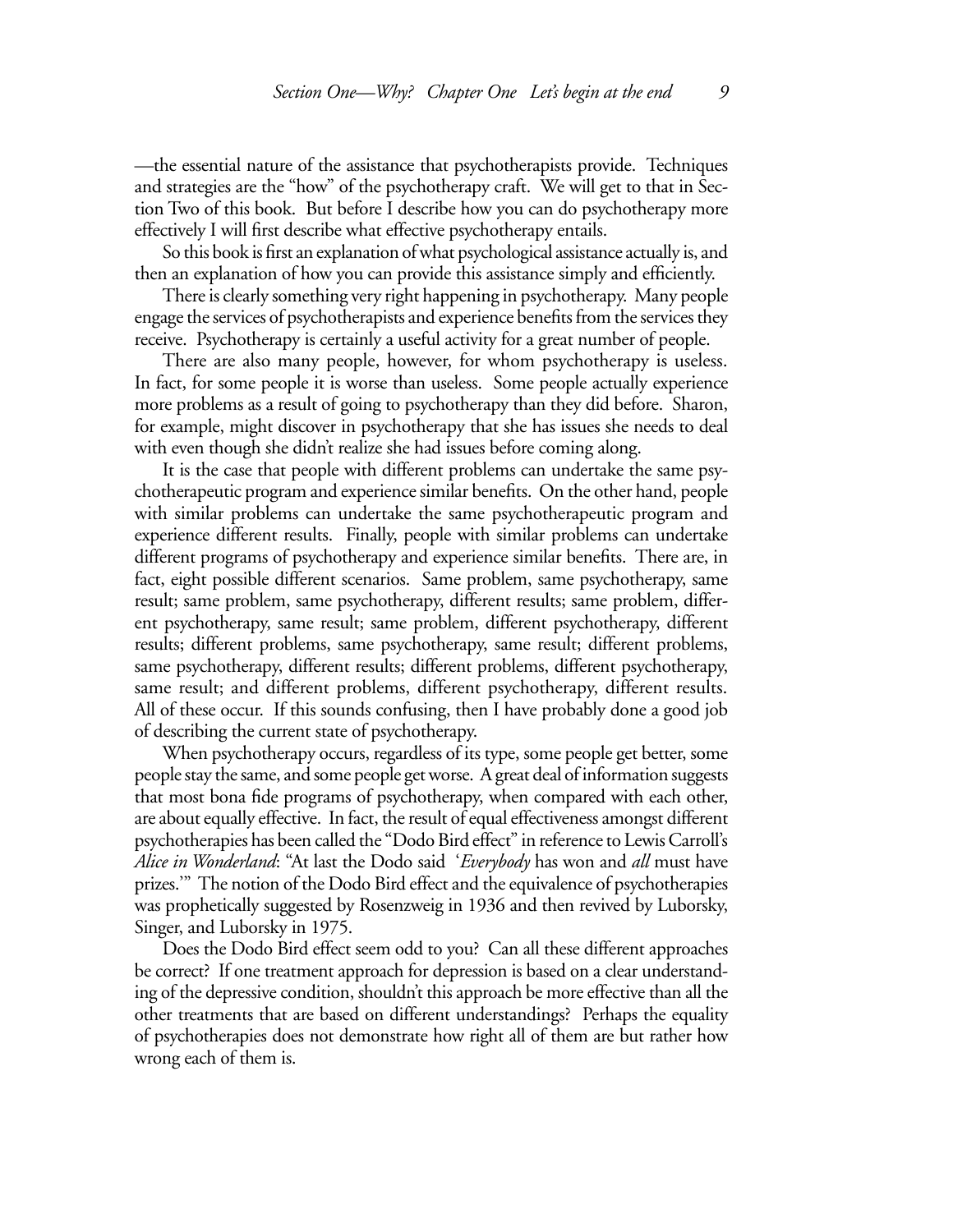When we look at practitioners rather than practices, we see a different picture. Some psychotherapists help people more of the time than other psychotherapists do. Perhaps those who help people are all doing the same thing despite the different techniques they use. Perhaps also, this "thing" that makes effective psychotherapists effective is what all the ineffective ones don't do despite the techniques they use. In fact, since different psychotherapists use the same techniques, and some psychotherapists are effective with these methods and some aren't, we have to conclude that the effectiveness that is experienced can definitely not be attributed to the particular techniques. If the technique were the factor that promoted success in psychotherapy, all those who use the technique should be more effective than those who don't. This is clearly not the case. And if the techniques are not responsible for the effectiveness of psychotherapy, then the plausibility of the theory underlying the techniques must be questioned.

In this book I suggest what psychotherapists might be doing when they are effective. I will present MOL to you as a process that distils the common thing that psychotherapists do when psychotherapy is beneficial and the one thing that is missing when psychotherapy is ineffective.

When psychotherapy is deemed helpful, it is usually because some change took place inside the head of the client. People with psychological problems get themselves better. If Ethan is relaxed in public places where he once used to shake and tremble, something in Ethan's head is different from how it was before.

Some people with psychological problems use the services of psychotherapists to get themselves better. Many people with psychological problems get better without ever seeing a psychotherapist. The people who visit psychotherapists are the ones who can't figure out how to get better on their own. Sometimes people get stuck. That is, the process of getting themselves better is halted. When people get stuck, psychotherapy is an interaction that sometimes helps this process along and sometimes holds it up. Being clear about the distinction between the *process* of getting better and the *interaction* of psychotherapy might help psychotherapists clarify their role when they offer to help. Perhaps the most effective psychotherapists are the ones who know how to interfere the least with the natural processes of the people they help.

This book is about how to help without getting in the way.

So, if as a psychotherapist you think you might sometimes get in the way more than you'd like to, this book could have something for you. In the next chapter I'll provide a context for this book by explaining the state of psychotherapy as I see it. In the chapter after that I'll describe a way of thinking about psychological problems that is an alternative to current conceptualizations. In the two chapters after that I'll explain why this alternative way of thinking seems to make sense. It is this story that provides the justification for the practices of MOL; it is essential to understanding MOL. The rest of the book, Section Two, will suggest how, as psychotherapists, we might help people as much as possible while interfering as little as possible. If you would like to be more helpful more of the time, perhaps these ideas will be of interest.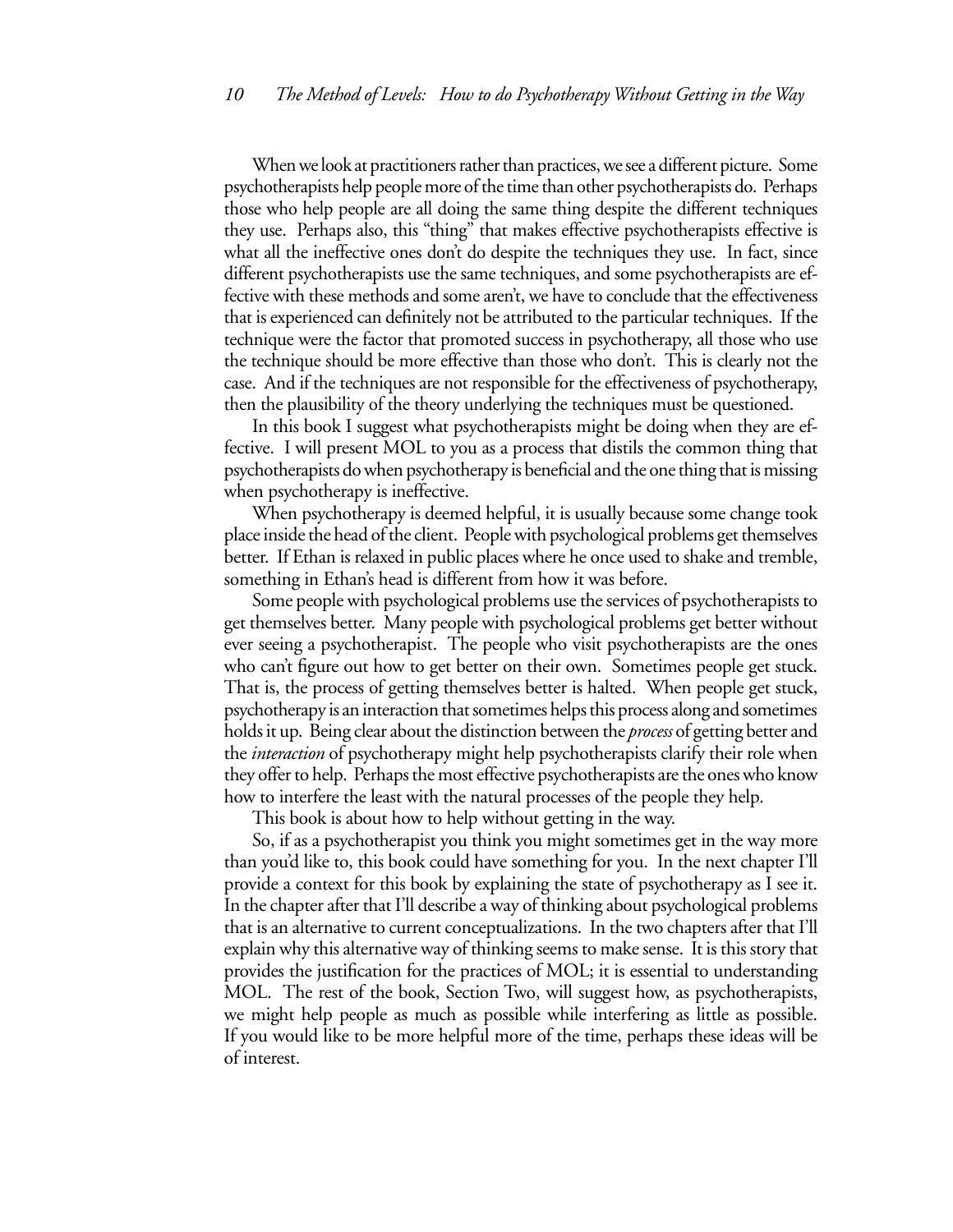## *What's been said*

The Dodo Bird effect is a term used to capture the idea that, in general, different programs of psychotherapy are about equally successful.

The techniques of any particular method can't be responsible for the success of that method since some people benefit from the techniques and some don't, and some psychotherapists are successful with the techniques and some aren't.

People get themselves better.

## *The big deal*

We might currently be interfering with, or getting in the way of, or delaying, or inadvertently holding up, clients getting themselves better.

## *Coming up*

Scrutinizing psychological disorders and the techniques used to treat them.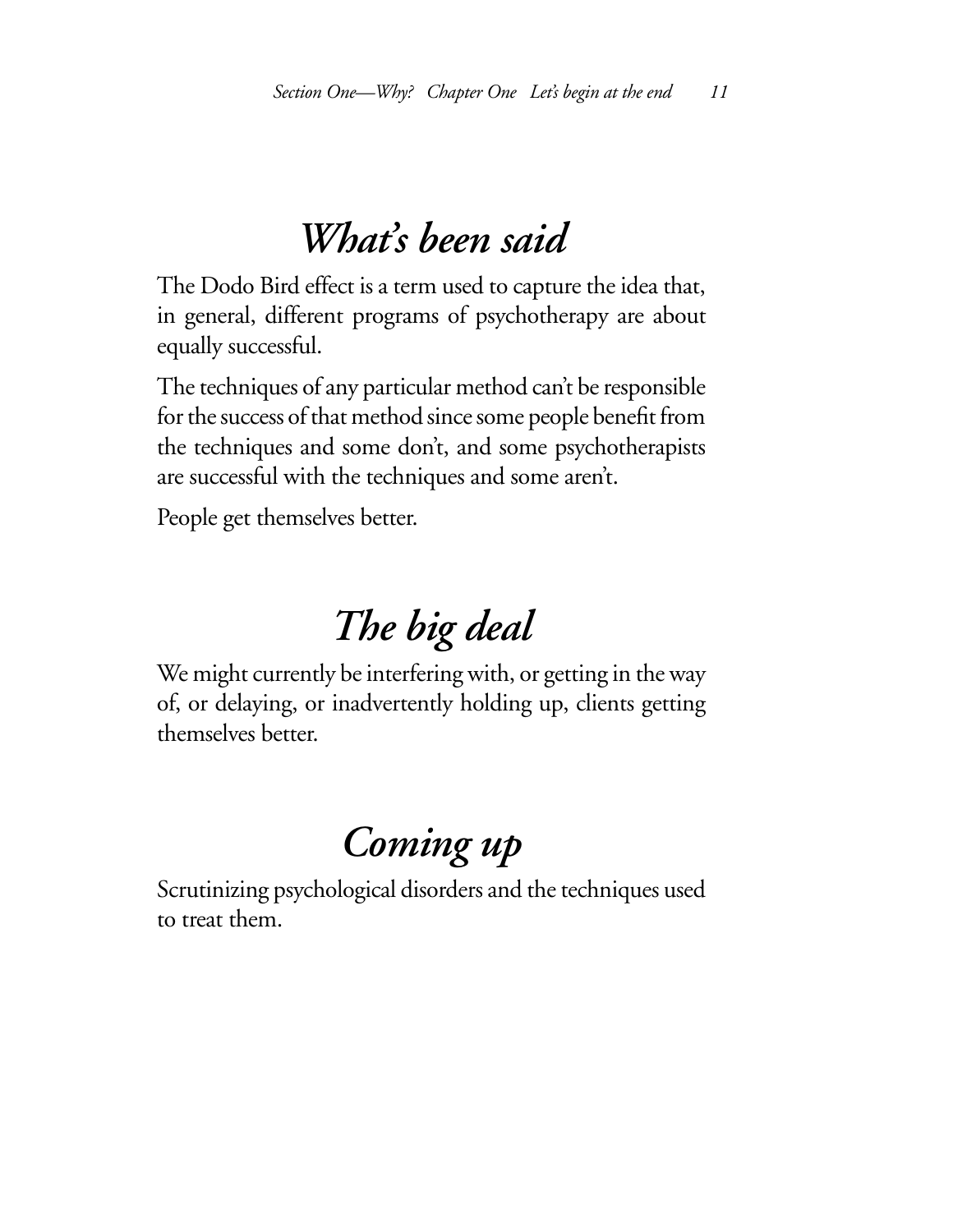*12 The Method of Levels: How to do Psychotherapy Without Getting in the Way*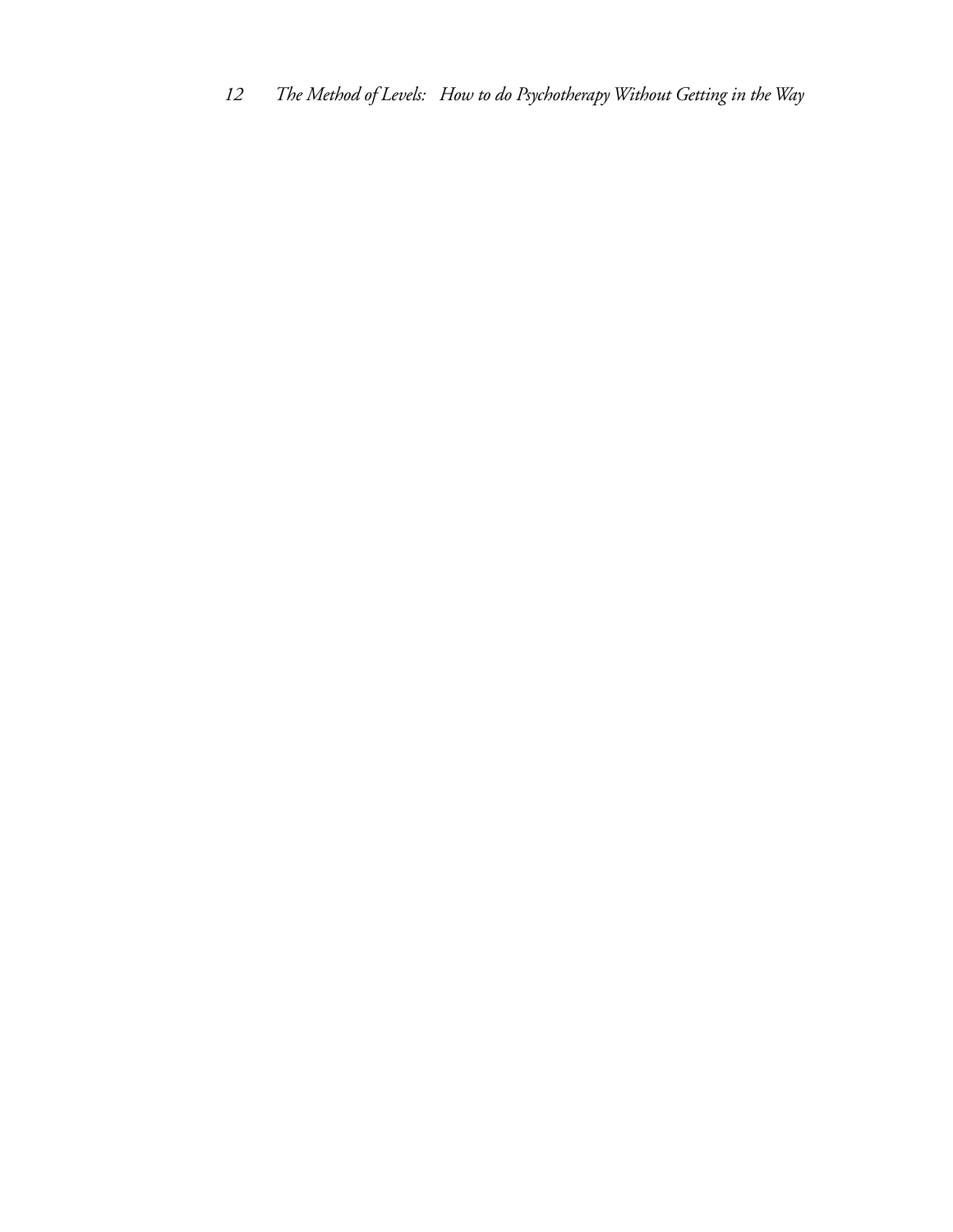### *Chapter Two*

# *A look at where we are*

 $\boldsymbol{I}$  eople who are itching to know more about the practice of MOL might be inclined **the** schip are itching to know more about the practice of MOL might be inclined to skip ahead a few chapters. I don't explain *how* to do MOL until I've explained *why* MOL is what it is. It is the why of MOL that will be important when things don't go as they should. If you do race ahead to learn more about the "doing" of MOL, remember that these early chapters will be helpful to you when you want to improve your effectiveness with MOL.

MOL differs from current practices. It differs in method because it also differs in underlying theory. Furthermore, it differs in the way it conceives of psychological problems. In the rest of this chapter, I will describe the ways that psychological problems are conceived in the psychotherapies pervasive today. You can find further thoughts about conceiving problems in the reading list at the back of this book, particularly the authors I mention explicitly in this chapter. The ideas in this chapter can be considered a synthesis of the material contained in many of the references listed.

As I said in the last chapter, people get themselves better. Getting better happens within individual heads.

Perhaps it is because people get themselves better that psychotherapists have so much latitude for the practices they employ. Very few methods of psychotherapy have plausible rationales about how their methods work. We might know that someone will be less depressed if they think more functional thoughts and fewer dysfunctional thoughts, but a compelling account of how a dysfunctional thought changes into a functional thought is absent from the descriptions of psychotherapy methods that use these techniques. The same applies to any other psychotherapy approach. No one can say precisely how a traumatic memory becomes less traumatic, or how a state of panic transmogrifies into a state of calmness, or how a phobic response becomes an ambivalent one.

Just knowing that something works is fine while the something continues to work. However, when problems in psychotherapy occur, attempts to fix the problems will necessarily be random and haphazard if there is no clear idea of how psychotherapy works. It is only when you know how something works that you can fine-tune it systematically to ensure optimum performance.

Maybe the fact that people get themselves better is the reason that those who create psychotherapy programs have been able to leave out the explanation of how their particular technique facilitates change. Possibly, since people get themselves better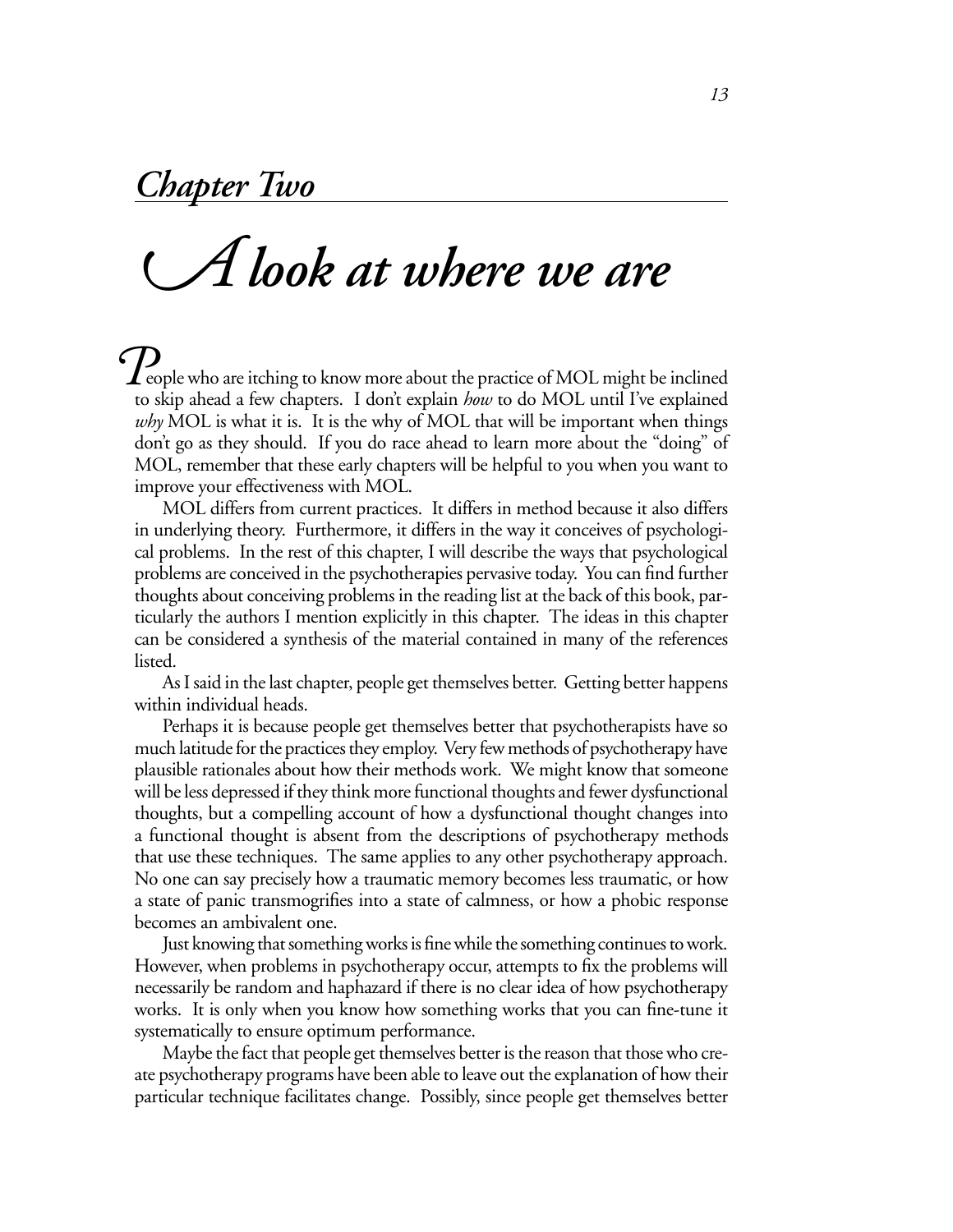as long as they are not hampered too much, it doesn't matter greatly what methods psychotherapists employ. However, when the process of getting better does not proceed satisfactorily, such things *do* matter, and the scope for creativity is narrowed.

Engineers who understand the principles that allow planes to fly, boats to float, and buildings to stand know that they have limits in what they can do. Certain things must always be present if planes are to take to the skies. Once these things are in place modifications and adaptations can occur as long as these changes don't interfere with the things that are necessary. There is much less variability in something like the airplane industry than there is in the psychotherapy industry. It seems that when people in any given field are confident that they know what works they just do that.

If a law was suddenly imposed which restricted psychotherapists to the use of only one technique regardless of the people they saw, which one would you keep and which ones would you discard? In this book, MOL is presented as the only approach necessary to help people with psychological troubles get better as efficiently as possible while getting in the way as little as possible.

By way of context, it might be useful to consider what other authors have said about the area of psychotherapy. In 1994 Professor Robyn Dawes provided some conclusions from an extensive analysis of the psychotherapy research literature. Dawes maintained that, even though psychotherapy seems to work in general, there is no suggestion as to how it works since vastly different approaches can work equally well for the same problem. Moreover, it seems that an individual psychotherapist's training, credentials, and experience are irrelevant to his or her success as a psychotherapist (Dawes, 1994).

For the treatment of depression "the range of psychological treatments found to be as effective as CBT [Cognitive Behavior Therapy] suggests that any kind of psychotherapy will probably be effective if a positive therapeutic relationship is developed." (King, 1999, p. 16).

Asay and Lambert (1999, p. 24) summarized the results of a meta-analysis conducted by Smith, Glass, and Miller (1980) and concluded that "the average treated person is better off than 80% of the untreated sample." They did not define what they meant by "average" (a common oversight in articles about psychological research), but it is fair for us to guess that they mean 50% of treated persons are better off than 80% of untreated ones. To understand statements like this Bourbon often draws a little table. In this example, the table would look like:

|           | <b>Better</b> | Not Better |
|-----------|---------------|------------|
| Treated   | 50%           | 50\%       |
| Untreated | 20%           | 80%        |

With the results in a table like this you can see that, the other side to the coin of Asay and Lambert's conclusion is that the 20% of people who get no treatment at all (the rest of the untreated sample) are better off than half of those who do get treatment.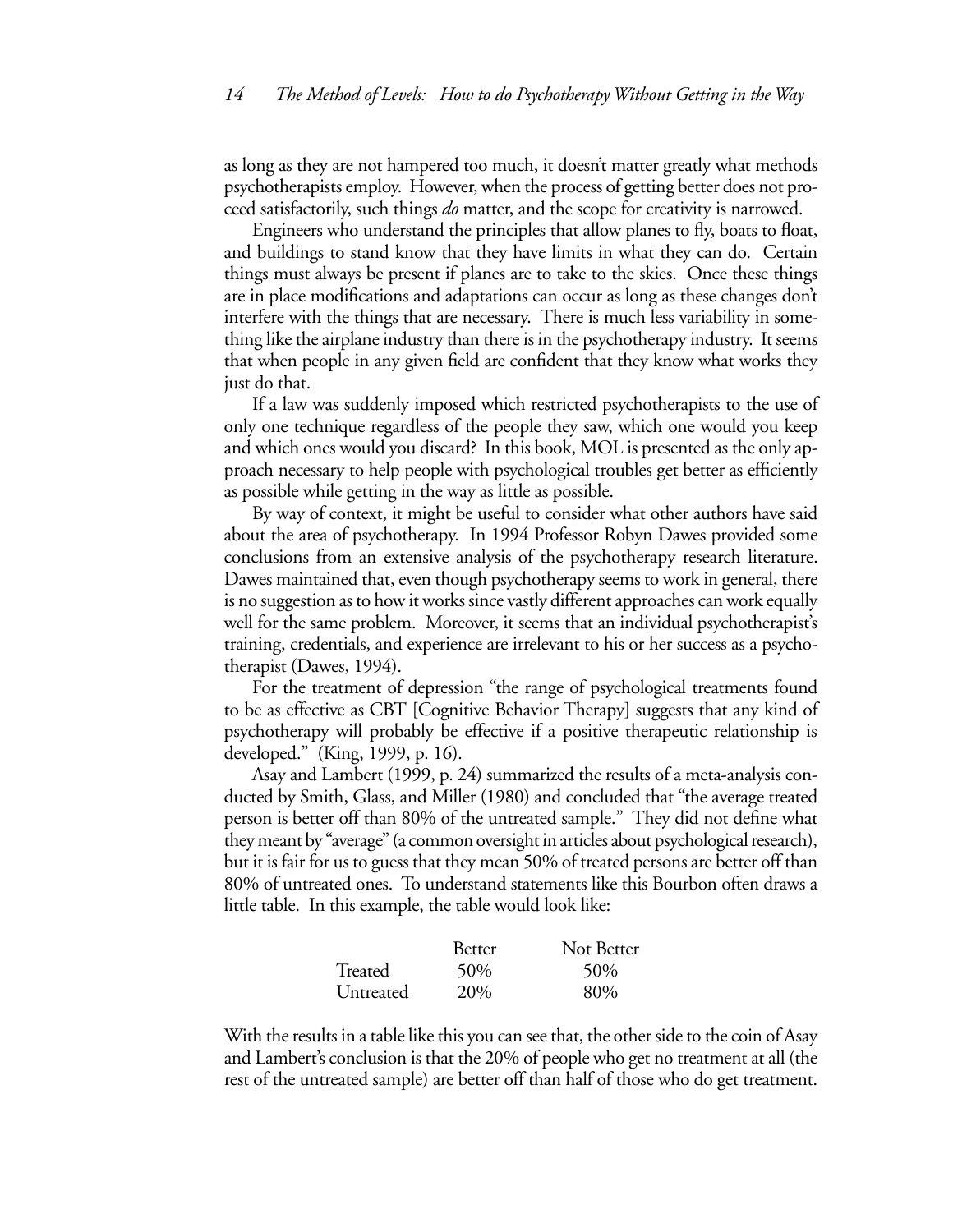You could also say it like this: 50% of treated people remain about as well off (or as poorly off) as the 80% of people who don't get treatment.

After reviewing the psychotherapy effectiveness research Dineen (2000, p.117) concluded that "85 per cent of clients would improve with the help of a good friend and 40 per cent without even that." Dineen goes on to report that only 15% of the effectiveness of psychotherapy treatment can be attributable to the specific effects of any particular treatment protocol.

Let's stop there. My point is not to bludgeon you with heavy statistics or weighty conclusions. To be sure, there are other authors who write about how effective some treatment or another is. These writers only serve to emphasize the point that a great deal of confusion exists in the area of psychotherapy. Psychotherapists believe strongly in the programs they provide and the explanations behind these treatments. At the moment, however, no one can predict what treatment will be effective for which person and under what conditions. More importantly, the many different explanations of peoples' problems that exist cannot all be correct.

In some respects psychotherapy could be seen as being analogous to witchdoctory. Witchdoctors often have elaborate stories to explain a person's current condition. A person who feels hot to touch and is sweating may have angered the sun god. Witchdoctors also have their own particular ways of treating the person. The treatment conjured up by the witchdoctor often has many different ingredients. And yet, witchdoctors have success with a proportion of the people they treat. Was it the witchdoctor's treatment that was responsible for the improvement in the condition? If some part of the witchdoctor's treatment was responsible, which part was it? Was it the combination of all the parts or were some parts only there to color the water? Did some parts of the mixture actually interfere with the healing properties of the useful bit?

Psychotherapists have many elaborate stories about why people experience the problems they have. Sometimes it's because their child self and their adult self are having a spat. At the same time it could be because their bucket of needs has run dry, or their emotions can't get out of wherever it is they are locked up, or they have little things called dysfunctional thoughts in their heads like worms in an apple. Perhaps the spookiest story of all is that people's problems are caused by chemical "imbalances" in their brains. The balances of chemicals in an intact human brain are currently as immeasurable as the wrath of the sun god. Yet many people hold on to the chemical imbalance story just as tightly as sun worshippers grip their story.

At this point let me say loud and clear I am definitely *not* attempting to minimize or devalue the psychological problems that people experience. Obviously, many people have serious psychological problems from time to time that can be very distressing both for themselves and for their families and friends. It's precisely because the distress of psychological problems is so serious that it's important to get it right when we try to understand what's going on.

Some of the stories in psychotherapy attempt to explain the existence of the "mental disorders." Current ideas of mental disorders, however, are as preposterous as the stories that explain them. The notions of mental disorders such as schizophre-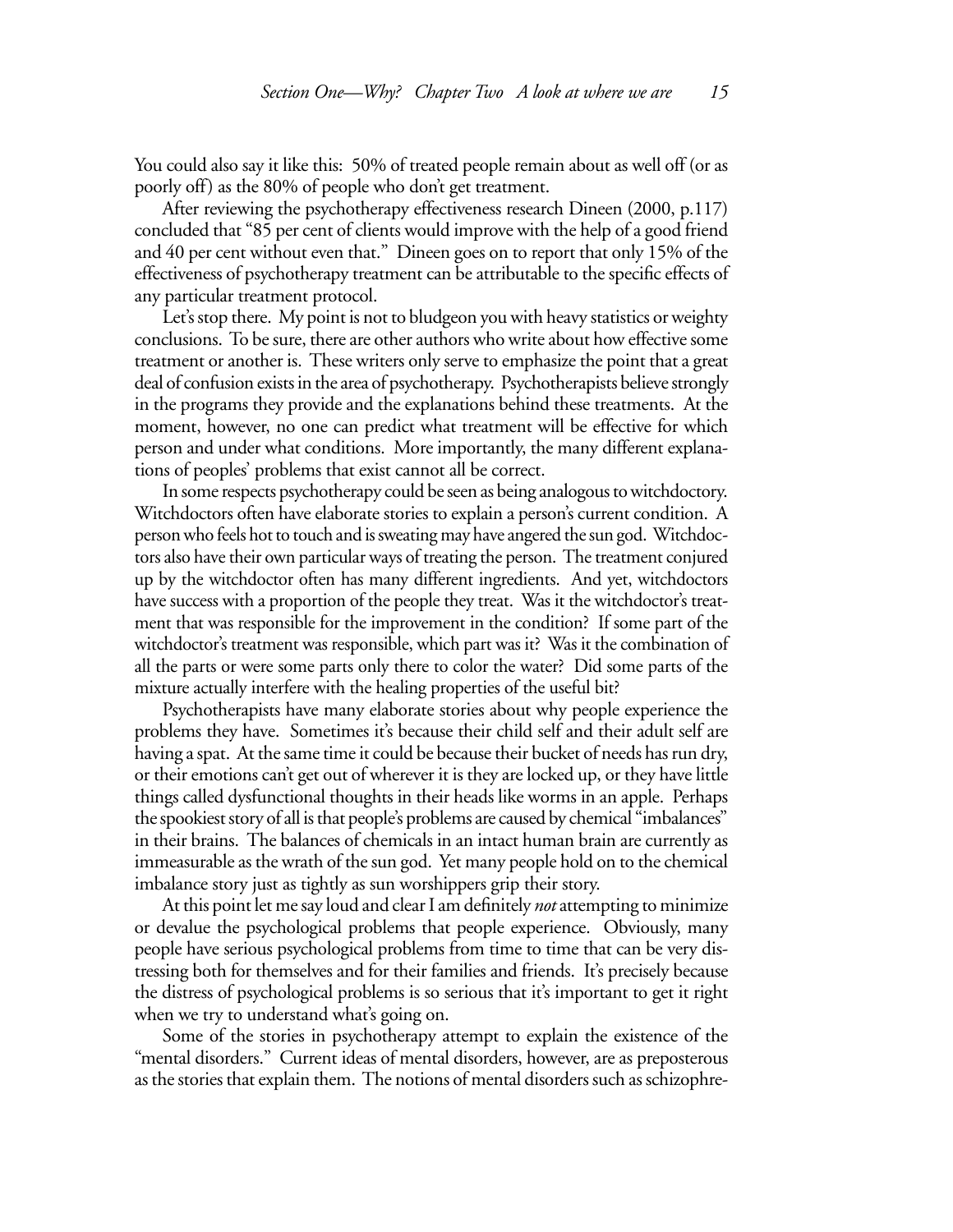nia, depression, and ADHD, are as fanciful and chimerical as a "sun god malady." People do not have problems because they have "got" schizophrenia, or depression, or ADHD, or any other psychological disorder. To be diagnosed with depression you simply have to tell someone with the authority to make diagnoses that for the past little while you've felt sad, you haven't done much, you've slept too much (or too little), you haven't eaten enough (or you've eaten too much), you've felt like crying, you've felt irritable, and you've lost interest in things. If you say this to someone who can diagnose, they will tell you that you've "got" depression. But depression is *defined* by things like "a sense of inadequacy, a feeling of despondency, a decrease in activity or reactivity, pessimism, sadness and related symptoms" (Reber, 1995, p. 197). So by telling you that you've got depression, the diagnoser has told you just exactly what you've said!

For the most part, the current so-called mental disorders are arbitrary constellations of behaviors. The stars that form Orion only do so because someone once said that those stars should go together. Similarly, inattention and impulsivity contribute to ADHD, irritability and inactivity contribute to depression, and delusions and disorganized speech contribute to schizophrenia simply because someone said they should. Inattention and impulsivity are not symptoms of some underlying organic problem in the same way that fever can be symptomatic of malaria and tremor can suggest Parkinson's Disease. The constellations in the night sky do not point to any underlying order of the universe. The constellations in the sky were invented, not discovered. So too, the behavioral constellations in mental disorders were invented, not discovered. There is no identified organic problem that characterizes things like depression, schizophrenia, and ADHD.

Or, to say it another way: There is no "thing" called ADHD that causes the symptoms of inattention and impulsivity, there is no "thing" called depression that causes inactivity and irritability, and there is no "thing" called schizophrenia that causes delusions and disorganized speech. And people don't stop being impulsive or irritable or deluded by being cured of these "diseases." And psychotherapists do not help people by curing such "diseases."

The U.S. Congress Office of Technology Assessment Report of 1992 stated that "Mental disorders are classified on the basis of symptoms because there are as yet no biological markers or laboratory tests for them." In fact, for many of the disorders listed in the *Diagnostic and Statistical Manual of Mental Disorders (4th ed., 1994)* such as depression and schizophrenia, a specific qualifier exists along the lines of "the symptoms are not due to the direct physiological effects of a substance or a general medication condition" (e.g., pp, 286, 327, 366, 402, and 432). Therefore, if an organic "thing" ever is found that causes depression and schizophrenia then, *by their own diagnostic criteria*, they could no longer be considered mental disorders.

Have you been having thoughts like "so what?" running through your mind as you read the information above? Did you wonder things like: "So what if there are lots of different stories lying about on the psychotherapy bookshelves?" or "So what if mental disorder diagnoses are based entirely on symptoms?"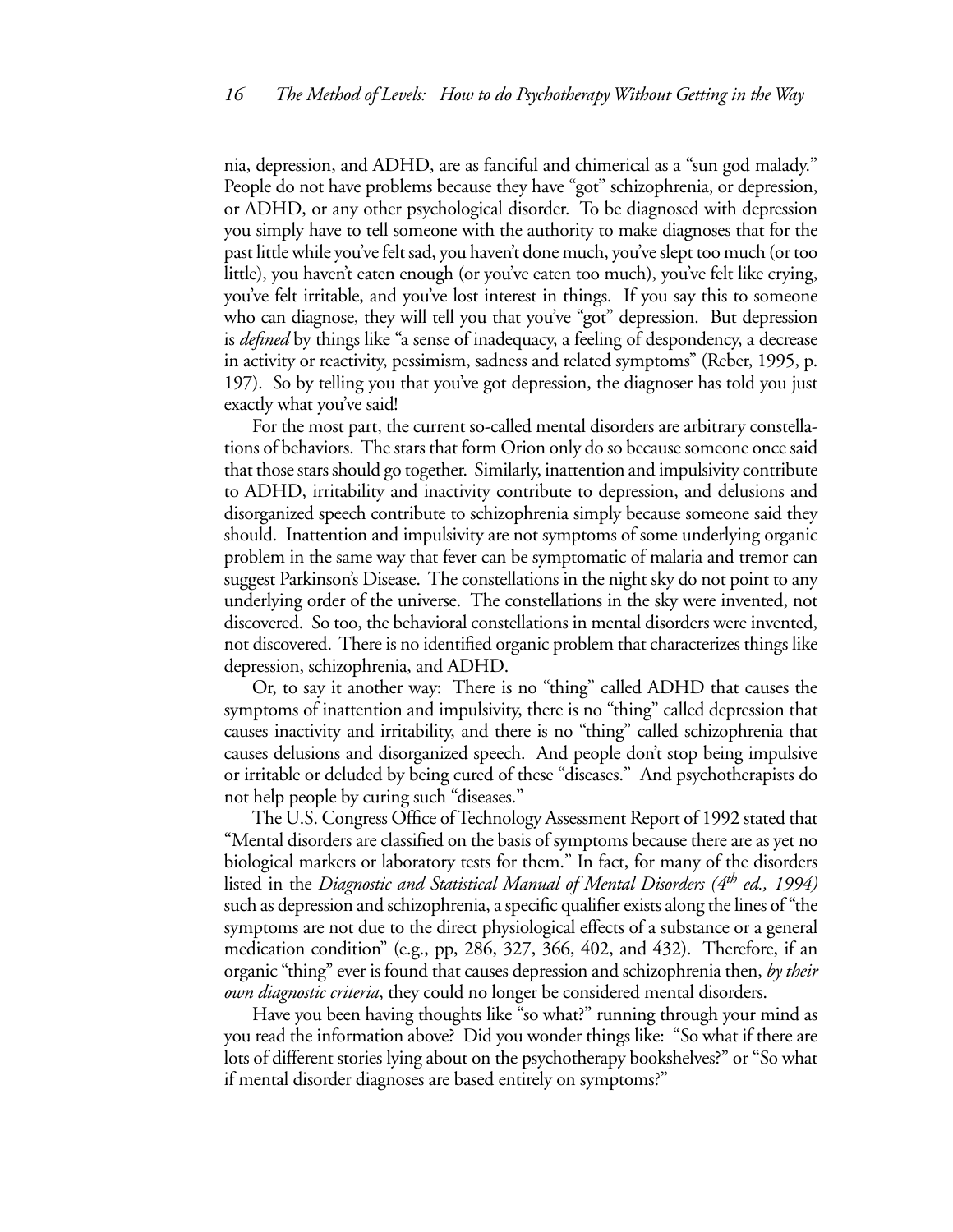These questions can only be answered by your own personal standards. Is it important to you to become more effective at what you do? Even witchdoctors are helpful some of the time. For witchdoctors who want to be more effective at what they do, however, it is extremely unlikely that they will improve by working harder to appease the sun god or the spirit of the forest. It doesn't matter how many offerings they make or how many ingredients they put in their medicine. Without an accurate explanation of how people get better, some of the people they treat will improve, some will stay the same, and some will get worse. And they won't know which people these will be or why people will respond differently to their charms. The reason the people get better, stay the same, or get worse, is, for the most part, unrelated to what the witchdoctor does. People get better serendipitously when a witchdoctor treats them. If witchdoctors want to have a more direct impact on the well-being of people they treat, they will need a different story.

A similar situation exists in psychotherapy. Cognitive therapy and applied relaxation, for example, have been shown to produce equally effective results in the treatment of panic disorder (Ost & Westling, 1995). If these treatments really are equally effective, then clearly neither the specific techniques of cognitive therapy nor those of applied relaxation can be held responsible for the reduction in the symptoms of panic. It is neither the specific potion of cognitive therapy nor the concoction of relaxation that can be identified as the curative agent. This means that psychotherapists who do cognitive therapy or applied relaxation are not doing what they think they are doing in terms of helping people get better. This also means that if psychotherapists such as cognitive psychotherapists want to help more people more often, it will be pointless to invent more cognitive strategies or to improve the way they employ their existing strategies.

No psychotherapeutic procedure should be spared from this analysis. To the extent that people get better in psychotherapy, it is not because of any specific strategy from any particular method. It is not because people talked to chairs, or disputed their dysfunctional thoughts, or wiggled their eyeballs, or released their emotions, or were desensitized systematically, or shook hands with their adult and child, or met their needs, or controlled their behavior.

I *am not* suggesting that people fail to improve in the context of various psychotherapeutic activities. Many clearly do improve. I *am* suggesting that it is not the activities that got them better. Learning to relax doesn't get them better, doing homework doesn't get them better, talking to chairs doesn't get them better, disputing irrational beliefs doesn't get them better, and integrating parts of self doesn't get them better. These activities are not bad or dreadful or wicked. In terms of helping people get better they are probably circuitous at best and distracting at worst. Fundamentally, they are not *necessary* for people to get better.

Much psychotherapy research suggests that the most important ingredient in effective psychotherapy is establishing a warm, caring relationship. The specific activities that are undertaken, therefore, are largely irrelevant as long as the appropriate relationship is established. Researchers still can't tell what it is about a warm, caring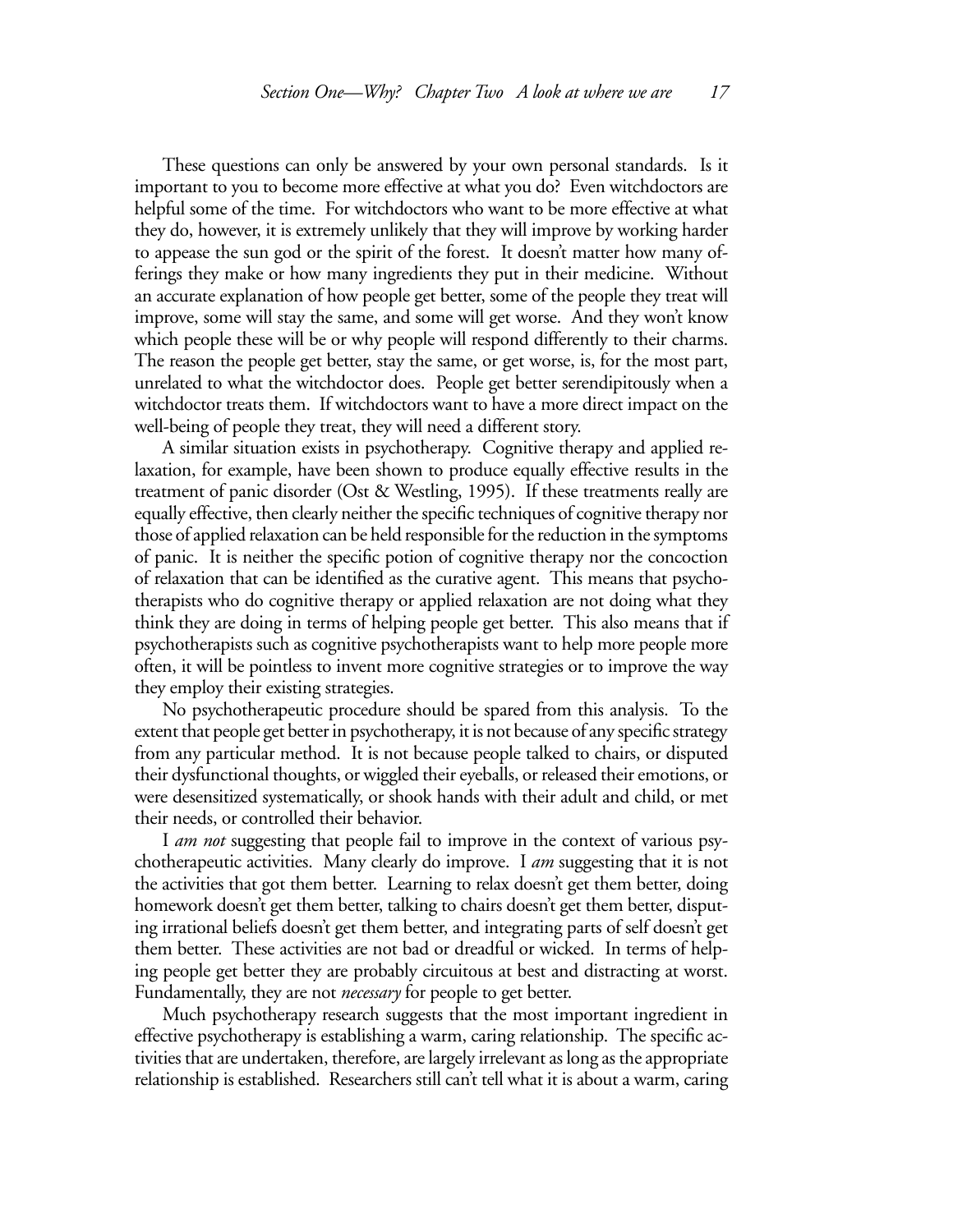relationship that seems to help, however, so this relationship shares the same status as other factors, characteristics, and procedures of psychotherapy.

The reasons that people get better are not the reasons that psychotherapists say they do. This is only troublesome for people who want to help more people more of the time. For witchdoctors who want to secure their place in the tribe by curing lots of people, it won't help at all to add more of their favorite ingredients to the brew. If psychotherapists want more of their clients to improve, it is futile to get better at understanding the id, or disputing irrational thoughts, or identifying unmet needs. None of these things put the clients where they are and none will bring them back.

Generally in fact, most current psychotherapy amounts to little more than giving people advice. If you're afraid to go out of the house, try to go out just a little bit for just a little while. If you feel sad, start doing some things you enjoy. If you think you're unlovable, think you're lovable. If you're feeling tense, take some deep breaths. In many cases, very little of the advice or suggestions that are provided seem exceedingly profound. Rather, they amount to, "if you can't do a whole lot of something, just do a little bit of it." Or, "if you're thinking things you don't want to think, then try to think things you do want to think." Since many people who visit psychotherapists are probably about as smart as the psychotherapist, it is interesting to wonder why they didn't think of these suggestions themselves. And since some people are helped by the advice and some aren't, it can't be the advice that makes the difference.

In the previous chapter I suggested that much of what is currently done in psychotherapy may well interfere with peoples' abilities to get themselves better. Perhaps what a witchdoctor does that is really effective is to recommend that sick people spend five days resting in their huts. For many people, after five days of rest they might feel better. Everything else the witchdoctor does is just for the spectacle of witchdoctoring. Witchdoctors would not experience the status or prestige they enjoy if other people in the tribe discovered that all they really did was recommend a period of rest.

I would be disappointed if the idea you took away from my comparison of witchdoctors and psychotherapists was that I was trying to humiliate, belittle, or demean witchdoctors and psychotherapists. My purpose in providing the comparison is to demonstrate that, as deliverers of psychological remedies, we are perhaps not as sophisticated as we might think we are. It is not uncommon to hear people talk about the science of psychotherapy without a second thought, yet people would not often describe witchdoctoring as a science. The two practices, however, are currently perhaps more similar than they are different.

I don't think witchdoctors and psychotherapists are conniving charlatans any more than I think a child who writes a letter to Santa Claus is a rogue. I just think they are mistaken. There have been lots of mistaken ideas throughout history. People who believed the world was flat were mistaken. People who thought the earth was at the center of the universe were mistaken. People who believed that other people were witches and that they should be dunked or burned were mistaken. People who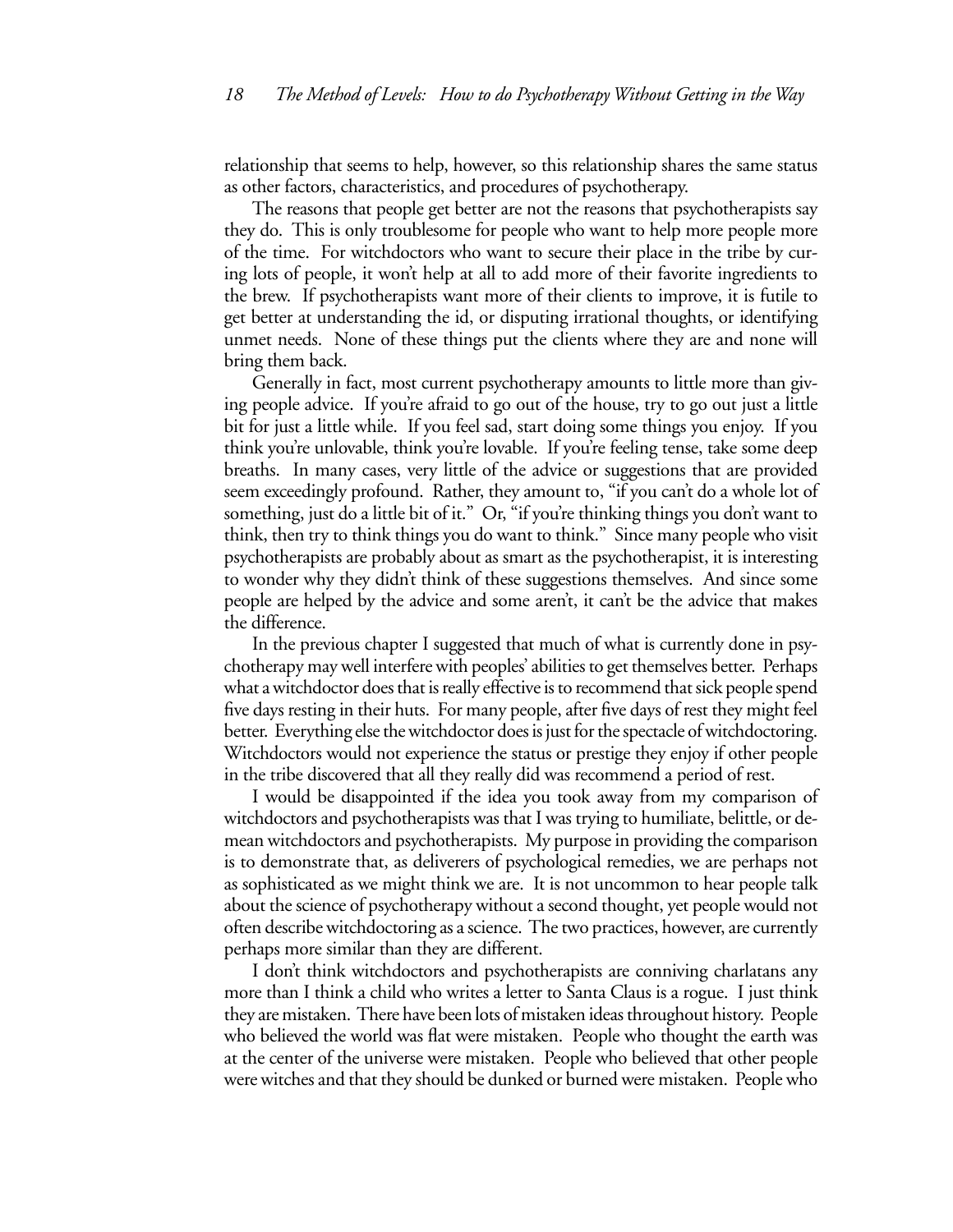believed in phlogiston and ether were mistaken. People who thought lead could become gold were mistaken.

While it's easy to see the foolishness of ideas of the past, for some people it seems to be intolerable to entertain the notion that we might currently be mistaken. In fact, I am probably breaking one of the unspoken cardinal rules of psychology. There appears to be a general agreement in the community of the social sciences that we won't say anything is wrong. "I won't say your theory is wrong if you won't say my theory is wrong." It's as though the "wrong" word stings peoples' ears. The thinking seems to be that no theory or idea is wrong; some are just better than others. Well, that doesn't seem to be much of a way to improve. At times, some things are wrong, that's all. Acknowledging the wrongness of an idea paves the way for the exploration of new, more accurate ideas. Accommodating wrong ideas in a patchwork of "anything goes" impedes the development of accuracy and delays progress.

And I don't think that the psychotherapy of MOL is exempt from the judgment of right and wrong, nor that perceptual control theory (PCT) is—the theory that underpins MOL. Actually, I'm hoping like heck that some of the ideas in this book will be shown to be wrong in the future. I definitely do not intend this book to be the final word on MOL or on the conceptualization of psychological problems from a PCT perspective. The ideas that I describe here are as right as I can make them at the moment, and I think they're a pretty good start, but that doesn't mean they shouldn't continue to be scrutinized, evaluated, and revised when results of rigorous testing suggest that modification is called for. I am not enamored with any particular idea I've written about … except for the ideas of accuracy and precision.

While I've suggested that there seems to be a *general* agreement to avoid saying that anything is wrong in the social sciences, the agreement has not been endorsed unanimously. Since I am making such a strong case for the problems with the way psychological troubles are currently conceptualized and treated, I would be remiss not to point you in the direction of at least some of the sources I know of that explore these problems, or elements of them, in more detail than I provide here.

A few pages back I mentioned Professor Robyn Dawes. The subtitle of his fascinating book *House of Cards* (1994) is *Psychology and Psychotherapy Built on Myth*, and throughout this book he makes it clear that he hasn't signed the "don't say it's wrong" agreement. Dawes says things like:

…we have no insight into exactly why some people get better while others don't. (p. 38).

and

One particularly distressing aspect of the professional therapy field is the doggedly persistent but sincere belief that whatever the current practice is, it is "enlightened," while past practices were deficient if not outrageous. We learn the specific faults of the past but seem immune to learning the general principle that decade after decade, great new insights and great new therapies turn out to be anything but great. (p. 192).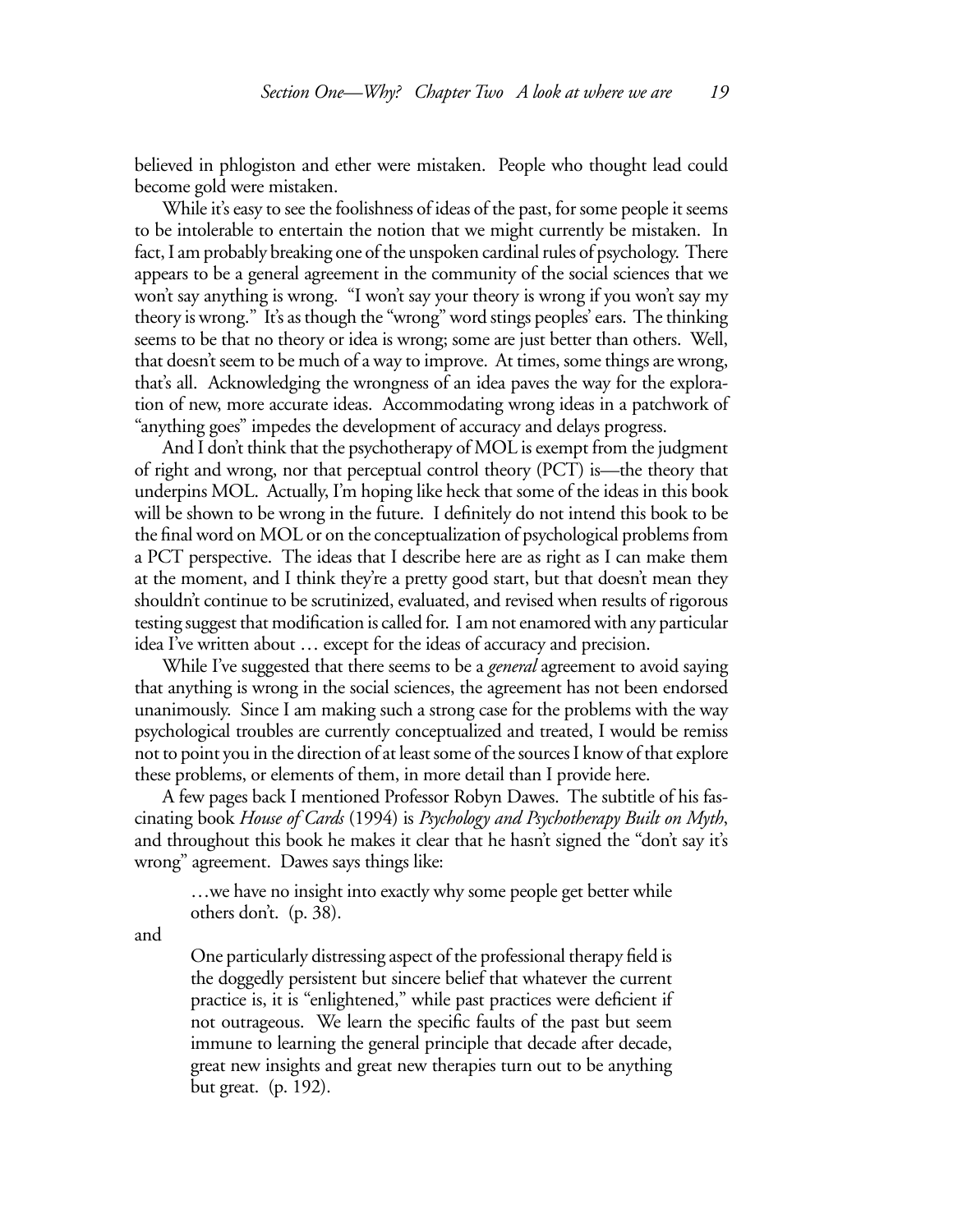Dawes suggests the phrase "tyranny of childhood" (p. 223) as a label for all those beliefs that are based on the idea that childhood events somehow pervasively and dramatically affect adult functioning. Dawes goes on to point out, however, that "our belief in the tyranny of childhood has little more foundation than a belief in a mountain god." (p. 223).

Dr. Thomas Szasz is a psychiatrist who writes prolifically about the problems with current notions of psychological troubles. Perhaps his best known book is *The Myth of Mental Illness* (1974, revised edition). In this book Szasz explains at length the fallacy of comparing mental illness with physical illness. He points out things like:

… whereas in modern medicine new diseases were *discovered*, in modern psychiatry they were *invented*. (p. 12).

and

"Mental illness" is a metaphor. Minds can be "sick" only in the sense that jokes are "sick" or economies are "sick." (p. 267).

Psychology and psychotherapy are the concerns of this book, but they are not the only areas where mistaken ideas flourish concerning problems of mental health. Dr. Peter Breggin is a psychiatrist who is an outspoken critic of pharmacological approaches to treating mental health difficulties. He and Dr. David Cohen wrote *Your Drug May be Your Problem: How and Why to Stop Taking Psychiatric Medications* (1999), in which they say:

The public is told that a great deal of science is involved in the prescription of psychiatric drugs, but this is not so—given that we know so little about the way the brain works. … We simply do not understand the overall impact of drugs on the brain. (p. 5).

and

… there's no substantial evidence that any psychiatric diagnoses have a physical basis … (p. 93).

Elliot Valenstein is Professor Emeritus of Psychology and Neuroscience at the University of Michigan. Valenstein is another of the few who is not afraid to break the "don't say it's wrong" rule. In his enthralling and engaging book *Blaming the Brain: The TRUTH About Drugs and Mental Health* (1998), he meticulously scrutinizes the use of medication to treat psychological difficulties. A conclusion he reaches in the book is that none of the biochemical theories of mental disorder are right, but researchers are at a loss to know what to put in their place (p. 94). He also suggests that influences from politics and fashion have more to do with shaping diagnostic labels than scientific considerations do (p. 147), and that prescribing drugs is basically done by trial and error (p. 146). He points out that we know nothing of causes:

In pursuing the biochemical approach to mental disorders an enormous amount has been learned about neurochemistry and drug action, but it is questionable how much has been learned about mental illness. We do not really know if a biochemical imbalance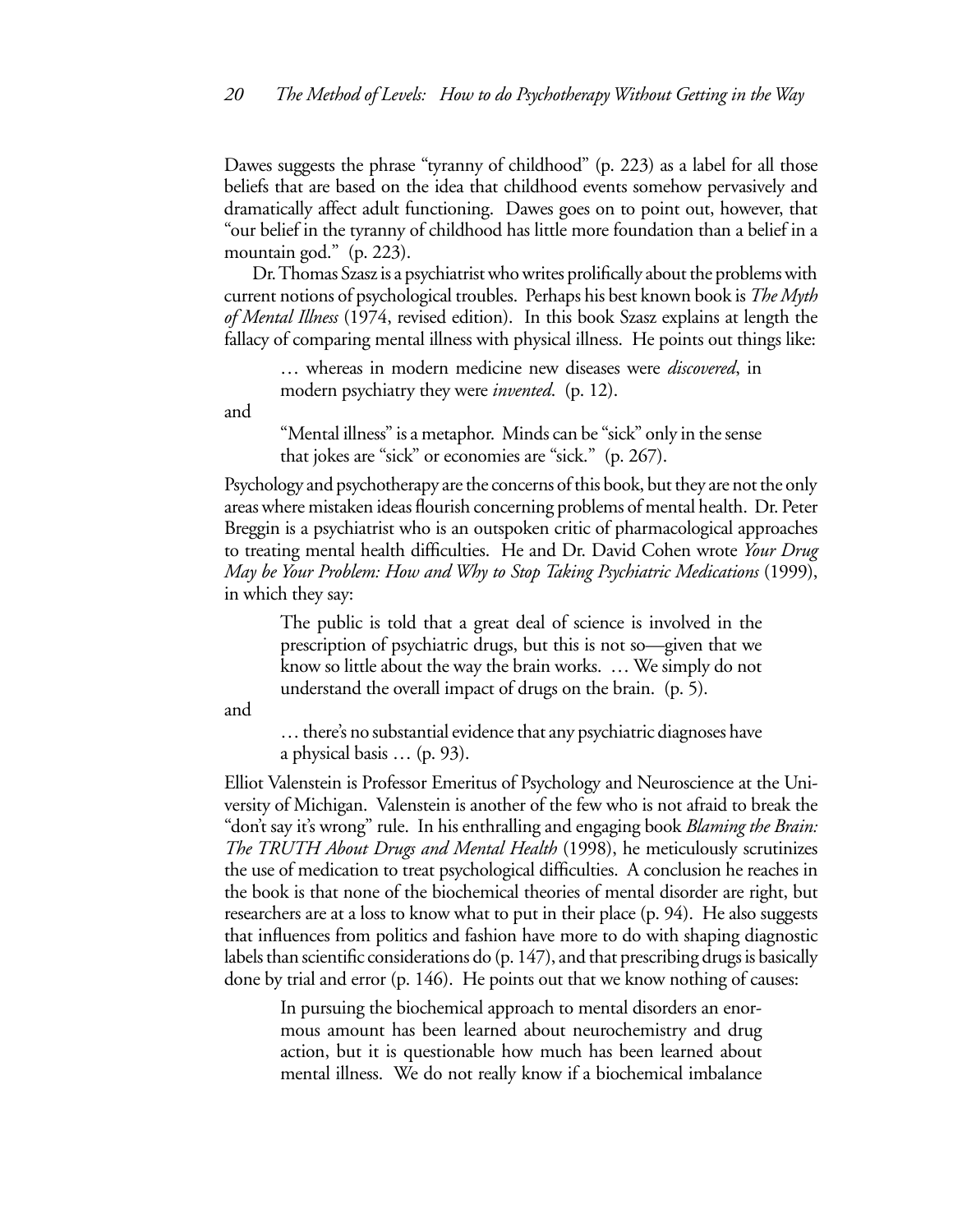is the cause of any mental disorder, and we do not know how even the hypothesized biochemical imbalances could produce the emotional, cognitive, and behavioral symptoms that characterize mental disorder. (p. 138).

The now overwhelming evidence that experience can alter neuronal structure and function should make it clear that it is dangerous to assume that any distinctive anatomical or physiological characteristic found in the brains of people with mental disorders was the cause of that disorder. (p. 128).

There is much hocus pocus in psychology at the moment. A robust statistical package here, a powerful software program there, a neuropsychological assessment someplace else, and an evocative brain image in another corner. Psychologists (and others working in the mental health area) want so desperately for their wrong ideas to be accepted that they'll do almost anything to find new ways of making things appear to be the way they want them to be. Acceptance seems more important to psychologists than accuracy. Or perhaps Professor Valenstein is right … we know the ideas are wrong but we don't know what to replace them with.

But there is an alternative to existing notions of behavior. There has been ever since the 1950s. This alternative idea is as different from current explanations as the heliocentric model of the universe is different from the geocentric model. This idea is the one that I outline in Chapters Four and Five and the one that Powers has already explained in the foreword. (Check out www.livingcontrolsystems.com if you'd like still more information.) Some people have had bits of this idea from time to time, but Powers was the first person to accurately and precisely figure out how it all fits together. The basic idea is that humans (and indeed all things that live) don't behave, they control. Behaving is not what humans do. Controlling is what they do. If the idea that living things control is on the money, and there is compelling evidence that it is, then this means that—gulp!—ideas that don't recognize or explain this fact are wrong. Thanks to Powers we do have something with which to replace all those wrong ideas.

Living things control. This simple fact has profound and pervasive implications for the sciences of life. Having the right idea at our fingertips, however, does not mean that all our questions can be answered. What this new idea means is that many current questions are irrelevant, so we can stop searching for answers to them. The new idea suggests new questions and new avenues for investigation. Just as knowledge of a heliocentric universe won't help us answer questions about a geocentric universe, knowledge of the process of control won't help us answer questions about the causes of behavior.

The idea that behavior is caused by particular things is wrong. Believing that grades, or jail, or bonuses, or stickers, or relationships, or bombs, or a withering glance, or "employee of the month," or any other "stimulus" can make people act in particular ways is an appeal to magic. And it doesn't help to shift the stimulus from outside the head to inside and insist that thoughts or needs or goals or mental disorders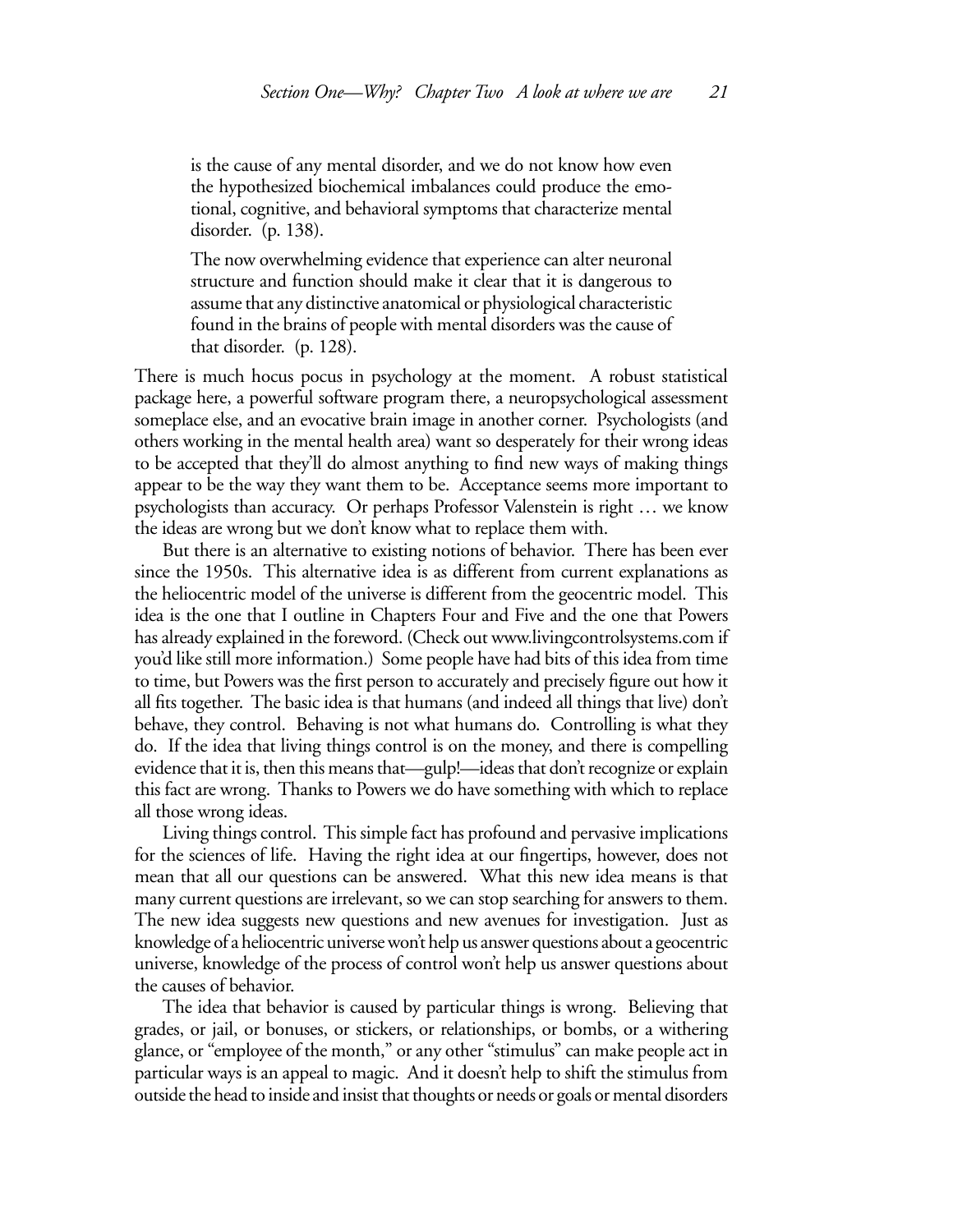or genes or emotions or personalities or traumatic memories or neurotransmitters make people act in particular ways. That requires a similar appeal to magic. When we're trying to understand how something works, it's not very helpful to invent magical solutions. There's enough magic already in the world. We couldn't figure out how to turn lead into gold, but nature turns coal into diamonds and shell grit into pearls. Things like gravitational and electromagnetic forces seem pretty magical. The creation of life and the phenomenon of control have a sense of magic too. There's magic aplenty in nature without creating more whenever we find something that's a bit tricky to figure out.

In time, the idea that some things (like bad circumstances or bad thoughts or out of balance chemicals or dodgy personalities) cause other things which we call mental illness (such as agoraphobia or bipolar disorder) will arrive at the Mistaken Ideas Hall of Fame and will take its rightful place beside phlogiston and flat worlds and all the other ideas that have been proven wrong. Advances in science won't reveal the secrets of ADHD, depression, schizophrenia, and all the other psychological disorders to us. Advances in science will show us that we've been looking at things the wrong way.

I imagine a front porch of the future. Two old-timers have their chairs leaned back against the wall. They are gazing out upon the world and reminiscing about the good ol' days:

- Shoot, Hal, remember the time when we used to think that people could get something we called social phobia?
- Sure do, Marv. And what about the one that people had faulty cognitions that made 'em ill.
- That was a goody too. But my favorite, Hal, was the one about neurotransmitters makin' ya crazy.
- Oooh ee! There was craziness happenin' back then all right. We was just confused about where the craziness wuz!

Yessir ... sure were.

Throughout this explanation I have been unashamedly displaying my bias for accuracy and precision. Some people, however, are not seduced by the exactitude of an idea. Instead, they prefer their favorite ideas to have other qualities such as popular appeal, or ease of understanding, or marketability. People have all sorts of ways of deciding whether or not an idea is one they are prepared to run with. Perhaps they like ideas to nestle snugly into their existing network of beliefs, or perhaps they like ideas that are generally accepted by most other people, or perhaps they like ideas that are entertaining and can keep people amused. Undoubtedly there are still more ways to choose ideas. No doubt some ideas have more than one of these qualities. I'm being extreme for the sake of the lesson. In this book I'm presenting an idea that I think is pretty exact (this is the first half of the book). If you're not that bothered by a lack of exactness of ideas, this book probably won't be to your liking.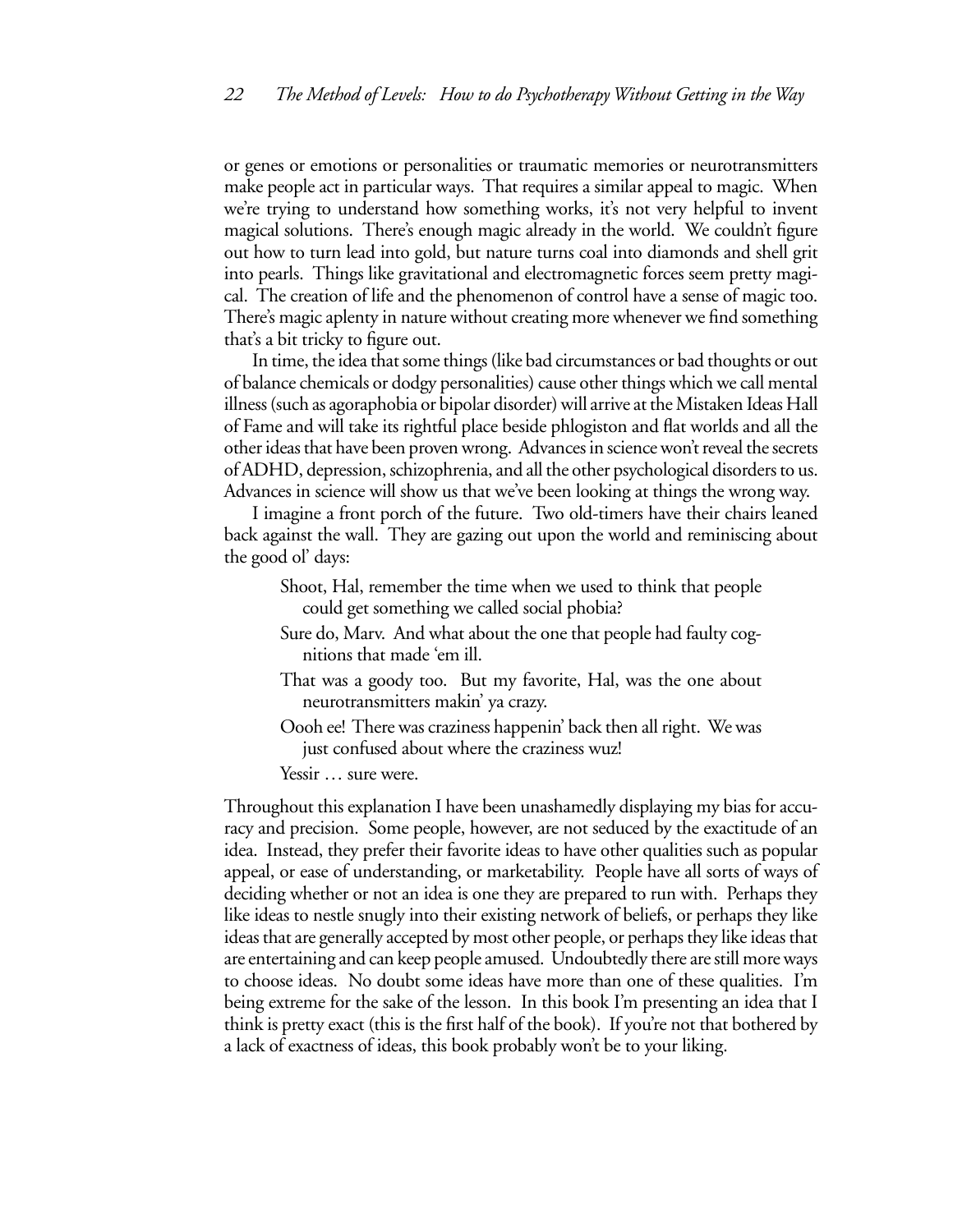It is not always easy to accept that the stories you hold strongly to are erroneous. Many people at one time believed stories about Santa Claus and the Tooth Fairy. People also once thought the earth was at the center of the universe. There is nothing wrong with a good story. The botheration arises when stories are required to do things they cannot do. The Santa Claus story won't get Grace her new bike unless she knows the bit about making sure her mum and dad see the letter to Santa before she sends it. The geocentric story of the universe won't help Nicholas understand what seem to be little stutters that celestial bodies make in their otherwise orderly march across the sky, nor will it help him search for new stars and planets that are as yet undiscovered.

Current psychotherapy stories seem to be best appreciated for their entertainment value rather than their scientific accuracy and plausibility and explanatory power. Entertainment is a fine activity to participate in. Understanding the condition of being human and figuring out how to help when problems come along, however, will not be improved through entertainment. If understanding and improvement is the goal, then accuracy, not entertainment, must take center stage.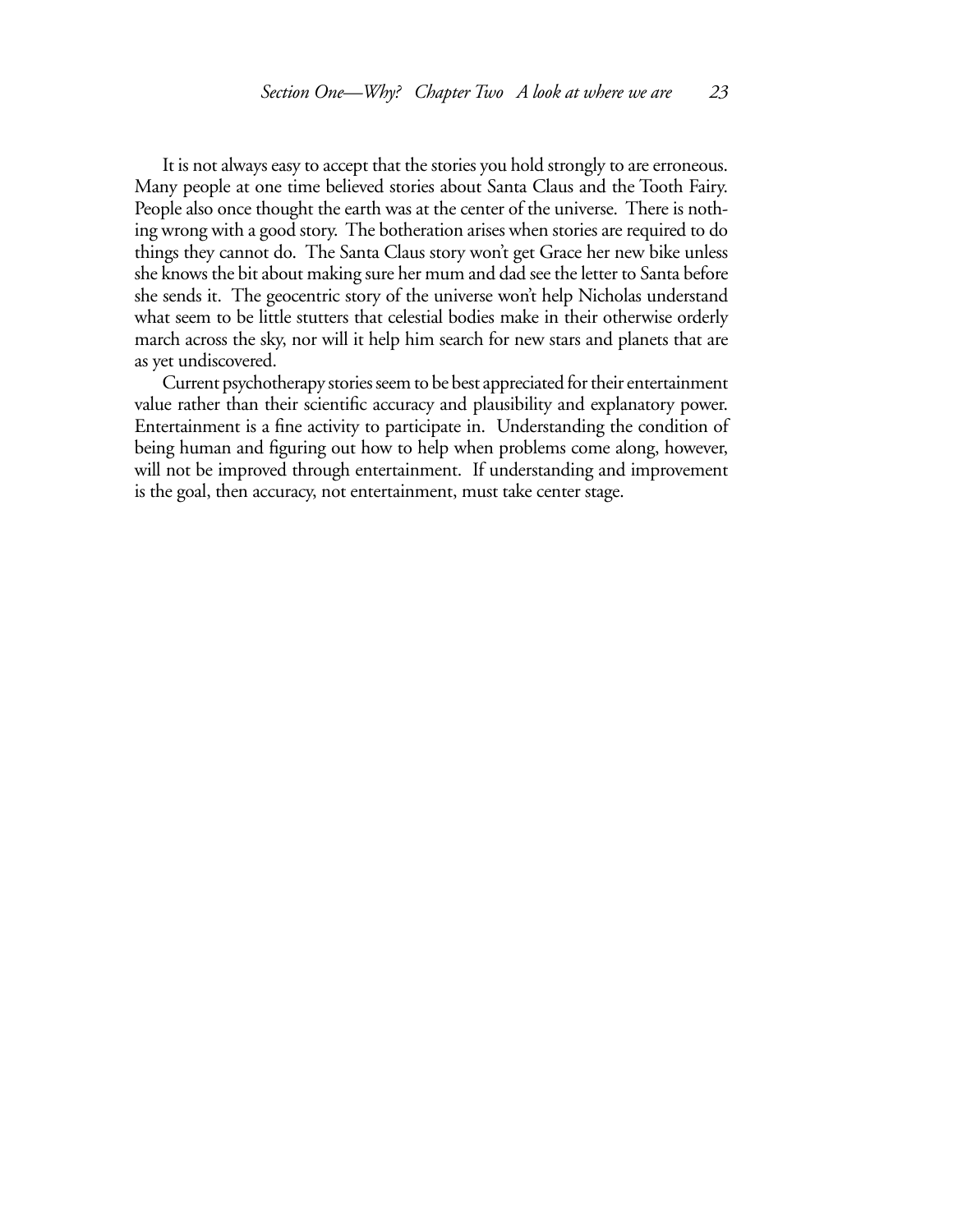*24 The Method of Levels: How to do Psychotherapy Without Getting in the Way*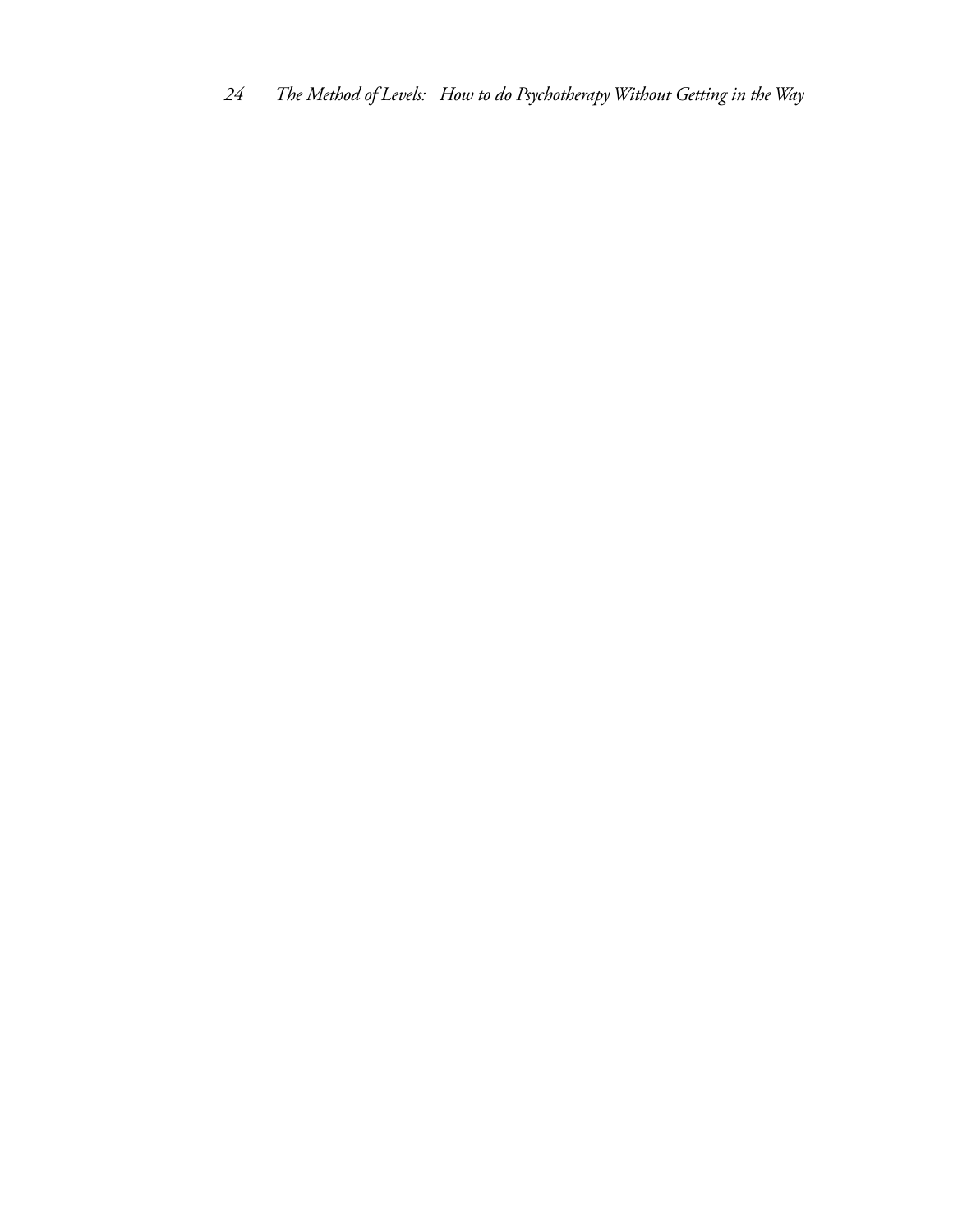## *What's been said*

Many different explanations exist to explain the presence of psychological problems, but these stories lack scientific plausibility.

Diagnostic labels are just arbitrary summary terms to group together the symptoms that people report—not indicators of some underlying pathology.

By and large, people don't get better because of the different techniques they are introduced to in psychotherapy.

An inaccurate story will not be of any help when problems need to be corrected.

## *The big deal*

Current ideas about psychological problems are wrong, and the reluctance to acknowledge and address their wrongness is delaying progress.

## *Coming up*

What is a psychological problem?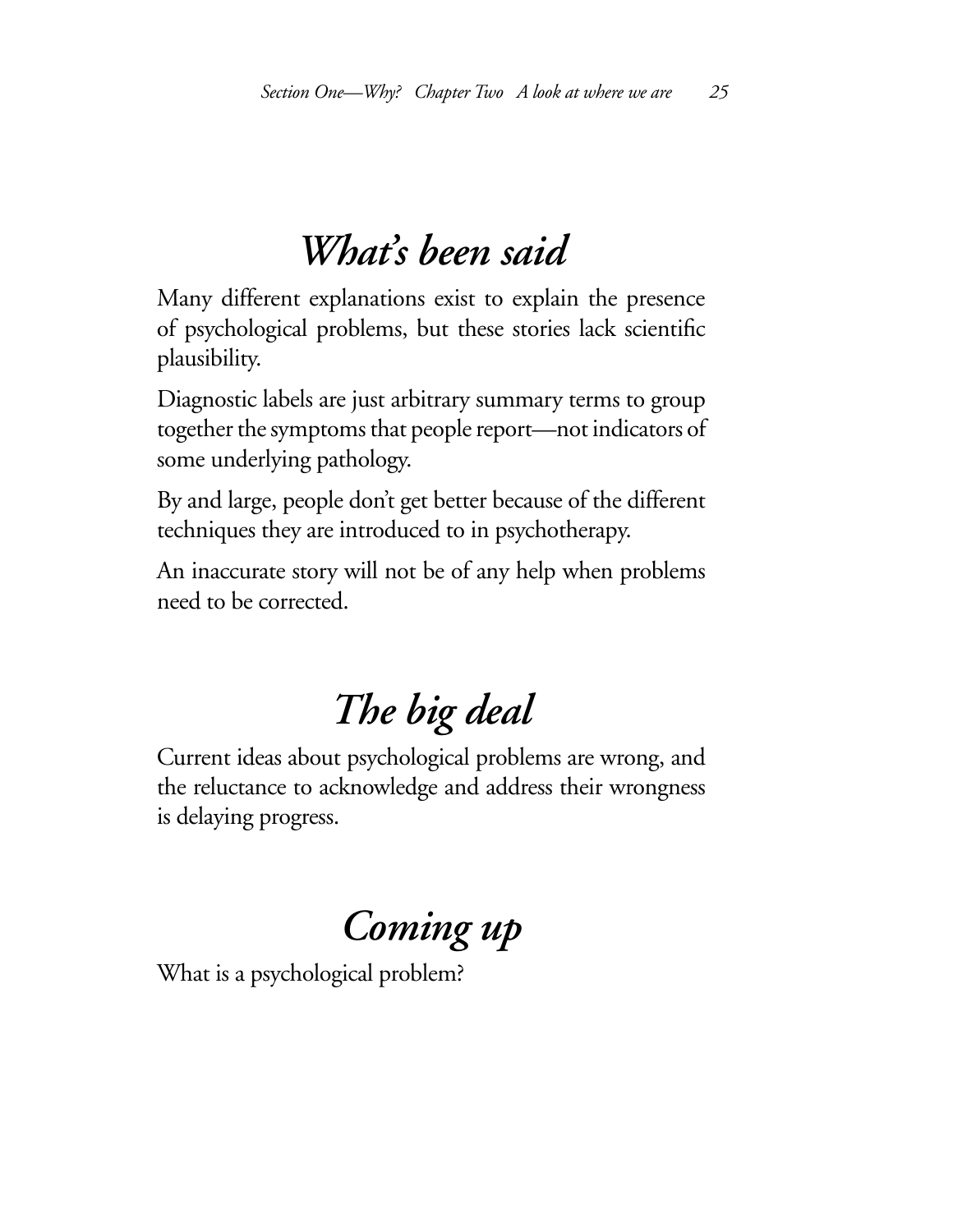*26 The Method of Levels: How to do Psychotherapy Without Getting in the Way*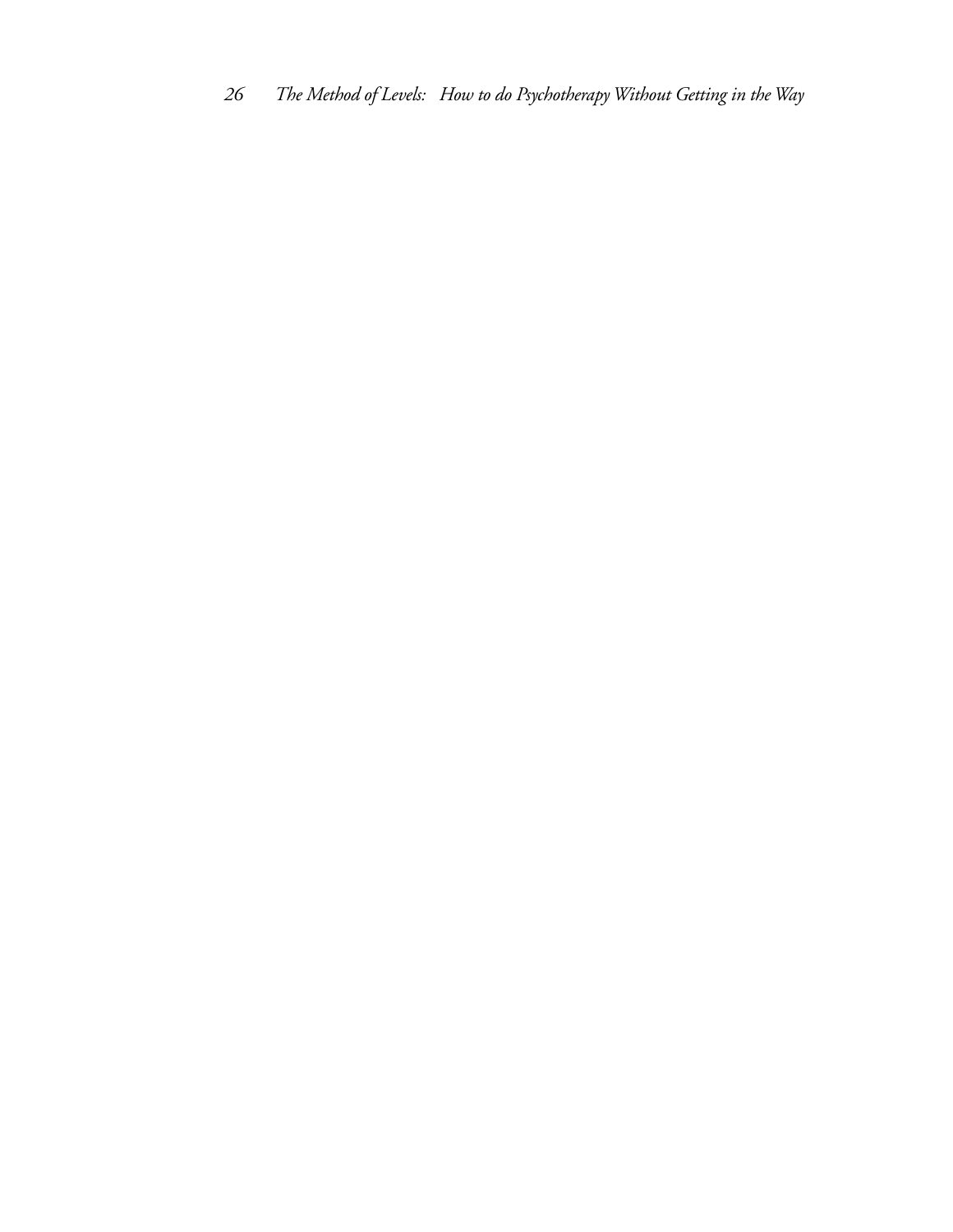### *Chapter Three*

## *The essence of psychological problems*

**L** here are two kinds of stories in psychotherapy. The first kind attempts to explain There are two kinds of stories in psychotherapy. The first kind attempts to explain what psychological problems are. Psychiatric diagnoses are perhaps the best known of these stories. The second kind of stories are explanations for *why* psychological problems exist. These are the stories that talk about things like ids, needs, dysfunctional thoughts, and maladaptive behaviors. From this point on I will deal with the two kinds of stories in different ways. First I'll offer a new story about what psychological problems actually are. Then I'll outline a story that explains why this problem exists.

When I discuss psychological problems, I mean troubles as they are experienced within an individual. I don't mean troubles as viewed by others, from the outside. Specifically, I won't be talking about people who are deemed to have psychological problems on the say-so of others. Sometimes, for example, spouses or parents or medical authorities consider their partners or children or patients to have problems of a psychological nature. Unless the partners or children or patients, however, also think they have problems, then they won't be part of this discussion. For all sorts of reasons some people from time to time are deemed to have psychological disorders that explain some of the ways they behave when people in authority find their behavior objectionable. What to do with people who don't think they have problems even though others think they do is beyond the scope of this book. In this book I have in mind only those people who present willingly to a psychotherapist for problems they are experiencing. I'm also assuming that the problem is not due to an underlying physical deterioration or malfunction such as dementia or epilepsy.

So, when people come to us with psychological problems, what is it that they are experiencing? Psychological problems exist when people experience perceptions that they don't want to experience and are unable to alter them. By perceptions I simply mean ideas, sensations, and experiences—in fact, anything that is going on inside someone's head (which is the only place that problems are experienced).

In psychological difficulties, a person's behaviors, thoughts, or feelings are *never* the problem. The only psychological problem is the degree to which a person experiences distress *about* particular behaviors, thoughts, or feelings. Not leaving the house is a problem only for those people who find themselves staying at home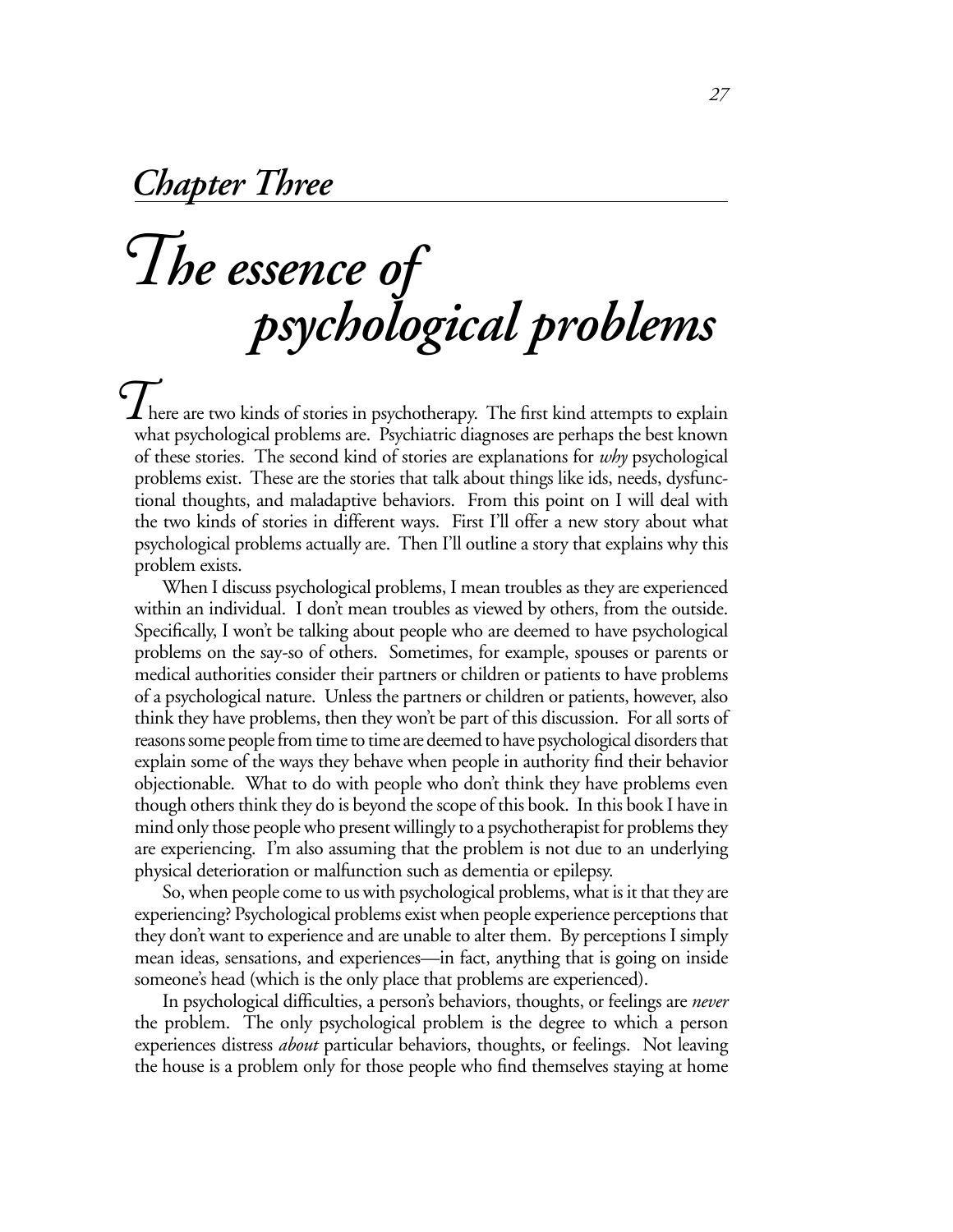*and not wanting to stay at home.* Feeling glum is a problem only if you'd like to feel perky. Being afraid of dogs is a problem only for those people who would like to be courageous around canines. Hearing voices in your head is bothersome only if you'd rather not hear voices.

During one of my regular conversations with a friend of mine, Romany, she commented to me that she thought most people didn't like her when they first met her. I was very surprised by this. Romany was a loving mother and wife. She had a close-knit extended family and appeared to be living a happy and fulfilling life. But as I reflected on her comment, it seemed to me that Romany was just describing one of the ways in which she experiences her world: the grass is green, the sky is blue, water is wet, and most people don't like me when they first meet me. I suppose we could speculate as to how much more enriching Romany's life might be if she didn't hold this belief, but PCT suggests that the richness of a life can only be determined from the inside looking out. We can never walk the path of another nor determine for others what their paths will be or should be. The lesson for me was that the belief that "most people don't like me when they first meet me" is not *necessarily* distressing. Regardless of how bizarre a belief might seem to someone on the outside, it is the internal experience of it that is important. If Romany also held a belief such as "people should like me on first impressions," then she might experience problems. In her case, however, there was no opposing attitude and no distress about the belief.

It is hard to think, in fact, of a behavior, thought, or feeling that is currently included in the symptom checklists of mental disorders that people without mental disorders don't also engage in or experience from time to time. Behavior, thoughts, and feelings therefore cannot be the defining feature of psychological problems. Many people have experiences every day that they would rather not have. Most people, however, alter these experiences to be what they want them to be.

If most people experience unwanted perceptual activity from time to time, then unwanted perceptual activity cannot be problematic on its own because most people do not have psychological problems most of the time. It is not the fact that unwanted experiences occur that is the problem. Perceptual junk often pops up throughout the day and is quickly removed or forgotten. Nor is it the fact that perceptual activity endures that is the problem. Many people work hard to make sure that perceptual experiences such as love and contentment last a very long time. It is the combination of the unwantedness *and* the enduringness together that seems to constitute what we currently refer to as mental illness.

Shelby might become terribly upset if her spouse was suddenly to admit to being in love with someone else and wanted to end their marriage. She might find it hard to concentrate on daily tasks, might cry easily, and might snap at people when they offer help. Most people who go through an experience like Shelby's take a period of time to adjust. Then they build new lives for themselves and can often become happier than they were in their marriage. For other people however, the period of gloomy, tearful, irritability persists. Sometimes, years later these people may still be living alone in their marital home waiting for their partners' return.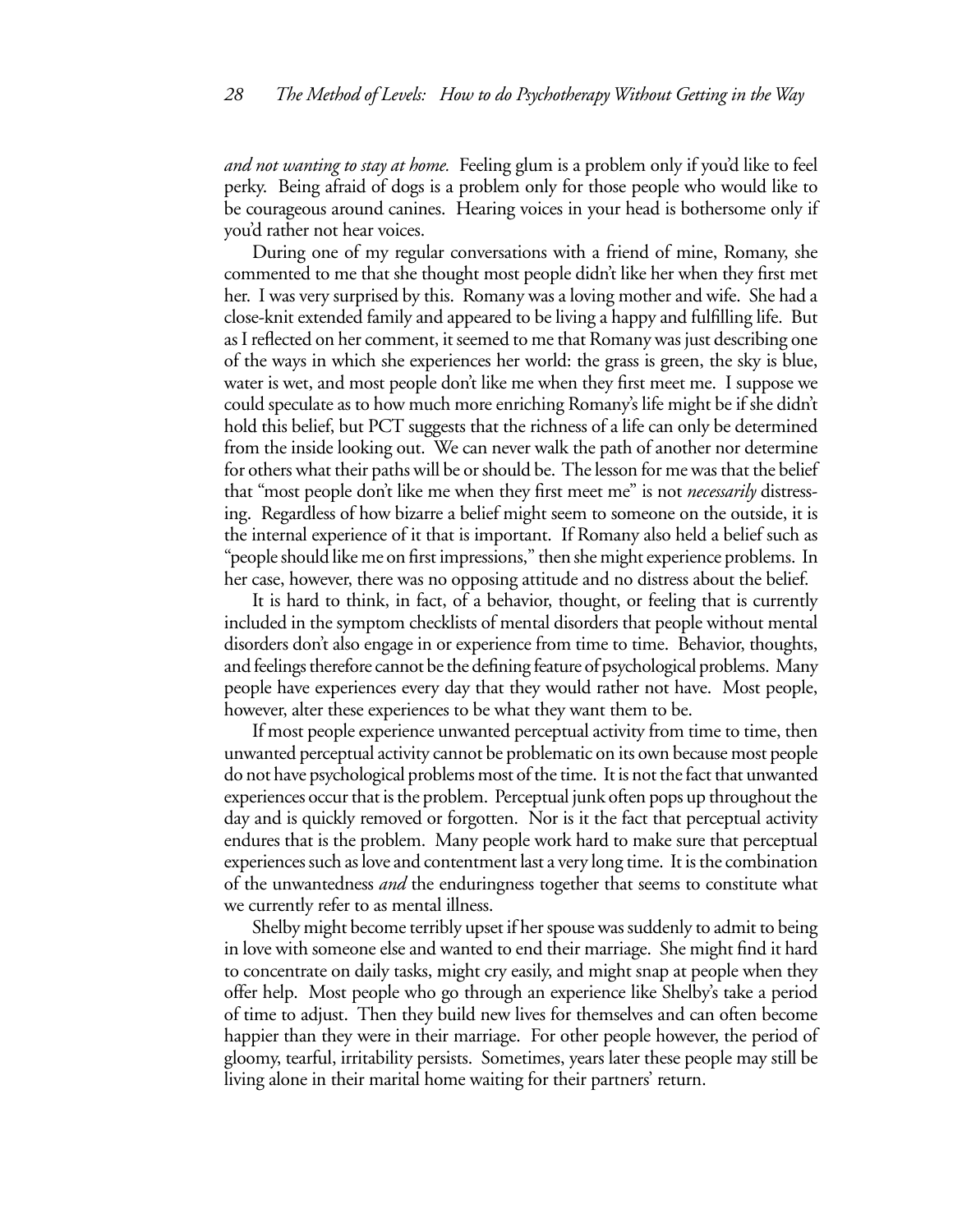A period of "some years" might seem like an unreasonable length of time for someone to take to adjust to a significant loss such as the disappearance of a marriage. In keeping with the definition of psychological problems that I mentioned in the second paragraph of this chapter, however, in order to determine whether Shelby is experiencing psychological distress years after the breakdown of her marriage, she would need to be asked. Perhaps she believes that this is just something her husband is going through and she wants to be ready for him when he returns.

Hanging around and waiting for the return of a long gone spouse may not be a very functional way for a life to unfold according to some people's standards. If, however, Shelby is not experiencing psychological distress as she waits for her husband, then it will not help Shelby to say that she is suffering from psychological distress, irrespective of how distressing her behavior might appear to onlookers. Even if Shelby is experiencing some unhappiness she might not want to do anything about her situation. Perhaps she thinks that being sad and blue demonstrates how much she loves her husband and the demonstration of this love is more important to her than feeling contented. Or perhaps she has discovered that, by experiencing a certain level of distress, she receives the support and attention of friends and family.

The version of psychotherapy presented in this book is about helping people with problems as they describe them. At such a time that someone like Shelby does want to discover a new way of being in the world, then MOL would be helpful to her. MOL, however, is not about first convincing people they have problems so that then the psychotherapist can get to work on them. There is enough psychological distress in the world without creating more.

Psychological distress is the experiencing of enduring unwanted perceptual activity. From the perspective of this explanation, it is the distress associated with a symptom, rather than the symptom itself, that is addressed by MOL.

It shouldn't surprise us that we experience unwanted perceptual activity from time to time. We have more brain cells than there are stars in the Milky Way, and the mind-boggling number of connections that these cells form with each other mean that the brain is constantly active. For as long as we are alive there is no "off" switch; the experience of living is one of ceaseless activity. We are always doing something.

Apart from the constant activity within the brain, we exist in environments that are never the same. The available light varies, temperatures vary, and odors in the air come and go, just to name some of the changes that can occur. Given that we live in a constantly changing environment and in a constantly active brain, we can expect to experience a stream of continual perceptual activity. At times some of this activity will unavoidably be irrelevant, or unhelpful, or unwanted.

A mosquito lands on our ear, we walk out into bright sunlight, we get an itch on our big toe, we miss the last caramel tart in the café window, we get cut off in traffic, people being served in front of us in the supermarket queue want to change their brand of washing powder, the passenger beside us in the train has a problem with wind, the mobile phone has no reception, a beautiful sunset fills the sky and the camera's battery is dead. In lots and lots of ways, we experience perceptions that are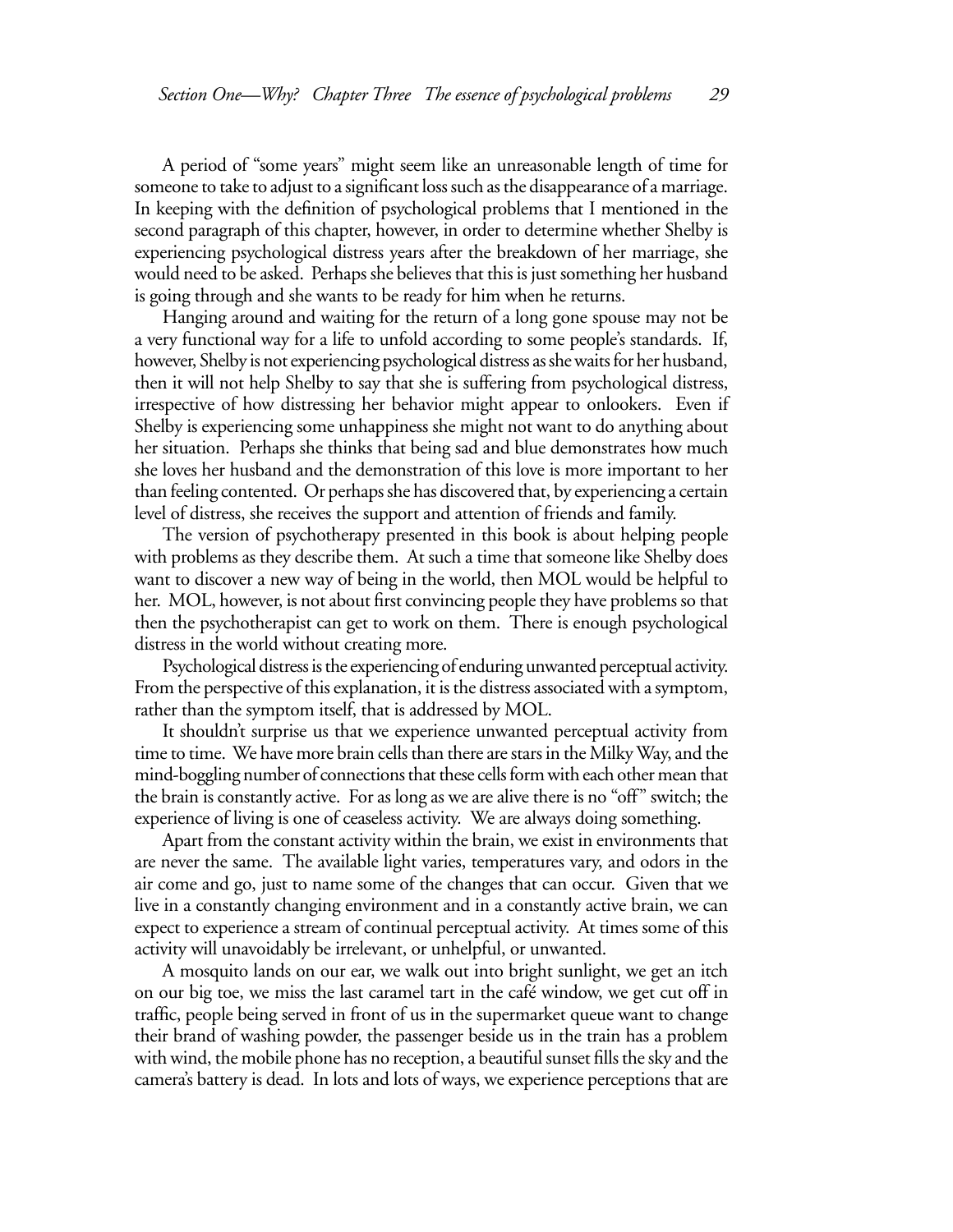different from how we would like them to be. Intriguingly some of this perceptual activity endures. Enduring yet unwanted perceptual activity is distressing, and that is the stuff psychological problems are made of.

A psychological problem is the distress associated with unwanted and enduring perceptual activity. It is this conceptualization of what psychological problems actually are that underpins MOL. From this perspective, it is meaningless to address a person's feelings, thoughts, or behaviors. The problem is the distress associated with particular feelings, thoughts, and behaviors rather than the feelings, thoughts, and behaviors themselves. Distress arises from the inability to alter unwanted perceptual activity. This conceptualization of distress is so universally applicable that we might call it the Law of Psychological Distress. The Law of Psychological Distress states that psychological distress is a function of the durability and unwantedness of perceptual experiences. Psychotherapy will enter a new era of effectiveness as we seek to understand this law more accurately and precisely by quantifying the relationships involved and subjecting our suggestions to formal modeling procedures.

People who experience satisfaction in psychotherapy are those people who somehow manage to eliminate the distress they experience regardless of what they are told to do with their behaviors, thoughts, or feelings. In order to understand how to help people reduce distress more systematically, it is necessary to understand the nature of the distress.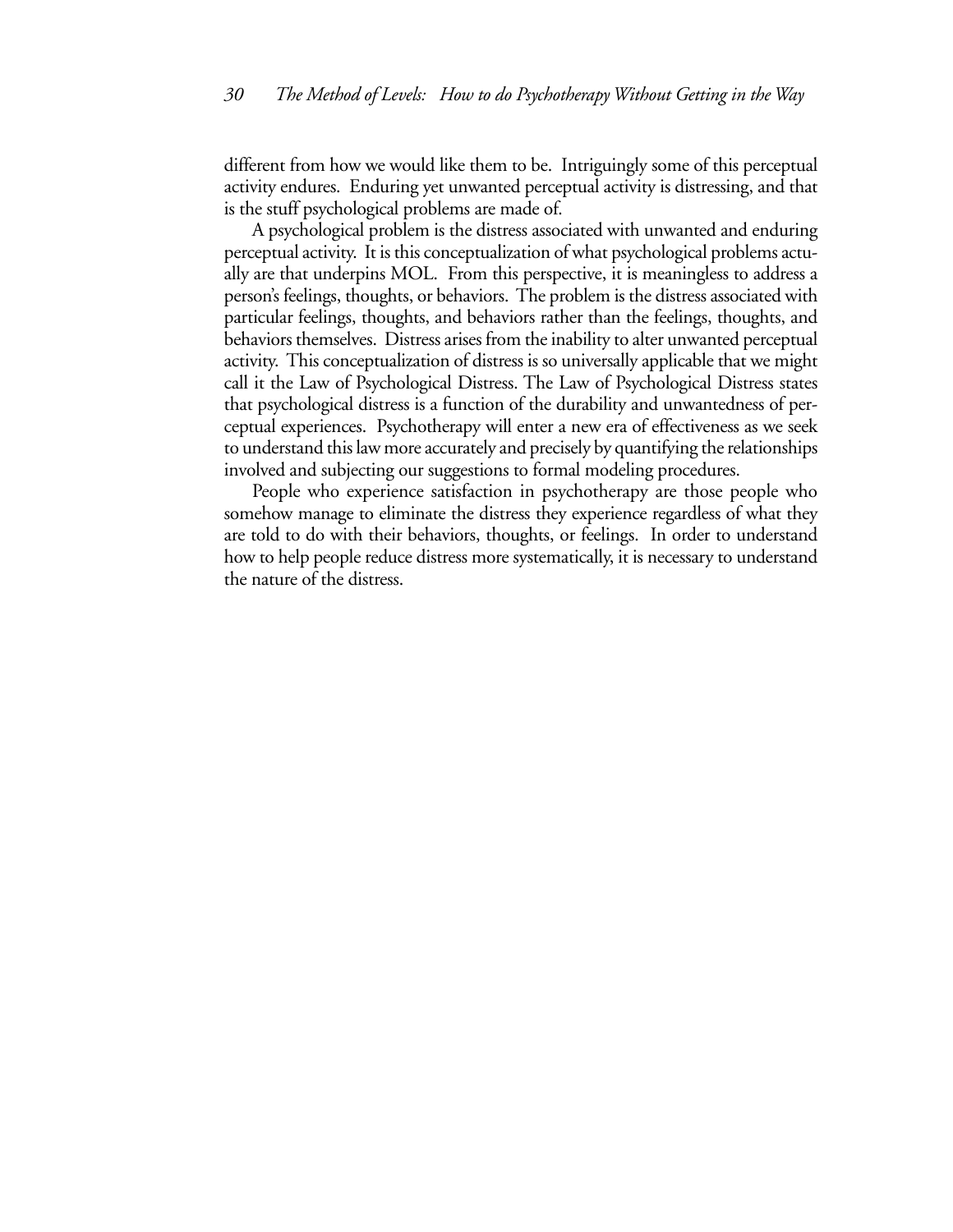## *What's been said*

A psychological problem is experienced whenever *unwanted* perceptual activity *endures*. I'm calling this the Law of Psychological Distress.

A problem can be defined only by the person experiencing it.

## *The big deal*

The behaviors, thoughts, and feelings that we often think are the problem in fact are not the problem.

## *Coming up*

The nature of living. When living is in conflict.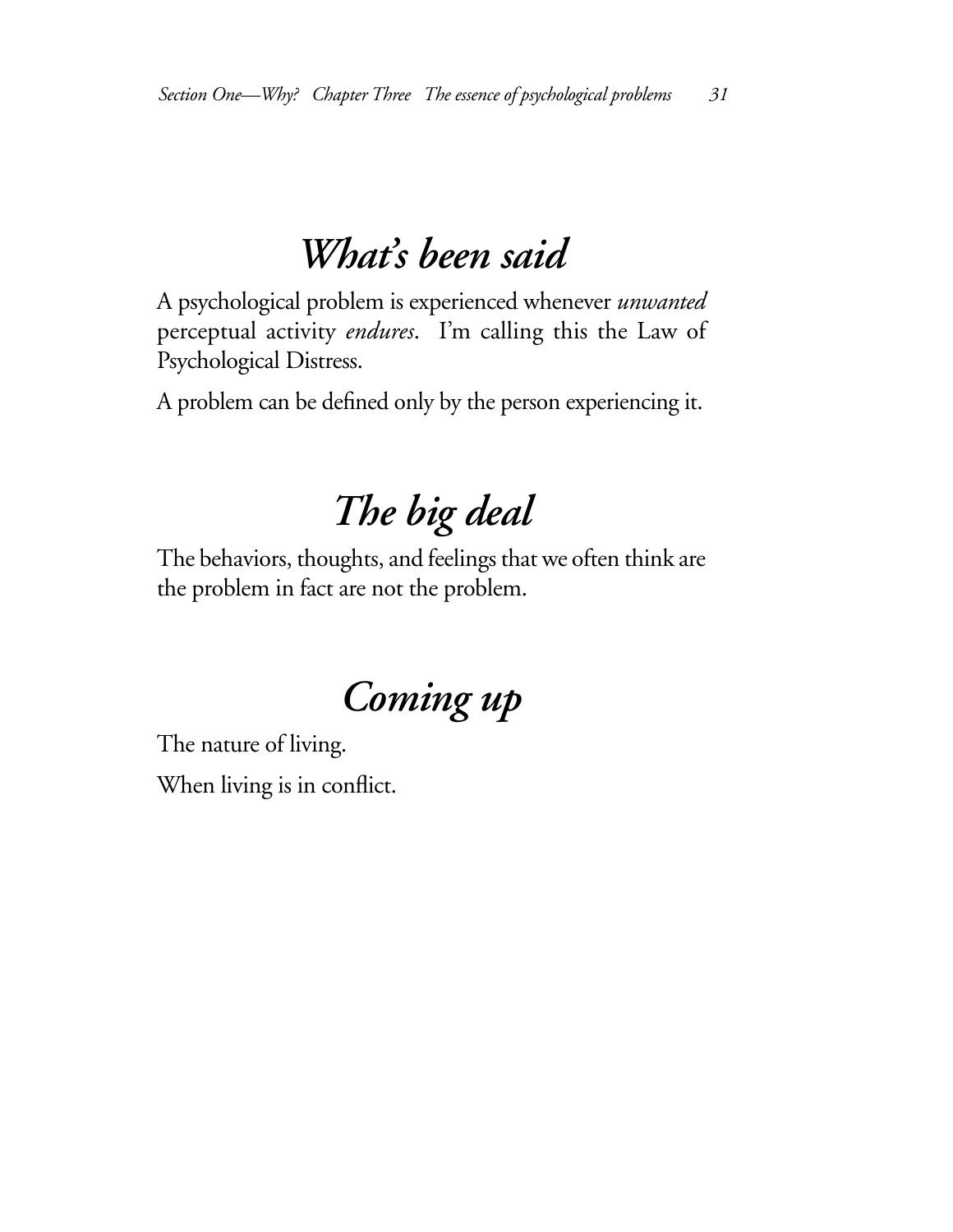*32 The Method of Levels: How to do Psychotherapy Without Getting in the Way*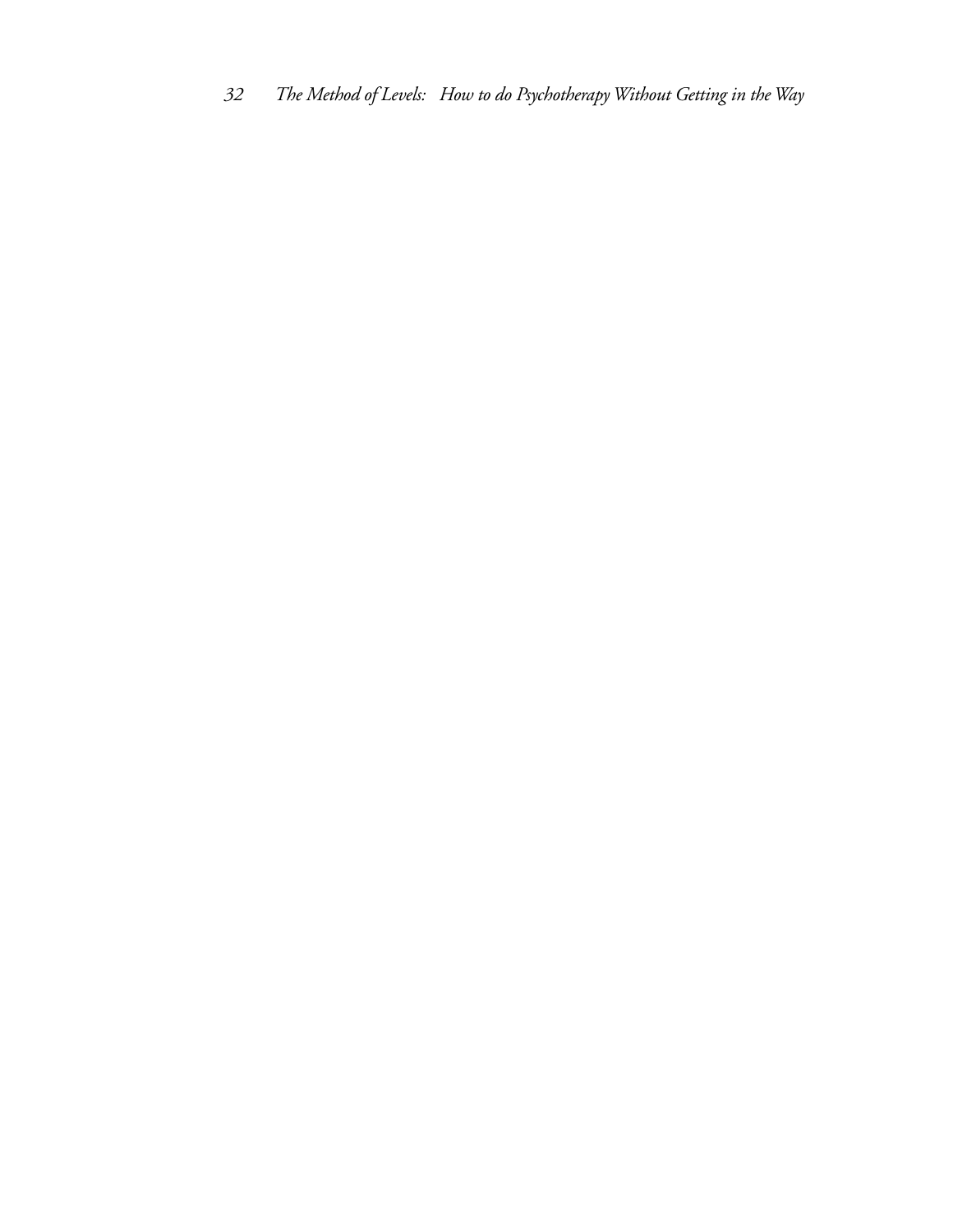## *Chapter Four*

# *Why does distress occur?*

I have explained psychological problems as the distress associated with unwanted, *I* have explained psychological problems as the distress associated with unwanted, enduring perceptual activity. It is only sensible at this point to ask the question: Why might people become distressed when unwanted perceptual activity endures?

In order to understand why people might experience problems, it is first necessary to be clear about the psychological nature of people. This just makes good sense. To understand the problems that can occur with a pancreas, it is first necessary to understand what a pancreas free from problems does. To be able to fix the engine of a car, it is necessary to have some understanding of how a car engine functions when it doesn't need to be fixed. That is, one needs to know what a car engine does when it doesn't have problems. In fact, to decide whether anything needs fixing or not it is important to know what the natural characteristics of the thing are when it doesn't need fixing. (I say some more about pancreases and car engines in Chapter Nine). Without knowing the state that doesn't need to be fixed it is impossible to determine whether a thing is in that condition or not. Thus, it is also impossible to know how to return it to that state if that is what is required.

So my first task is to portray the condition of people who are not currently experiencing distress. When I have explained distress-free people, I will be able to describe what goes wrong that results in psychological distress.

### **What do people do?**

In a nutshell, people control. In fact, all living things control, but for this discussion I'm going to stick with people. I mentioned the idea of control in Chapter Two. Here I'll consider it a little more deeply. In Chapter Three I noted the variability that is a feature of the environments we occupy. To a great extent, however, people only experience a fraction of the variability that they might otherwise know about if they were not so good at controlling. Because of their controlling nature, creatures who live are sometimes referred to as living control systems.

Consider a day in the life of a rock. Rocks don't control. Not even pet rocks. Rocks have to take what's coming to them. When the day heats up, rocks get hot. When the night cools down, rocks get cold. When it rains, rocks get wet. When the earth shakes, rocks bounce. Rocks stay where they have been put. If you put rocks down, you know where they will be when you return. Rocks don't decide.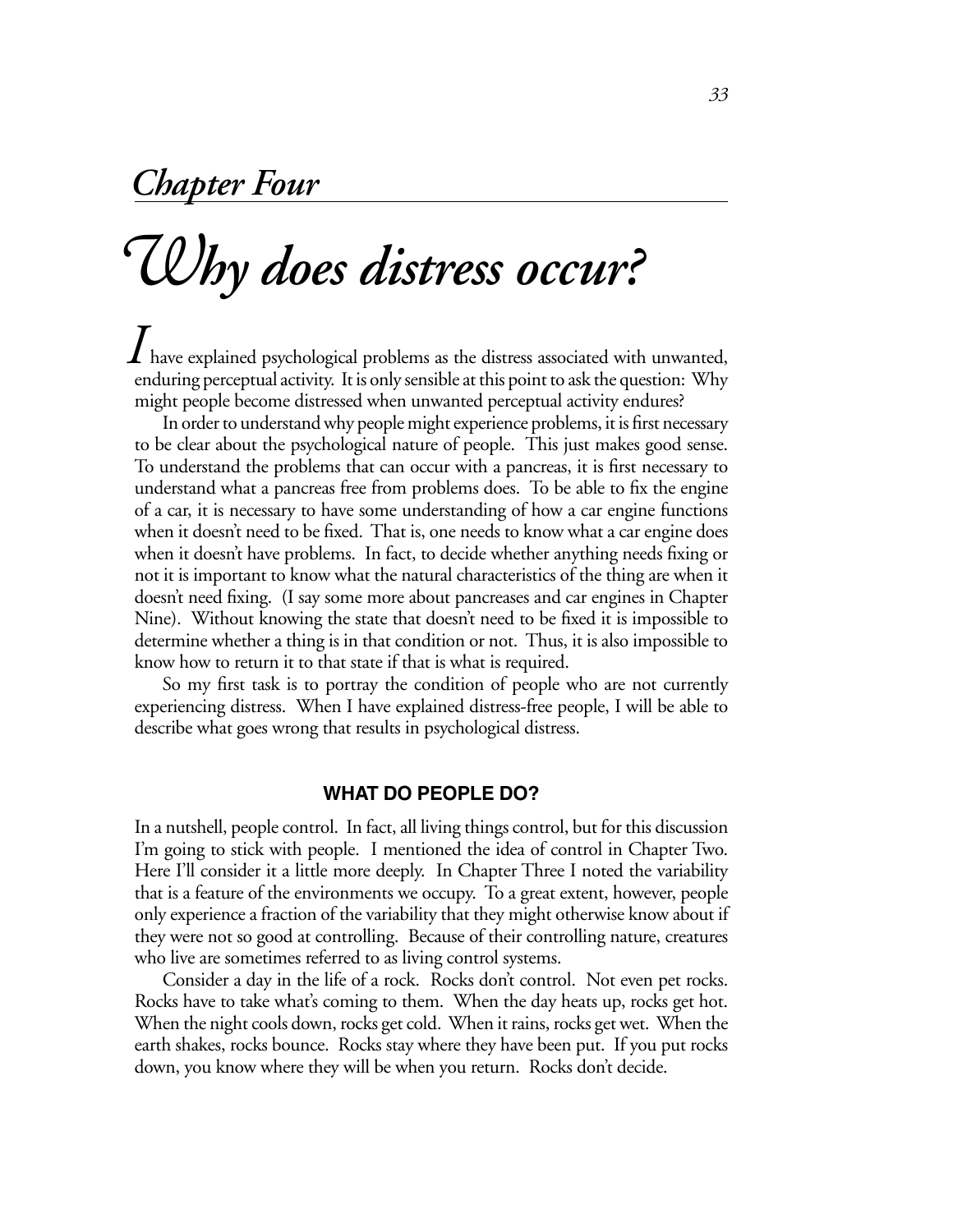People are not rocks. People control. Rich people control; poor people control; big people control; little people control. Bad people control and good people control. Even people who don't eat their greens control. When the day gets hot, people cool themselves. When the night cools down, people get snug. When it rains, people stay indoors. When the earth shakes, people leave town. People go where they want. If you put people down, they'll do different things. Some will stay down and some will get right back up again the minute you've turned your back.

Of course, not all people will do what is claimed in the last paragraph. When the earth shakes not all people leave town. In fact some people travel to the town. Similarly, when it rains, not all people stay indoors. Because rocks don't control, what they do in any given situation is easy to predict. Because people do control, it is difficult to predict precisely how any given person will act in a particular situation.

The houses, towns, cities, countries, and planet we occupy would be very different if we did not control. What have you done in the last week to control the state of your appearance? Did you cut your nails, go for a jog, iron some clothes, sign up for a tummy tuck, comb your hair, look in the mirror, refuse the second chocolate brownie? What would the state of your appearance be if you did nothing to control it? Imagine getting out of bed on Monday morning and doing nothing to affect your appearance until the next Monday morning when you looked in the mirror. What would you see? It's a good thing that rocks don't care about their appearances, because rocks don't control.

Control is ubiquitous. For as long as we are alive we control. From the perspective of understanding the process of living: Control is all there is. It is all that we do. As long as we continue to breathe in and out, we act to make things be the way we want them to be.

### **How do people do what they do?**

Since control is all we do, we might suppose that the psychological distress that we experience has something to do with control. It does. Distress occurs when we are unable to control some of our experiences. To understand what problems could happen to the control process, it is first necessary to understand how we control. How do people (and all other living things) control the things they care about?

As I mentioned in Chapter Two, and as Powers explained in the foreword, ever since the 1950s he has been developing an explanation of control by living organisms. This explanation is called Perceptual Control Theory (PCT). In this book, I will explain the bits of PCT that are important to this discussion. If you are interested in knowing more about these ideas, Richard S. Marken, W. Thomas Bourbon, Philip J. Runkel, Dag Forssell, and Kent McClelland are some of the other authors who write lucidly and engagingly about PCT. Samples of their work are included in the reference list, and there is a lot of excellent material at www.livingcontrolsystems.com.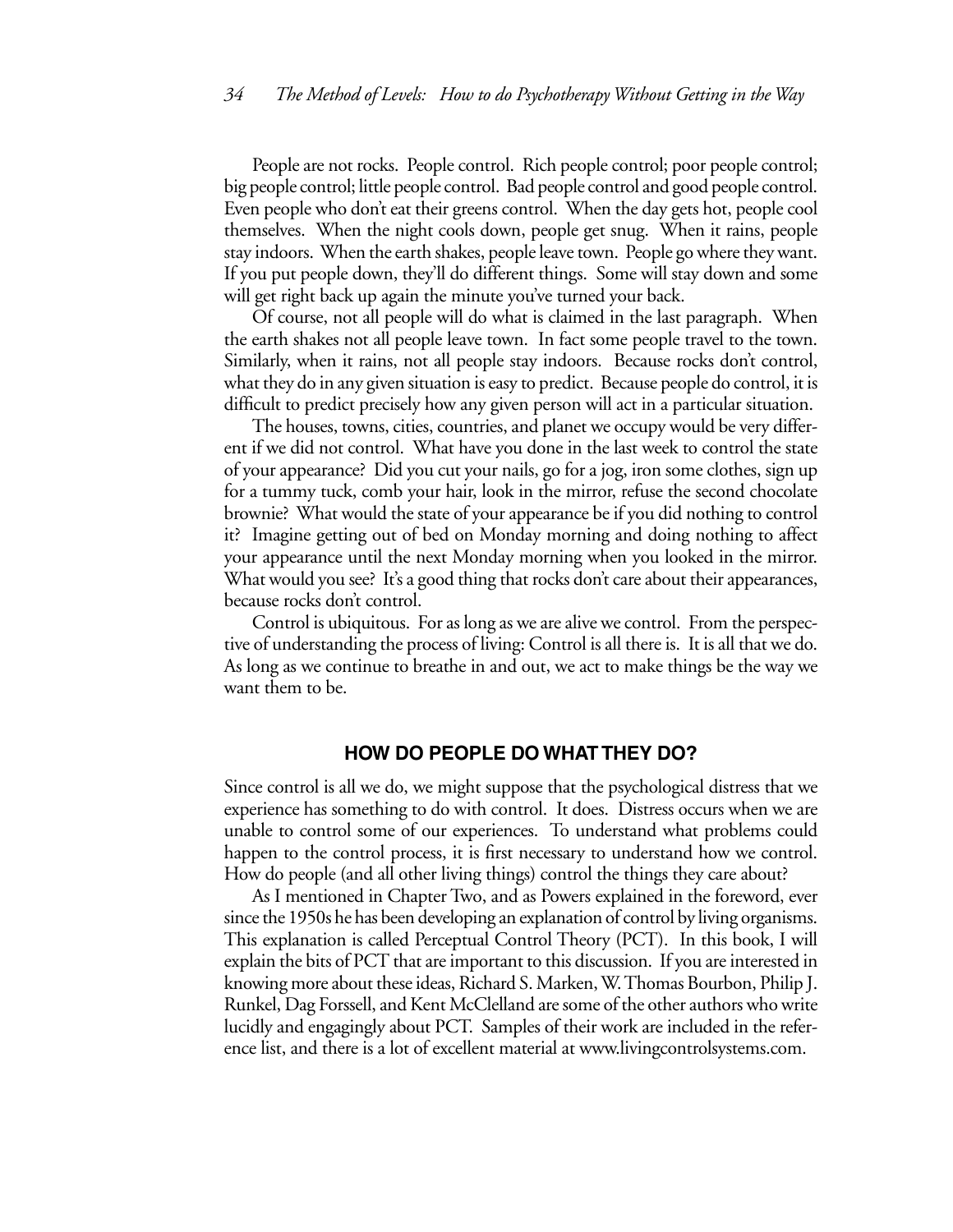Controlling involves three simultaneous processes. In order to control, people must be able to perceive, compare, and act. They must be able to perceive something that they care about, compare that perception to a preference, and act so as to affect what they are perceiving. To control the friedness of an egg, for example, Toby must have some preference for a particular state of friedness. Let's say "crispy edges and not runny" is his preference. Knowing how he wants the egg to be is not enough, however. Toby must be able to compare the state of the egg he can see cooking in the pan with the crispy edged, nonrunny egg he intends to see. In order to compare he must be able to perceive. A useful rule to remember is that we can't control what we can't perceive. Toby won't be able to turn the cooking egg into a crispy edged nonrunny egg unless he can perceive the state of its edges and its yolk. To make sure the cooking doesn't stop too soon or go too long, he also needs to be able to affect the egg's contact with the cooking surface and the amount of heat reaching the bottom of the pan. Even if Toby's arms are tied behind his back, as long as someone is standing beside him with movable arms and is prepared to lift the egg when he says "now," he'll still be able to control the state of the egg.

You might have noticed during this description that it's hard to separate perception, comparison, and action into discrete processes. As we perceive, we simultaneously compare and act. As we act, our perceptions change, so simultaneously the result of the comparison changes, which means different actions are needed, which changes my perceptions, which … Our words make us think of it as step 1, step 2, step 3, back to step 1 like a dance step, but it's important to realize that this is all going on simultaneously.

The frying of an egg is an example of the control of a visual perception. Exactly the same process applies to perceptions in any sensory modality. People yell at the kids to quiet down, or they put on their favorite Mozart concerto, as a way of controlling their auditory perceptions, that is, what's coming in through their ears. People heat fragrant oil or spray on cologne as a way of controlling olfactory perceptions, that is, what's coming in through their nose. And people snuggle a bit closer or rub their velvet sleeves against their cheeks as a way of controlling tactile perceptions, that is, what's coming in through their skin.

Figure One illustrates the process of control. This diagram is similar to the ones used by PCT scientists as part of the process of theory testing. In PCT this kind of a diagram is referred to as a system diagram. It looks similar to a flowchart, which is a much more common beast in the life sciences, but flow charts and system diagrams are different in important ways. As Powers explained to me: a flow chart shows a *sequence* of different behaviors of a system, whereas a system diagram shows how the different parts that make up a system act *simultaneously* during a single example of behavior. Engineers and many scientists consider a system diagram to be the first step in building something that works in much the same way that a plan of a house is a precursor to the construction of a dream home. When house plans are drawn up, certain conventions must be followed if the plan is to be translated into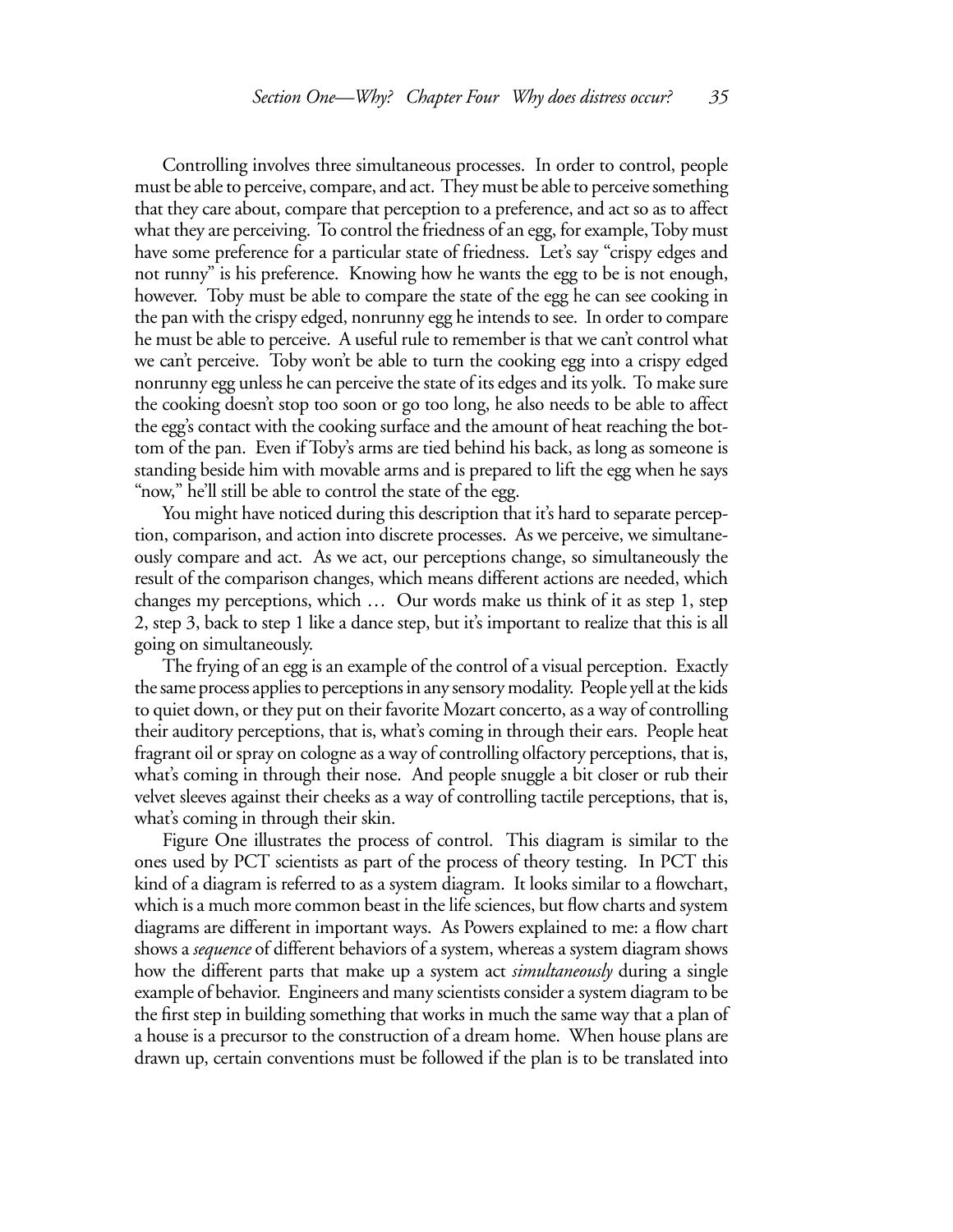a functional reality. Architects can't put boxes and arrows just anywhere. Similarly, when engineers design airplanes, their plans are restricted in certain ways so that what is built from the plan will be able to soar amongst the birds. So too with a system diagram. In order to develop and test the theory, PCT theorists build models that actually control according to the specifications of the system diagram. They then compare the control by the model to the control by the living thing they are attempting to understand. If the behavior of the model does not match very closely the behavior of the living thing being modeled, then it's back to the drawing board for the model.

The accuracy of the PCT model is unparalleled in the life sciences. The understanding gained from functional models that simulate the phenomenon being investigated is different from the understanding gained by nonfunctional models. Models and diagrams in the life sciences are typically non-functional models. That is, they do not generate data in the same way that it is hypothesized that the phenomenon generates data. These non-functional models may well have their place but they cannot be compared on equal terms with a functional, behaving, simulating model. For testing to be possible the nonfunctional models would need to be transformed into models that function. Then the functioning of the different models could be assessed. Bourbon and Powers (1993) actually conducted an experiment of this kind and clearly demonstrated the modifications necessary to other models and the shortcomings of these models.

Certainly, the control that has been modeled by PCT scientists has so far been relatively simple. Precise models of computer tracking, baseball catching, and social interactions such as cooperation have been constructed, which provide confidence in the fundamentals of the theory. Models of control by means of more complex activities are still some way off, but the success of the early stages of theory development indicates that the right direction is being followed. It is this strategy of building models to test theory that gives PCT scientists the confidence that their ideas are not mistaken or implausible (see Runkel's excellent book *Casting Nets and Testing Specimens* for more information about the process of model building). Functional models don't care how much you like the ideas behind the model, they either simulate the phenomenon accurately or they don't. In this strategy, failures of a model provide important clues as to what to do next to improve the model.

Figure One illustrates the way in which the processes of perception, comparison, and action are connected to form a closed causal loop. This illustration can be seen as a single elementary control system, consisting of a few neurons and muscle fibers acting at the interface with the environment, or it can be seen as a summary of an entire hierarchy, thousands of such elementary control systems at many levels, acting in complex ways through the environment. At www.livingcontrolsystems.com, look up *Management and Leadership* and sample its content. Compare the files new\_mgmt\_insight.pdf, Exhibit 3 and sciences\_equal.pdf, Exhibit 25. For more detail on how control works, see the tutorial section of the website.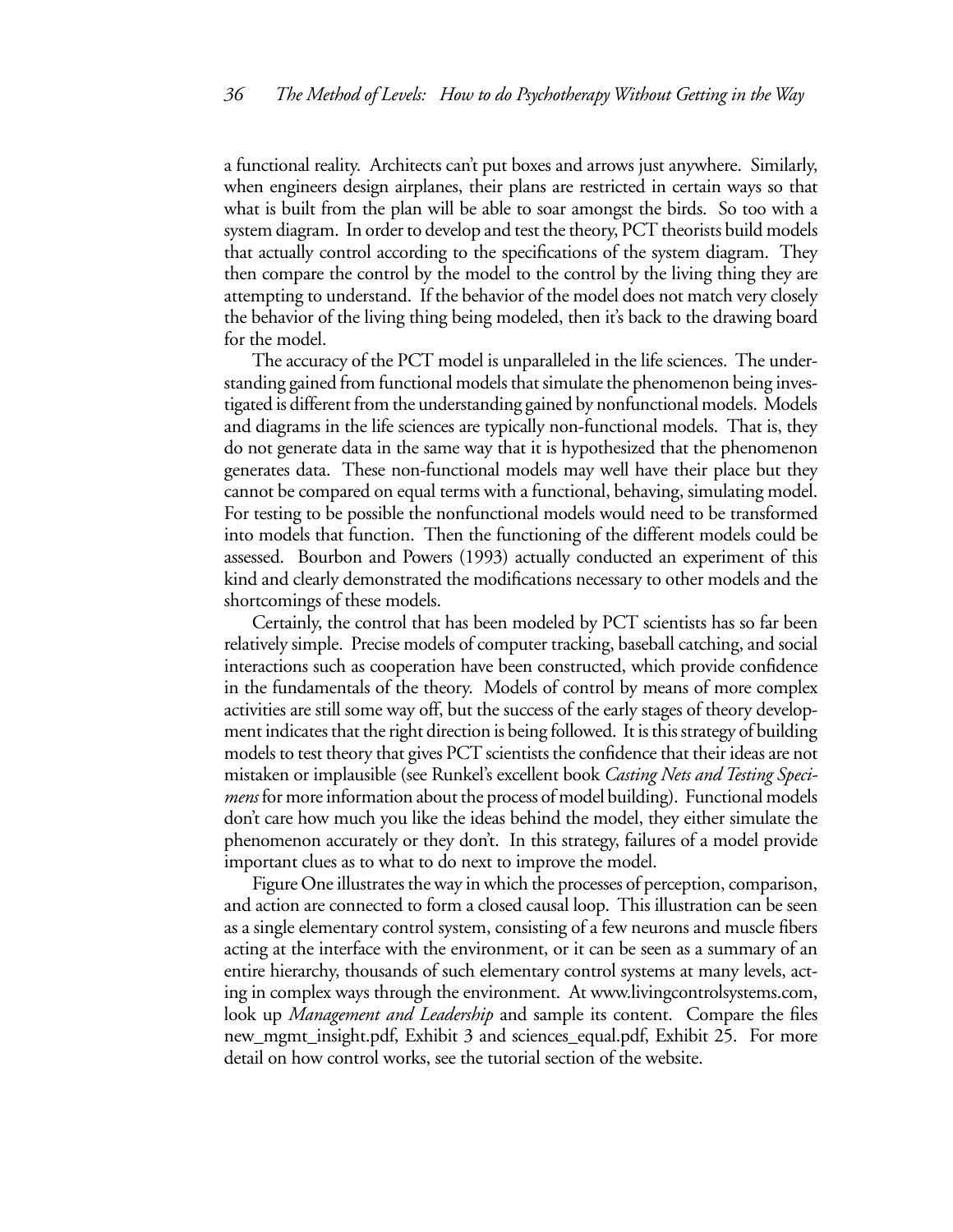

*Figure One* A closed causal loop: A basic control system acting on the environment.

*Note:* Arrows in the nervous system indicate neural signals carrying information from one function (neural network) to another. Arrows in the environment indicate physical links that give the output of one function a physical influence on a physical variable. The circles show where physical variables are, or where they could be measured. Functions in the environment usually indicate physical laws that determine how physical variables at the output of the function depend on physical variables at its input.

The control loop involves a reference signal (r) that specifies the state to which a perceptual signal (p) must be brought. The reference can be thought of as a want, or a goal, or an expectation, or an aim, or a wish, or a desire, or any word that conveys the state of something to be experienced. (When simulation models are being discussed the words used are not as important as understanding the functions of the components for which the words are labels.) The comparison function (c)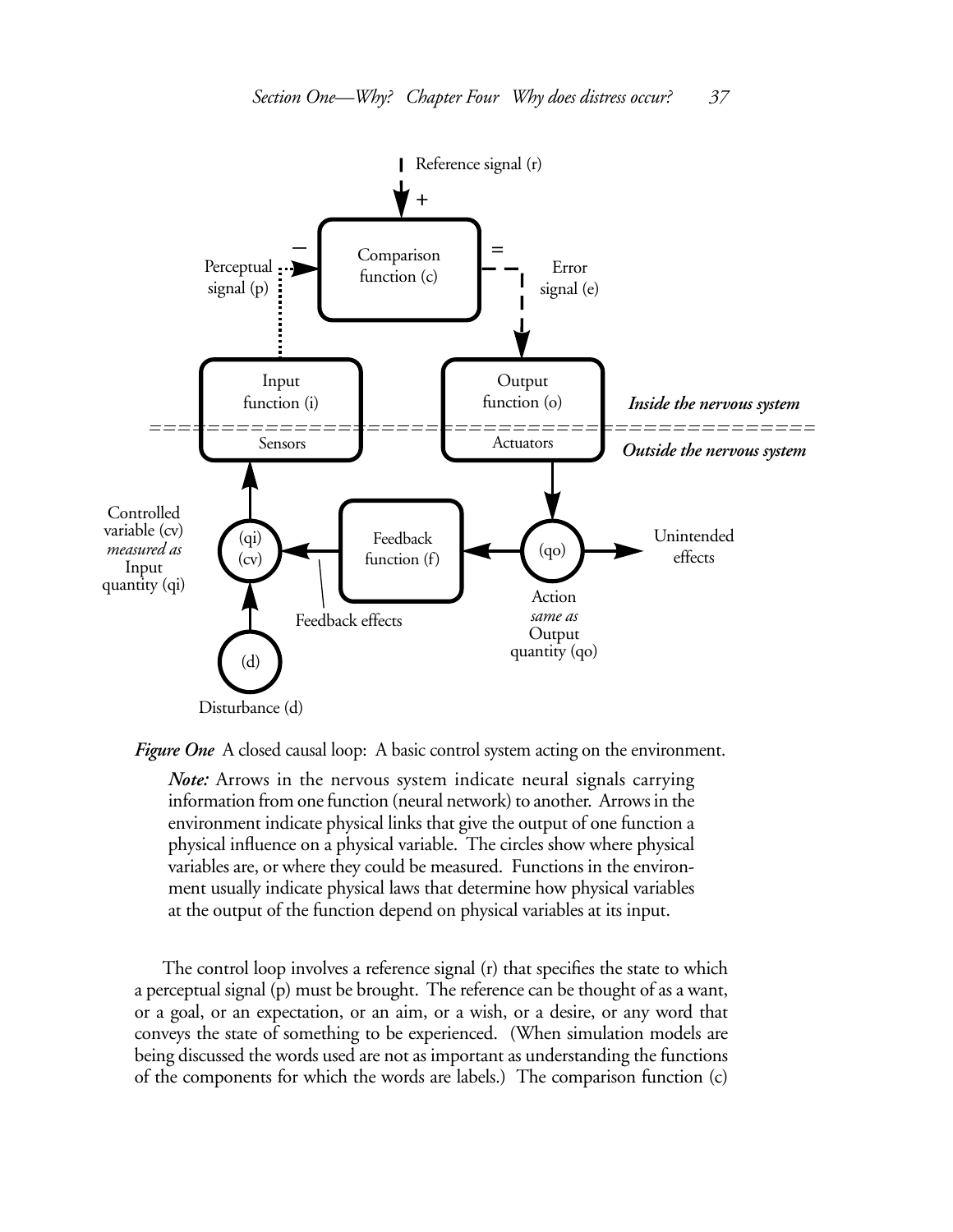compares p and r, and the difference between them is an error signal (e). The error signal enters an output function (o) that converts this error signal into output signals. Those output signals are sent as reference signals to lower control systems if the loop is somewhere in the hierarchy, or to actuators<sup>\*</sup> at the interface between the environment and the brain. Actuators can be organs, glands, or muscle fibers. An actuator uses metabolic energy to greatly amplify the signal, effectively converting it into physical effects such as the release of hormones or the contraction of muscle fibers. Muscle tensions produce an observable action that may be measured as the output quantity (qo) that physically affects a controlled variable (cv) in the environment outside the nervous system, which the control system is maintaining in the state that is specified by the reference signal. The feedback function (f) summarizes other factors in the environment mediating between the physical actions and the cv. If you have ever driven a car with power steering and one without power steering you will have experienced the effects of different feedback functions. Action not only affects the cv, it also has unintended side effects that may be of interest to an observer but are of no interest to the control system. Unintended consequences include muscle fatigue and a large number of effects in the environment. For instance, when you wave your arm, you not only control its position and speed, you also create air movement, noise and flapping clothes. When you drive your car from A to B you not only arrive at your intended destination but you burn rubber, add to the wear and tear of the car, and consume some of the world's energy supplies. It is very difficult to exclude other factors that affect the cv independently, even in a laboratory, and they are summarized in the diagram as an environmental disturbance (d). The effects of both f and d contribute to the current state of the cv, which may be measured as an input quantity (qi), which enters the input function (i) as sensory information and is converted into a neural signal where it becomes the current state of p.

Bear in mind that this is not a flow chart, in which one thing happens and then the next thing happens, it is a system diagram in which all of these things are happening simultaneously, each affected by the prior one and each affecting the next all at the same time.

Because PCT theorists rely on simulations that they have built to test their models, they need to be able to demonstrate how the output of the person being modeled is connected to the variable that is being controlled by the person. For example, if the friedness of an egg is being controlled, then the factors involved in the feedback function (f) include the muscle forces of the individual and the properties of the pan and the stove. That is, all of these factors must be considered in order to specify how the person—in this case, a fryer of eggs—is able to produce output that affects a variable being perceived—in this case, egg friedness.

It is necessary to specify not only how an individual's actions (qo) are connected to the controlled variable (cv), but also how the controlled variable (cv) is connected to the input function (i); again, this is necessary in order to be able to construct

\* *Actuate:* To put into motion or action; activate. *Actuator:* Converts a signal or current into action or a physical effect. Not to be confused with *actuarial* or *actuary*.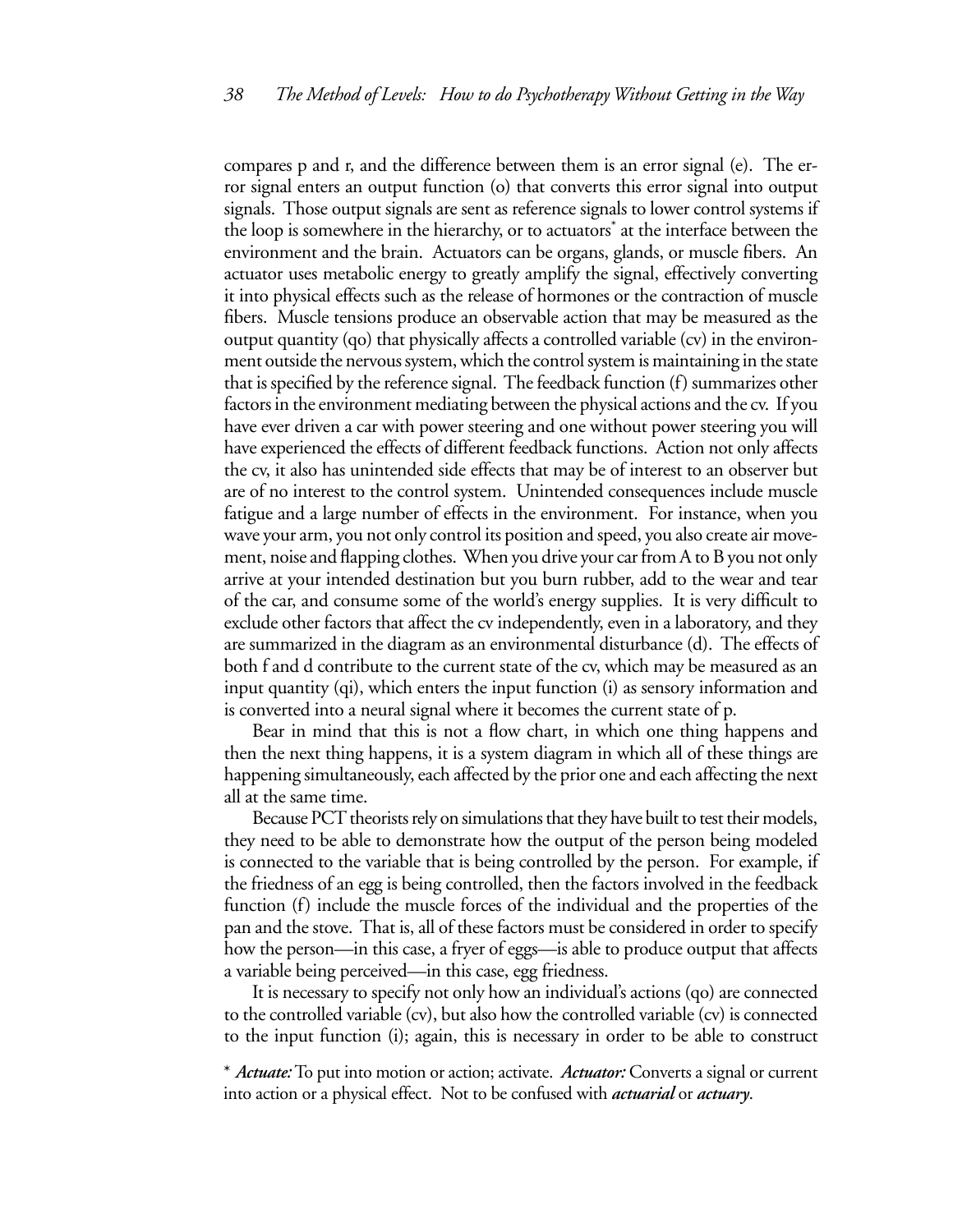simulations. The current state of the controlled variable (cv) is sensed at the input function according to the physical effects of the controlled variable (cv) upon the input function (i). The physical laws that describe the phenomena of such things as light and sound are the laws that govern the current state of the input quantity (qi).

Here's how the fried egg example maps to the diagram:

| reference $(r)$          | "Crispy edges" and "nonrunny."                                                                                                                  |
|--------------------------|-------------------------------------------------------------------------------------------------------------------------------------------------|
| perception $(p)$         | How the egg is being seen moment by moment.                                                                                                     |
| error(e)                 | The difference between the edges and yolk as perceived in<br>the pan and "crispy" and "nonrunny" as remembered.                                 |
| actions(qo)              | The observed effects of muscle forces that affect the<br>state of the egg.                                                                      |
| feedback function (f)    | Includes such items as the physical properties of the<br>pan and the stove.                                                                     |
| disturbance (d)          | Might occur if someone else wants to use the stove at<br>the same time or if there is a power failure.                                          |
| controlled variable (cv) | The state of the egg in the pan.                                                                                                                |
| input quantity (qi)      | The light reflecting off the egg and striking the receptors<br>in the eye thereby producing the perception (p) of the<br>controlled variable.   |
| unintended effects       | Creating smells in the kitchen, increasing the gas or<br>electricity bill, contributing to the washing up, deplet-<br>ing the grocery supplies. |

Control occurs as we minimize the error that is the difference between the perception and the reference. We control perceptions of friedness by making what we sense match what we have determined will be sensed. That is, we act in order to reduce error. Error reduction is what PCT closed causal loops are all about. Bourbon has referred to PCT as the "Goldilocks theory of life." At any time we are aware of whether or not what we are getting is "too much," "too little," or "just right" according to our internally specified standards. We are designed to change "too much" and "too little" into "just right." We know whether the yolk is too runny, too hard, or just right and we will do whatever we can to make sure that we see "just right" sitting on the plate in between the bacon and the beans.

Taking some time to consider the wisdom of Goldilocks might be instructive. There is more than a little Goldilocks in each of us. We each have our own collection of "just rights" which no-one else can ever experience. We cannot beg, borrow, or steal the "just rights" of others and nor can we give a "just right" away or mandate to others what their "just rights" must be. PCT explains *how* living things go about keeping their worlds "just right." Here are some of the "just rights" I could think of: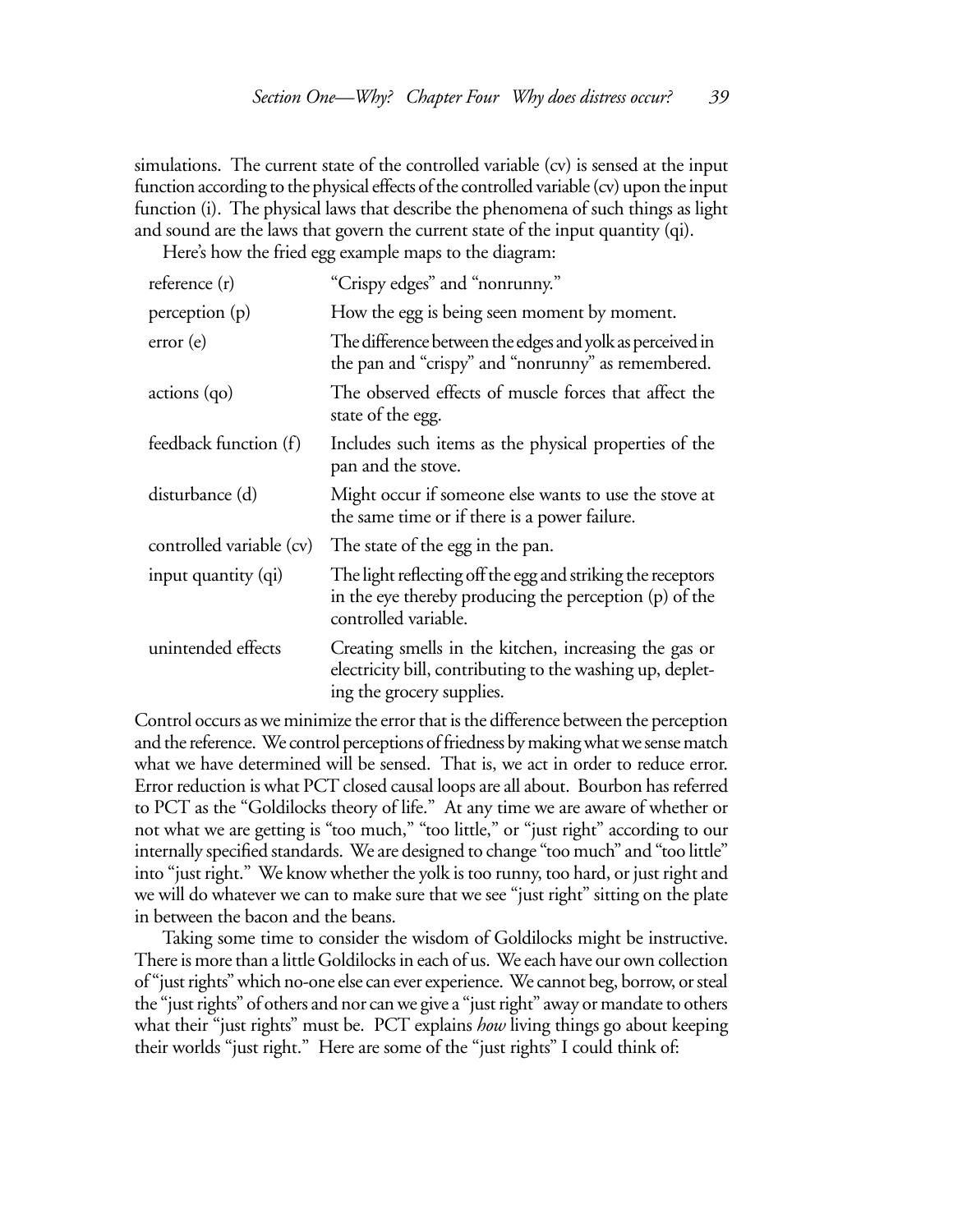too hard, too soft, just right too bent, too straight, just right too tight, too loose, just right too near, too far, just right too outgoing, too withdrawn, just right too friendly, too ferocious, just right too relaxed, too tense, just right too up, too down, just right too brainy, too brawny, just right too specific, too general, just right too calm, too anxious, just right too liberal, too conservative, just right too curly, too straight, just right too shaky, too stable, just right too generous, too frugal, just right too east, too west, just right too giving, too taking, just right too worried, too ambivalent, just right too passive, too aggressive, just right too black, too white, just right too fat, too skinny, just right too spontaneous, too planned, just right too true, too false, just right

too light, too dark, just right too spicy, too bland, just right too push, too pull, just right too severe, too serene, just right too thick, too thin, just right too strict, too lenient, just right too sober, too drunk, just right too tall, too short, just right too old, too new, just right too free, too trapped, just right too bright, too dull, just right too fast, too slow, just right too ordered, too fractured, just right too sharp, too blunt, just right too committed, too unreliable, just right too high, too low, just right too deep, too shallow, just right too saintly, too sinful, just right too sure, too indecisive, just right too similar, too different, just right too bad, too good, just right too quiet, too loud, just right too rich, too poor, just right.

In Chapter Two I mentioned that, as living things, behaving is not what we do, controlling is what we do. A simple example like frying an egg illustrates this principle. While we are cooking the egg, we don't particularly care what our arms and legs are doing; we care what the egg is doing. Our only interest in our arms and legs is in their ability to affect the state of the egg. We know things are right when the egg looks (and perhaps tastes) the way we want it to. What we are controlling, therefore, is the appearance of the egg. That is, we control what we perceive. We control our perceptions, not our actions. We use our actions to control our perceptions.

The principle of using our actions to control our perceptions applies for all behaviors, even very simple behaviors such as stretching. If I want to stretch my calf muscles before a tennis match I do this by producing a particular *feeling*. I actually don't know what my muscles are "really" doing during the stretch—I know only how they feel. If I want more stretch I just produce more of that feeling. That is, I produce more feeling and assume that means more stretch is happening. No one observing me stretching can actually see what's happening—the experience of stretching is known only to the stretcher. So this is true even for something as simple as stretching—we stretch by controlling a perception of stretch, not by controlling the actual muscle activity needed to produce the perception. We use muscle activity to control the perception.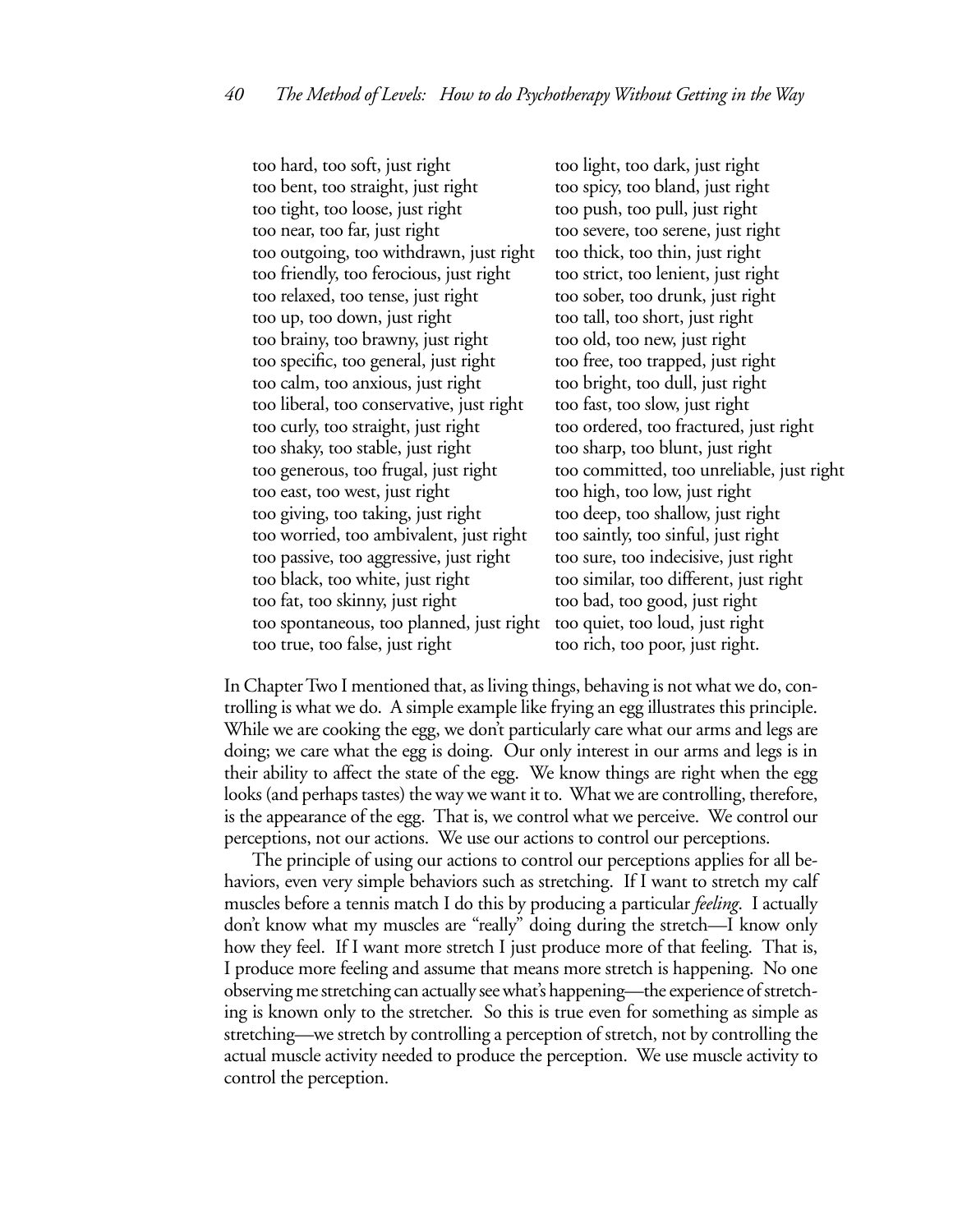This little concept turns conventional ways of thinking about behavior upside down. Consequently, when we say that our actions control our perceptions, many people actually hear it as "our perceptions control our actions," the exact opposite. The prevailing view in psychology is that our perceptions (thoughts, cognitions, goals) control our actions. Powers's discovery was that when you build something that works, you find out that the reverse is actually true. Our perceptions do not control our actions or behavior. Behavior is the control of perception.

#### **A hierarchical arrangement**

As Powers said in the foreword, he has proposed a hierarchical arrangement of control systems in order to explain the phenomenon that perceptual experiences of differing complexity can be controlled equally effectively. When levels of control systems are being discussed, some people prefer to talk about Hierarchical PCT or HPCT. As you read through this section it might be helpful to refer back to the foreword where Powers has provided a wonderful account of the levels. You can find more by browsing www.livingcontrolsystems.com.

We can control the amount of sunlight entering our eyes in various ways, for example by squinting, or putting on sunglasses, or looking away, or going indoors. Similarly we can control the experience of being a good friend by contacting friends regularly, arranging to catch up periodically, and offering to help them when they need assistance. The experience of sunlight control and the experience of being a good friend, then, are perceptions that differ only in terms of perceptual complexity.

When considering the problems that people can have, it is important to understand the hierarchical arrangement of control systems that make us who we are. For this reason I will briefly outline the nature of the hierarchy before I describe the problems that can occur with this arrangement.

Figure Two depicts a tiny portion of the hierarchy, just three hierarchical levels with three control systems at each level<sup>\*</sup>. Note that the perceptual signal received by the input function of a particular control system at one level travels farther up to be combined with other such signals at higher levels. Also, the output signal from any particular level becomes the reference signal for several control systems at the level below. These are the essential characteristics of the hierarchy that Powers mapped out in the foreword: the input signals at one level are combinations of perceptual signals from a lower level and the reference signal at a particular level is a combination of output signals from a level above.

While characteristics of the levels will be clarified by future research, the functioning of the hierarchy is what is important here. In thinking about psychological

\* For other representations of the hierarchy, go to www.livingcontrolsystems.com, look up *Management and Leadership* and sample its content. Compare exhibit 4 in new\_mgmt\_insight.pdf, exhibit 15 in leading\_uncontrollable.pdf, exhibit 17 in details\_comments.pdf and the background pattern on the cover of this book.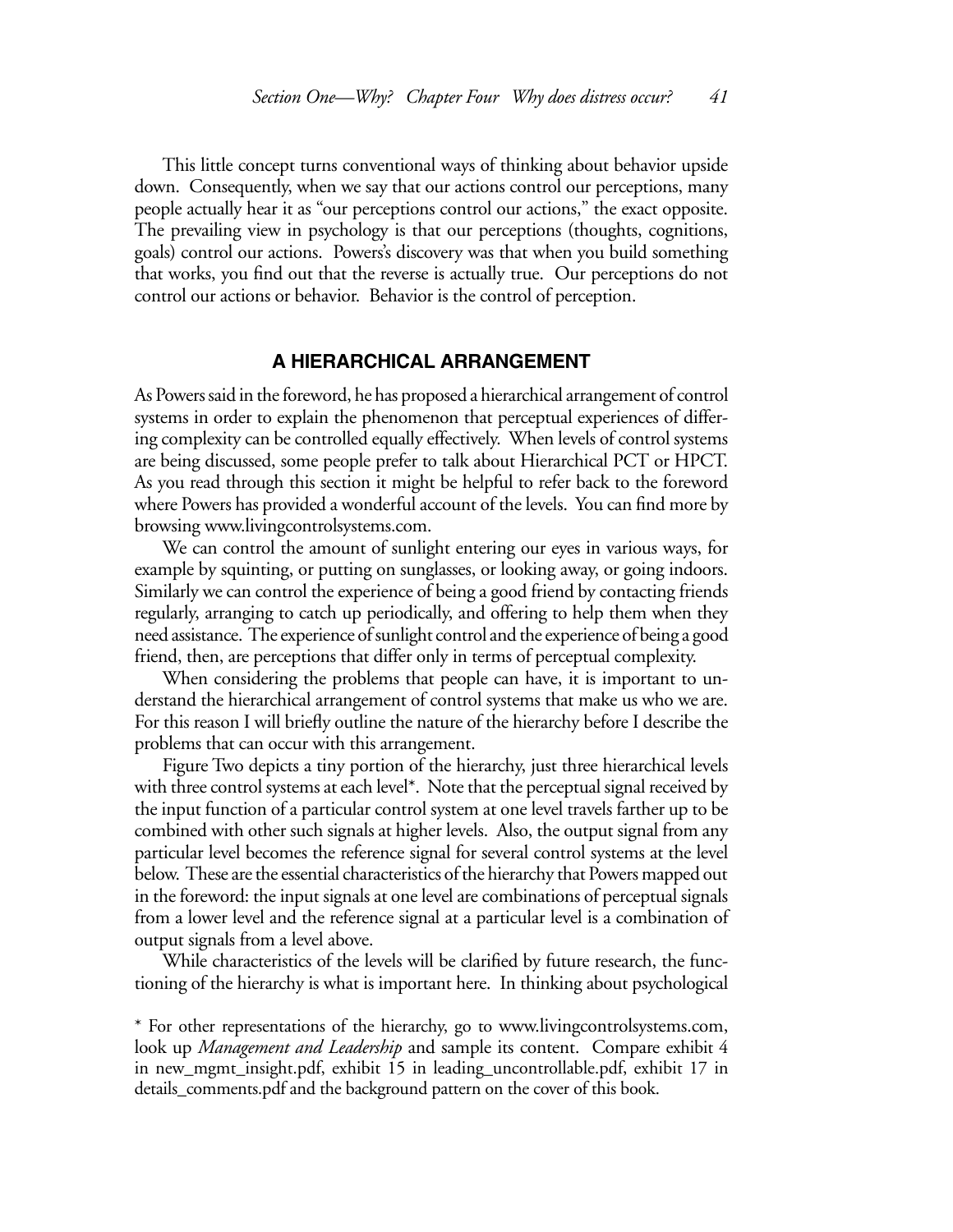

*Figure Two* A hierarchical arrangement of control systems.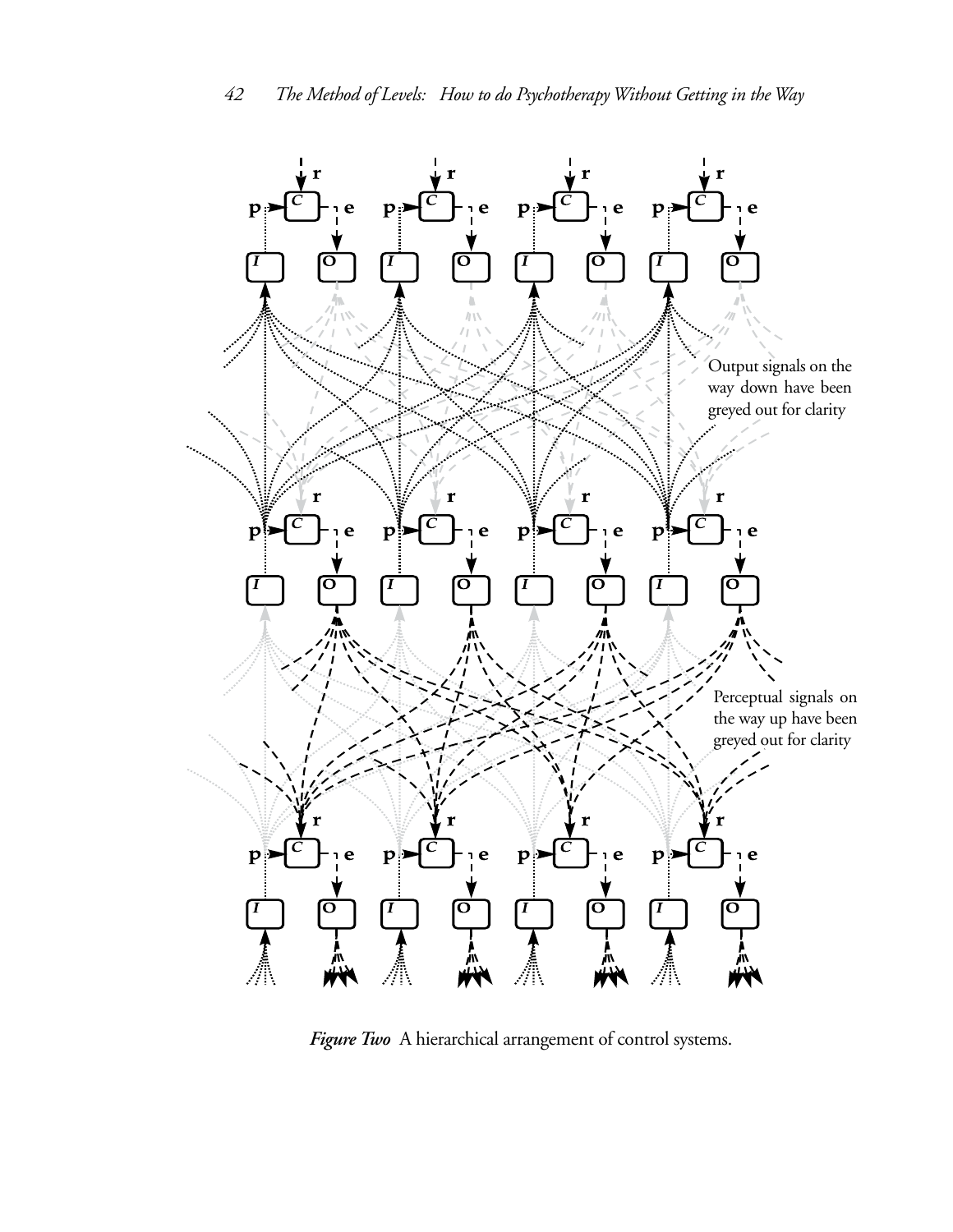problems, it is necessary to appreciate that control systems at one level control their perceptual inputs by specifying the reference levels for perceptions at lower levels. If this takes a while to sink in, you might find it helpful to study Powers's foreword again and think about blue chairs. Control systems at the lowest level contact directly with muscle fibers and glands, but these lowest-level control systems won't be important for our purposes.

The hierarchy can be experienced subjectively through the use of "why" and "how" questions. By considering the why of certain experiences, you can move up the hierarchy; by wondering how, you can move down.

Toby, why do you fry eggs? Because I like them like that. Why do you like them like that? Because that's the way Gran made them. Why do you like cooking things the way your grandmother did? Because that reminds me of a happy time. Why do you like to be reminded of happy times? Just because I do. (Sometimes it's not very far to the top!)

How do you fry eggs Toby?

I get everything ready then break them into the pan.

How do you break them into the pan?

I hold them over the pan and crack them in.

How do you crack them in?

I tap them on the side until they get a little crack and then I hold them in two hands and make the crack bigger with my thumbs.

("How" can get very complicated!)

If I applied the lessons from Powers's foreword to Toby's example, I could conclude that Toby controls his perception of "cooking like Gran" by setting a reference of "fried" for his egg cooking control system.

This kind of "why and how" exercise can be conducted with any kind of experience. Why do we help people, and how do we help people? Why do we ride horses, and how do we ride horses? Why do we write books, and how do we write books? Why do we like catching up with friends, and how do we catch up with friends? Experiencing for yourself the why and how of the hierarchy will help you appreciate the idea of level upon level of different sorts of references, expectations, or goals. Sometimes though it can be tricky to find a "why." Have you ever done something and wondered why you did it?

So far, I've provided a brief sketch of what it means to be a person from the PCT perspective. People control their perceptions. They do this by perceiving, comparing, and acting at different levels of perceptual complexity. For the most part people are wonderful controllers. On occasion, however, the process of control can be disrupted.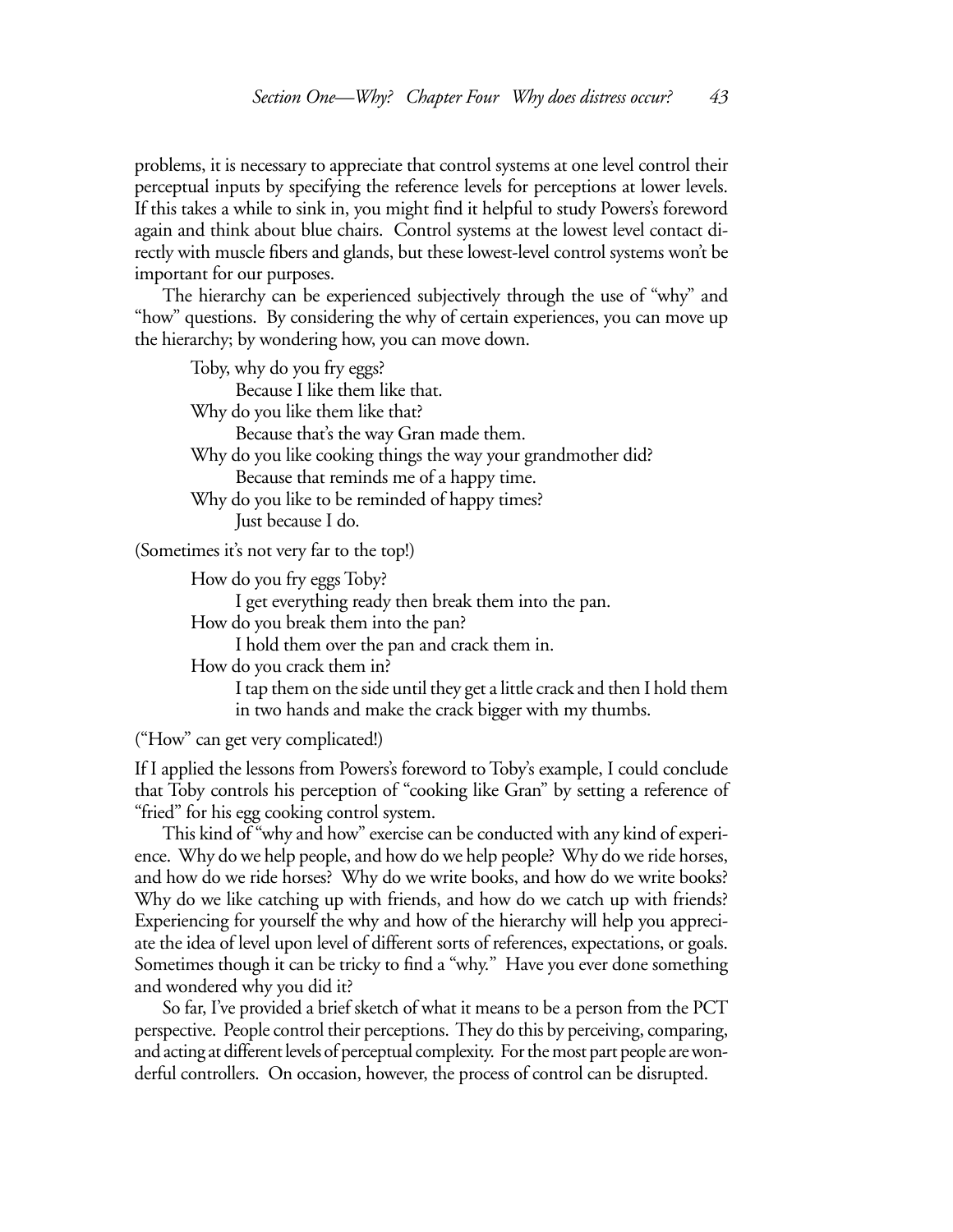### **A problem for controllers**

Problems of control can happen in a number of ways. In this book I'll mainly be discussing the kind of problem that is central to MOL. I include a brief section in Chapter Eleven about other problems just to help complete the picture. From a PCT perspective, the most serious *psychological* problem for control systems (that is, not physical such as a broken leg or multiple sclerosis) is internal perceptual conflict. Internal perceptual conflict occurs when two incompatible perceptions are to be controlled at the same time. Imagine a servant being told by the King to mop out the stables and by the Queen to polish the silver. If time permits, these two tasks would not present a difficulty. The servant could clean the silver and then go to the stables or do the jobs the other way around. If the King saw the servant, however, just before the Queen did, and both the King and the Queen specified that their tasks must be done immediately, you can imagine the state the servant might experience.

One person working alone can create a state similar to the one the King and Queen jointly created. For example, if Alison wants to speak out but doesn't want to be rude a similar situation might occur. Here there is an idea to speak out and an idea to be polite. These perceptions might be difficult to experience simultaneously.

Esmeralda came to see me with a 30-year history of bipolar disorder (at least, she had a 30-year history of being diagnosed with bipolar disorder). She told me she had tried to be nice to people all her life but she never felt like she was being herself. When I asked her to tell me some more about her real self she said that all the while she was being nice to people she really just wanted to tell them to "bugger off."

I spent time working with Thomas five years after his divorce. He said he felt like everything was a struggle. He had a part of himself that told him to keep going, to move forward, to better himself, to do courses and to stay motivated. But he also had another part that said things like "Why should you push yourself? You've pushed yourself all your life, if you want to do nothing, you're allowed to."

Patrick in Chapter One had references about selling his house now, and selling his house later. Selling now would allow him to experience financial gain and selling later would enable him to offer personal support to his partner. There's nothing wrong with either of these ideas. Wanting to sell now is not problematic and neither is wanting to sell later. That is, there is not a problem with these ideas on their own. If Patrick had two houses and wanted to sell one now and the other later there would be no problem. The problem occurs because Patrick wants to experience two different states of the same house at the same time.

The why and how conversation with Patrick might have gone something like this:

Patrick why do you want to sell your house?

Because I want the financial gain that would provide.

Why do you want financial gain?

Because that's important to my quality of life.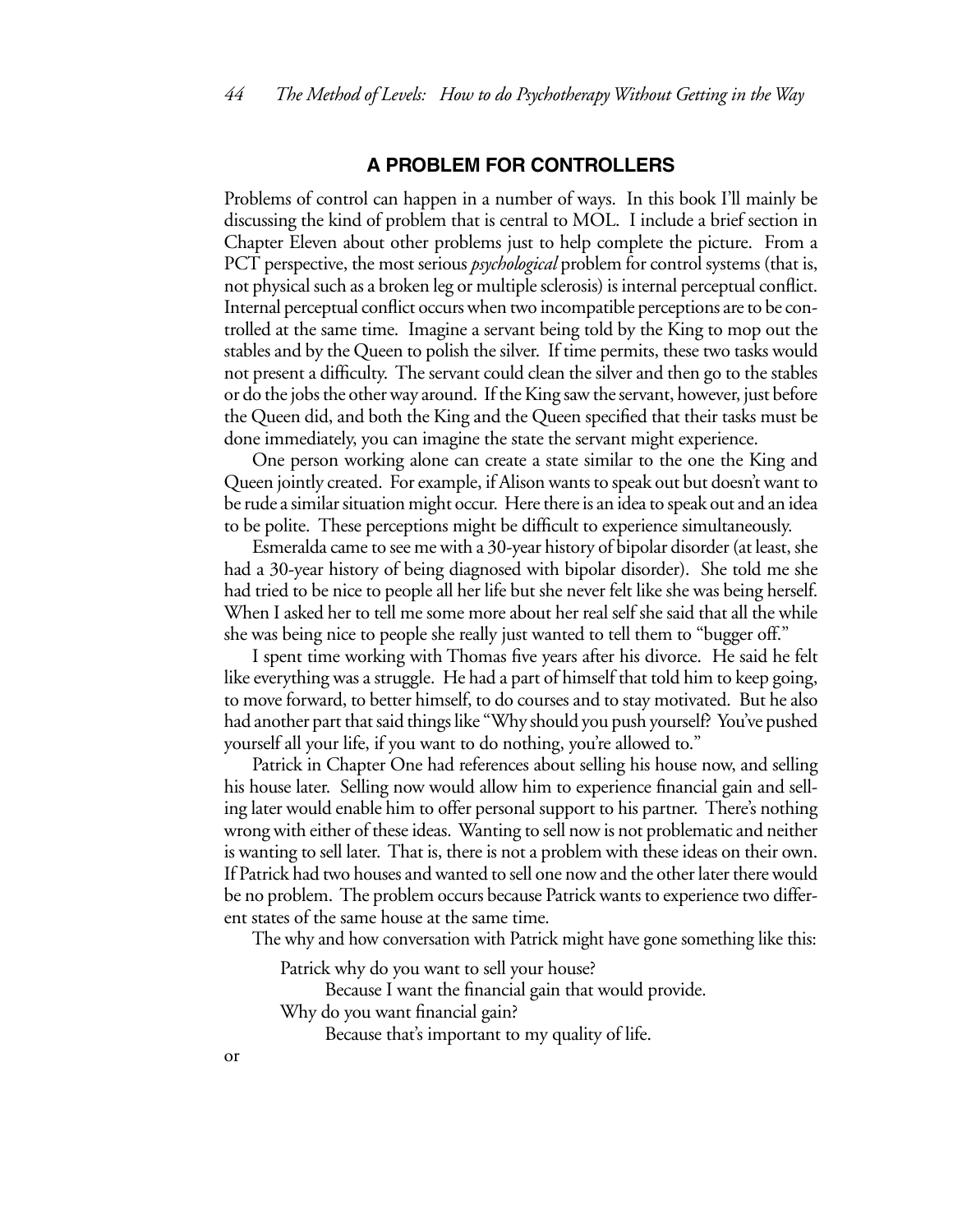| Patrick why don't you want to sell your house?                           |
|--------------------------------------------------------------------------|
| Because I want to provide personal support to my partner.                |
| Why do you want to provide personal support?                             |
| Because that's important to my quality of life.                          |
|                                                                          |
| How do you achieve quality of life?                                      |
| Financial gain is an important part of that and so is providing personal |
| support to my partner.                                                   |
| How do you achieve financial gain?                                       |
| One way is to sell my house.                                             |
| How do you provide personal support?                                     |
| One way is not to sell my house.                                         |

and

Perhaps personal support and financial gain had always been about equally important to Patrick's quality of life and this way of valuing things had not been problematic before. With Patrick's new job, however, the circumstances had changed so that this particular way of valuing things and of achieving the things he valued had come into conflict.

Conflicted control systems are neither broken nor dysfunctional and they are certainly not crazy. The only problem with control systems that are in conflict is the way they are configured. Two control systems at one level are sending opposing signals to the same lower level system. Because of this configuration, even though both control systems have the capacity of functioning optimally, they are prevented from functioning at all because it is impossible for the lower-level system to satisfy both of them at once. The conflict, however, is actually being created at the level that sets the references for these two conflicted systems. This configuration is illustrated in Figure Three. Figure Three is basically Figure Two with the configuration of a conflict highlighted on it.

As you refer to Figure Three, keep in mind that this model has not, as yet, been subjected to the same rigorous and extensive testing that other PCT models of control have. Figure Three, therefore, is at a much more preliminary stage of development than the previous two figures. McClelland has done a lot of work simulating interpersonal conflict from a PCT perspective. Some of this work might be helpful when considering the simulation of internal perceptual conflict, however, simulations conducted by Bourbon suggest that there might be important differences in the way interpersonal conflict is modeled compared with the way internal perceptual conflict is modeled. With further research and the building of simulations, it might become clear that Figure Three needs modifications and then again, perhaps the current form will be verified as accurate. Maybe other models of conflict will also be formed. I've been told that there is more than one way to skin a cat—perhaps there is more than one way to understand internal perceptual conflict. Perhaps other levels are involved or perhaps, on some occasions, there is not just one control system at the highest level of the conflict. Whatever future research reveals, the occurrence of two incompatible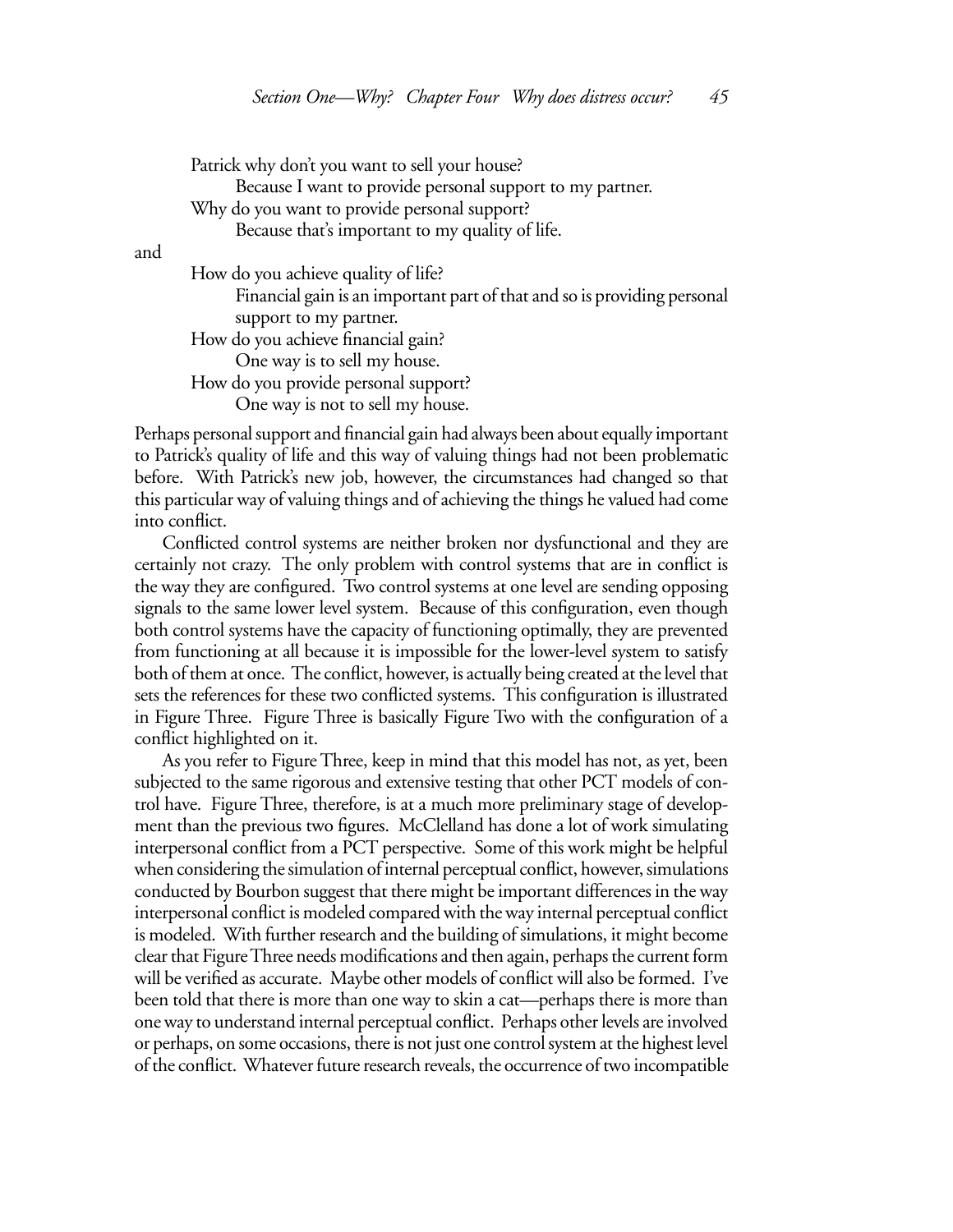

*Figure Three* A PCT model of internal conflict.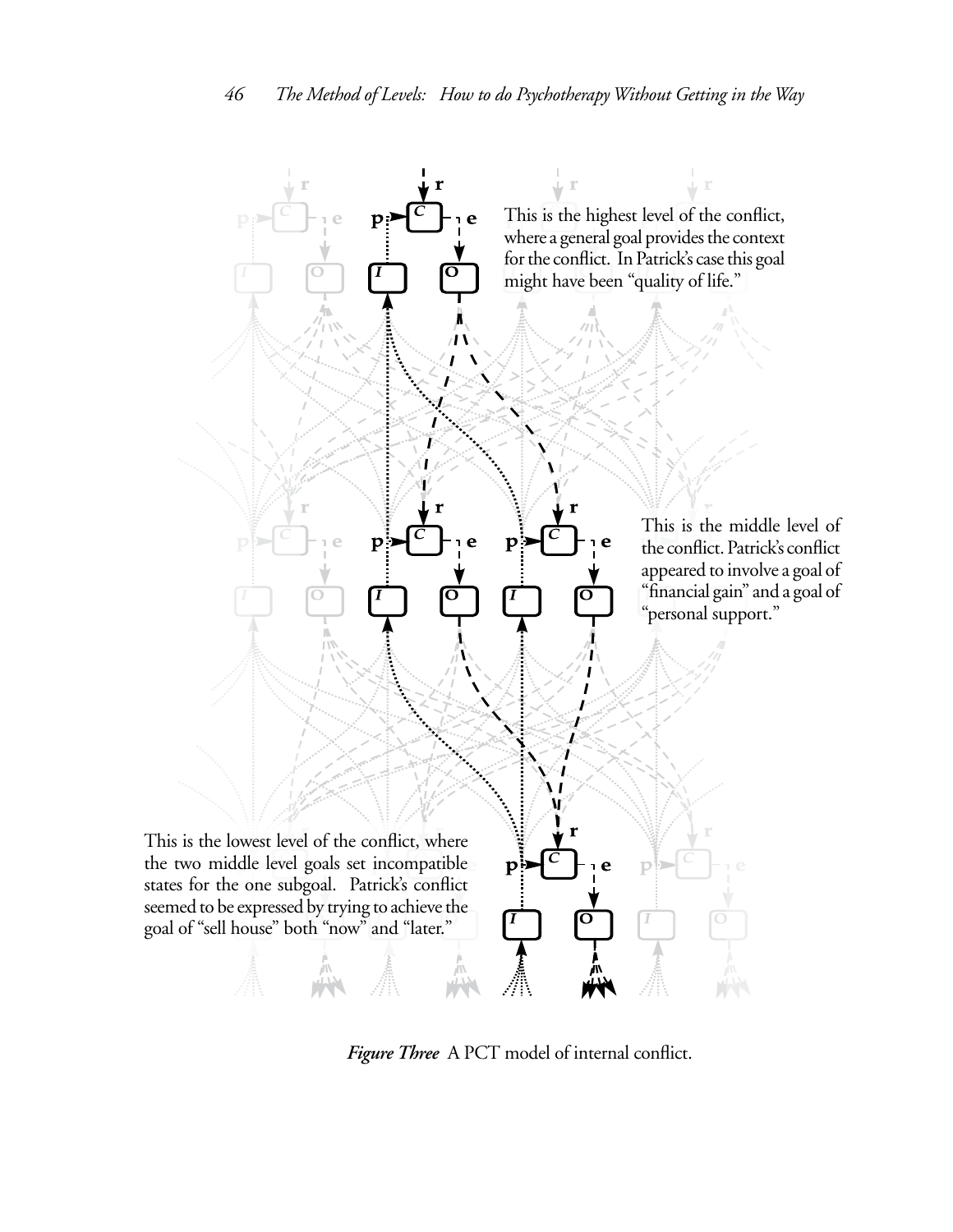reference signals being controlled for simultaneously is likely to remain the defining feature of internal perceptual conflict. It is this feature of conflict that is important for MOL, not the precise configuration that resulted in the control systems controlling incompatible perceptions simultaneously.

Conflict is an extremely common phenomenon. Essentially, conflict occurs when one control system specifies a perceptual experience to be sensed, and *at thesametime* another control system specifies an incompatible perceptual experience to be sensed. That is, two incompatible goals are being pursued simultaneously. Be here *and* be there; do this *and* do that. Here are some examples of such incompatible goals:

Should I wear the green shirt or the checked shirt? Should I holiday in the mountains or at the beach? Should I cut my hair or curl it? Should I marry who I love or who my parents select?

Patrick's conflict was expressed through the struggle of "Should I sell now or later?" which was generated from the goals of wanting financial gain and also wanting to offer personal support to his partner. Any time we are required to choose between two alternatives we are in a conflict situation.

Despite their potential seriousness, it is commonplace for internal conflicts to be negotiated efficiently and smoothly. Most people regularly choose between alternatives such as these:

Should I visit my sick aunt or attend my friend's going away party? Do I complete my homework or play with my friends? Will I answer the phone or keep stirring the custard? Do I go to the movies with Sally or dinner with Sue? Will I cross the road now or wait for the lights to change?

Given the number of times during any particular day that an individual experiences the activity of choosing between two alternatives (white bread or wholemeal?, the chocolate cake or the apple pie?) it seems reasonable to conclude that most conflict tends not to last very long. In our house our fridge is in the dining room and, when I decide it's time for a cup of coffee, I often get "stuck" in the corner of the lounge room where one door leads to the fridge in the dining room and the other one leads to the kettle in the kitchen. "I'll just switch the kettle on and then get the milk … but if I got the milk first I could return it while the kettle is boiling … nope, I'll turn the kettle on, get my cup at the same time and take it to the fridge … but it would only take a second to grab the milk …" I'm glad most conflicts don't stick around for very long!

Sometimes, however, conflicts do last. Sometimes people continue controlling for both experiences. The longer this situation occurs the less satisfactorily they control either experience. Eventually a midpoint is reached where the person experiences neither perception, so that there is constantly a difference between references and perceptions, and this prolonged inability to reduce error results in psychological distress.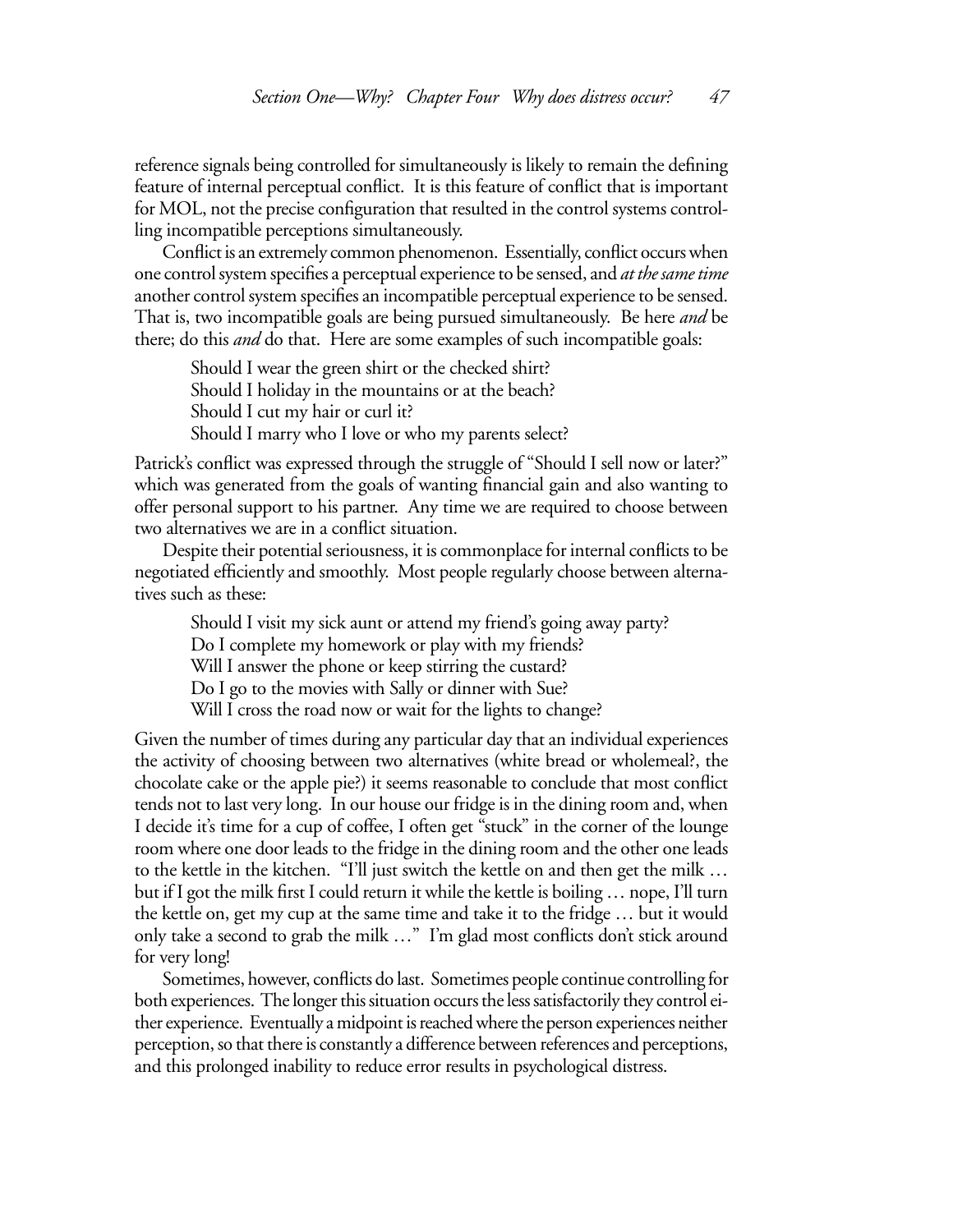Often the conflict is not immediately apparent. When people present for psychological help they might just talk about their behaviors, thoughts, or feelings. They might say, for example, that they can't seem to get out of the house. At first glance, this might seem like only one perceptual experience is involved—the experience of being on the other side of the front door.

The question that must be asked, however, is, what stops people who can't seem to leave the house, from just walking out the door? Unless they are bound in tight ropes or shackled in heavy chains, the only other answer can be that *they are keeping themselvesinside*. The entrapment is occurring inside their heads. That is, even though there is a reference (or a goal or a want) saying "go out," there is also a reference (or a goal or a want) saying "stay in."

The implication from PCT then, is that conflict is at the root of all chronic psychological distress. People control their perceptual experiences. That is, in fact, all they do. Conflict disrupts this process. Most conflicts pass with only a momentary blip. Others endure and lead to psychological distress as a result of a prolonged inability to control. Distress occurs when people experience chronic internal conflict because this prevents them from experiencing what they intend. Before discussing what to do about enduring conflict, the last question to remain is why some conflicts persist while others are efficiently eliminated. To answer this question, the concepts of reorganization and awareness are needed.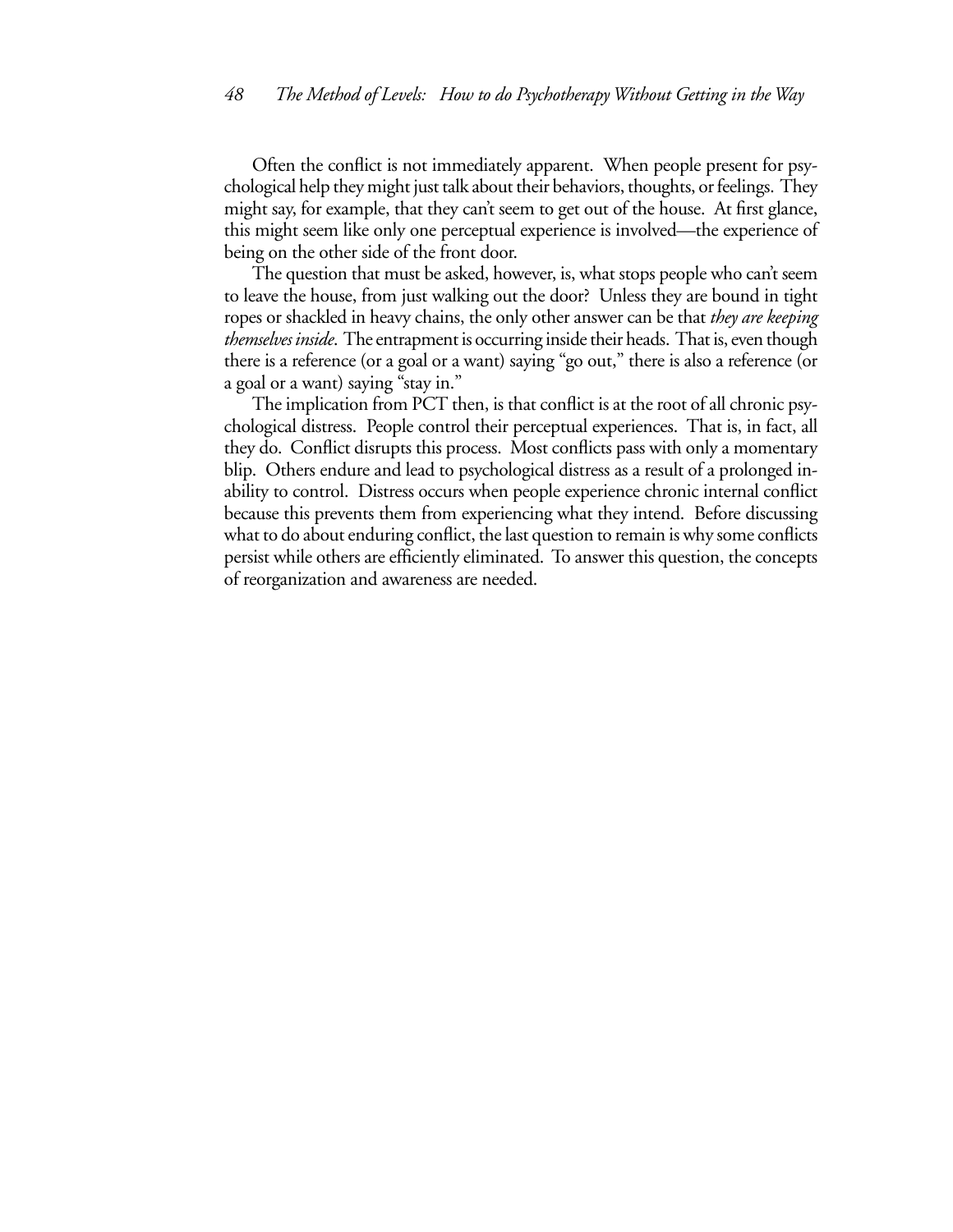## *What's been said*

To live is to control.

From the perspective of understanding the process of living: Control is all there is.

Our control systems are organized hierarchically.

Conflict occurs when the control of two incompatible experiences is pursued simultaneously.

Conflict involves multiple levels of the hierarchy.

Conflict prevents control.

## *The big deal*

The enduringness and unwantedness of chronic psychological distress occurs because of sustained conflict between perceptual control systems.

## *Coming up*

Reorganization eliminates conflict and restores control.

Reorganization is linked to awareness.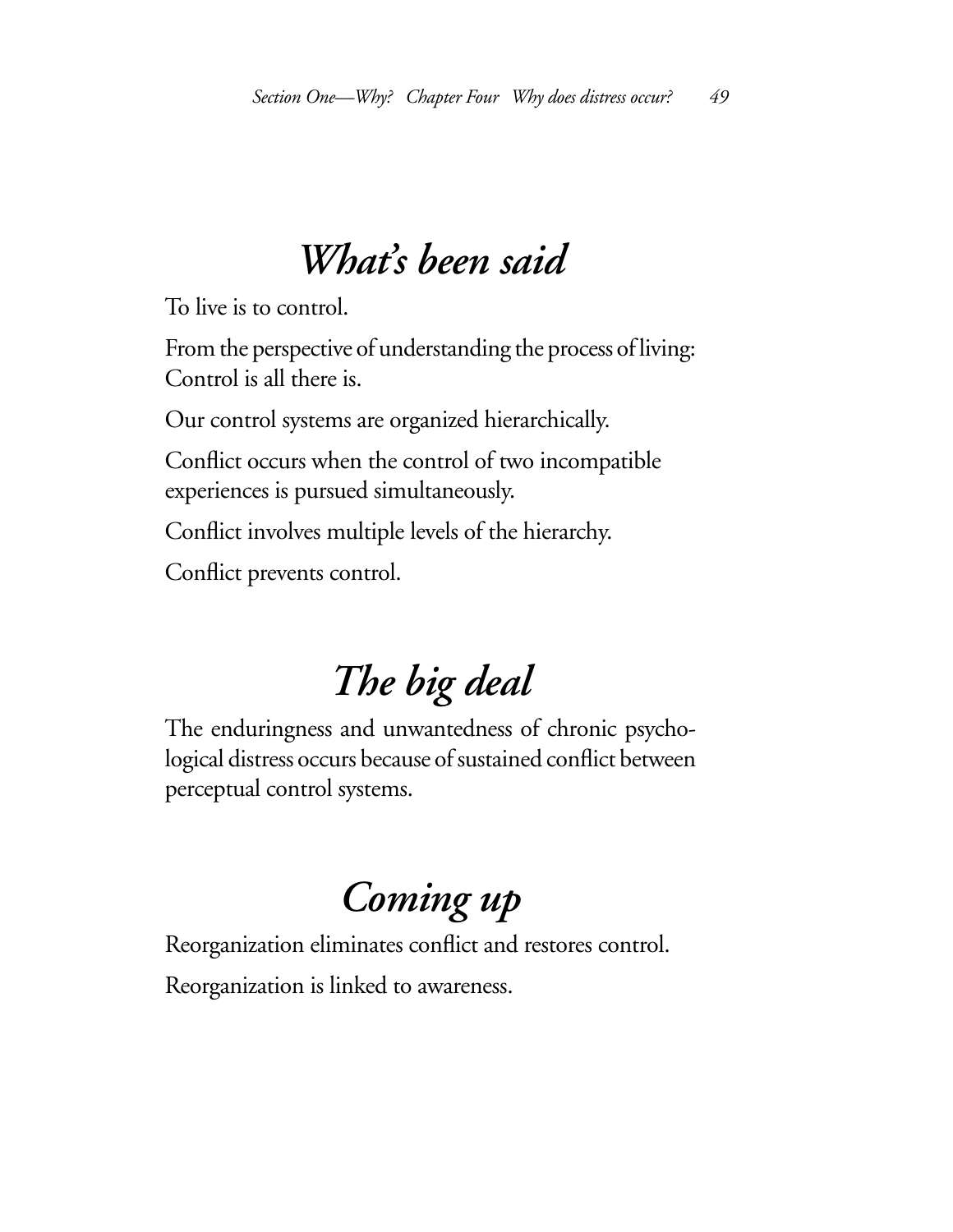*50 The Method of Levels: How to do Psychotherapy Without Getting in the Way*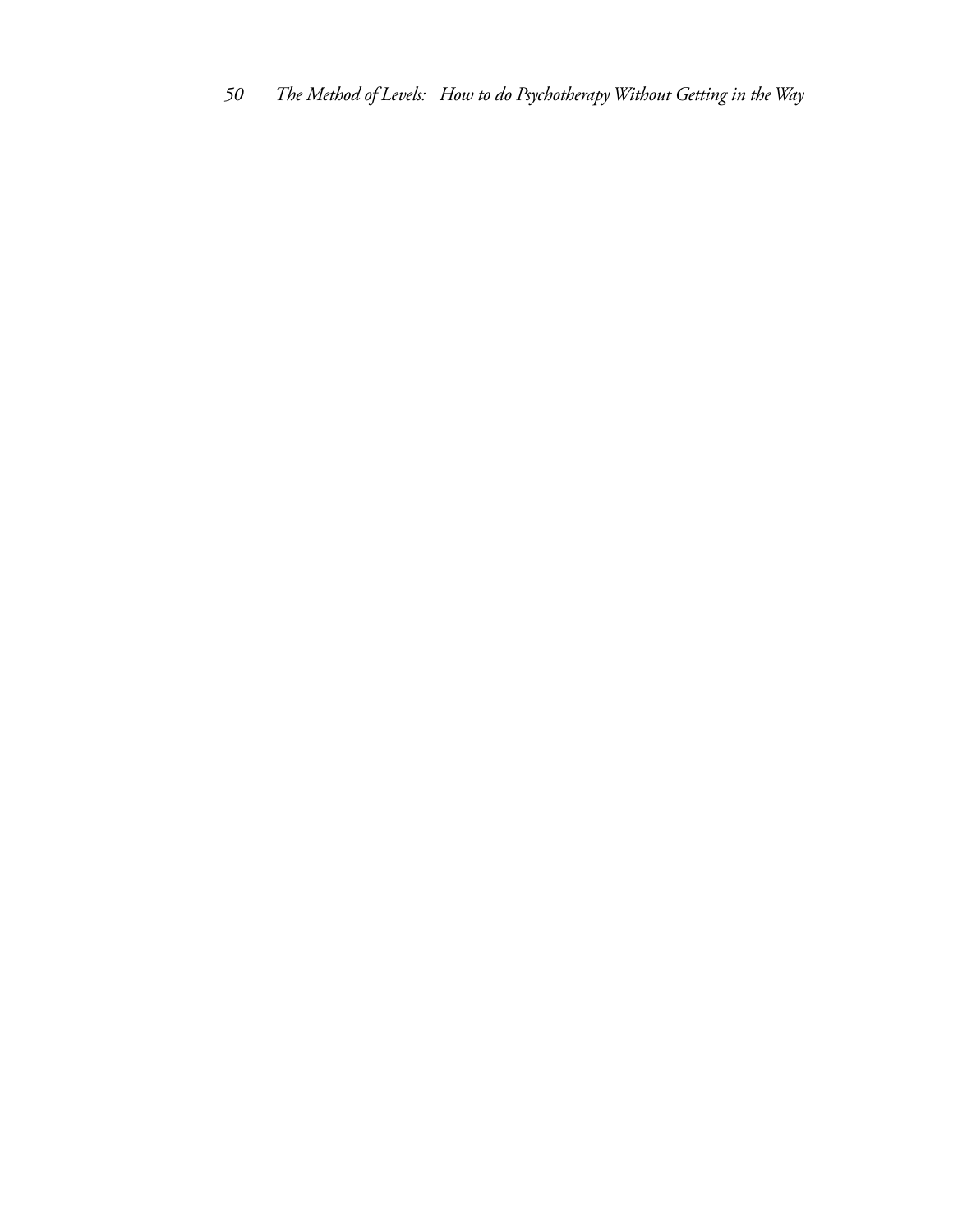### *Chapter Five*

# *W hen conflict persists*

 f conflict occurs as frequently as I am suggesting, but only some conflict becomes *I*chronic, then we must already have a way of resolving it. Since conflict occurs in the head of an individual, the resolution must also occur in the head of the individual. The problem can't be taken out and tinkered with and then put back in a restored condition. When psychotherapy is successful, in whatever form it has been delivered, it is because this internal elimination of the conflict has somehow been facilitated. When psychotherapy of any variety fails it's because this internal process has been impeded. Understanding what happens will help you to maximize the times you support the process as a psychotherapist and minimize the times you get in the way.

#### **Reorganization**

In PCT, Powers proposes that there is a reorganizing system which is responsible for the construction and maintenance of the hierarchy of control systems. Basically the reorganizing system's job is to create new connections, alter existing connections, or otherwise fuss with the parameters of the control systems. It is the work of the reorganizing system that allows us to learn so that we come to experience perceptual activity that we might not have known before.

A system that alters the connections between control systems is precisely the system that we need in order to resolve conflict. For as long as two incompatible references are being specified simultaneously, conflict will be experienced. Conflict will be eliminated when the configuration or the parameters (or both) of the appropriate control systems are altered.

The reorganizing system can be thought of as a control system just like the individual loops in the perceptual hierarchy, but this is a metaphor. As Powers has explained

It's as if there is a separate set of control systems concerned with maintaining intrinsic variables at inherited reference levels. We don't know if there is actually such a system, or if the proposed effects are caused by properties distributed over the whole brain and body.

Metaphorically then, the reorganizing system perceives, compares, and acts. The system perceives various fundamental, physiological states of our bodies that are necessary for our survival. These fundamental variables such as body temperature and biochemical concentrations are called intrinsic variables in PCT. It is the perceived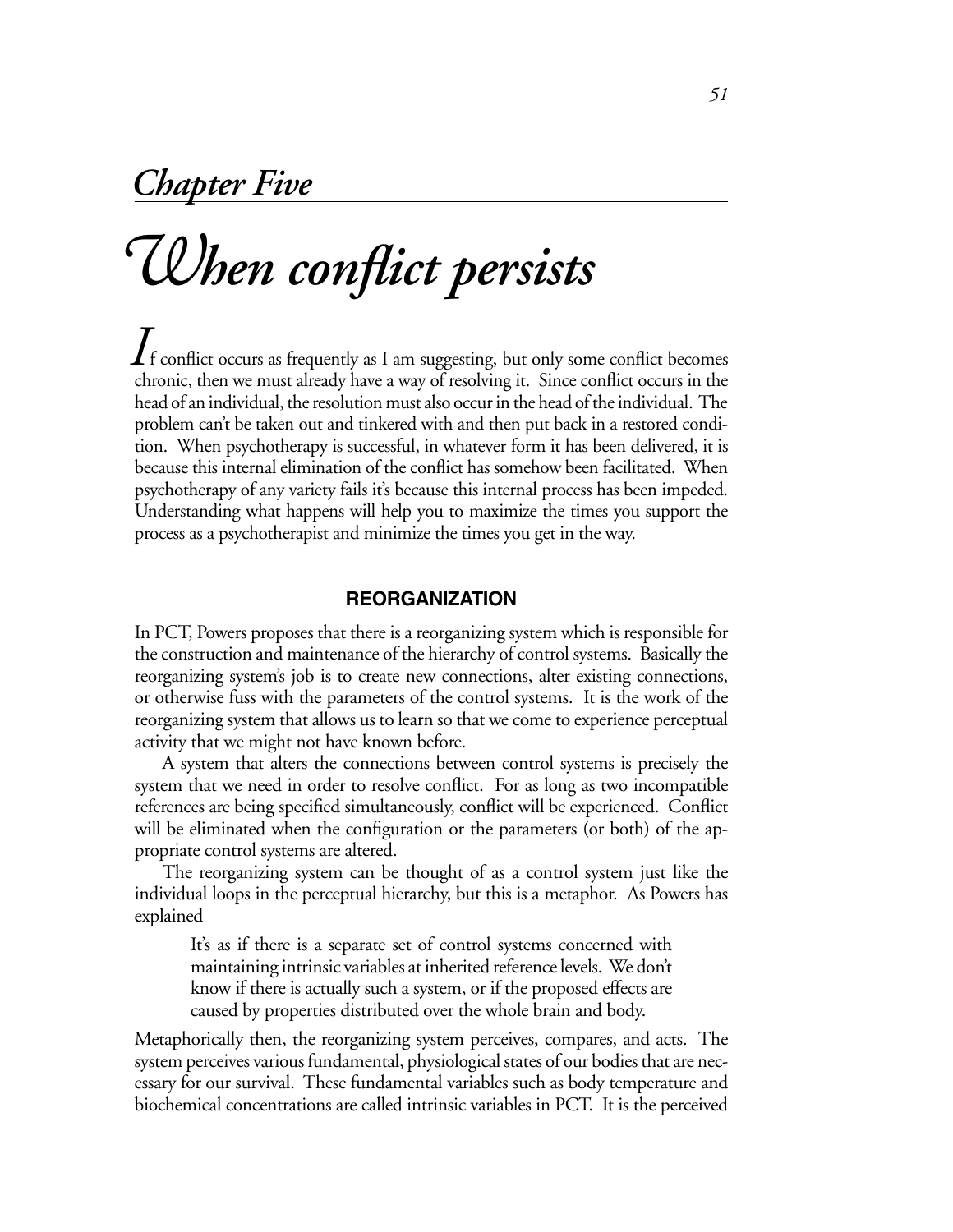states of these variables that are controlled by the reorganizing system. When there is error associated with the control of an intrinsic variable, the reorganizing system acts to reduce the error by making the perceived state match the desired state. It does so by making random changes at particular places in the perceptual hierarchy until error decreases. It is possible that some of these intrinsic control systems are at the highest level of the perceptual hierarchy, with the reorganizing system modifying the hierarchy until that these high level control systems can make their perceptions of intrinsic variables match reference values.

It seems in fact that the perceptual hierarchy is created as a by-product of these intrinsic control systems controlling their intrinsic variables. Bourbon says it this way:

The perceptual hierarchy exists for one purpose—that it serves as a means by which intrinsic physiological reference conditions can be created and maintained. That is what comes first, and last, and all the time in between. We think that the self-replicating molecules, like those in DNA, are control systems, complete with their equivalents of reference signals that specify which 'perceptions' of molecular shape, or of chemical states, they will 'sense.' On this construal, genes are not 'commands' for what we will become, but they are control systems that control for certain molecular states; all of the rest that happens is in a way one big side-effect of control at the biochemical level. If that is so, then it must be the case that, more often than not, creatures like us, with perceptual hierarchies like ours, end up being good environments for DNA to achieve its own control.

Although writing in a different context, John Gribbin appeared to express the same idea when he said "Biologists have an aphorism that 'a hen is the egg's way of making more eggs.' In the same way, a human being is simply the genes' way of making more copies of themselves." (1998, p. 116).

When intrinsic error is present, reorganization continues randomly jiggling the hierarchy at different places until the intrinsic variables are once again in their reference states. It should be pointed out that while reorganization is occurring, an individual can actually experience a *loss* of control abilities for a period of time as control systems are adjusted (if you've ever learnt to use chopsticks, or changed the grip on your forehand volley, or driven a car where the indicator lever and windscreen wiper lever are swapped around, or rearranged your furniture but then continued to go to the place where your favorite chair used to be, you'll know the kind of experience I mean). Although this may be of concern while it is occurring, as reorganization continues, a solution ultimately arrives.

The reorganizing system has no concept of good or bad, moral or immoral, naughty or nice. The only business of the reorganizing system is error reduction. When error is reduced and the sensed conditions of the intrinsic variables are at their desired levels, the reorganizing system ceases acting on the perceptual hierarchy. The hierarchy then is maintained in whatever arrangement it was in when intrinsic error was sufficiently reduced.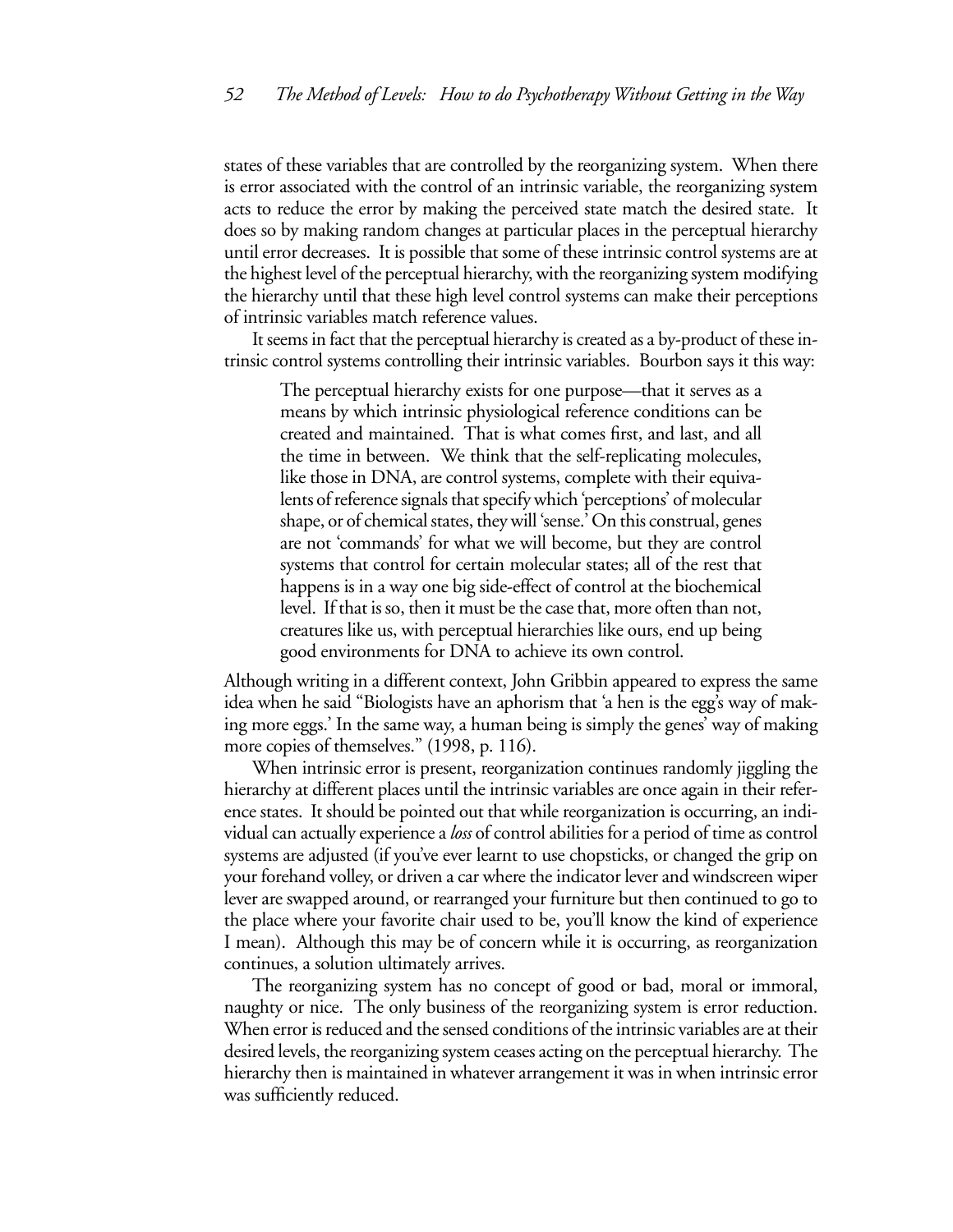The time taken for reorganization to reduce error has yet to be clarified. We do know however, that control systems at any particular level in the hierarchy take longer to control perceptual variables than control systems at levels below them. It is reasonable to expect then, that conflicted high-level systems might take some time to reorganize. Subjective experiences such as the "Aha!"" of sudden insight or the "penny dropping" seem to suggest that reorganization can also occur quite quickly. Patrick seemed to realize a clear solution to his problem in the time it took him to make a wry smile. I have hinted at the idea that reorganization can occur at any place and at any level in the perceptual hierarchy. It would be counterproductive, however, to reorganize unconflicted control systems while conflicted systems were left unchanged. What is needed, therefore, is someway of directing the reorganizing system. In PCT, the phenomenon responsible for the direction of reorganization is awareness.

#### **Awareness**

Awareness (or attention) is a phenomenon that is still not fully understood and often poorly explained but commonly experienced. Powers described this in the foreword as a point of view. The phenomenon is this: At any time we can experience different perceptual activity. We can notice or become aware, for example, of the pressure of our feet on the floor, or the level of wine in the glass, or the movement of flames in the fireplace, or the current state of our marriage. We can turn our awareness to perceptions at diverse places within the perceptual hierarchy. It seems that awareness can move freely across the hierarchy and up and down in it.

Imagine looking at the Mona Lisa through a hole in a piece of black cardboard. You can move the cardboard anywhere you want to on the painting, but wherever you move that cardboard, you can see only what appears through the hole. Awareness is able to move throughout the perceptual hierarchy, but at any one time it is only possible to attend to a small portion of the totality of the experience of being. It seems very difficult to be aware of the words I am typing and the dinner party I am having tonight simultaneously. If I concentrate on the words, then it seems that the dinner party just floats around in the background and I catch glimpses of it every now and then. I'm not sure, though, that it is floating around in the background, because if I check to make sure it seems to come into the foreground. I just assume it's there somewhere because I get a sense of it every now and then. If, however, I spend time thinking about the dinner party as I type, then even though I continue to see the words as they appear, after a while I am not sure of how much sense they are making …. But then to think about how much sense they are making I've just let the dinner party slip so if I quickly just check the meanings of the words … and then … Whoops! There goes the dinner party.

Changing the goal that is being realized appears to involve awareness. We can't, for example, begin driving to the beach and decide instead to go to the movies without becoming aware of the change. Perhaps awareness is related to the amount of error associated with control systems at any point in time.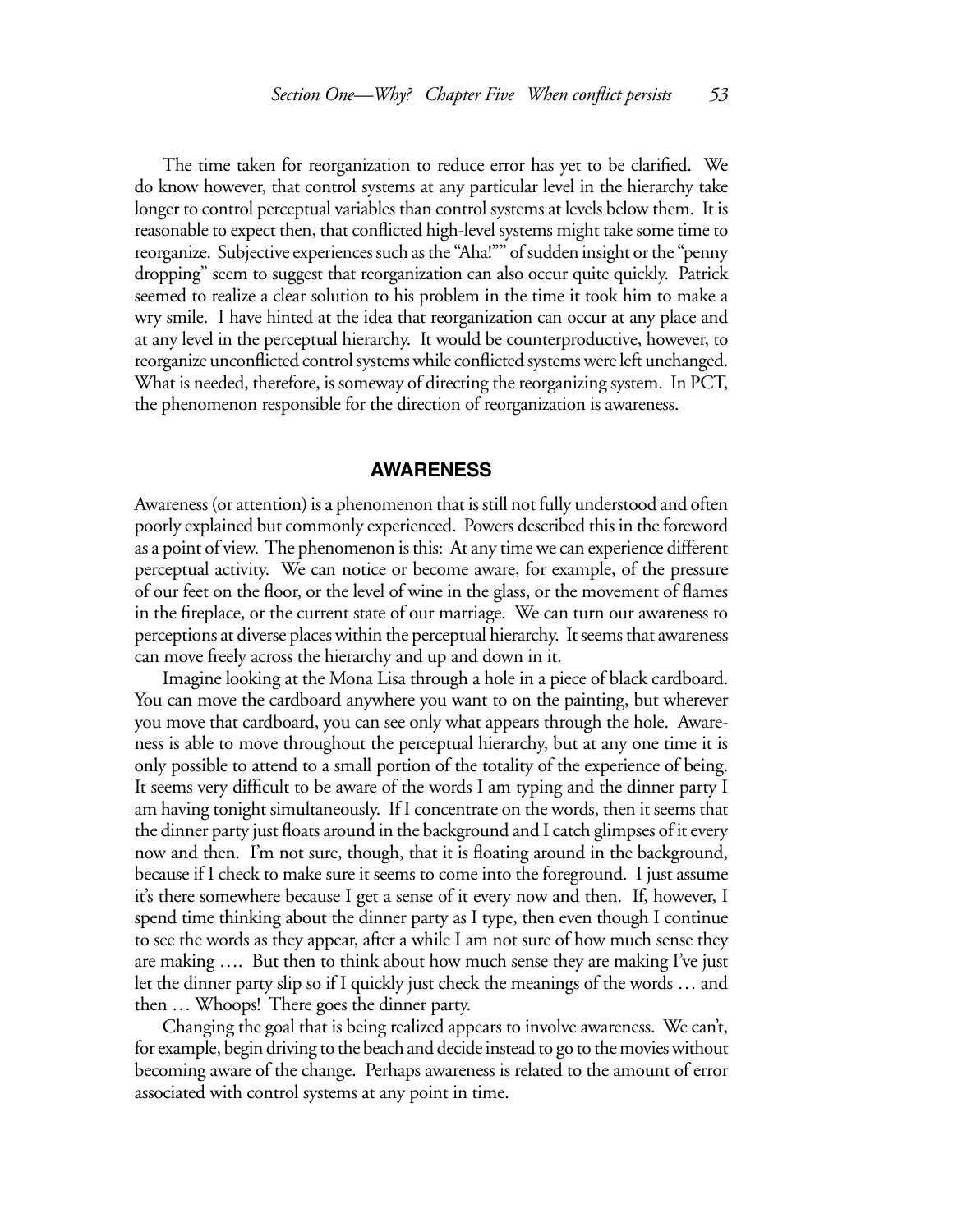Currently I am typing on the computer keyboard and am aware of the letters and the words they form as they appear on the screen. If I suddenly smelled smoke and heard a smoke detector sounding, I would become aware of the state of our house and would begin, perhaps, controlling for survival. It seems reasonable to assume that if I smelled smoke the error in my control systems concerned with survival would increase. It also seems reasonable to assume that I would not change from typing on the computer to evacuating my house without becoming aware of this alteration in activity. People don't seem to absentmindedly exit burning buildings or remove burning toast from the toaster.

It is difficult, in fact, to think of learning anything, or acquiring any new ability to control, without being aware of having done so. It is because reorganization is the process by which control systems acquire new capacities of control and also because people seem to be aware that they are learning something while they are learning it, that it is hypothesized that reorganization "follows" or is linked to awareness.

If awareness and reorganization are linked, then a plausible suggestion as to the reason conflict persists when it does is that awareness is focused on the wrong place in the hierarchy. When people are in internal conflict they are often aware of one or both of the goals they are pursuing ineffectively (Martin wants people to like him and also wants things done his way all the time; perhaps the middle level in Figure Three) or they might be aware of the fact that they feel stuck or agitated or frustrated (Lucy constantly feels wound up, on edge, and can't sleep at night because of her racing mind; perhaps the lower level in Figure Three). If the suggestion of awareness being linked to reorganization is accurate, then being aware of these two levels means that this is where reorganization will take place. Reorganizing at these lower two levels, however, will have little impact on the conflict that is experienced. It is the highest level in Figure Three that is creating the conflict. Reorganizing needs to occur at the level where the conflict originates for the conflict to be eliminated. So it's not that reorganization is not happening that's the problem—it's that it's happening in the wrong place. Clients, therefore, don't need to get reorganization started in psychotherapy; they just need to get it shifted to the place where it can do some good.

Patrick seemed to be very aware of a struggle as he oscillated between selling now and selling later (have a look back at Figure Three). Patrick also seemed aware that he wanted to experience financial gain and also wanted to offer personal support to his partner. A solution to Patrick's conflict became clear to him, however, only when he became aware of the fact that he valued these things in certain ways. For Patrick in this particular conflict, the value was being assigned to these control systems from the highest level of Figure Three. The conflict melted away when Patrick's awareness brought the highest level into focus. When this happened, it seemed to become obvious to him that personal support was more important to his quality of life than financial gain. Figure Four is a representation of how the conflicted portion of Patrick's hierarchy might have appeared after reorganization. Greying out one side of the conflict represents the different weightings that Patrick seemed to apply to the two perceptions after he had reorganized.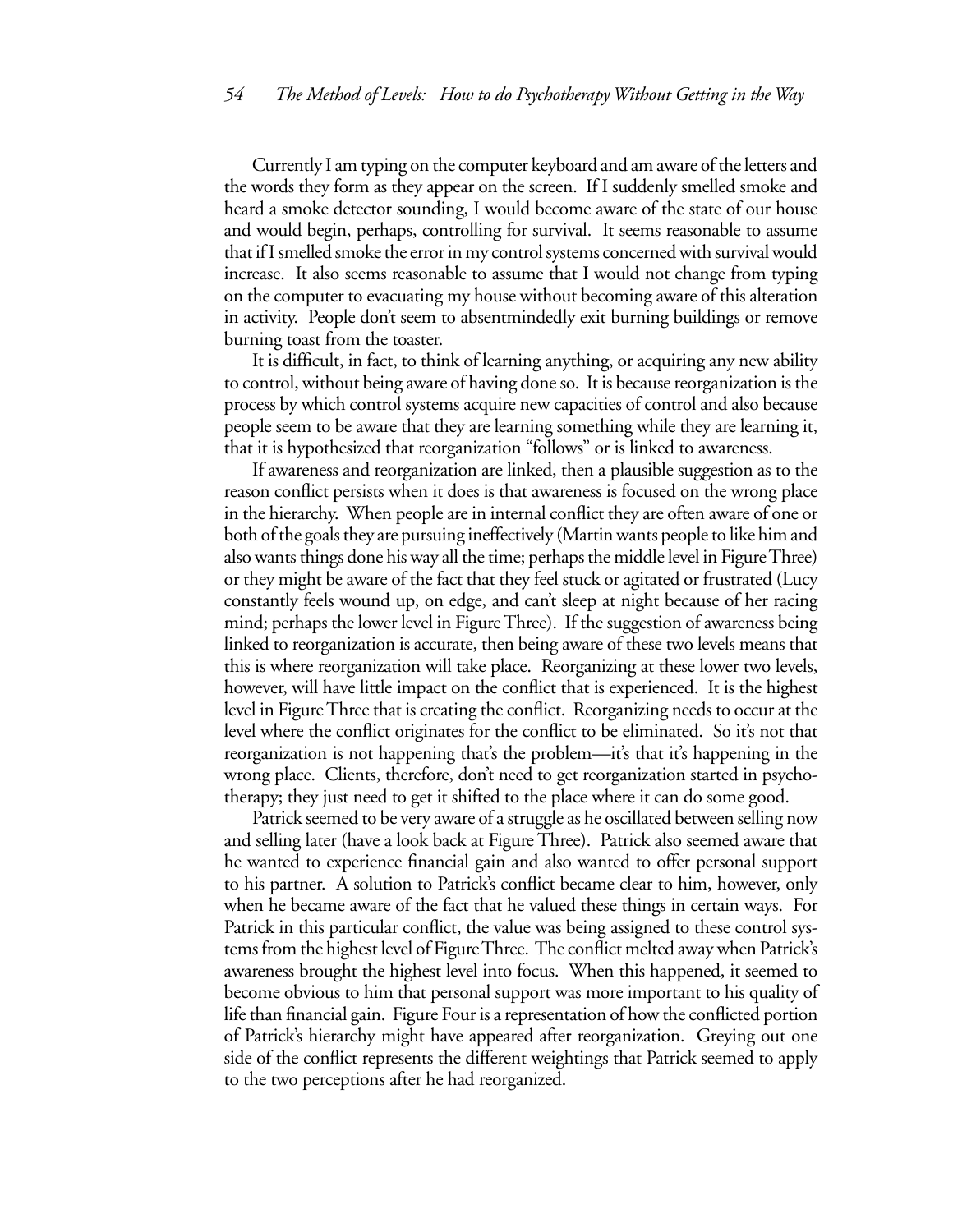

*Figure Four* How I think of Patrick's hierarchy after reorganization.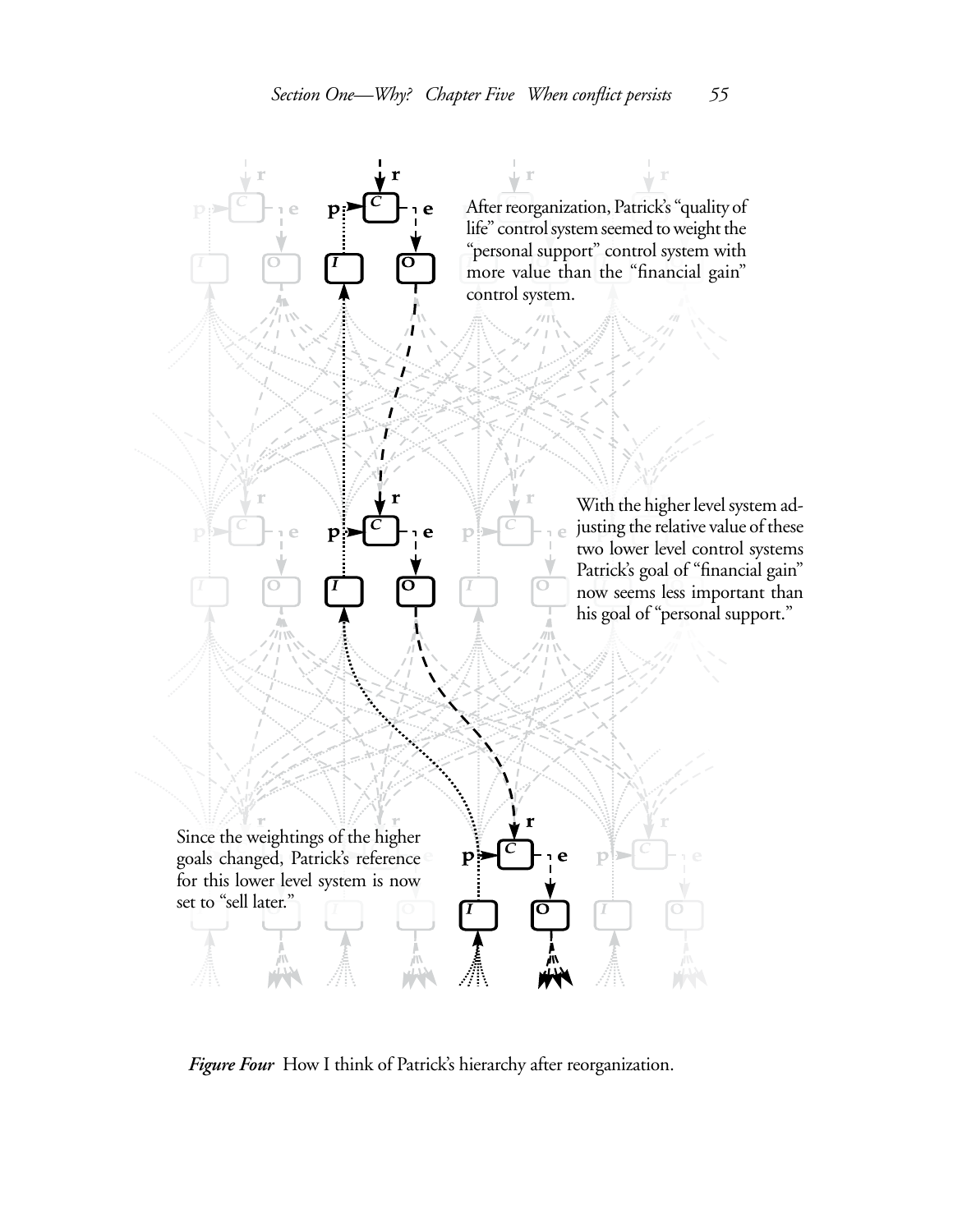I have taken some time here to map out the structure of internal perceptual conflict and where a person's awareness might be at different times with respect to this conflict. As I said in the last chapter, many aspects of our understanding of internal conflict are still speculative and await further development through testing by building simulations. To complicate matters, we can never be sure of the precise correspondence between what people articulate in words and the patch of their hierarchy that is being illuminated by awareness at any particular moment (I say more about this later). However, the good news is that this lack of information does not compromise the integrity of MOL sessions at all. It is not imperative to know what hierarchical level people are aware of at any instant. It is not even crucial to clearly and precisely identify their conflicts—it is important only to help them shift their awareness upwards. I almost never conduct retrospective analyses on transcripts such as the one provided at the beginning of this book (although I do almost always reflect on how well I fulfilled my role as an MOL psychotherapist) and I don't map conflicts out like I've done in Figure Three and Figure Four when I'm conducting MOL sessions. I'm not even sure if this particular way of analyzing Patrick's conflict is correct. It's the most accurate I can make it at the moment, but perhaps there are other ways of representing the conflict that would be more accurate. Maybe after reading the transcript, you have a different idea about how the conflict could most accurately be represented. The correctness of my representation could perhaps be established by building a model and determining what works in terms of generating data that simulated the kind of oscillating Patrick was doing as he wavered between "sell now" and "sell later." This sort of activity will be important in research programs to enhance our understanding of the formation and chronicity of conflict. Even as our understanding of conflict grows, however, when conducting actual MOL sessions the fundamental principle of helping people shift their awareness upward is likely to remain primary. The transcript has been provided and the mapping conducted in this section to help illustrate and clarify some of the reasoning behind the practice of MOL. Understanding the principles behind the practice of MOL is important if MOL is to be provided "cleanly" and effectively.

#### **Summing Up**

Before getting into a description of MOL let's recapitulate where we've come so far. I began by suggesting that the only psychological problem is the distress associated with enduring unwanted perceptual activity. Enduring unwanted perceptual activity occurs when people are in internal conflict. Conflict interferes with the ability of people to control, and distress arises as a result. The reason that conflict is possible is that we are organized to control the perceptual activity that matters to us. People experiencing psychological problems are not crazy or ill, they are simply conflicted. PCT then provides us with a general model of psychological disorder and shows us that the current differentiation of specific disorders is chimeric.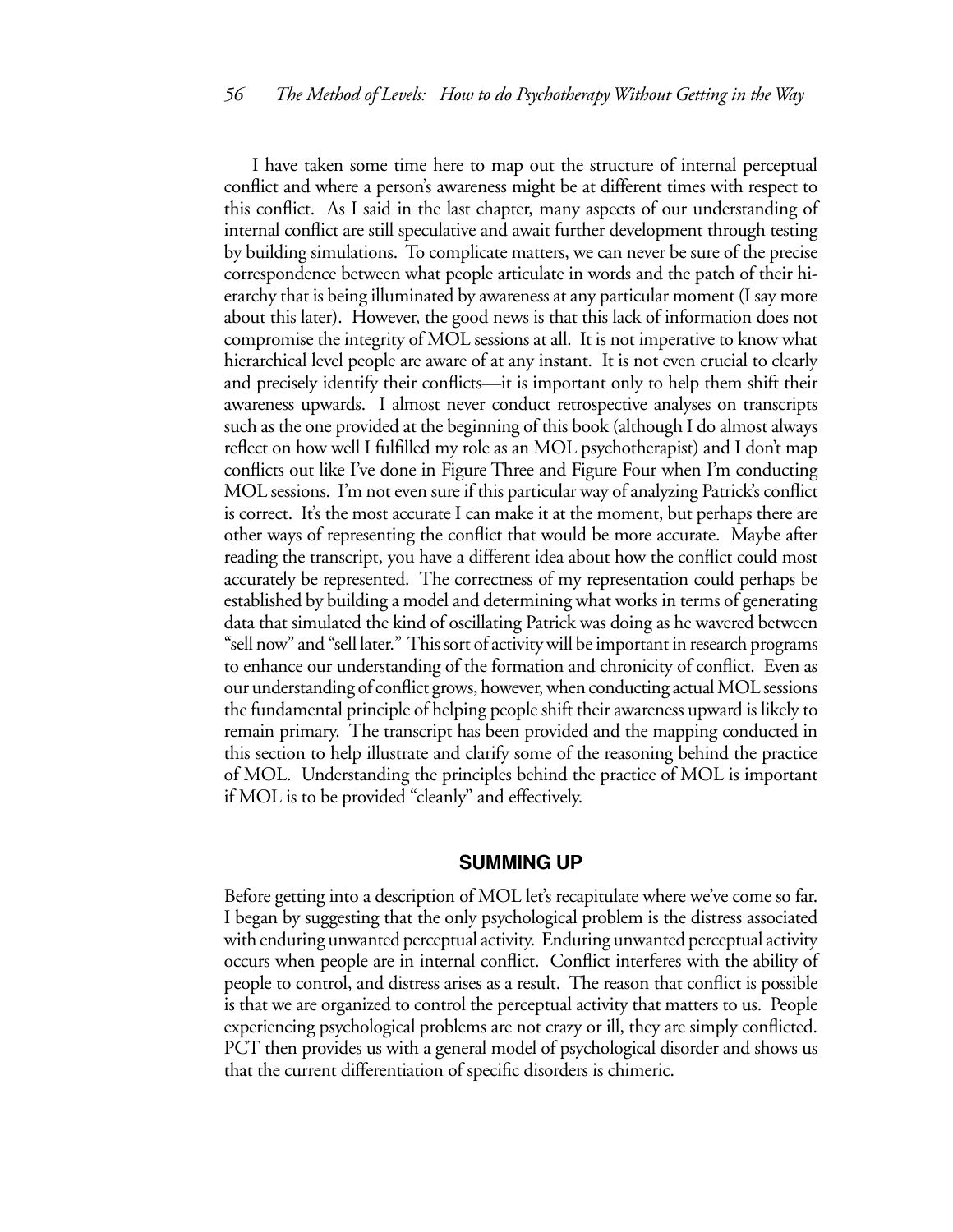There is nothing wrong with control systems in conflict except for the way they are arranged. Configurations in the hierarchy as well as characteristics of control systems can be changed through the activity of the reorganizing system. Reorganization is the way that conflict between control systems is eliminated. The reorganizing system is linked to awareness. Conflict endures or persists, therefore, because awareness is focusing the reorganization process somewhere other than where the conflict originates. For conflict to be eliminated, a person must become aware of the level that is creating the conflict. That is, the person must arrive at a point of view from which the highest level in the conflict can be consciously experienced. Furthermore, the person must remain aware of this level until the reorganizing system is able to eliminate the conflict.

Peoples' behaviors then, are not the problem. For conflict to be resolved, goals need to be changed, not behaviors. And changing any old goal won't do. The only goal that can be changed to resolve the conflict is the one that is setting incompatible lower level goals in order to control its perception. Focusing attention on the goals that are *in* the conflict will have no enduring effect on the ultimate resolution of the conflict.

Successful psychotherapy occurs when clients become aware of the perceptual level where they are creating their conflict. Apart from assisting clients to redirect their awareness to appropriate perceptual levels, nothing else matters in psychotherapy. Well, nothing else matters from the perspective of eliminating conflict. For some psychotherapists, other things might matter a great deal. It might matter, for example, that clients complete their homework, or listen to the psychotherapist's advice, or value and undertake the activities the psychotherapist introduces, or fully engage in and commit to the process. These things may be important to the psychotherapist, but unless they somehow redirect the client's awareness to the appropriate perceptual level, they are irrelevant to helping the client resolve a perceptual conflict. Worse than irrelevant, they are detrimental if they distract the client from the task that matters or if they keep the client's awareness focused at a lower level. In short, they may get in the way.

Some clients do get better in psychotherapy. Of that there is no doubt. At the moment, though, these clients are improving unpredictably. There is no way of knowing who will improve and who won't, because hardly any psychotherapist is considering psychological distress in terms of conflicted control systems. With PCT as an explanation of the activity of living, there is now a chance to rely on science rather than serendipity for the outcomes of psychotherapy. There is still much to learn, much to explore, and perhaps many wrongs to be discovered and righted. As mentioned towards the end of Chapter Two, PCT suggests we need to ask different questions and look for answers in different places. Understanding PCT is the beginning of a new journey rather than the arrival safe and sound at a comfortable, familiar, and secure destination. Many important areas need to be investigated and clarified. In lots of ways, I have written this book to encourage the beginning of a new approach to psychotherapy. I am not sure where thinking along these lines will lead. The trail to follow, however, is clear.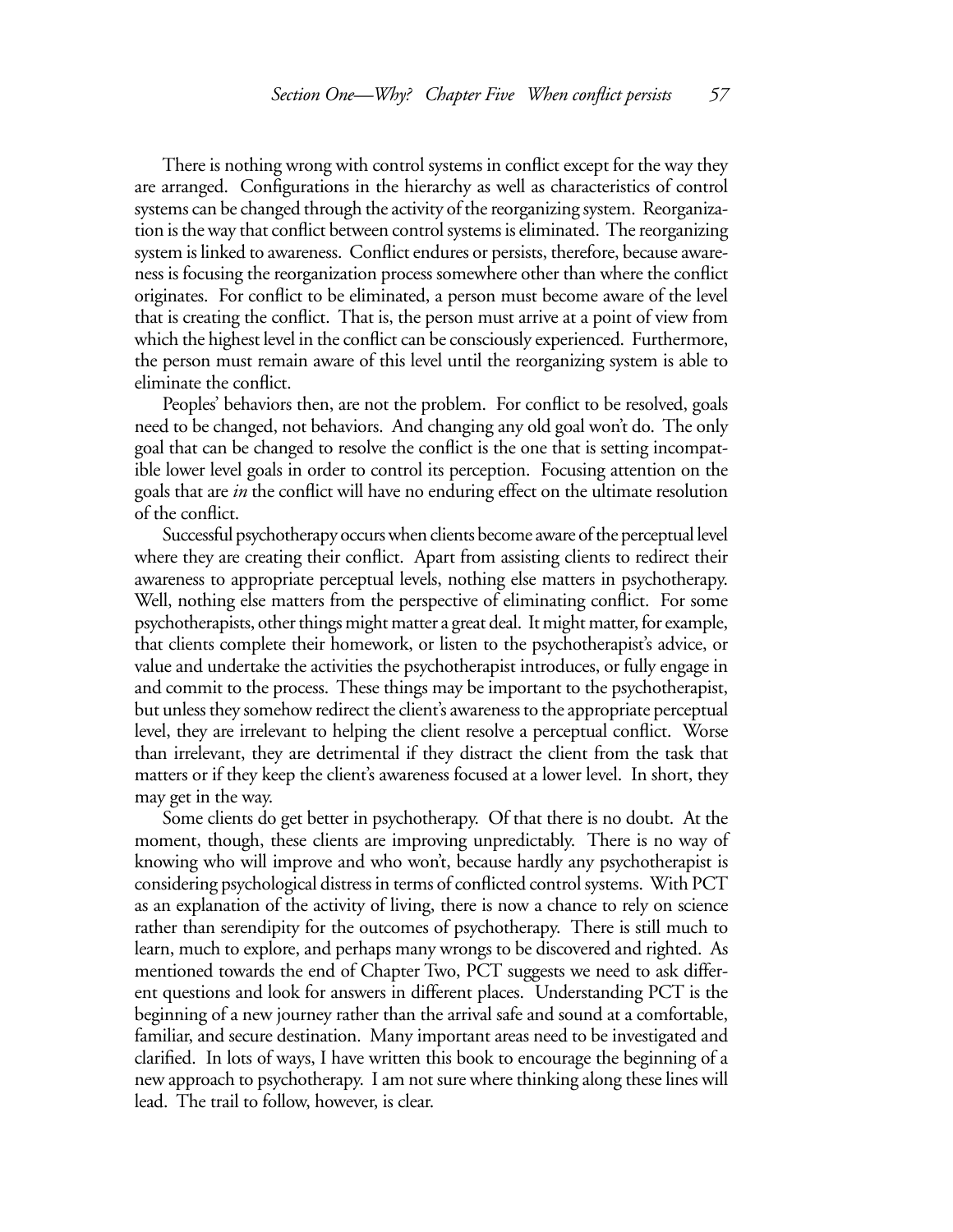*58 The Method of Levels: How to do Psychotherapy Without Getting in the Way*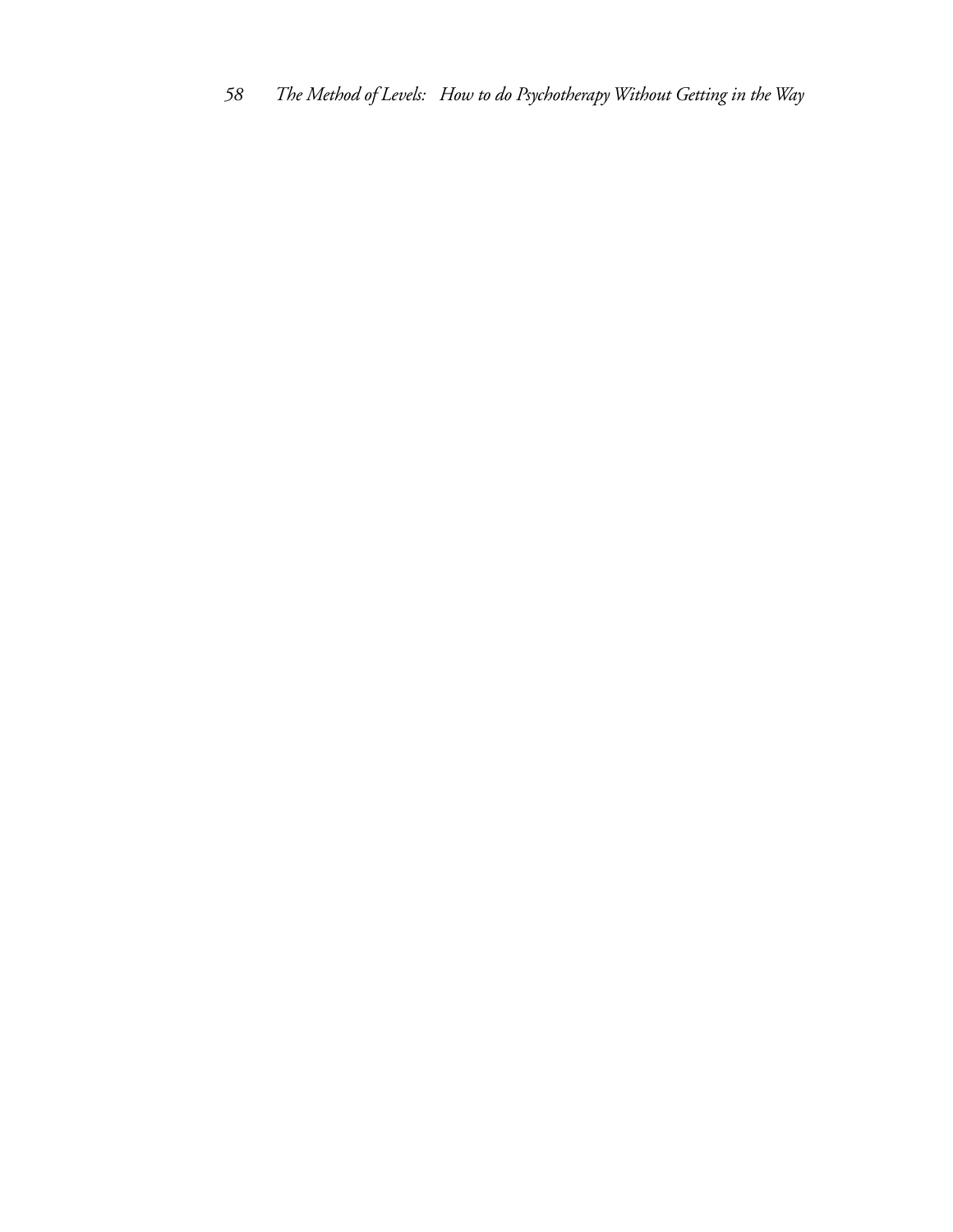### *What's been said*

Reorganization is a random process that alters existing control systems so that intrinsic error is reduced.

Reorganization seems to be linked with awareness.

For problems to be resolved, reorganization must occur at the appropriate place in the hierarchy.

Conflicts endure when reorganization does not occur at the level that is creating the conflict.

# *The big deal*

The only thing that matters in psychotherapy is helping people become aware of the level that is setting the incompatible goals so that reorganization can make whatever adjustments are necessary.

## *Coming up*

How to help people shift their awareness to higher perceptual levels.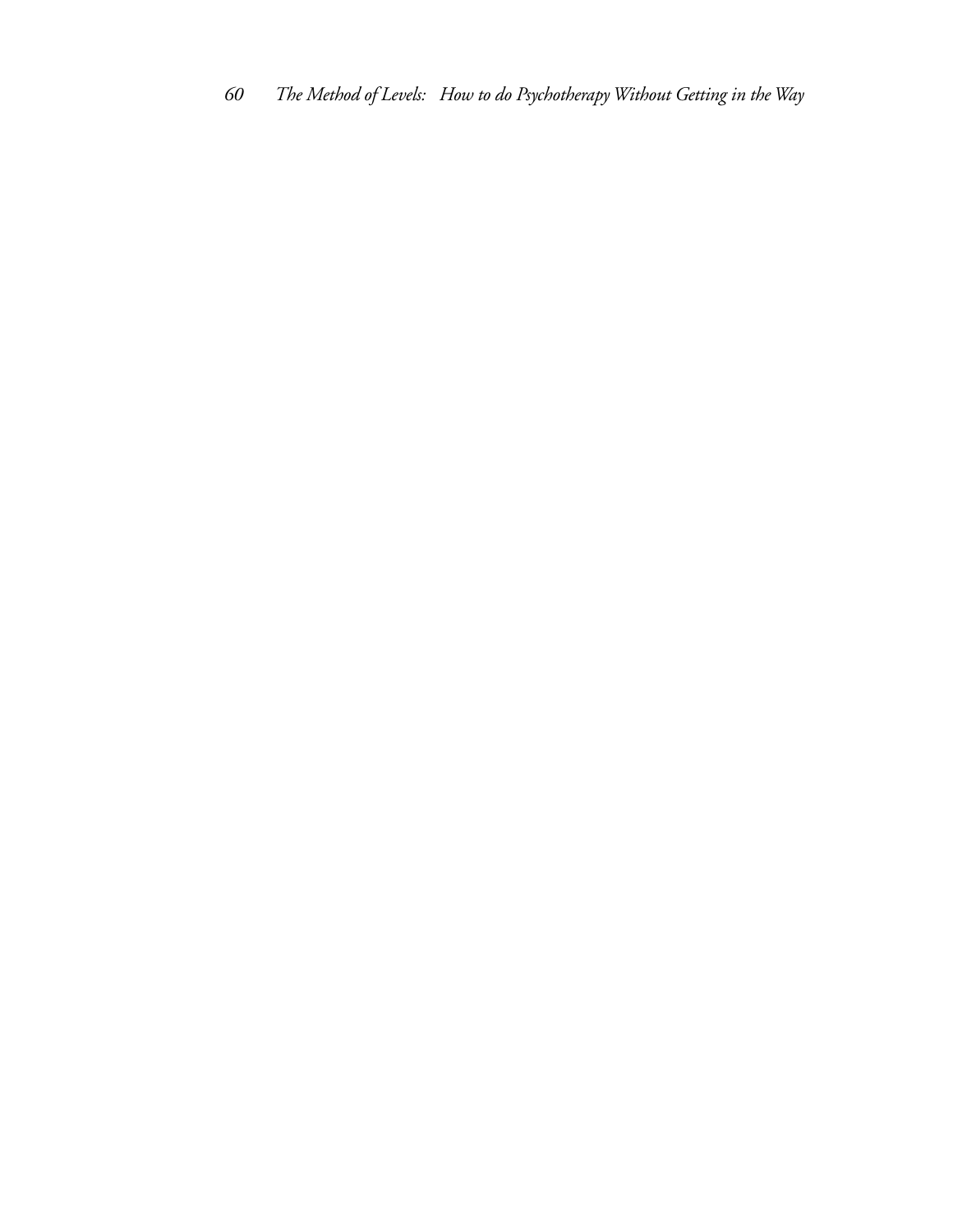# *Section Two How?*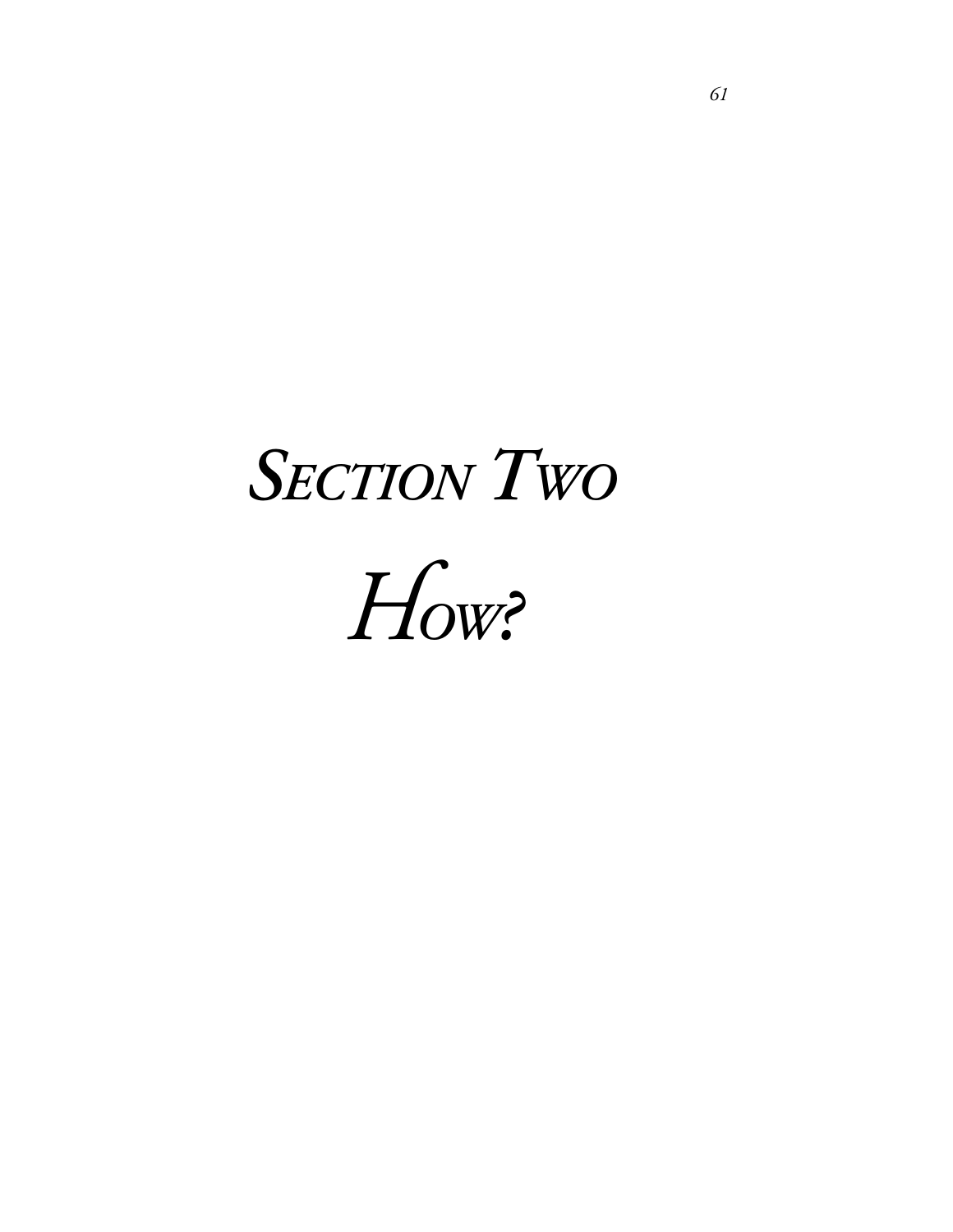*62 The Method of Levels: How to do Psychotherapy Without Getting in the Way*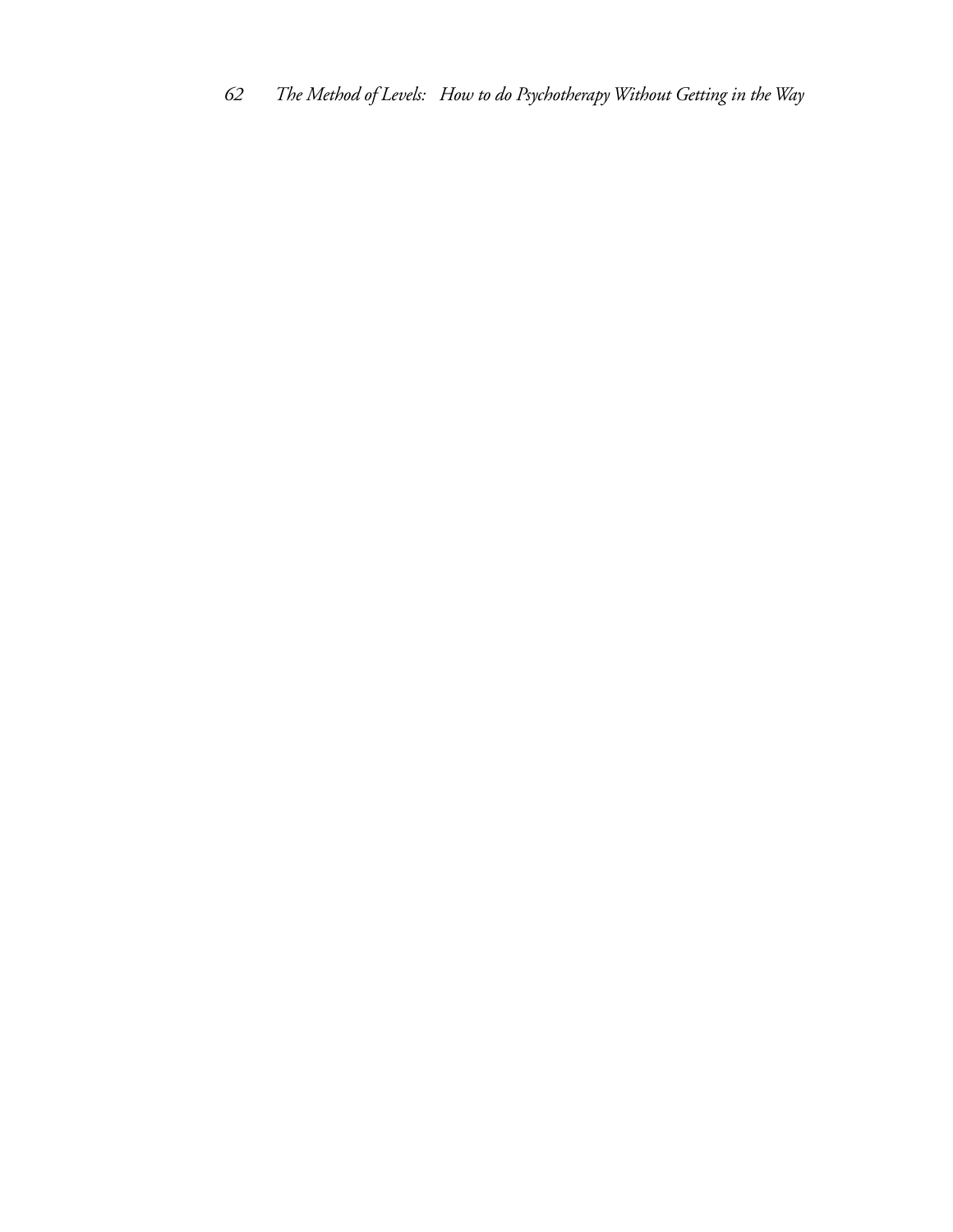### *Chapter Six*

# *An outline of the Method of Levels*

**L** aving described the theory of perceptual control, I'll now begin to sketch MOL. *M* aving described the theory of perceptual control, I'll now begin to sketch MOL.<br>MOL is offered as an approach to helping people that is consistent with their organization as living control systems. The practices of MOL are informed by the principles of PCT. Therefore, I turn to PCT whenever I feel uncertain as to what to do next in any particular MOL situation. This simply means reminding myself that the clients I am working with are living control systems. (This is not an article of faith. I verify that assumption if I have doubts by looking for evidence that they do indeed control.) Since they are living control systems, the ideas and concepts discussed in Section One will apply to them. For example, they will control perceptions, not behavior; they will act to oppose environmental disturbances; and the only world they know is the world of their internal perceptual experiences—to which no one else has direct access.

If at any time in the chapters that are to come, you find a particular practice difficult to understand, you might find the clarification you seek by returning to the chapters on PCT, or Powers's foreword—or indeed scouring some of the sources mentioned in the reading list at the back of this book, or those provided at www.livingcontrolsystems.com. In the interests of readability, I don't constantly and explicitly mention the links between MOL and PCT as often as I could, but this should in no way minimize the importance of the links.

MOL is what it is because of PCT. Without PCT it would not be MOL.

An assumption behind MOL is that people get themselves better. Some people get better with the help of a friend, some people get better with the help of a psychotherapist, some people get better with their pet iguana, and some people get better on their own. When people get better, however, they *always* get themselves better. They get themselves better by reorganizing at the appropriate perceptual level. That is, the level that is creating the conflict. The issue in psychotherapy then becomes, how can we help clients to get themselves better (to reorganize at the appropriate level), and at the same time make sure we do nothing to get in the way of them getting themselves better.

From an MOL perspective, in order to be useful to clients, the only task is to provide opportunities for them to redirect their awareness to higher levels where reorganization can eliminate the conflict they experience. Knowing which level to go to is not important. The general principle is: If the conflict still exists, look for a higher level. And as Runkel reminded me, moving awareness upward does not mean in a heavenly direction, not toward a "higher" good. The word "higher" just refers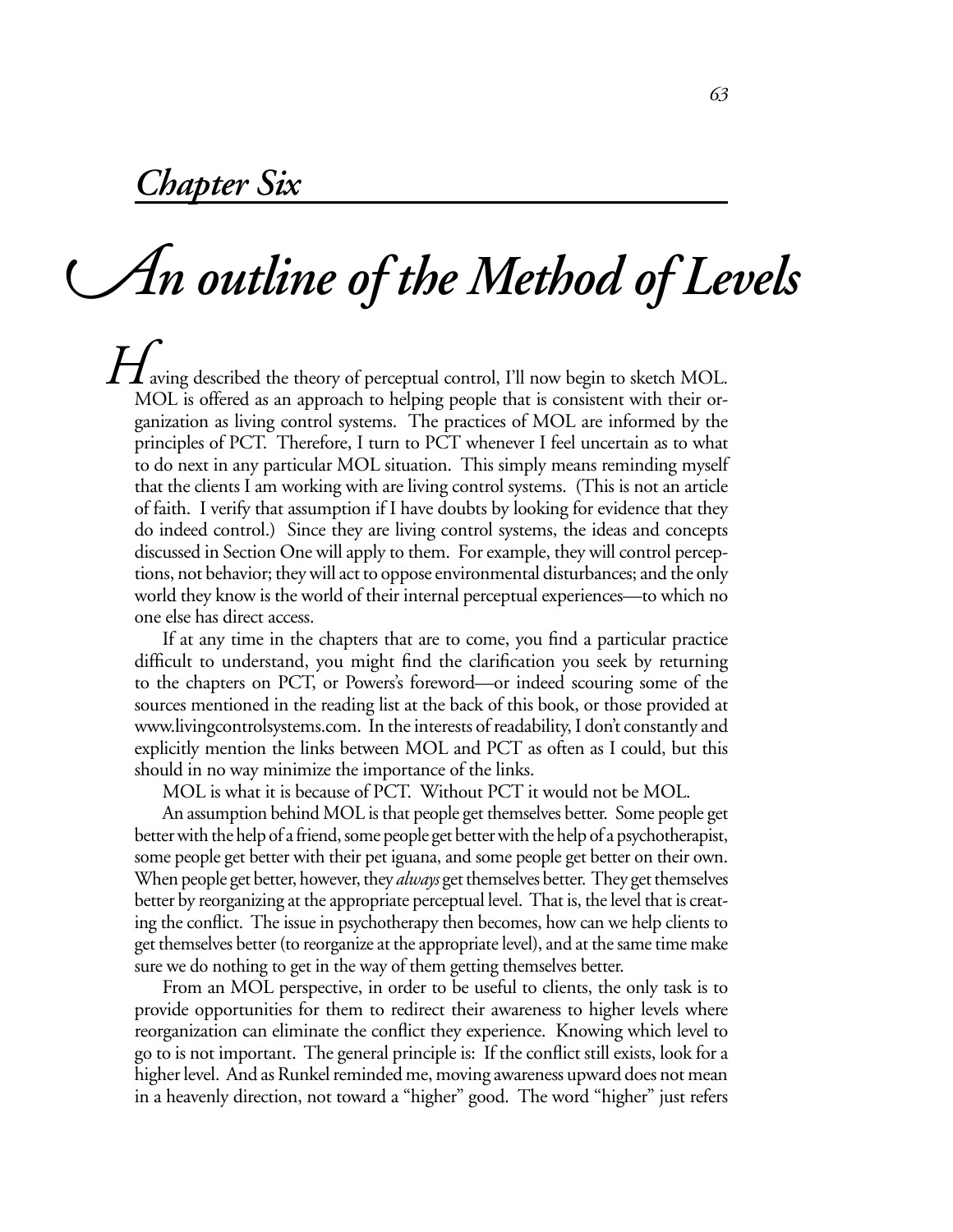to the relative position in the hierarchy—there is no moral value associated with it.

Of course a conflict doesn't have to be identified to look for a higher level. The base case of MOL is perhaps to start wherever clients are at and help them to hoist themselves up their hierarchies. The ascension ideally concludes when clients experience detachment, serenity, calmness, reflection, or some other similar state of mind. If, during the rise through the hierarchy a conflict is encountered, this halts the journey while time is spent examining it. By examining the conflict, higher levels related to the conflict can be found so that the conflict can be resolved.

The primary activity then is helping clients to shift their awareness. This might sound like a mysterious thing to do but in practice playing around with the focus of another person's awareness is trivially easy. If you were chatting with your friend Willard and you suddenly screwed up your face and said "Oh my gosh! A big hairy spider just landed on your collar!!!," you'd probably observe Willard shift his awareness away from the conversation that was occurring to the collar of his shirt. There are other less dramatic ways to demonstrate the fluidity of awareness but the point has been illustrated.

The difficulty with awareness is not in being able to affect where it is focused. Affecting the focus of awareness arbitrarily is a cinch. In MOL, however, we do not want to affect the focus of a person's awareness arbitrarily; we want to affect it systematically. When Patrick was describing his conflict to me, it probably wouldn't have been very helpful to let Patrick know that he had a big hairy spider on his collar just because I thought he should change the focus of his awareness. The point is not to affect the focus of peoples' awareness in any old way, the point is to affect their awareness in a *particular* way. The way from an MOL perspective is *upward*. Fortunately, nature has helped us out.

When people are talking, particularly when they are describing an experience they have had or a problem they are dealing with, from time to time they will disrupt their own stream of words. They often pause, or smile, or chuckle, or shake their head, or start to stammer, or sigh, or say something that doesn't exactly "fit" with what they were saying just a moment ago, or become teary, or look away, or nod knowingly. Usually the disruption seems to be a kind of evaluation, reflection, or conclusion about something that they have just said; a sort of meta-comment. Often, after this disruption has occurred, people resume the stream of words at the point where they left off moments before. In many cases, it seems they don't even notice that the disruption has occurred.

One way of understanding these disruptions is to appreciate that at any particular time the content of awareness varies. This variation in content could be referred to as "background thoughts" and "foreground thoughts." The foreground thoughts are generally the focus of awareness. As I type these words I am aware of meanings that are being conveyed and the clarity with which ideas are expressed. Every now and then, however, I seem to become aware of a commentary in the background that only seems to exist as a faint hum most of the time and sometimes seems not to be there at all. I might, for example, wonder if I'll make the deadline I've set or wonder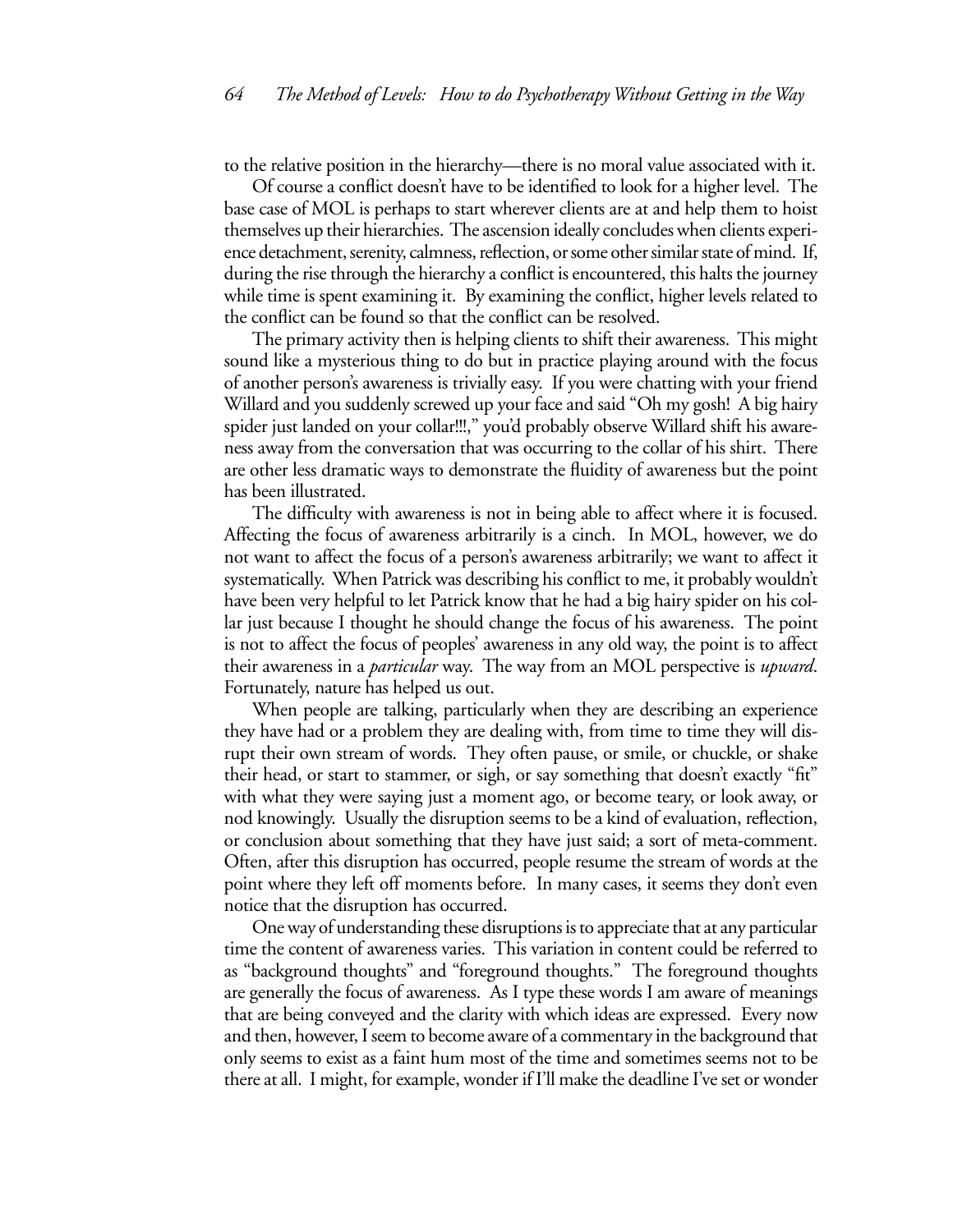if the example I've just described will make sense to people who read it. Often these thoughts don't last very long but they frequently seem to be thoughts *about* what I am currently doing. If I wanted to I could keep awareness on these thoughts and spend more time thinking about deadlines or the suitability of particular examples. Focusing attention on these background thoughts would have the effect of making them the foreground thoughts.

Another way of thinking about background and foreground thoughts would be to consider them as different points of view. The foreground thoughts are the current point of view and the background thoughts include various points of view about the current point of view. They could be thought of as different kinds of perspectives on the same topic. The goal behind the goal or the purpose of the purpose.

Of course MOL does not have a proprietary claim on background and foreground thoughts. Bourbon quite rightly observed that the phenomenon of foreground and background thoughts, although sometimes given different names, appears in many other forms of psychotherapy and also other psychologies. What gives MOL its place in the sun is the theoretical (PCT) explanation of foreground and background thoughts: how they might be understood and utilized to help people overcome psychological distress. Also, in MOL, foreground and background thoughts are the entire focus of psychotherapy, and not just one part of a more "comprehensive" or "eclectic" psychotherapy.

In MOL, it is assumed that foreground thoughts represent activity at one perceptual level in the hierarchy and the related background thought or meta-comment represents a higher level in the hierarchy. These background thoughts are comments *about* what has just been discussed or reflections *on* a statement that was just uttered. In order to reflect on something it seems to make sense that you have to be above it or apart from it.

Brianna was describing to me how hard she had been trying to get out and mix with people when all she really wanted to do was lie in bed. She reported being happy with the progress she was making and felt that it was gradually becoming easier. As she continued describing her conflict of wanting to be out and about and also wanting to lie in bed, tears suddenly welled in her eyes and she looked up at the ceiling and said "I'm just scared of ending up like my mother. She always took to her bed. What a waste of a life." From the perspective of PCT I think about Brianna's descriptions of what she was doing at the moment as one point of view and the comment about her fears and her attitude to lying in bed as a different point of view. What made it different was that she was expressing the point of view of a higher perceptual level.

To be sure, background thoughts are not always related to foreground thoughts. Sometimes a background thought pops up that seems completely unrelated to the subject being discussed. Jacob glanced out of the window while he was talking and noticed that grey clouds were gathering—this reminded him that he had washing that was hanging out to dry, and he paused in his dialogue as he wondered if he needed to dash home.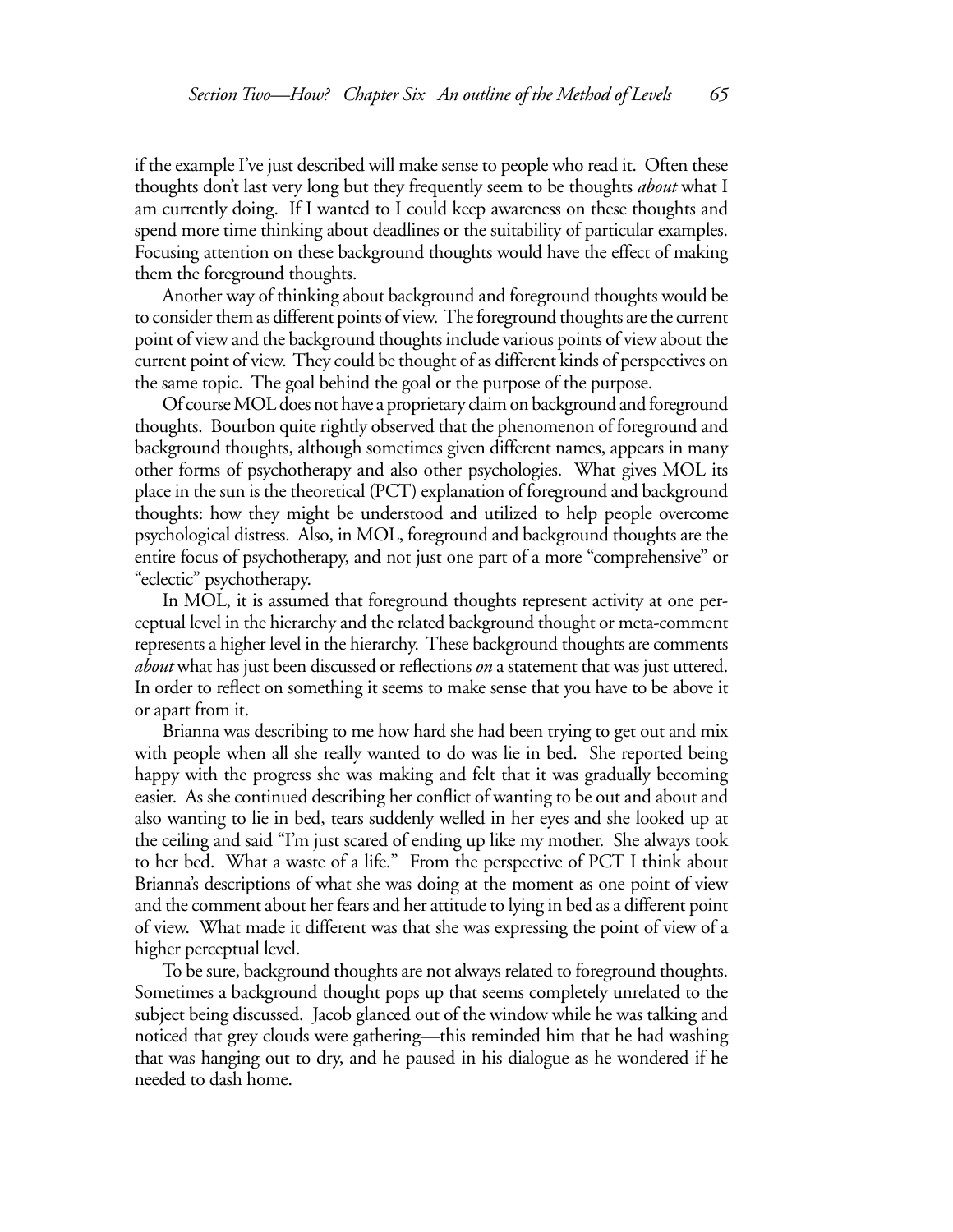While unrelated thoughts do occur, the unrelatedness would first need to be clarified with the person reporting the thought. I might ask if there was some connection between Jacob's washing and the situation he was just describing. The apparently unrelated thought might be connected in an obscure way, and then again, it might not. *Forthe purposes of MOL it is onlythe background thoughts that aresomehowrelated to the current focus of attention that are of interest.*

Brianna's desire (or reference, want, or goal) to stay in bed when things got hectic might be the expression of a particular procedure and the comment that this procedure is a waste of a life seems to be an evaluation of that procedure and perhaps even the articulation of a rule (or reference, want, or goal) about how she should live her life.

In MOL, we sometimes call disruptions to dialogues up-a-level comments. Since the disruptions however are not always verbal but can often be a look, a shrug, or a smile, I'll use the more inclusive term "up-a-level event."

Disruptions of this nature are so commonplace that they go unnoticed most of the time. I hadn't noticed disruptions and up-a-level events until I learned about MOL from Powers. Now I sometimes find when I'm watching television I'm able to notice disruptions occurring in the dialogues of the people on the screen. Watching athletes being interviewed about their careers or forthcoming competitions can often provide clear examples of disruptions and up-a-level events. Morgan might enthusiastically describe the training she's been doing in the off-season and the niggling injuries she's overcome and then say something like "You know … I just want to be the best."

Since disruptions to dialogue are assumed to point the way to higher perceptual levels, the MOL psychotherapist's role is to be alert for any disruptions that occur and to ask clients to elaborate on the comment made during the disruption. The problem is not that higher levels never present themselves. The problem is that they don't stay around for very long. If you, as the MOL psychotherapist, ask clients about what it was they just said, however, they might elaborate on the comment or the facial expression or the chuckle. As they elaborate they will be bringing the background thought into the foreground. Now they've just gone up a level and the hunt begins again for another disruption and the possibility of a higher level.

The MOL procedure involves identifying disruptions that point the way to higher-level systems. In order to be maximally useful to clients in psychotherapy, that is all a psychotherapist can do. So basically there are two steps to MOL which are repeated as many times as necessary for a client's awareness to reach the level where reorganization can effect the distress being experienced. The steps are: ask about foreground thoughts, and when a disruption occurs, ask about that.

The outline of MOL then is brief. The understanding behind the outline, however, may take some time to appreciate. Your understanding will be facilitated as you begin to experience MOL in your practice with clients.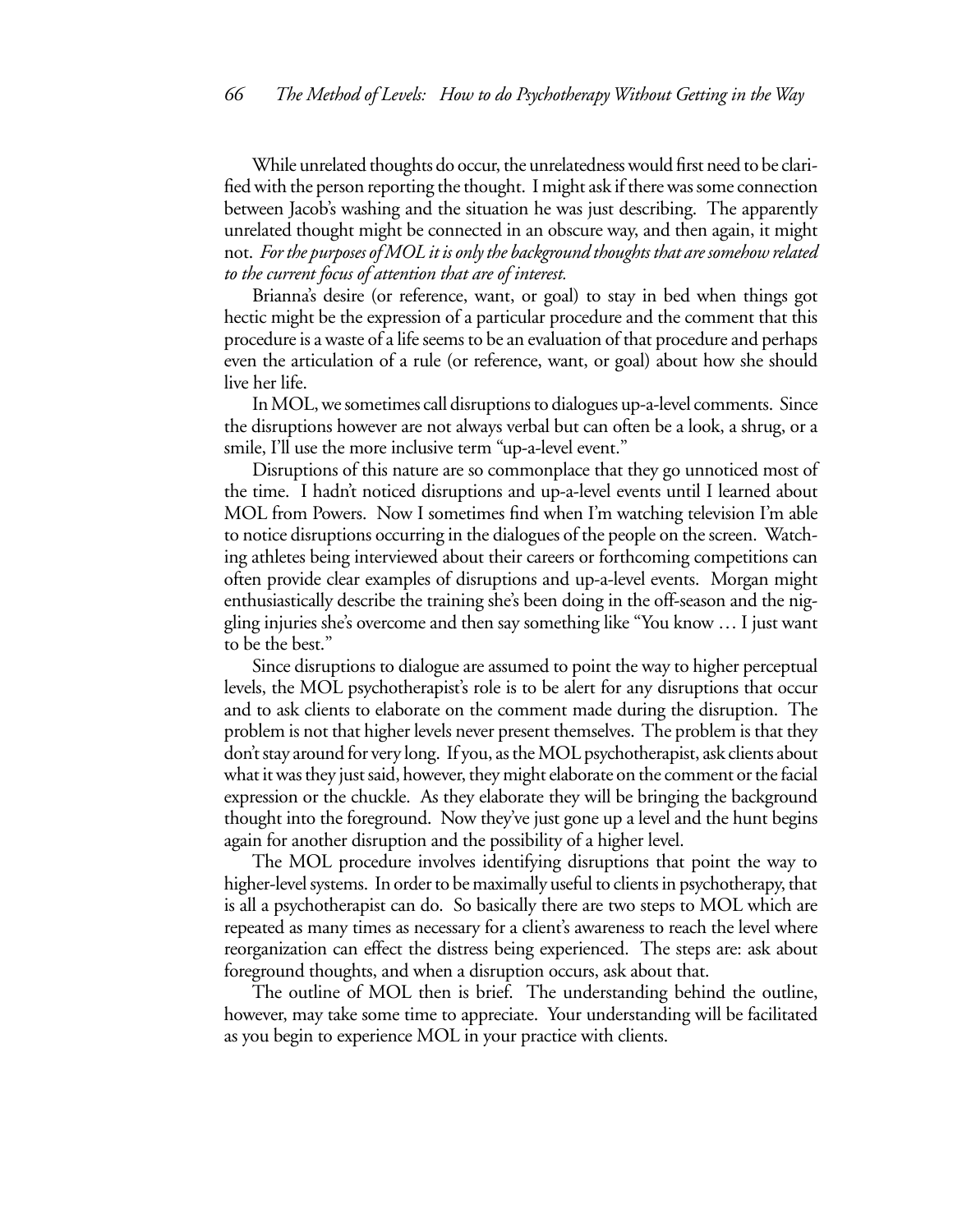## *What's been said*

Providing opportunities for clients to shift their awareness to higher perceptual levels is the most help a psychotherapist can offer.

Disruptions to a stream of dialogue can often be a clue that a shift of awareness just occurred.

Awareness at different levels is often experienced as foreground and background thoughts.

# *The big deal*

The only thing that a psychotherapist does that is effective in eliminating a client's perceptual conflict is to help that client become aware of higher perceptual levels. So MOL has two basic steps: ask about foreground thoughts and when a disruption occurs, ask about that.

# *Coming up*

Thinking like an MOL psychotherapist.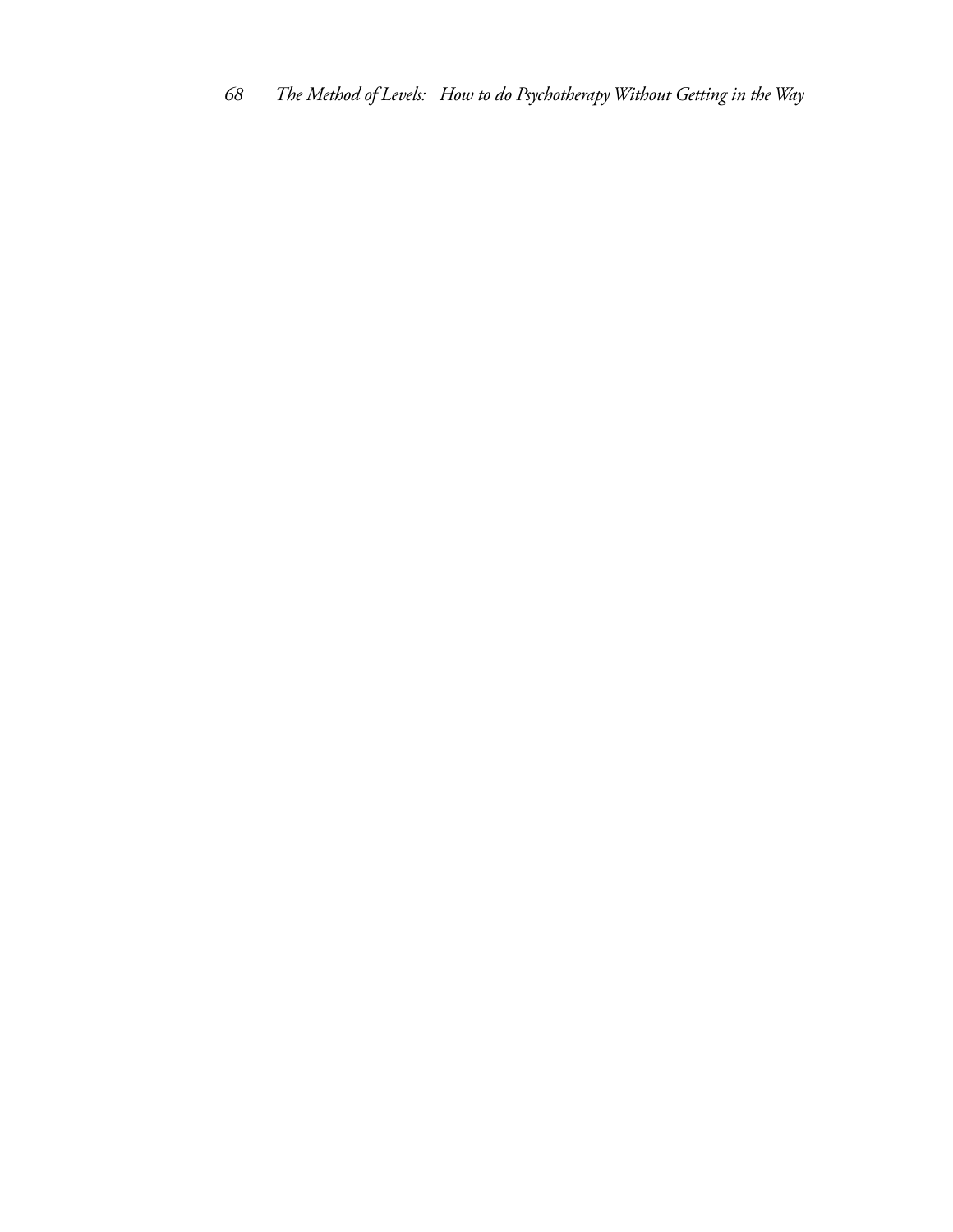### *Chapter Seven*

# *An MOL frame of mind*

*A* lthough the distinction is entirely artificial, I thought it might be helpful to discuss the role of MOL psychotherapists in terms of the things they do in psychotherapy sessions and the attitudes they hold. It was while writing this part of the book that I became most acutely aware of the limitations of the written word. As I describe various aspects of MOL I am constantly reminded of how difficult it is to pin down a process such as this. I've done what I can to suggest how MOL might play out, but I wouldn't be too worried if your version of MOL doesn't exactly replicate what you take from these pages. If you keep the principles of PCT in mind, then our versions of MOL will be the same at a theoretical level regardless of what particular practices look like. Although I consider that I do exactly the same thing in every session from a PCT perspective, MOL occurs differently from client to client and session to session. It's bound to be different from psychotherapist to psychotherapist as well.

First I'll discuss the attitudes or frame of mind (or references or goals) to adopt in order to conduct MOL sessions. Then I'll discuss more specifically what an MOL psychotherapist might actually do in MOL sessions. Actually, the chapters won't be as distinct as that. I've found it hard to describe the attitudes that are important without also talking about what that means in practice. Similarly, when I discuss the doings of an MOL psychotherapist you'll find me mentioning attitudes as well. Perhaps the division I've made is more a matter of emphasis for the purpose of organizing the information in this part of the book than the delineation of distinct entities. I thought that some degree of separation might make it easier to focus on one area at a time and thus facilitate your learning of the method.

As I mentioned at the beginning of the book, I won't be prescribing particular actions for you to follow, but will be offering general guidelines within which you might be able to determine your own experiences of being an MOL psychotherapist. Sometimes specific procedures and questions are mentioned. However, when these occur they will be used as illustrations of the possibilities that exist not mandates of obligatory practices.

It is important to emphasize that to do a job well, it is imperative to be clear about what that job is. You'll gain an understanding of the job of an MOL psychotherapist if you focus on the intent of what is being described below rather than the specific examples that are provided. To become a proficient MOL psychotherapist, it is more important that you learn to set goals from an MOL perspective rather than learn lists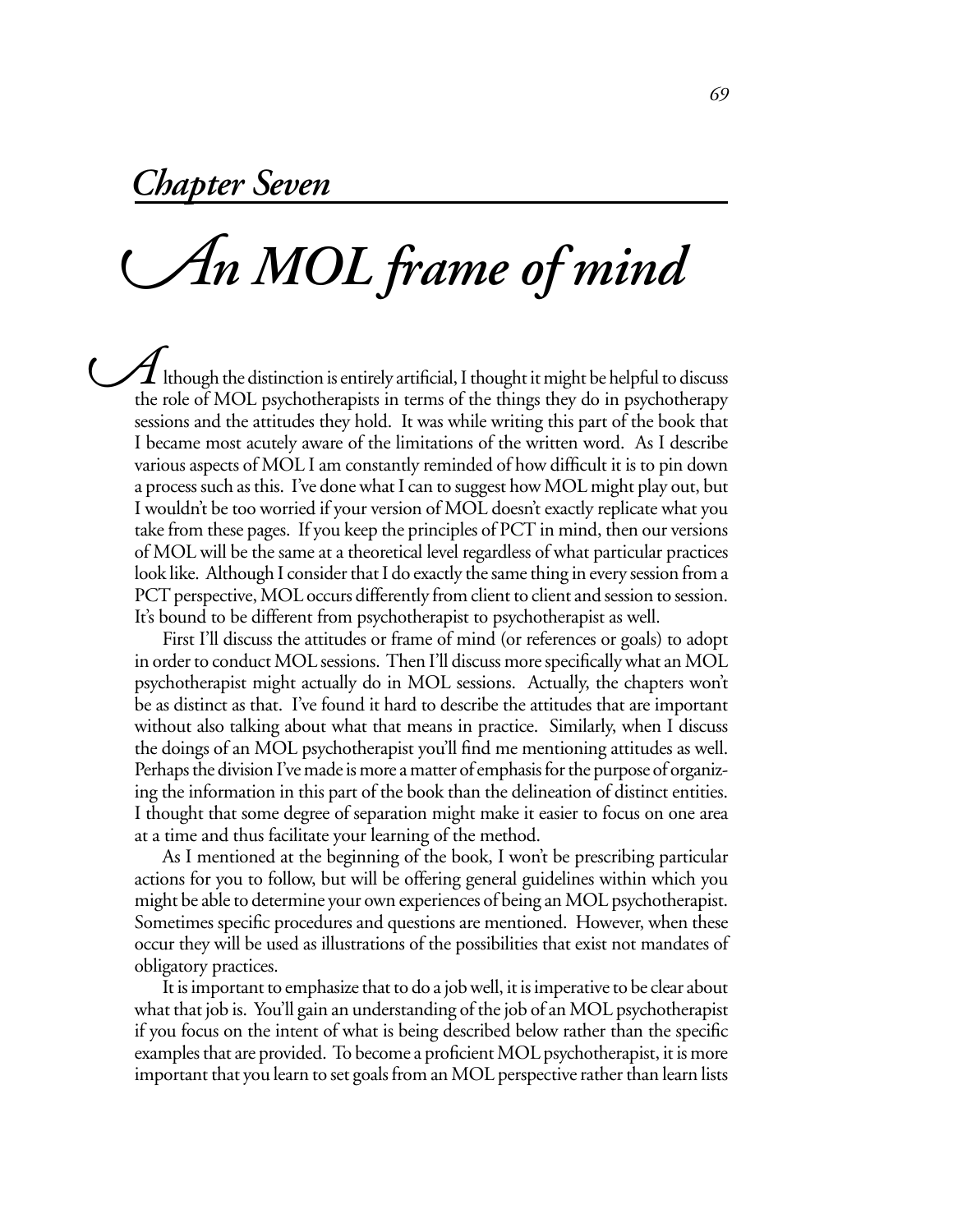of questions to ask. Some questions are certainly better than others, but the most important thing is intent.

When learning a new approach it can certainly be the case that you will be concerned with saying and doing things the right way. But with MOL it would be a mistake to assume that there is an ideal way of asking questions. In many ways it really doesn't matter what questions you ask as long as you are providing clients with opportunities to describe their present time experiences. The questions I provide are examples of the kinds of things you might ask if you have an attitude of curiosity. They are not presented in any particular order and I haven't included them with the idea that they will be asked in any set way. If you learn the attitude then the questions to ask will become obvious.

An attitude of curiosity about what is happening for clients as they sit in front of you and tell you about their experiences may be the most helpful frame of mind you can adopt. It might be useful to think of each MOL session as an experiment in finding out what occurs as a client's awareness moves throughout the client's perceptual hierarchy. The point of the experiment is discovery. The client's discovery. A friend of mine and fellow MOL psychotherapist, Chris Spratt, tells the clients he is working with when he introduces MOL that "You're here to listen to you, and I'm here to facilitate that."

For as long as clients are willingly participating, MOL psychotherapists are curiously exploring what clients are experiencing as they talk:

- What are they experiencing as they ask for your advice or ask you to tell them what to do?
- If Jose tells you he wants to kill himself, what is he doing by telling you this and what is he experiencing as he tells you?
- Is he indicating an intention to end his life?
- Alternatively, does he want more support from you than the level of support he is currently experiencing?
- Perhaps he believes you are not listening or not taking him seriously enough.

Are these words designed to gain your attention?

Can he not see any solution to his problem?

Does everything seem black as he describes his current situation?

There are certainly many possibilities, and I won't attempt to provide an exhaustive list of them. Nor do I intend to minimize the expression of suicidal ideation. My intention by providing this example is to alert you to the role that verbal utterances play in the process of control. It's perhaps easy to understand that actions can mean different things in different situations and at different times, but it seems harder to appreciate that words can also mean different things in different situations and at different times.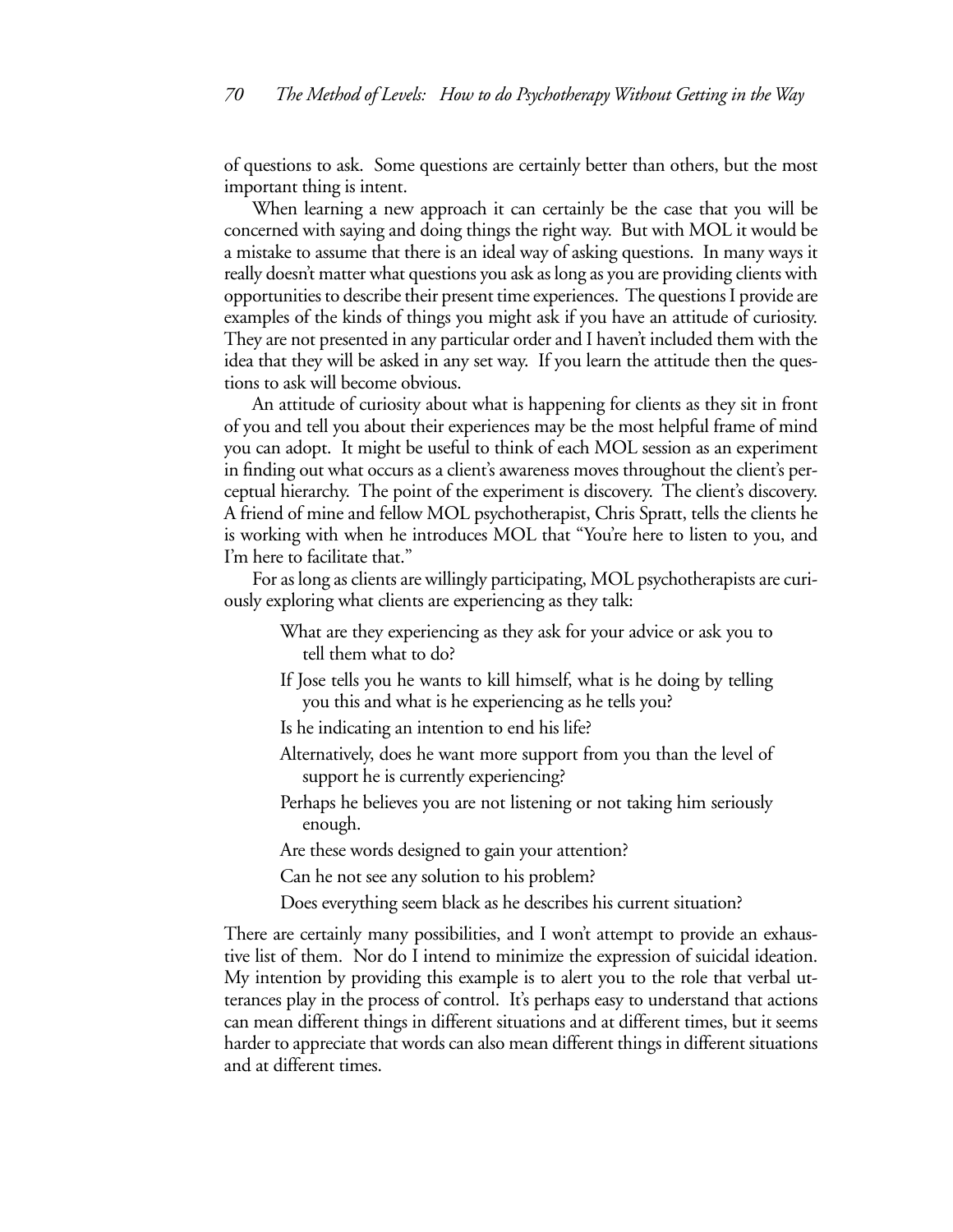It may even help to ask clients questions like the ones posed above. MOL is a transparent process in which the clients are welcome to know the entire procedure and will be told right away when they ask. With MOL, the psychotherapist and the client are on the same team. The psychotherapist does not have some predetermined goal in mind or some outcome that the client is expected to achieve or some diagnosis that needs to be confirmed. Clients are not expected to comply with any particular treatment regime and there is no protocol that they need to be socialized into.

The point of MOL is discovery by redirecting awareness. It can often be helpful, therefore, to enquire about things that might have occurred to you while the client was speaking:

What is it you're wanting me to know by telling me these things?

Are you wanting me to pay close attention to what you're saying?

How do you want the words you're saying to sound to me?

How do the words you're saying sound to you?

Are you wanting me to tell you what to do?

Does it seem to you that I should be doing something different?

How do things seem to you as you're sitting here describing them to me?

Even if clients say to you that they don't know what to talk about, this attitude of discovery is the same. Since, as an MOL psychotherapist you will be adopting the approach of curiously learning about the workings of the client's hierarchy (because while you're learning about it the client will be too), you might ask something like:

Are you figuring out what to tell me?

Do you want to keep things to yourself at the moment?

Does it seem to you that you can't put the words together?

Are you worried about how what you're about to tell me will sound?

Do you often feel like you don't know what to talk about?

Is it a problem to not know what to talk about?

Again, the focus is on what clients are doing or what they are experiencing while they are sitting in front of you. Of course, it can be the case that sometimes clients change their minds. Sometimes they might decide that they're not up to discussing things at that time. Offering the opportunity to reschedule is also a possibility to keep on hand.

In many instances when you first ask about what clients are doing or about their experiences, you will be making an educated guess. The tentative nature of the enquiry is of little consequence since clients will often correct you if you are wrong.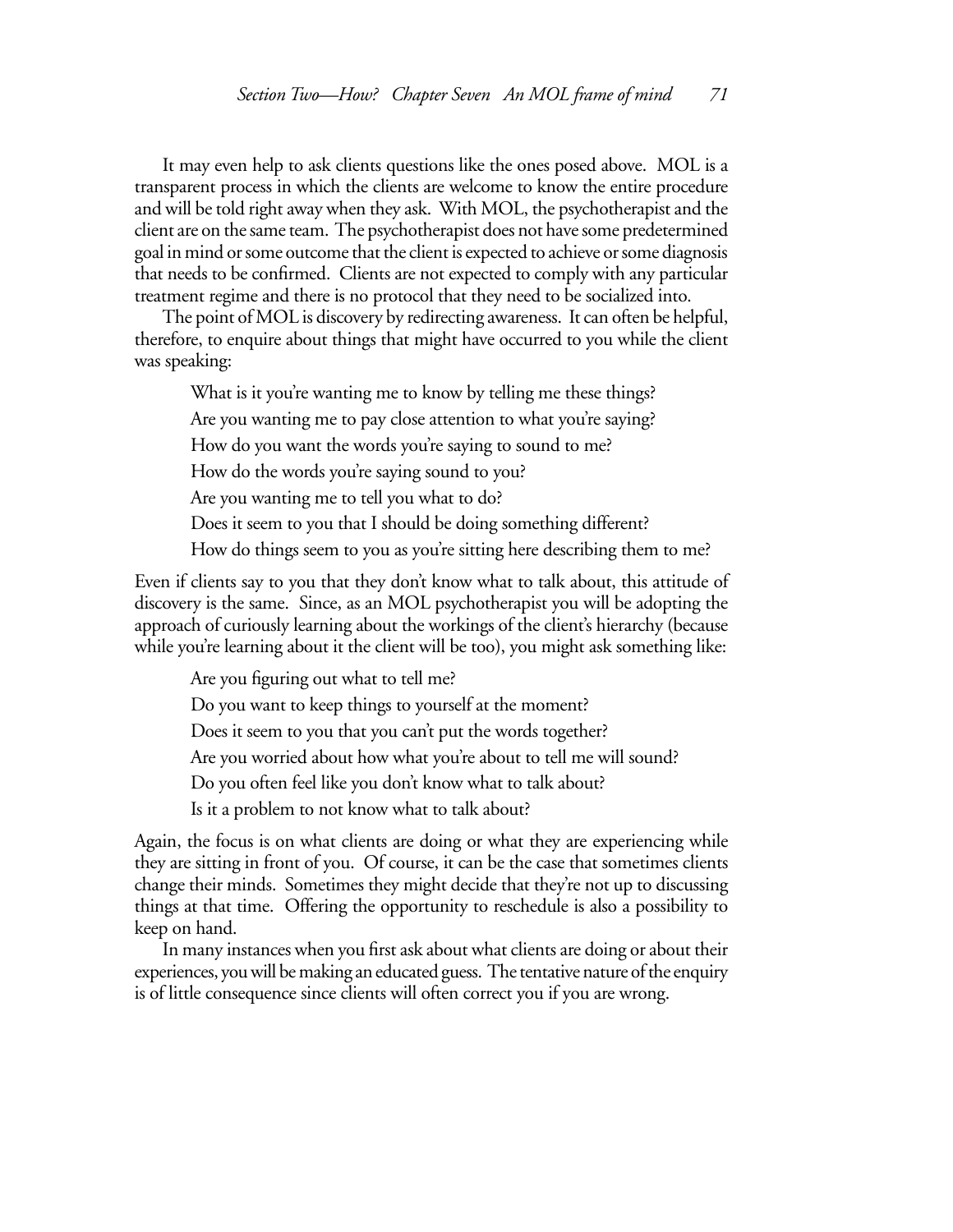If you say for example:

Are you figuring out what to tell me?

the client might reply:

Yes, I am actually. I'm afraid you'll think I'm being silly.

Alternatively the client might reply:

No not at all. I know exactly what to say, I'm just wondering whether I've made the right decision to come along today.

As I type these words I'm reminded of a time when my wife, Margaret, and I were driving. There had been a brief silence when Margaret said, "What is it? What are you pointing at?" I had just noticed an itch on the back of my thumb and I was scratching it by rubbing it backwards and forwards on the top of the steering wheel. Margaret just saw my hand moving and had thought I was pointing at something. That little event seems to provide a good example of the point that you can't tell what people are *doing* or*experiencing* just by passively observing their actions. If you want to become clearer about what they are doing and what they are experiencing, you need to adopt an investigative attitude, just as Margaret did. Exactly the same idea applies if you substitute "listening to their words" for "observing their actions." That is, you can't tell what people are *doing* or what they are *experiencing* just by passively listening to their words. If you want to be clearer (and thereby help them become clearer) about what they are doing or what they are experiencing you need to do some investigating. MOL is a lot of investigating. It's investigating with a twist, however, because the ultimate purpose in you asking questions about what the clients are doing is *not* so you can more clearly understand their experiences it's so the *clients* can more clearly understand their experiences.

Another useful attitude in an MOL frame of mind is that you are there in the service of your clients—you are a resource for them. You are a resource that can help them do one thing—the only thing that matters from the perspective of resolving internal perceptual conflict: shift their attention to higher perceptual levels. As an MOL psychotherapist, you take the stance that clients do not bring you into their worlds for you to mould them or prod them or steer them in particular directions. You are of most use to them when you enable them to move their awareness upward.

MOL psychotherapists recognize that they don't "know what's best" when it comes to how their clients should deal with their problems. MOL psychotherapists certainly know that if clients want to resolve internal perceptual conflict, MOL will help them to do it. But knowing this tells them nothing about whether or not clients *want* to participate in the process nor even whether they *should* participate in the process. This information can come only from the clients.

As an MOL psychotherapist you accept that you don't know what point of view clients have or need. You don't know at what level they are and you don't know the level they'll get to. From the principles of PCT, you understand that clients have all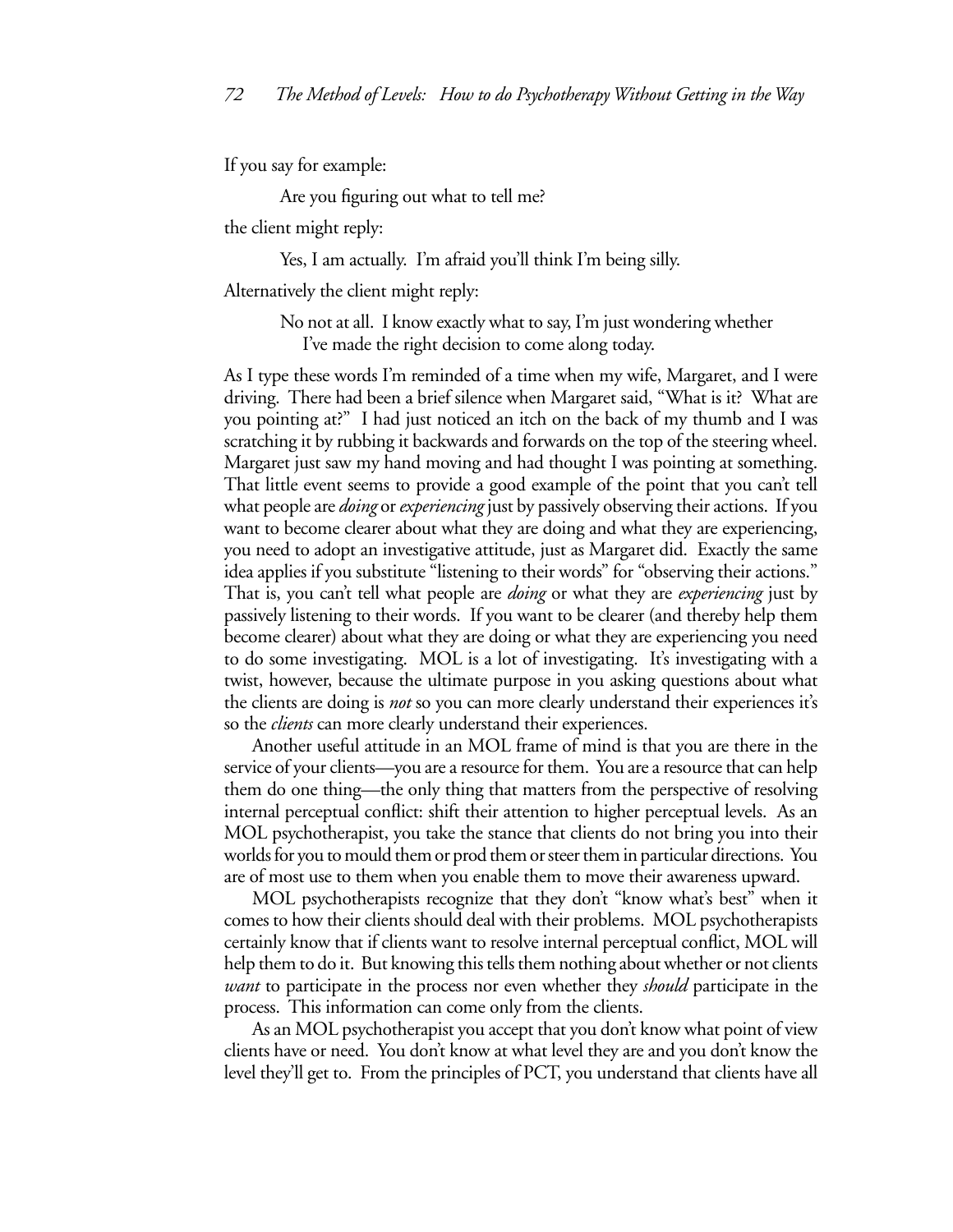the equipment they require to resolve conflicts. MOL psychotherapists understand that their clients are not defective or disordered or otherwise in need of repair. They are conflicted. The only thing the clients need help with is maintaining their awareness at the level where reorganization can alter the control system creating the conflict. An MOL psychotherapist's task, then, is to ask clients about what's on their mind and to converse with them. These will be the things that provide the opportunities for redirecting attention. During the conversation you will ask about any disruptions that occur so that the clients might keep their awareness at the level they glimpsed during the disruption.

How do those words you just spoke sound to you? What thoughts go through your mind as you explain this situation to me? What else can you tell me about that? What do you think about the problem you just described? Does it bother you to be in this position? What is it that concerns you?

Can you tell me more about the idea that just occurred to you then?

MOL psychotherapists don't know the right direction for conversations or where the conversations will lead. An MOL psychotherapist would simply participate with Beth in conversation, and while participating the psychotherapist would be looking for disruptions to Beth's current dialogue that could be an indicator of a possible direction to be followed. Sometimes Beth might even suggest directly the next place to go. Given the transparency of MOL and the attitude of cooperation that exists, the psychotherapist can ask Beth to help out during the conversation by letting the psychotherapist know if she spots a background thought that the psychotherapist hasn't picked up on.

MOL psychotherapists acknowledge that they are almost completely ignorant of the perceptual world of the clients they work with. For this reason, MOL psychotherapists work hard at "being dumb" and assuming as little as possible about what is being said. This approach is adopted from the attitude of curiosity mentioned earlier. The task for MOL psychotherapists is to assume nothing (or as close to nothing as you can get). This can be difficult for some psychotherapists who have built their practices on being clever and insightful by second-guessing, interpreting, and formulating what clients tell them. In MOL, however, your job is to be dumb and to ask clients to explain things to you.

How does <u>equilibration</u> go with <u>see</u>?

When you talk about \_\_\_\_\_ happening, do you mean \_\_\_\_?

A little while ago you said \_\_\_\_\_\_, now you're saying \_\_\_\_\_\_. Are these two things related?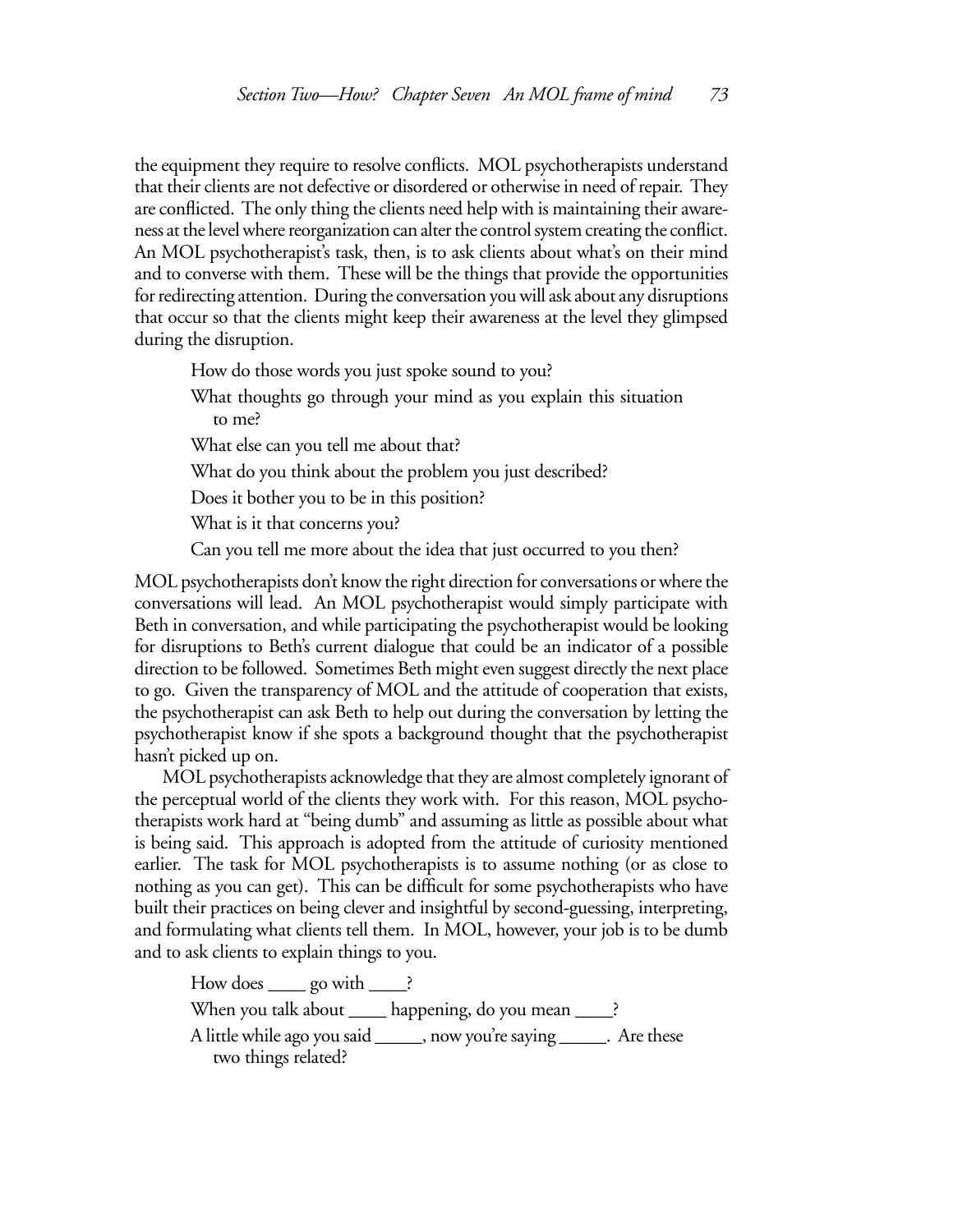As clients explain these things to you they will be explaining them to themselves as well. They will be examining and altering the connections in their own heads.

By asking dumb, simple questions, by not taking anything for granted, and by asking about specific details of events that clients describe, you will be helping clients look at their perceptual experiences in a way that they may never have done before. It's instructive to reflect on how much we assume when clients tell us about their experiences. An important aspect of MOL is not to assume. The reason for asking about minutiae is to help clients dissect what it is they are expressing. As they dissect, it they will have the chance to step back from it and consider what they are laying out from a higher level.

Fatima told me that she blocked thoughts away when they were too difficult to deal with. When I asked things like:

Where do they go when they're blocked?

Do you still have a sense that they are there?

What sort of a block is it? Is it like a screen, or a little cage, or a room? Can you see into it?

What do the thoughts do when they're blocked away there? Do they ever try to get out?

What gives you the idea that the thoughts need to be blocked? What do you imagine would happen if they weren't blocked?

How do you know which thoughts need to be blocked and which don't?

Do you have any blocked just now?

Are there any feelings associated with the blocking?

Do you ever unblock them?

How many can you block at any one time?

Fatima had the opportunity to consider the *process of blocking* and as she did this she started to discuss the thoughts that she was previously trying to ignore.

Wang told me that he had always been a worrier—it was something he couldn't help. As I asked him what his experience of worrying was and how he went about worrying, he described thinking about a good many things. With further exploratory questioning he explained that he did not worry about all the things he thought about. He then described a distinction between "thinking" and "worrying." Wang turned a "think" into a "worry" by adding "what if" to the front of the "think." His worries then had the characteristic form of being "what if + think" kinds of thoughts, whereas other perceptions he described as thoughts that were not worries did not have this form. Wang was surprised and intrigued by this distinction and said he had never considered his thinking in that way before.

MOL psychotherapists might ask their clients to describe what they mean when they use various words. They might be interested in the client's use of the word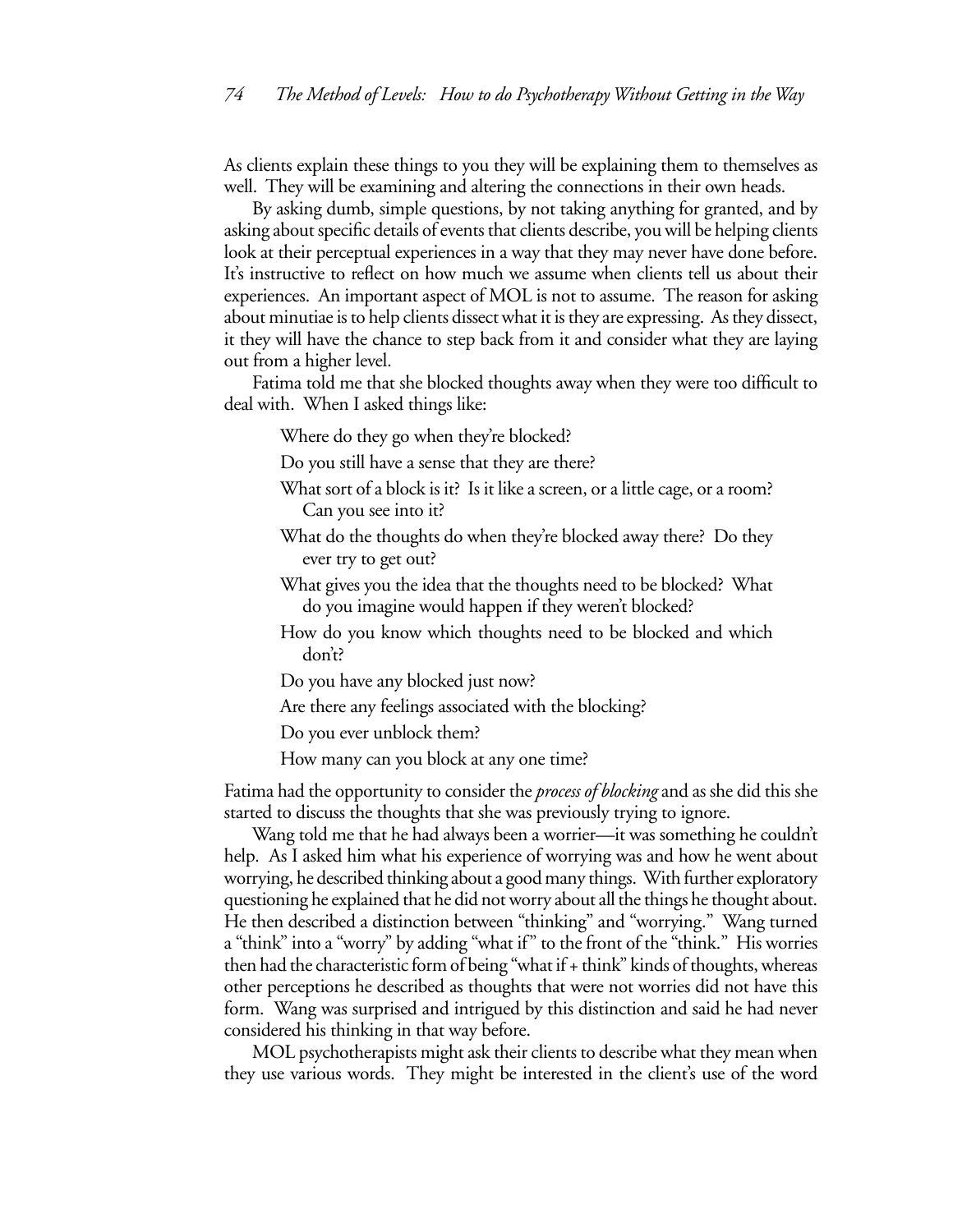"happy" or "hopeless" or any other word that seems significant or is repeated frequently. The word itself is of no particular consequence, but it might be useful if it is a marker for an experience the client is constantly aware of. MOL psychotherapists would be always on the lookout for occasions when they find they have fallen into assuming that they "know" what is going on for their clients.

If Olivia reported that her mother had just died, rather than replying with an empathic yet knowing comment like "That must be very hard for you" an MOL psychotherapist would ask things like:

How do you feel to be without your mother? How is it for you to be without your mother? Do you think about her often? Are you thinking about her now? What happens as you think about her? What memories stand out for you? Do some memories recur more frequently than others?

If Abraham tells you he is experiencing panic attacks, rather than assuming you know to what he is referring, you might ask things like:

What do you mean by 'panic attack'? What's the sense of panic that you experience? Can you help me learn what a panic attack is for you? In what way does it seem like an attack? Is it a problem for you to experience these occurrences? What is the problem with them?

The purpose of these questions is to help Abraham examine in detail his experience of panicking. As he conducts this examination he will become aware of the state and conduct of his mind during the times of panic. As his awareness of these times expands he will have the opportunity of becoming aware of higher level perceptual control systems that are generating the experiences that he, Abraham, is understanding as panic attacks.

The accuracy with which a client describes a particular experience is largely inconsequential to an MOL psychotherapist. MOL psychotherapists do not have to be concerned about whether or not their clients are being honest or telling lies and deceiving them. Words in MOL are just tools to help redirect the client's attention. If clients are telling stories about things that never transpired, MOL would proceed in exactly the same way as it does when clients describe events that actually took place. The clients' words don't need to be shaped into more appropriate ideas. As much as possible, MOL psychotherapists strive to listen without deciding what the client *should* do or *should* talk about or what is *really* going on for the client.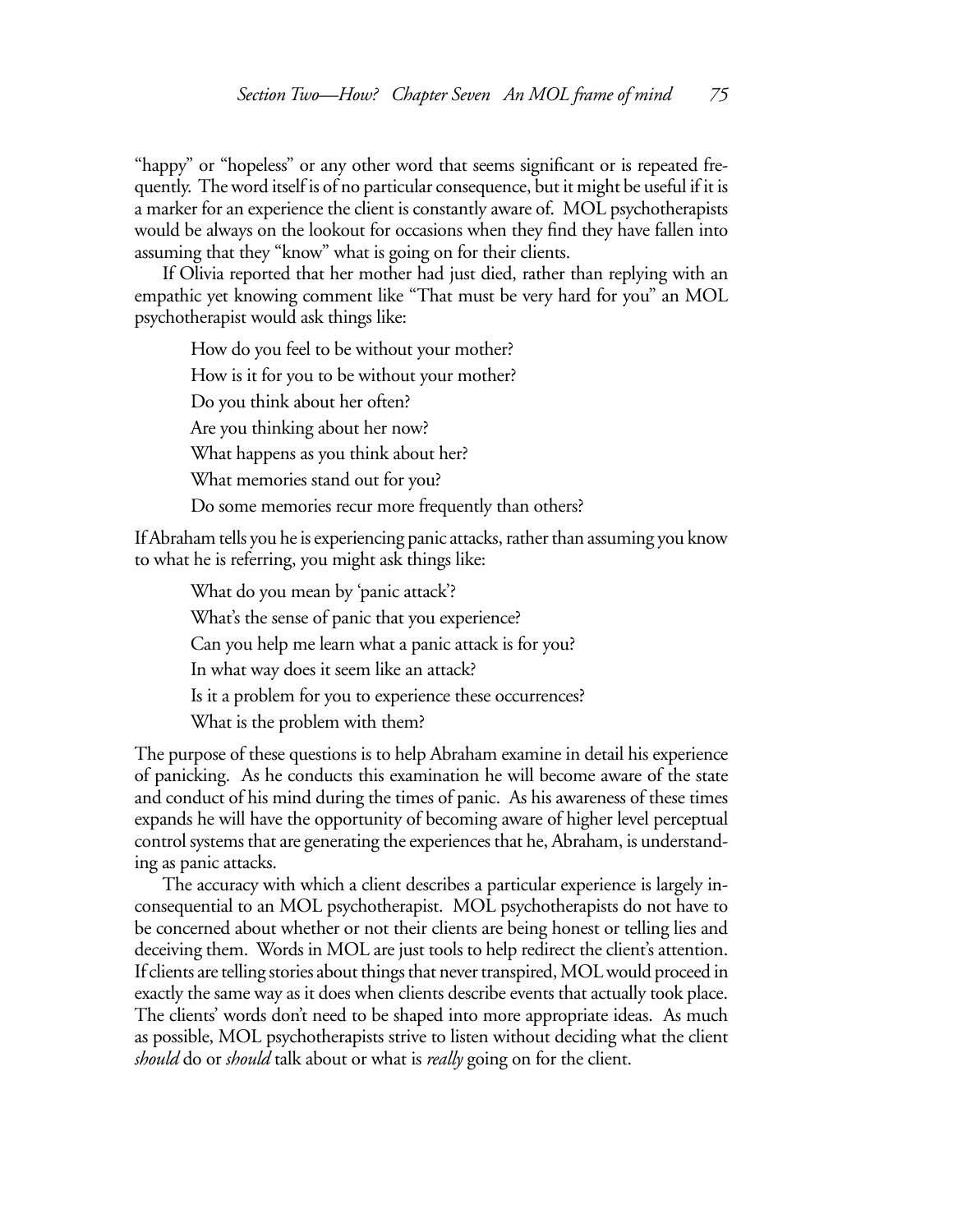An MOL psychotherapist assumes that the higher level where the conflict can be resolved is right there currently in the client's existing hierarchy. The psychotherapist doesn't need to invent it or persuade the client that such a thing exists. The psychotherapist doesn't even have to find it. Although the experience of noting a background thought is that it "popped into" your head, the background thought in actual fact was there all the time. The "popping in" occurs when awareness illuminates it. It is not the thoughts that move around. It is awareness that moves around, and its roaming throughout the network is experienced as changes in point of view or perspective or focus. Since providing opportunities to move awareness around is perhaps the main business of MOL, it's important to be clear about this. MOL doesn't provide clients with anything new. MOL simply provides opportunities for clients to get themselves to a position where they can make their own new sense of the pickle they are in. Certainly new control systems, new thoughts, new experiences are all part of the human experience—that's the business of the reorganizing system. *It's where the newness needs to occur that is at issue in MOL.*

Sometimes, within the verbal and nonverbal information that is being presented, there will be a disruption. An MOL psychotherapist understands this to indicate a shift in awareness that might lead to the level that has established the context for the conflict. The role of an MOL psychotherapist then, is to identify any disruptions that occur and ask clients to describe the comment just made in more detail as a way of helping them keep their attention at that level. In PCT terms, an MOL psychotherapist would have references for recognizing moments when the client has shifted to a higher perceptual level, and for calling the client's attention to these moments as opportunities to shift the client's awareness there long enough for reorganization to take place.

When MOL psychotherapists, therefore, evaluate the effectiveness of the work they do, what they will evaluate is their ability to identify disruptions and to ask for clarification of this disruption. That is, they reflect on their contribution to the interaction.

Did I notice any disruptions in this session?

- Did I become too focused on the content of what Andrew was saying and miss the disruptions that occurred?
- Did I bring the conversation back to the problem whenever we seemed to start discussing unrelated topics?

Did I ask Nicole about both sides of the conflict at the same time?

Did I follow Zachary's lead as far as the up-a-level events were concerned?

How well did I resist the urge to advise or suggest?

Did I feel that I knew the answer to Makayla's problem?

How much time did I spend trying to figure out Sam's problem?

What proportion of the time did I spend helping Padmar shift her awareness up and how much did I get in the way?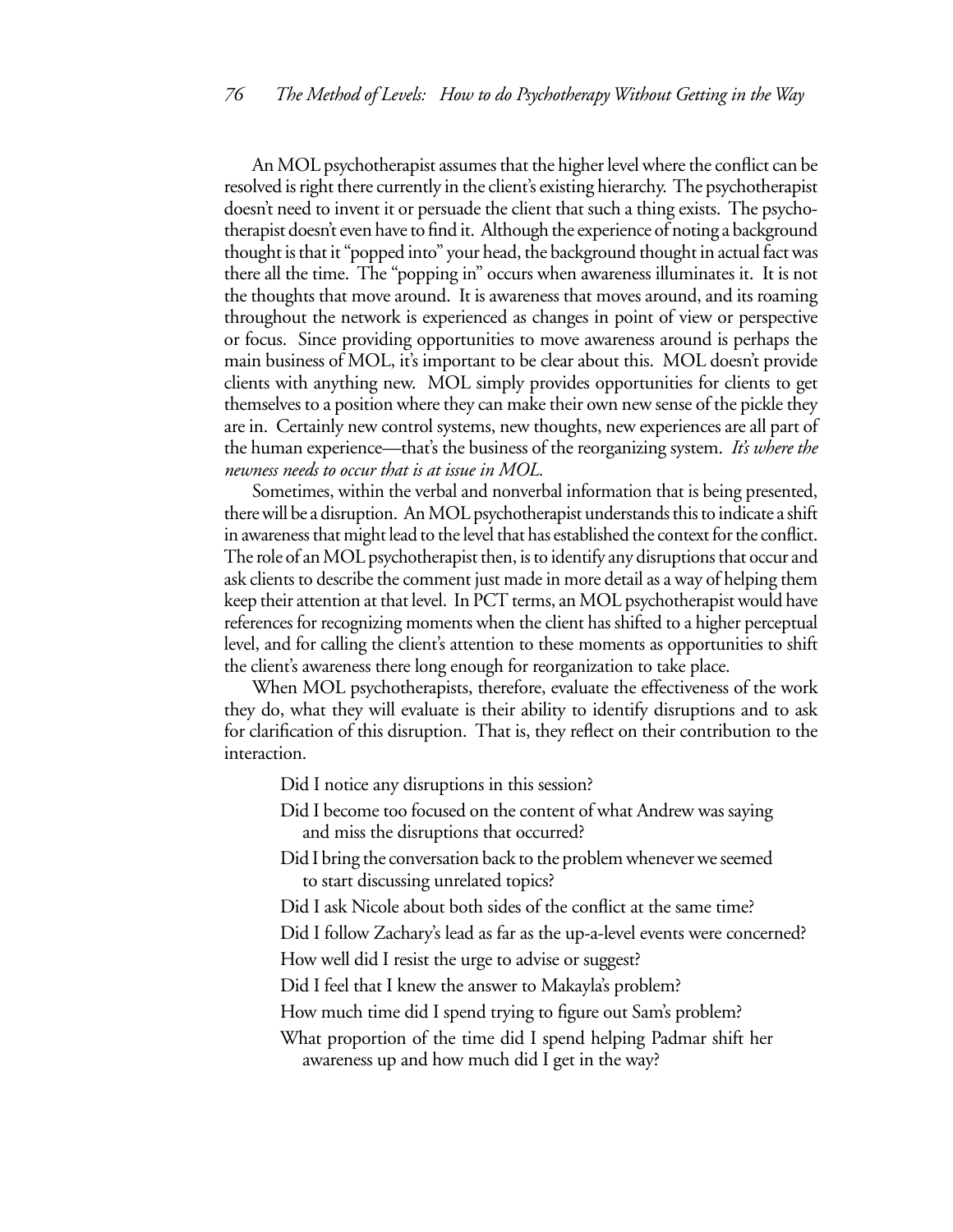MOL psychotherapists would not evaluate their ability to bring about change in their clients. Nor would they be interested in evaluating how effectively they solved their clients' problems. Any change that occurs in the experience of the conflict is seen as a byproduct of psychotherapists doing a good job at what they can do. What psychotherapists can do is conceptualize psychological problems from a control perspective, to identify up-a-level events when they occur, and to ask the client to describe these events in more detail.

MOL psychotherapists are basically uninterested in their clients' problems because they realize that the problems that their clients are describing in terms of unwanted or disliked behaviors, thoughts, and feelings are not the real problems. The real problem for any individuals who experience chronic conflict is that they have not reorganized at the level that has established the conditions for the conflict. The only thing an MOL psychotherapist is interested in, therefore, is the client's awareness. MOL psychotherapists have confidence in the mechanism of reorganization responsible for the establishment of the perceptual hierarchy and know what they can do to assist this mechanism to work where it will be effective. As I've already mentioned, what it is they can do is to notice disruptions when they occur and to ask their clients about them.

With MOL, any reply from clients is useful. From this perspective, even no reply is a reply. No response or action from the client can be something to ask about. A nonresponse, for example, provides you with further information about what a client might currently be doing in your company. If clients simply sit there looking down and not replying you could ask:

Are you waiting for me to ask you some questions?

- Does it seem like your problem is so bad that not even talking about it will help?
- Are you feeling overwhelmed at the moment?

The intent here is not to convince or persuade clients to talk but to help them become aware of their current experiences. Even if they don't answer your question, they might still become aware of their internal experiences once they hear the question.

MOL psychotherapists understand that as long as their clients are alive they are experiencing something while in the MOL psychotherapist's presence. The likelihood is they are experiencing a variety of things. The task of the MOL psychotherapist is to help clients become aware of these things by enquiring about them. The psychotherapist does this so that the clients have the opportunity of becoming aware of their immediate thought processes and then becoming aware of background thoughts and so on. In MOL, clients learn to think about their thinking.

The MOL psychotherapist's attitude remains the same regardless of what is being discussed. If a client talks about memories, for example, the same process would apply. The content of the memory would be of secondary interest. The primary focus for the MOL psychotherapist would be on discovering how clients experience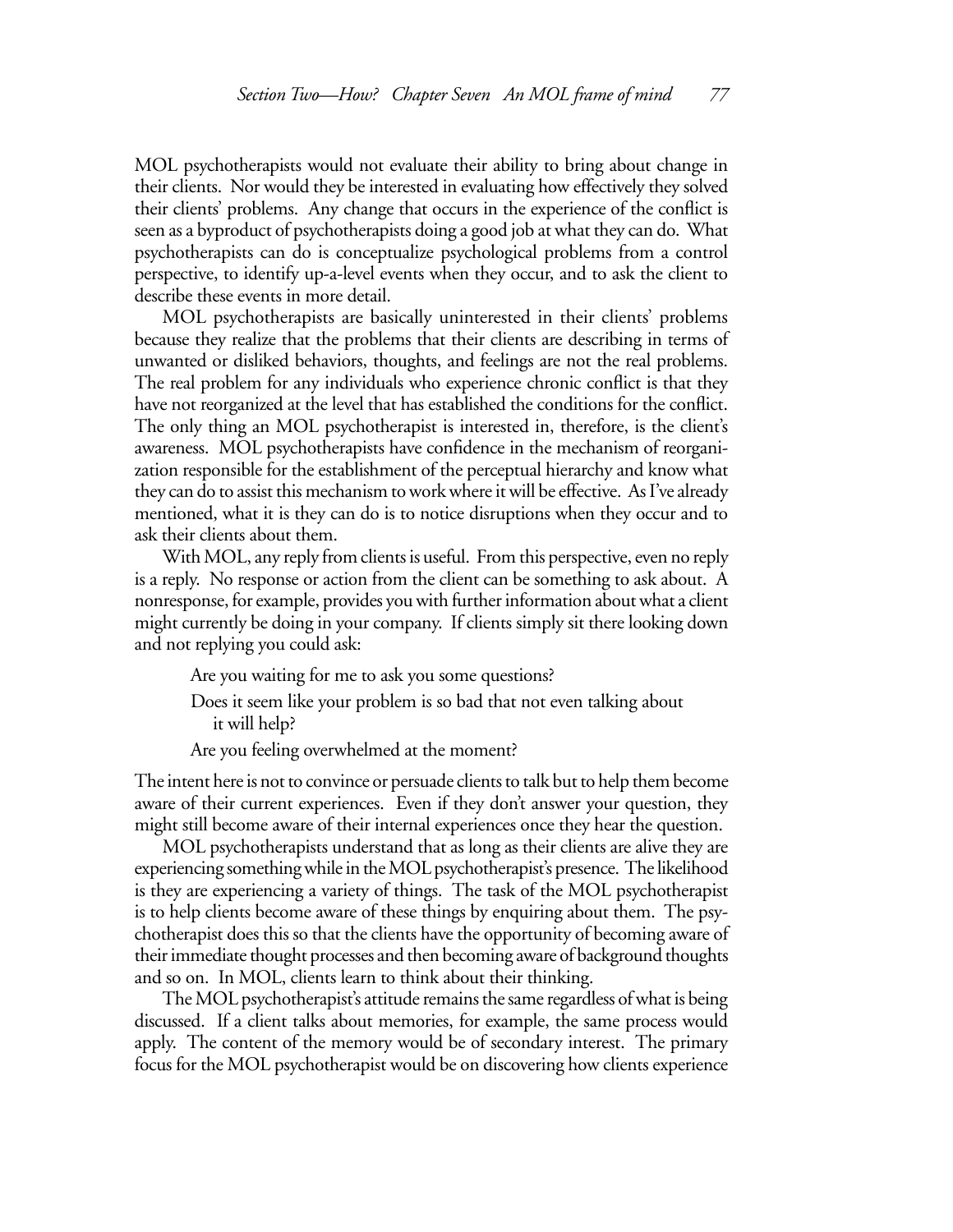the activity of remembering and what clients are doing by telling you about their memories. That is, MOL psychotherapists are much more interested in the *process* of clients' thinking rather than the specific *content* of any particular thought. Thought content is of interest only insofar as it provides in-the-moment illustrations of the process of thinking. The process is going on right before your eyes as your clients tell you about their thoughts. As you learn about their thinking processes (especially their processes that are creating their distress), so will they. The task of MOL psychotherapists then is to ask about the process of remembering.

What happens when you remember that? How often do you remember that? What goes through your mind as you remember it? Does it bother you to have those memories? Do you like remembering these kinds of things? Do you have these memories at other times? When? Can you stop the memory whenever you want? Can you start the memory whenever you want? Can you stop it or start it half way through? Is the memory going on now, as we talk about it?

MOL psychotherapists recognize that any advice or suggestions they give clients is only likely to interfere with their clients' own reorganizing mechanisms by diverting the clients' awareness away from the conflicts that only the clients are experiencing. Sometimes clients will explicitly ask for advice. Angelina might plead with you to tell her how she can stop the dusting routine she performs exactly eight times every day or the 57 minutes she spends each night checking that everything is locked up and switched off. As you'll probably know by now, Angelina's problem from an MOL perspective is not that she dusts and checks: it's that she dusts and checks *and* doesn't want to dust and check. Any advice on how to reduce dusting and checking will disturb the part of her that *wants* to dust and check. Better to just help her sort this one out for herself by redirecting her attention to levels above the dusting and checking where the situation of dusting and checking and not wanting to dust and check is being created. I'll say more about telling people how to act in Chapter Eleven.

There is no getting around the fact that it's hard work being an MOL psychotherapist. Your task as an MOL psychotherapist requires sustained concentration. You need to attend to the current conversation in order to be familiar with what the client is describing. You need to be able to ask questions about what is being described so that the client will continue to provide information about whatever is on the client's mind. At the same time that you are doing this, however, you also need to be attending to any disruptions that occur so that you can ask the client to describe the disruption in more detail. When a disruption occurs, you need to be able to leave the current topic of conversation and pick up on a new topic. You must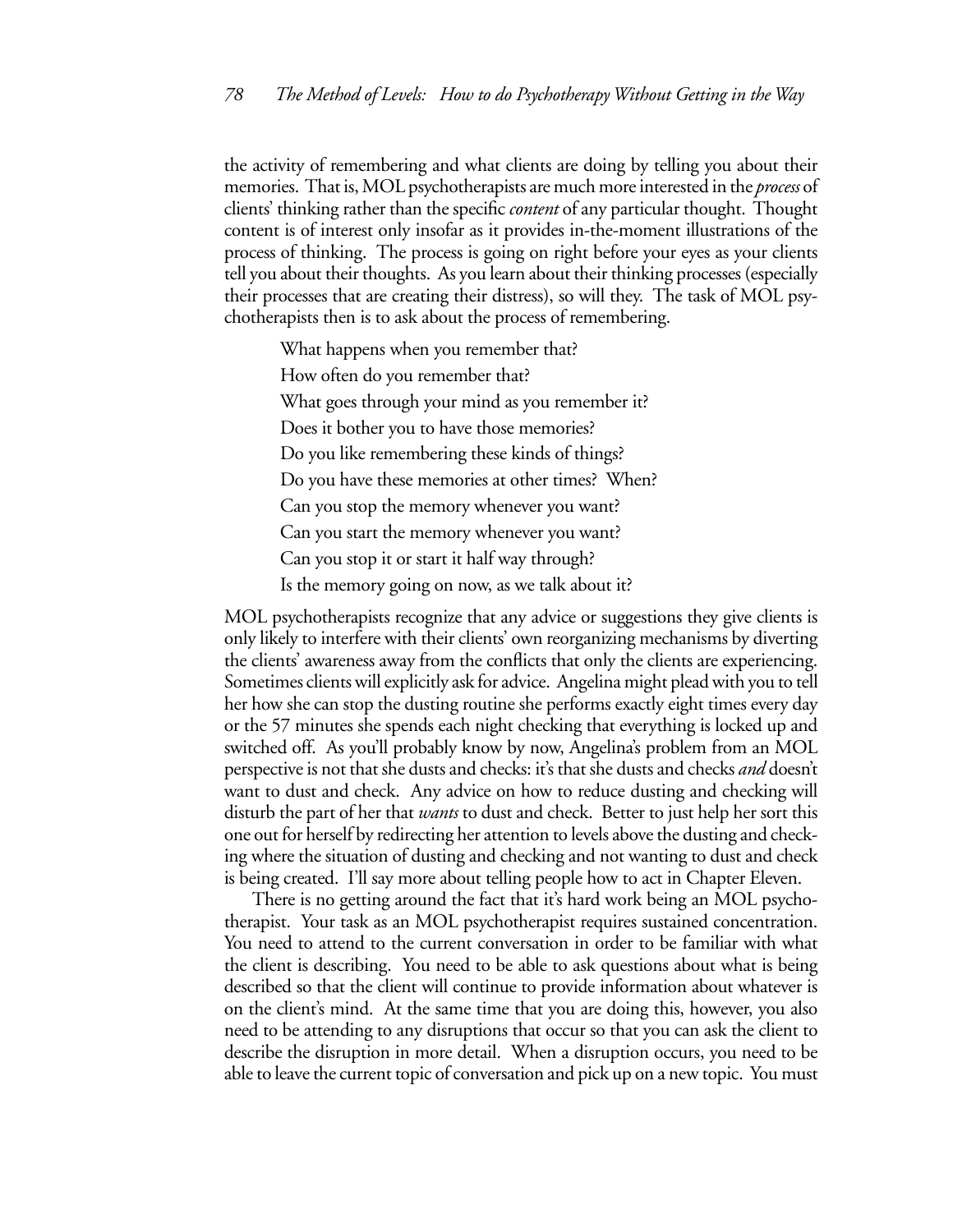remember that doggedly sticking to the task of conversing and then asking about disruptions is the only thing that is important in doing all that you can to ensure the success of psychotherapy.

I've spoken already at various times about successful psychotherapy or about the client getting better. Let me clarify just what it is I mean by that. From a PCT perspective, evidence of successful psychotherapy is the resolution of internal perceptual conflict. The standard-model-optimally-functioning-living-control-system (SMOFLCS) in human form would be unconflicted for the most part, and when conflicts do occur would be able to reorganize before the conflicts become chronic. This doesn't mean that these SMOFLCS's can leap tall buildings in a single bound—it just means that they can get on with the business of being human in whatever way that happens to be for them. Being conflicted obstructs control. Powers does a great job of explaining the absence of conflict in Chapter Seventeen of his book *Behavior: The control of perception* (or Chapter Eighteen in the new 2005 paperback edition of the book)*.*

There is no doubt that psychotherapists could engage in activities other than providing opportunities for clients to reorganize conflicts by shifting awareness. They could, for example, provide clients with strategies and techniques to enable the client to live with the conflict. Certainly some clients will be daunted by the emotion associated with internal conflict. Some clients have developed elaborate ways of avoiding situations where the conflict becomes a problem. In my first appointment with Dimitri he told me that he had been battling depression for a long time. He'd previously visited a psychotherapist who had given him some strategies to help him win the battle and they had made him feel better for a while, but his depression had come back. He was coming along because he wanted some more strategies so he could continue battling.

MOL psychotherapy is not about helping clients *live with* conflicts, however, it's about helping clients resolve them. Any time clients talk about things like trying hard, or controlling their behavior, or overcoming weaknesses it is likely that a conflict exists. Unconflicted control provides no sense of internal opposition or resistance. So an MOL psychotherapist's job is to provide opportunities for clients to shift their awareness to higher perceptual levels so internal conflict can be resolved.

MOL psychotherapists need to be disciplined and focused. Clients will turn up for psychotherapy for different reasons. Some clients, for example, may see turning up to speak to a psychotherapist *as* the solution to their problems. Having someone supportive and nonjudgmental to speak to on a regular basis may help them face the difficulties they encounter in their day-to-day living. MOL psychotherapists, however, are not providing MOL to support clients in their lives as they get by with the conflict still intact. MOL is about resolving conflict. At times, then, MOL psychotherapists will need to be focused and firm as they stick to the topic at hand. Maintaining the focus on one topic and exploring it in detail might be a crucial element in finding higher levels that are important to the issue being discussed.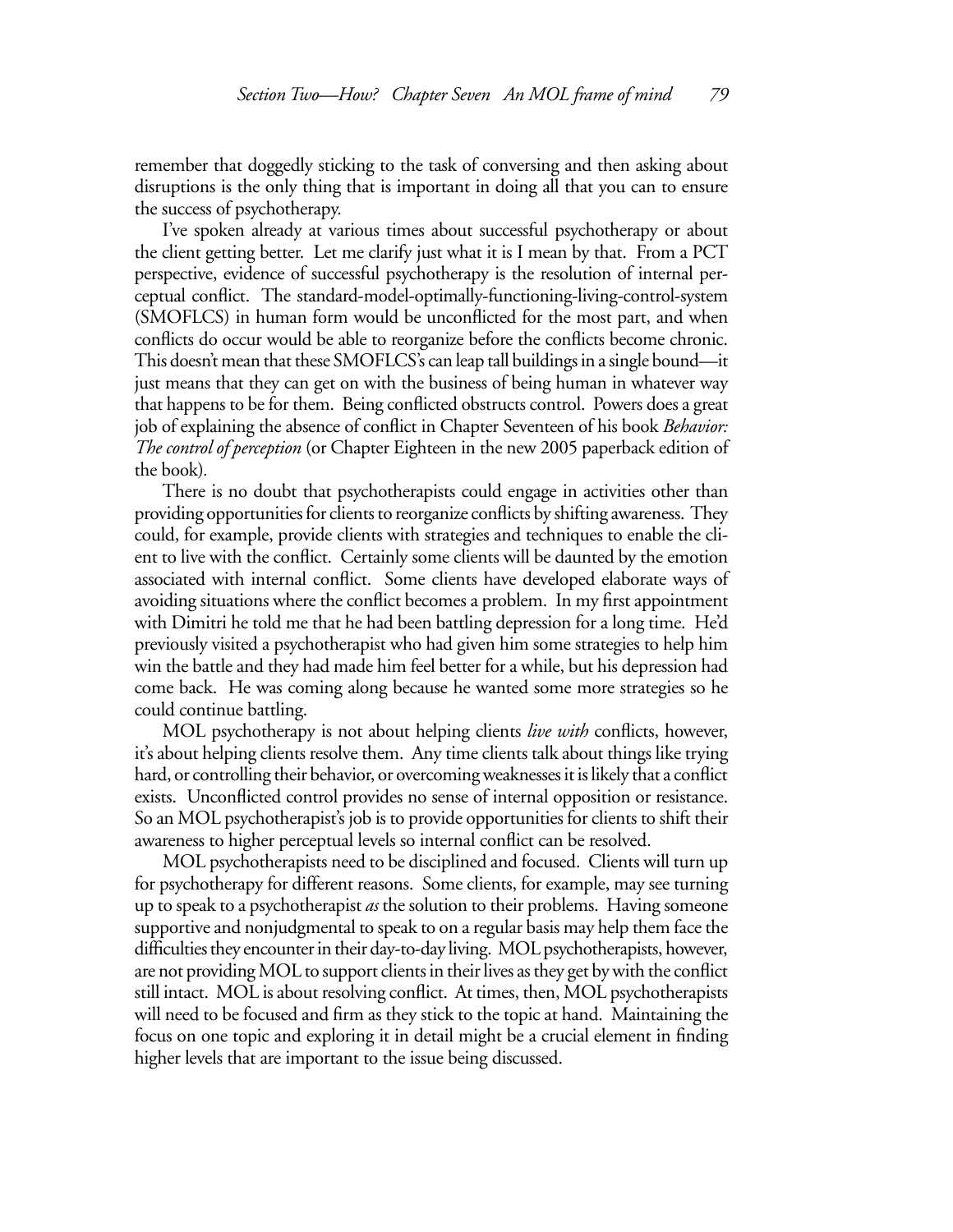Clients may at various times want to veer off the topic and cease discussing the conflict. This veering off may give them some time out from the emotions associated with discussing their particular problem. Of course they always have the option of ending the session and coming back later on, but for the duration of the time they are in the company of the MOL psychotherapist, the topic under discussion should be the conflict or difficulty they have turned up with. Staying with the conflict and experiencing the associated emotions may be an important aspect of finding the right place from which the conflict can be resolved. The apparent veering off might also be related to the conflict in some way and this could be checked out with clients. If it is not connected to the problem being discussed then the original topic should be returned to.

MOL is certainly about following the client's lead, but it is not about free association. The client's lead is followed when an up-a-level event occurs while discussing a conflict, problem, or trouble. This up-a-level event is discussed as a possible pathway to a higher level. If it turns out to be not so relevant, then the previous discussion can be resumed. Sticking to a topic that a client finds difficult and emotionally upsetting to discuss, can perhaps be uncomfortable at times for both the psychotherapist and the client. To participate with the client in avoiding discussions about the problem, however, is likely to get in the way of the client resolving the conflict efficiently and resolutely.

MOL is a minimalist method and as such it can be difficult for psychotherapists to learn. Psychotherapists who are used to taking on roles such as teacher, coach, or wise friend may find it very uncomfortable to focus only on disruptions rather than providing engaging activities, or discussing persuasive formulations, or developing insightful interpretations. Psychotherapists themselves, therefore, might experience a period of reorganization as they learn this new method.

Perhaps the most difficult aspect of MOL for a psychotherapist to get used to is its paradoxical nature. Psychotherapists may very well see themselves as change agents. From a PCT perspective, however, it is recognized that when the problem is chronic internal conflict, the only mechanism capable of producing the required change is reorganization. And psychotherapists do not have access to the client's reorganization process. If you look back to the figures of Chapter Four and Five you'll notice that any reorganizing that happens will happen within the system, but the psychotherapist is outside in the environment. The only thing psychotherapists have access to is the verbal and nonverbal information that clients offer. A reduction in psychological distress during psychotherapy is something that occurs entirely internally for clients. Psychotherapists in a very real sense are spectators to the change that occurs in the context of psychotherapy. They can clap and cheer metaphorically for their clients and offer as much assistance as they wish, but it is the clients who finally carry out whatever changing occurs. The change that occurs cannot be anticipated or predicted beforehand. You are never sure of the solution that reorganization will come up with. This can sometimes be disconcerting for psychotherapists who are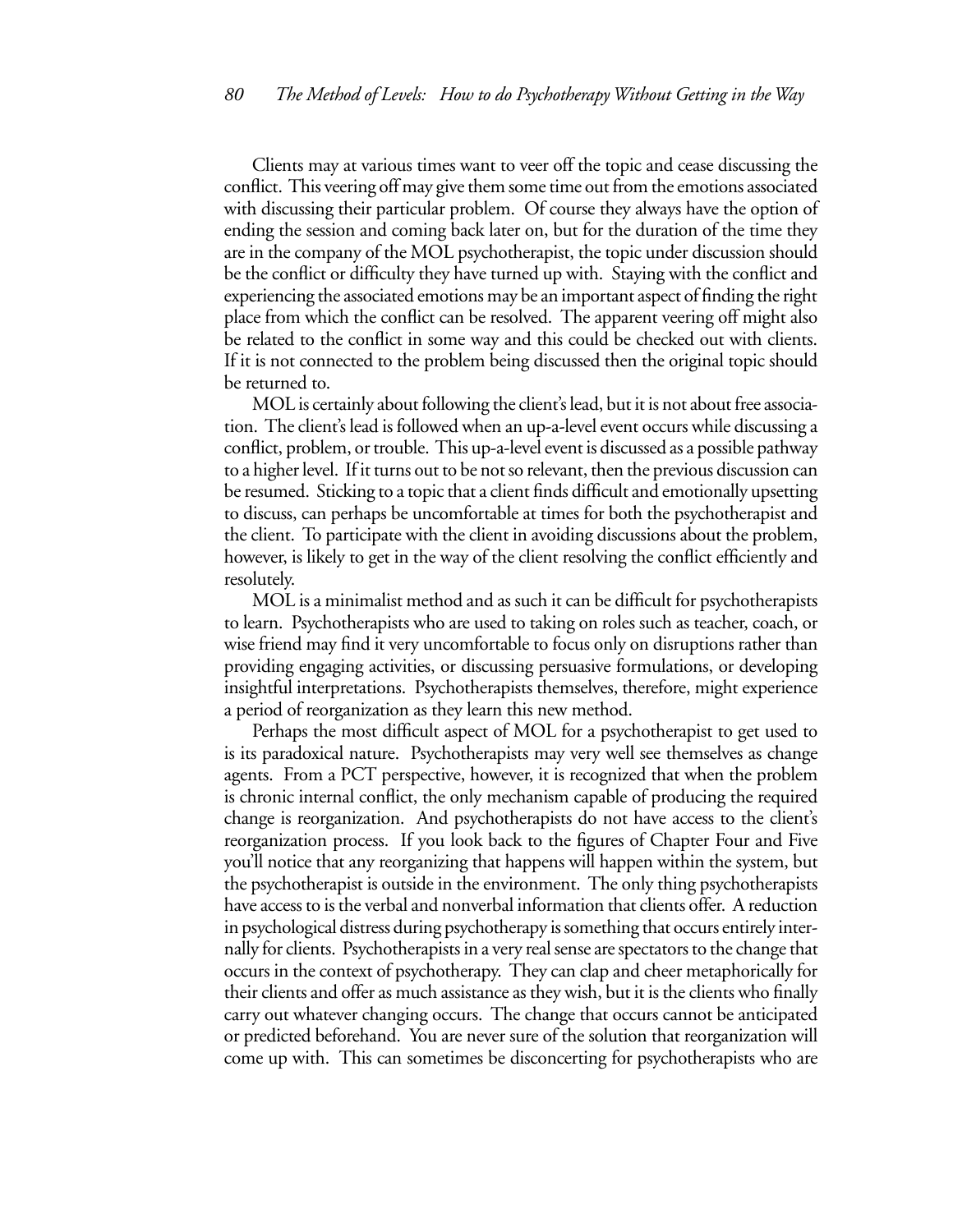used to formulating their clients' problems for them and then steering them towards "appropriate" courses of remedial action.

Budding MOL psychotherapists may feel that they are fumbling around searching for the right question to ask. You may feel that you are becoming less competent as a psychotherapist and may feel dispirited as a result. You might feel confused and uncomfortable and the unpredictability of MOL sessions may be unnerving. You might feel that you are not really doing anything to make change happen. That you are not in control. Perhaps you even feel a bit impotent as you compare your role now to your role as a different kind of psychotherapist who is more active and directive. At this point it may be profitable for you to become aware of your own background thoughts.

Are *you* in conflict?

- Do you want to do this new technique and do you also want to ensure that you fix the clients' problems?
- What is your purpose in learning MOL and what purposes are you pursuing by using MOL?
- What background thoughts do you have while you're asking clients about their experiences?
- What's your attitude towards psychotherapists fumbling around?

As you learn MOL, you can expect to be reorganizing in much the same way that your clients will be. Even if you are *almost* completely intent on practicing MOL exclusively there may still be some conflict associated with becoming an MOL psychotherapist. There may be concerns about using only one approach or using an approach that is different from one that your colleagues use. It may be uncomfortable stepping out of the milieu of anything goes, and taking on an approach that aspires to standards of right and wrong. There may be thoughts like "I want to use MOL exclusively, but this other approach works well in certain situations" or "I really like MOL, but I'm not sure about the idea that there's one right way to do things" or "I think MOL has got a lot to offer, but it's not very well known yet and my colleagues might think it's a bit weird." Although these conflicts will be reorganized in time, given the right conditions, the process may still be uncomfortable.

Reorganization is not limited to conflict situations. Reorganization is often part of the learning process. So even if you are not conflicted about becoming an MOL psychotherapist you will probably still experience some reorganization. As you develop as an MOL psychotherapist you can expect your psychotherapist control systems to undergo some upheaval and modification. Understanding the process of reorganization might assist you to weather the storm as you learn to become more comfortable in your new role. Also, the feelings that you experience might provide you with insights about what your clients will be going through as they resolve the conflicts in their own lives.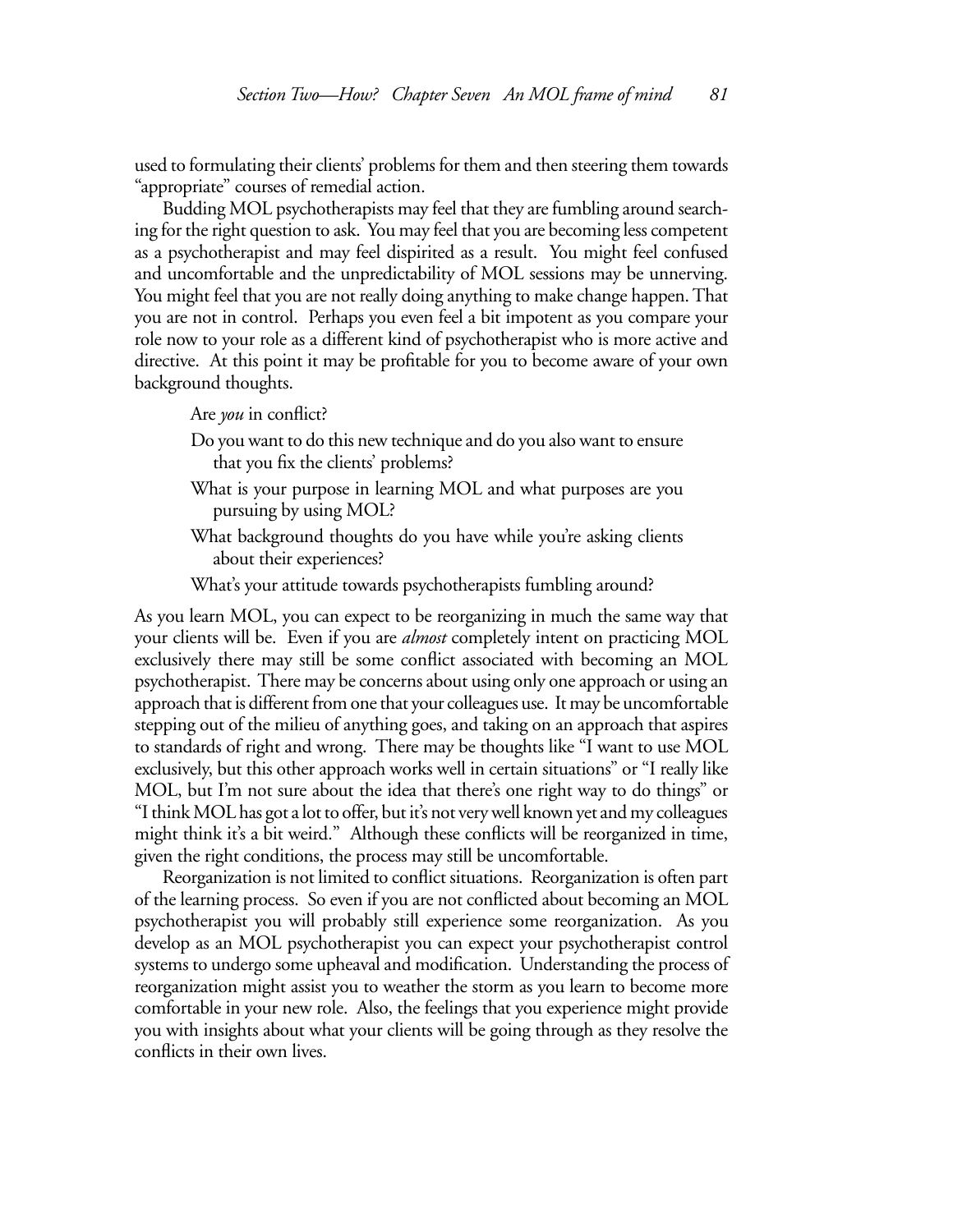Another factor to be considered from the perspective of the psychotherapist is that feelings of confusion and unpredictability may indicate that things are going *right* in the session. It is an MOL psychotherapist's job generally to follow the lead of the client in psychotherapy when a conflict is being discussed and up-a-level events are being pursued. If the MOL sessions seem messy to you, that may indicate you are staying with the client. The client's experience may also seem messy to the client.

If the client is bouncing between sides of a conflict, then it may be the case that you as the psychotherapist feel as if you are bouncing as well. If the client is agitated and expresses what seems like a stream of disjointed ideas, it may be that you feel confused and disjointed. These subjective experiences of yours may indicate that you are following the client closely.

As long as you are able to remain distant enough from the content to detect disruptions when they occur, there is no need to believe that the confusion you may experience from time to time interferes with the MOL process. Your confusion is not being scrutinized here, the client's is. If it does seem like your feelings are interfering with your ability to conduct the session, this might be something to ask the client about. "I'm feeling a bit confused about what you're saying at the moment, how do things seem to you?" It also might be helpful to become aware of your own background thoughts. Are you expecting a certain structure or outcome to the session? Are you predicting the client should arrive at particular conclusions or learn particular skills?

A further option is to ask clients about the bouncing as it occurs. What seems like bouncing on the outside might also seem like bouncing on the inside, and this tendency to move suddenly and unexpectedly from topic to topic might be part of the difficulty they are experiencing.

- You began by talking about <u>equal</u> and then you mentioned <u>equal</u> and now we're discussing \_\_\_\_. Do these things have some connection for you? Are they linked in some way?
- It sounds as though you're jumping from one topic to another. How does it seem to you?
- Does it bother you to go from topic to topic like this?
- Do you get a sense of what topic is coming up next?

Learning to tolerate feelings of messiness and unpredictability can be difficult if, as a psychotherapist, you have been used to being directive, organized, and highly structured. Many psychotherapists believe they know the ideal treatment for clients who arrive with particular disorders. In MOL, however, with each client you see, you will be taking the attitude of curiously, ignorantly, naively, wanting to find out what *this* client's experience of mental illness is. Your job is not to know, it's to discover. As you discover stuff about your clients, they will be discovering it for themselves as well—and that's the whole point. In MOL, the only thing you know is that awareness needs to go up.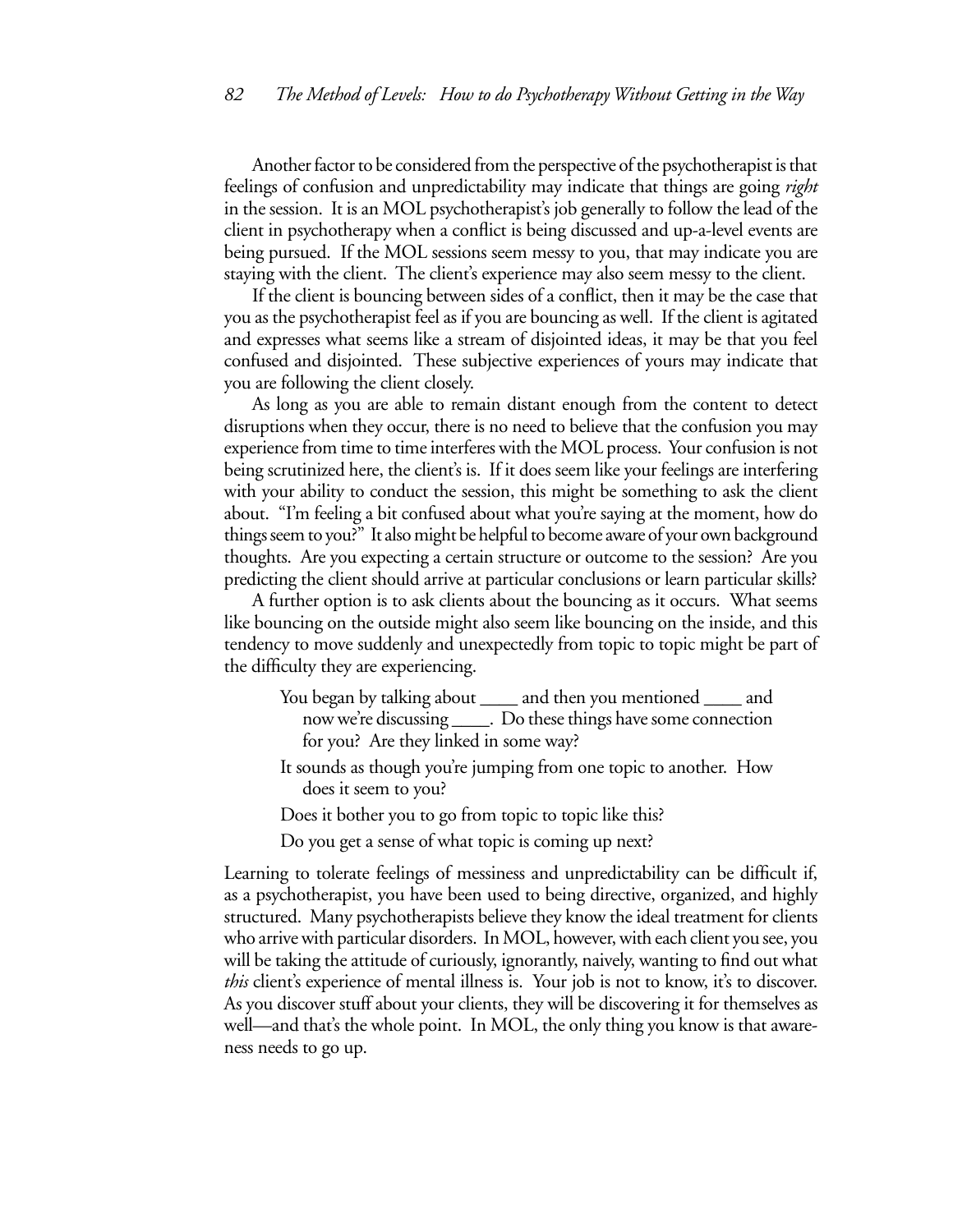Taking the time to understand what it means to be effective in psychotherapy, and the limits of your own omnipotence, can be humbling and yet also rewarding. Becoming more aware of what it is that psychotherapists *really* do in psychotherapy that is useful and effective, and clarifying the role that techniques and activities play, may help you to do better what you wish to do. The effort to understand what it means to control perceptual activity may help you reorganize the parts of your perceptual control hierarchy that are engaged in doing psychotherapy and get satisfaction from your new experiences of identifying disruptions and redirecting awareness. Apart from helping your clients resolve internal conflict, MOL may enable you to develop an unambiguous decisiveness in the helping process.

Before leaving this chapter I'd like to raise once again the issue of intent. Perhaps the most searching answer for emerging MOL psychotherapists to answer is:

Why do I want to learn MOL?

Of course there could be a myriad of answers to this question.

- Do you want to learn MOL because you see it as another useful technique to add to your repertoire of strategies?
- Do you subscribe to the notion of "eclecticism" and believe it important to keep abreast of the latest developments?
- Alternatively, do you see PCT as the most accurate description of the activity of living that is available and, therefore, MOL as the most appropriate way of helping clients who are experiencing psychological distress in the form of internal conflict?

The answers you provide will have a lot to do with the kinds of experiences you have as you learn MOL.

MOL is not a miracle cure, and it won't render humanity immune to vexations of the spirit. MOL is a way of interacting that acknowledges and respects the nature of clients. Rather than urging others to conform to fanciful models of design, it's a way of allowing humans to be human by providing opportunities for their natural reorganizing processes to work unhindered.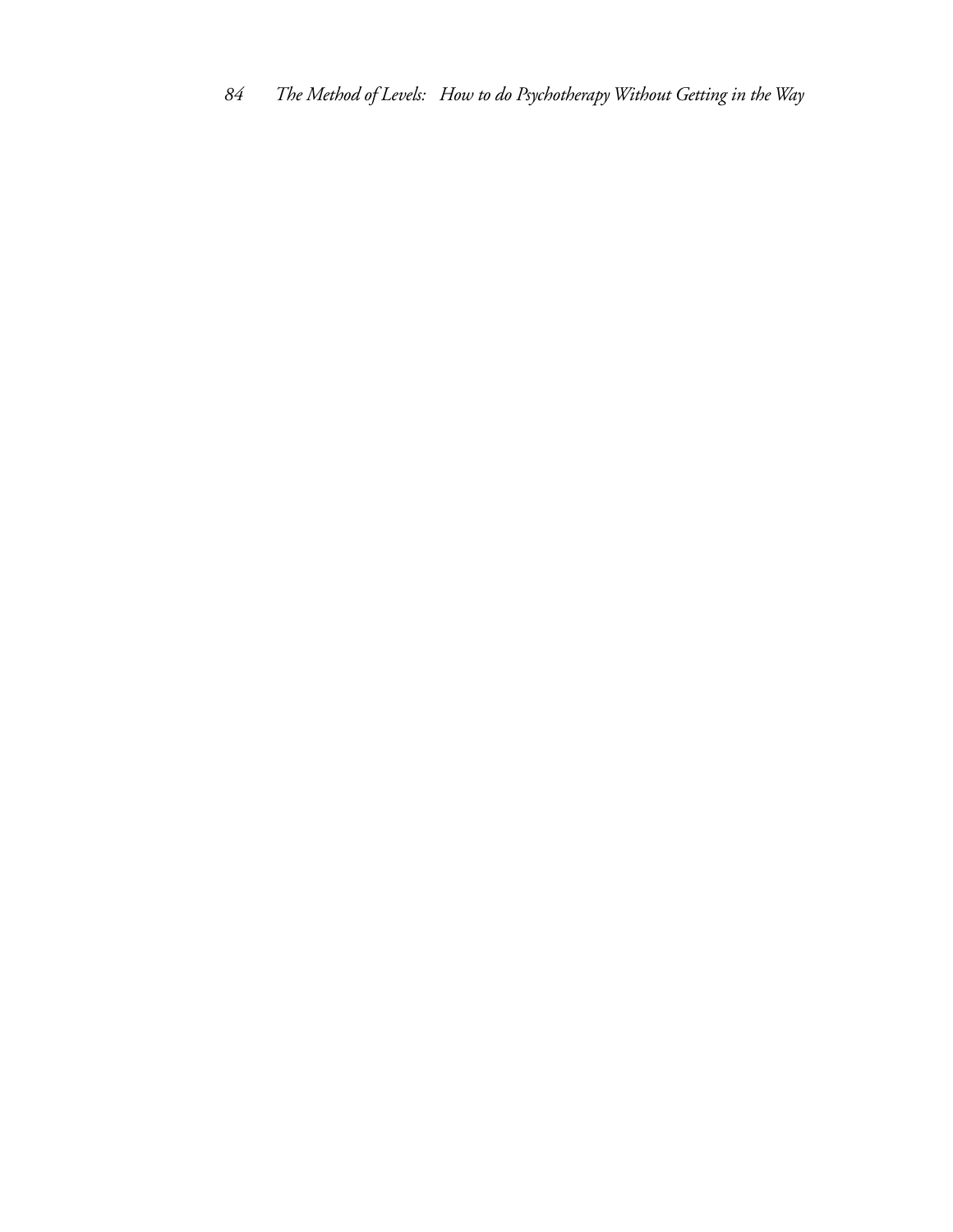### *What's been said*

MOL psychotherapists are curious about the perceptual worlds of their clients.

MOL psychotherapists are interested in the process of the manifestation of psychological distress rather than the content of the distress. The content of the distress is only of interest as a vehicle for exploring the process of being distressed.

Anything that occurs during the interaction of psychotherapy can be used for further exploration and discovery.

MOL psychotherapists understand their role in the process.

MOL sessions can be messy.

Psychotherapists may experience confusion, doubt, conflict, and reorganization as they learn to provide MOL.

# *The big deal*

MOL psychotherapists offer themselves as resources to clients to assist them to shift their awareness to higher perceptual levels.

# *Coming up*

Doing MOL.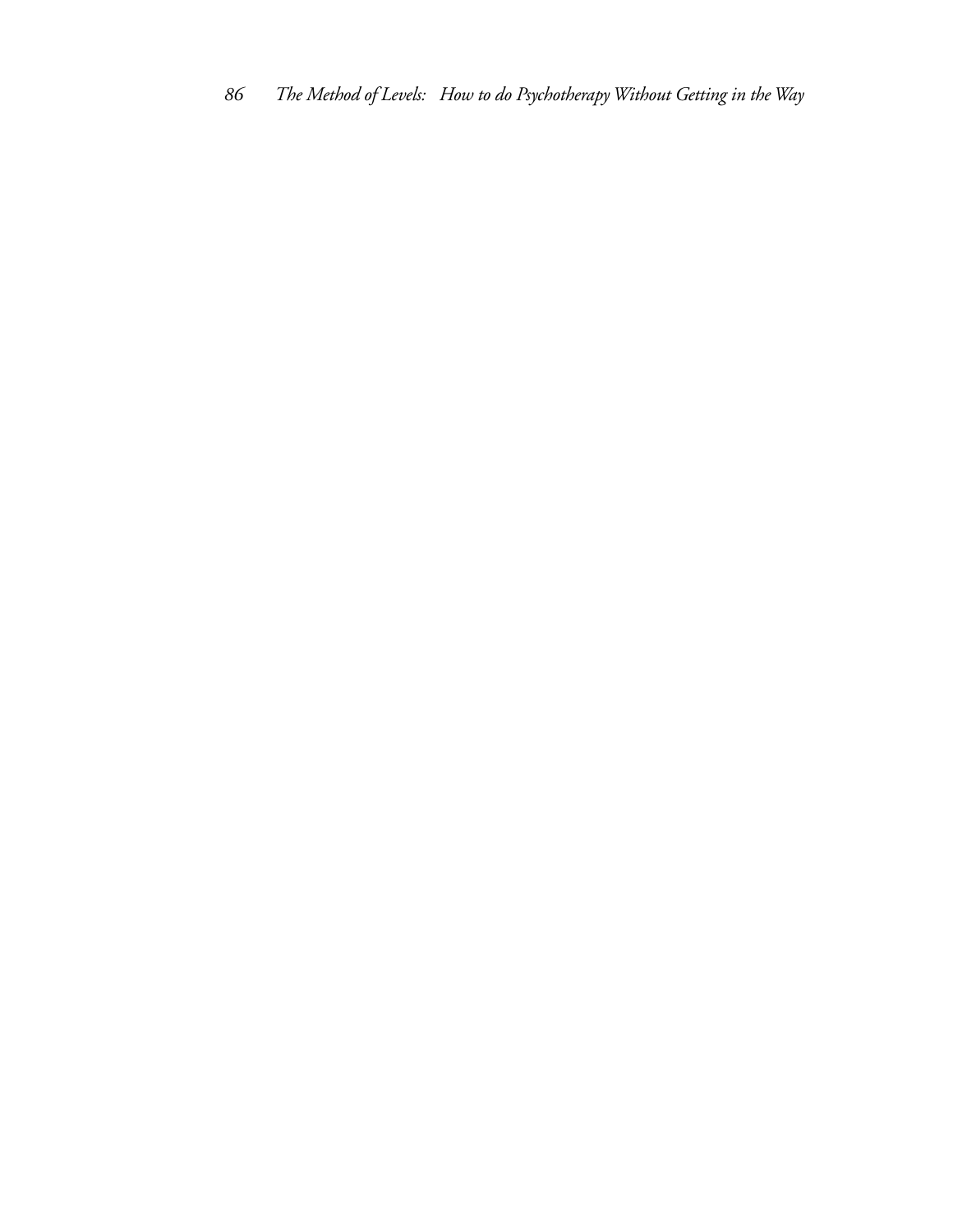### *Chapter Eight*

# *Doing MOL*

 $\boldsymbol{I}$  or psychotherapists interested in the practice of MOL, there is much to consider.  $\tau$  or psychotherapists interested in the practice of MOL, there is much to consider.<br>More than anything MOL is an experience, and any verbal or written description falls dramatically short of experiencing MOL. As I mentioned earlier, our individual tapestries of MOL may all be different but the thread of PCT will be common. This book is not meant to answer every question that was ever asked or has yet to be asked about MOL. My aim is to provide information to help you get started.

It's important to realize that, as a psychotherapeutic practice, MOL is still in its infancy. Very few people know about the ideas of MOL and perhaps even fewer use these ideas to practice a "plain vanilla" MOL. Psychotherapists seem to be a pretty creative bunch, and it appears that MOL is too bland for the tastes of many. Also, psychotherapists like to help, and it seems that it is very hard to get used to the idea that in psychotherapy we often need to do less, rather than more, in order to be maximally helpful.

It may well be the case that the plain vanilla MOL will eventually need some modifications. Currently, however, psychotherapists wanting to improve MOL are not in a position to make this kind of evaluation. We need numbers of skilled MOL practitioners who are prepared to use the plain vanilla MOL for extended periods before we can begin to understand what adjustments need to be made. As an application of the principles of PCT, it seems like a reasonable start. The accuracy of this conclusion, however, will only be established over time.

Without meticulous thought and planning, any additions to MOL will probably get in the way of effective psychotherapy. A useful way of evaluating your psychotherapeutic practice might be to ask: How much of what I'm doing now is helping clients become aware of higher perceptual levels? If the answer is "very little" or "don't know," then you are quite probably getting in the way more than you could be, thereby delaying your clients' elimination of conflict.

MOL is about not getting in the way. To do MOL is to accept that the clients who come before you already have everything they need to help themselves. Their only difficulty is that they are stuck. All they need from you is a little nudge because you know the direction to nudge them in. The direction is up.

Clients sitting in front of you don't need your advice or wisdom. They've got a life to get back to living. They don't need to figure out how to live the life you might have in mind for them. They just need some help to get out of the mud they are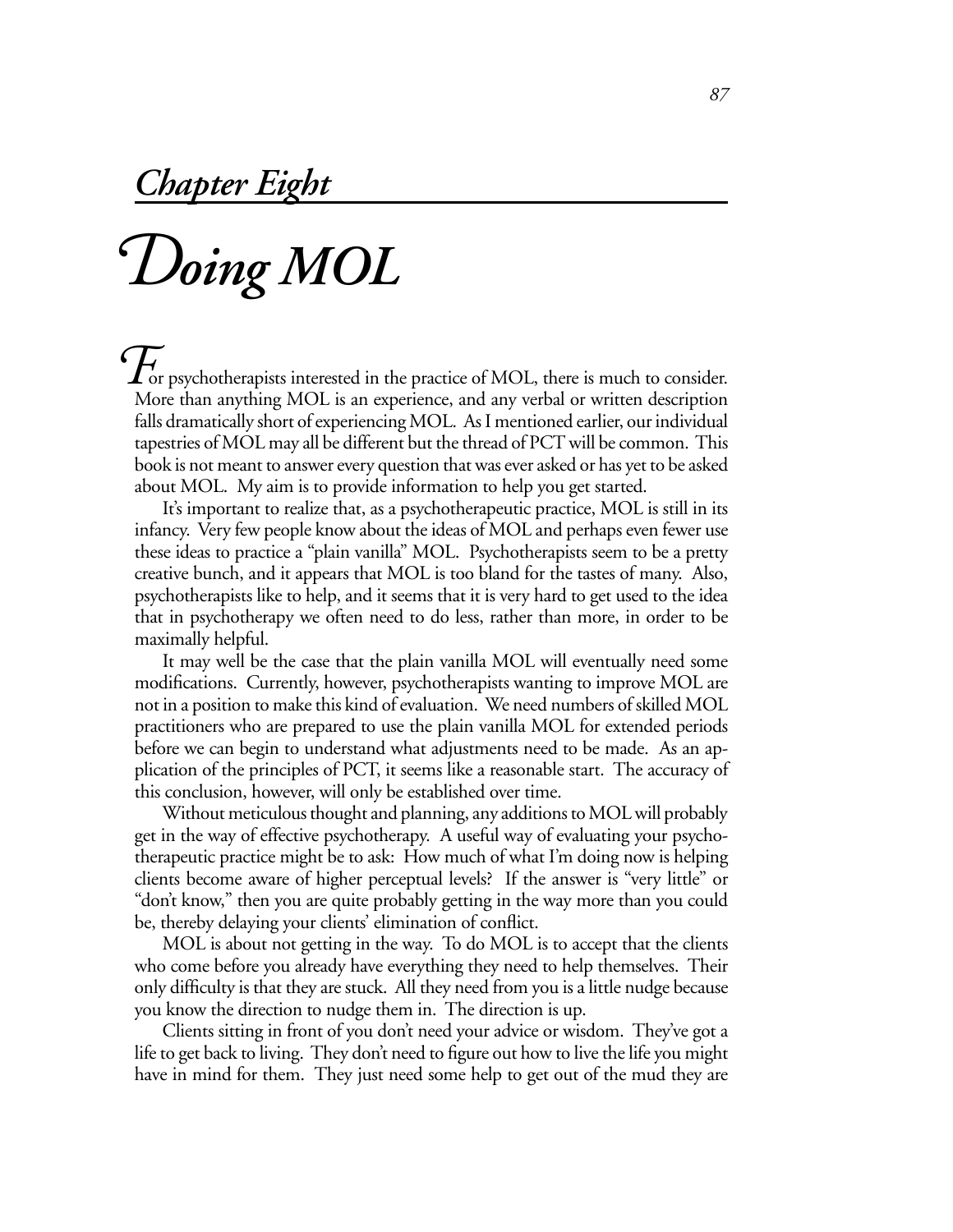stuck in. MOL not only helps them out now, it is a way of learning how to get out of any future mudpits as well. I'll return to this idea in Chapters Ten and Eleven.

When you do MOL, what you are doing is participating with your clients in conversation. It doesn't really matter what your clients talk about, because you're not interested in the content of what they've got to say anyway. Your only interest is in finding pointers to higher levels. The general idea is to help clients get some of their "now" experiences "out on the table." When they're on the table the clients are able to look at them. As they look at them, "looking at them" becomes the now experience. The task then is to put "looking at them" on the table and to look at it. Then put "looking at looking at them" on the table and look at it … and so on.

As an MOL psychotherapist you will be busy. The idea is not to just sit there waiting for an up-a-level event to pop up. Rather, as an MOL psychotherapist you will be busy curiously asking clients about their current experiences. You're not interested, however, in what they have to tell you about their problem because you understand that the problem they tell you about is not the problem to focus on. Their problem is not feeling a particular way or thinking a particular way or behaving a particular way. The problem is that they are conflicted. Your only interest therefore is in helping them explore their conflicts. Just as an artist might explore expressionism through the medium of watercolors, you'll be helping your clients explore their hierarchies through the medium of the verbal and nonverbal material they present you with.

MOL psychotherapists will be active in another sense as well. Often, the MOL psychotherapist will need to hold the conversation on the conflict. It will be important not to be distracted by the kaleidoscope of information that clients can put before you. MOL is a blinkered approach—you might certainly go down some blind alleys and that's OK. With the model of conflict provided by PCT, however, you will have a road map for getting back on track whenever a diversion occurs.

The present conversation in the MOL session is important from the perspective of giving you a forum to explore the client's current experience. You don't want to know what Diego did on the weekend, nor Audrey's experience when she drove to your clinic, not even Seth's experience in your waiting room. The current experience is the experience Diego, or Audrey, or Seth has right now in the present as each of them sits in front of you and talks. What is Diego experiencing? Perhaps what's bothering him is something that occurred on the weekend. The point of the conversation then would be the botheration that is *currently* occurring for Diego as he actively churns the memories over in his mind, rather than the actual event of a few days ago. MOL is an exploration of the experience of *now*. Now is all there is anyway so we may as well get to know it.

This really is what MOL is all about: to help clients discover and examine the *now* state of their minds. In the final analysis, now is all there is to work with. Nothing can be done about how a mind got to be in its present state and no one knows how it will be in the future. If a mind is troubled, it is troubled now and therefore the discovery, examination, and reorganization of the trouble can only happen now.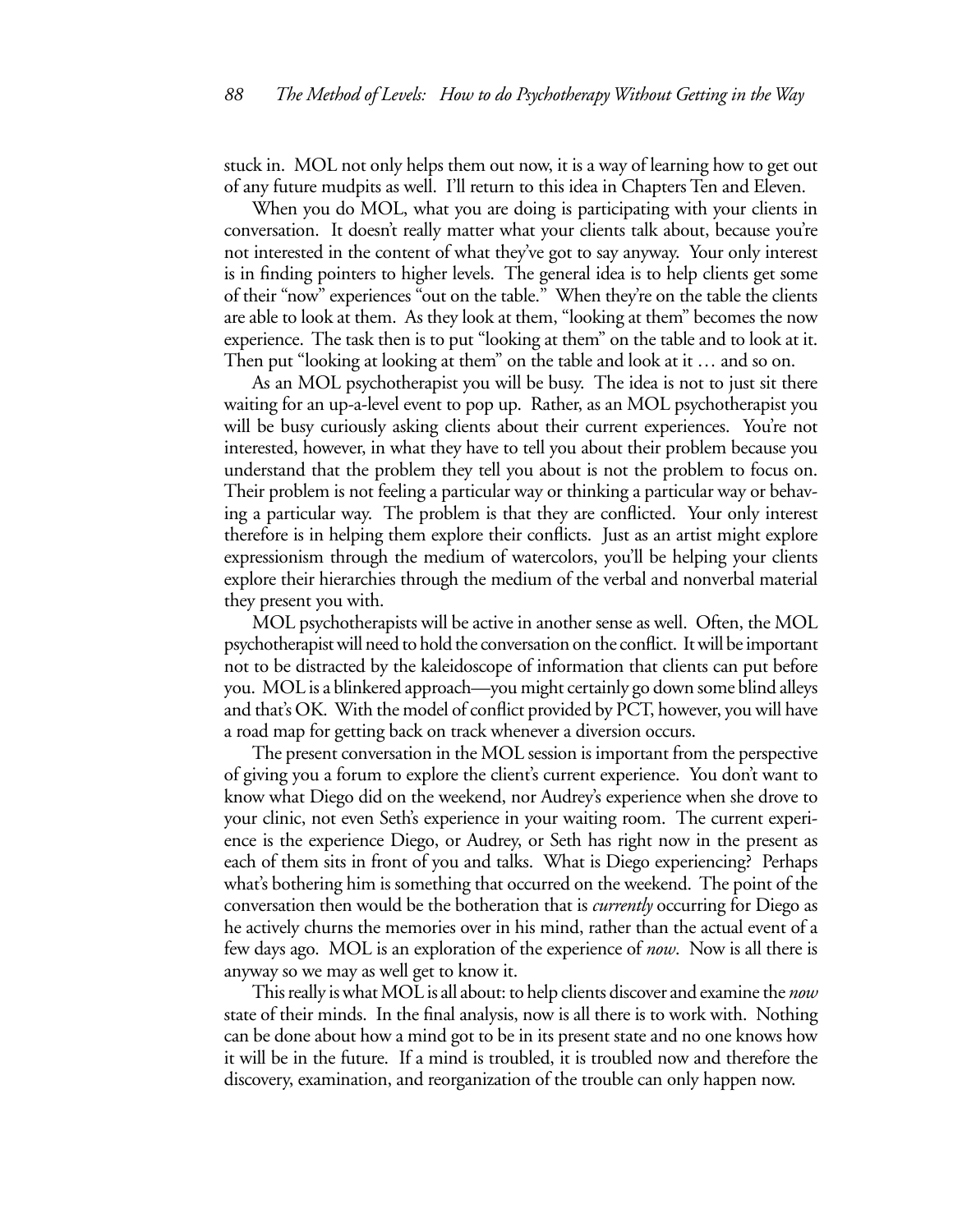In the conversation with Patrick, part of the chat went like this:

- P: And now … so now I'm revisiting it … struggling with that.
- T: OK. What's … what's happening with the struggle?
- P: (frowns) … I'm not sure I understand your question.
- T: Mmmhhmmm. When … when you struggle what's, what's happening for you?

At this point of the conversation I wasn't interested in asking Patrick what he thought about struggling in some objective, third person sense in the same way that you might ask people to review a movie they've just seen or a restaurant they've dined in. I wanted to know about the process of struggling: what Patrick's experience of struggling was *as he struggled*. I wanted to know about the *now* of the struggle for Patrick. From Patrick's perspective then, he is not being asked to guess about how he would like things to be or to remember things that might have occurred. All Patrick is being asked to do is to describe things as they occur right now. That is the only task for clients in MOL sessions—to report their current experiences to you. Sometimes it might seem appropriate to ask how they remember something happening or how they imagine something will occur. Even during these discussions however, it is important to come back to their now experiences *as* they remember or imagine.

The MOL experience is a present-time activity. As an MOL psychotherapist you are interested in the working of the hierarchy as it is currently working. The point of interest is in what clients are experiencing in the *right now* of sitting in front of you. In other words, how are they experiencing *right now* whatever it is that they are describing.

- Are you remembering the argument you had last night with your partner?
- How does it feel for you to remember that?
- What thoughts go through your mind just now as you think about the argument?

People are never distressed by events that aren't happening. To the extent that people say they are distressed by things that happened long ago, the distress arises from the remembering of those events. That is, people are distressed only in the *now.* In the now, one of the ways people distress themselves is by remembering and replaying past events. (Another way is by imagining future unpleasantries. Exactly the same principles apply for imagining as remembering, but in the next few paragraphs I'll just use remembering as the example.)

An MOL psychotherapist is interested in what the experience of remembering is for clients *as they remember.* You will be curious about Svetlana's experience of conflict as she experiences the conflict.

Theresa was experiencing distress associated with having been sexually harassed a few years before. When she came for psychotherapy, the situation had reached the stage where her distress was creating problems in her relationship with her partner.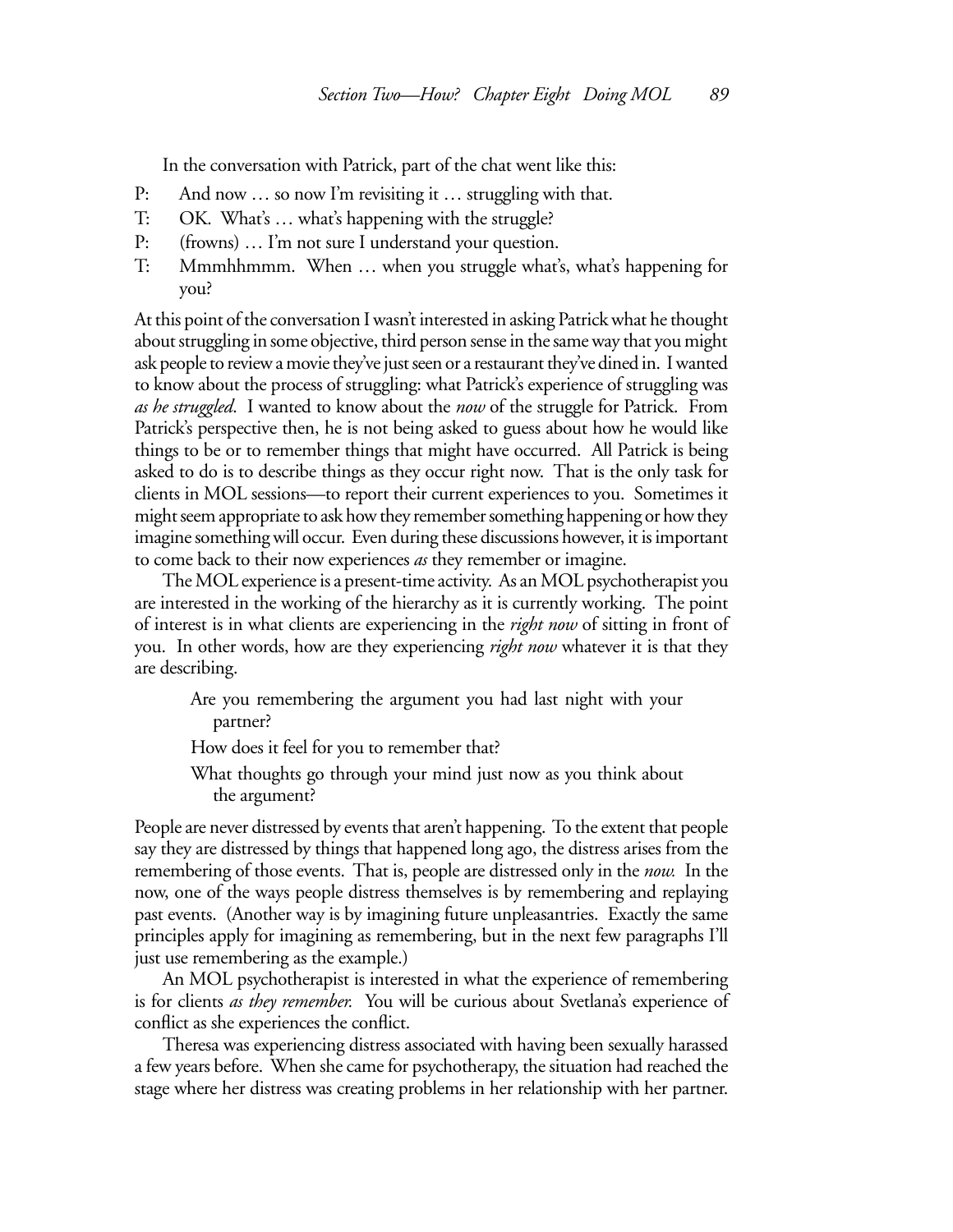Initially she reported that the incident from the past was sorted out and was not a problem. As she explored her thoughts, however, she reported that although she was mostly convinced that she was not responsible for the sexual harassment, she also had a lingering doubt that she could have perhaps prevented it and may have contributed to it in some way. She said that she found that aspect very difficult to think about. Theresa's distress then, seemed to be generated by her confusion and conflict concerning whether she was responsible, at least in part, for the harassment. Although the incident happened a few years previously, the confusion and distress were happening now.

What you are interested in is what clients experience *right now* as they talk to you about their problems.

Are they filling in time, or saying what you want to hear, or avoiding a difficult topic, or describing an unpleasant memory?

Do they have many thoughts or very few?

Are there images and sounds co-occurring with their thoughts?

Are the thoughts moving around (how fast)?

Where do the images seem to them?

If Inzamam tells you he is feeling nervous, from an interested perspective you might ask things like:

You said just now that you were feeling nervous. Tell me some more about feeling nervous.

Where do you feel it?

Do you have any thoughts along with those feelings?

As an MOL psychotherapist you will be wondering what your clients are experiencing as they sit in front of you.

Are they searching for the right words?

Are they avoiding a touchy subject?

Are they getting something off their chest?

Are they telling you what they think you want to hear?

Are they trying to find answers to past events they don't understand?

Are they trying to give you the right answer?

If I asked you to describe the trip you take every day to get from home to work, you would no doubt be able to give an account of your travels. The story you provide, however, would be a very different tale from the one I would hear if I traveled with you on your way to work and you described or reported your experiences *asyou were traveling.* For the first story you would be remembering, guessing, imagining, filling in gaps, and leaving out the bits you didn't think were important or that slipped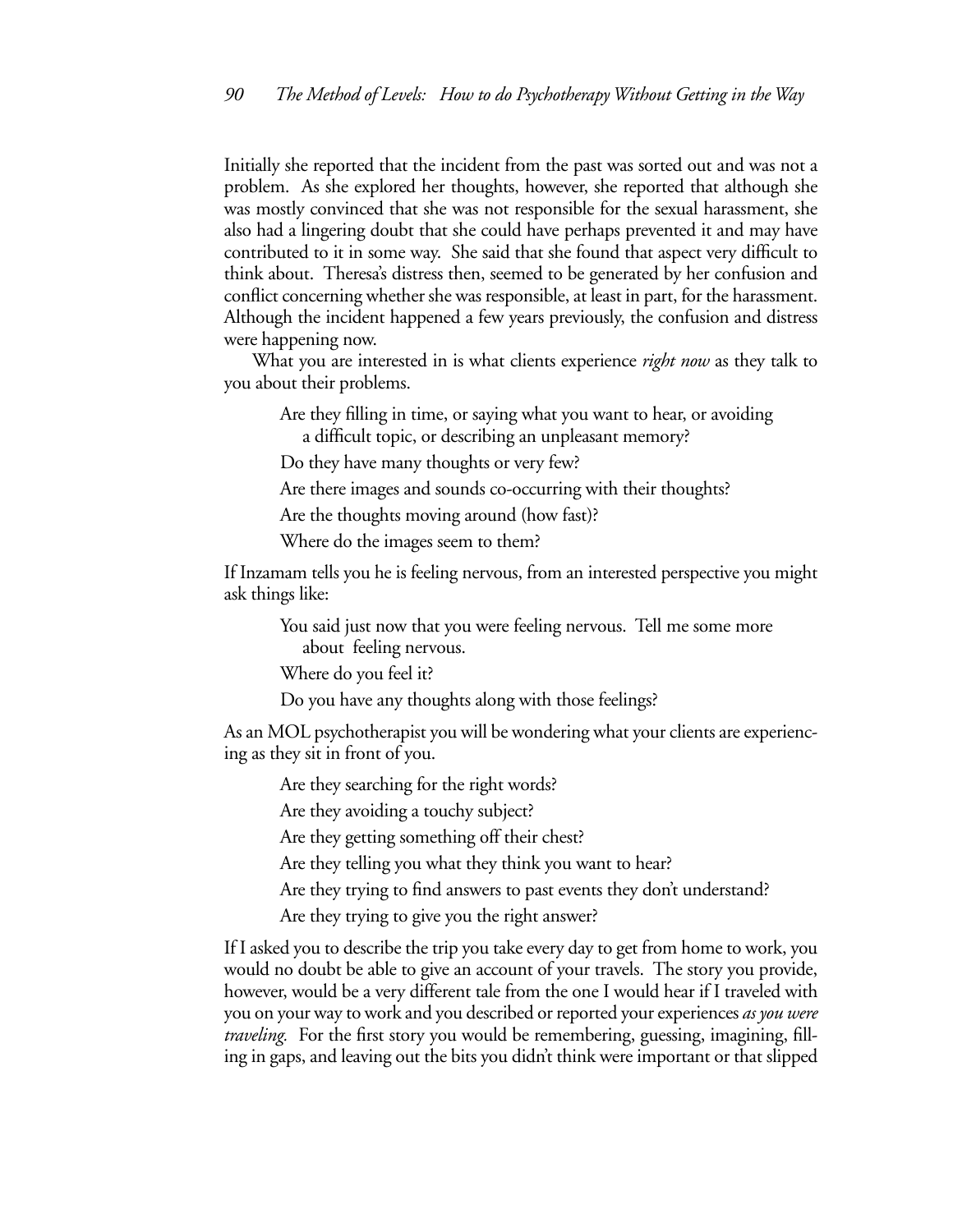your mind. For the second story you would simply be describing. In the first story you would be outlining what you *remember* happening on the way to work. In the second story you would be reporting what you *know* you are experiencing *right now.* In MOL we are primarily interested in what clients know and can describe, not what they can remember or imagine. It is from their describing of now experiences that the paths to higher levels are sought. The clients' job in MOL, therefore, is just to describe or report the current workings of their mind.

Doing MOL involves sitting in front of your clients and listening to what they have to say with an attitude of wondering about what they are experiencing. While you're listening, however, you are also on the lookout for up-a-level events. The MOL psychotherapist does a strange kind of half listening. You have to pay some attention to what the clients are saying so that you can participate in the conversation. It's important, however, that you don't become so engrossed in their compelling accounts of their childhoods (for example) that you miss the up-a-level events when they come along. When you notice an up-a-level event you simply ask the client about it, and initiate a conversation on the snippet that momentarily appeared.

One of the up-a-level events with Patrick occurred during this part of the conversation:

- T: … but … but that's going to happen anyway … you're going to make that …
- P: Yeah. (slightly shakes head and grins with one side of mouth)
- T: What just went through your mind then? When you …
- P: Oh ... it's ... (chuckles) ... umm ... (looks up) ... let's see if I can recapture it … (pauses for about five seconds) …when … when you had your hands over here (gestures)
- T: Yep.
- P: valuing over here (continues to gesture)
- T: Yep.
- P: Umm … (pauses) … what happened … there was (gesturing with hands) … it's almost like I was saying to myself … the … the solution's clear (smiles and looks at me) ... maybe ... maybe the solution is ... is clear. Maybe I just ... the decision's not to weigh them (nods) one against the other.

When Patrick grinned and shook his head it seemed to me that he may have just become aware of a background idea so I provided him with the opportunity of shifting his attention to that idea. I did this by asking him to describe the experience he just had. As Patrick said, to describe his experience he had to "recapture" it. By recapturing it, he was able to experience it more fully and in so doing he shifted his awareness to a higher level. If I had focused with him on the valuing he was doing, and discussed with him the pros and cons of the decisions he was considering, I would have been helping him keep his awareness at the lower level and thereby getting in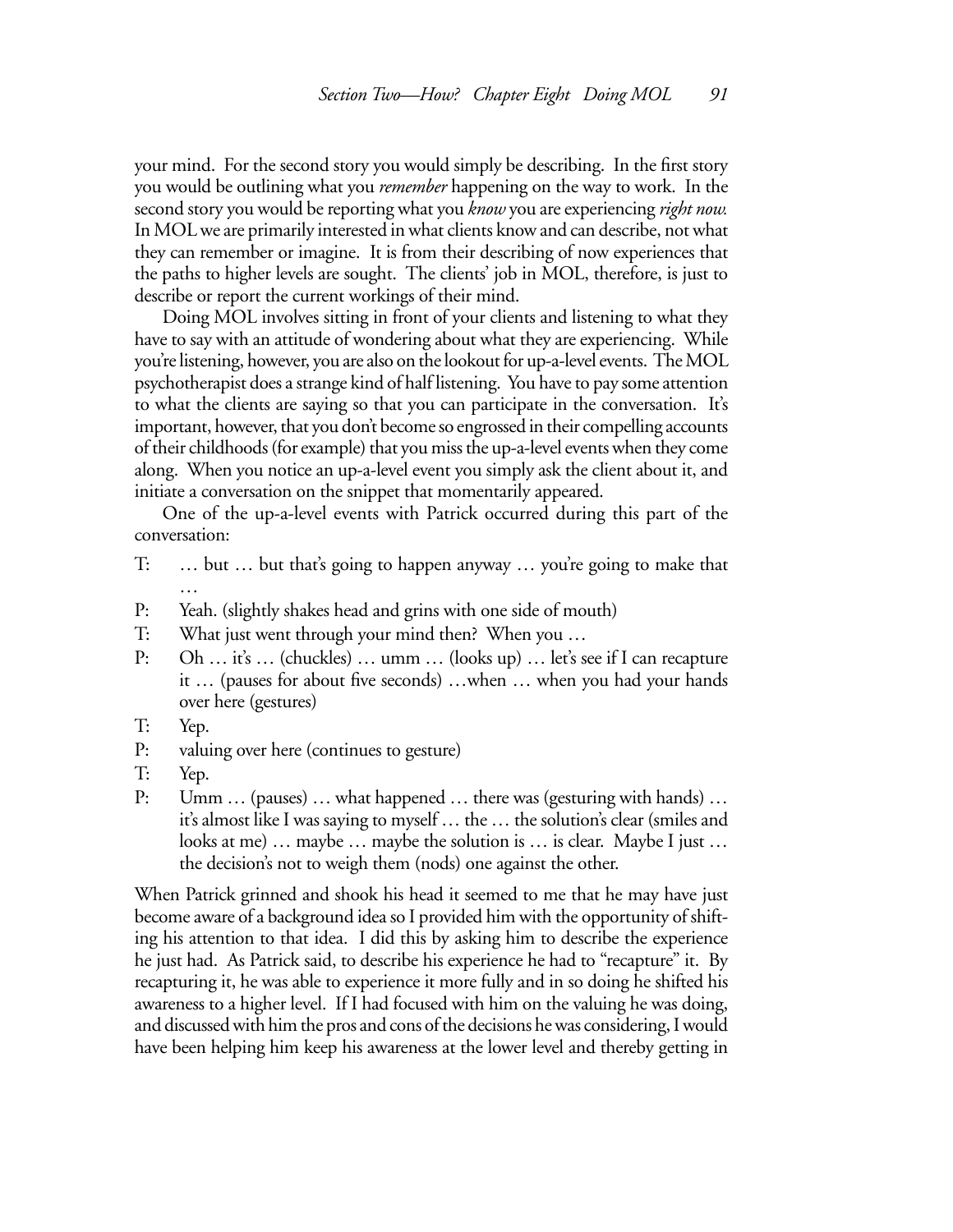the way of him reorganizing at the level that needed altering. In the conversation we had, for example, at one point he mentioned that he had been thinking about the plusses and minuses. Rather than asking him what each plus and minus was, I asked him about the *process* of balancing up the plusses and minuses.

So the basic idea is to ask clients about their experience of the disruption. The point of the questions is to help the clients re-experience perceptions at the level that they only had an inkling of during the disruption.

Can you tell me what went through your mind when you looked away just now?

You just said that you feel like you're at a loss for words. What happens for you when you're lost for words? Does that happen to you often?

What's your attitude towards being lost for words?

Did a thought pop into your mind when you smiled just now?

The general rule to keep in mind is that you are always aware of some level or other at any point in time. Essentially, the process of being is a process of being aware, at least from the perspective of the be-er. When you are talking or describing something, you are aware of a particular level. That is, the experiences you are aware of at any point in time represent control systems at a particular level. When a meta-comment is made or some other up-a-level event occurs, we assume that you were briefly aware of a level higher than the one you had been aware of a moment before.

If the words above sound like a lot of mumbo jumbo it might help to first refer to Powers's foreword and then to check the example of Toby and the fried egg in Chapter Four.

While Toby was cooking his egg he was aware of the state of the egg. The "state of the egg" control system has it's reference set by the "cooking like Gran" control system but, for the moment, Toby is only aware of the state of the egg. If we could have stood in the kitchen with Toby and asked him to report what he was doing and experiencing as he prepared his meal he would probably have described the steps involved in frying his egg.

Well, I just let the pan heat up, then I'll put a bit of butter in. Now, I'll crack the egg in to the middle of the pan. Now, I'll just have to wait a while as it cooks.

While he was providing this commentary to us, he might absentmindedly say something like:

Yep, that looks great. Gran would like that one.

as he was lifting the cooked egg out of the pan. The assumption in MOL would be that a comment such as "Gran would like that one" is different from the previous procedural comments about frying the egg. MOL psychotherapists would suppose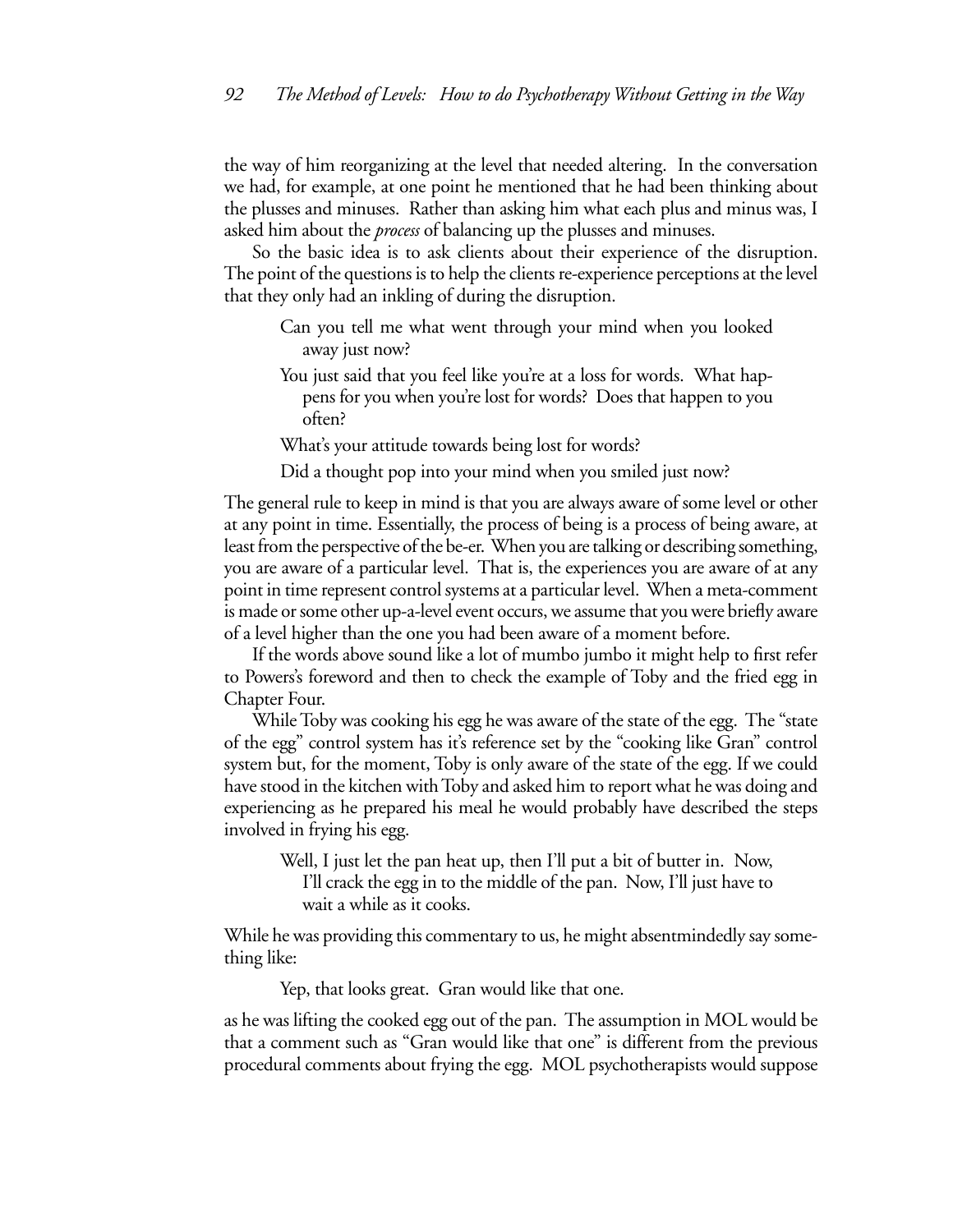that to make that comment Toby had briefly become aware of the "cooking like Gran" control system. Toby might experience this shift of awareness as a thought popping into his head. The cooking like Gran control system is there all time, however. The neat thing about control systems is that they go on controlling whether we're aware of them or not.

By asking clients to describe what they experienced during the disruption you will be helping them return their awareness to the level that was visited only briefly during the disruption. If Toby wanted you to help him explore his hierarchy you might ask:

How do you feel about Gran liking that one?

Is it important to you that Gran would like what you cook?

Do you often think about how Gran would view what you do?

What else would Gran like?

More general questions might be:

Can you tell me more about that thought?

How does it feel to hear yourself say those words?

Does this thought occur to you often?

At what other times has this thought been on your mind?

When a conflict exists it will not be the case necessarily that after one up-a-level event the person will arrive at the control system that is creating the situation for the conflict to occur. Given the myriad of control systems that make up an individual, it may well be the case that some up-a-level events, while connected to the experience being described, are not necessarily responsible for setting the references for the conflicted control systems. Awareness seems to be able to move throughout the hierarchy in an instant. Also, sometimes clients are distracted by a particular word they utter or something that they notice. Some unexpected event may disturb a control system at some other place in the arrangement of the perceptual hierarchy that may not be directly related to the conflict being discussed. Furthermore, conflicts seem to be able to reverberate through many lower levels in the hierarchy so clients might spend time describing one apparent problem after another.

Noah might begin by describing how frustrated he is at not being able to return to work because of his injured leg, which might remind him that he also can't play tennis at the moment, and it then might occur to him that he hasn't taken the dog for a walk yet, whereupon he might remember the beatings he got when he forgot his chores as a child.

Samantha might tell you that she has no confidence or self-esteem and she never feels in control. She wonders if this was because she didn't feel in control when she was sexually abused as a child and then she reflects on why she lets people in her life walk all over her. Articulating the word "lets" seems to be important and it occurs to her that perhaps she has really had control all along and this makes her question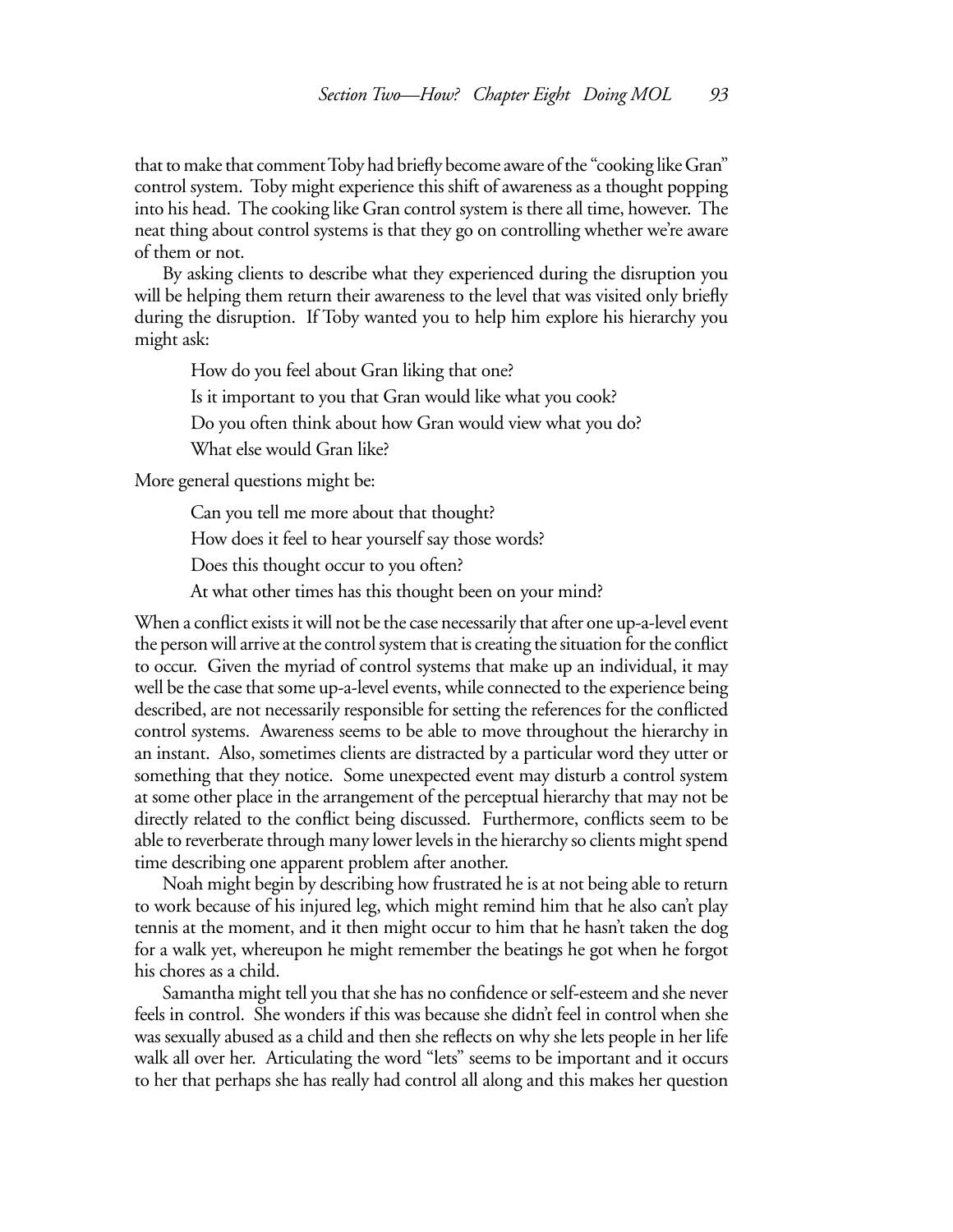whether she let the sexual abuse happen and she feels guilty. Then she begins talking about the university courses she has failed and her difficulty with staying in a job.

Jeremy says he's decided that he doesn't fit in and no longer wants to be part of the human race—he'll just observe the goings on rather than participate in them. He is particularly annoyed about the greed and selfishness that exist in other people, and he talks about how he regularly watches the news on television, which constantly reminds him of the problems that exist. It occurs to him that he watches the news because it proves he's right, and he realizes that being right is important to him.

In these situations, the basic principle remains the same: Keep looking for "up." There may be a number of up-a-level events that are attended to before the one that is establishing the conflict is arrived at.

The fact that some disruptions may not lead to helpful places in terms of reorganization is not a problem with MOL. If a few comments about the current disruption seem to be unproductive, the psychotherapist can just return to the original situation. "You were telling me how frightened you were to be out in public. What aspect of the fear are you aware of just now?" Because MOL is a "now" experience, whenever a thread seems lost, it is possible to simply ask clients to describe what is happening for them at the moment.

Sometimes in MOL sessions it can seem like disruptions do not occur or occur infrequently. If this happens, as an MOL psychotherapist you would still assume that the clients who sit in front of you are arranged as hierarchical living control systems whose awareness can move throughout their hierarchies. At least that would be your working hypothesis. If these clients carry out activities like walking, eating, driving, shopping, dressing, grooming, picking flowers, skimming stones, and eating muesli then you could safely assume that your hypothesis is supported and the clients are living control systems. Even if they're not carrying out these activities now, have they ever carried them out? Engaging successfully in activities like these would indicate that the clients do indeed control their experiences. Based on this observation and with your understanding of PCT, you might be willing to suspend judgment about the client being psychotic, out of control, or dysfunctional. Instead you would entertain the idea that the client is experiencing chronic conflict.

If clients do have the characteristics of a living control system, then you could further assume that they have the necessary properties of a living control system. In this instance you might, on occasion, specifically ask clients if they have any background thoughts about what they have just been describing even though a disruption might not have occurred. You might say things like:

How do you feel about what you've just said?

What do you think as you hear yourself say those words?

- Have you been aware of any thoughts in the back of your mind as you've been explaining these things to me just now?
- Are you having any background thoughts about what you've been describing?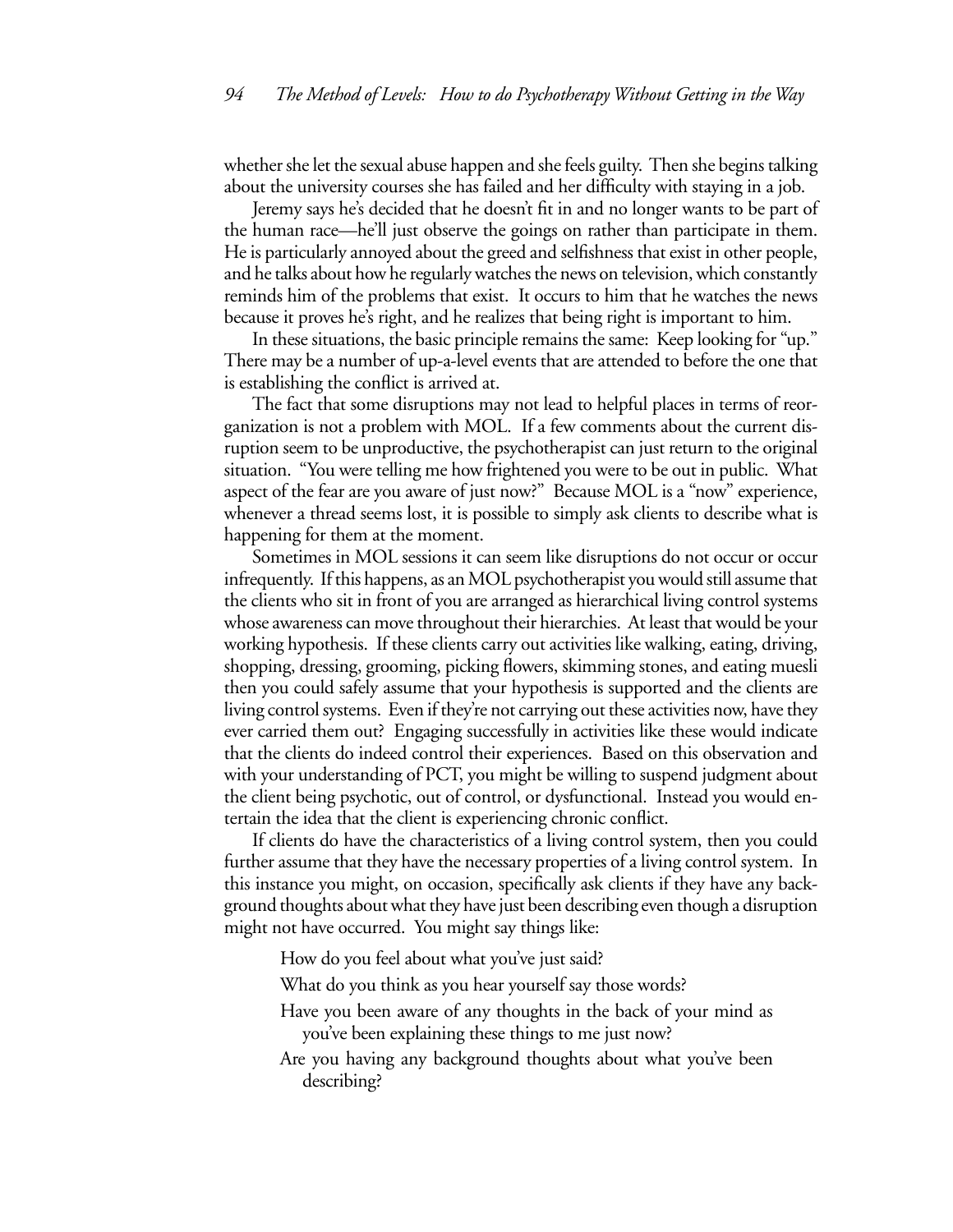While this is a legitimate approach to shifting awareness, it can be problematic because any shift that occurs does so according to your time frame and about what you are interested in knowing more about rather than from the client's perspective. If you continue, however, until a disruption or up-a-level event occurs naturally then you are following the lead of the client and the particular trail that develops has perhaps a greater chance of being meaningful for the client. At the same time, while you are looking for a disruption or up-a-level event, you will be doing all you can by curiously asking questions, to provide clients with opportunities to become aware of background thoughts. Sometimes allowing a pause to linger without charging in with a question can be an opportunity for clients to dwell amongst thoughts that were previously fleeting.

Unfortunately, at the moment there cannot be any absolute rules about whether it is best to wait or better to ask about background thoughts. This judgment will come with experience. It is entirely possible that both approaches are equally effective, given different clients and different situations. Future research programs may shed some light on this area.

To do MOL you need to talk to clients about whatever is on their minds. The talking that occurs will be about what the clients' *right now* experiences are as they sit in front of you. When up-a-level events are noticed, it is your job to ask the clients to describe their experiences of what happened during the event. As Estelle elaborates on the up-a-level event, it is brought more fully into awareness, which Estelle experiences as the thought coming into the foreground. Your job then is to continue to talk with Estelle about her current experience while you also keep a lookout for another up-a-level event. The important rule is always: If a problem exists, look for up.

During MOL sessions clients will discuss various concerns. Sometimes their concerns will be expressed as a single problem and at other times they will express their concerns as conflicts, as Patrick did in Chapter One. Clients might discuss wanting A and also wanting B at the same time (you could think of this as "wanting to have your cake and eat it too"), or perhaps wanting A and not wanting A at the same time (you could think of this as "biting the hand that feeds you"), or even not wanting A but not wanting B either (you could think of this as "stuck between a rock and a hard place"). When clients describe conflicts explicitly, what is of interest to you as an MOL psychotherapist will be the clients' experiences of the conflicts. Asking Gustavo about both sides of the conflict will enable him to describe the conflict fully to you as he experiences it.

So tell me about doing A. Now tell me a little about doing B. Now tell me some more about A. How often do you do B?

Just continue going backwards and forwards between both sides of the conflict (often this doesn't happen for very long), until Gustavo's awareness is directed elsewhere.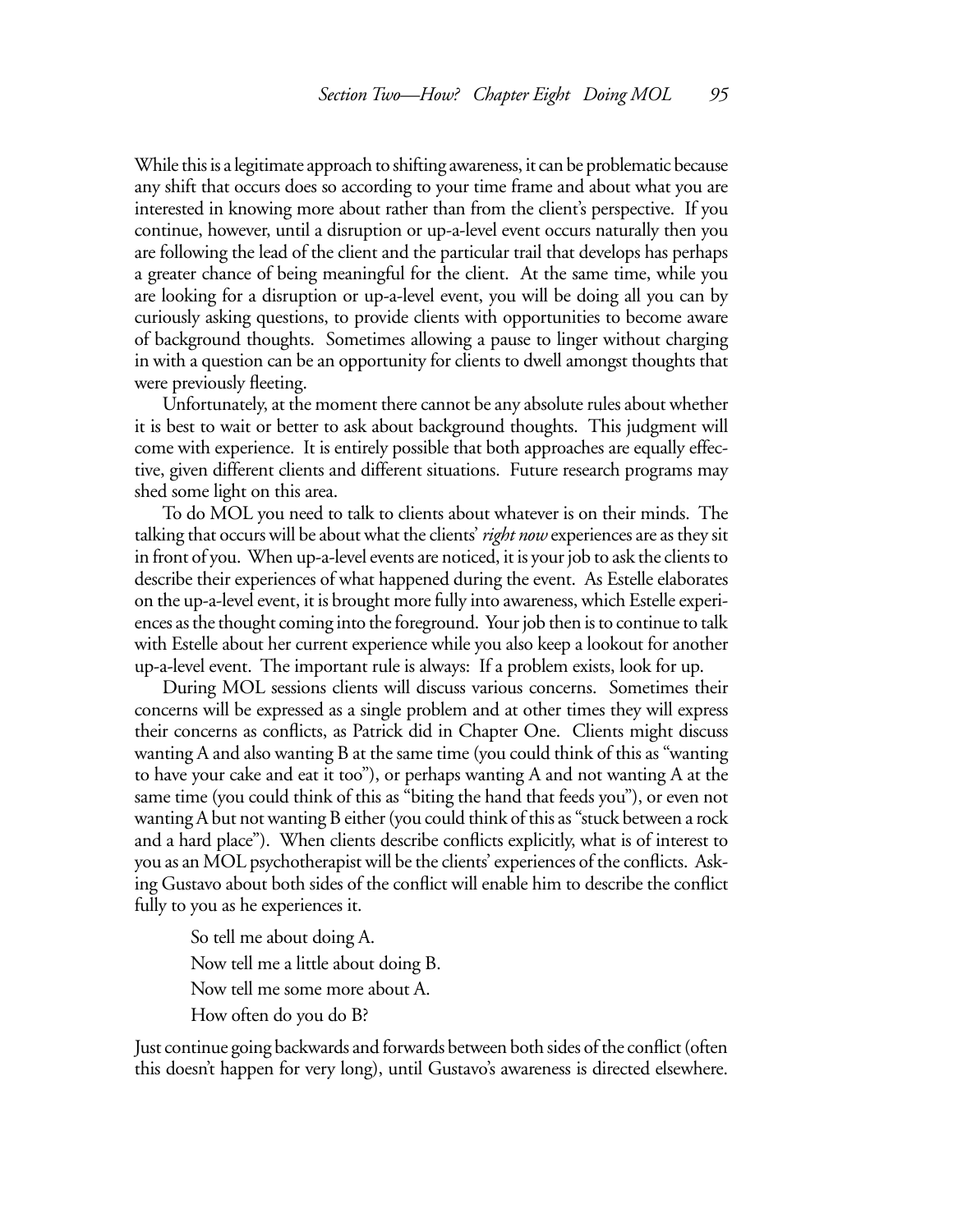By asking Gustavo about both sides of his conflict, you will be helping him describe the conflict while he is *experiencing* it.

Not all clients, however, will express their problem as a conflict. They may come in and say that they want to do B but they just can't. In this instance you would be curious about "why not?"

What is stopping you from doing B?

- If you are capable of doing B and are not doing it even though you want to, does part of you not want to do B?
- Alternatively, if you want to do B and are currently not capable of doing it, what stops you from learning to do B, or borrowing it from your friends?
- Again, if you want to do B and can't, but aren't doing anything about learning to do it or otherwise acquiring it, is there something preventing you from, say, enrolling in a course?

I have no idea what the answers are to any of these questions but I would surely be interested in knowing the clients' answers. For each client the answers will probably be very different.

When a conflict is described, you as the psychotherapist have two things to ask about. In the discussion with Patrick, I asked him about both selling now and selling later. When clients come in to see me and explain their concerns I begin by asking them about these concerns. Sooner or later two sides to a conflict generally emerge. If a conflict does not become evident, clients can still travel up the hierarchy by focusing on the up-a-level events that emerge through the discussion. Clients might not often directly state that they have an internal conflict as Patrick did, but they will often say that they feel torn or that they are struggling or arguing or fighting with themselves. Prue, for example, told me that she was "torn between feelings of loyalty towards her husband and the need to have a relationship with her mother and sister." Rose told me that even though she thought of herself as a worthwhile person most of the time, she sometimes hears the voice of her abusive ex-husband telling her she is useless and worthless. She doesn't want to believe this, but sometimes she supposes that he probably was right and this is what others might think of her.

Sometimes when clients are describing conflicts, the conversation can take on an argumentative tone. This is natural if you think about the fact that you're asking clients to discuss two opposing points of view at the same time. The point is that the argument should never involve the psychotherapist. In essence, the clients are arguing with themselves. "I want to stand up for myself." … "But people won't like me if I do that." … "But my real friends will respect me for it." … "But it could make some situations even worse." And so on until a disruption or some kind of up-a-level event occurs.

Regardless of whether a conflict is expressed or not, the procedure remains the same. Ask clients about their now experiences and then when a higher level peeks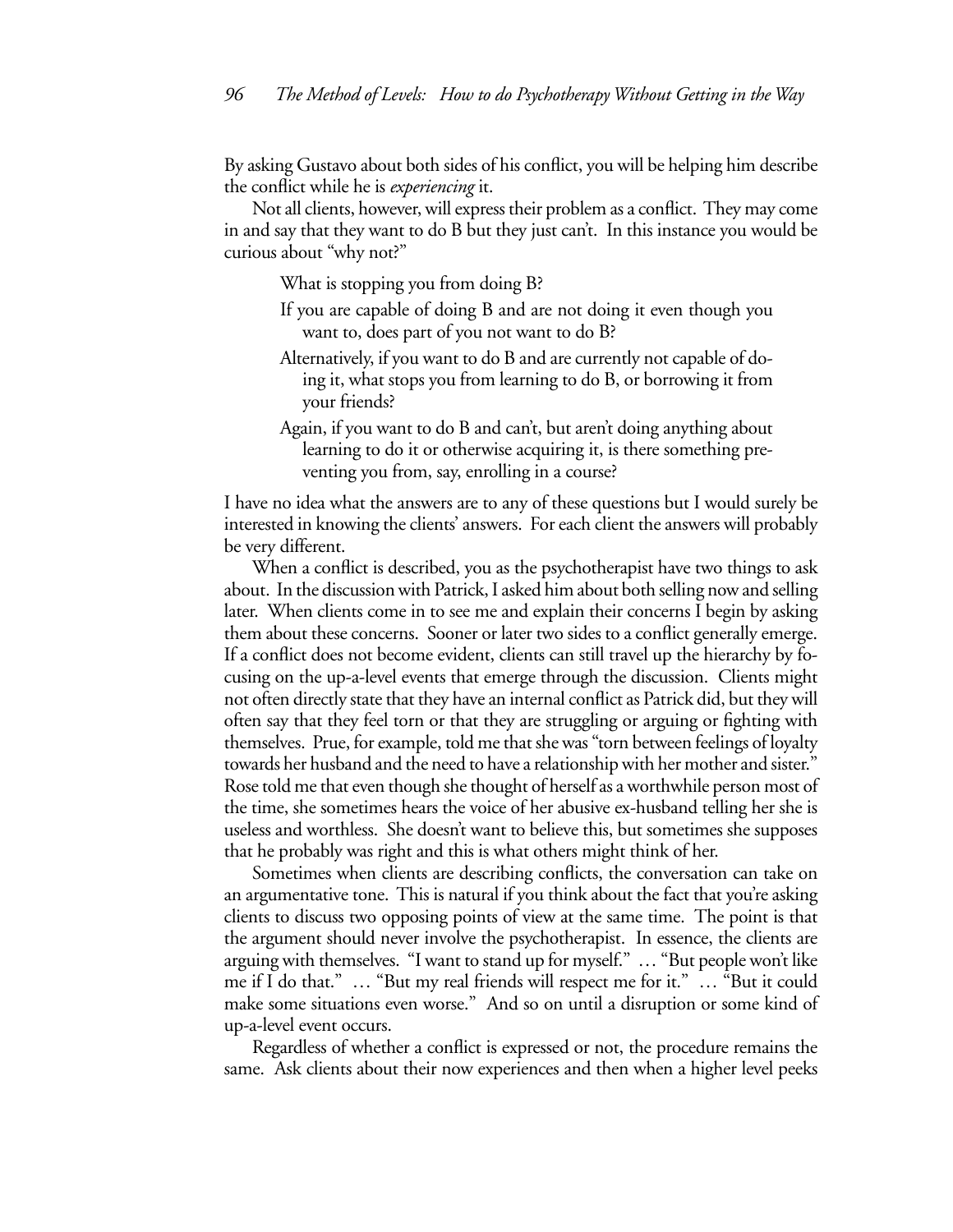out, ask about that. Probably a sensible guideline is to work with what you've got. If a conflict is expressed, go with that. If not, discuss the topic the client raises.

Because the psychotherapist and the client are partners in an experiment of exploration and discovery, some more conventional aspects of psychotherapy are not relevant. Some of these things I've already mentioned, but I'll provide them here together. I'll express the characteristics below in terms of the general situation. Of course, there may be a particular client for whom the general scenario does not apply. Whenever there is a doubt about what to do in this or that specific instance it's always useful to return to the theory of PCT and use the theoretical principles to inform your next move.

The client does not need to supply a detailed history for the purposes of assessment and diagnosis. MOL psychotherapists don't assess or diagnose or formulate or grapple with problems of comorbidity or the complexity of cases. With the robust principles of PCT informing the conceptualization and application of MOL, many clinical issues that can seem befuddling within other schools of thought are not relevant to MOL.

MOL psychotherapists don't advise or suggest courses of action for clients, and we don't direct clients in particular ways (apart from directing their awareness up). We don't give homework or psychoeducational material or review the client's progress from the previous session. Also we see clients individually rather than in couples or groups.

It's not that an activity like homework can't happen in an MOL program. It's just that when it happens it's because the client dreamed it up, not the psychotherapist.

Robert came to see me because he was afraid of driving his car across bridges. In between each session he began setting goals for himself about the various bridges he would conquer.

Ruth wanted help with the obsessional routines she engaged in six times every morning. She discovered she felt OK about reducing the number from six to five to four and so on until she felt comfortable with her routines.

Russell arranged to see me because he was far too irritable and snappy for his liking. After our first session he went home and came up with the idea of giving himself five minutes of ranting and raving time in the bathroom every morning. He discovered he felt much better for the rest of the day.

These are all rather ordinary examples and are perhaps like many of the homework tasks that would be set in other kinds of psychotherapies. What is remarkable in these situations is that the clients came up with these activities on their own. It would be a mistake to decide as a result of these experiences that all clients with anger problems should spend five minutes every morning having their own personal "ranting and raving time" or that all clients with obsessional routines should gradually and incrementally reduce the number of times they perform the routine, or that all clients with bridge phobias should set between-session goals for crossing particular bridges. Just because these activities were meaningful for Russell, Ruth, and Robert doesn't mean that they would make any sense at all to anyone else on the planet.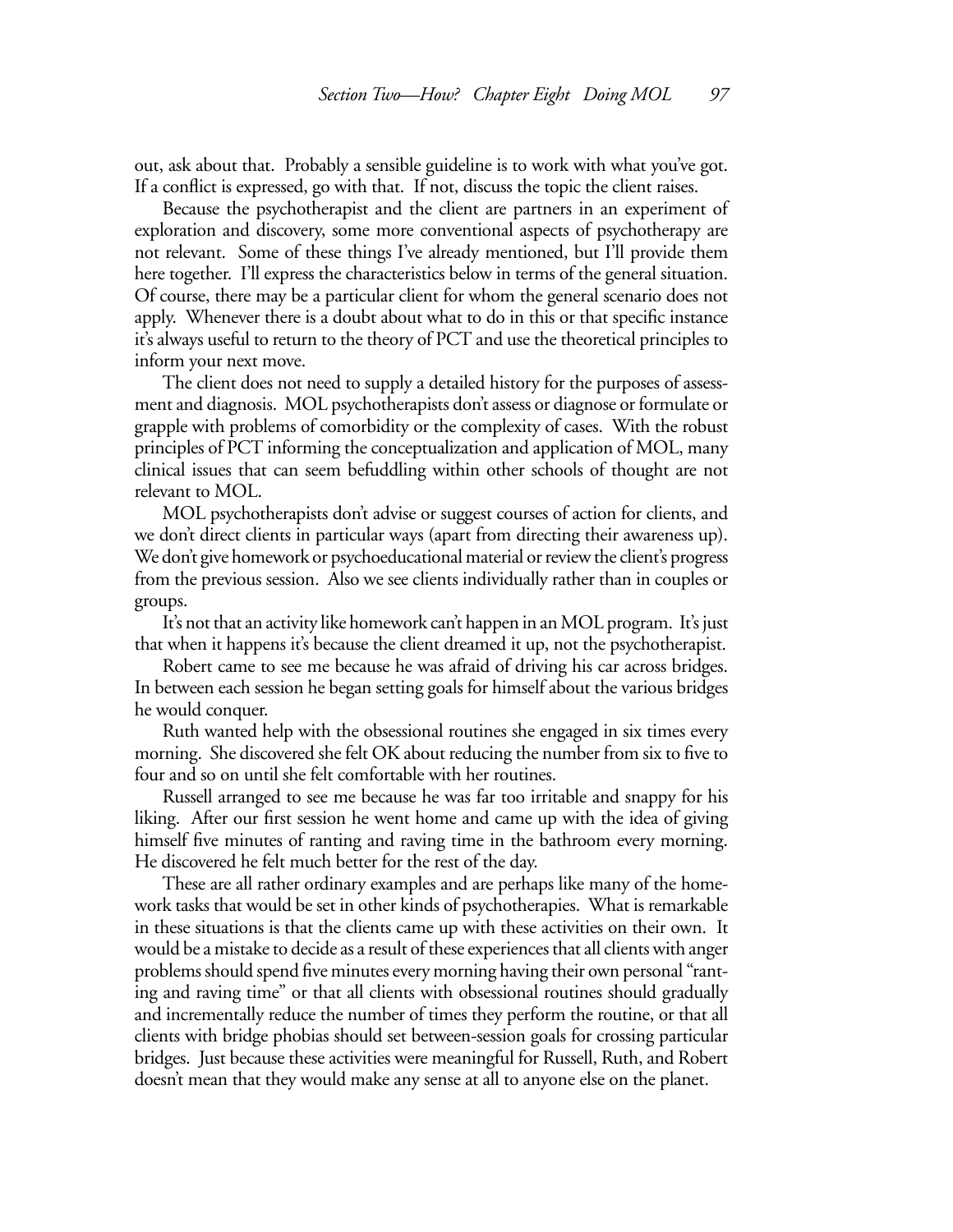On occasion clients have asked me if they should do homework in between sessions. I take this as an opportunity to explore with them some of their current thinking.

Do they have some particular activity in mind? Do they want my permission to start or stop a particular activity? What made the idea of homework pop into their heads just now? How was it that the idea of homework occurred to them just now?

Generally, MOL psychotherapists don't discharge clients who are attending MOL sessions under their own volition. Sometimes, the purposes of clients are at odds with the function of MOL, such as when they want to be given advice or solutions or avoid discussing certain topics. I say a little about this situation in Chapter Eleven. Mostly, though, MOL psychotherapists just do MOL, and we leave it up to the clients to decide when they have no more need of our assistance. To make MOL as efficient as it can be, we concentrate on doing MOL as "cleanly" as possible. On the occasions when clients tend to linger in psychotherapy longer than most, I can usually identify periods where I lapsed out of MOL. For example, I might have been beguiled by the content of the story and did too much listening and not enough discovery facilitation. It can also be that some people take longer than others to reorganize a satisfactory solution. Using plain vanilla MOL is the best you can do to ensure you are helping people in the most straightforward way.

MOL psychotherapists abstain from the things above, such as taking a history or setting homework, not because we think they are necessarily bad or detrimental (although sometimes they might be). We're just not convinced that any of those things help clients' shift their awareness to the higher levels that need reorganizing any more efficiently or thoroughly than noticing up-a-level events and directing their attention to them.

There are also a range of activities in some psychotherapies that seem to be about encouraging clients to "buy into" the psychotherapy and promoting client compliance with the psychotherapy regime. Things such as socializing clients into psychotherapy, fostering collaboration, and engaging them in the process, all seem to be for the purpose of increasing the likelihood that the client will acquiesce to the psychotherapist's view. Compliance has no place at all in MOL. MOL is provided for clients to explore and discover the workings of their own subjective world. This cannot happen if they are concerned with complying with psychotherapist's demands.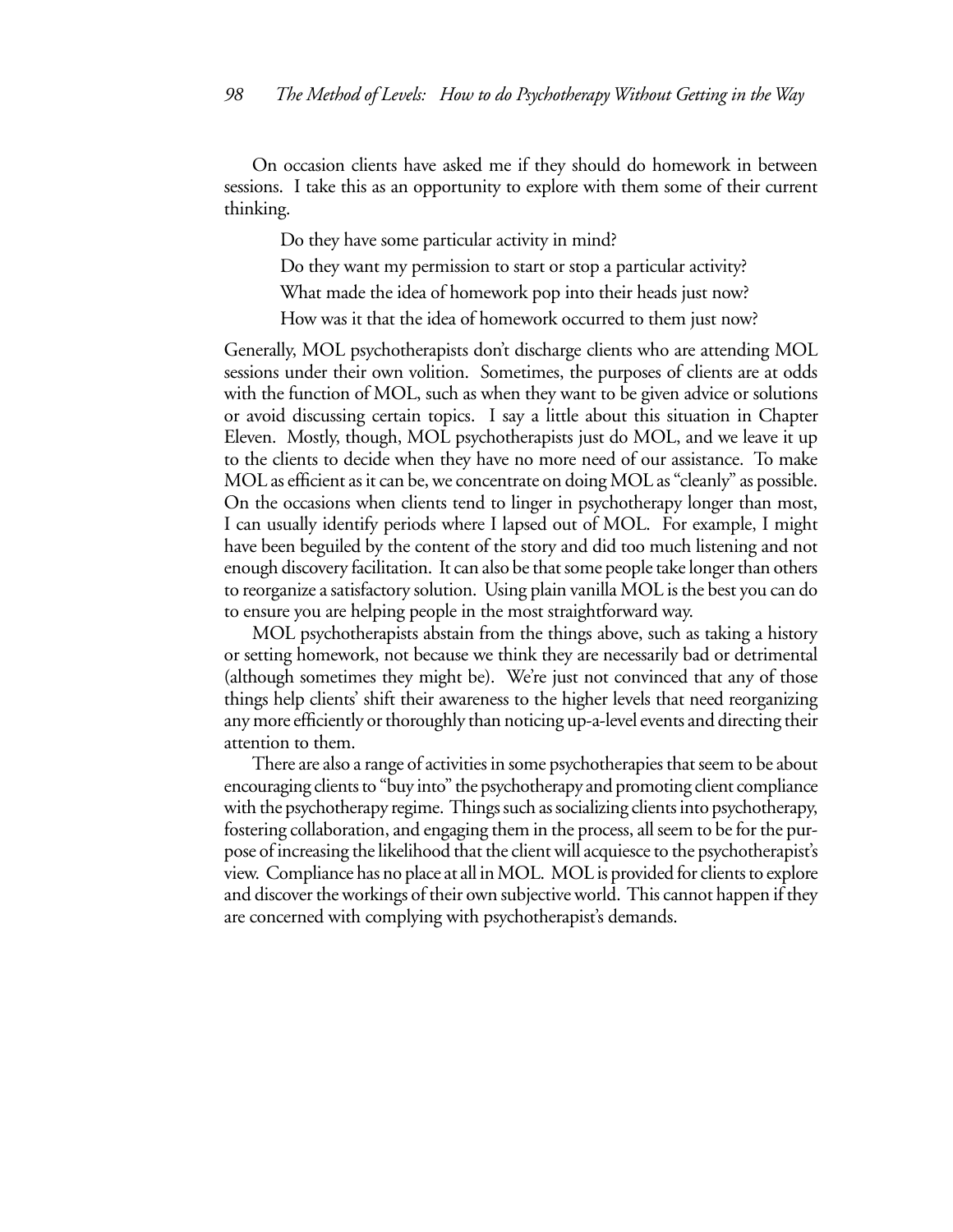Sometimes it might seem as though clients have "motivational problems." Certainly some clients will tell you that they can't be bothered doing things that they'd really like to be doing and they'd like to change this state. At other times, however, psychotherapists decide that clients have motivational problems. It might be because clients do not fully embrace the procedures they are being exposed to at this particular time or it might be for another reason. Whatever the reason, from an MOL perspective, the only motivational problems to be concerned with are those that clients are concerned with. If clients don't talk about motivational problems, then there aren't motivational problems to discuss.

With the principles of PCT, the mysteries of the psychotherapeutic relationship may be illuminated within the context of MOL psychotherapy. From an MOL perspective, the only thing that matters is that clients are willing to freely explore the nooks and crannies of their minds. To the extent that they are guarded or cautious, they might delay the process of reorganization, because they will not be allowing their awareness to wander untethered. If they are concerned with things like presenting a particular image to you, or giving you the right answers to your questions, or avoiding sensitive or emotionally charged topics, or showing you that they appreciate your efforts then it will be difficult for them to also allow their attention to scale the lofty heights of their hierarchies. Considering the psychotherapeutic relationship from this angle then, the only importance I can ascribe to notions such as trust, empathy, and unconditional positive regard, is in their capacities to foster an atmosphere of liberated exploration for clients. When clients are comfortable to follow without hesitation or restraint the path that is forged by their awareness, nothing else matters.

I should also mention that, although I'm discussing MOL for the purpose of resolving conflict, this doesn't have to be its sole purpose. MOL can be used still as a process of exploration and discovery when there is no apparent conflict. If you remember Powers's foreword, this is, in fact, how he started the process with his friend Kirk Sattley. In this instance MOL is almost a meditative exercise where you can discover a little bit more about what it means to be you. I'll provide extra detail about this in Chapter Eleven.

The point about a conflict is that, when one is present, it holds up an otherwise uncomplicated meandering up the levels. The attitude of experimentation within a context of exploration and discovery then, can be adopted every time to verify if in fact a conflict actually exists anywhere in this particular hierarchy.

MOL is an experience. As such it needs to be experienced to be understood. The words on these pages will probably become much more meaningful for you if you are able to relate them to your own MOL experiences. So! What are you waiting for …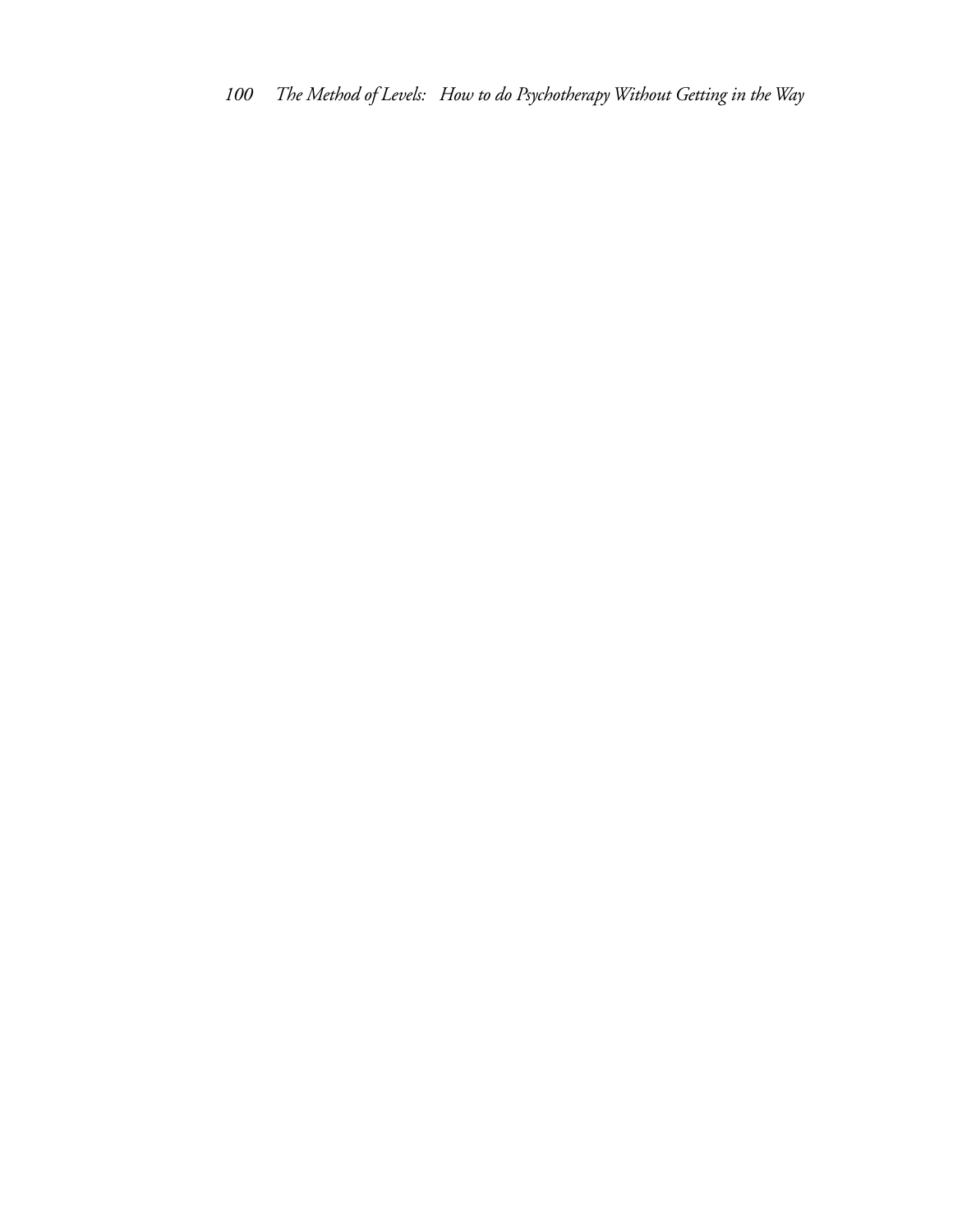### *What's been said*

MOL conversations are about the *right now* experiences of the client.

MOL psychotherapists need to "half-listen" to the conversation but also need to be on the lookout for up-a-level events that might occur.

Not all shifts of awareness will lead to the right place for reorganization, so the process continues until the right place is found.

## *The big deal*

MOL psychotherapists offer as much help as they can, and obstruct as little as possible, by providing clients with assistance to consider their situation from higher perceptual levels.

### *Coming up*

MOL in practice.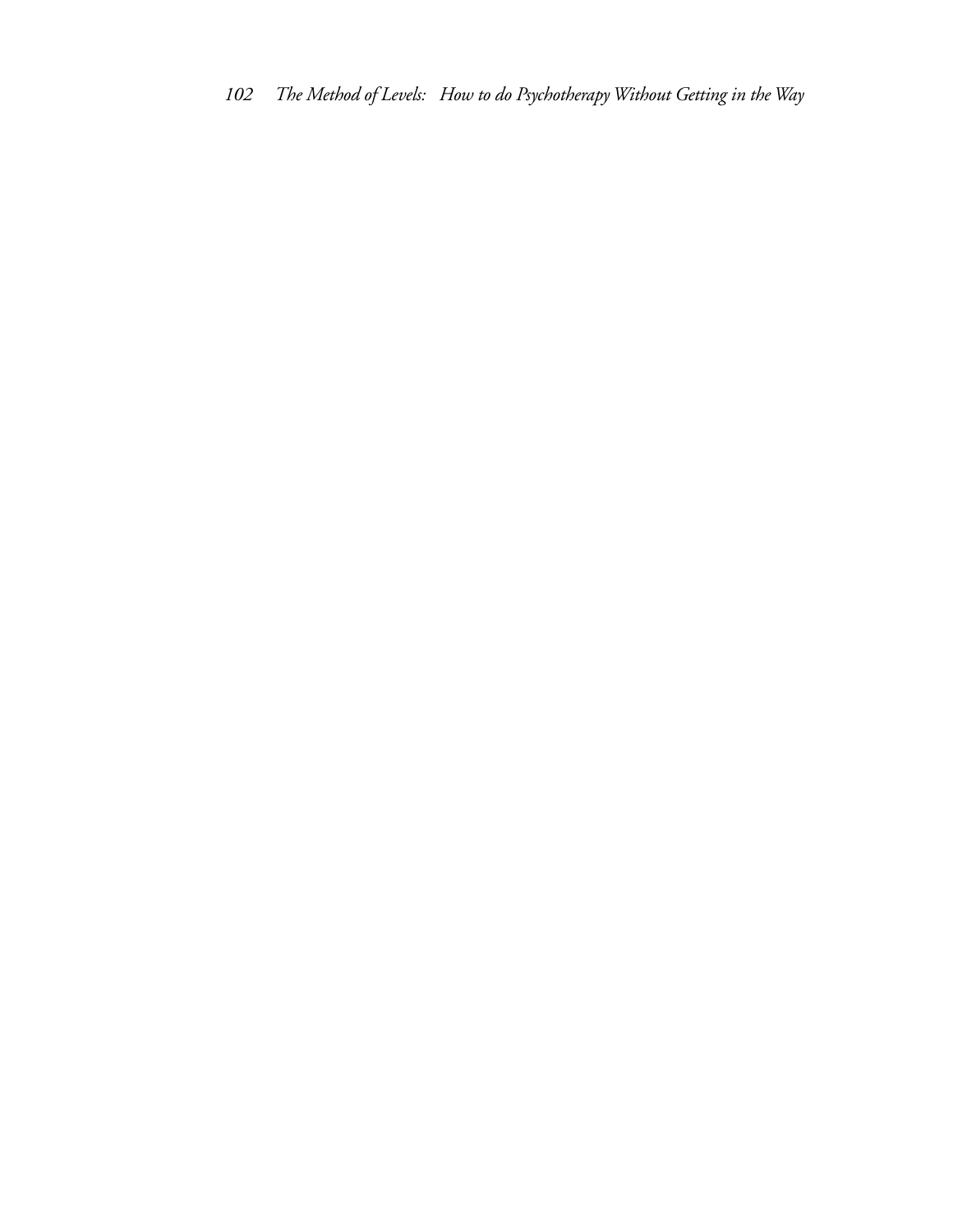### *Chapter Nine*

# *<sup>W</sup>hat MOL psychotherapy looks like*

 n awareness of things that can happen when MOL is adopted might help you *A*anticipate and plan some of the experiences you could encounter as an MOL psychotherapist. The information provided here is largely based on my experience as a full-time clinical psychologist. Primarily I see adults aged between 18 and 65 who are referred to the local clinical psychology department of the National Health Service (NHS) by GPs and psychiatrists. People experiencing a multitude of problems are referred, so I have had the opportunity to use MOL in a wide variety of situations. MOL is the only approach I use in my work. I have not blended it with other techniques, nor have I set it aside in favor of another approach in particular situations.

In a sense, it is impossible to pin down a precise formula for the unfolding of the interaction of an MOL session. MOL sessions can be expected to be fluid and unpredictable. Learning MOL is a process of learning which attitudes to adopt, not which procedures to unroll in which circumstances. At all times, if you set your attitudes according to the principles of PCT you can then allow the MOL session to proceed as it will.

The ancient Greek philosopher Heraclitus famously remarked that "You never step into the same stream twice." This remark captures well the essence of MOL. In MOL each session is seen as a discrete event. This might be the only time you see the client, or it might be the only time the client talks to you about this particular problem. When clients do return for subsequent appointments, they will have lived a little bit more and may well be in a different place from the one they were in when you first saw them. Also, reorganization might already be occurring somewhere different from where it was occurring before, and the clients might now think differently about one or more things.

So each session begins anew. Sometimes the thread from the previous session will be continued, but often something different will be discussed. The topic of conversation in MOL is determined by the client.

The work of MOL can begin from the first session. Once we have introduced ourselves I ask something like: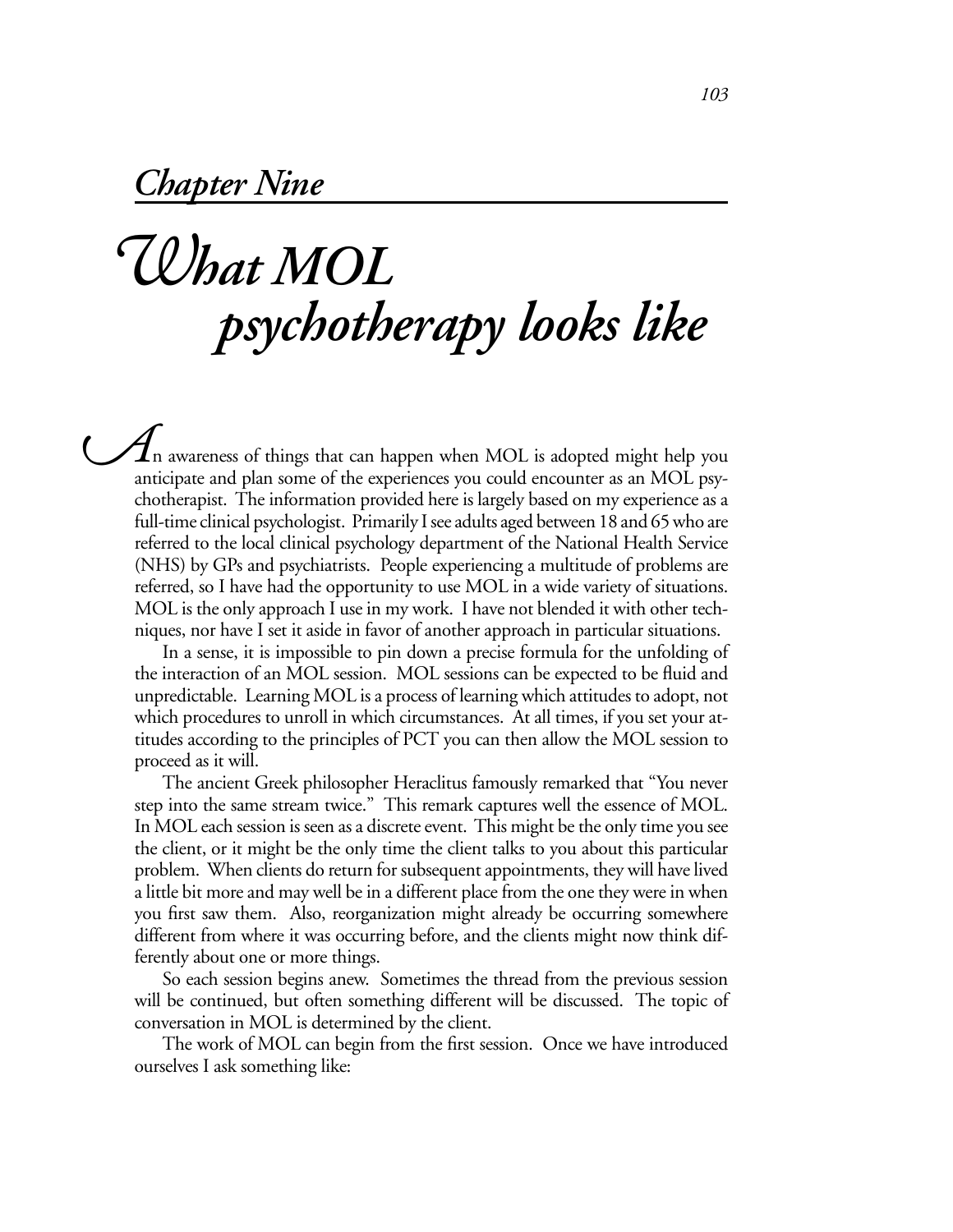What can I help you with? What's on your mind today? What would you like to discuss? What brings you along to see me? Where would you like to start today? What would you like to spend time sorting out? What would you like to look at in this session? What's bothering you at the moment?

and the MOL session proceeds from there. Even if clients come in and just start talking, I consider it important to obtain their permission before commencing, so I might ask a question like "Is that something that you'd like to spend time exploring today?" Then, I spend the time with the client curiously enquiring about their current experiences and helping them become aware of higher-level perceptual experiences.

As more psychotherapists learn the theory of PCT and adopt the practice of MOL, no doubt preferences will differ regarding factors such as the procedural aspects of conducting MOL. Some psychotherapists, for example, might prefer to give a brief explanation of the process prior to commencing. After trying out different procedures, my preference now is to commence the MOL session and to provide explanations, such as a rationale, only if clients request them or otherwise indicate that they might be helpful. Generally I don't talk much *about* the process because I prefer to spend as much time as I can providing clients with an experience *of* the process. I prefer to get under way with MOL promptly and provide information only when it seems helpful to do so.

My experience has been that many clients participate in the activity of psychotherapy without wanting to know why they are undertaking a particular procedure. Other clients, however, are interested. Rather than give to all what is required only by some, I provide a rationale retrospectively, perhaps at the end of the first session, whenever it seems appropriate. When this occurs, I discuss what I think might be useful to help clients shift their awareness to higher levels. At the end of the first appointment I often ask clients if they have any questions they would like to ask. This seems to be a good way of providing only the information that they are interested in. I have also prepared a little card with some of the important aspects of MOL including my role and their role in the process, and I give this to clients if they seem interested in knowing about the process.

The general idea I keep in mind is that the only thing that helps clients remove the distress of chronic internal conflict is for them to shift their awareness of their troubles to higher levels and reorganize. Any time that I'm not helping them shift their awareness up a level or two, I'm probably getting in the way. If I do lots of talking, I'm getting in the way; if I do lots of listening (and don't ask about up-a-level events) I'm getting in the way; if I participate in discussions about issues irrelevant to the conflict, I'm getting in the way; if I engage them in teaching activities or give them information to read, I'm getting in the way.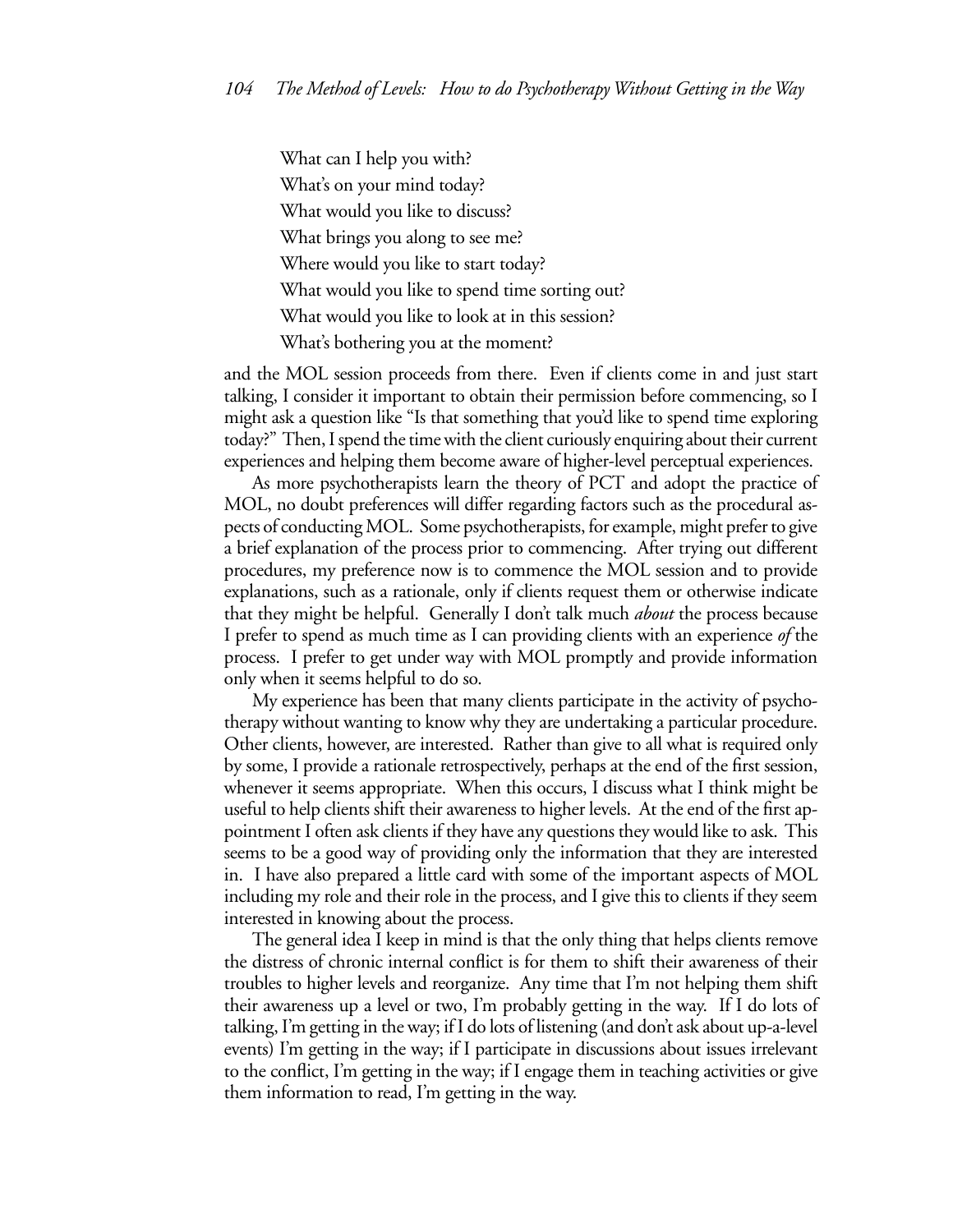At least, this will apply in general. Sometimes doing the things above can help people shift up a level or two. Sometimes, for example, it can be helpful to describe to clients what they need to do. "Your job is just to describe to me what is currently going through your mind as we talk about your troubles." When it seems useful to do so I might explain to clients that they can talk about anything at all but whatever it is they discuss, I'll be assuming that what they're describing is somehow preventing them from living the life they want to live at the moment. Here are some of the other things that I might mention:

- My role is to ask you questions to help you develop a different perspective on your problems.
- I won't give you advice or suggestions or tell you what to do or offer what I see as solutions because these sessions are about helping you find solutions that haven't occurred to you yet.
- Even if I could give you advice that worked, all you would have learned by coming along is how to follow advice. You wouldn't have learned how to think through problems on your own, so you'd be no better off the next time you encountered a problem.
- I'll assume that you're coming to see me because some aspect of your life isn't the way you want it to be, and you can't make it be the way you want. If a memory from your childhood is particularly troubling you, for example, we can talk about that, but when we talk about it I'll be interested in exploring how the memory of that event is getting in the way of your day to day living just now.
- In these sessions it's not important that I understand your problem; it's important that you reach an understanding different from the one you have now.
- There are no right or wrong answers, and I'm not asking questions to try and trip you up.
- When people have psychological problems, it's not because they have anything wrong with their brains; it's just because they're not looking in the right place for the solution. Sometimes, when a problem grabs your attention, you can spend a lot of time going over the same thing and thinking about the problem in a particular way. My job is to help you shift your attention to parts of the problem you might not have considered in detail yet and to search different places of your mind so that you'll be able to generate a solution that you're happy with.

This list is not exhaustive, but is typical of some of the things I say whenever it seems appropriate to say something about the process. What I say varies depending on the client I am with and the context of the current conversation. The points that I've provided here should not be taken as a checklist of topics to address at the first interview. What you address with your clients in any particular session will depend on your purposes. My purpose when I'm conducting MOL is to act as a resource whose only function is to help clients shift their awareness of their problems to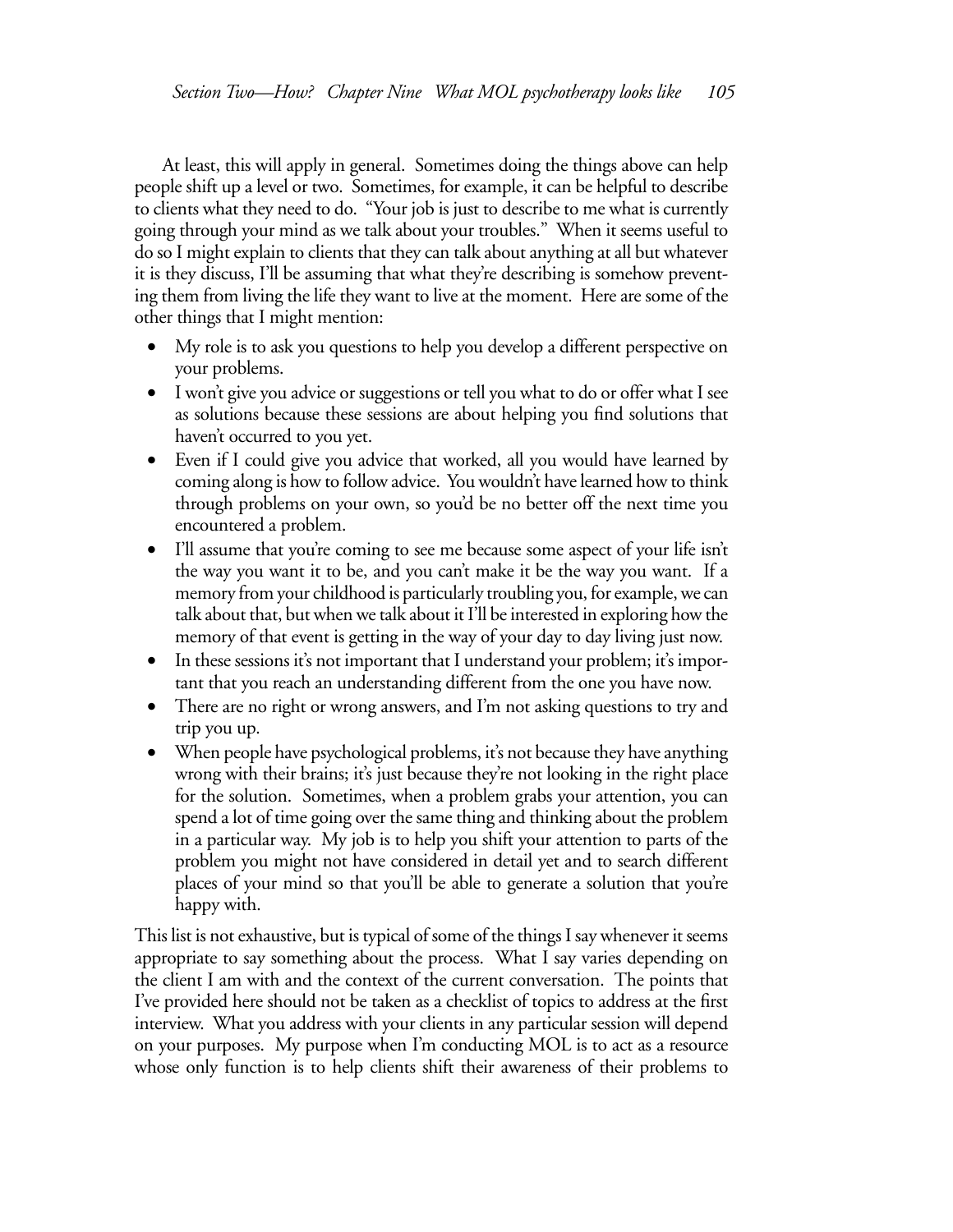higher levels. Consequently, any information I provide will be designed to help me experience myself in this way.

At the end of the first session I might also explain how clients can go about booking subsequent appointments, if that is what they want to do.

It can also be useful to describe to clients what they *don't* need to talk about. They don't need to provide a detailed history or explain all the different things they've tried to overcome their difficulties. They just need to describe whatever is on their mind.

So to commence, clients just begin talking about whatever is on their minds. Each session begins in the same way by asking the kinds of questions mentioned near the beginning of this chapter. Asking something like "What would you like to talk about today?" generally gets the ball rolling. The purpose of the opening question is to invite clients to begin describing the current experience they would like to explore. There is no need to recap on what has transpired since you last met—although clients might want to discuss some part of this with you. Whatever the client begins discussing, the MOL psychotherapist listens and provides reflective statements and questions for clarification. The psychotherapist encourages the clients to provide more and more information about what is concerning them and asks questions to better understand the client's experiences and to draw out more information.

 $Is \_\_\_\$  related to  $\_\_\$ ? When you said \_\_\_\_\_\_ did you mean \_\_\_\_\_? How often does \_\_\_\_\_\_ occur? Is it always the same when it does occur? Has this happened before? How long has this been happening?

The idea here is that as clients explain their current situations to you, they are explaining it to themselves as well. Experiences can seem different when you describe them to other people, and you hear them outside your head rather than just on the inside. Alexander explained that when he talked about his problems he was able to look at himself and his situation, but he couldn't do that when he just thought about his problems to himself.

While current experiences are being described to others, up-a-level events in the form of disruptions seem to occur. An MOL psychotherapist attends to a disruption as soon as it is spotted and asks the client for more information about it. Questions like:

What went through your mind when you smiled to yourself just now?

are commonplace. And, in response to something like:

This all sounds so crazy,

the psychotherapist might say: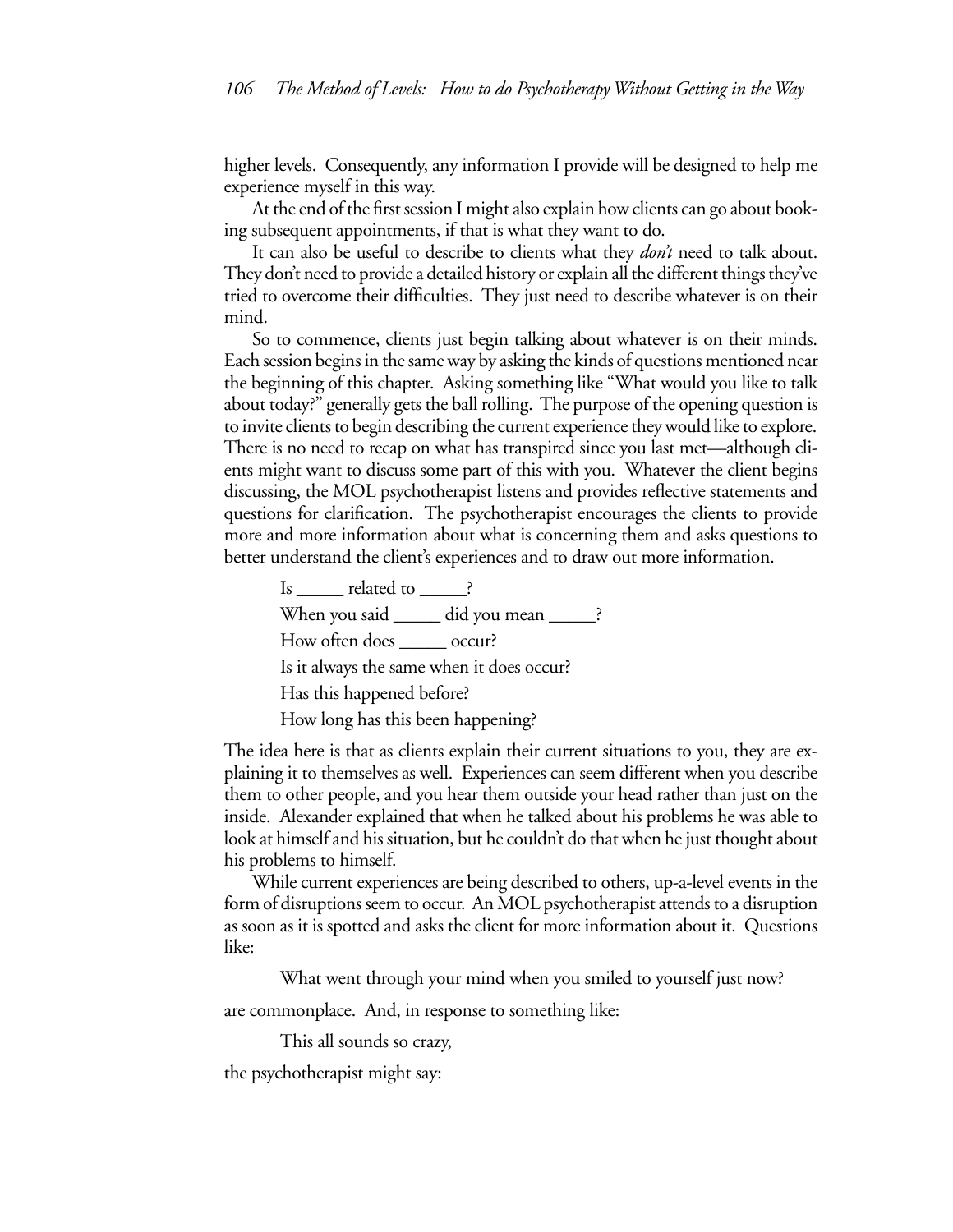What part of it sounds crazy? Does it bother you to be saying crazy things? What gives you the idea it sounds crazy? Did something happen for you just now that made you think of how you were sounding? Was it my question that was crazy or something else? Do you get the idea at other times as well that you sound crazy? What is the aspect that seems crazy to you at the moment? What's the sense of craziness that stood out for you just then? What's your attitude towards saying things that are crazy? Are you concerned that you might be crazy?

If the client says something like:

I just can't stand it anymore,

the psychotherapist might ask:

What's your experience of not being able to stand something?

Does it bother you to not be able to stand it?

Can you describe 'not standing it' to me?

Tell me some more about not being able to stand it anymore.

Is it just particular things you can't stand or is it everything?

How do you know you can't stand it?

What gives you the idea that you can't stand it?

How is it for you not to be able to stand it?

When did you reach the point of not being able to stand it?

If the client says:

I feel like I'm being put on the spot,

the psychotherapist might ask about the experience of being on the spot.

Does it bother you to be on the spot?

What's happening for you now that you are on the spot?

Do you often feel as though you're on the spot?

Tell me some more about being on the spot.

When did you notice that you were on the spot?

Do you ever feel on the spot in other situations in your life?

Sometimes elaboration of the disruption will lead to further meaningful dialogue about the client's concern and sometimes it won't. If a particular disruption does not turn out to be relevant, then you and the client return to the original concern.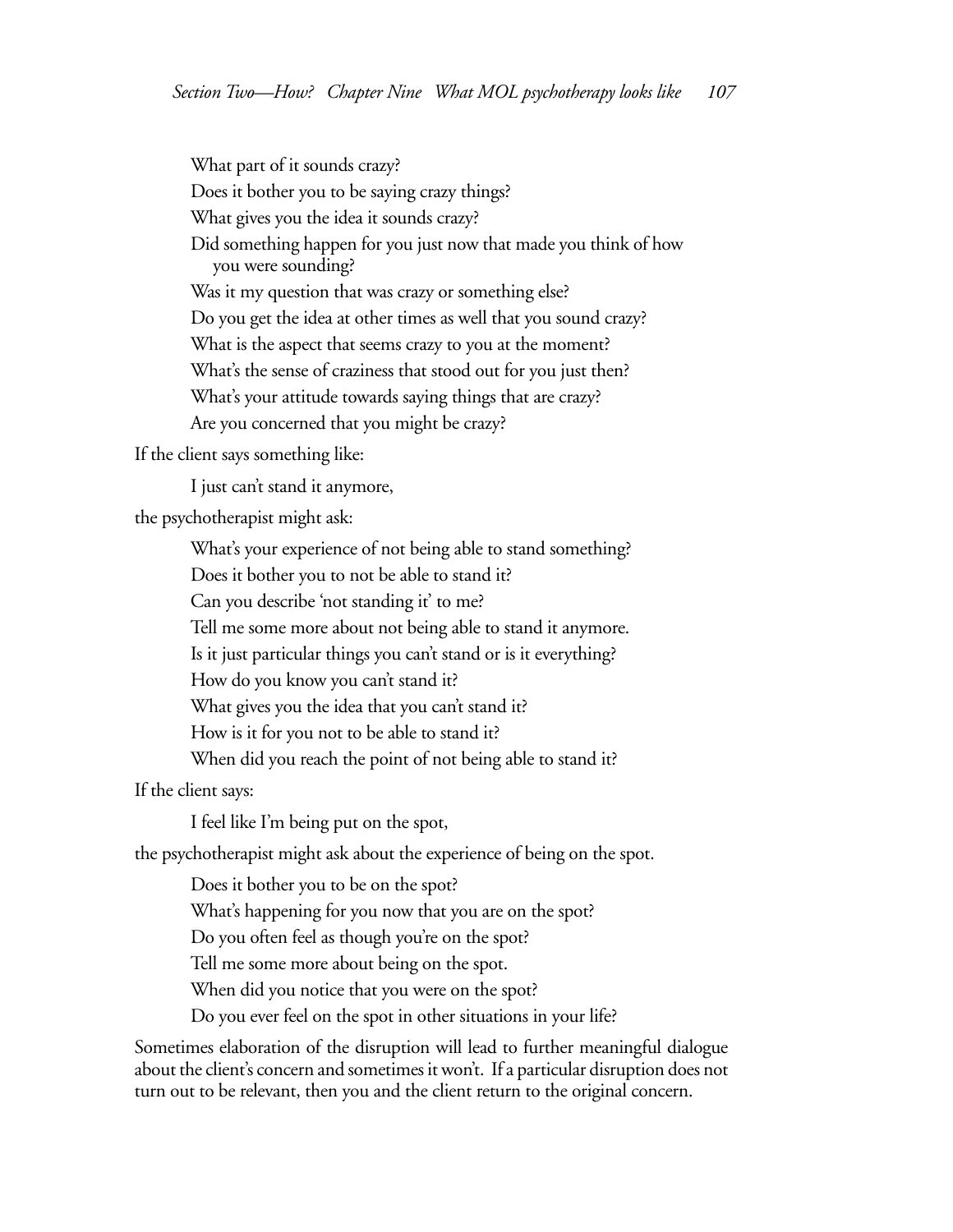We got off the track a little bit there, you were talking about  $\equiv$ Can we just return to what you were talking about a little while ago?

I think you were saying \_

Do you have any more to say about the area of \_\_\_\_\_ you were describing just now?

What else can you tell me about \_\_\_\_\_ ?

Some people will attend to disruptions without much prompting at all, but others will need to know explicitly what is expected of them. What can I say? People are different. It's different strokes for different folks. People will generally let you know what they need. If they need an explanation, I give it to them. I don't assume, however, that all clients want one or need one.

If clients aren't sure what they're to do, it might help to teach them about background thoughts. I learned a couple of great activities for teaching people what is meant by background thoughts from Powers. If you ask people to think over and over for a short period of time the thought: "I'm not thinking this thought" or the thought: "My name is not … (insert name)," it usually doesn't take very long before you'll notice their expressions change or some other suggestion that they might be aware of background thoughts. Then you can vividly illustrate the phenomenon of background thoughts by asking them to describe what was happening while they were thinking what you asked them.

As I mentioned in Chapter Seven, sometimes it happens that clients don't know what to talk about or perhaps don't have anything particular to talk about. Though this can occur for a variety of reasons, it would be counterproductive to persuade clients to discuss things they do not wish to discuss or to suggest to clients that something in particular is a problem for them when they don't currently see it as a problem. Clients are in psychotherapy to move their awareness up a level or two so they can reorganize, not to practice deference to authority figures. After a little enquiring about the state of "not having anything to talk about" it can be appropriate to simply reschedule the appointment for a later time. The attitude that psychotherapists know what clients should talk about and the problems they must address in order to improve does not belong to MOL. (I say a little bit more about working with clients who don't have anything to talk about in Chapter Eleven.)

It may be the case that the client does have something in mind but is embarrassed to speak about it. In this situation it is often helpful to explain to the client that as an MOL psychotherapist you don't need to know the content of whatever it is the client would like to discuss. I mentioned earlier that content is not important in MOL. Clients could call the thing "green apples" or "falling snow" or whatever they wanted and the MOL session could still proceed. In MOL it is not important that the psychotherapist becomes aware of the nature of the client's problems—it's important that the client does. Psychotherapists can ask clients about different aspects of their internal experiences and can spot disruptions that signal up-a-level events and enquire about these whether or not the psychotherapists know specifically what the clients are experiencing.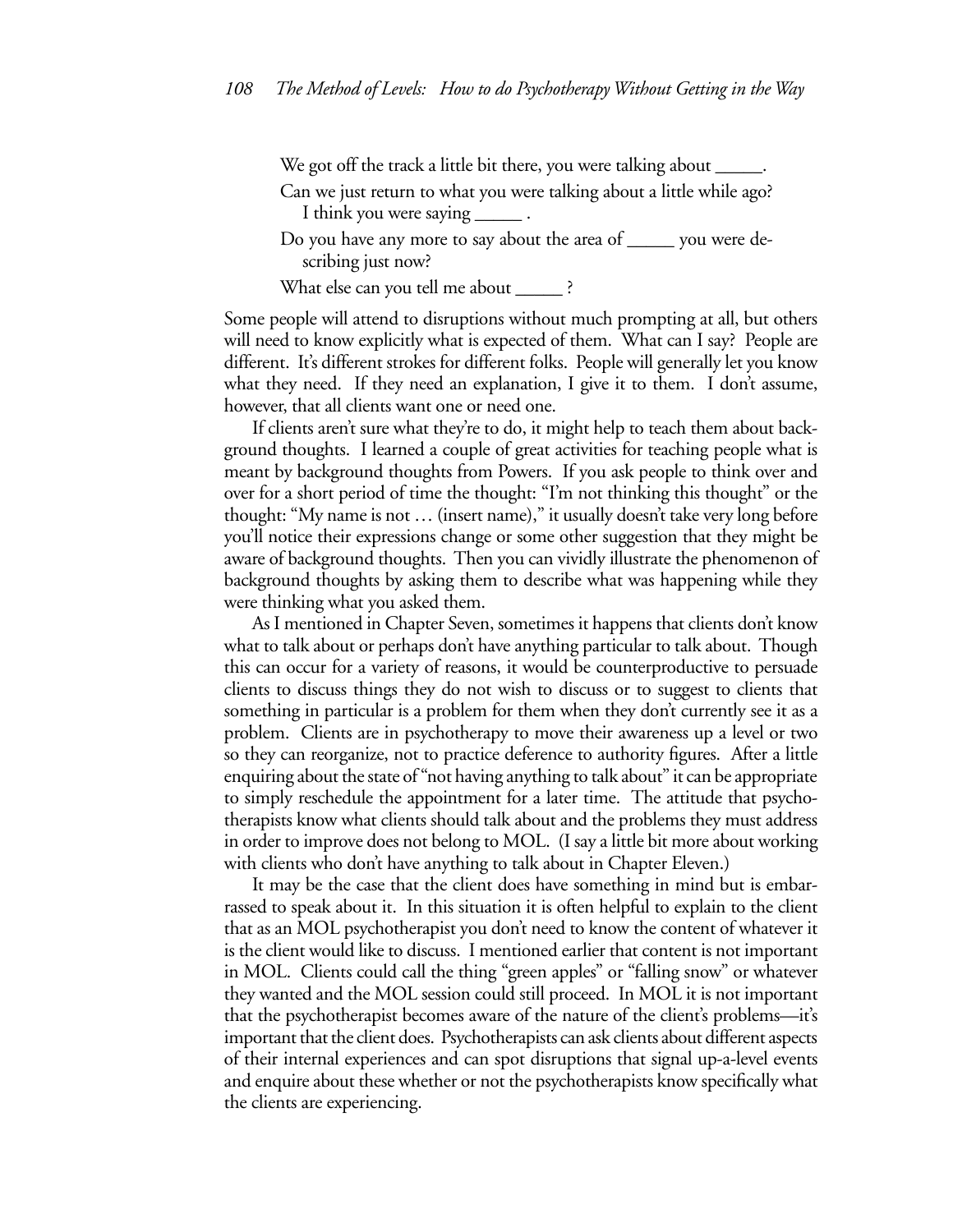Since we can never know with certainty the experiences of others, and we never know how directly what others tell us relates to the experiences that they are currently having, it is fortunate that, with MOL, we don't need to know these things. It is certainly an advantage that we don't need to know what we can't know anyway. At the beginning of Chapter Four I used the examples of a pancreas and a car engine when discussing the importance of understanding how something works. Those examples are relevant again because, as Runkel pointed out to me they illustrate an important way in which MOL is different. It is reasonable to assume that people who fix pancreases know better than the pancreas when it is not functioning properly and what to do when it is not. Similarly, people who fix car engines usually know when the car engine is not functioning properly and what to do about it. Psychotherapists do *not*, as a rule, know better than the client when something is wrong, what it is that is wrong or the solution that will fix it.

It can often be the case that when clients discuss the difficulty in talking about a particular topic, they begin to find the topic not so difficult to discuss and just start talking about whatever it is. While this often happens, it is fortunate that this is not a requirement for MOL to proceed.

On rare occasions, for some reason or another you might find after 10 to 15 minutes (or some other "little while") that MOL is not happening today. Perhaps you are having trouble concentrating or perhaps Joan wants to stay with the content of what she is describing to you. In this situation, because my focus is on providing clients with the "cleanest," most focused MOL sessions I can, I reschedule with the client for another time.

In MOL there is no required frequency of session contact, nor is there a limit on treatment duration. I leave it up to my clients to tell me when they need to come back rather than scheduling sessions for them weekly or fortnightly (or at some other frequency).

During my practice as a clinical psychologist, I've used different procedures for appointment scheduling. Initially, I took my diary with me to each session and clients would tell me at the end of the session when they thought they would come back. Then, I began asking clients if they wanted to make a time at the end of the session or if we should just leave it for them to call me when they next wanted to do some MOLing.

Now, however, all my appointment booking is done on the computer. When clients are referred, I send them a letter asking them to phone the clinical psychology department to arrange an appointment if they require psychological assistance. After the first appointment, all subsequent appointments are made by clients phoning my office and booking an appointment with the clinical psychology department secretary whenever they want to come back. I check my computer each morning to see who has booked in for the day. This is my favorite way of scheduling appointments and seems to me to be the approach that is most consistent with thinking of clients as living control systems. Since clients will reorganize at different paces, it seems to make the most sense to leave it up to them to tell you when they need to experience MOL.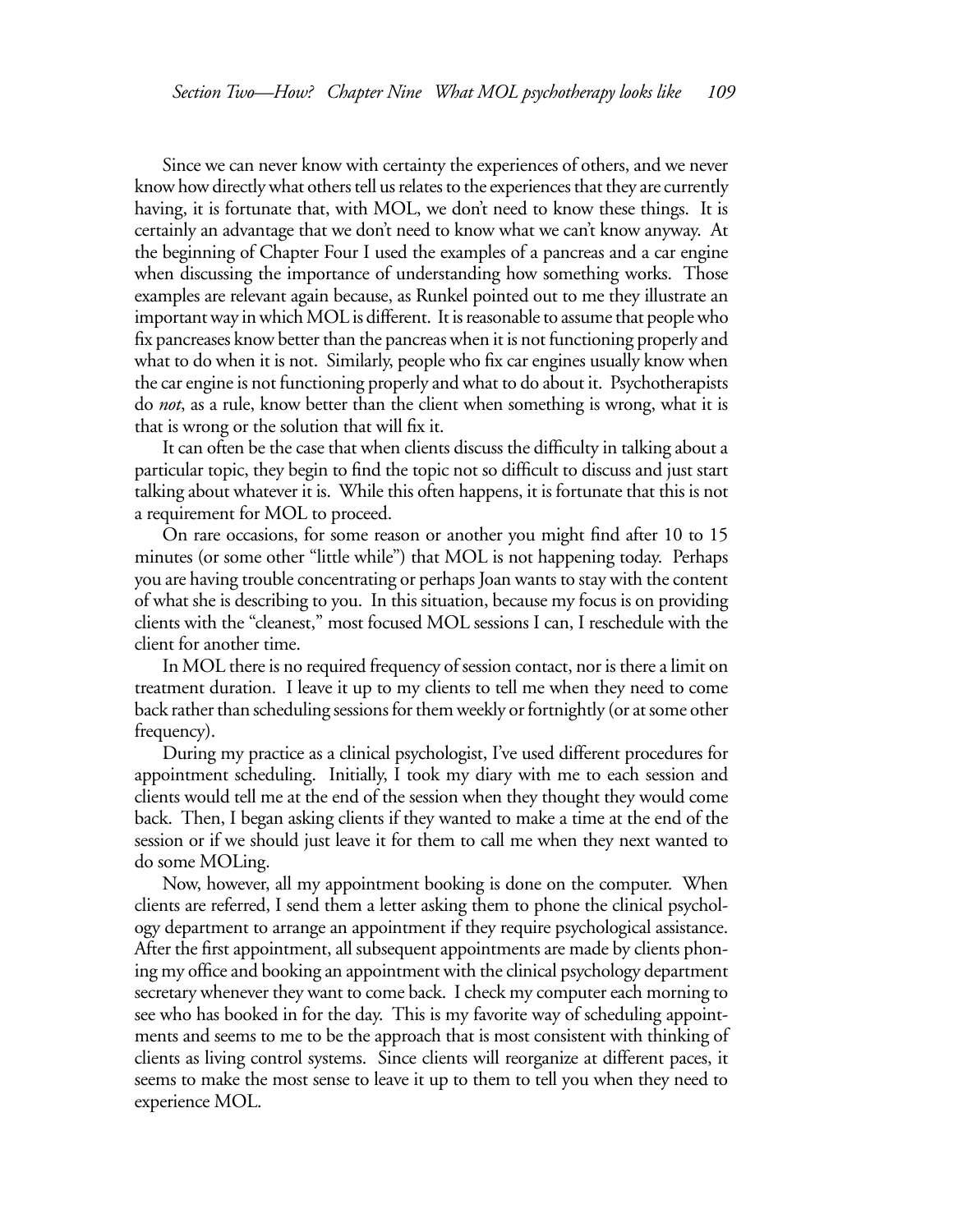When clients schedule their own appointments, a variable pattern of attendance emerges. Clients I see average around three to four sessions, with a small proportion of clients coming for more than 15 to 20 sessions, and lots coming for one or two sessions. Some clients attend regular weekly or fortnightly sessions, but most clients vary how frequently they attend.

Psychotherapists might sometimes be concerned that if clients determine their own appointment schedule that they might not choose one that is most beneficial for them. The thinking seems to be that the psychotherapist will be a better judge of when clients should attend appointments than clients will be. Prior to seeing the psychotherapist for the first time, however, the clients had to seek help for their problems, find the psychotherapist, and turn up for the interview. After managing all that, it is hard to imagine that they are incapable of deciding when to come back. Even if the hypothesis that they "don't know their own mind" was entertained, how amazing to think that the psychotherapist would know the client's mind better than the client after meeting only 20 minutes ago.

It has never been established that a particular number of sessions is required to recover from a particular problem. There is certainly research that indicates that 8 or 12 sessions (or some other number) of a particular form of psychotherapy, for example, is effective in the treatment of depression but this does not demonstrate that 8 or 12 sessions is *necessary* for the treatment of depression. From a PCT perspective it makes no sense at all to presume that different clients would require the same time frame to resolve their conflict.

In the conduct of MOL, after a period of time the client generally arrives at a place where it seems appropriate to stop. This stopping place can be indicated in different ways. Sometimes clients will say that they just realized something they hadn't thought of before. At other times clients might say that they don't have anything else to talk about. Sometimes it might seem like a different conversation is beginning which could be a signal to conclude this particular session of MOL.

Some psychotherapists might like to recapitulate at the end of an MOL session. I tend not to do so because I'd rather leave the client's attention where it was when the session finished. If reorganization has shifted to a useful spot, I don't want to bump it off to someplace else. Future research will no doubt clarify the extent to which sessions might be ended most satisfactorily for clients, but until then I'd rather do less than more. It may also be useful to identify your purpose in finishing a session in a particular way. What would the purpose be in reviewing what has just been discussed? If it is to identify what has been covered and learned during the session, then recapitulating is not consistent with a model of random, trial-and-error reorganization being used to resolve conflicts.

A period of around 30 minutes is quite a lot of MOL. MOL requires focused concentration for both the psychotherapist and the client. There is of course no hard and fast rule to this. In some sessions, clients arrive at a useful vantage point from which to consider their problems after 15 to 20 minutes. In other sessions 40 to 50 minutes of productive MOL conversation can occur. At other times a worthwhile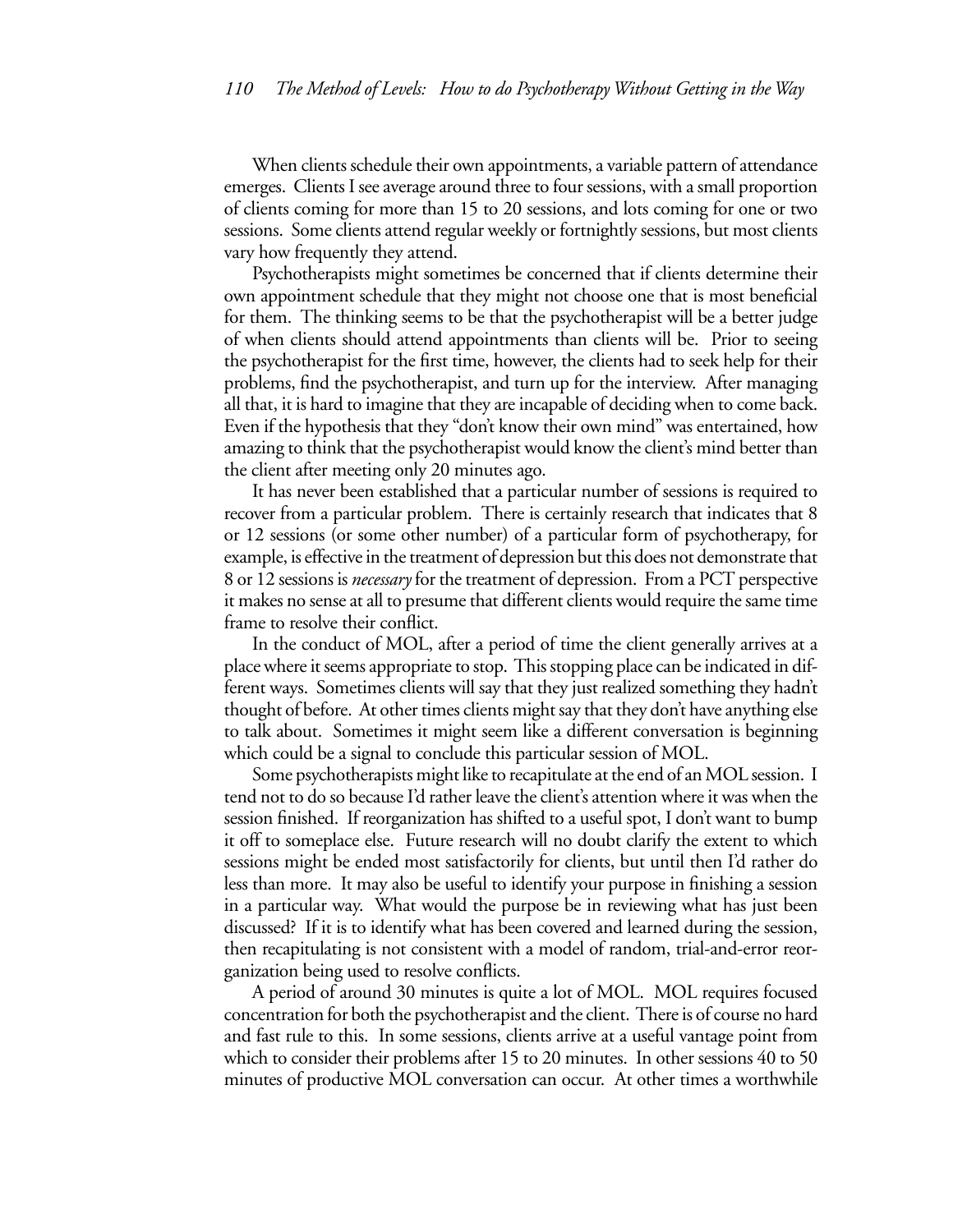session of MOL might last 70 minutes. I'm using different numbers here because I'm wary of any particular number becoming the standard for the "MOL psychotherapeutic hour."

It is probably best to be open minded about the length of a session and use what the client is experiencing as a guide to indicate when stopping is appropriate. There is no set response to look for from clients to indicate it's time to stop, but it's often not difficult to get the idea that they are in a different place from where they were when they came in, and that stopping would now be appropriate. Of course administrative parameters such as appointment times and clinic schedules might also influence the length of time a session can last. How long you conduct MOL in any particular session is not nearly as important as the quality of the MOL you provide in whatever time you have.

As with other elements of MOL, there is no correct way to finish the session. The important component is to work as hard as you can at providing opportunities for clients to shift their attention to higher perceptual levels for whatever time the clients have you in their company. How this time starts and stops is less important.

By the end of an MOL session clients can be in a reflective, thoughtful frame of mind. Sometimes also they say they are confused or their mind is blank. Individual descriptions of the experience of traveling up the hierarchy can vary a lot. This is why there is no specific signal about when to stop the session. Whatever their frame of mind, one should not expect that clients will immediately resolve their problems. It can be assumed that what has happened is that reorganization is now in a place where it can make some effective changes in the client's conflict. How long the reorganization takes, however, will vary from client to client. Many clients have told me that, in the time between one session and the next, they would often catch themselves thinking about the things that had been discussed in the session.

There seems to be no reason to maintain that psychotherapeutic change should take a long time or a short time or a certain number of sessions. In fact, reorganization seems to be experienced in a slow, methodical way at times and quite speedily at other times, which is just what you'd expect from a random, trial-and-error process. People might spend an extended period of time generating solutions to a problem. Alternatively, ideas can flash through their heads quickly, with a satisfactory solution arriving quickly.

Another angle to consider with reorganization is the length of time it takes to *create* problems in the hierarchy. Generally, it doesn't seem to take a person a long time to develop some kind of problem that might be called psychopathology. People can develop debilitating phobias after just one or two frightening experiences. Some people certainly endure these conditions for considerable periods before seeking help, but the actual onset of the condition need not take a long period of time. Since acquiring a phobia can occur in an instant, in principle it seems reasonable to expect that eliminating a phobia could occur just as quickly, given the right conditions. MOL may well be the most anyone can do to provide the right conditions.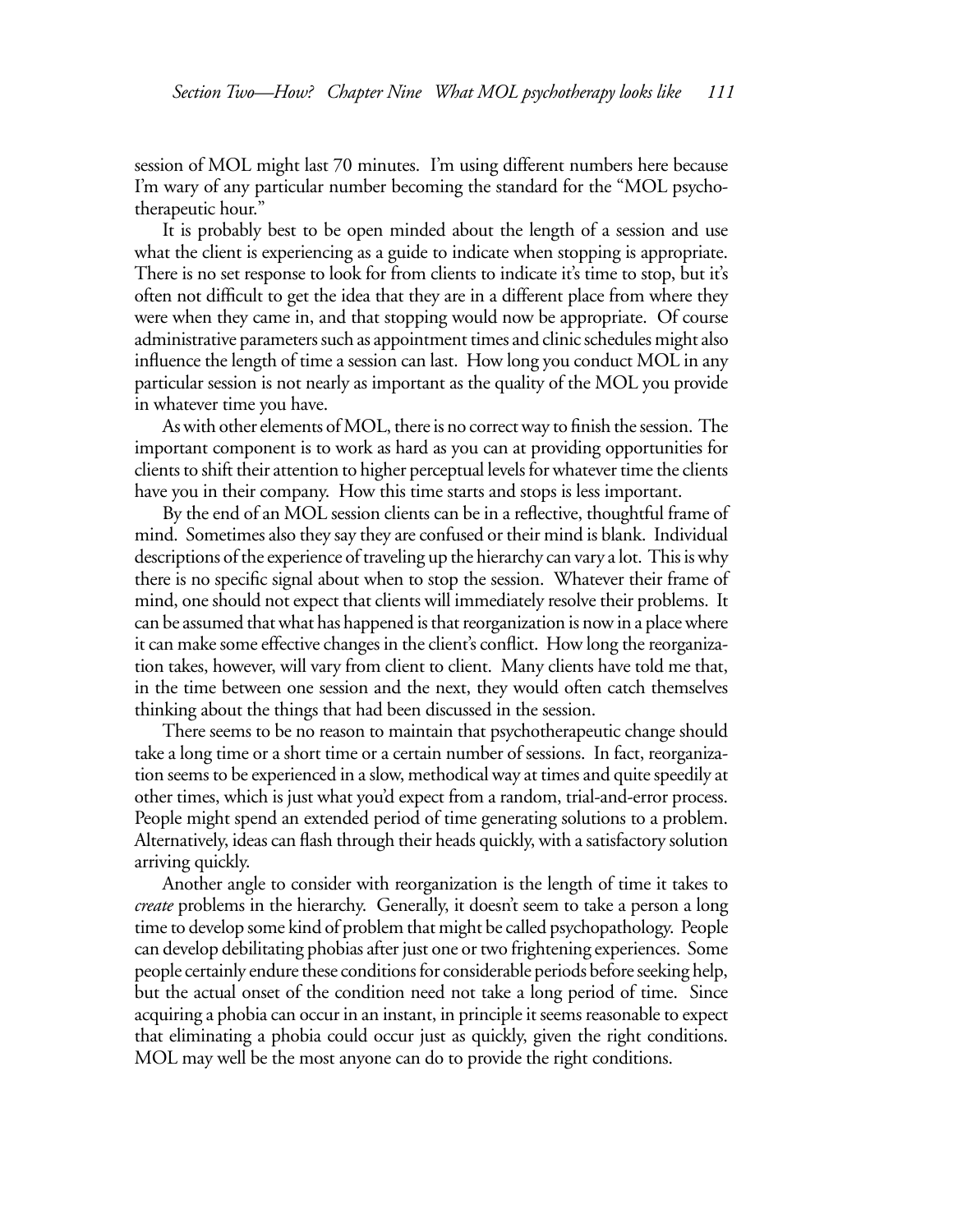What I'm getting at is not to expect that change will happen in a predetermined period of time.

I've often wondered how much clients' expectations of the length of time to get better have to do with their rates of improvement. Some clients have told me that they know change won't happen quickly, but they'll just keep working away bit by bit and eventually they will get to where they want to be. Others have said that they are fed up with where they are at the moment and they want to get on with their lives as quickly as possible. Although I don't have any good statistics about this to offer you, it does seem to me that those clients who think they will take a long time to get better *do* take a long time while the ones who want to change quickly *do* change quickly. Change seems to happen about as quickly as clients think it will (which makes sense from a PCT perspective if "time to change" is thought of as a reference signal that can have a range of values from "immediate" to "forever."). As with any other topic or issue therefore, expectations of change can be something to enquire about from an MOL perspective if any particular client indicates it is relevant.

Also, the psychotherapist's expectations of change may influence the duration of psychotherapy. So it's important as a psychotherapist to be aware of your own expectations of the length of psychotherapy. Do you expect the client to "get better" in a day or a month or a year or six to ten sessions with a three month follow-up? If these are your expectations, then it may be the case that these expectations function as reference signals and you may actually be controlling for the clients spending the length of time in psychotherapy that you think is "right." In this instance what are being discussed are your expectations and a normal control process. The discussion is not about any inherent capacity of the client to improve in a certain length of time. Your expectations about the time taken to recover could unwittingly be influencing the MOL you deliver and getting in the way of you providing MOL as effectively as possible.

When you think about it, it's probably a bit silly to even try to put any sort of time frame on change. We can say how long it takes to bake a rice pudding, but how long does it take to learn a skill? How long does it take to learn to walk or to sing in tune or to live as husband and wife or to swing from the tree into the creek? How long is a piece of string? The length of time to change should not be the issue—the quality of the opportunities provided during the change process should.

MOL is not done in a short time or a long time. It's done in the client's time. How long should a program of psychotherapy be? It should be as long as necessary and no longer.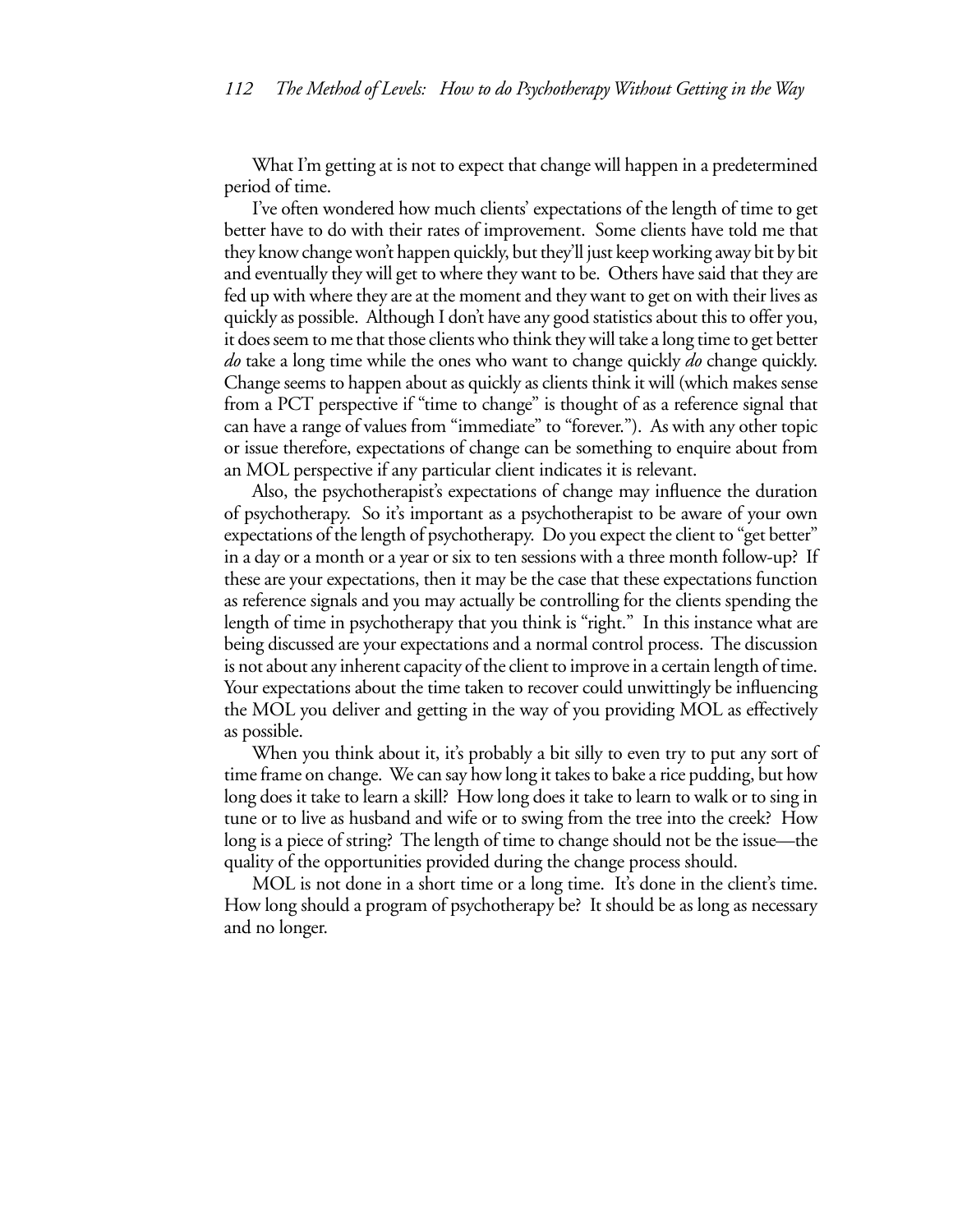### *What's been said*

There is no formula for beginning, conducting, or ending a session.

Sessions vary in the time they take.

The number of sessions clients need varies.

Change can happen quickly.

It will be important to be aware of both your own expectations and the client's.

## *The big deal*

Many aspects of psychotherapy will vary but your efforts to help clients shift their awareness to higher perceptual levels should remain constant.

### *Coming up*

The client's experience of MOL.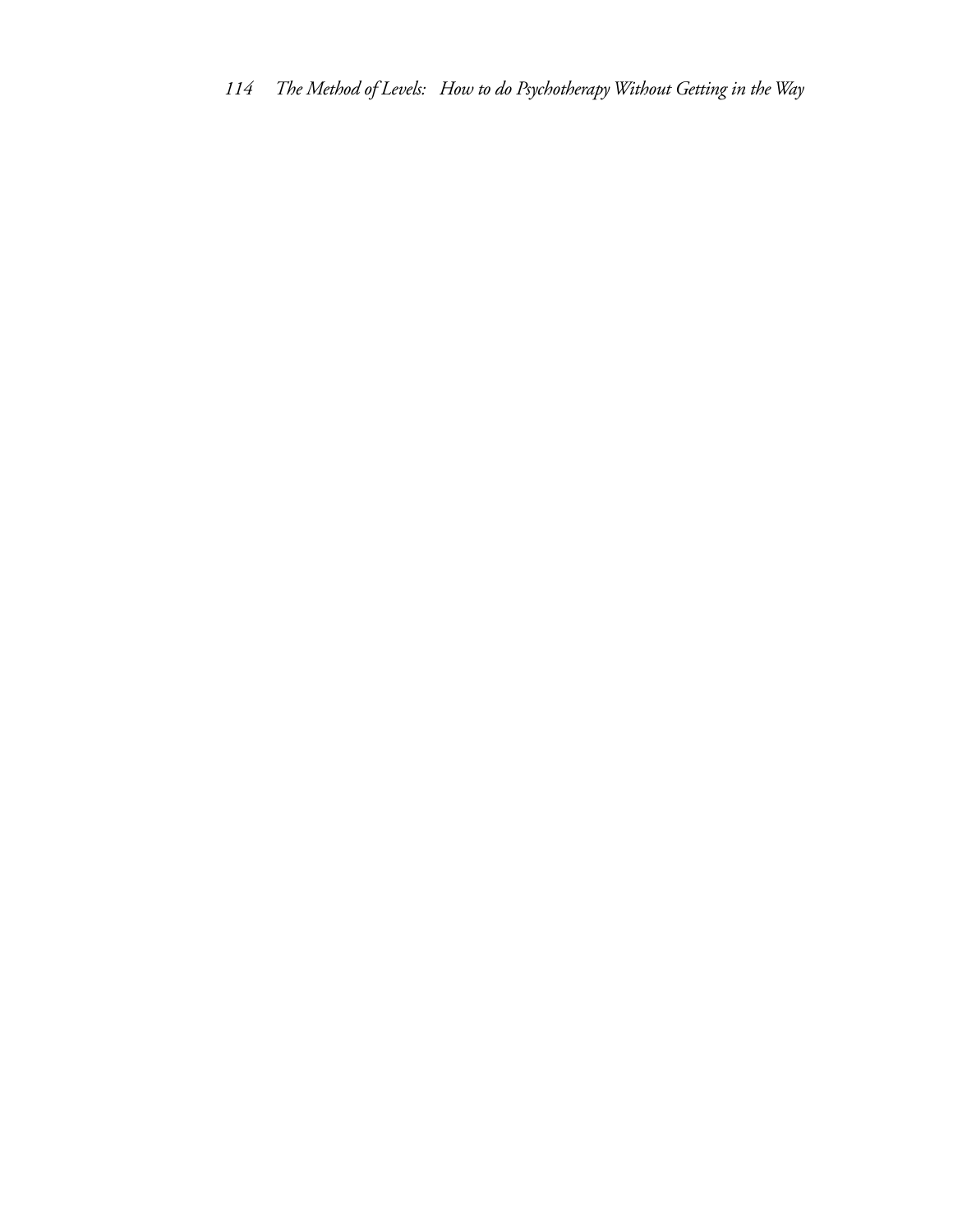#### *Chapter Ten*

# *MOL from where the client sits*

 $\int$ ust as MOL can be a new experience for a psychotherapist, it can also be an unusual way of communicating for the client. Some clients will have a history of visiting other psychotherapists and may have expectations about what a psychotherapist should and shouldn't do. Even with no previous contact with psychotherapists, it may still be the case that clients expect you to "do something" about their problem.

On occasion it may seem to clients that you are not really listening to them. They may have waited some time for an appointment to see you and might be keen to "get it all off their chest." While they are describing their problems to you, you are picking up on a throw-away line, a shake of the head, or a far-away look. This may sometimes be distracting for clients, because it is often the problem they are describing to you that they find compelling. They may feel that you are avoiding the issue and are leading them away from the "real" problem. They may even tell you that you are not listening to what they are saying.

Alternatively, some clients, rather than talking about their problems, might focus on peripheral events or discuss things in a distant, third person manner. As has already been mentioned, reorganization can be uncomfortable. When clients have experienced internal conflict for a long time, it is important to remember that they have probably still been controlling many aspects of their lives just fine, even though some other aspects of their lives have been conflicted. It seems that, sometimes, people adjust their lives around a conflict. In the whole network of interconnected closed causal loops of individuals' minds, many control systems continue to function successfully while other control systems are conflicted. When reorganization begins, therefore, there is a chance that control systems other than those that are conflicted will be affected. Reorganization may also affect parts of clients' lives that they didn't even realize were connected to the conflict. Reorganization is a trialand-error process. It does not always come up with the best idea first. Clients may actually experience confusion and even some deterioration in their current ability to control as reorganizing occurs. Especially when conflicts are experienced at a high level in the hierarchy, it can be expected that lower level systems will be affected as the changes cascade down and reverberate through the network.

PCT contends that reorganization will ultimately find an effective solution when it's working in the right area. That is, intrinsic error will eventually be reduced. Many clients will find a solution quickly. Others, however, will take longer before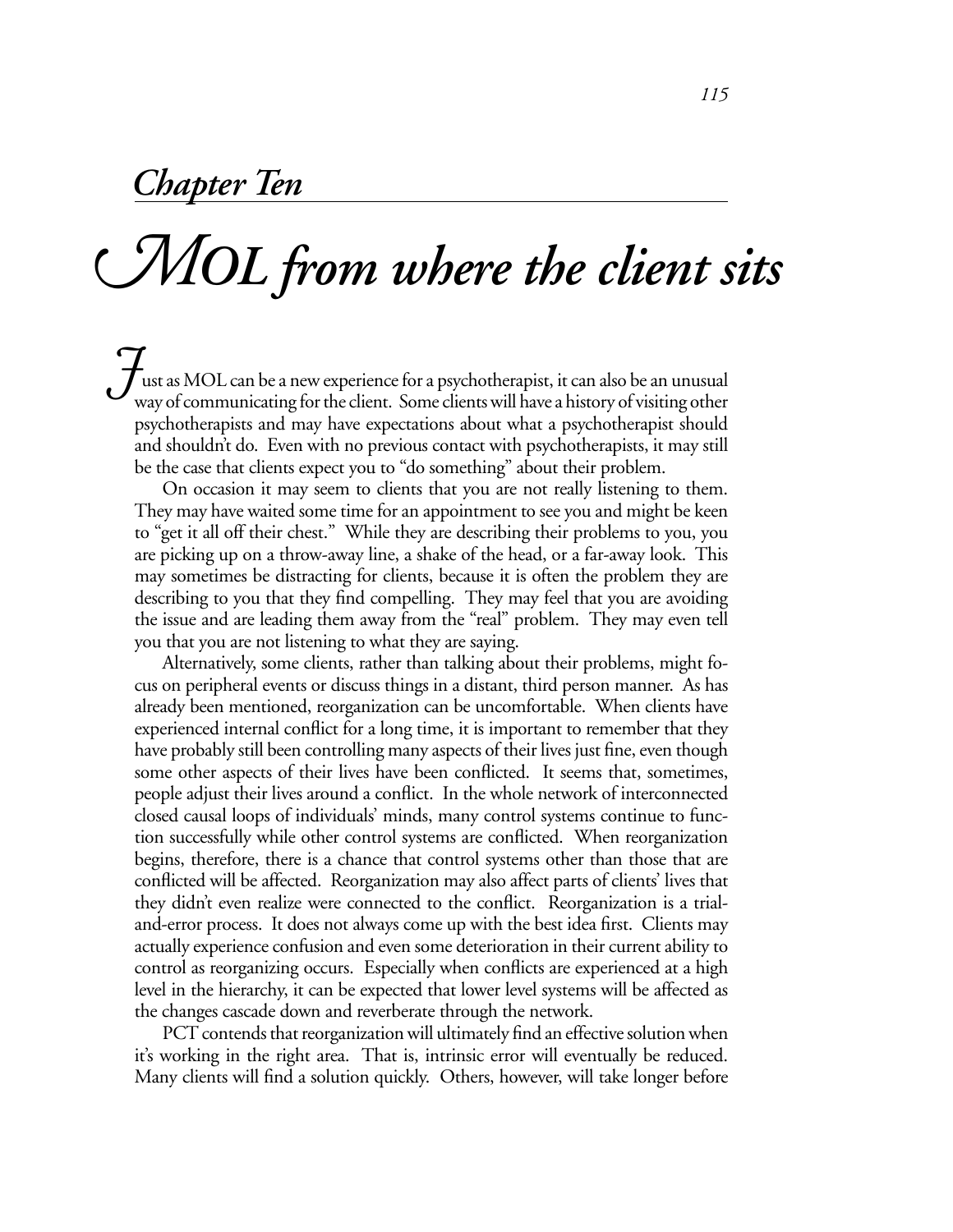the right one happens along. Some clients might find the process of reorganization uncomfortable and could stop the process from continuing. If this seems to be happening, it may be important to let clients know that this can occur. If clients find that they are becoming irritable and confused as they reorganize, for example, they may terminate the relationship with the psychotherapist as a way of attempting to reduce these unpleasant feelings. If ending the psychotherapeutic relationship, however, also terminates the reorganization of the control system creating the conflict, then the clients' states of irritability and confusion may persist. The ability to persevere through the period of reorganization will result in the resolution of the conflict. A premature termination, however, will see the conflict remain unchanged and perhaps other difficulties may occur as well.

If, as an MOL psychotherapist, you are aware of how variously reorganization can be experienced, you might be able to pick up on times when clients are experiencing an exacerbation of their difficulties prior to developing a more contented state of mind. On these occasions it might be helpful to say something like "Sometimes, when you begin to discuss your problems, it can be quite normal for you to feel a little bit worse than you did before. You can feel more annoyed, or a bit sadder, or even confused. While this is certainly not very pleasant, it can be a normal part of achieving greater contentment. It can mean that we're on the right track and things are beginning to change. I'll be here to help you if you do find things getting worse. If you can stick at it during this time of unpleasantness, you'll overcome your difficulties and learn to be happy again."

You will no doubt be able to word an explanation in a way you are more comfortable with. The general idea I am illustrating with this example is that it can be helpful to let clients know what might be occurring for them and to express the idea that this is a natural part of the process. It is also important to let clients know that things won't *necessarily* get worse. It is not possible to predict the course of reorganization or how it will be experienced as it proceeds.

Also, some clients will have an expectation that a psychotherapist's job is to tell them what to do. Clients may come to you for advice and suggestions and may become frustrated at your apparent unwillingness to advise or suggest. No one, however, understands well enough the internal organizations of other people or the conditions of their environments to be able to instruct them how to behave.

Giving others advice on how it seems they should behave from my perspective will rarely provide them with meaningful information from their own perspectives. Only they know their own internal worlds, and only they have the abilities to make the worlds they are experiencing be right according to their own standards. It is the standards that need altering, not the specific actions in any particular situation actions will alter anyway. Giving clients advice, therefore, even when they request it, is likely to get in the way of them discovering their own solutions.

Earlier I mentioned the example of a client asking how she could stop dusting and checking. The same principle I mentioned there applies with any conflict. Telling someone to do something that satisfies one side of the conflict will only serve to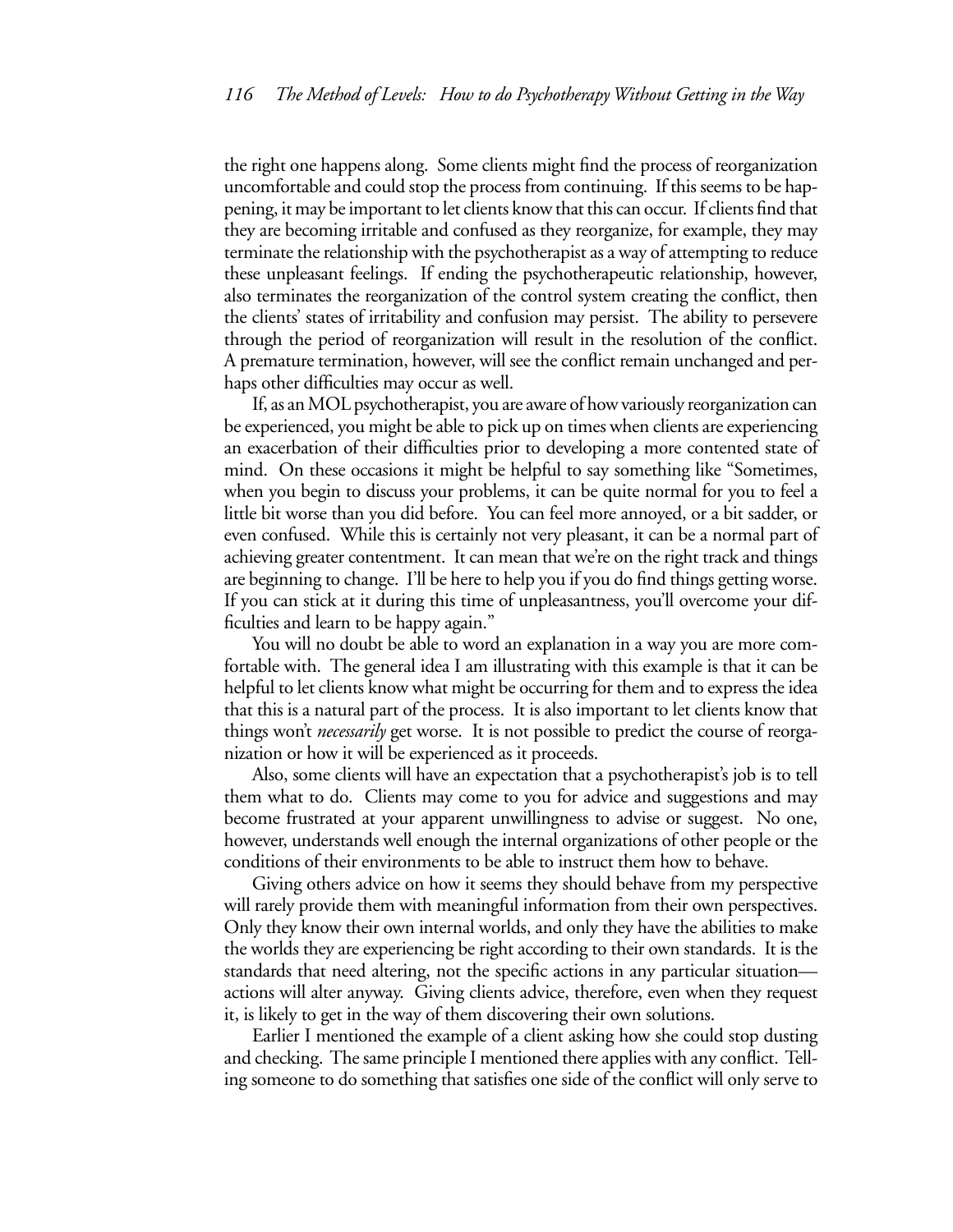"aggravate" the other side. Finally, giving clients suggestions as to how to modify their actions would indicate that you thought the actions were the problem. In MOL problems are understood differently.

Advising Aaron on how to leave his abusive wife will disturb the part of Aaron that believes she still loves him and doesn't mean to treat him the way she does. The most help we can be to Aaron (if he wants our assistance) is to provide him with opportunities of shifting his attention to higher perceptual levels so that reorganization will provide him with a solution that does make sense.

If clients ask you for advice, rather than providing them with the best advice you can come up with, as an MOL psychotherapist, you would be curious about what prompted their request.

Are you wanting me to tell you what to do?

Do you often ask other people to tell you what to do?

What occurred to you just now that prompted you to ask me for advice?

How do you feel about asking for advice?

Does it bother you to ask people for advice?

How would things be different for you if I was doing the kind of job you expect me to do?

What is happening for you as you sit there waiting for my advice?

What is important to you about my advice?

I say more about advice giving in the next chapter.

Another aspect to MOL that clients might find unusual is that in MOL it is the client's responsibility to determine the content of each conversation. Psychotherapists are responsible only for the direction of the conversation. That is, clients decide what to talk about and psychotherapists attempt to help them shift their awareness to higher levels. Clients may be frustrated at not being told what to talk about. Clients may, in fact, tell you that it is your job to tell them what to talk about. When this occurs, you, as an MOL psychotherapist would wonder what clients are experiencing as they tell you what your job is and what their purposes are in articulating these words.

Are you wondering what my job is?

Do you have some expectations of me that I'm not living up to?

Are you experiencing some frustration at me not behaving the way you expect?

If I were to tell you what to talk about what would I say?

Are you having trouble deciding what to say?

Do you often have troubles like this?

How do you experience this trouble?

Where do you experience it?

Can you tell me some more about the ideas you have of what my job is?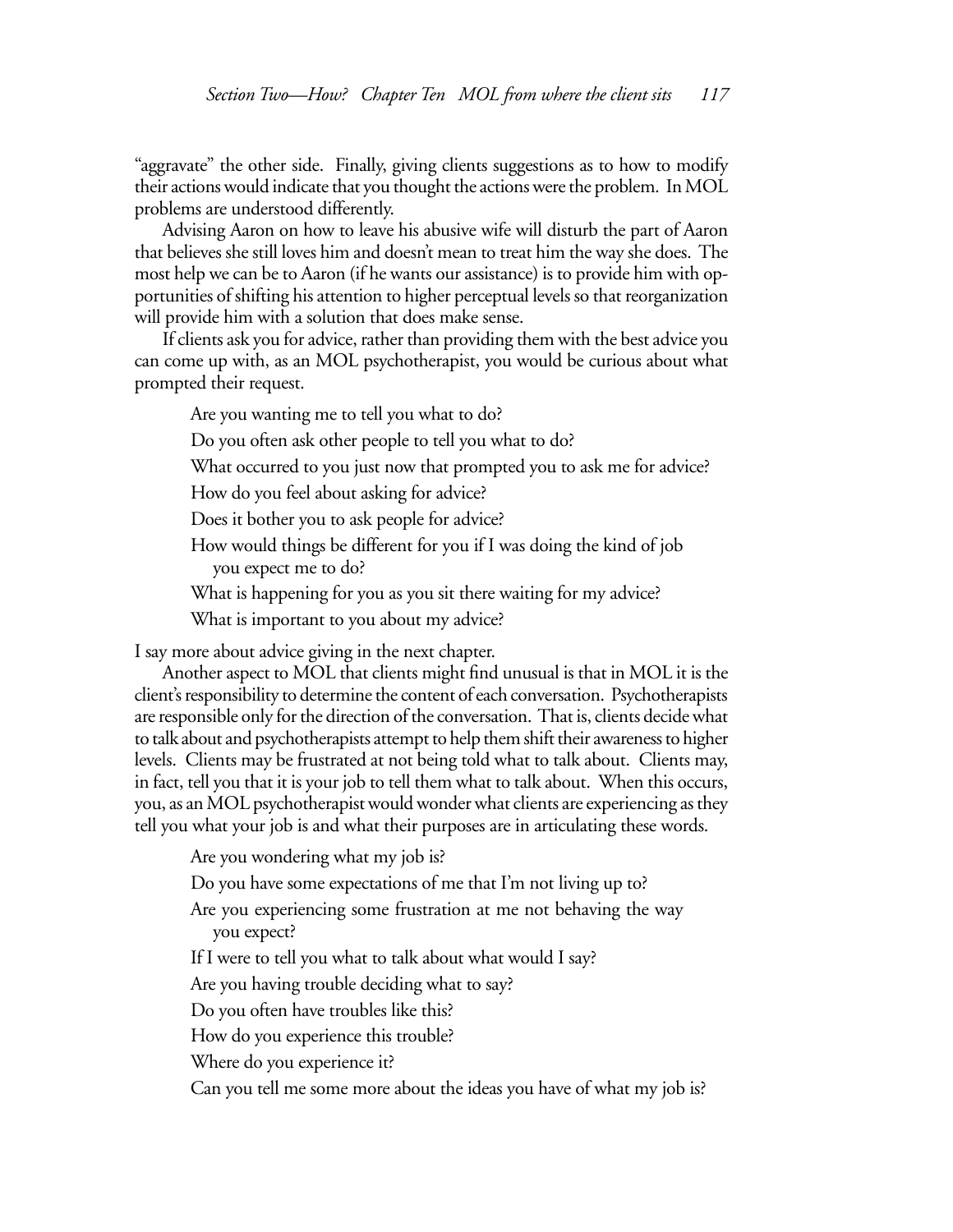To be sure, it can be unsettling to listen to suggestions that you are less than competent at what you do. On some occasions it can be appropriate to revisit the explanation of MOL that you may have provided to them earlier. At other times, becoming aware of your own background thoughts can help you to remain focused on the task at hand and clear about why you do what you do. Solace can be obtained from the knowledge that your practices are informed by the principles of a sound scientific theory. The fact that clients have just arrived at a place where they are now questioning you about your job might be an important component to the conflict they are experiencing. Perhaps they generally have expectations about how others behave and these expectations are causing problems for them in important relationships. Again, you will be maximally helpful if you spend as much time as you can looking for *up* and helping your clients take in the view from a higher level.

Clients often say that MOL is hard work. This is perhaps not surprising, since MOL requires that clients actively experience their distress rather than just discuss it from some third person perspective. Some clients have said that they went home and had a sleep after the session; others go for a long walk. Even when a clearer head is the experience at the end of the session, it seems that the activity during the session can be taxing. Clients are explaining and describing things to you and making connections they may previously not have made. Sometimes their experiences might seem as unusual to themselves as they do to you. Discovering can be tough at times. Reorganizing a better life for yourself can take some effort. If clients talk about how hard they are finding the sessions it may be worthwhile to explore this.

What is it about the sessions that you're experiencing as hard work?

Does it surprise you that the sessions are hard work?

How do you feel about having to work hard in sessions?

How did you expect the sessions to be?

Are you bothered about the sessions being hard work?

What bothers you about that?

Finally, clients may find it irritating that you ask them about seemingly inconsequential things like:

What do you mean by happy?

Does it bother you to be sad?

- You used the word 'confused' just now, is that the best word to describe your current state?
- When you say you're unsure, are there any physical feelings associated with that?

What sorts of thoughts do you have about unsureness?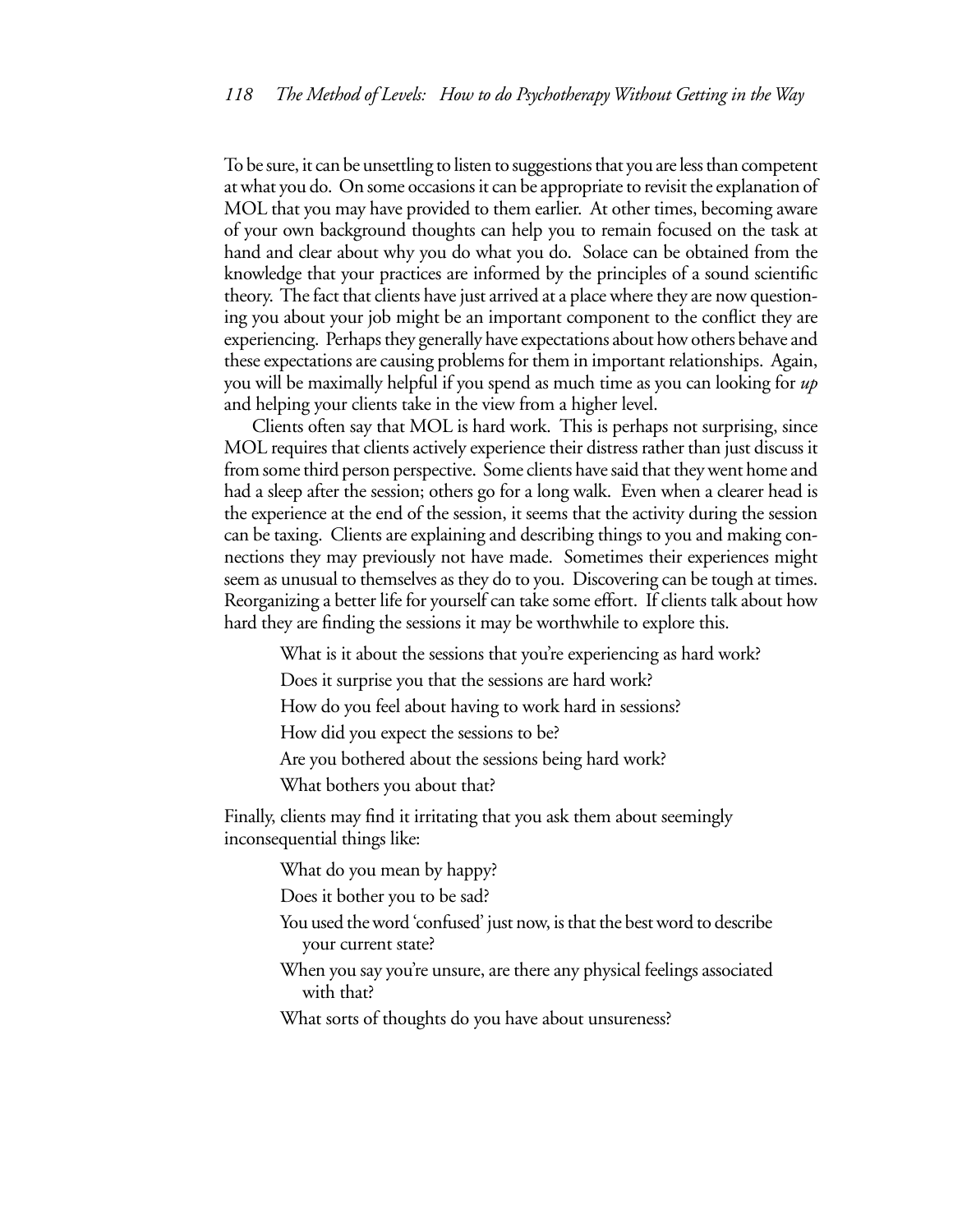As you continue to question them, they sometimes get the idea that they haven't given you the right answer yet. If you suspect this might be happening, exploring their concerns about the right answer in more detail could lead to useful self-discovery.

Your inability to advise them appropriately and to otherwise conduct the psychotherapy sessions they expect, may, in some cases, lead them to question your skill and expertise, and they could even cease working with you. Again, it might be helpful to wonder curiously what the clients are experiencing when they question your capabilities. What, also, are clients experiencing when they conclude their relationships with you?

Helping clients understand what to expect from sessions they have with you may be one way of minimizing later confusion and irritation. Providing a brief rationale of the process might be useful for clarifying expectations with clients. Clarifying with clients what they can expect assists them to control their own experiences, and MOL is about helping clients achieve better control over some of their experiences. As mentioned in the previous chapter, this may be done as a standard routine or done only retrospectively on an as-needed basis. The same principle applies to other explanations and rationales. You may decide, for example, to explain reorganization only when situations arise where this information might be helpful, or you may decide to explain it routinely to all your clients. When considering whether or not a rationale is needed, it might be useful to keep in mind that the more time you spend on other things, the less time you spend on doing the only thing that matters—providing clients with opportunities to go up.

The client's experience is what is important during the MOL experience. This chapter has so far been concerned mostly with the MOL experiences of clients that they might find uncomfortable. The experiences I've described are not universal to clients, but are examples of the kinds of situations that can occur. These ideas may help you to help your clients understand what they are experiencing when you think that is necessary. I would not like these aspects of MOL, however, to overshadow the profoundly satisfying journey that MOL often is. To reach a place where you are able to gaze back down the trail of your own organization is to experience a detached contentment. When clients get to this vantage point, they often observe themselves in a way that they never have before. As an observer of themselves, their problems can seem distant and unimportant.

Clients have told me that they've begun asking themselves the same kinds of questions that I ask in sessions. Also, clients in sessions sometimes begin to spot their own up-a-level events. Clients have said things to me like "You're going to ask what went through my mind just then, aren't you?" and "While I was talking just now I had the thought …" This of course should be welcomed and encouraged. As MOL psychotherapists you could invite clients to let you know whenever they become aware of background thoughts. There are no tricks to this.

MOL seems to have a powerful preventive component as clients learn to direct their awareness through the psychotherapy interaction. In Chapter Eight I suggested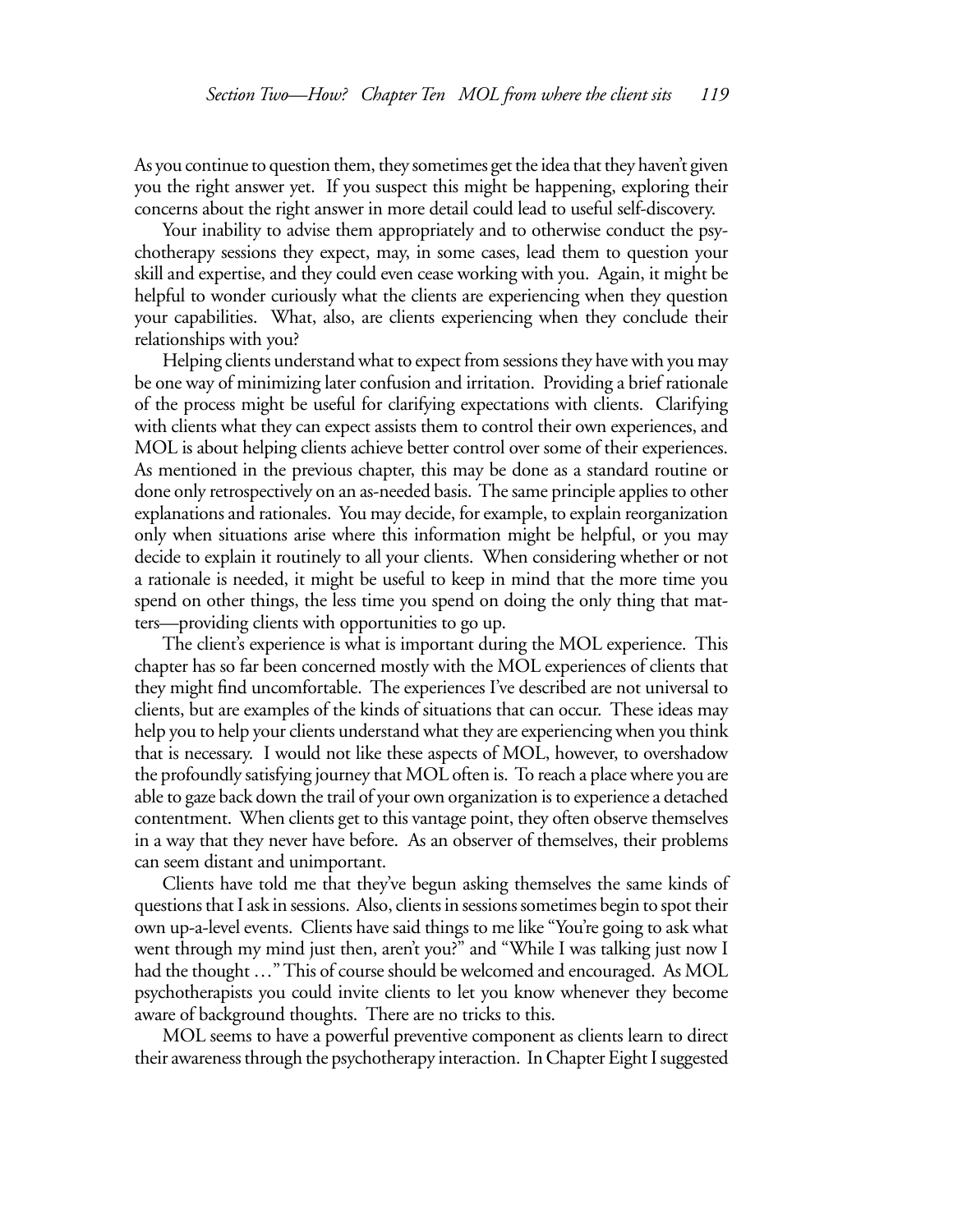that MOL helps clients to get out of the mud and perhaps to remove themselves from future muddiness. Certainly more than a few clients have indicated that this is so. Further research is needed, but early results are exciting.

Here are some other things clients have said about their experience of MOL:

- [My psychotherapist] led me to ask, understand and answer the questions of myself. He acted like a guide but left me to read the map.
- I feel better in my mind … I have sorted my head out.
- Thanks very much for helping solve my problems. They're not all solved but it's a start and now I know what sort of questions to ask myself to [solve] the problem.
- I found the answers through me and not having people tell me what I should do … I don't pressure myself so much. I accept I am not perfect and I have been able to prioritize what's important in life for me … It worked because I was able to talk openly without the fear of being judged.
- I realized that the problems I was having didn't have to be the [center] of my life and that in fact they were only so prominent due to my allowing them to be.
- I have more self-respect and self-confidence. The fundamental changes caused me to observe numerous others in my daily life.
- I felt more positive, I began to realize much of my issues were selfimposed and I had the energy to get up and do things.
- I accepted my thoughts and personality as part of me.
- I feel able to look at things differently.
- It allowed me to start liking myself.
- It helped me look at how I think and talk about things.
- Talking about it just sort of put me straight, clearer, and a different view
	- … feel better, problem not half as bad, head is better organized, feel like getting on with my life.
- Able to work things out, things to think about, step back and look at life, made a big difference.
- Surprised how much benefit from short time. I keep my feelings bottled up and that [little conversation] really helped.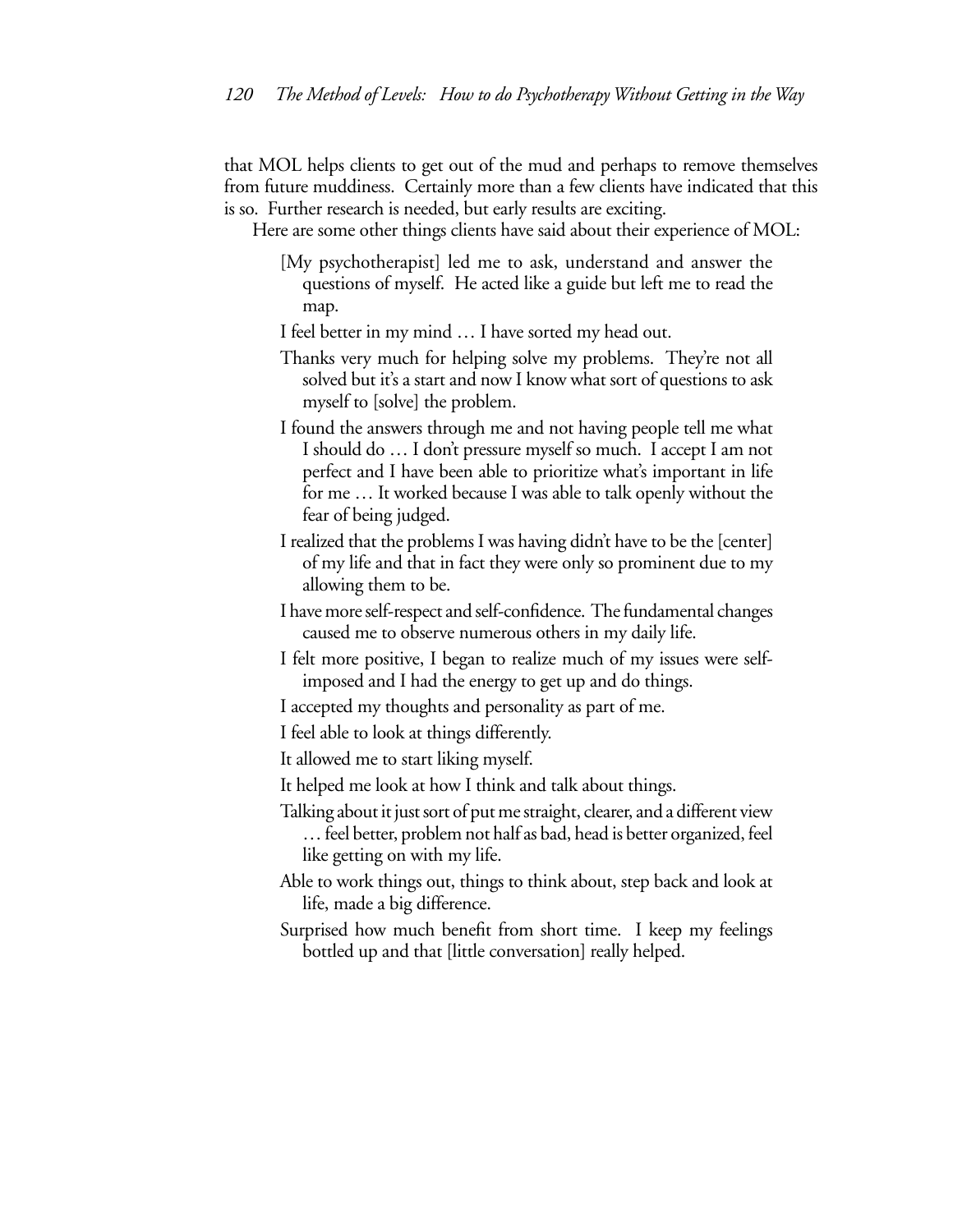MOL can help clients experience clarity and certainty where before there was conflict and confusion. The perspective of greater clarity will be unique for each client and it is important to allow that perspective to blossom uniquely without imposing a structure around it. Even though you as the psychotherapist have some ideas about the processes of psychotherapy, only the clients can determine what their individual psychotherapy experiences will be. While MOL often seems like an inconsequential conversation from the outside—and perhaps the transcript in Chapter One will verify that statement—it can have dramatic and pervasive effects on the inside. This simple observation is an important reminder of the distinction between the process of MOL (which is a psychotherapeutic interaction) and the process of reorganization (which is an internal individual experience). They are not the same thing, and our ability to facilitate the process of reorganization for our clients may well hinge on how clear we are about the differences between the two.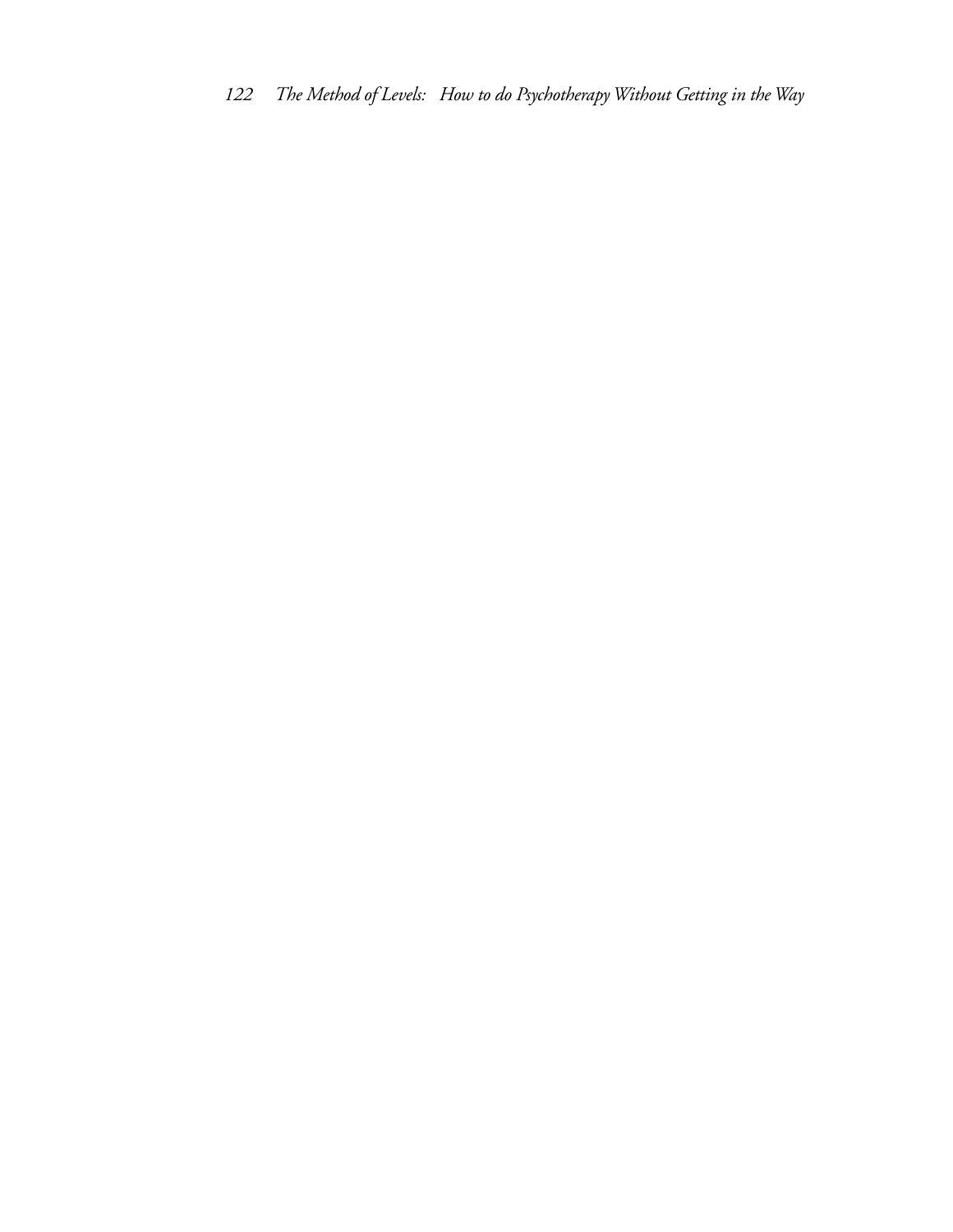### *What's been said*

Sometimes clients can find reorganization difficult.

Clients might want you to tell them what to do.

Discussing clients' expectations can sometimes be helpful.

Each individual client's psychotherapeutic experiences will be unique.

# *The big deal*

When deciding how to handle any particular psychotherapy session, the only criterion should be, "Is what I'm about to do going to help this client go up and stay up, or is it likely to get in the way?"

## *Coming up*

Various situations that occur from time to time with MOL.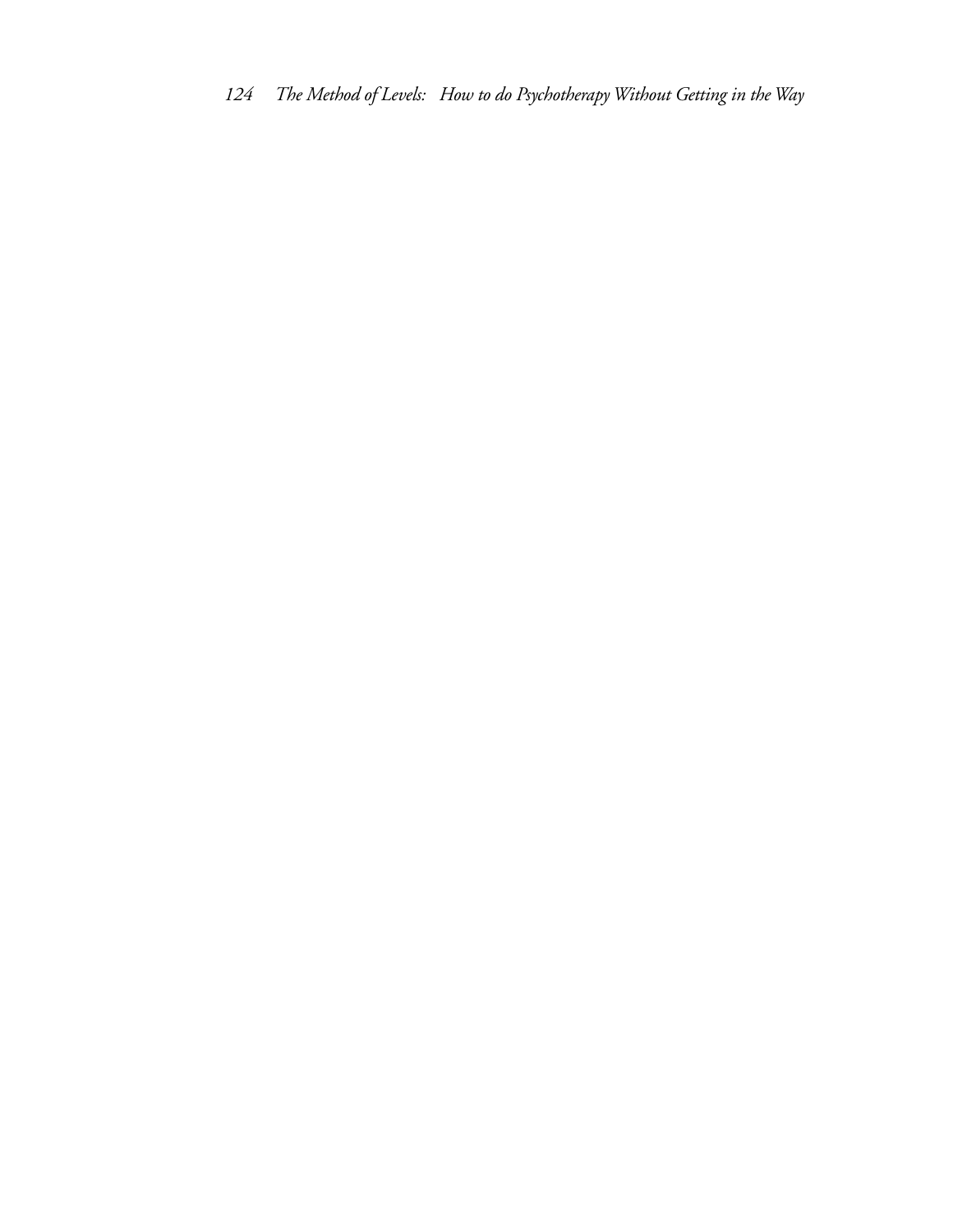### *Chapter Eleven*

# *Some MOL scenarios*

The scenarios that I describe in this chapter are based entirely on my own experiences. They illustrate, however, some principles that will be helpful in improving the practice of MOL. There is nothing remarkable about these scenarios other than that, for some reason, they stood out for me. Perhaps as you experience MOL for yourself you will compile your own inventory of scenarios. Many of these issues have been touched on in previous chapters, but they are explored more fully on the following pages.

### **A tug-of-war**

Sometimes as you begin working with clients you may begin to wonder if they are fully participating. Clients can sometimes be polite and cooperative but still not completely enter into the psychotherapy experience. You might get an idea that this is happening by sensing that you are in something like a game of tug-of-war with a client. Similarly, it might seem to you that a client is being resistant or you might decide the client has motivational problems.

If you notice yourself experiencing a resistant situation it is important to check two things. First, your own expectations need to be explored.

Are you expecting clients or psychotherapy to be a particular way?

Do you have references about appropriate ways for clients to engage in the psychotherapy sessions?

What is it that you are presenting to clients that they are resisting?

Second, it is important to remain curious about what clients experience as they sit in front of you.

From a PCT perspective, when clients seem to be resisting, it's likely that you're disturbing something they are controlling and they're pushing back. It may be that you're subtly trying to steer the conversation; perhaps you think you've figured out what the problem is but the client hasn't seen it yet. If it feels as if the client is pushing back or resisting, it might be helpful to check out what you are providing to the interaction that the client is pushing back against.

Clients turn up to psychotherapy for all sorts of reasons. Clients don't bring you into their worlds unwittingly or accidentally. MOL will proceed smoothly when clients employ your services so that they can describe and explore the goings-on inside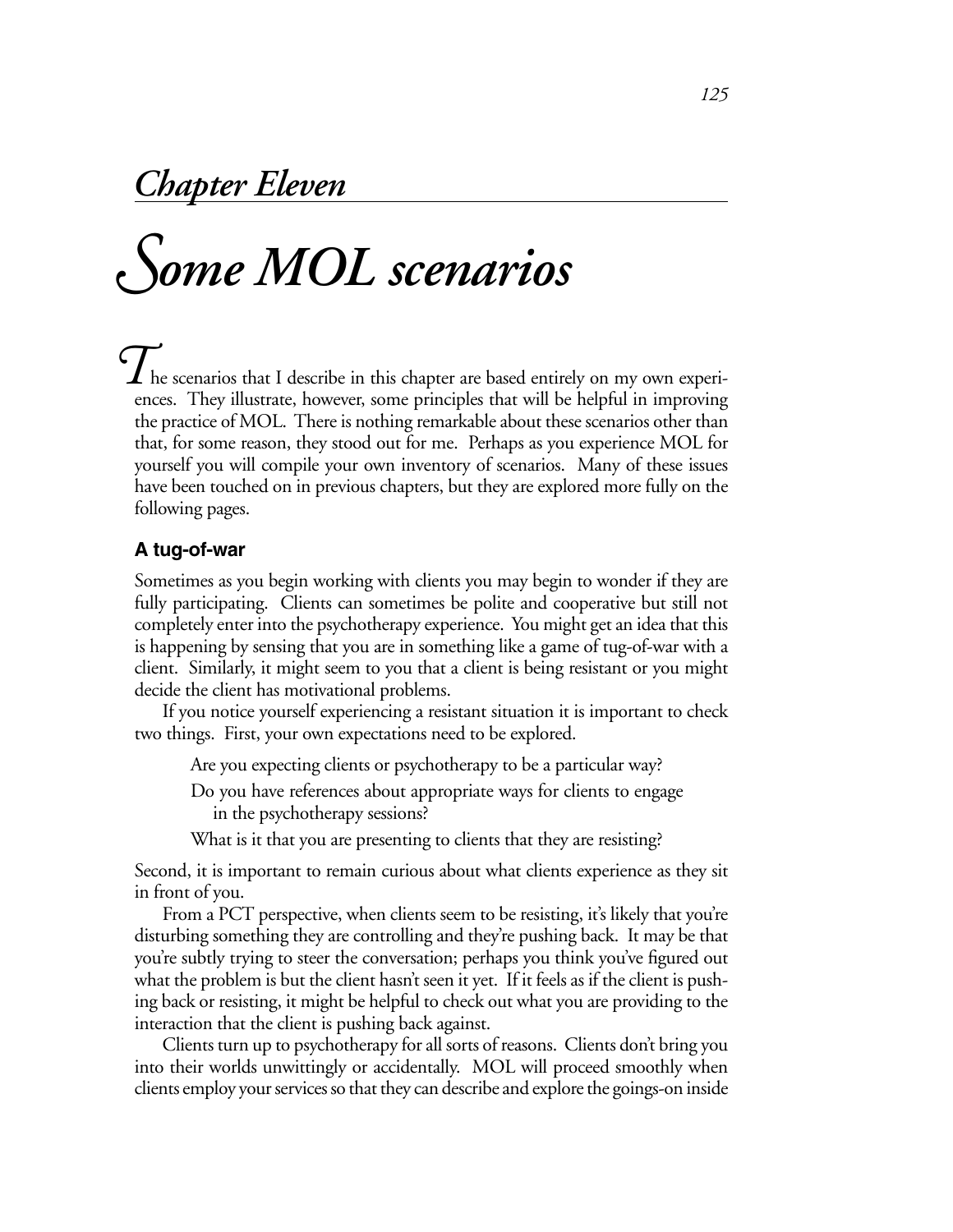their heads and observe where this takes them. Not all clients, however, will have the same purpose. Perhaps Cheryl is coming along just to keep her partner happy. Maybe Dudley has made an appointment to see you to keep his boss off his back. When Francine explained that she had been to see several counselors but nothing they did had changed anything for her, and now her daughter and mother would have to take her problems seriously, I wondered whether it might be more important for Francine to be taken seriously by her mother and daughter than to resolve the problems she described.

Whatever their reasons for attending, you can prevent a tug-of-war from developing with clients by being clear about your role. Your role as an MOL psychotherapist involves providing opportunities for clients to attend to higher perceptual levels. For some clients this just means that your services won't be of use to them. That's OK. If you are clear about what your job is and stick firmly to this, clients will be able to decide for themselves whether or not what you have to offer is for them.

It is up to the client to decide what to talk about. A tug-of-war could be expected to occur if you as the psychotherapist try to lead clients into conversations that you think should occur but they would rather not think about at the moment or are not bothered by. As an MOL psychotherapist you'll primarily be interested in discussing those areas associated with internal perceptual conflict, but it is ultimately up to the client to decide whether a discussion of these topics takes place. A tug-of-war is only possible as long as you're holding one end of the rope. MOL is about dropping the rope.

Savannah told me she had a number of "don't go there" places in her head. Sometimes, during the middle of a conversation she would purse her lips, or slightly smile, or her eyes would mist over. She would tell me that one of those places had just popped up. In this instance my emphasis was on the nature of the "don't go there" places rather than what any particular place was.

How many of these places do you have?

What is different between a 'go there' place and a 'don't go there' place?

How do you know when one of these places has popped up?

Are you always aware of these places?

Where are these 'don't go there' places when you're not thinking about them? Do you get the same kind of feeling with all these places?

Clients often seem to work hard at not thinking about things. Of course to not think about something you have to have a pretty good idea of where and what it is! The thing clients are working hard not to think about can often be the very thing that holds the key to reorganizing. Perhaps not thinking about the problem is preventing reorganization from dissolving the problem and is the reason the problem has endured. Rather than telling or suggesting or advising clients what to talk about, however, the MOL psychotherapist would be more interested in the *now* experience of not thinking about something. If a client mentions something about trying hard not to think about a particular thing you might be interested in knowing: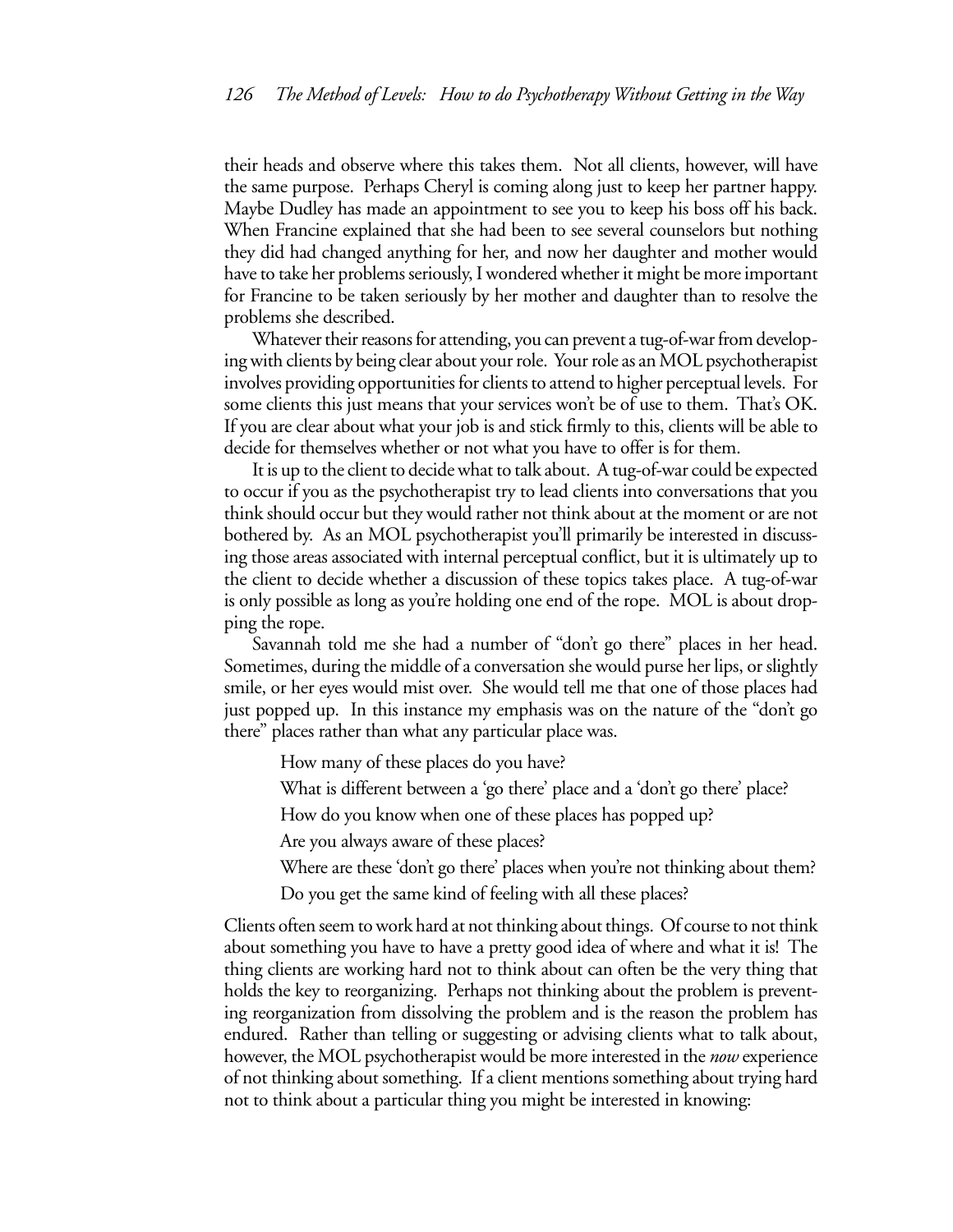Are you not thinking about it at the moment? How do you go about not thinking about something? How is it for you when you're not thinking about things? Do you ever swap thinking things to not thinking things or vice versa? How do you feel about not thinking about it?

If clients don't want to participate in MOL, it is important to respect that decision. Perhaps this is one client for whom you are not a resource. Only individual clients can define what they will find useful. If expectations have been clarified to the extent that they can be, the most respectful thing to do in this instance may be just to call it quits. There are other clients who want your attention. For me, this doesn't mean I offer something else to clients who don't want to do MOL. From the perspective of doing what works (as suggested by PCT), there is nothing else to offer. If a client does not find what I'm offering useful at the moment, the most I can do is to leave them with the option of returning if, at some stage in the future, they think they could benefit from participating in MOL.

James came to see me because he was constantly depressed. He described having a generally low mood for as long as he could remember. When we met he was 55 years old. He reported that he felt he could get more out of relationships and his career if he wasn't depressed all the time. We commenced psychotherapy and during each session something seemed to be amiss that I couldn't quite put my finger on. During the ninth session I happened to ask him what it would mean to him if he wasn't depressed anymore. He stopped, stared at me, looked up at the ceiling, and then said, "Can I think about that and tell you next week?" This surprised me because previously he had said he wanted to reduce his depression, so I thought my question was a fairly routine one.

When next week came, James provided me with an answer. He said that he thought of his depression as like an old friend and it would be scary to think of life without it. He explained that from time to time things go wrong in his life. Some things that go wrong are important and some things that go wrong are trivial. The way he could tell the difference between important things and trivial things was that he got depressed when important things went wrong but he didn't get depressed when trivial things went wrong. If he didn't have his depression anymore he said that he wouldn't know which things in his life were important and which things were unimportant.

I was intrigued by James's story. During the session we chatted about what he had described. I could think of lots of reasons why he would be better off without his depression but, having thought about his depression from this perspective, he was satisfied with the way things were. James explained that he wanted to be a counselor and had participated in psychotherapy because he believed he should have an experience of psychotherapy if he was going to use it with other people (remember my comments about clients being in psychotherapy for lots of different reasons?). James decided he didn't need to see me again.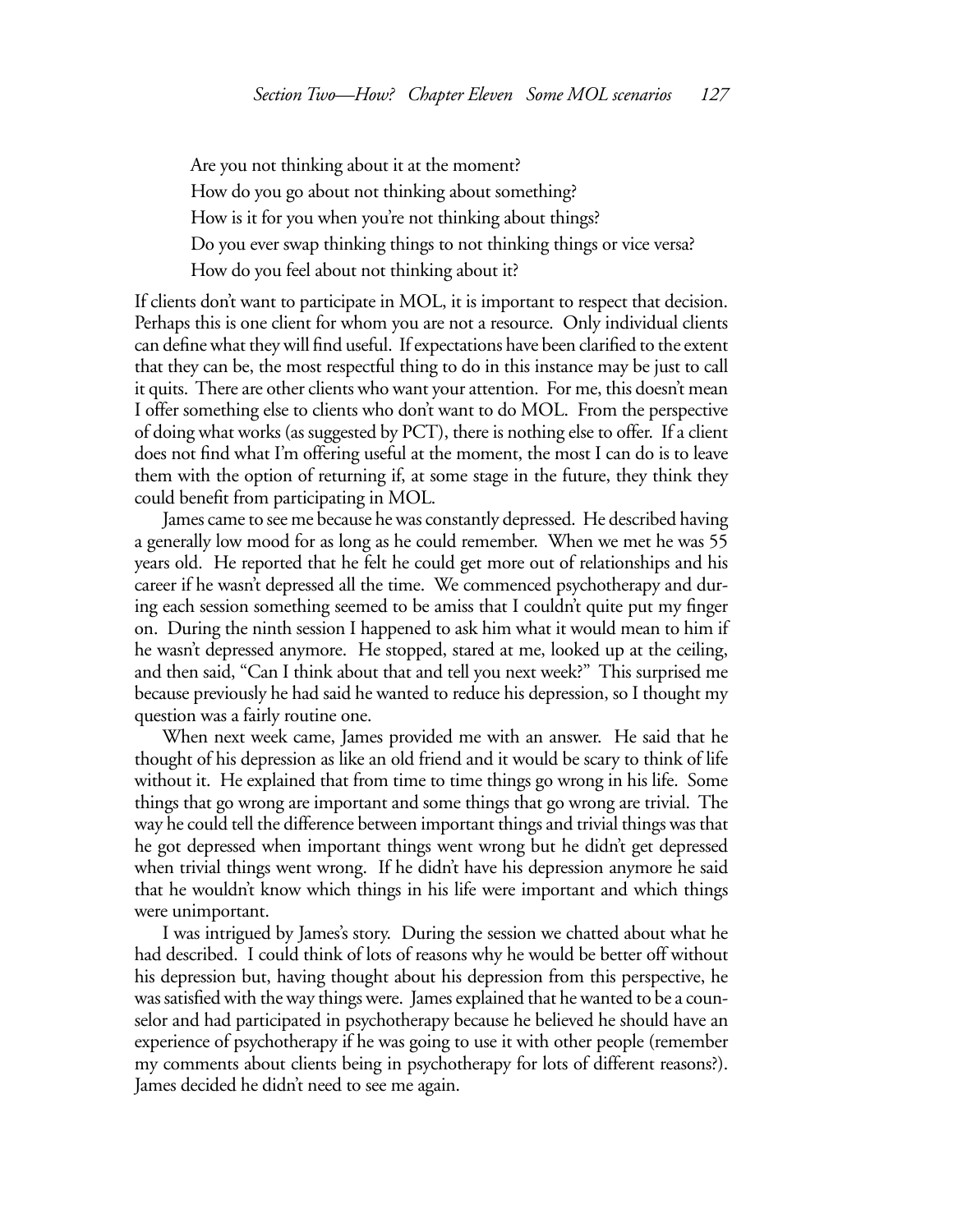Sometimes clients have told me that they think they are wasting my time by coming along to see me and they wonder if I think the same way. After I explain how I think I help people and the types of things I think I can help people with, I leave it up to my clients to decide whether there is any time wasting happening.

Experiencing what is sometimes called resistance from a client doesn't mean you are unskilled, and it doesn't mean the client is recalcitrant. It simply indicates that you may have different purposes. If MOL is not going to be a useful activity for a particular client, ending the psychotherapeutic relationship will give you both an opportunity to control your individual experiences more satisfactorily. If you just do MOL, then clients will be able to decide for themselves whether or not they can use the assistance you are able to provide.

### **I've gone blank**

Sometimes, at various places in MOL sessions, clients will say that they've gone blank. In some ways this can be disconcerting because it might seem like there is nothing to ask about. The blankness, however, can be treated like any other experience and you can set out with clients to explore being blank.

If clients tell you during conversations that they have gone blank then it would seem reasonable to assume that something has changed for them from the way it was a moment before when they weren't blank. Some ways of enquiring about the blankness might be:

Can you describe the blankness to me?

Is there any color or sound associated with the blankness?

What's your attitude towards the blankness?

When did you first notice that things went blank?

What is different about this blankness from what was going on before?

Is there an edge to the blankness?

Did something stop or change?

What made you aware of the blankness just then?

Does it bother you that things are blank at the moment?

Do you have this experience in other situations?

The blankness might be a useful place for clients to have arrived at. Perhaps they are in a state of calm, nothingness. One option would be to invite them to explore the blankness for a while. "Would you like to consider this blankness on your own for a little while? Just let me know when you have something to say."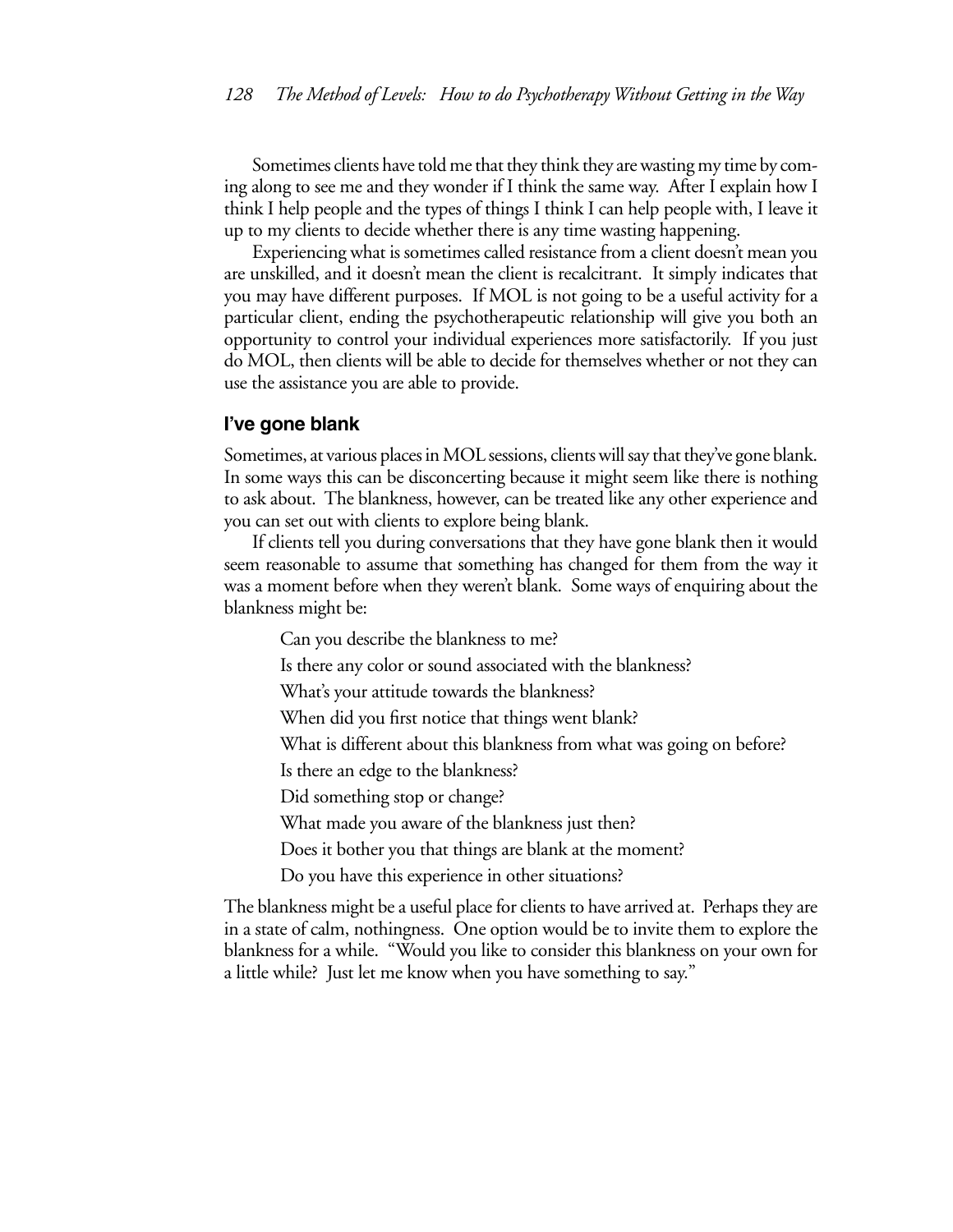### **Tell me what to do**

I have already mentioned that some clients might want you to tell them what to do. I would be surprised if you have not encountered clients who enter into psychotherapy expecting you to provide them with answers to their problems (another example of client purposes). I have had clients question my qualifications because I didn't provide them with the direction they desired. There can be a certain amount of pressure in these situations that can be uncomfortable for psychotherapists who care about doing a good job. MOL, however, is about providing clients with opportunities to listen to themselves, not to the psychotherapist.

Often it can be helpful to tell clients that you don't know what the solution to their problem is … that is, after all, the truth. I explain that although I don't know what the solution is, I think I know what they need to do to find one, and MOL is completely focused on solutions. The MOL focus is on helping clients find their own solutions, not in encouraging them to try out solutions the psychotherapist has devised.

Again, it is important to consider what clients are experiencing when they ask you to tell them what to do.

- If you tell them what to do and nothing works, will they be able to convince other people, including you, how sick they are?
- Alternatively, if you can't come up with anything suitable, will they be able to suggest that there is nothing wrong with them?
- Do they want you to be responsible for the solution to their problems?
- Do they sincerely want to improve their current situation and believe that if they just do what you tell them then things will be better?
- Did it just occur to them that even though they'd been talking about their problems they hadn't yet come up with a solution?
- Do they invite other people to tell them what to do, and could this be one of the reasons they are experiencing problems in their lives outside psychotherapy?

Amanda was miserable and lonely after her partner left her for one of her friends. She thought she should be coping better than she was, but she knew she would feel terrible if she saw her ex-partner, and so she avoided many of the places they used to frequent and the friends they had together. She wanted to know if she should move on with her life or hide away and not face her ex-partner. Advising Amanda to do either of these things would be perilous to the pursuit of conflict reorganization.

Whatever their reasons for mentioning that they want your advice, it remains the case that telling other people how to function can be successful only by indirect means and may well get in the way of them discovering how best to function for themselves. In fact, if clients ask you for advice and this advice helps them reduce their internal error, they might just have reorganized in such a way that looking to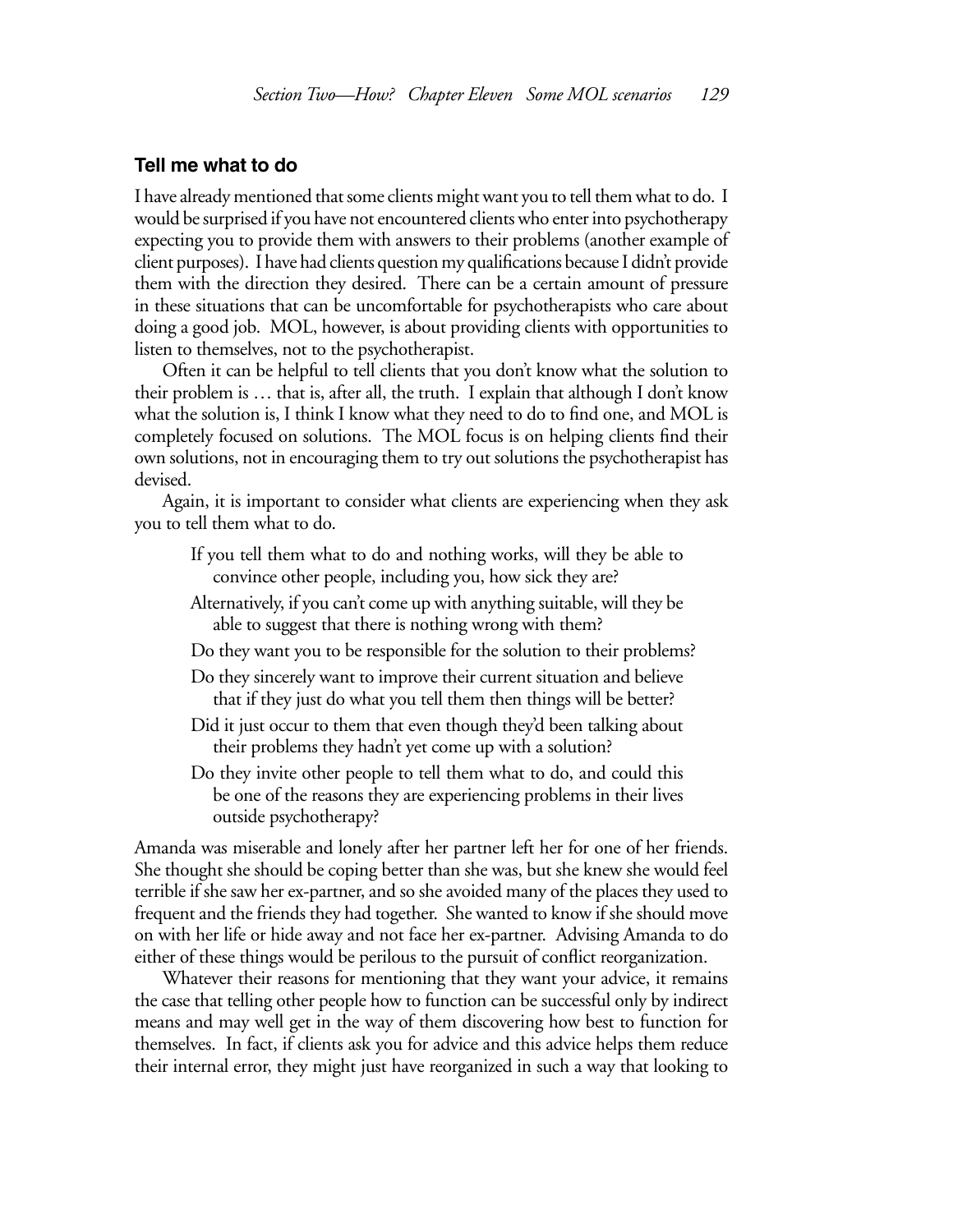others for solutions will be their procedure of choice in future. In effect, what they have learned by coming along to see you is how to get advice. They haven't learned how to bump themselves up a level or two to reorganize above the levels that are stuck and therefore grabbing their attention. By providing advice, therefore, you may have inadvertently promoted their dependence. As I suggested earlier, part of the benefit of MOL is that clients can learn a way of thinking that will not only fix this problem for them now, it will also help them get out of trouble in the future.

It can be important to gain some clues as to the purposes clients have in mind when they seek your advice. If clients have improvement in functioning on their minds then it might be useful to explain MOL to them and to move into some MOL sessions if that is what they want. If clients have other things in mind, then again, if you wish to stay within your role of MOL psychotherapist you cannot be of assistance to them at that time. Clarifying at least a little bit what clients experience while they sit in front of you can help you figure out what you might do next. This isn't necessary with all clients but it might help with some.

Sometimes it is difficult as an MOL psychotherapist to sit in an MOL session and not give advice when the solution seems obvious to you. At these times it might be soothing to remind yourself of the principles of PCT on which your practices are based. You are not sitting there withholding advice for any reason other than your advice might get in the way of the clients finding their own advice. Perhaps it might be interesting to consider why the obvious solution you have arrived at isn't obvious at all to the client. Clients solved many problems as part of their normal day-to-day living before they ever came along to see a psychotherapist. They're still solving problems. The problem isn't that they can't solve problems—it's that they haven't solved this one yet. That's the problem MOL is designed to address.

#### **Give me your opinion**

Sometimes clients might ask for your opinion regarding their problems and also their progress. At the end of our first session, after telling me about his problems, Kamran wanted me to tell him if was normal or if he had agoraphobia or schizophrenia. Other clients have sometimes told me that they find it disconcerting that all I do is ask questions. Their reasoning seems to be that they have given me a lot of information and I'm not giving them anything back. It seems that some clients expect to give the psychotherapist all the "stuff" they have in their heads, and then the psychotherapist will make sense of it, sort it out, and give it back to them in a more user-friendly condition. Unfortunately, resolving internal conflict is not like spring-cleaning the kitchen cupboards or reformatting a computer.

On these occasions it might be useful to return to the purposes of MOL. Sometimes returning to the rationale behind the process will provide clients with the understanding they need.

More often than not, however, something has just happened for them at the point where they have asked for your opinion. Perhaps they think the session is coming to a close and they still don't have their problem solved. Maybe they're wondering, as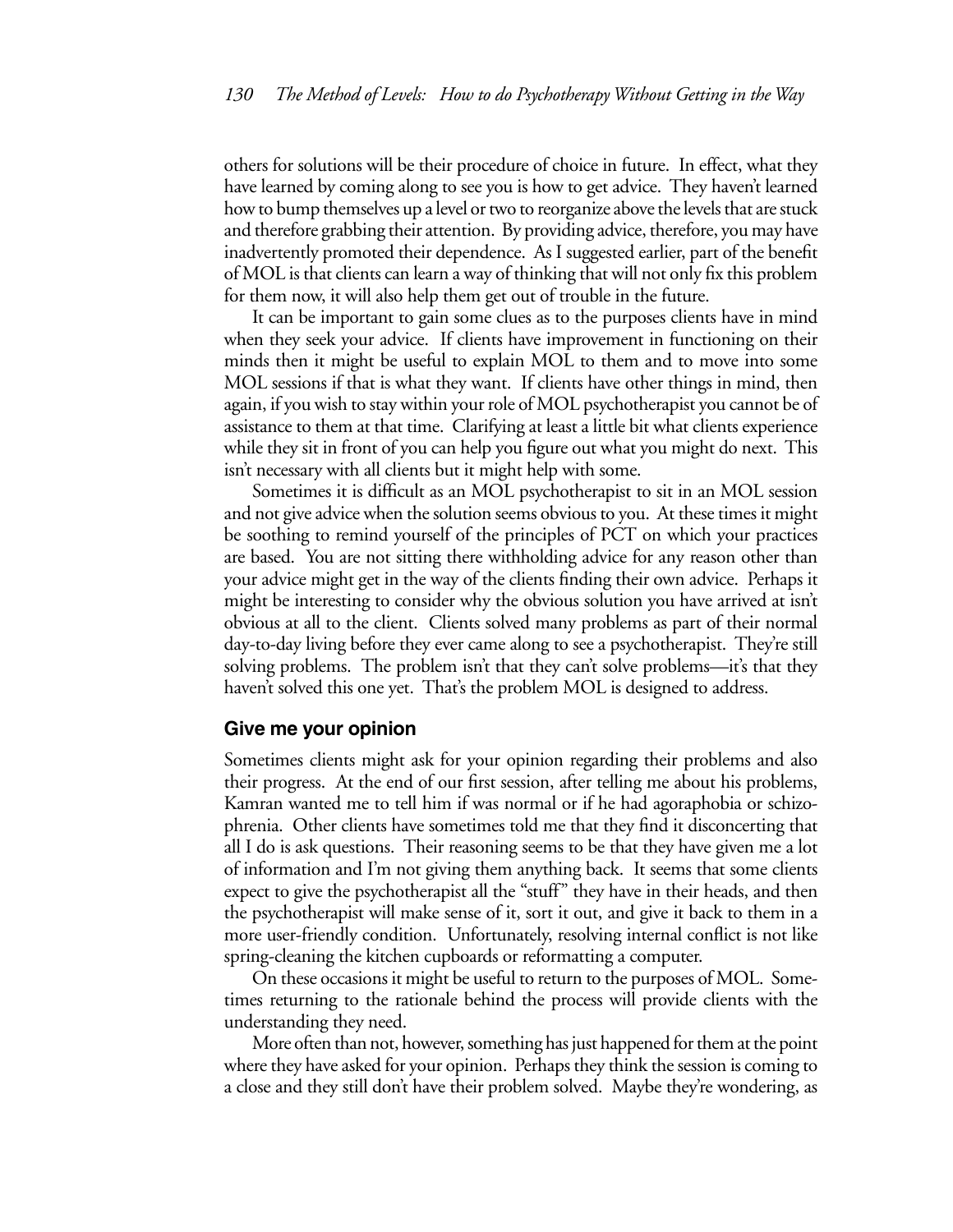Kamran was, if what they're going through is normal. From this perspective, asking for your opinion can be approached in the same way as "blankness" or any other experience in MOL. That is, as an MOL psychotherapist you would be interested in what just changed for the clients, what they became aware of, what their experience is now, and what it was that their awareness just lit up, so that they felt prompted to ask for your opinion.

### **Discovering why and how**

I mentioned earlier the use of why and how in the context of exploring the hierarchy of control. It often occurs during the course of psychotherapy that some clients will say that they are trying to figure out why they are experiencing particular problems. They may feel that if they just knew the reason why then they would be able to do something about it. They might want to know, for example, why they regularly feel sad.

Similarly, some clients say that they know what they want to do but they don't know how to go about it. They might say that they realize they should say no to other people who are taking advantage of them, but they just don't know how.

As with any other MOL scenario, the same principle applies. Comments by clients that they are trying to find out why or they don't know how are treated the same way as any other comment. The MOL psychotherapist asks clients to describe what it is they are wondering about and then looks for up-a-level events as indications of where to redirect their attention.

- Do you have any ideas about 'why'?
- How are you sorting out the right 'why' from other 'why's' that occur to you?
- What do you become aware of as you're thinking about why?
- For other things that you do, is it easy to discover the why?
- Did you use to know the answer to why you were happy at the time when you were?
- What was it that made you think of 'why' just now?
- When you say 'you don't know how' what is it you're getting at there? Has there been anything you've tried?
- What's happening in your mind as you figure out how?
- Is there some particular aspect of the how that you're puzzling over?
- What do you mean when you use the word 'how'?

### **When the psychotherapist is stuck**

I have experienced MOL sessions where I didn't know what to say next or I couldn't think of a question to ask. Sometimes these experiences are fleeting but at other times they linger. In some instances, the clients' problems can seem overwhelming. These experiences of stuckness and confusion certainly seem to interfere with my ability to be useful to clients.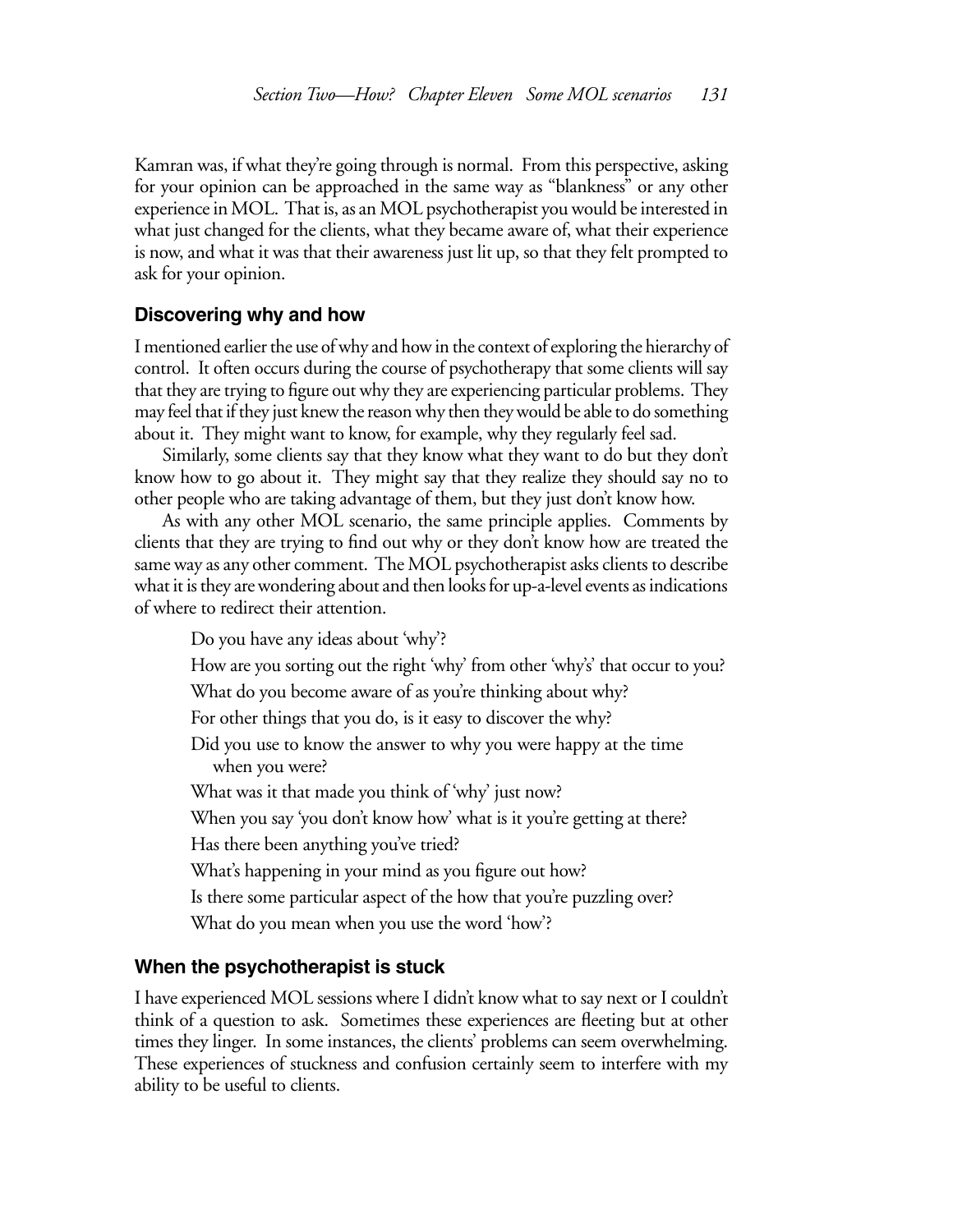I suggested earlier that when you have these feelings as a psychotherapist it is often helpful to go up a level yourself. That is, you might benefit by asking yourself:

What am I doing at the moment?

Am I looking for solutions to the client's problems?

Am I thinking about my own competence as a psychotherapist?

Am I thinking how dreadful the client's problems are?

Does what the client is talking about have some special significance or relevance for me?

In lots of different ways it is frustratingly easy to lose sight of what the role of an MOL psychotherapist is. I can certainly remember times when I've convinced myself that I have figured out the client's problem and, being well pleased with my cleverness, I then set out to convince the client. However the psychotherapist's only role in MOL is to help clients shift their awareness up. Curiously, I've found that when I am clear about that role, and work hard at sticking to it, I seem to have much more satisfying MOL sessions … and the clients seem to as well.

Before each session I set goals about what I want to experience, and at the end of the session I evaluate the extent to which I experienced the goals during the session. The goals are about what I will be doing not about what I expect clients to be doing. By setting and evaluating goals about things like doing the job well, about going up a level when I feel frustrated and stuck, about reminding myself of what my role is, and about attending to disruptions, I can continually learn and improve my practice of MOL.

#### **Progress is slow**

Sometimes it might appear that nothing is happening. Perhaps clients come in session after session with the same or similar problems. They might even seem satisfied with their progress, but from where you sit there may be nothing significant happening. This can become a frustrating situation where you may be tempted to question your worth as a psychotherapist. The notes in the last section will be relevant if this occurs.

A few other points are pertinent here. First, it could be helpful to wonder what clients in this situation are experiencing. Perhaps change is not important to them and they are in psychotherapy for other reasons. The reason they are satisfied might be completely different from the reason you expect.

Secondly, what might seem like nothing on the outside might be big changes on the inside. When reorganization occurs, the result can often be just understanding something in a way that they never thought of before. Often the insight that seems so profound to them might have been trivially obvious to other people.

The solution that occurred to Patrick in Chapter One might not seem monumental to all other people. The point from an MOL perspective is that as far as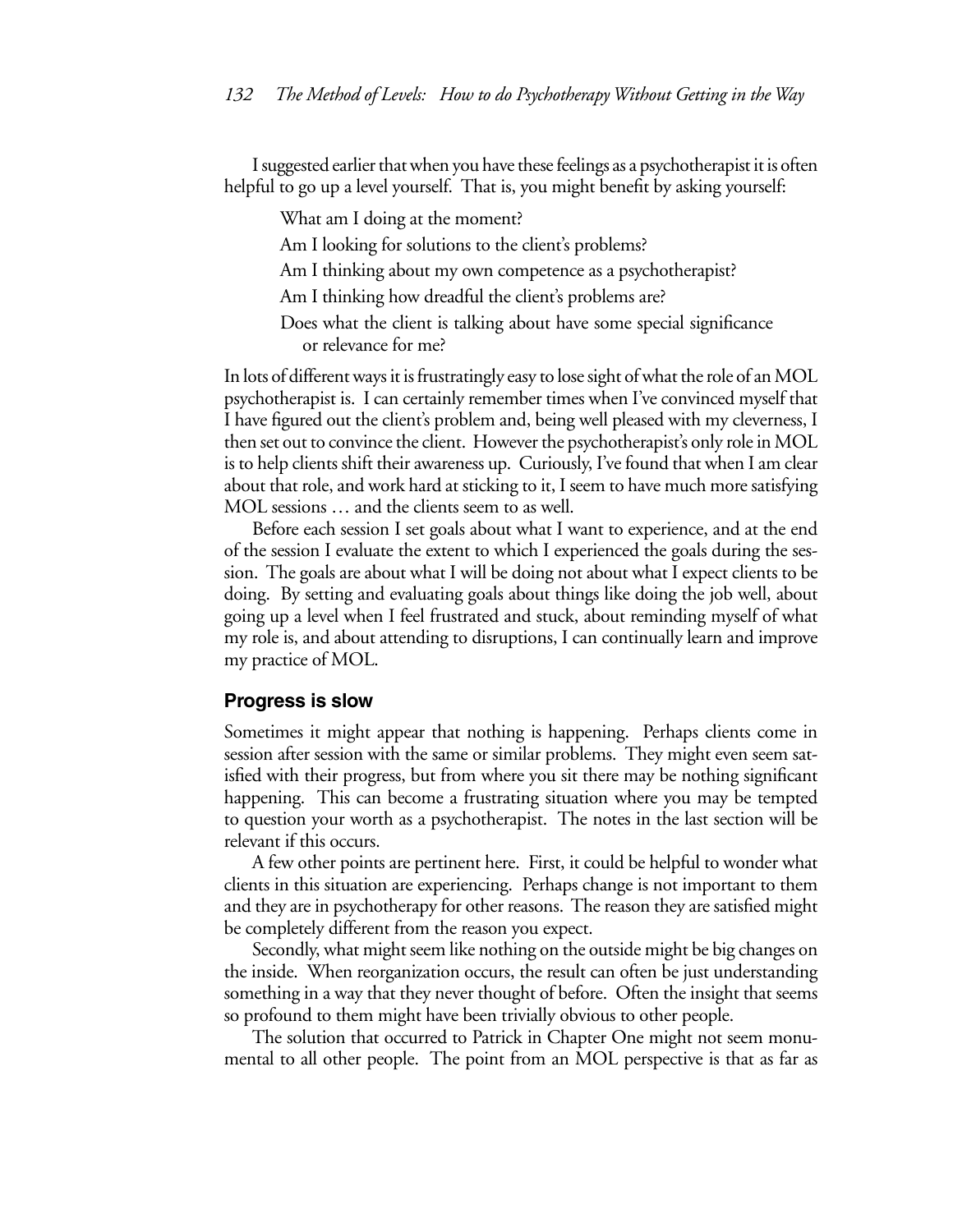Patrick's solution to his problem is concerned, other people don't matter. Only he matters. If the solution is valuable to him then that's good enough. In MOL you are there for the clients' benefit, they are not in psychotherapy for your benefit. It is the client's idea of progress that is paramount. The message here again then is to be clear about your role.

What is relevant and what is not?

What is the business of the psychotherapist and what is not?

Do you have ideas about the way in which clients should change and the amount of change that should be occurring in each session or between sessions?

It is perfectly appropriate to have whatever ideas you want to have about change. In an MOL session, however, it is entirely inappropriate to make a client responsible for your expectations. If you have expectations about how clients should be, then you are frustrating yourself when you don't experience what you expect. The good news is, if you want to reduce your frustration, you now have the ability to take yourself up a level or two and do something about it.

### **I'm trying, I'm trying**

People don't try, they do. And what they do is they control. People don't even try to control, they just control. Trying to control suggests something is getting in the way of efficient control. If clients in MOL sessions suggest they are trying, it will be useful to wonder about what might be getting in the way. It will also be helpful to explore their experience of trying.

What happens for you as you try? How do you know you're trying? What sorts of thoughts go through your head as you try? What would happen if you didn't try? What feels different between trying and not trying? Does it bother you to be trying? What bothers you about it?

Trying from this perspective would be seen as just another experience to explore in MOL. Trying would not be a problem itself, because you are not expecting the client to do anything. Therefore, they don't need to convince you that they are putting in a lot of effort.

### **How long has it been this way?**

The length of time clients have been experiencing their problems is sometimes important. If clients have been experiencing their difficulties for a long time, then they will have adjusted many other areas in their lives to accommodate the difficulties.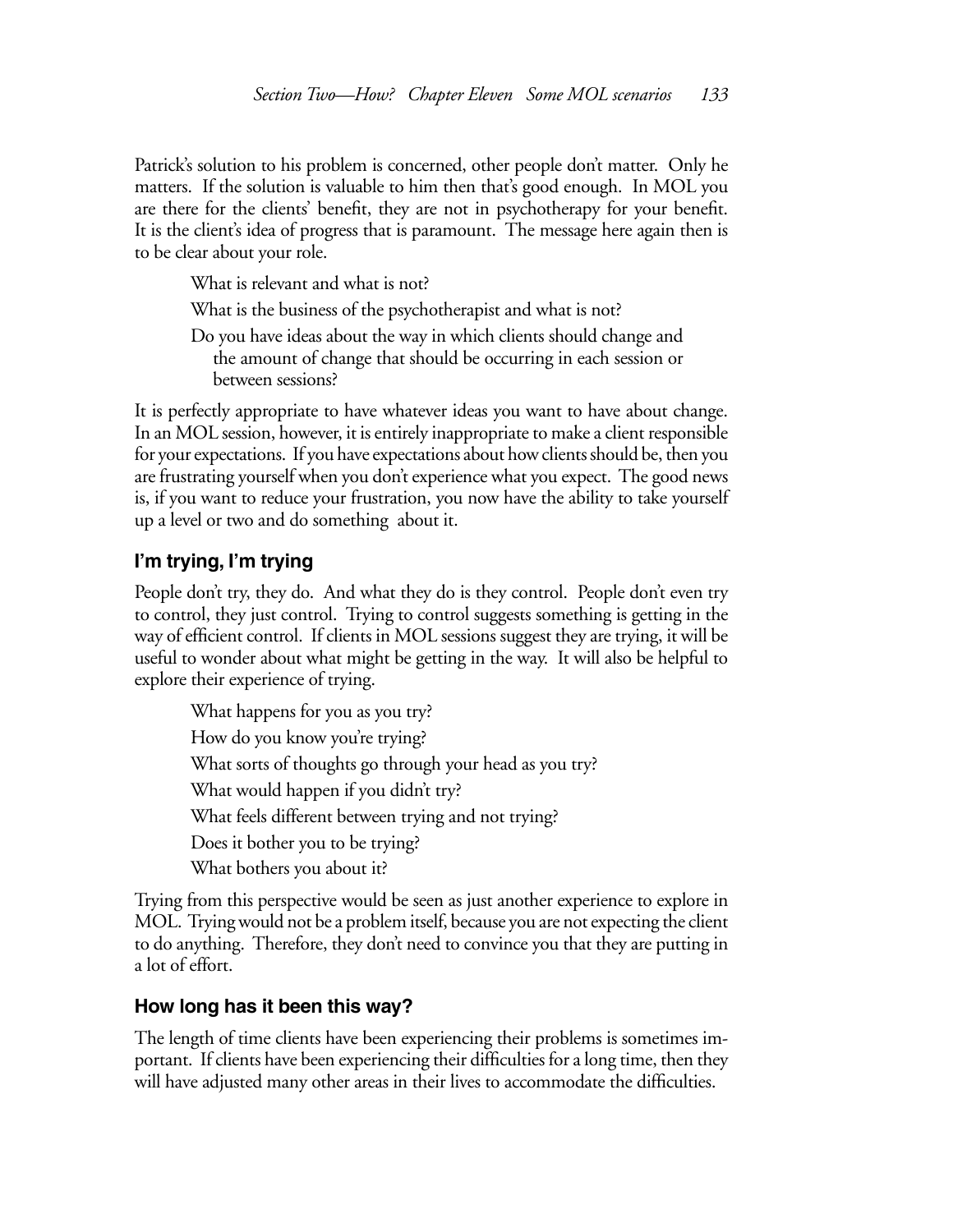Let's suppose that over the last four years Lily has been too frightened to go out of the house for any length of time and yet has maintained a happy marriage and a successful business. If this is the case, then it is highly likely that she has many areas of her life functioning well. Perhaps the fear associated with leaving the house has been around for so long that it is not much of a big deal to her anymore.

For one reason or another, Lily may be ambivalent about ever changing her situation. Maybe Lily finds it easier to live with her problem than with what she imagines she would have to go through to solve it. Perhaps the main reason Lily has appeared in psychotherapy is that her husband has just secured a lucrative promotion. Her attendance at events such as company dinners at fancy restaurants and family days in city parks is now expected. Perhaps eliminating her fear is more important for Lily's husband than it is for her.

Even when a client mostly wants to eliminate a problem, there can sometimes be a part of the client that doesn't want to eliminate it. With our PCT understanding of conflict, this makes sense. Before the control systems were pitted against one another, they were probably functional for the person. For Patrick there were benefits associated both with pursuing financial gain by selling now and with providing support to his partner by selling later. A good case can probably be made that if the situation was *all* bad, it would have been eradicated through reorganization long ago.

I'm often left in bewildered awe of the remarkable mystery of perceptual hierarchies. I don't expect to understand very often why people prefer some of the activities they do, but I can respect that they do prefer them. Danielle came to see me with an extreme and intrusive fear of other people's hair, but not of her own. She had arranged the home she shared with her twin sister in such a way that she was able to be sure she would not come into contact with other people's hair. She never took her shoes off unless she was in her own bed. She had her own special chair in the lounge room which was hers exclusively. She would often spend an hour or two cleaning the bathroom before she could use it if she knew her sister had used it before her.

Danielle told me that her hair was a different color from the other members of her family. Upon exploring this, I asked her what would happen if she dyed her hair the same color as the rest of her family. (This was an exercise in imagining intended to explore what significance there might be in having hair of a color different from the rest of the family. As a general guideline, after some imagining or remembering exercise, I ask something like "What stands out for you just now as you imagine or remember that event?") She looked horrified and said that would be dreadful. When I asked if she could tell me more about the dreadfulness that just occurred to her, she said that if her hair were the same color as that of other family members then she wouldn't know which hair to be terrified of and which hair not to bother about.

As we explored Danielle's experiences I got some appreciation of the extreme distress she endured if she thought she had come in contact with another person's hair. Her condition was so debilitating that she was unable to find employment and was classified as disabled.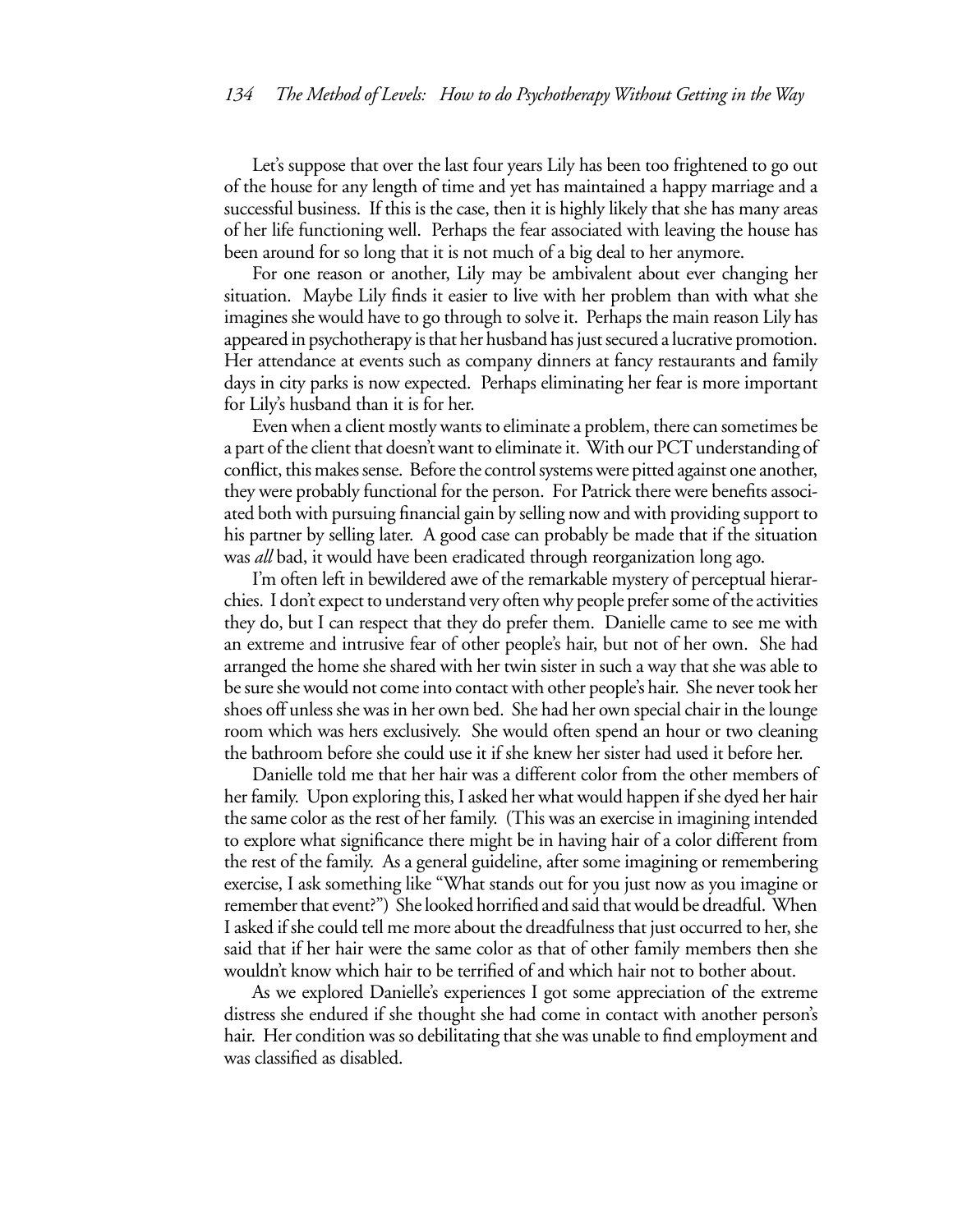During our discussions I discovered that Danielle was a gifted artist. As we explored her experiences she reported that she realized that her fear of hair was part of her current lifestyle. She went on to explain that if she wasn't afraid of hair, she would need to get work to support herself and then she wouldn't be able to paint. Danielle didn't make any more appointments to see me.

This story is not intended to suggest that Danielle was fabricating her fear of hair or that she had consciously decided to fear hair. During the time we spent together I didn't ever get the idea she was pretending about or even exaggerating her current experiences. The point is, that although some of her fear was problematic for her, some of it was also helping to keep important aspects of her life the way she wanted them to be. I mentioned earlier that even though conflict is debilitating for the control systems involved, some people organize their lives around the conflict. Sometimes it can seem harder to reorganize than to live with the conflict.

Often it can be the case that clients don't exactly like where they are now, but anywhere else seems even worse. For James, whose depression was an old friend, a life without depression seemed worse to him than his life with depression. Similarly, Danielle believed she would be worse off without her phobia of hair. Of course, these would be wonderfully interesting ideas to explore through MOL. But that exploration could happen only if the person who owns the idea wanted to explore it that way. We never really know the experiences of another—we know only what they tell us. I could never tell, for example, how closely James's use of the term "old friend" was the same as the way I would use the term "old friend," so I don't know if he meant what I would mean if I were describing something as an old friend. Luckily, in MOL we don't need to know that. MOL is about clients journeying through their own internal circuitry to explore and discover for the purpose of reorganization—it's not about psychotherapists verifying the truth or validity or reality of what clients are telling them. It's also not about psychotherapists deciding how clients lives should be lived or determining which parts of their lives should be considered problems and which parts are satisfactory.

The point of MOL is not to turn people into superbeings. MOL is just about helping people reorganize conflicts so that they can experience a more contented existence. People can still be as quirky and idiosyncratic after MOL as they were before it. They'll just be less conflicted—that's all. In MOL there is no expectation of "normal" that we are trying to move people to. There is just an expectation of unconflicted, and we provide opportunities for people to get themselves to that state. MOL enables people to give themselves a "psychological massage" so they can get back up and continue playing the game in whatever way they want to play it.

The longer people experience difficulty, the more time they have to become accustomed to the difficulty. These ideas are speculative, of course, and need to be clarified by future research, but it might be useful to entertain the idea that people with long-standing problems might have much that is working in their lives and, therefore, much that would be disrupted if reorganization should arrive at the level creating the context for the conflict.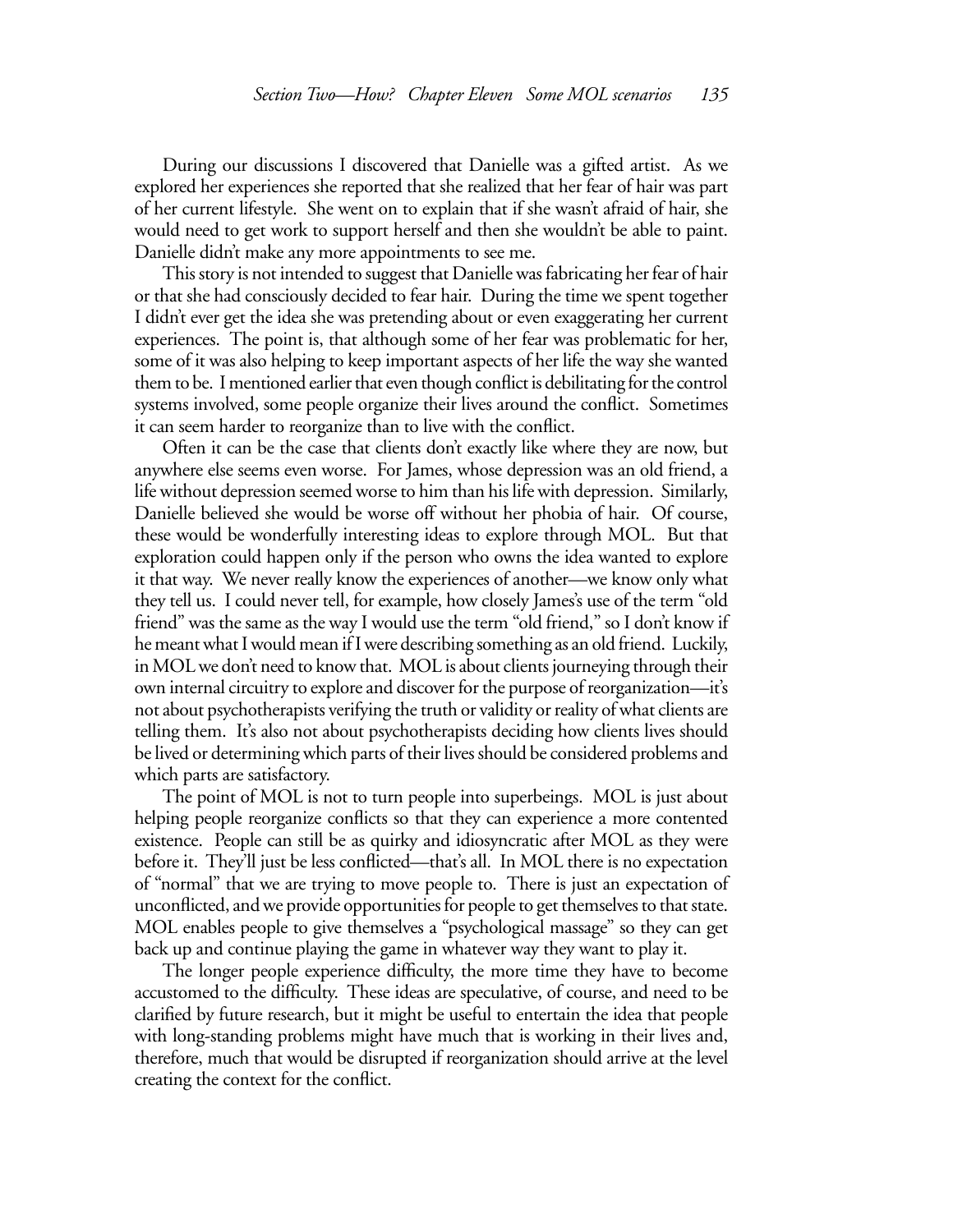#### **Other problems and other MOL uses**

The ideas of this section may not exactly fit in this chapter, but I thought their inclusion was important, and I couldn't figure out where else to put them, so here they are.

In Chapter Four, I alluded to the fact that conflict is not the only problem that people who control their perceptions can run into. Figure One in Chapter Four provides some clues as to the other kinds of problems. For example, problems can occur when disturbances are, as Marken says, "insuperable," meaning that they are too great for the actions of the control system to oppose. Disturbances *d* are greater than the maximum output *qo* of which the control system is capable.

Skidding in a car on an icy road, or being run into from behind while stopped at the traffic lights, or having someone you are close to die are examples of the disruption of control due to overwhelming outside physical forces. It is simply the case that bad things happen in this constantly changing world that we busy ourselves in. Knowledge of PCT and MOL won't stop bad things happening anymore than knowledge of bacteria and viruses will stop you getting sick. Feeling bad is, occasionally and perhaps unfortunately, part of being alive.

When your car skids it is probably quite appropriate to be a bit shaken up. When you're rammed from behind it is likely to be the case that you'll watch your back more than you did before. When someone dies you may well be wracked with grief. Ordinarily, these aren't the sorts of experiences that call for the corrective and restorative interventions of MOL. MOL is not used to protect humans from being human.

Generally, when bad things happen, people feel bad. Then, they pick up the pieces and rejoin the party. When this occurs, as it usually does, MOL stays on the shelf. However, MOL might become appropriate if the "shaken up," or "back watching," or grief, linger to the extent that the person does not pick up the pieces and is unable to resume partying. At these times something else might be occurring that could warrant investigation from an MOL perspective. Perhaps the unfortunate incident that happened has resulted in the person becoming conflicted. While there is no reason to expect that would necessarily occur, it remains a possibility.

Another problem that can occur for people is a lack of knowledge or information. This would correspond to an absence of a reference in Figure One. When people are in situations that are new or unfamiliar they can flounder and become disoriented. Discovering that you have lost your luggage after arriving in a foreign country where you don't speak the language and are unfamiliar with their customs may be a situation where you have a lack of references for what you should do next. Losing your job and not having the skills for further employment may be a similar situation. At times like these, a bit of local knowledge or some useful pointers in the right direction would probably help a lot.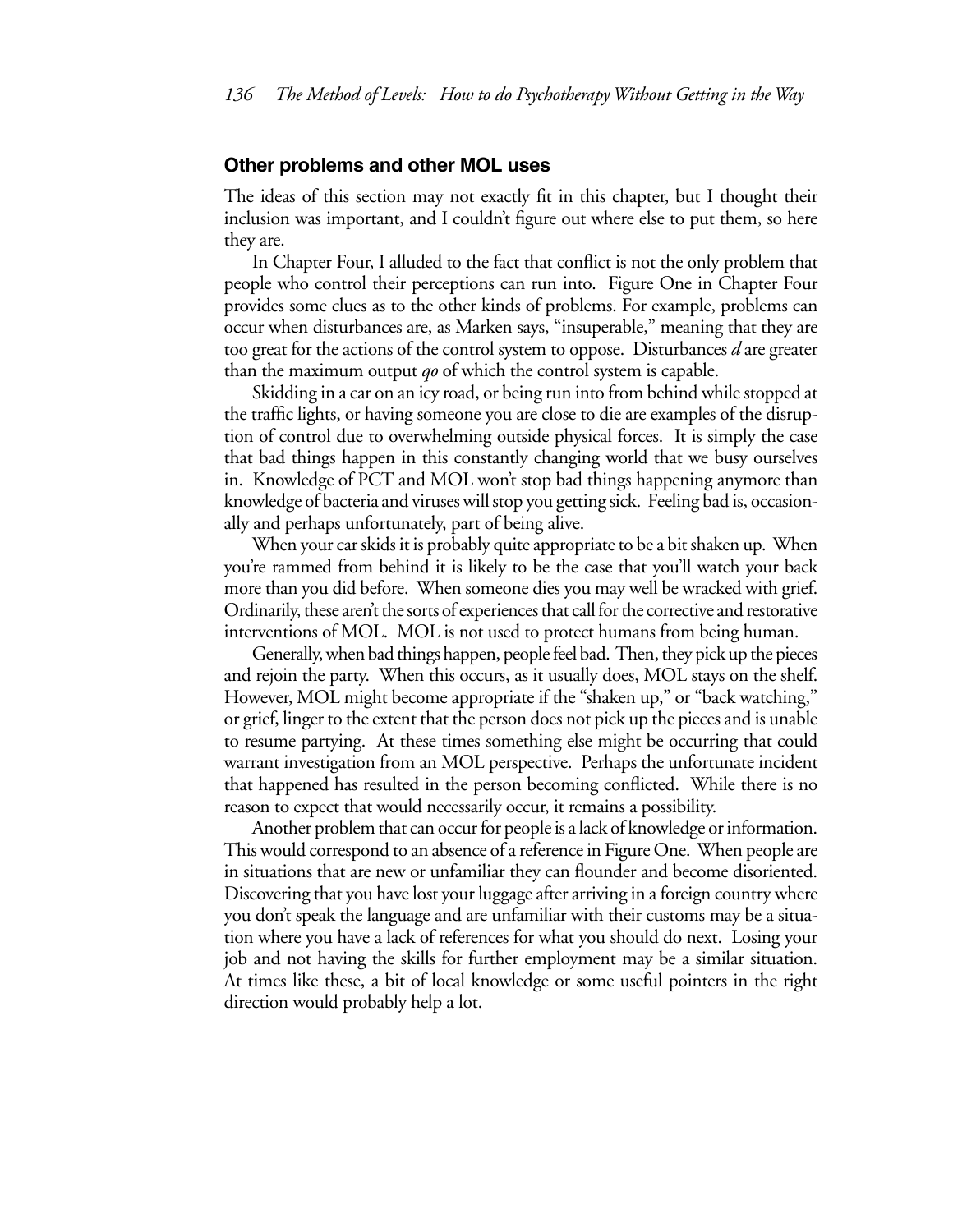In these situations, after a time of flailing around, people generally get themselves back into the swing of things. Sometimes you may have clients come to see you because they genuinely need advice. Perhaps they didn't see the sign on your door and mistook you for a vocational counselor. If it is genuinely just advice that they need, then the quicker they resume their search for an adviser the quicker you can get back to doing MOL with those who need it, and the quicker they'll get the information they are seeking. As with insuperable disturbances, however, if the state of what seems like a lack of knowledge endures, you might wonder whether there is something preventing them from obtaining the knowledge they say they are seeking.

When Lance came to see me, he said he was depressed because he had lost his job, the job he had been placed in was not to his liking, and he didn't know what other job he should apply for. Superficially, then this could have been a task for a vocational counselor. As I clarified the situation with Lance, however, I discovered that he had worked in a highly specialized position in a factory. It was the only job he had ever had, he had occupied the position for 27 years, and he liked the job immensely. He particularly liked the fact that he was the only person in the factory who did this job. With changes in technology and procedures Lance's job had disappeared. He had been offered other positions and had eventually taken one, but his new position did not provide him with the satisfaction and fulfillment he had derived from his previous employment.

As we discussed Lance's experiences, he told me that he actually didn't want to be working at all. When his job had disappeared he thought he should just retire, but he also felt a sense of obligation and duty to his family and wanted to take some kind of work to continue to provide for them. What seemed in the first instance like a straightforward vocational problem was actually a straightforward conflict.

The moral of these scenarios is that not all problems of humanity have conflict as their source. As Herbert Marcuse observed, if the only tool you have is a hammer; you'll see everything as a nail. MOL is not a panacea for all human troubles. It is a process for helping people shift their awareness to different places in their perceptual hierarchies. This seems to be particularly useful for resolving internal conflict. Many, but not all human problems result from internal conflict. Most conflicts that occur are not particularly devastating and do not persist. It is when problems of living persist that the hypothesis of a lurking conflict should be considered.

The sporting arena is a target rich environment for identifying conflicts which lead to decrements in performance that can ruin a sporting performance, but do not otherwise compromise the business of living. MOL could have amazing applications in sports psychology to assist athletes to clear their minds and enter the arena with the focus and resolve that comes from an unconflicted attitude.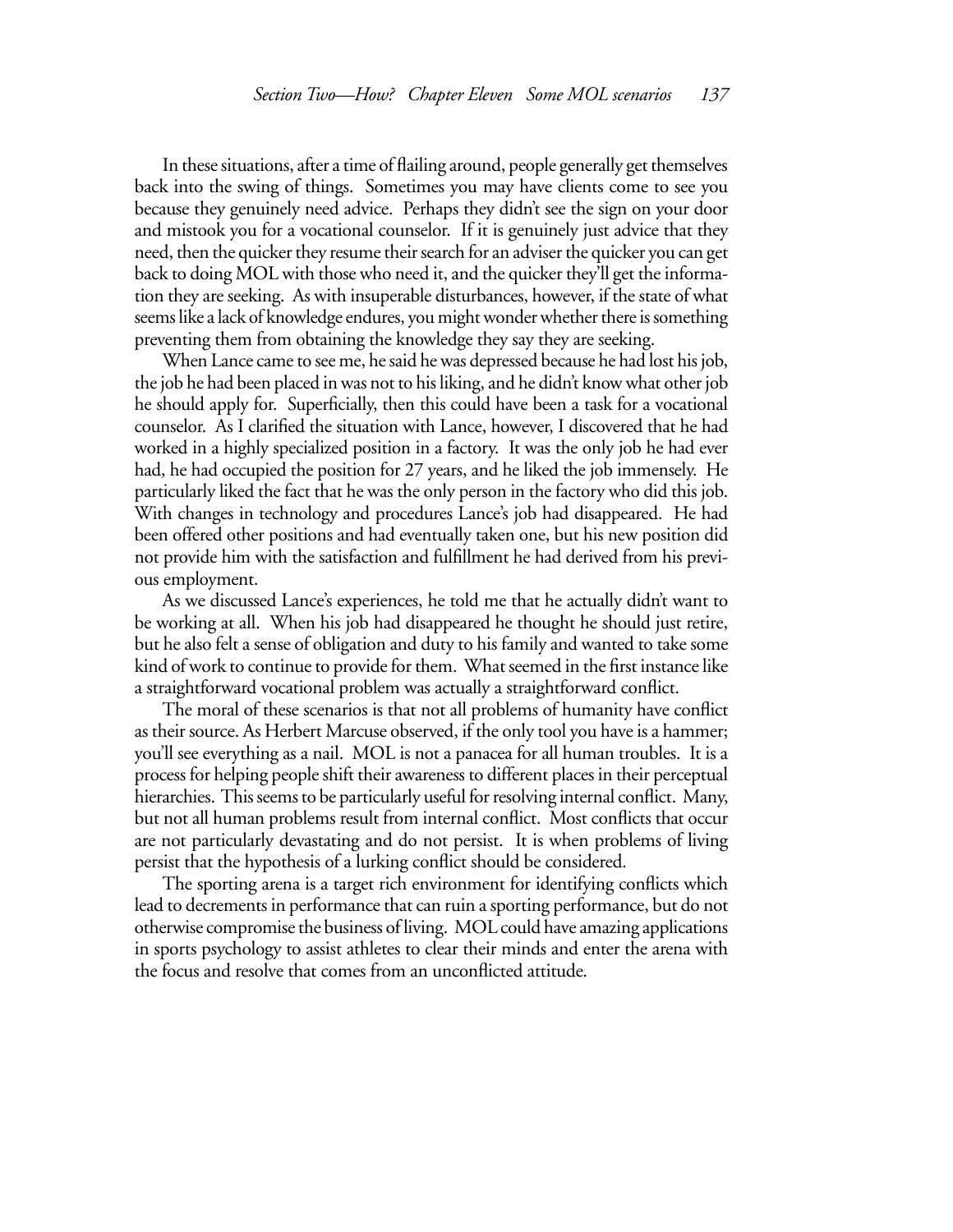I mentioned in Chapter Eight that MOL can have an almost meditative effect at times. In Chapter Nine I discussed the option of rescheduling when clients arrive but don't have anything to talk about. While rescheduling remains an appropriate option, another option to consider would be to offer clients a "tune up" whenever they do not have any particular problem to work on (this should be distinguished from the situation I discussed earlier of avoiding talking about a particular problem). The idea here is just to begin an MOL session as a journey through their hierarchy beginning in the same way with whatever thoughts they're aware of. The process is still exactly the same with going up as the goal. The only difference in this instance is that, in the absence of conflict, drifting up the levels might proceed more smoothly and there might not be a spot where you need to ask about both sides of a particular experience. This exercise can be valuable for clients in helping them place their awareness at a high level and consider themselves from this vantage point for a time. It may not be a view they are used to.

Throughout this book so far I have used adult examples when discussing the application of MOL because I have had very limited experience using this process with children. In principle, however, there is no reason why MOL couldn't be used to help children and adolescents resolve internal conflicts in the same way that it is used to help adults.

In Chapter Three I mentioned that MOL would not be useful when the aim is to solve a problem that someone else has decided a child is experiencing. In situations, however, where the child is experiencing a problem MOL might become the method of choice. Perhaps Jemima's parents have separated and while she dearly wants to go and spend time with her father she does not get along with her father's new partner. My friend and colleague Richard Mullan conducted an MOL clinic for about 18 months with young people from approximately ten to eighteen years of age. He achieved the same beneficial results with these young people as he does with the adults he works with.

One day, not long after I began learning about hierarchies and awareness I had the opportunity to visit a preschool classroom in connection with some work I was doing in the school. I struck up a conversation with Ryan in the book corner. Ryan was four years old and I was interested in exploring whether he could shift his attention up a level or two. We had two brief conversations. The first one went like this:

- Ryan: I like trains.
- Tim: What is it that tells you to like trains Ryan?
- Ryan: Because my dad loves trains so I love trains.
- Tim: And what tells you to love the things that your dad loves?
- Ryan: I just get a feeling that says to love them.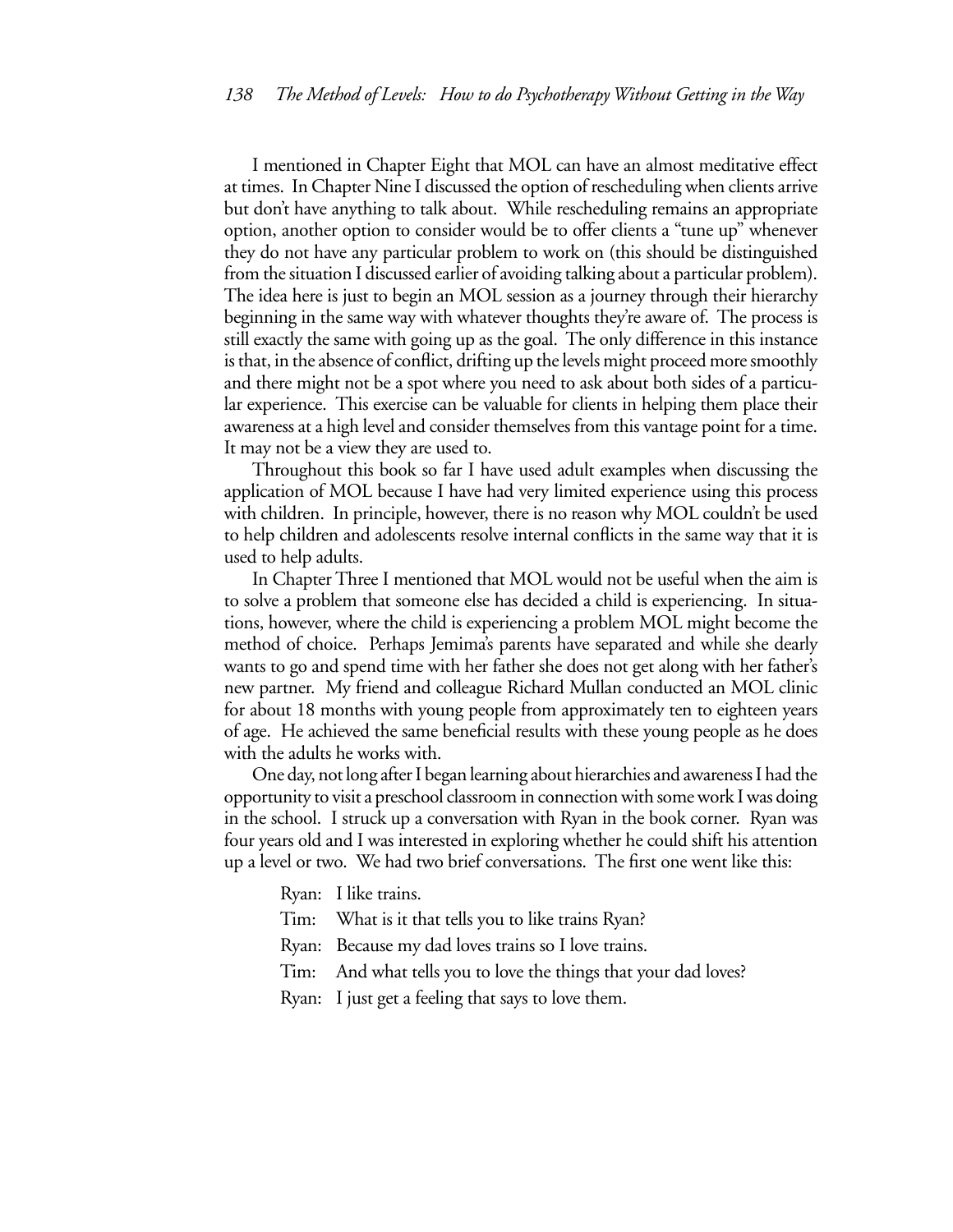I perhaps could have gone on to ask Ryan to describe the feeling he had just mentioned but we began to discuss other things. Our second awareness shifting exercise involved the subject of books. This is how the conversation proceeded:

- Ryan: I like reading books.
- Tim: What tells you to like reading books Ryan?
- Ryan: Because I see the books and that goes into my brain and that tells me to think about the books.
- Tim: What tells you to think about the things that you see?
- Ryan: Because I come to school everyday and the books are here.
- Tim: What tells you to come to school everyday?
- Ryan: School's just a part of life.

These two conversations are certainly not very profound but they do illustrate the point that even young children may be able to redirect their awareness with practice. Richard's work along with the dabbling I've just presented to you certainly seems to suggest that the application of MOL to problems experienced by children and adolescents is an area awaiting further development and investigation.

There are surely other scenarios that we will discover in the future as we learn more about the practice of MOL, but this survey might be useful even though it could change. None of these potential situations are unfathomable in MOL. Many of them overlap, and the courses of action are often remarkably similar. An awareness of some of the things that can happen may help you negotiate them when they occur. Ultimately, knowing what can occur may be useful in doing more things right more of the time when you participate with others in MOL. In all cases, the principles of PCT remain the same and the practice of MOL is unaltered. Your only task is to help clients reach a place or perspective from which they'll be able to generate solutions to the conflict of incompatible goals when that is what they are currently experiencing.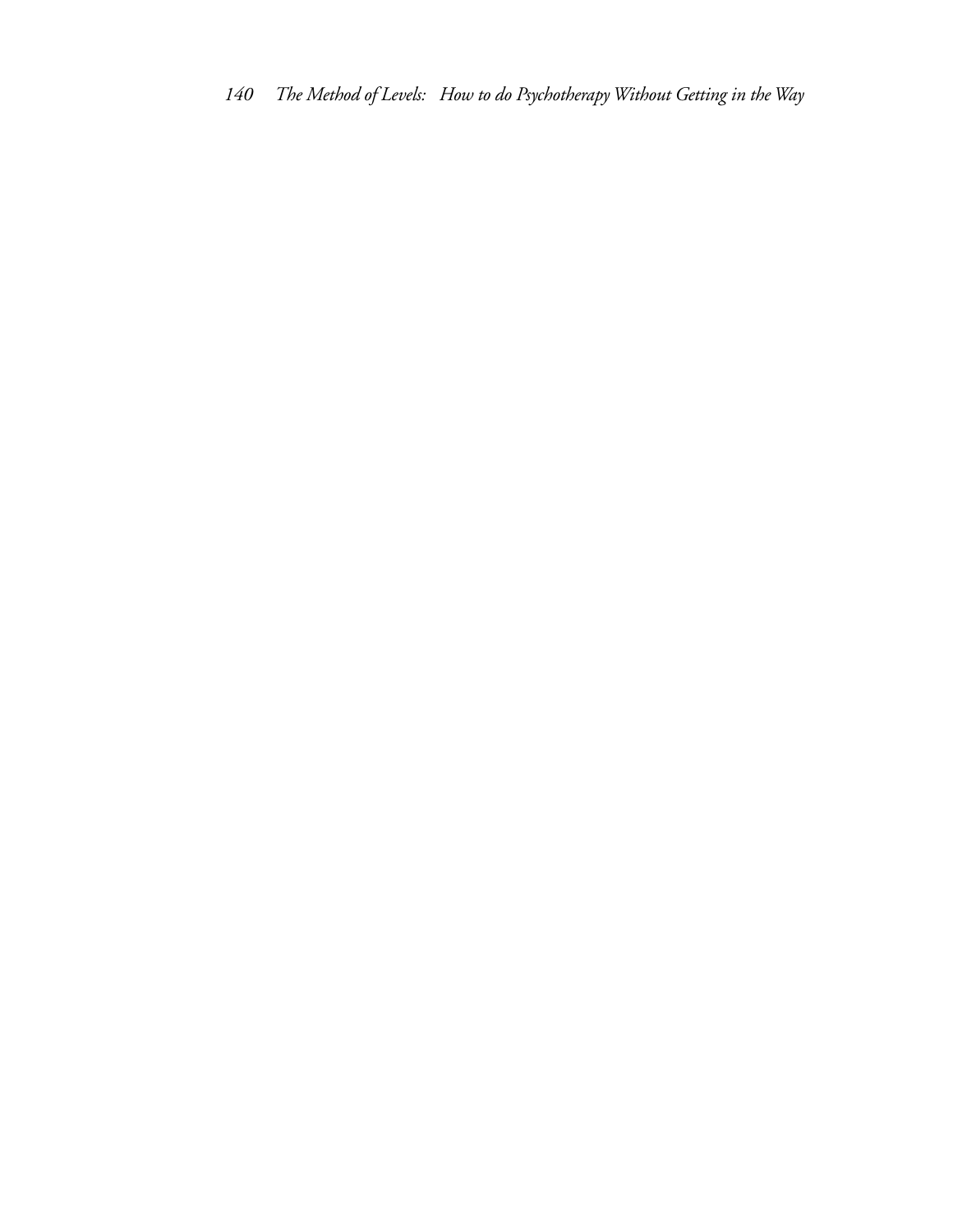### *What's been said*

Some scenarios I've experienced as I've practiced MOL are:

A tug-of-war

I've gone blank

Tell me what to do

Give me your opinion

Discovering why and how

When the psychotherapist is stuck

Progress is slow

I'm trying, I'm trying

How long has it been this way?

I also described:

Other problems and other MOL uses

# *The big deal*

Despite the different situations that can arise in psychotherapy the process of asking about "now" experiences and looking for an "up" direction remains the same.

## *Coming up*

Finishing touches.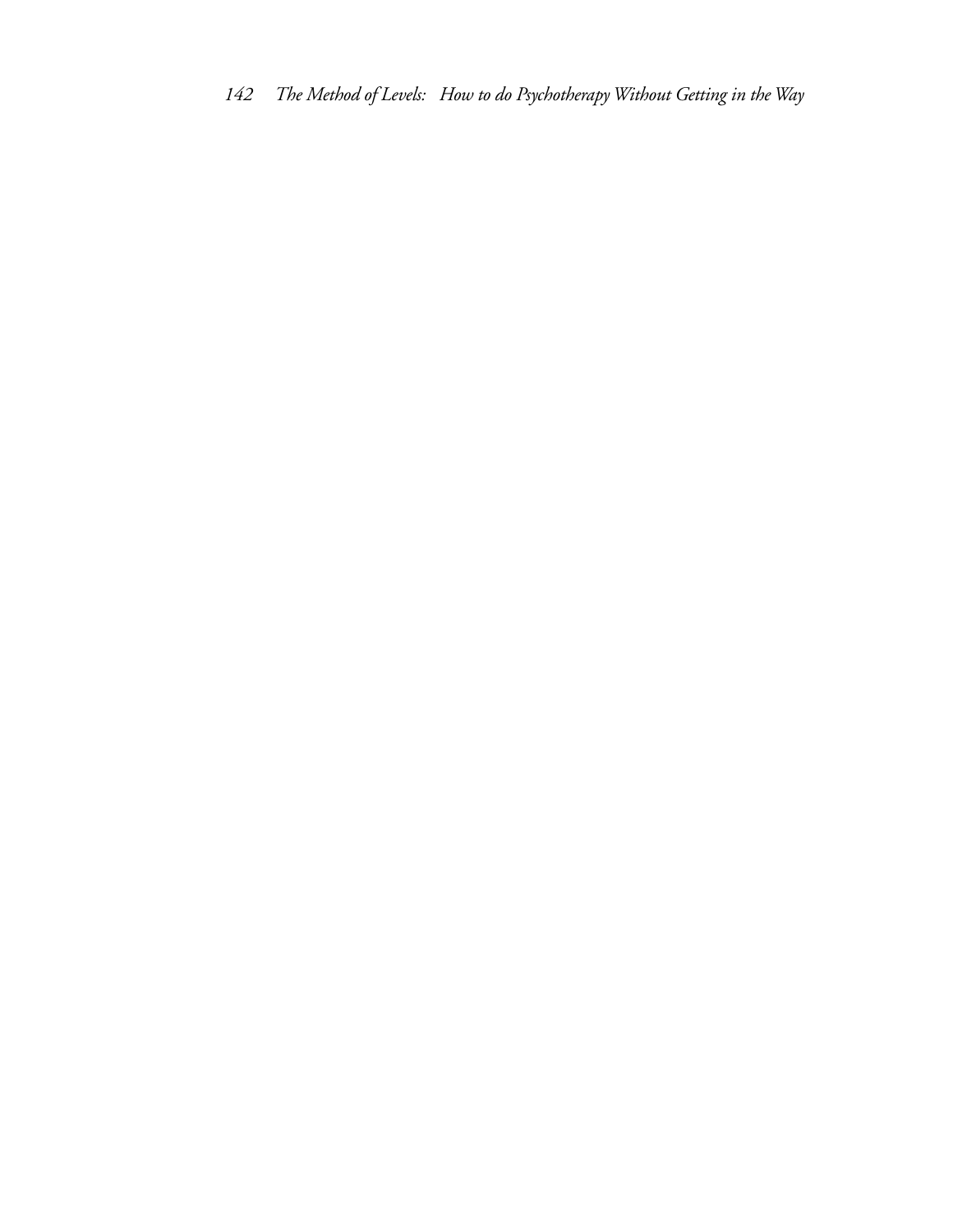### *Chapter Twelve*

# *A final word*

 began this account by claiming that much of what psychotherapists currently do *I*in psychotherapy may well be getting in the way of clients making themselves better. PCT offers the technology to rectify that situation. PCT is an elegant scientific explanation of the process of being. With PCT we are able to understand more clearly what it is that people do. With a clearer understanding of what people do we might now be able to help them do it more effectively whenever they want our help. Experience thus far with MOL suggests that we might get in the way less often during psychotherapy and we might be useful more often.

To understand PCT is to understand that behavior (or action) does not need to be explained. Control does. Focusing on control of perception rather than on behavior, the variable means of control, has important implications for the helping professions. In this book I have attempted to explore some of these implications for offering help to people who are experiencing psychological problems.

My proposal in this book is that chronic internal perceptual conflict is the only significant psychological problem because it destroys the ability of the opposing control systems to control their perceptual inputs. Living control systems have an inbuilt reorganizing mechanism that is able to resolve internal conflict. At times, however, reorganization occurs in places that has no effect on the persistence of the conflict.

MOL is an activity for directing awareness to the appropriate place in the perceptual hierarchy where conflict can be reorganized. I have suggested that, to the extent that clients who are experiencing conflict are helped at all in psychotherapy, it is because their awareness has shifted to the appropriate level. At the moment it seems that this is mostly occurring inadvertently or unknowingly. As I mentioned earlier, I believe there is now an opportunity to rely on science rather than serendipity for the effects that are achieved in the treatment of mental illness. PCT provides that opportunity.

The only issue in psychotherapy then is "How can I best help clients to go up a level?" If you want to be more effective more of the time, just help clients to go up a level more of the time and stop doing anything that does not provide such help.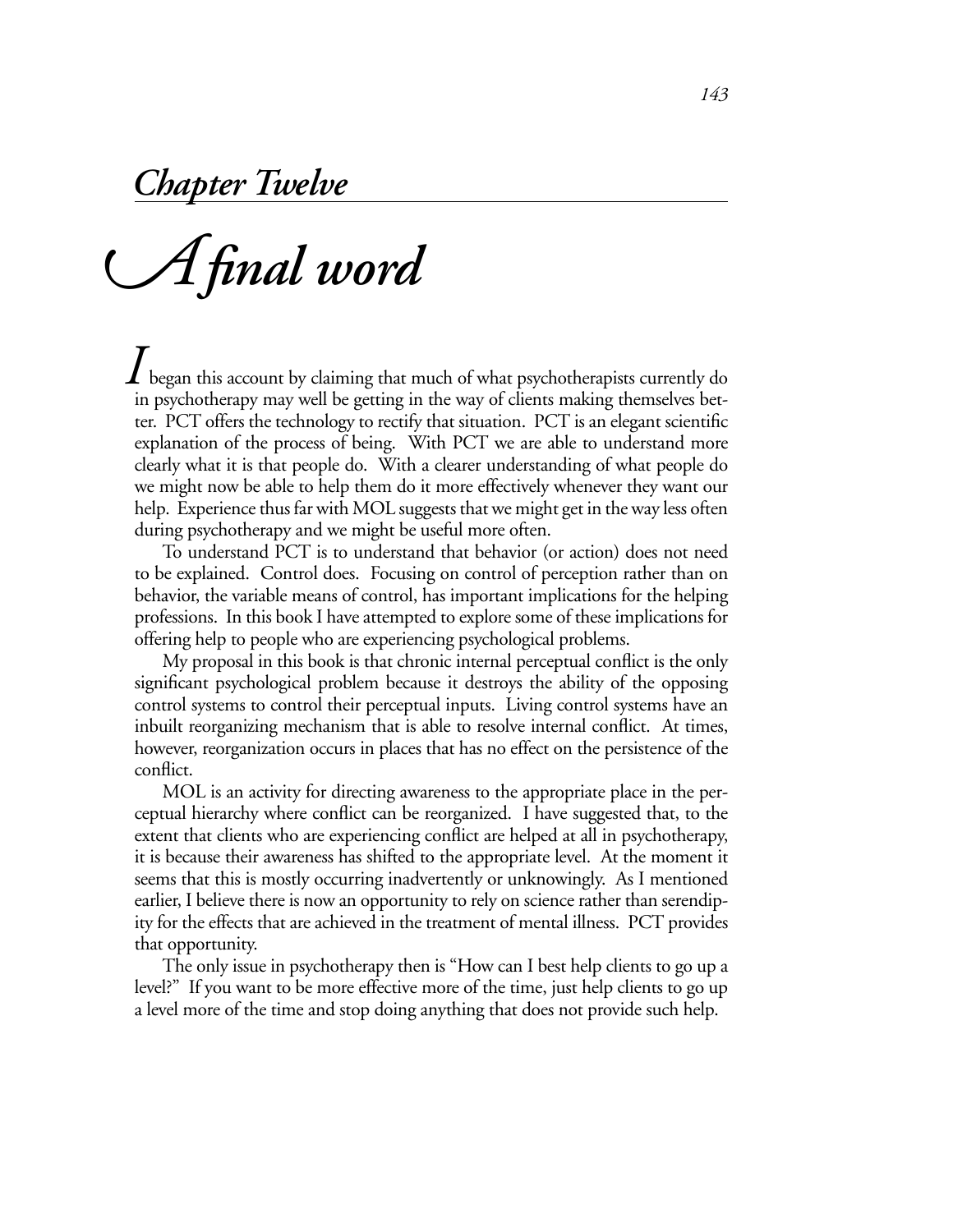There is much concerning MOL to investigate. As more psychotherapists use the approach we might get a better understanding of the process. We might also discover other applications of the approach. MOL could, for example, be a valuable approach to teach to school students in peer counseling programs. Perhaps also in education, students might find some learning tasks easier by shifting their awareness. I also mentioned previously that MOL might be a useful meditative activity as a way of exploring one's own organization, and it may be amazing in sports psychology.

In the interaction of psychotherapy many things will vary. The number of sessions clients have will vary, the frequency with which they attend their sessions will vary, the duration of sessions will vary, the problems clients bring to psychotherapy will vary, and the reasons clients bring a psychotherapist into their world will vary … to name a few. While many things will vary during the interaction of psychotherapy, one thing remains unchanged. The thing that works in psychotherapy is constant. What works is the process of shifting awareness to higher levels so that reorganization can change the control system that is creating the conflict. Effective psychotherapy allows this process to happen with as few distractions as possible, and ineffective psychotherapy interrupts this process. MOL is a way of allowing the constant process of change to occur despite all of the variation surrounding it.

There has never been a more exciting time for helping people with psychological problems. Perhaps now you might understand the conversation I had with Patrick differently from how you did when you first read it. There is at last the opportunity to understand the psychological problems we currently call mental illness with a confidence and decisiveness that is beyond compare. The road to new adventures lies before us, and I for one am eager to begin the journey. Although the ultimate destination is uncertain, the direction to travel in is not. With PCT as its bedrock, psychology might well become the most noble science of all. The possibilities seem unbounded. I look forward to the stories we might swap should we meet along the way.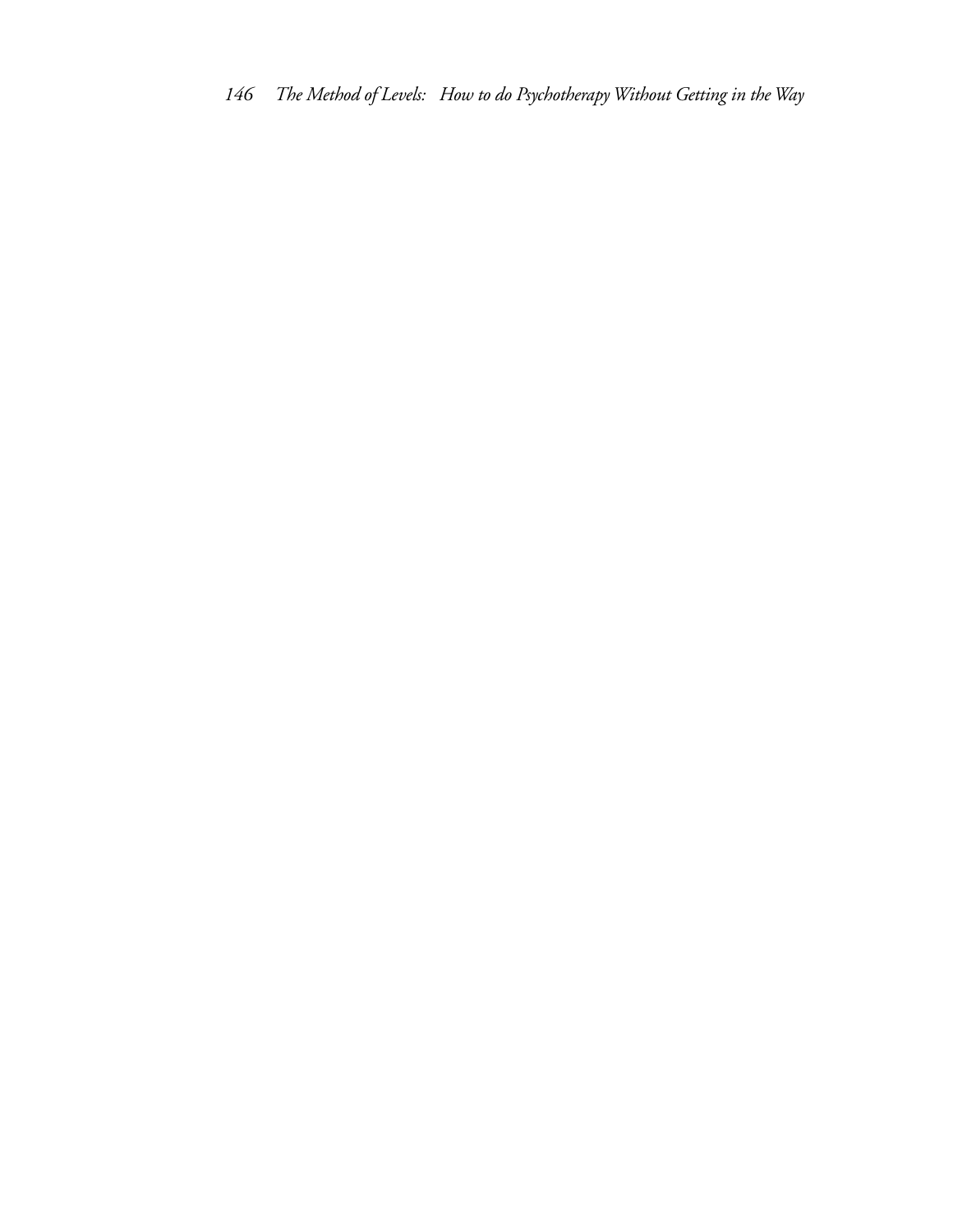### *Postscript*

*Questions & Answers*

*A* s this book was nearing completion I had the opportunity to co-facilitate an MOL training workshop with Powers. About 15 people attended the workshop which ran from Sunday evening until Wednesday lunch time. The workshop was discussion and activity based and often headed in directions that were surprising and intriguing. Participants had many opportunities to practice MOL and with diverse backgrounds and enquiring minds they poked and prodded in pursuit of a greater understanding of conducting MOL psychotherapy. Through their searching for greater clarity I found myself pondering new ideas and growing in my appreciation of this method. The workshop appeared to be such a valuable experience for all of us who attended that I thought collating some of the insights and sharing them here would be a perfect finishing touch to this book. I hope you think so too.

### **Can I use MOL with myself?**

Given how useful the workshop participants found MOL when they were guided through it with someone else, the issue of self-MOL was raised. The idea of being able to conduct self-MOL is appealing. MOL would obviously be a lot more accessible if it turns out to be a procedure that can be done independently of any guide. It is, therefore, certainly a direction that warrants closer scrutiny.

I have experimented with self-MOL in various ways. Initially, I just tried to catch background thoughts when I noticed them and spend some time mulling them over. Then I made a little "chime tape" that I had first learned about during my behavior management advisory visiting teacher days. On a blank tape I recorded, every 30 seconds, a little "ding dong" sounding chime (my "ding dong" was produced by tapping the side of a glass twice, quickly and gently, with a teaspoon but how it is produced is not important). When I had something that was bothering me and I found some alone time (often this occurred while I was driving in the car) I would switch the tape on and start talking about my concern. Every 30 seconds the little chime would sound and that was my cue to check for any background thoughts. When I heard the chime I would think "What am I doing at the moment?" or "Do I have any background thoughts just now?"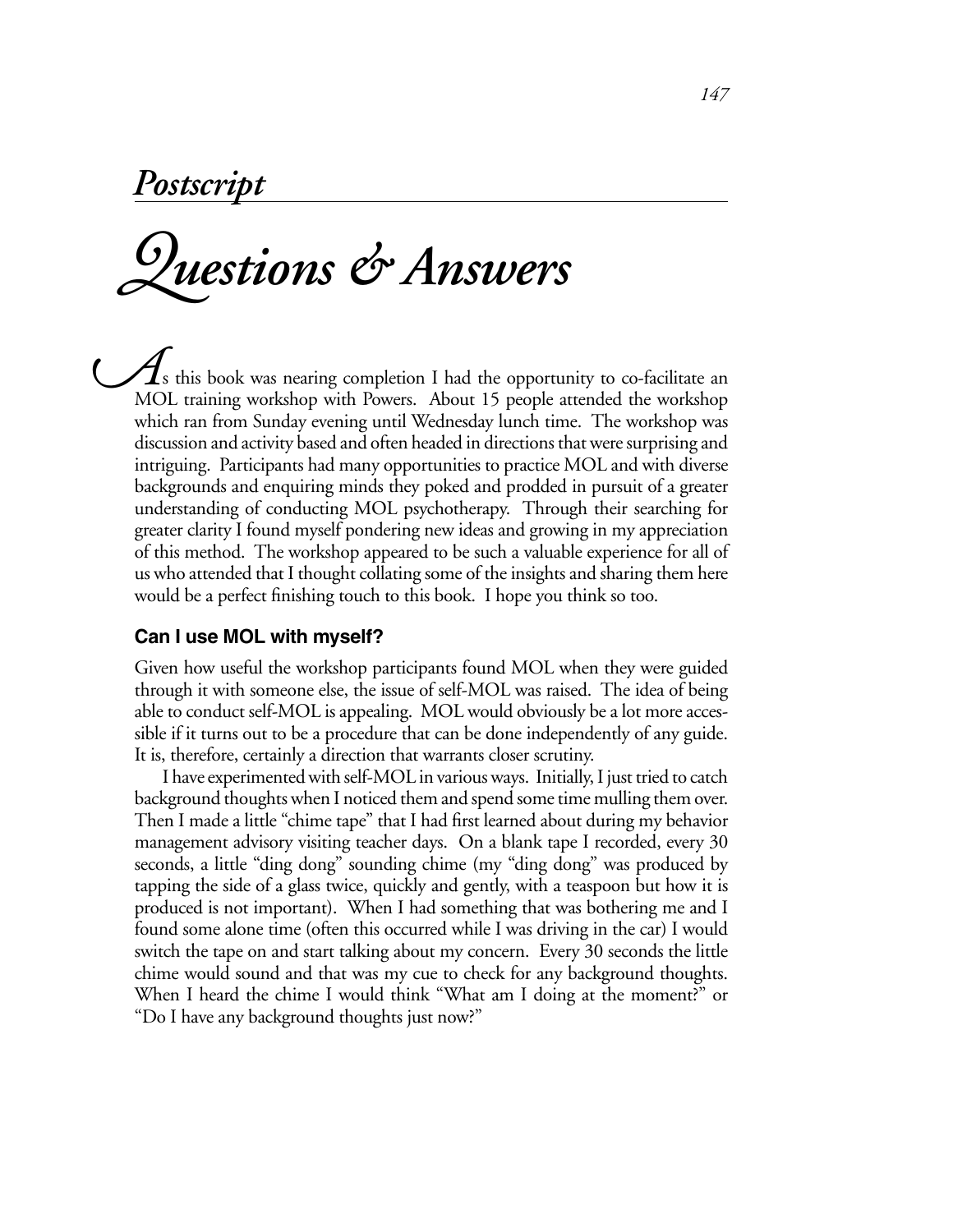For some of the issues that I considered in this way I found the technique really useful. Over time, however, I began to expect the sound of the little chime and then I'd become distracted from discussing the topic and would begin to think "Is the chime about to go now?" Then I would think about being distracted and also about thinking about the chime. Sometimes I would still get to some interesting places but it wasn't always connected to my initial topic. I did discover that, in some cases, simply talking out loud about a problem, rather than talking it over in my mind, leads to some useful and interesting perspectives.

So my feeling at the moment is that self-MOL may have some application but ultimately I still think having a guide such as a psychotherapist is best. With a guide, people are free to talk about their thoughts without also having to keep track of them. The guide can pick up on things that the person might not have noticed or might actually be avoiding. With the assistance of a guide people can begin to explore areas of their minds that they might otherwise stay away from. These might very well be the areas that hold the key to the resolution of their conflict. It may, in fact, be the staying away from these areas that is perpetuating the conflict.

Self-MOL is interesting, fun, and sometimes even useful. Even so, I think there will always be a place for MOL psychotherapists and their curious guiding.

### **To use MOL effectively, do I have to be less caring than I can be with other approaches?**

This may well be a pivotal issue for psychotherapists to reconcile as they undertake to learn MOL. In Chapter Seven I suggested that psychotherapists might reorganize as they are learning MOL. What it means to be a caring psychotherapist may well be one of the areas where reorganization occurs.

For some psychotherapists being caring might mean helping clients out of their difficulties by comforting them, advising them, and demonstrating that they are being heard and understood. When clients are upset they might tell them things to help them feel better and when clients are stuck they might give them suggestions for moving forward. In MOL, however, being caring means helping clients shift their awareness to a useful higher level and keep it there long enough for reorganization to do its job. When clients are upset or stuck this means helping them explore these experiences in detail and providing them with opportunities to shift their attention up.

The differences in approach probably boil down to the different theories that are used to explain what is happening. From a PCT perspective, when someone is upset or stuck as the result of internal perceptual conflict, the most direct way of helping them through this is to provide them with opportunities to move their attention to higher perceptual levels. Their upsetness or stuckness will dissolve once higher-level systems reorganize so MOL psychotherapists are interested in going for that higher level directly.

Perhaps psychotherapists' attitudes to caring can be summed up by the way in which they answer this question: Do you see it as caring to provide to others your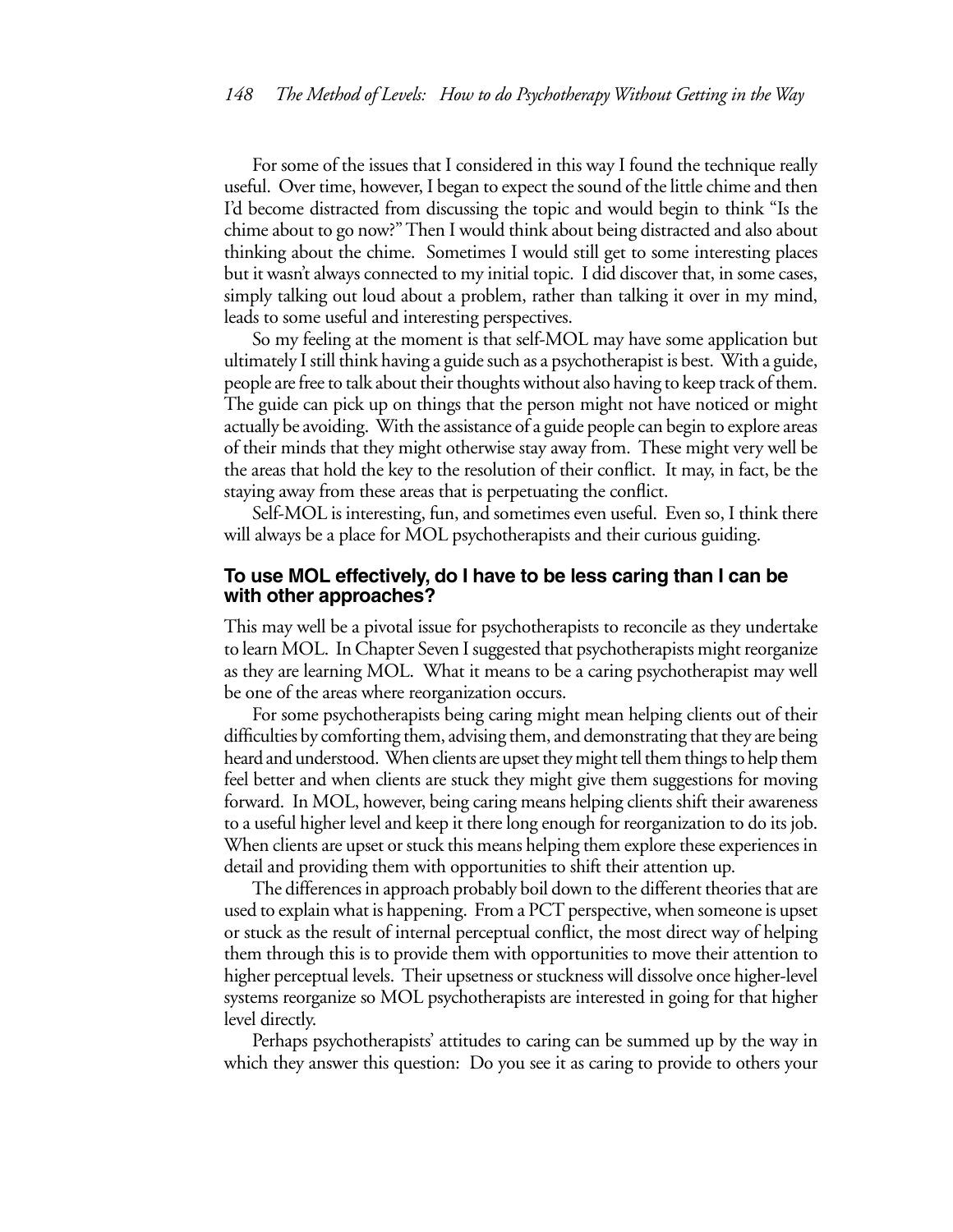ideas and opinions about how they should be living their lives or do you see it as caring to provide to others opportunities to figure out for themselves their most satisfactory ways of conducting the business of living?

#### **Can I use other methods or must I use MOL exclusively?**

When considering what approach to use, it may be useful to keep in mind that the real name of the game is to help people resolve distress as efficiently as possible. People sometimes wonder if they must use MOL exclusively or if they can use other techniques from time to time. My answer is that you should use whatever you think you need to use as a psychotherapist to help people as well as you want to help them.

In my clinical work I've found that, so far, all I've needed to use is MOL. I'm not saying that there haven't been times when I could have done things like advised, or suggested, or interpreted, or diagnosed, or introduced skill-building activities, or given educative information, or provided explanatory diagrams. There have been bountiful opportunities for me to unleash any one of a number of common psychotherapeutic strategies. I just haven't needed to. That is, I've found that these routine psychotherapeutic strategies were not necessary for me to use in order to help people.

Up to this point I've not needed to adapt MOL or adopt other methods, but psychotherapists are different. If you have a technique which is more efficient than MOL, less stressful, theoretically defensible, and both ethical and legal, then of course you should use that! We are not in the business of MOL for MOL's sake. We are in the business of helping people. The reason I have gone to such lengths to describe MOL is because, at the moment, it seems to me to be the most efficient and direct way of helping people in distress and it has the most plausible scientific rationale I know of. In fact, I cannot understand how another technique would be justified theoretically but my lack of understanding should not be a barrier to your exploration. As I said in Chapter Two, I hope this book is not the final word on MOL. What a wonderful position we would be in if, through the introduction and application of MOL, we encouraged the discovery of more efficient methods of helping.

Perhaps the most useful question to consider then is not "Can I use other methods or must I use MOL exclusively?" but, rather, "Why do I want to use methods other than MOL?" Exploring the answers to that question that lie within your own perceptual hierarchy might be instructive.

### **Is it really the case that the content the person describes is unimportant?**

Like answers to so many other questions, the answer to this question depends on your point of view and how you understand the "content" you hear another person producing. Is there a tendency perhaps to assume that words you hear from another are descriptors of some "real" state of affairs? Based on this assumption, it is your job to understand this real, but unsatisfactory, state of affairs and then to take it, and mend it, so that it is once again satisfactory.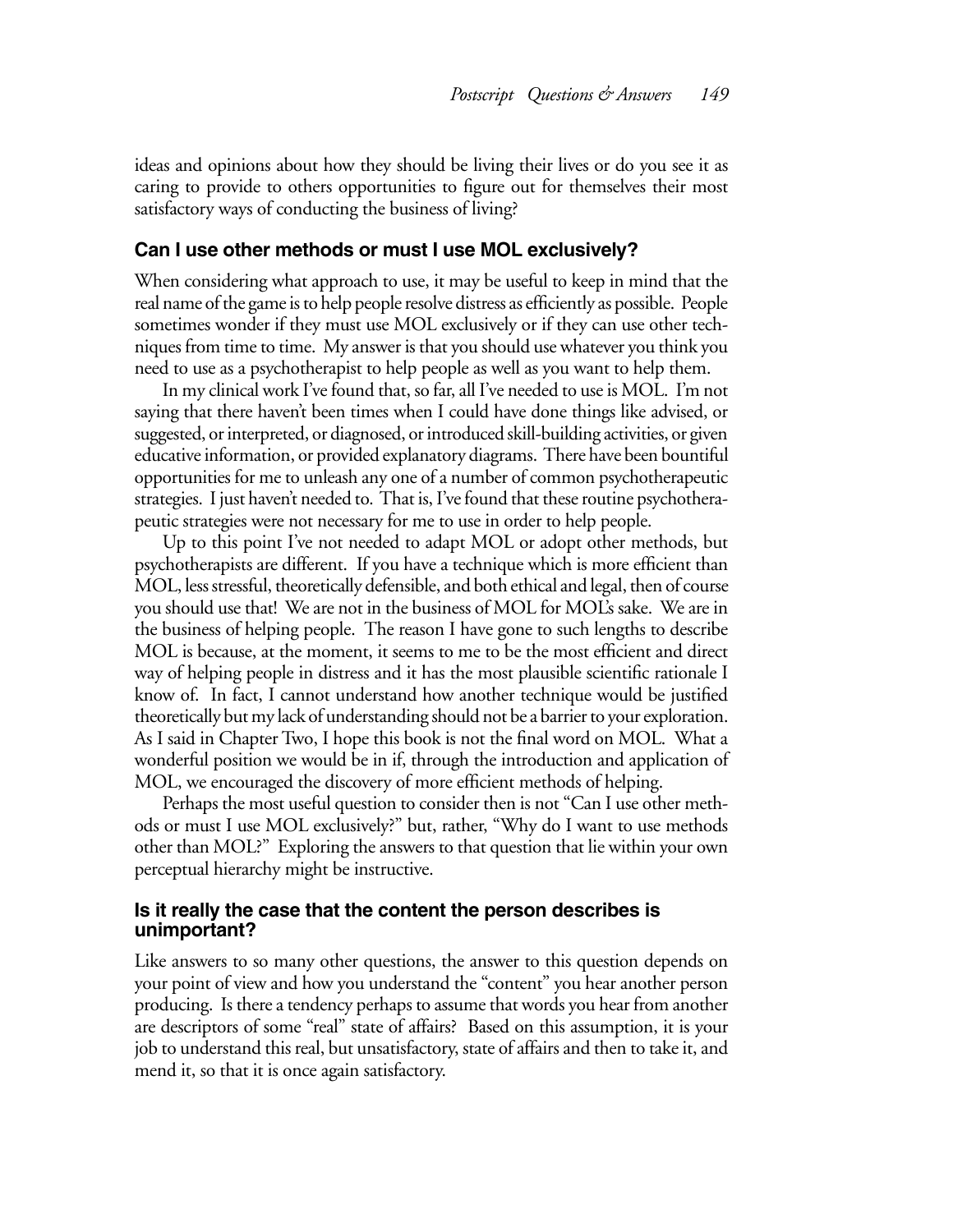I know from my own experience that the words I utter at any given time are often only a slice of the totality of the experiences I'm aware of at that point. When I'm asked at work how my weekend was, I give an edited version of the events that transpired, and what I describe will differ depending on whether I'm talking to a boss, or a friend, or a client. Similarly when I'm asked for my opinion on a new piece of art, or a new item of clothing, or a lavishly prepared dinner, or a lovingly drawn stick figure, I select one from the many opinions I might have at that time.

I assume that the clients I work with are built like me, and so I understand the words that they push my way are only a part of their attempts to control some of their experiences at that time. I don't ascribe any exalted status to the particular words they utter. When I work as a psychotherapist, however, I do need something to work with, just as when Margaret makes bobbin lace she has particular equipment that she uses. The "equipment" that I use in psychotherapy is the information provided to me by the client I am working with. So it is probably necessary to have some content for at least some of the psychotherapy session, but the specific details and the accuracy of the content are less important. No matter what you hear coming from the mouth of the client, ask for more detail, watch for disruptions, and then ask about the disruptions as a way of shifting the client's attention to a background thought and perhaps to a relevant higher perceptual level.

To demonstrate the inconsequentiality of the content that is spoken, I introduced an activity at the workshop. People formed psychotherapist/client pairs to begin the activity. We had seven pairs on one occasion and eight on another. The client began talking and the psychotherapist began MOLing. After approximately 90 seconds I summoned my most commanding presence and said sternly "ding ding." This was a signal for each psychotherapist to stand up and move along to the client on their left. The client continued to talk about their problem and the MOL psychotherapist continued to ask about foreground thoughts, spot disruptions, and ask about them. It took about ten to fourteen minutes to complete the activity with each psychotherapist MOLing each client for about 90 seconds.

Each psychotherapist only heard a snippet of each client's story, yet the psychotherapists reported that they were able to pick up the conversation and keep MOLing as they had been. Perhaps even more interestingly, the clients said that they were able to go up levels and some even came to helpful realizations and insights. More than one of the clients said that initially they felt the need to recap for the incoming psychotherapist, but after two or three psychotherapists they just kept talking and were able to continue the process without recapping. For the people involved, this was a dramatic illustration of how unimportant the particular content that the client provides actually is.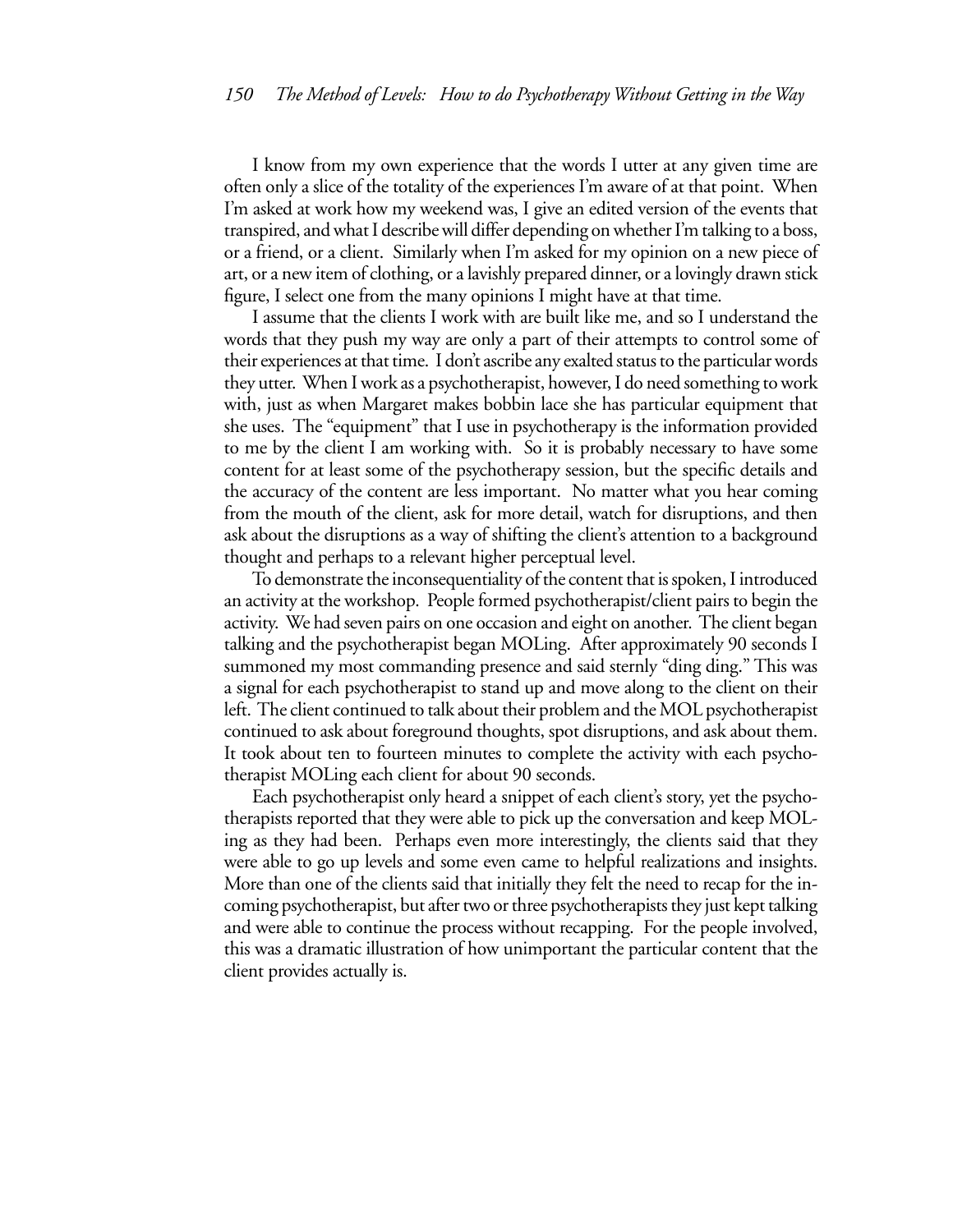### **Can I use MOL with couples or groups?**

Conducting couples psychotherapy and group psychotherapy is a common way of helping others. However, since MOL is a technique for helping individuals explore their individual perceptual hierarchies, I can't conceive how MOL would work with a couple or with people gathered in a group. Of course, limitations to my imagination should not stop creative psychotherapists from exploring MOL applications with couples and groups. My thinking, however, is that people who are experiencing internal perceptual conflict benefit most from the focused attention of a one-on-one interaction.

In the case of a couple, it seems to me that it would be exceedingly difficult to ask each member of the couple to talk about whatever is at the front of their mind, to look for disruptions, and then to ask them about these when they occur. An MOL psychotherapist is spontaneous, flexible, and responsive to the immediate goings on of the client. I can only see this process being compromised if the psychotherapist needs to oscillate between two clients at the same time. This difficulty, to my way of thinking, would be increased markedly in a group situation.

Another complicating factor is that, for MOL to work, clients need to be able to talk freely about the happenings of their mind. If Abiola and Malika are having difficulty in their relationship, then it is at least possible that each of them has thoughts about the other from time to time that they would find difficult to talk about with the other present. Certainly, in some situations, it helps couples enormously to learn how to talk to each other openly about the matters that concern them. If Abiola doesn't know how to talk about his feelings then perhaps some instruction on emotional expression would be useful. It may be the case, however, that Abiola wants his wife to make her own decisions in life but also wants her decisions to be the same as his. In this case Abiola would be in conflict and the way for him to resolve this conflict is by shifting his attention to higher perceptual levels. Abiola, however, is unlikely to allow his awareness to drift unrestrictedly if he is concerned about offending or hurting or otherwise disappointing Malika.

Maybe the time to do couples psychotherapy is after each member of the couple has had the opportunity to resolve whatever perceptual conflicts they are experiencing individually. Once this has happened, however, perhaps the couple would be able to resolve whatever difficulties remained between them without the help of a psychotherapist.

The same thinking that I've applied to a couples situation applies to group situations. The likelihood that each member of the group would be prepared to talk freely and the psychotherapist would be able to help each of them shift their awareness up their individual hierarchies is slim to say the least. This is not to say at all that couples therapy and group therapy is not helpful for some people. It's just to say that MOL is not the way to be helpful in these situations.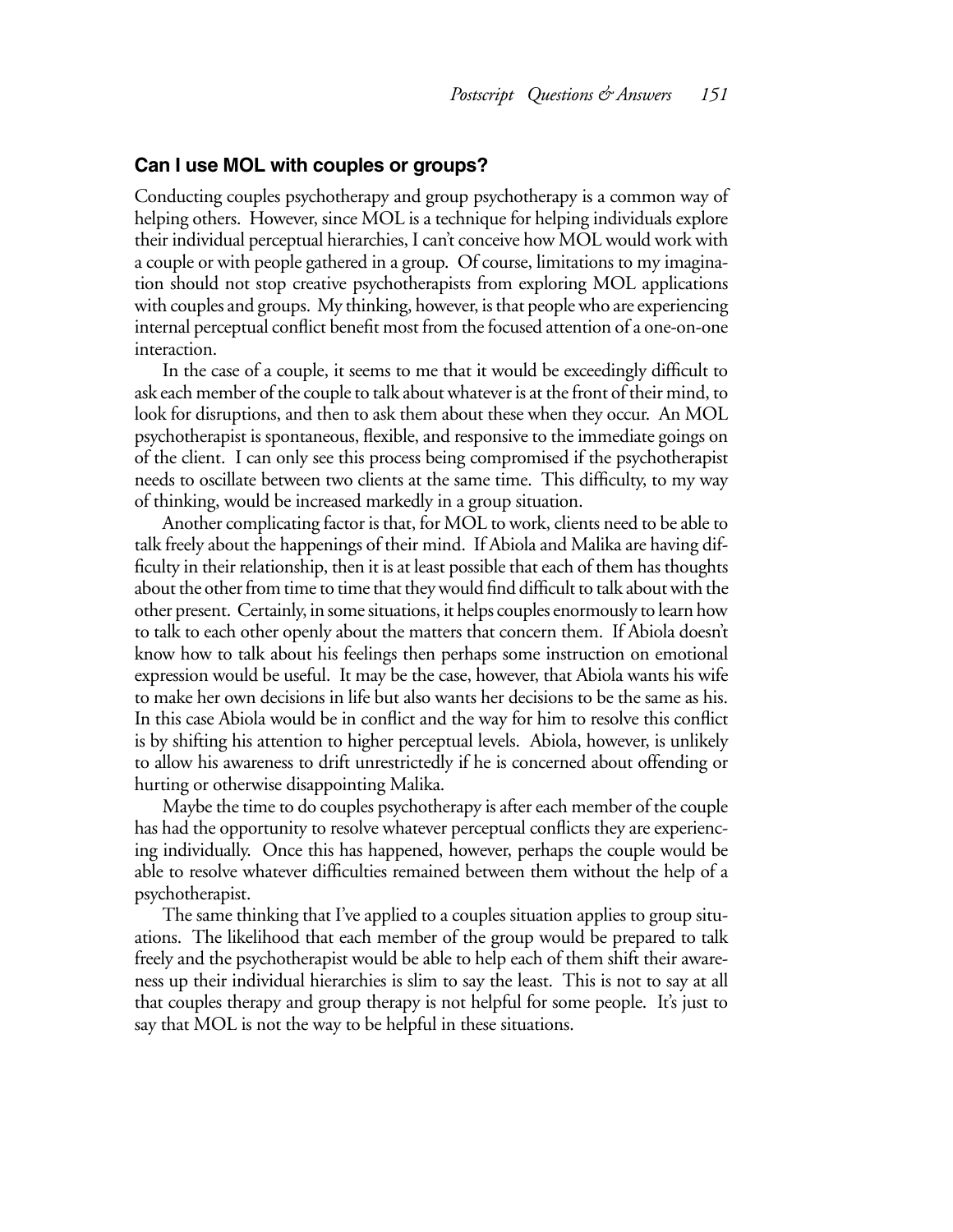### **How important are the questions I ask?**

A constant theme throughout the workshop centered on the fact that it was the intent behind the questions that were asked, rather than any particular sequence of words, that was important in MOL. Still, some participants wanted to make sure that they were asking useful questions and weren't continually saying the same thing. In anticipation of this concern I endeavored to provide a variety of questions throughout this book.

An illuminating lesson was learned, however, when participants at the workshop commented on their experiences when they experienced MOL as the client. Almost without exception, these clients said that they couldn't remember what questions they had been asked by the psychotherapist. Even when they could remember a particular question it wasn't that they remembered being asked the same question repeatedly but that that particular question caught their attention because of the way it was phrased or the area it asked about.

It seems then, that adding variety to the questions you ask may be more for the psychotherapist's benefit than for the efficient provision of MOL. In one of my first experiences with MOL I remember explaining the process to a friend of mine and telling him that I wanted to experience it from the client's perspective. I said to him that I wanted to just talk about a particular topic and after listening for a little while I wanted him to say "What do you think about \_\_\_\_\_\_\_\_\_?" and to insert a little bit of whatever it was I had just said. To my surprise the activity worked well. I was able to shift my perspective to what seemed a broader point of view and I developed an attitude I hadn't thought of before. I certainly wouldn't recommend adopting the "one question" approach to MOL but my experience, along with the reports from the clients in the workshop, seem to indicate that compiling a vast repertoire of questions to deliver might not be one of the important aspects to learning MOL. It's more important to know when to ask and why you're asking than it is to know what to ask.

### **Can MOL techniques improve your normal daily conversations?**

MOL is a specific method of helping people shift their attention to higher perceptual levels. It seems especially useful for resolving internal conflict and is also a neat means of self-discovery. There is nothing magical about MOL, however, (apart from the magic of an accurate theory underpinning it) and I don't think of it as a way of helping people win friends and influence others. Since learning MOL, I think I have become a much more effective psychotherapist. I'm certainly much clearer about my role as a psychotherapist and what I can do when I am in this role.

Outside of psychotherapy, however, I think I communicate in pretty much the same way I always did. I probably notice people's disruptions in routine conversations where I didn't before, but I don't ask people about them in an effort to direct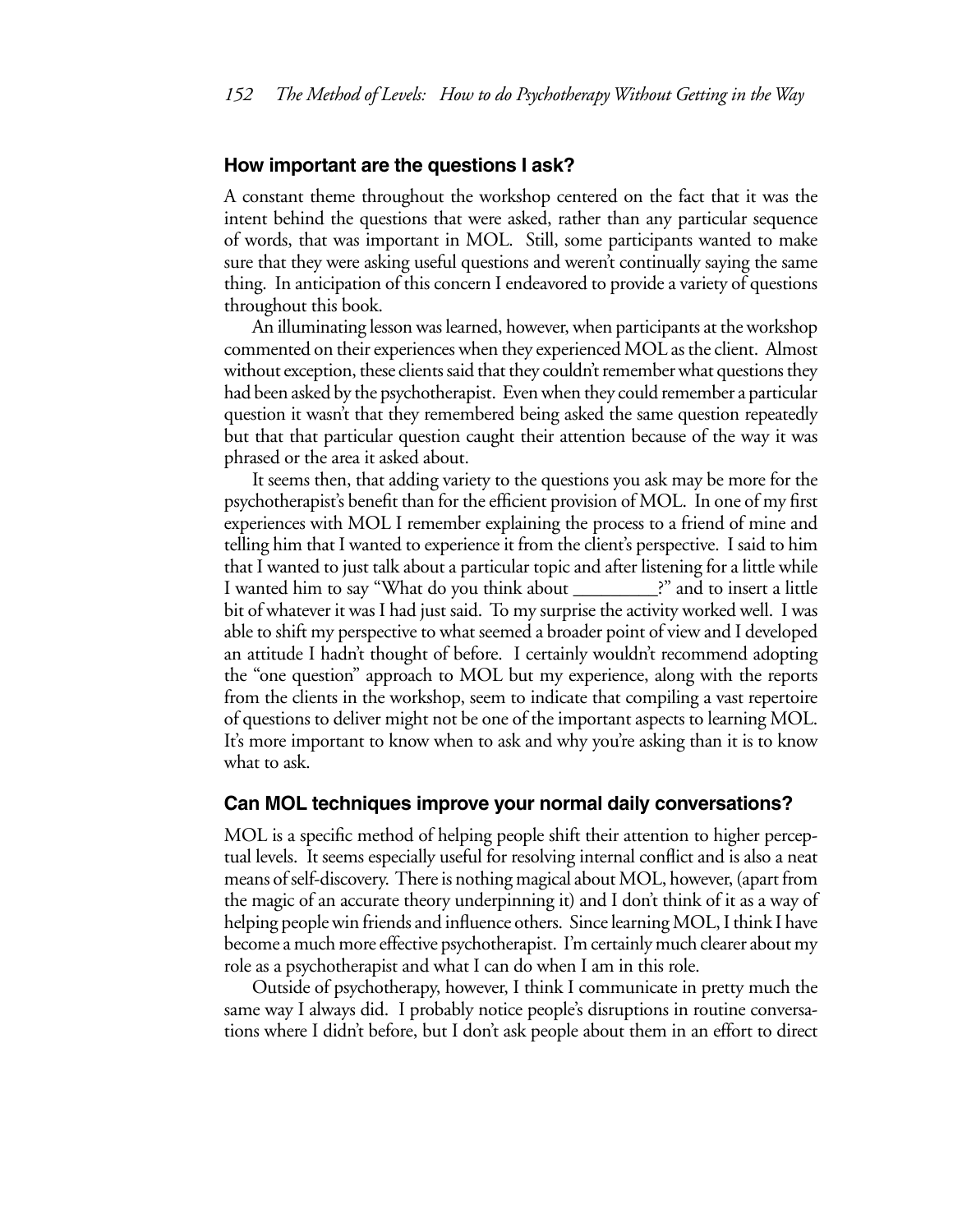their attention away from our current conversation. I think of MOL as a specific kind of conversation and I would need to obtain people's permission before engaging them in this way of talking. When people turn up for psychotherapy I can accept that they are implicitly giving their permission by initiating the psychotherapeutic relationship (and if I am unsure I explicitly ask them before beginning MOL), but when I chat with friends on the phone, or ask the lady behind the counter for an olive and goats cheese ciabatta, or explain to the mechanic that my brakes seem spongy at the moment, I'm not thinking about what they might find as they explore their perceptual hierarchies.

MOL is not a way of talking generally. It is a way of helping those people who want to be helped to shift their attention to places that will bring about a resolution to their conflict or an experience of increased self-understanding.

#### **Can MOL be used to manage people more effectively?**

Much of what I wrote about in the section above will be relevant here. I don't think of MOL as a way of managing people—I think of it as a way of helping people resolve internal conflicts. It is certainly the case that people who are being managed experience conflicts from time to time. Perhaps Marcus wants to apply for a promising promotion but doesn't want to leave the happy and productive team he is a part of. MOL may well help Marcus resolve this conflict. Given the nature of many managerial relationships, however, and the fact that if people experiencing MOL are concerned about what they say to the person conducting MOL, it may be the case that managers are not the best people to conduct MOL with those they are managing. If Marcus thinks it's important to present himself in a particular way to his manager, then he will be limiting the things he talks about and the places in his mind he explores during the process.

In some cases, perhaps it is the manager who could benefit from MOL. Perhaps Kylie wants her team to increase their productivity but also wants to maintain the friendly relationships she has established with them. In this situation, Kylie might find it very useful to reorganize her way to a different point of view.

MOL is a process for helping people develop their own new perspectives and insights. It is not a method for convincing others to act in particular ways or persuading people to adopt attitudes and mindsets that appeal to others. MOL will help people live their own lives more contentedly. It won't help people live the lives that other folk have decided they should live.

These are some of the topics that we discussed and explored at the MOL workshop. Perhaps some of them have prompted you to think of other issues or scenarios that haven't been covered here. I would be delighted if you were able to use what I have described throughout this book to scrutinize and clarify these topics for yourself.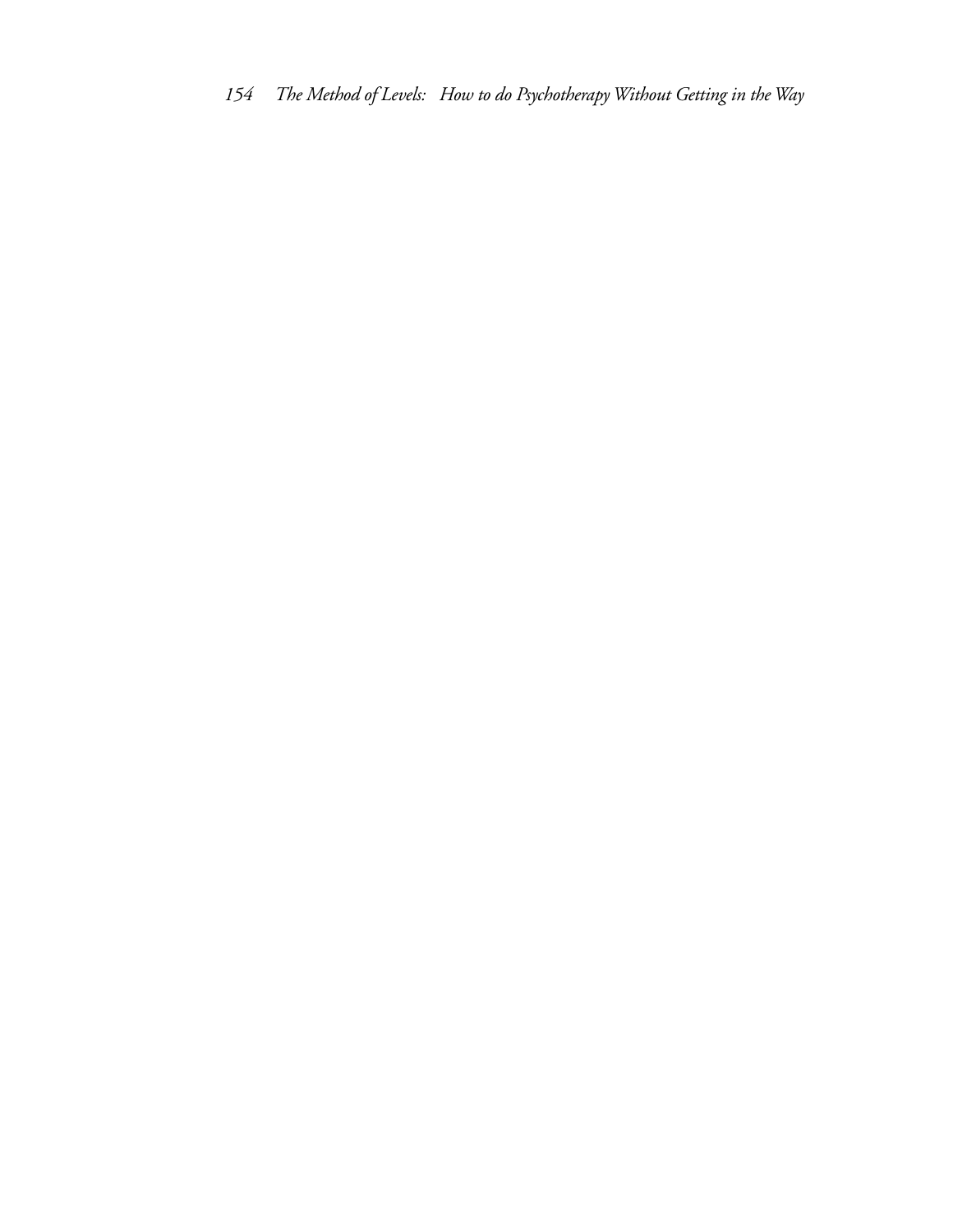For the DVD, please see page 179

 *Appendix*

# *MOL DVD transcript*

This transcript is a written record of the MOL session on the DVD which accompanies<br>this book. The transcript has been provided to help clarify any difficulties you might have in following the conversation. I have endeavored to keep the transcript fairly accurate. For example, I have used ellipses (three dots …) where there are pauses in the dialogue, and I have used parentheses and italics to indicate nonverbal aspects of Richard's behavior such as laughing, nodding, and looking away. Set apart from the dialog, I have included comments of mine which might help you as you watch the DVD to understand what I was intending with the questions that I asked. Not every question I asked has a commentary associated with it but a sample of them do.

I asked Richard two kinds of questions. At all times in the transcript I was either asking Richard about whatever seemed to be at the front of his mind, or asking him about something else he had become aware of that seemed to be disrupting his current stream of thought. You should see much of what you have read about in the book being played out in this DVD. This MOL session, however, is not a role play and it is not made up. You are watching a real person going through a real MOL session with a real problem. At the end of the transcript, Richard details what the consequences of this session have been for him so far since this session.

There is always more than one way to conduct an MOL session. As you watch the DVD, you might think that you would have asked a different question than I did or asked questions in different places and at different times. Your judgment may be just as valid as mine. Apart from asking about foreground thoughts and then redirecting attention to background thoughts when they become apparent, there is very little else to be specified in MOL. There are no "right" questions to ask and there is no "best" time to ask them. Perhaps with a different MOL psychotherapist Richard would have arrived at the same place or perhaps he would have landed somewhere different. With MOL there is no right place to lead clients towards other than the place of up. Hopefully you'll see that happening in this DVD.

At the end of the MOL session, Richard and I had a brief discussion about how we each experienced the session. Initially I had switched the video off, but then, I thought it might be of interest, and also of some benefit, to hear what we had to say, so I switched it back on again and let it run while we discussed the session. That discussion, however, is not included in this transcript. I hope this transcript and the DVD help you find your own ways of assisting people to go up whenever they want to do that.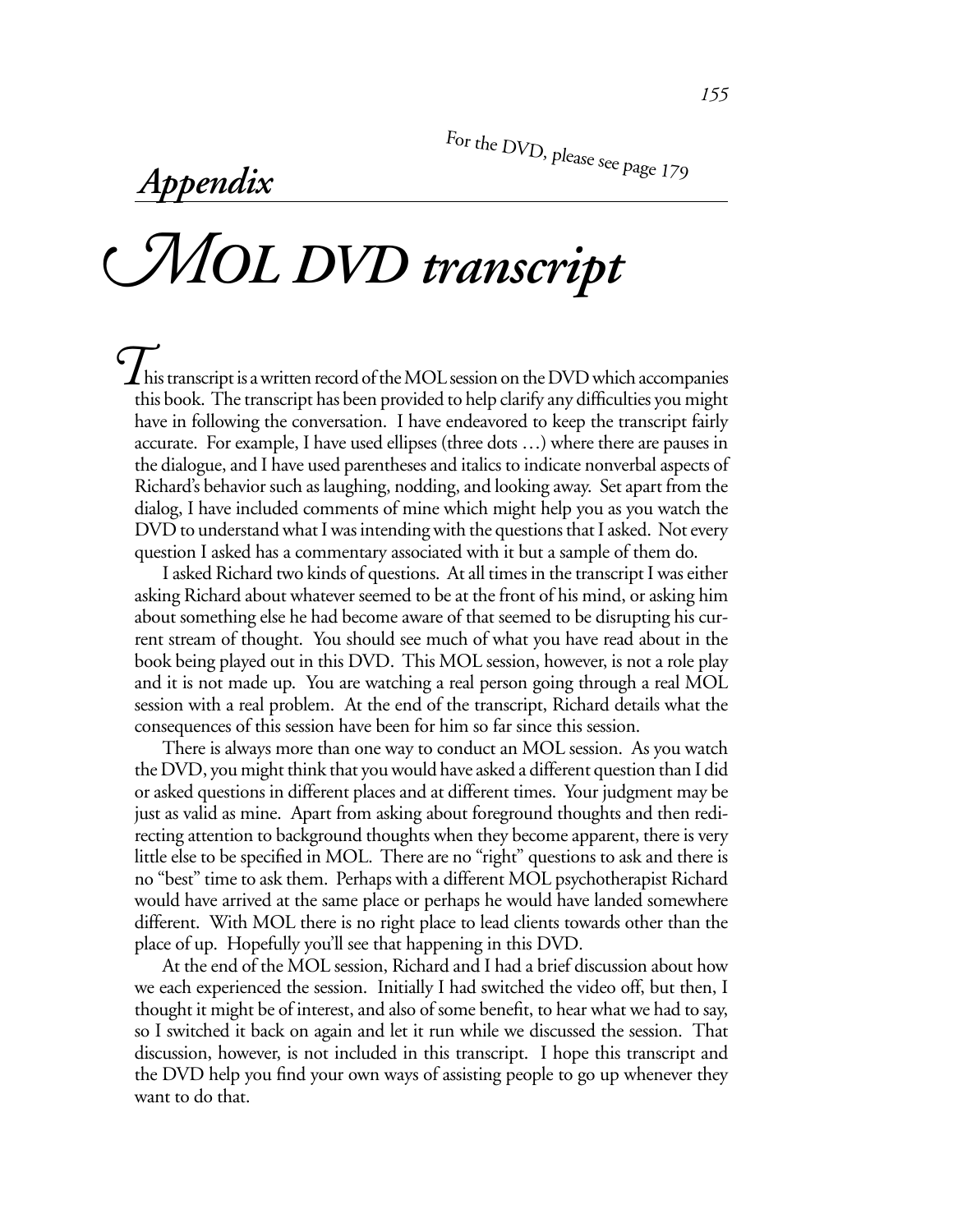- T: Okey doke, so … have you got something … on your mind to talk about … already Richard or …
- R: Umm … Well I wanted to talk about … the difficulty I'm having at … at present with … trying to decide whether … to go home to Ireland … to have the kids near … their grandparents or whether just to … stay and make it work in … in Fife.
- T: Uh-huh. So you're having difficulty trying to decide that?
- R: (*nods, sighs*) … Well I have been having difficulty at (*frowns*) hmm.

*At this point Richard went to say something that I didn't notice. You mightthinkwhen youwatch theDVDthatRichard's frown and "hmm" indicated a shift of awareness to some background thought. You are probablyright. In hindsight I would probably have asked about this if I'd* noticed it. Never mind, you work with what you pick up on—and *work hard to pick up on as much as possible.*

- T: So can we just talk about that for a … you you described two sort of alternatives is is that — is that how it how it seems like going home … and living next to or sort of beside your parents with your kids or staying here.
- R: Mmm.
- T: OK ... and you're ... tossing up between ... is is one of those in the front of your mind at the moment? Like are you on one side more than another?
- R: Well … when I think about it just now I just think … I'm not going, I'm not going home,  $I - I$  don't  $I$  can't see myself at home anymore  $\ldots$  whereas I used to …
- T: Can you talk a little bit more about the … staying here, the not going home?

*I butted in here because I wanted to help Richard keep his attention on the staying here side of the conflict for a little while.*

- R: Umm … yep … I think we have everything that we … want here … apart from … an extended family. … Umm … I think Fife is a lovely place to live. I — I'm really happy in my job, Gillian's really happy in her job. Umm. The kids seem really happy at nursery. We're getting to the stage where … umm, our eldest will be umm, beginning pre-primary nursery umm … and that'll be … that I think'll make it more difficult for us to — to go home.
- T: So is that … talking about the going home side again now?
- R: Mmm. (*nods*)
- T: Or is that still … is that still about being here?
- R: … No that's still about still about being because it's going to be here, you know, the longer it goes on, I guess, the — the harder it's going to be to go home, but so [T: Mm-hmm.] — so the more likely [T: Mm-hmm.] — it is that we're going to end up staying, umm …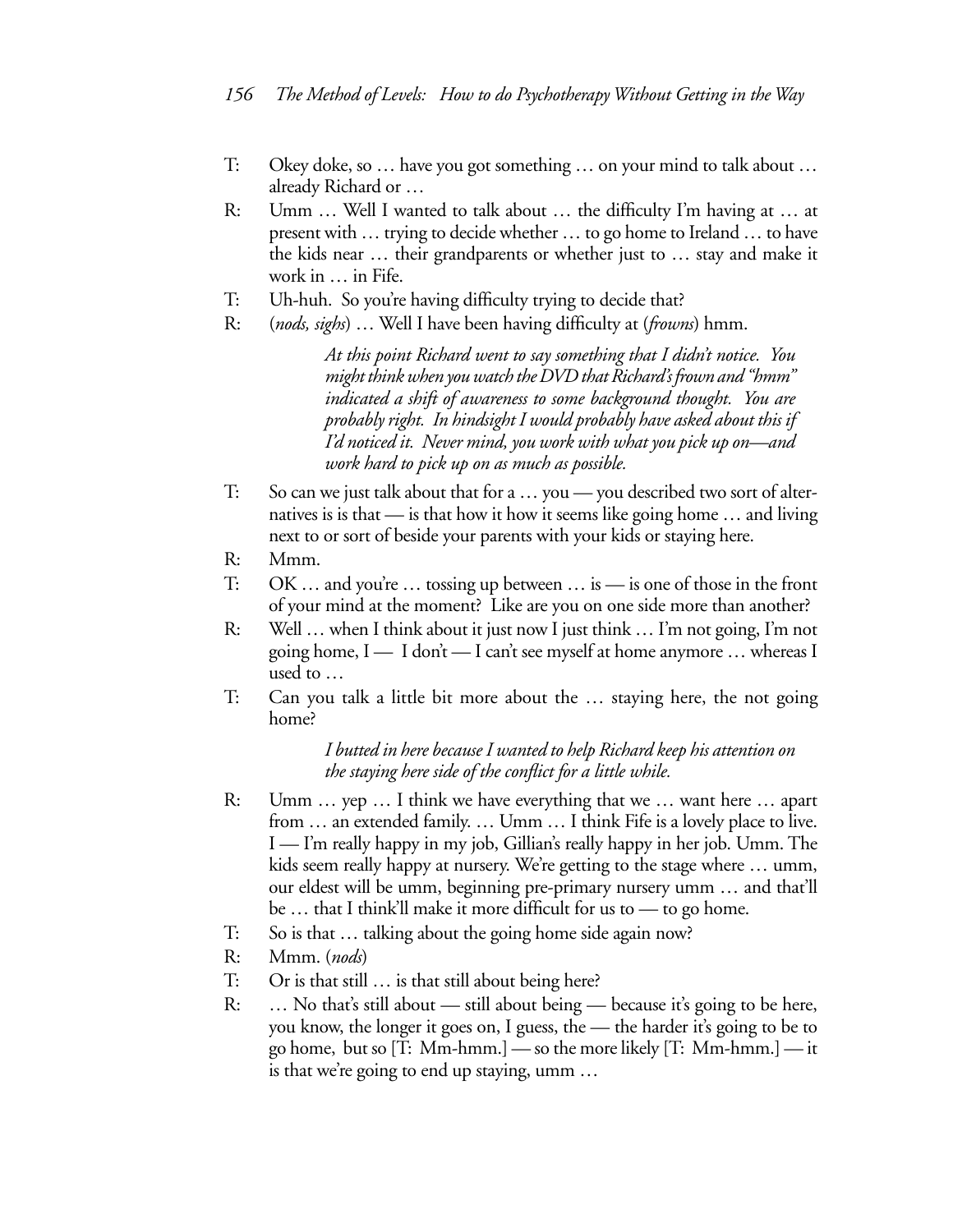- T: Uhh So the longer you're here the more likely it is you'll stay here.
- R: Yep
- T: Uh-huh, uh-huh. So are there things about staying here that you like?
- R: Yep.
- T: Mm-hmm. Like the the things you your job and …
- R: Mm-hmm.
- T: Uh-huh. So what about not … what about going home … were there things that you were going *to*, or — or was it just at a time when you felt bad and you wanted to get away from here, or what — what is — what's on the going home side?
- R: (*sighs*) You mean wh why would I go home, or …
- T: Mmm. Well wh when when you think about going home what … where does your mind go to?
- R: (*chuckles*) I think about Umm … rather than hav (*laughs*) rather than — the first thing that comes into my head is, rather than having the parents just telling you what — what they think you should be doing over the phone, that you'll actually be there and they'll be telling you (*laughs*) what you should be doing right in front of them, and probably —
- T: Mmm. So is that something you wanted to get more of, or …
- R: (*laughs, shakes head*) No … no, I would run a mile from that.
- T: Ohh. So is that on the going home side, or …
- R: (*shaking head*) No that's that's on the why I should stay here side.
- T: Ahh. OK so that's still on the …
- R: Mmm ...
- T: Mm-hmm. Is … so have you not … is there still more to talk about on the staying here side?
- R: … Ohh I could talk a lot about staying here …
- T: Uh-huh.
- R: I could go on for quite a while, it's just that you asked me about the other side.
- T: Yeah, yeah.
- R: I could go on a lot a lot on the staying here side.
- T: Uh-huh. And … so even even with that I asked you about the other side but … you kind of … seemed to come up with a *not* the other side.
- R: Mmm. (*nodding*) Mmm … I'm aware of that. (*laughs*)
- T: What what are you aware of just now?
- R: Well, you know uh … it seemed a simple thing for me just to to talk about going home, and the first thing that came into my head was a reason not to.
- T: Mmm.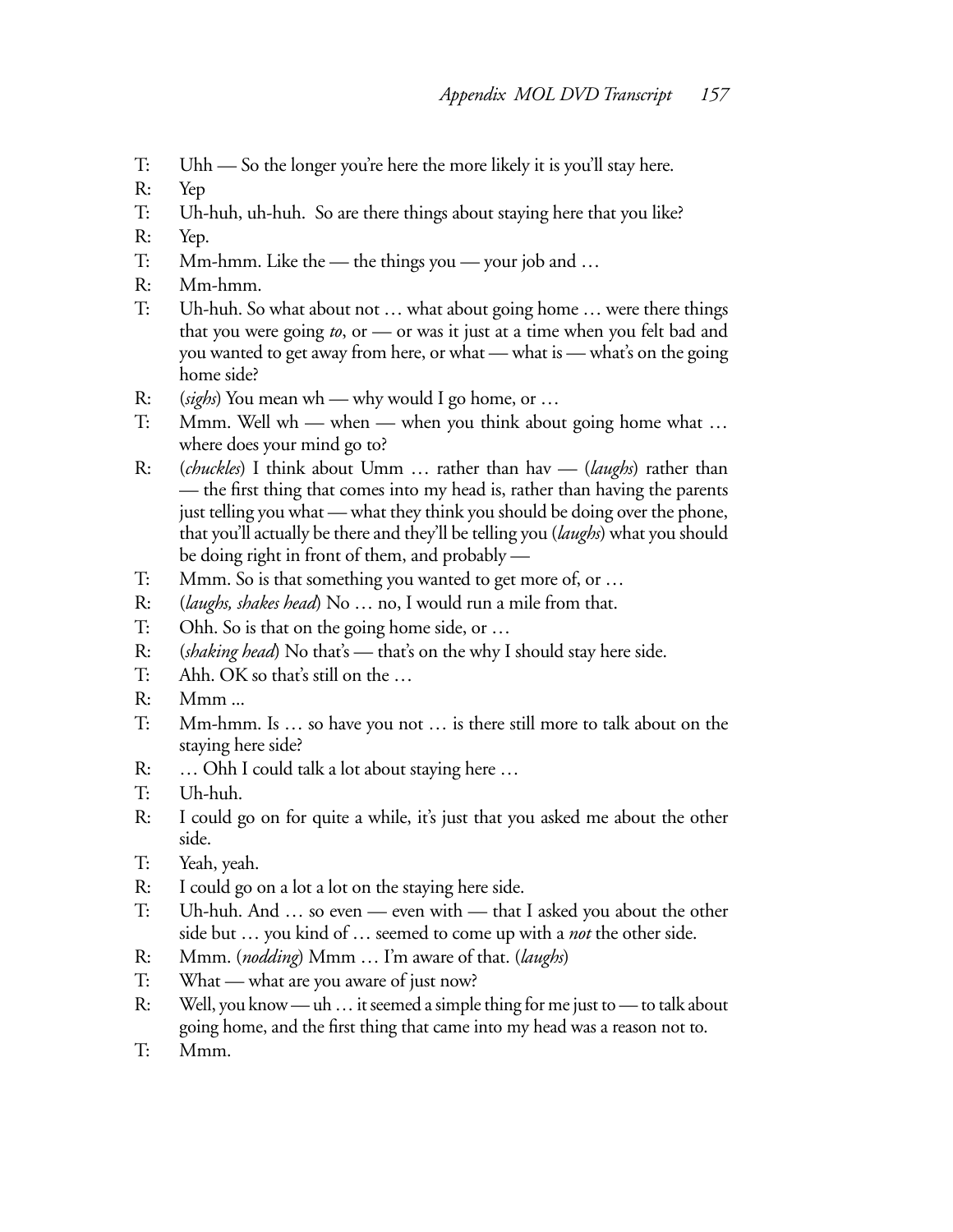- R: Umm. So now I'm trying to think about the reasons why I *should* go home.
- T: Uh-huh. You're trying to is ...
- R: Well obviously when I start … going by what just happened, when I start to think about … going home, it's reasons why I shouldn't that come into my head.
- T: Ahh. Uh-huh.
- R: So … presumably I should be trying to think about why I should be going home.
- T: Uh-huh.
- R: What are the good things about it, or …
- T: And is that not easy to do at the moment?
- R: (*sighs*) Well, just not not very much happens when I think about it … I mean, I … I think it would be really good for the kids to be nearer their grandparents … Umm. I think it would be really good to be able to pop round and see my mum and dad whenever I wanted to, or to drop the kids off … Umm. (*sighs*) … so that Gillian and I could go shopping, or [T: Uh-huh.] out for a meal or … to the cinema or …
- T: So are these reasons to go home?
- R: Mmm. Yep.
- T: And and is it … do you have the same sense of trying now that you're talking about —
- R: No I'm kind of getting into the swing of things a bit. (*smiling*)
- T: Ohh, uh-huh.
- R: I know there are reasons there, I mean I and I know that [T: Mmm.] I could go on talking about those and …
- T: So so, but like being able to drop the kids off and and being near your grandparent — near …
- R: (*nodding*) Mmm, and my brother and and I can see kind of … the future then … well I can't *see* the future but I — I would imagine that whenever the kids are at school it'll be a lot easier in terms of babysitting and … after school and … picking them up and stuff like that … Umm … and that — what just comes into my head is, that just sounds as if I'm using the grandparents, you know, that I'm [T: Mmm.] hoping to use the grandparents.
- T: So is that another reason to go home?

*When Richard commented about how things sounded I wondered if this indicated a shift of awareness so I made a comment to keep him talking about that. It didn't seem to go anywhere though and we kept talking about reasons.*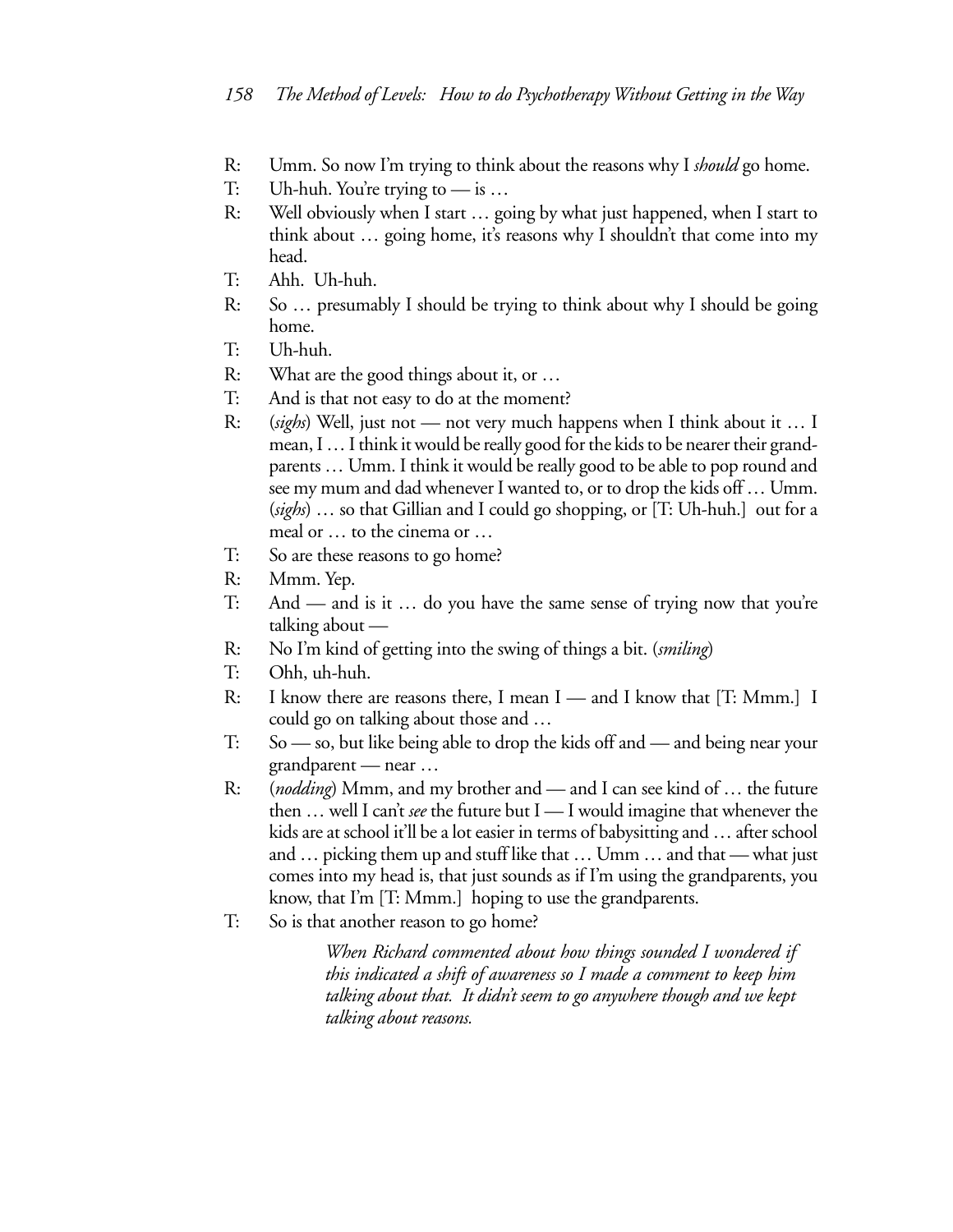- R: ... Umm. That's kind of neither, isn't it, because it's probably a reason to stay here, because it's certainly not a reason to go home. If that's the reason I'm going home, then that's not — not what I'm interested — I wouldn't — to go home for that reason that would be ridiculous.
- T: Mmm. Mm-hmm.
- R: Mmm.
- T: So is there anything else on the on the going home side that you [R: Umm.] can think about at the moment?
- R: I can think about family get-togethers and umm Ireland's a lovely place, it's a great place to bring up kids I think ... Umm. The schools are great ... The countryside's lovely … Now there's reasons not coming into my … why I shouldn't go (*laughs*) [T: Ohh.] home again it's like …
- T: What what reasons …

*Here Richard seemed to be doing a lot of the work himself in terms of switching between the sides of the conflict—as he talks about one side, he becomes aware of the other side—so I thought the best thing to do was to help him keep talking about it.*

- R: Ohh, I was thinking there's nothing to do (*laughing*) in Ireland it's like … for the kids it's very little there …
- T: Uh-huh. So, even [R: that …] when you were saying [R: Mmm …] that it's a great place to bring up kids …
- R: I was thinking that's a lot of … that's a load of nonsense. (*laughs*)
- T: Really?
- R: Well, over here we've got like Deep Sea World, the zoo and umm … safari parks and umm … just … I could … I just could go on and on. I mean there's lovely cities, and [T: Mm-hmm.] umm, museums, and [T: Mmm.] there just seems to be so much for the kids over here, [T: Mmm.] whereas I know in Ireland that there just … there's some things — and I'm not … knocking it … overly I just think …

*I noticed Richard slowing his speech as he was talking and I speculated that this might mean that he had become aware of other things while he was expressing these ideas. I thought he might benefit from looking at this a bit more closely.*

- T: Did it sound like you *were*, just then?
- R: Mmm.
- T: Uh-huh.
- R: Just giving Ireland a hard time … and I've always done that, which is why I moved over in the first place. But I … didn't … particularly … want to stay in Ireland …
- T: Uh-huh.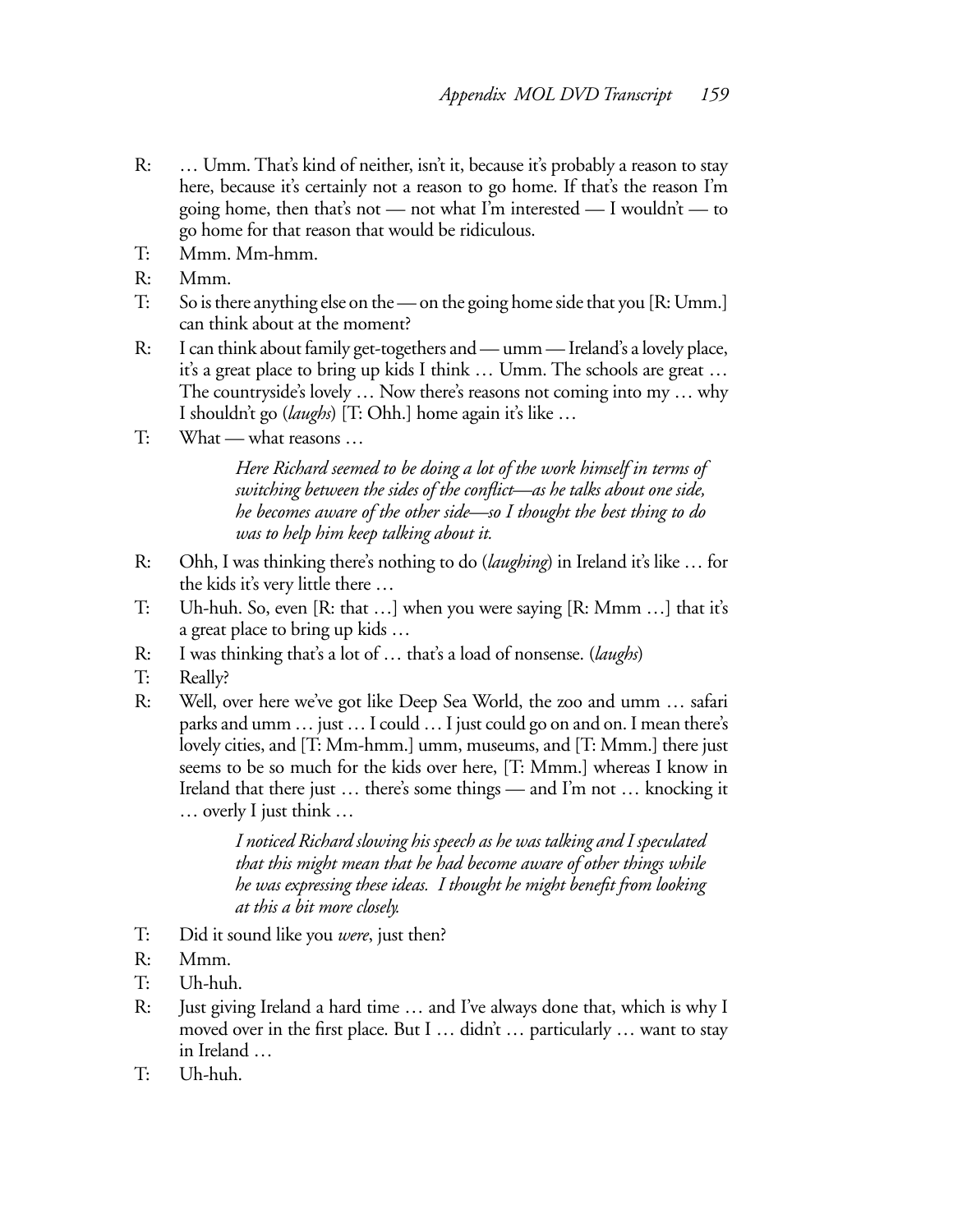- R: (*nods, grimaces, looks away, laughs, puts head down*)
- T: What happened for you just then?

*Given what Richard had just been talking about and then his reaction of laughing, looking down etc. it seemed that Richard's attention had shifted to something else that he might find useful to explore so I asked him to tell me what had happened.*

- R: Ohh, I just (*clears throat*) … I feel so guilty for saying things like that, you know, I just — I should  $\dots$
- T: Saying which bit?

*I said this in an effort to help him keep his attention at the place he'd just arrived at.*

- R: Ohh ... Just knocking Ireland, you know, and saying it's a ... you know ... the things that come into my head about it … I just think, well, you're Irish, and you should be proud of it, [T: Uh-huh.] but I don't, you know, I'm not particularly … proud of it … I guess.
- T: Proud of being Irish?
- R: (*sighs*) … I *am*, in a way, but … you know … I left Ireland [T: Uh-huh.] for a reason. I didn't leave it … on a whim. I just didn't decide to get on the boat and then ... You know, I left — there was a plan, there was ...
- T: So you'd you'd thought about leaving Ireland, like … it wasn't a a spontaneous … your friends didn't … from Edinburgh didn't call up and say … why don't you come over and … you just …
- R: Nuh. (*shakes head*) No, it was a it was pl I think it was planned … relatively well I mean I — I knew that I would go to university in Ireland, I knew I wasn't ready to leave home … at that … age …

*With Richard slowing down here I wondered if there was something else going through his mind while he was talking. I made a note to come back to this if I needed to.*

- R: ... but when I was at university  $I I -$  just, the more I was there, the more I didn't want to be there. The more I thought "No, I gotta get out of here!" so … Umm. And then I went over to Edinburgh to see friends. Edinburgh was perfect, so [T: Mm-hmm.] and it still is.
- T: So had you when you went over to Edinburgh, had you planned … not to go back to Ireland? Like, were you going with sort of … check it out with a view to — to living there, or  $\dots$

*In the context of MOL I'm really not that interested in how or when Richard decided to move to Edinburgh but I am interested in him keeping his attention at this place for a little while until another up direction presents itself.*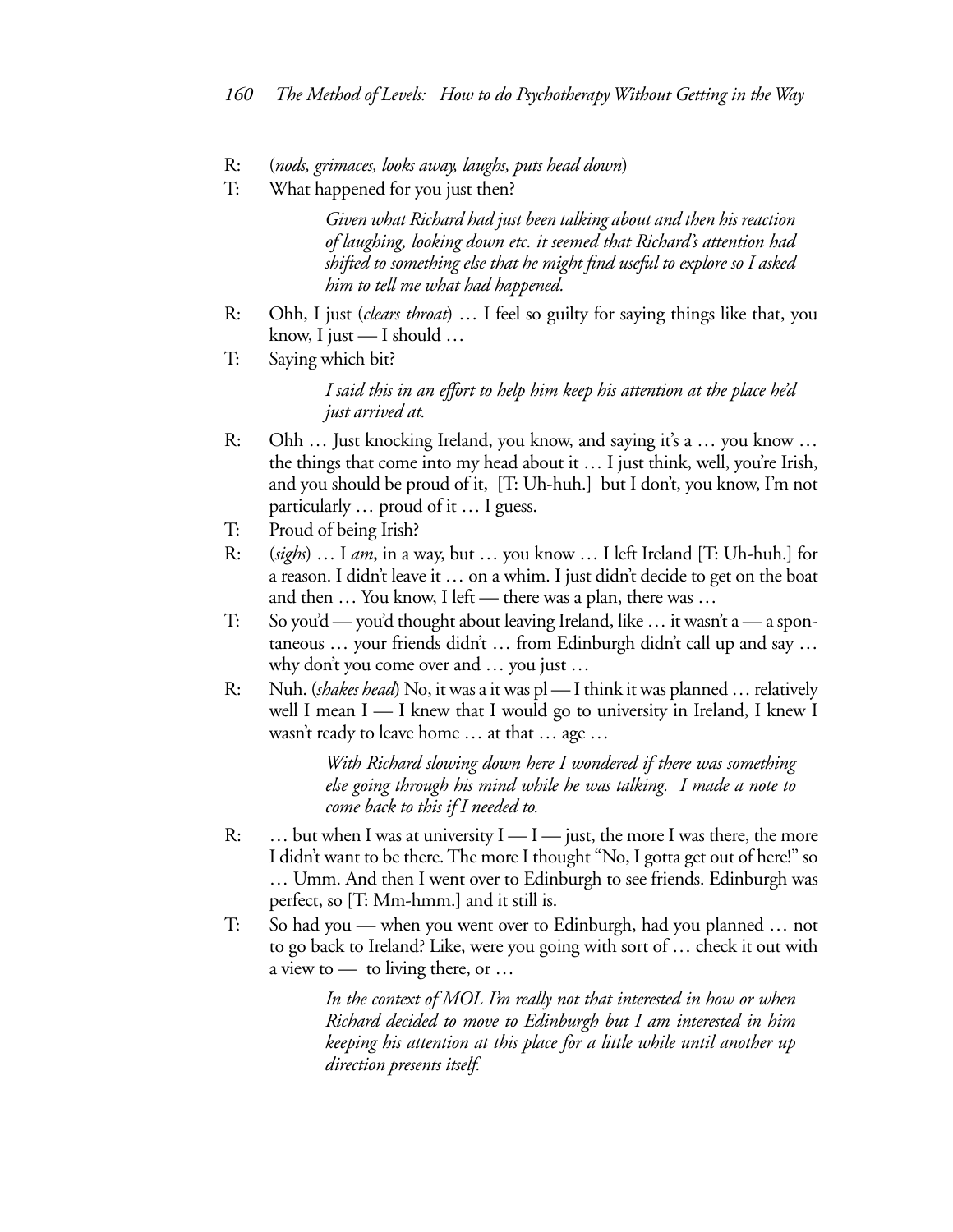- R: I think I'd already decided that I I wasn't going home to Coleraine to live. Umm, I didn't really like Belfast. And there's just *more* in Scotland.
- T: Mmm.
- R: It's just better.
- T: Mm-hmm. So does that … do you get the same … kind of feeling of guilt when you — when you say it that way?
- R: (*sighs*) No, I think that sounds reasonable. That's the way it is. That's … I'm not knocking it, I'm just stating facts, or something.
- T: Mm-hmm. So what what was it about what you were saying before that was … knocking it?

*Richard seemed to be uncomfortable with the idea that he was knockingIreland so I wanted to see if there was anything about this that was worth exploring.*

- R: It was like being … derisory or something.
- T: Uh-huh.
- R: You know, that whole … Umm. (*sighs*) Like a lot of people when they leave Ireland … umm … start … to look down their nose at it. (*smiles*)

*Richard's smile at this point seemed somewhat incongruent with what we'd been talking about so Iwas interested to knowif he'd become aware of something else while we'd been talking.*

- T: Ohh.
- R: Umm.
- T: What were you smirking about just then?
- R: I just can't believe I'm saying this out loud. (*laughs*) I'm …
- T: Really?
- R: Mmm. (*nods*)

*When you watch the DVD you might think that it looked like Richard was about to saysomethingelse here. IfI'd noticedwhat Richard did at this point I might have asked him about it.This is another place where another psychotherapist might have followed a different thread.*

- T: Is that … you wouldn't normally say this out loud?
- R: Not getting videoed, no. (*shakes head, laughs*) I would say it to *you*, I think.
- T: Yeah.
- R: If I wasn't getting videoed I would.
- T: But not on video.
- R: M-Mmm. (*shakes head*)
- T: Ahh.
- R: It's a real … (*nods head, tightens mouth, looks away and then back*)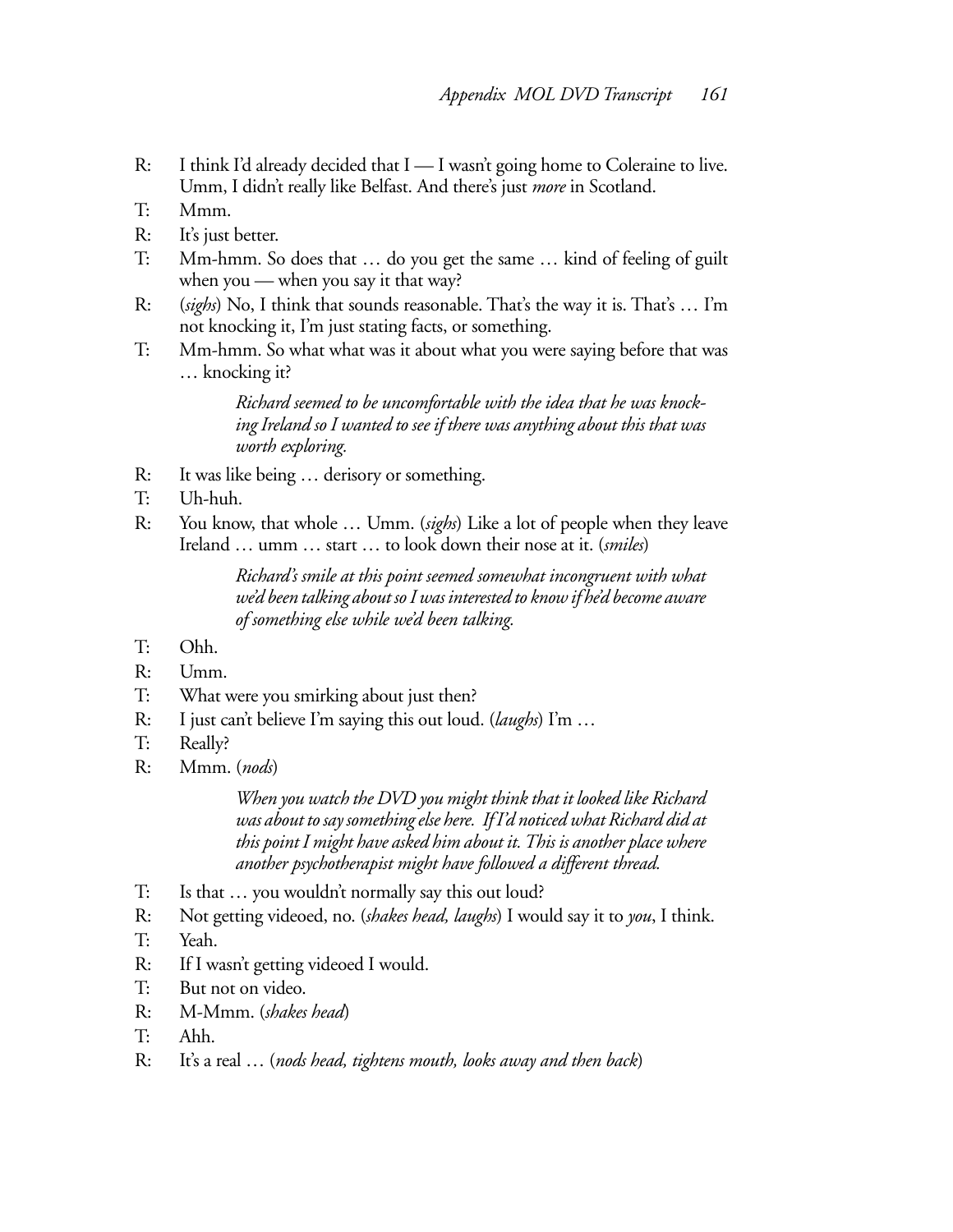*I took Richard's nonverbal activity here to indicate that he was aware of things in his mind that he was not talking about at that moment. It didn't concern me that he wasn't talking about them but I did think it would be useful for him to keep his attention at this spot for a while.*

- T: What what were you just … Did you just kind of notice something then,  $or \ldots$
- R: (*nods, smiles*) Hmm. I'm trying not to I'm trying not to say it now. (*laughing*) Yeah, I know — I mean, I just noticed that it's ... there's an arrogance, or a … Umm … (*looks down*) a snootiness or something about … that Ireland's seen as a … (*looks away, smirks*) backwater or something. (*laughs*)

*This seemed to be another shift of focus so I wanted to check it out.*

- T: Did you just get the same thing then?
- R: Mmm. (*nodding*) … And I'm very uncomfortable with that, very uncomfortable.

*Being uncomfortable is often a good thing when the reorganization of conflict is the goal so I thought Richard would find it useful to keep his attention on the area of discomfort.*

- T: With Ireland being a backwater?
- R: No with ss with actually thinking it.
- T: Ohh. In in what sense?
- R: Because it's not a backwater at all.
- T: Ohh.
- R: That is, it it's certainly … different in many ways, but it … (*shakes head*) I — I don't feel very good at all about … (*sighs*) calling it that.
- T: Ohh. Uh-huh. Is it is it like not true or ss is that … like, are you lying when you say that?
- R: … (*rocks head from side to side, shrugs*) Hmm. I kind of am and I'm I'm not.
- T: Ohh.
- R: I think … (*grimaces, nods*) part of it is true … Hmm … (*laughs, puts head down*) Hmm … I wasn't expecting to say that! (*laughing*)

*At this point it seemed that Richard had become aware of something significant so I thought it would be helpful to have a look at it.*

- T: Ohh. You weren't expecting to say that?
- R: No. (*laughing*)
- T: Huh.
- R: So I'll … I think "Yep, part of it's true." I think "You know, Ireland isn't somewhere I want to bring up my kids."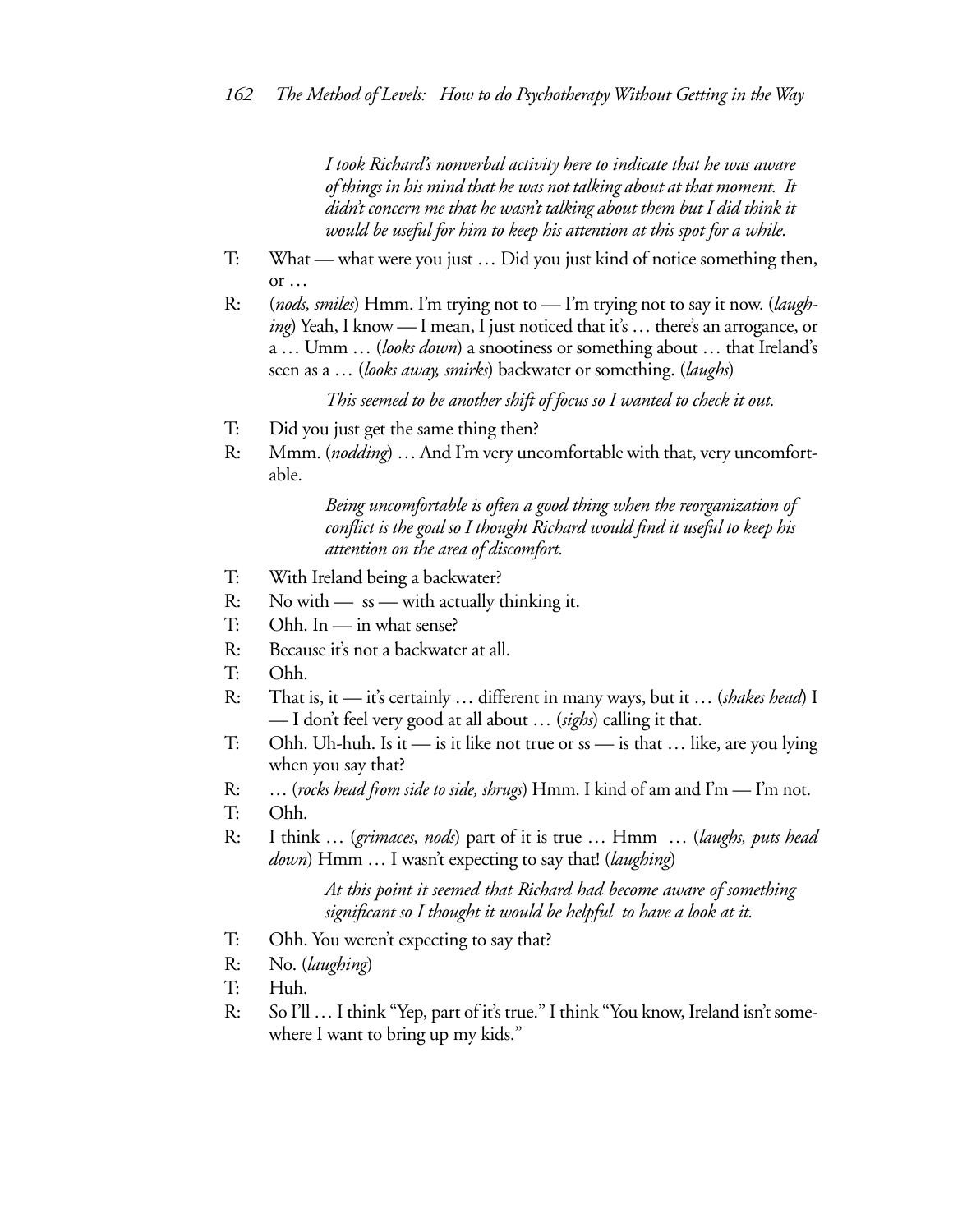*While Richard was talking here it appeared that he was beginning to compose himself again and get onto something hewas morecomfortable with. I thought it might be more worthwhile to spend some time staying with whatever it was he got to a moment ago so I butted in and asked a question to invite him to go back to the previous idea.*

- T: Hmm. Can you just … describe what what happened for you then … what … you were kind of laughing, and then it … sort of back to [R: Ohh It's j —] business as usual, or something like that.
- R: Yeah it's kind of switched … So I felt a lot better or something about it then. I thought "Ohh I can talk about this without maybe talking about that," or …
- T: Mmm. Mm-hmm. So, what has something changed for you just now … aaare you looking at something … different, or looking at the same thing differently, or …
- R: (*slight frown*)
- T: Where are where are things for you?
- R: … I think there are there are things I think … about Ireland but … mostly I think … it's — it's just umm (*clears throat*) … it's like a mythology in my head, or something like that. It's like ...  $y$  — just something I've created.
- T: Ireland is?
- R: No the my thoughts about it.
- T: Ohh. Ohh. Uh-huh.
- R: (*looking away*) Mmm. (*looks back*)

*While Richard was looking away I considered it would be helpful to just let him sit with whatever he was aware of at that time. When he looked back to me, I asked him about his thoughts.*

- T: How does that … thought … sit with you?
- R: Ohh. I'm back again to feeling uncomfortable about it … I was thinking … you've just brought me back to it again, or something, [T: Mm-hmm. Mmhmm.] whereas I had moved a bit and thought [T: Mmm.] ohh, that's alright, I can deal with that, or [T: Aaah!] ohh, getting away from it again now, so that's good. Mmm. (*nods*)
- T: Uh-huh. So the mythology you were uncomfortable with …

*I asked this question to help Richard keep his attention at that place where he was feeling uncomfortable.*

R: Maybe I just don't know whether it's true or not. Maybe it's kind of  $\dots I - I$ don't know … because I've been away from Ireland for so long … I don't know what I would be going back to if I was going back to what I left then … that wouldn't be good. But I don't know that, I don't — I mean obviously it's not … what I left, because that was a long time ago so it's different now.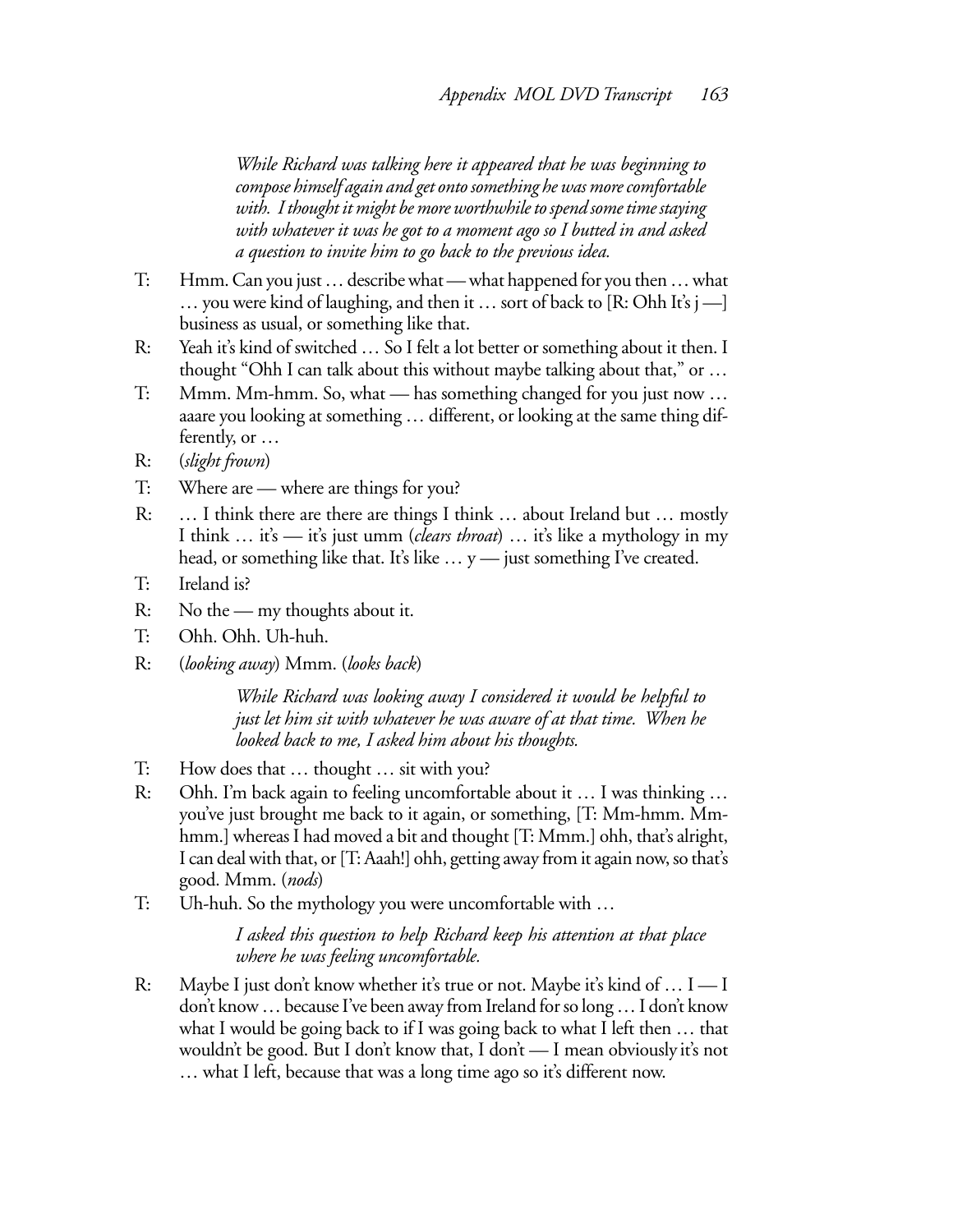- T: Mmm.
- R: … (*eyes move around, shakes head*) Mmm. It just seems … (*nods, pulls mouth down*) Mmm.
- T: How do you feel about not knowing?
- R: … … (*frowns*) Mmm. I like to know what I'm … going into, getting into.
- T: Mmm … Like with everything, like …
- R: (*frowns, nods, sits back, then forward again*)
- T: … like if you're going to a movie, would you like to know you wouldn't just go to a … kind of a movie if you didn't know what was on, you wouldn't just turn up at the cinema and … say "I'll go to that one."
- R: No, I wouldn't do that. (*laughing, shakes head*)
- T: What about, like, if it's restaurants, would you just go to a restaurant … that you didn't kind of know?
- R: (*shakes head*) No I would find out about it first.
- T: Ohh.
- R: (*nods*)
- T: And like parks and things, if you're going somewhere on the weekend, would you just … kind of …
- R: Mmm. I have, well, I have done that … I've certainly … just headed out in the car and arrived places, you know, and it's been really good … Anytime it's been — I've been spontaneous, or spontaneous things have happened, then it's been really … worth it. (*looks away*)
- T: Mm-hmm.
- R: And I hate planning ahead. I hate having to have things ready in my head so that … I know what's happening.

*Around about here, with Richard looking away, and pausing, and first talking about wanting to know what he was getting into but now talking about hating planning,Igot theidea that somethingsignificant was happening for him so I asked questions to help him stay with these thoughts.*

- T: Mmm.
- R: Because it never works out that way. (*shaking head*) And then I feel really stupid about it, and … think "Why can I just not — stop planning things, and having them right in my head, and …"
- T: So is that … everything you're talk planning everything or or have you just got some specific things in mind … at the moment?
- R: Mmm. (*looks away*) I'm thinking of … this. (*gestures from me to him*)
- T: Ohh.
- R: Umm.
- T: And you're planning.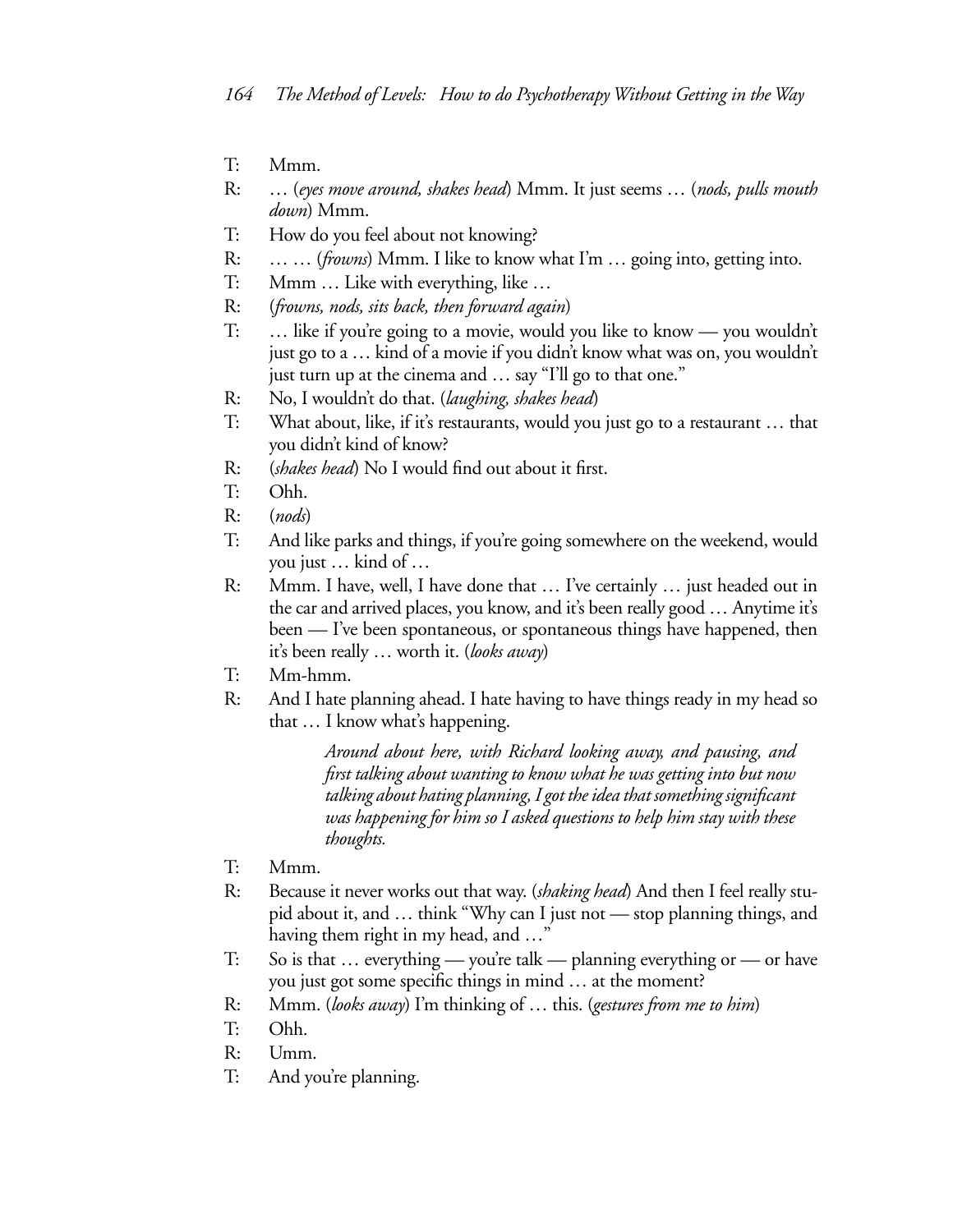- R: I was was aware of of (*sits back*) shortly before it … kind of "Ohh, what will I say" and ... "What will we talk about" and ...
- T: Mm-hmm.
- R: It's just so stupid! Umm … and I was aware of that, kind of switched it a bit at the time, so sometimes … I can … switch it off, but … most times I get myself quite wired up about it.
- T: About the planning?
- R: Mm-hmm. (*nods*) About trying to get things right, or … making sure I'm prepared, or …
- T: Mm-hmm.
- R: And I know it's counterproductive, I know that ... it actually prevents me from … cause then I'm just so aware of … trying.
- T: So when when you plan, what what do you like to … like, what you wear, and where you're going to go, and ... how much money you'll spend, and ...

*I asked this to provide him with the opportunity to look at planning in more detail. It's planning that seemed to be in the front of his mind just nowso Itested to seeif asking him to look at this morecloselywould lead to anywhere beneficial. I could also have asked him about the counterproductive comment and that might have been useful too. In this instance, however, it was the planning I picked up on.*

R: … Yep. (*nodding, then frowns, shakes head*)

*Here Richard seemed to start to say something. I didn't notice this at the time but picked it up later while watching the DVD. It looks like he is really thinking about something so perhaps I missed another chance here.*

- T: And do you write it down? Do you have a little … list, or …
- R: No, I just try to keep it all in my head ... It's not so much what I wear or anything … it — it's more … umm (*sighs*) … like major things in life … and … relationships … people … work … that kind of …
- T: You plan that?
- R: (*shaking head*) The word "plan" sounds a bit daft there, but [T: Mmm.] I certainly think a lot about it.
- T: Have you got a better word … a word that …
- R: Pre-empt, or …
- T: Mm-hmm.
- R: 'cause if it was planned, that would work out well.
- T: Mmm.
- R: Because you could (*sighs, smiles*) … I can't plan ahead that's …
- T: What …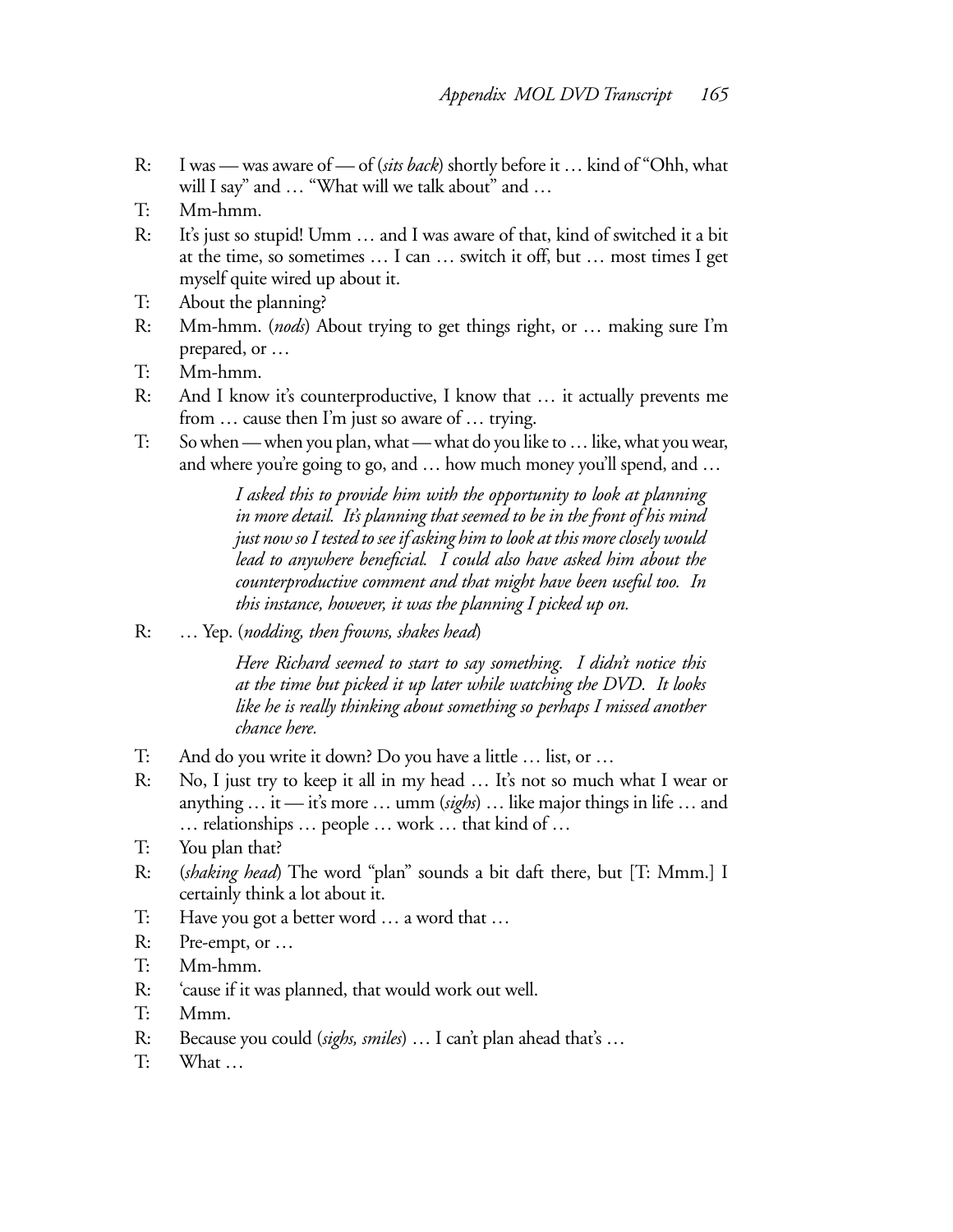*Richard's pausing, sighing, and smiling together with this statement about not planning seemed to indicate another shift of awareness. I asked him things to assist him to stay with this for the moment.*

- R: The problem is I can't …
- T: Mmm.
- R: You can't plan ahead, so plans … (*stops, shaking head*)
- T: Is that why "pre-empt" sounds like a better word?
- R: (*nodding*) Well, that's just …
- T: When you pre-empt …
- R: I think that's just hedging it, because "pre-empt" is kind of just referring to the same thing about trying to prepare the ground beforehand, or …
- T: Mmm.
- R: and things that I'm thinking … there are things you need to plan ahead for like gardening or stuff, you can't just go out into your garden [T: Mm-hmm.] and — and … things will happen. You have to prepare the soil, and … [T: Mmm.] umm … well, I don't know much about gardening, but I can imagine that you can … there are things there that you need to plan for and prepare and be organized about, and  $s$  — systematic and  $\ldots$  but there are other things that you can't plan for like … whenever … people are involved, for example, you don't … (*looks away and then looks back*) you can't plan for that, 'cause …

#### *When Richard paused, looked away and then looked back Iwascurious as to whether or not he'd just become aware of another idea.*

- T: What were you … thinking of just then?
- R: I was thinking of … because … I was thinking of living things, but … and then I was thinking (*laughs*) well, gardening is living things [T: Ohh.] so you can't even plan for that because … you've got the weather, and [T:Uh-huh.] droughts, and …
- T: So what when you talk about planning, what what sense do you have of … of — of having a plan? Like … like every … when you — when you make a plan do you mean every little step, and how exactly it'll turn out at the end, is that what you've …
- R: (*shakes head*) Doesn't feel like that. It feels more of a a vague … understanding of … what I'm going to say, and [T: Mmm.] how it's going to come across and … but not to have I wouldn't I wouldn't go down to the very words I'm saying or anything I would just have an idea in my head and …
- T: Mmm. Like, have you got some ideas about how today's gonna … gonna go at work?

#### *Here I was working at getting specific and staying in the now.*

R: … (*looks away, pulls mouth down, shakes head*) Not really.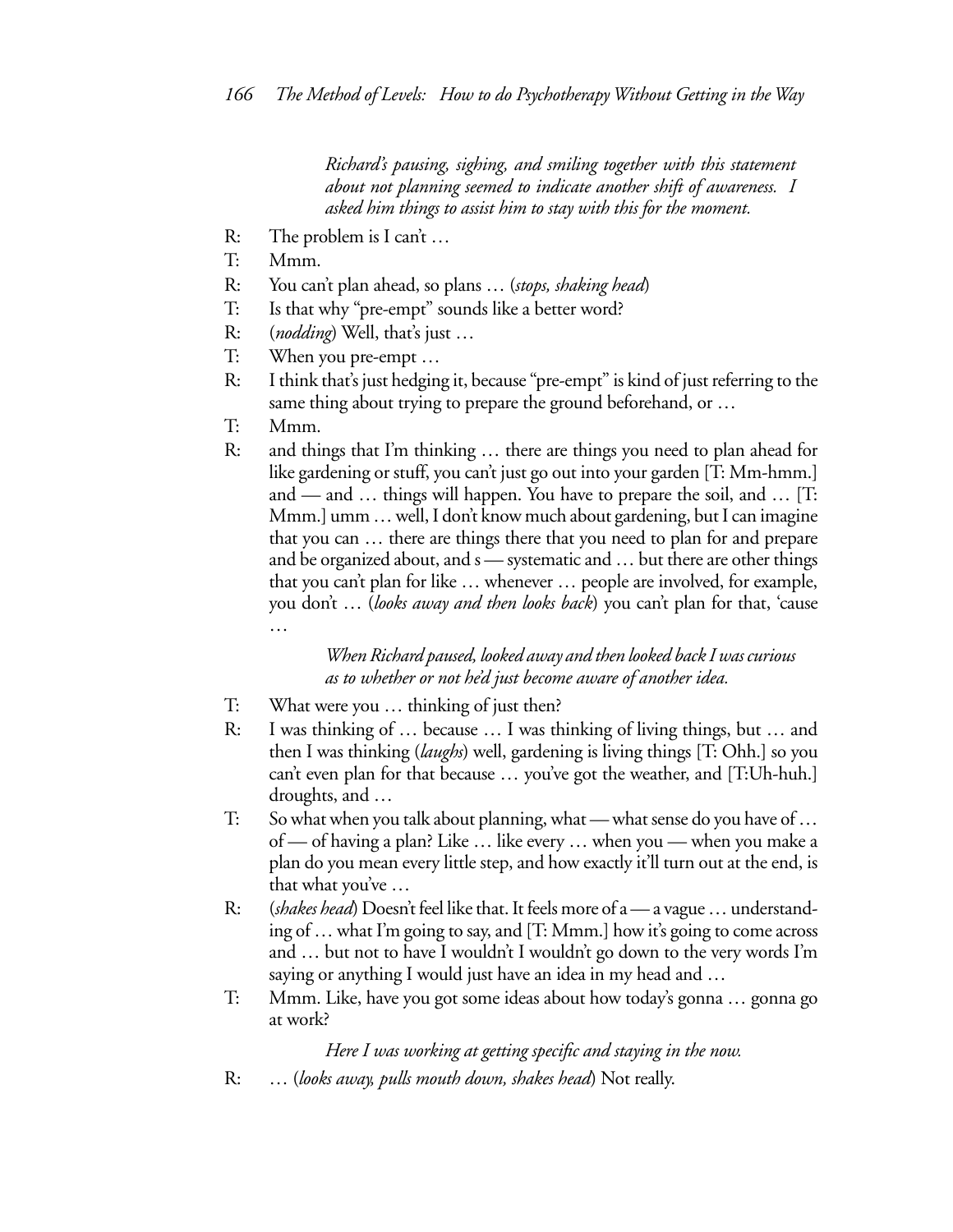- T: Hmm … Is that Is that usual for you not to … to turn up at work without … a — without a plan, or without a …
- R: I I don't know I ... apart from, to know where I'm meant to be on a specific day, I don't really plan. (*sighs*) Umm.
- T: You don't plan?

*I wanted to help Richard stick with this idea because it seemed to be at odds with what he'd just been saying. I checked to see if anything would come from considering this apparent incongruity.*

- R: (*laughs*)
- T: (*laughing*) Can you describe what's happening?
- R: (*laughing*) Well I'm thinking maybe … I'm thinking this sounds ridiculous, 'cause maybe what I need to do *is* plan … maybe the planning is what I need to be doing, and that's what I'm not doing, which sounds just so stupid now.
- T: Ohh. Yeah, yeah what what … what are you looking at just now that … you've kind of got that going over in your mind?
- R: Mmm. I was kind of thinking about the things that I do try and pre-empt or … well it's kinda — it's important … to pre-empt. It's important to be ready for stuff, and to know what you're doing, and  $\dots$  I can't  $-$  I can't just turn up and … expect … Like I can't turn up for training and expect just to be able talk off the … top of my head or, uh, without knowing … what the subject is or — or what I'd like to say about that subject, or …
- T: And are you saying that that's what you do? Or…
- R: (*nods*) That is what I do.
- T: Ohh. But you you do you think you plan or ss … I'm not kind of sure where …
- R: (*shaking head*) Neither am I.
- T: 'Cause you certainly sound clear that you planning's important … and then — and you were talking a minute ago about … that you — you like to plan and  $\dots$  and I think we even got on to this with the not knowing.  $Y - y - y$  you're really uncomfortable … with not knowing about things, so you like to plan and pre-empt and … but now you are you sort of … thinking something else?

*Richard seemed to be in quite an interesting place right about now so I summarised a little bit to help him keep his attention on all that he'd just been discussing.*

R: I'm not sure what I'm thinking … Hmm. (*raiseseyebrows,sighs*) I guess I'm trying to … decide what things … Well, I'm not trying to decide now, I'm trying to figure out are — are there things I have to plan for, and that's important, and that's essential to do that, and that's about being umm … on top of things or … prepared for things … and there are things I can't plan for … and … that I would be better … therefore not to plan for, just to … take them as I meet them.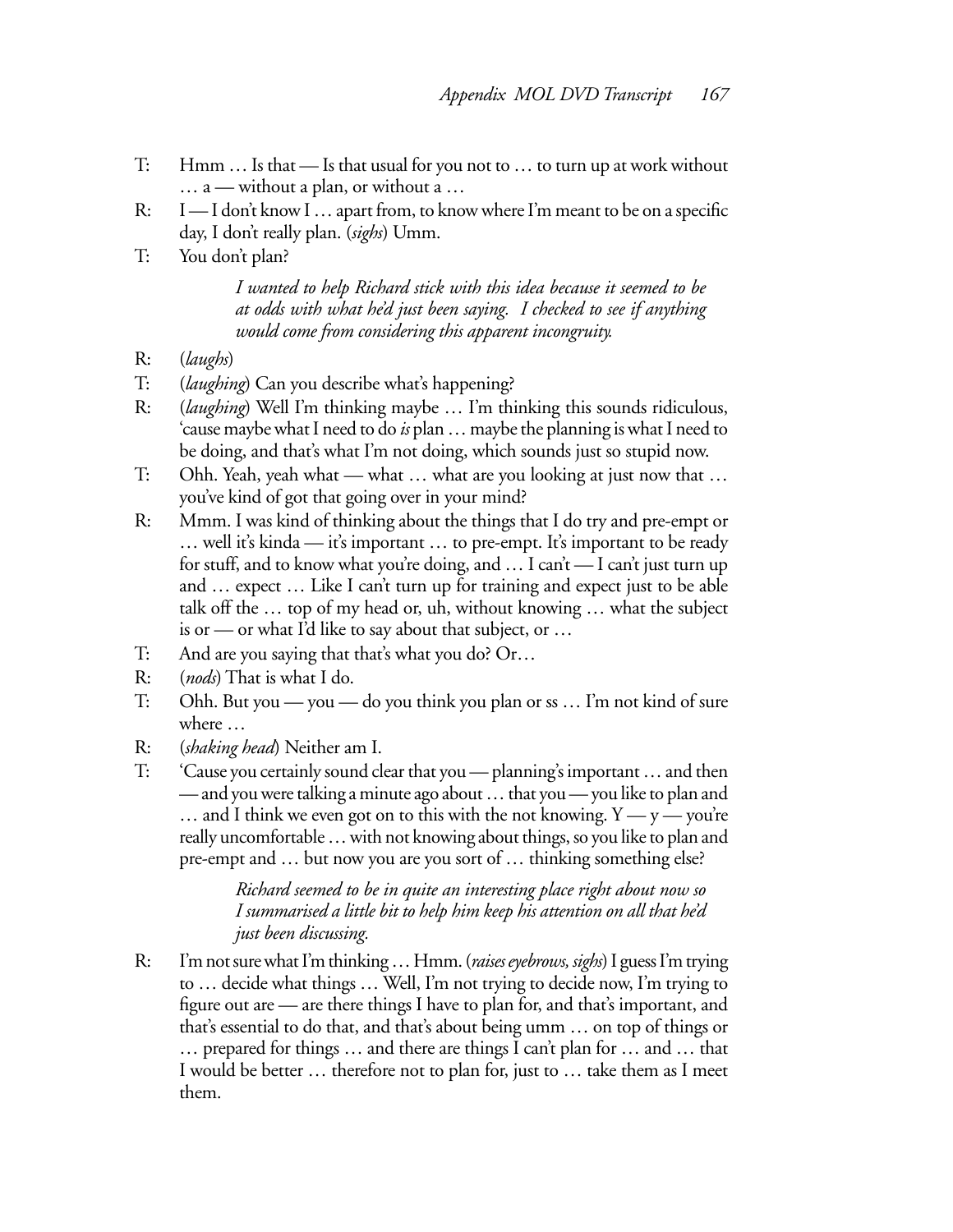- T: Mmm. Mmm.
- R: I just don't know how I decide between those two.
- T: Ohh. Have you not decided?
- R: … (*shakes head*) I don't know. I can't think of any examples that I'm trying … (*pulls mouth down, shakes head*)
- T: Ohh. So there are some things … that you should plan for and some things you shouldn't?
- R: (*sighs*) Well yes, I know that [T: Mm-hmm.] is accurate … I just don't know how to decide or how even to … I can't even think of what …
- T: Mmm.
- R: I can a wee bit. (*laughs*) I can I can kinda it just seems a bit muddy or … Umm.

*Just now Richard was looking down and seemed to be really focusing on something in his mind. So I asked him about this to help him keep his attention on this experience.*

- T: What are you sort of going through just now?
- R: Well, I'm trying to get it right in my head or … I'm trying to look at it, but I just can't seem to …
- T: Look look at what?
- R: Look … trying to decide about wh how what would I need to know in order to decide what I can and can't plan for.
- T: Mm-hmm. And so, are there particular, like, images or something you're looking at, or …
- R: Well … Mmm. I'm thinking of, like socially is the one that keeps coming up.
- T: Uh-huh.
- R: Umm … You know that … I would … sit and … not … well, I would I would sit and worry about it.

*With Richard pausing and then seemingly contradicting himself I guessed that he'd become aware of some other thoughts in his mind as he was speaking just then.*

- T: Were you going to say "not worry about it" just then?
- R: Mmm. (*laughs*) So I would sit and worry about it … Umm.
- T: And is that the planning?
- R: No. (*shaking head*) I think (*laughs*) yeah, (*nodding*) I think I've maybe thought about it as planning beforehand, but (*shaking head*) I think it's probably just worrying about it.

*It would probably have been reasonable at this point to draw Richard's attention to the fact that he looked to be shaking his head and nodding at almost the same time. It may have been interesting and useful to explore that branch. Again, however, that wasn't the path I followed.*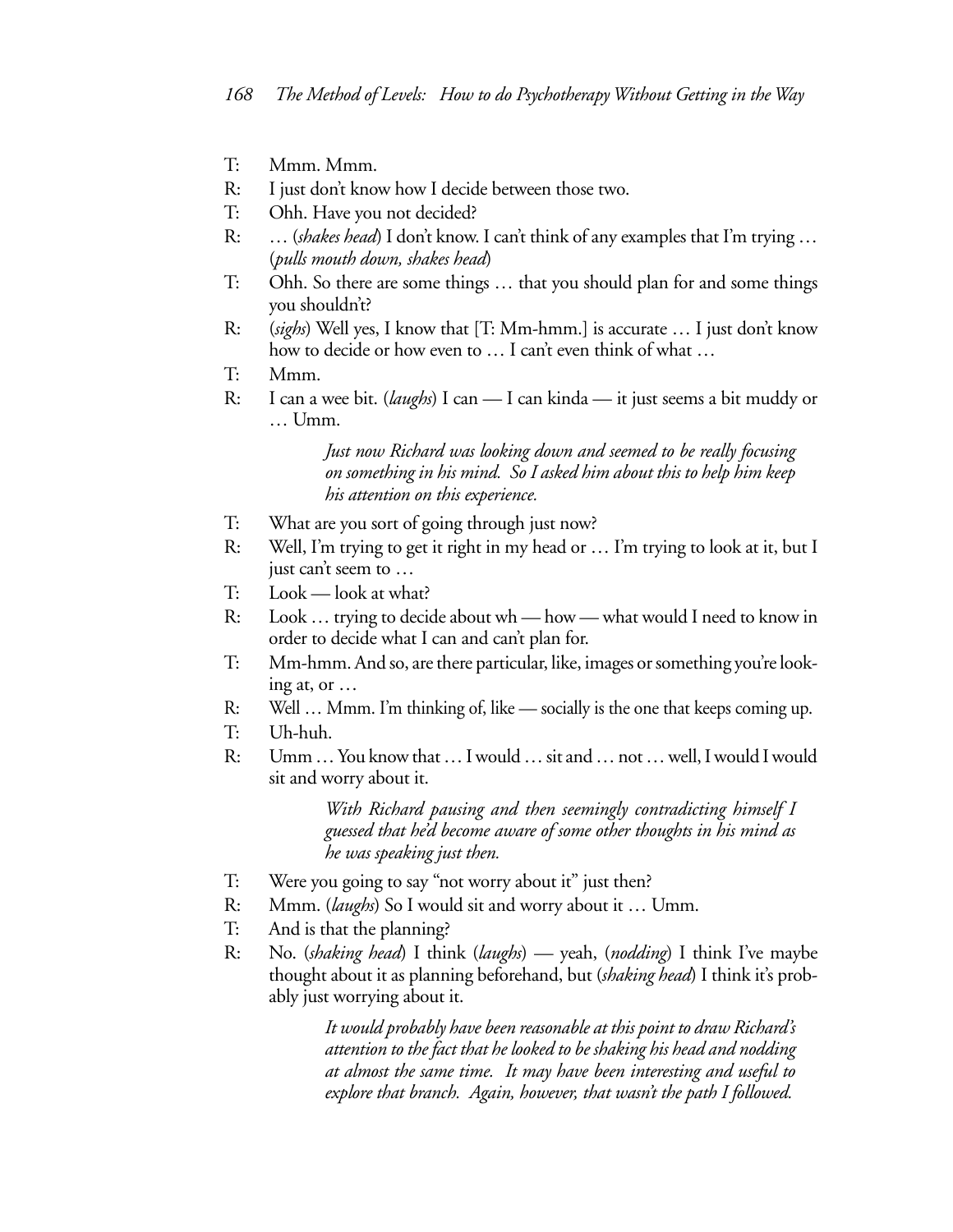- T: Ohh.
- R: 'Cause I am I I do know that ... it never turns out that way, and I don't — it's not as if I plan to say something and then [T: Mm-hmm.] I go "Ohh hello, I'm [T: Mmm.] Richard Mullan." What's next, "I'm a ..." [T: Mmhmm.] You know, it's not what happens.
- T: Mm-hmm.
- R: I just go out and do it when I have to do it … but I still worry about it beforehand and try and figure it out and …
- T: So is that a third  $\ldots$  thing then  $\ldots$  in you were  $t t$  kind of talking about either planning or not planning things … So, is there planning, not planning, and worrying … as well?
- R: Mmm. (*nods*)
- T: And so worrying is different from planning?
- R: … (*sighs*) … Mmm. (*nods*) It must be. (*shakes head*)
- T: It must be? Are are you not … are you kind of [R: Well I think ] telling yourself it should be or not — not sure?
- R: I think I thought that worrying and planning were the same thing umm, but that can't be … There'll have … there are things that, umm, you need to worry about but you can't plan for … there are things you can plan for, and not worry about … and that there are things that you can plan for and worry about.
- T: Mmm.
- R: (*shaking head*) So … presumably they're two different things then.
- T: Mm-hmm.
- R: I worry a lot. That's what I'm thinking thinking, (*nods*) I worry an awful lot, you know I —
- T: How do you feel about that that describing yourself that way?
- R: … (*sighs, shakes head*) … Mmm. Pretty sad, or something, you know, it's … Why would I do that to myself, or what why am I like that? Why can I not be … something else? Why can I not … not worry?
- T: Mmm. Who's asking those questions?
- R: (*raises eyebrows, shakes head*) Well, what's coming into my mind is the worrier is asking it.
- T: Hmm … So are they worrying kinds of questions?
- R: You know, like troubled or … that kind of "troubled about," and now I'm troubled about being troubled, [T: Mmm.] and so I'm troubled about that. (*laughs*)

*I reckoned that talking about being troubled and laughing along with that might indicate that Richard had become aware of something interesting so I asked some more about this area.*

T: (*laughs*) What — what made you say that?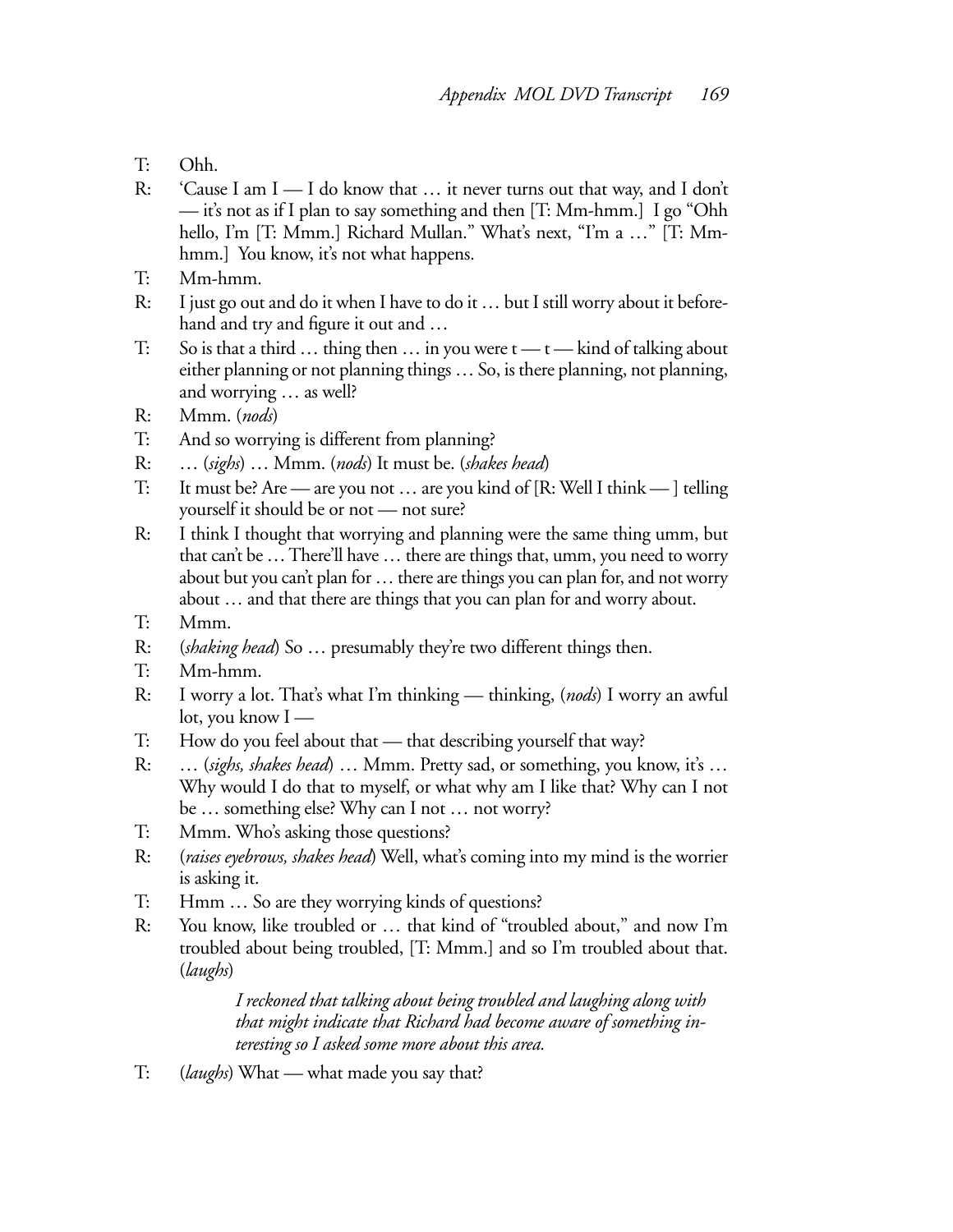- R: Well, I'm kind of having a look at … that … kind of w worrying about worrying and … about worrying … You know, would it just go on and on and on, or is it backwards and forwards, or is it round and round, or … does it just go on forever. I mean, that would just — that would just keep … I get the impression I would just keep thinking "Ohh, I'm worrying about that too, and that, and that, and that, and that, and that …"
- T: And like … pulling out just example after example, or something, is that what you mean?

*I'm asking this question here to help him keep talking about this and stay focused on this particular area for the moment.*

- R: Well, now I'm just kind of thinking about worrying, and [T: What are you thinking about that?] being troubled about that.
- T: So you're troubled about worrying?
- R: … … (*head down*) … (*sigh*) … (*shakes head, sighs*) I seem stuck in something. It's like, you know, I — I'm troubled about worrying, but I don't think I worry enough.

*During the long silence here before Richard started talking I just let him sit with his thoughts without interrupting the work he seemed to be doing by asking a question.*

- T: And there's is there a sense of stuckness there?
- R: (*sighs*) I don't know, it just feels … I think it's coming into my head, you know, that I think, "Well, I should have worried more about that. If I could have … if I had worried more about … these kinds of things, I would have prevented those from happening." [T: Mmm.] And if I … but the thing that's preventing me from worrying about those things is worrying about these things, and … these things are things I don't need to worry about.
- T: Mm-hmm.
- R: … (*looks away, laughs, shakes head, looks back at me*) I've just been worrying about the wrong things!

*This appeared to be a big idea so I thought it would help him if he stayed with this for a while.*

- T: Is that how it seems, when you put it like that?
- R: Mmm.
- T: So is that like not … it's not the amount of worrying but the the focus of your worrying or something?
- R: Mmm. (*nods*) Mmm. It's certainly not the amount, because I think I've got a  $\ldots$  capacity to worry  $i$  — in indefinitely, or  $\ldots$  i — infinitely, or I think I've got an endless capacity to worry and probably can function very well at that … Umm. It's just I've been worrying about the wrong things.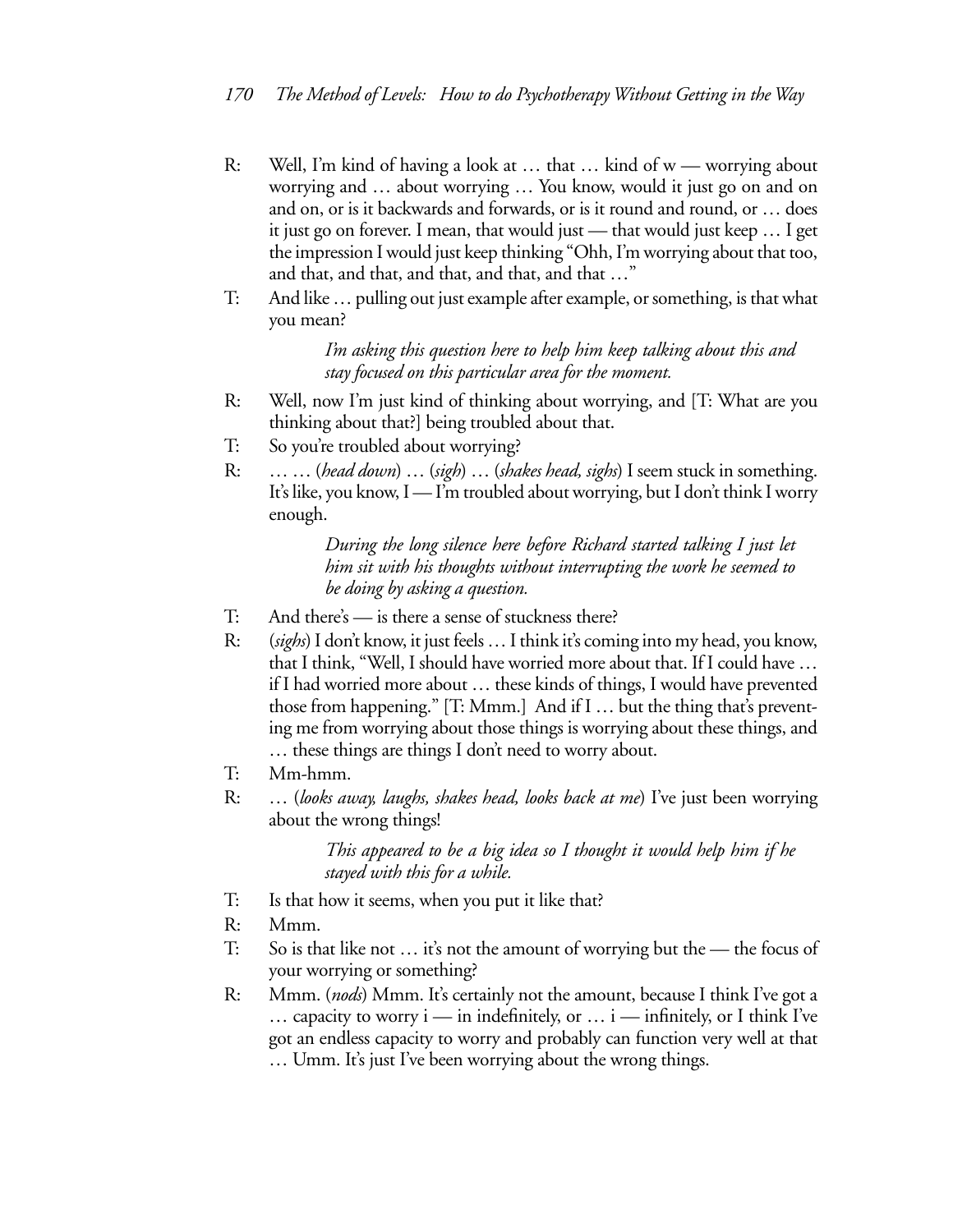- T: Mm-hmm. So you can function very well while you're worrying.
- R: Mmm. (*nodding*)
- T: Hmm … How does that feel to hear yourself say that?
- R: Seems right.
- T: Mm-hmm.
- R: (*nodding*) Kind of "Yep, that's just what that just seems … that's the way it is."
- T: Mm-hmm.

*From watchingthe DVD it looked like Richard began to saysomething here that I didn't notice during the session. Maybe that would have been something interesting to ask about.*

T: So you can function very well while you're worrying but you're just worrying about the wrong things.

> *At this point I'm asking these questions to help Richard keep his attention in this area.*

- R: Mmm.
- T: Is that —
- R: And I'm not bothered about that. I am am actually ... quite happy being a worrier and … and being troubled … I'm not even particularly bothered about that.
- T: Mm-hmm.
- R: I think that's my lot in life.
- T: Hmm.
- R: But the problem has been that … I've been worrying about the things I've been worrying about have prevented me from worrying about the things that I should have been worried about.
- T: Ha they prevented you? What …
- R: Well, it's like I've spent so much energy worrying about these things, worrying about … if everyone else is alright, or if things [T: Mmm.] are going well, or … that it's actually stopped me worrying about the things that I've been wan — I — that I should be worrying about that are actual things that … if I'm doing my job properly as a parent or a … friend or a … brother or a whatever. Mmm. (*nods*)
- T: … Mmm. Where where'd you get to just then?
- R: Mmm. (*shaking head*) Just seemed … to make sense, which is … (*pulls mouth down, puts hands out*)
- T: … And you didn't kind of finish that … out loud. Is there something did you sort of finish it off?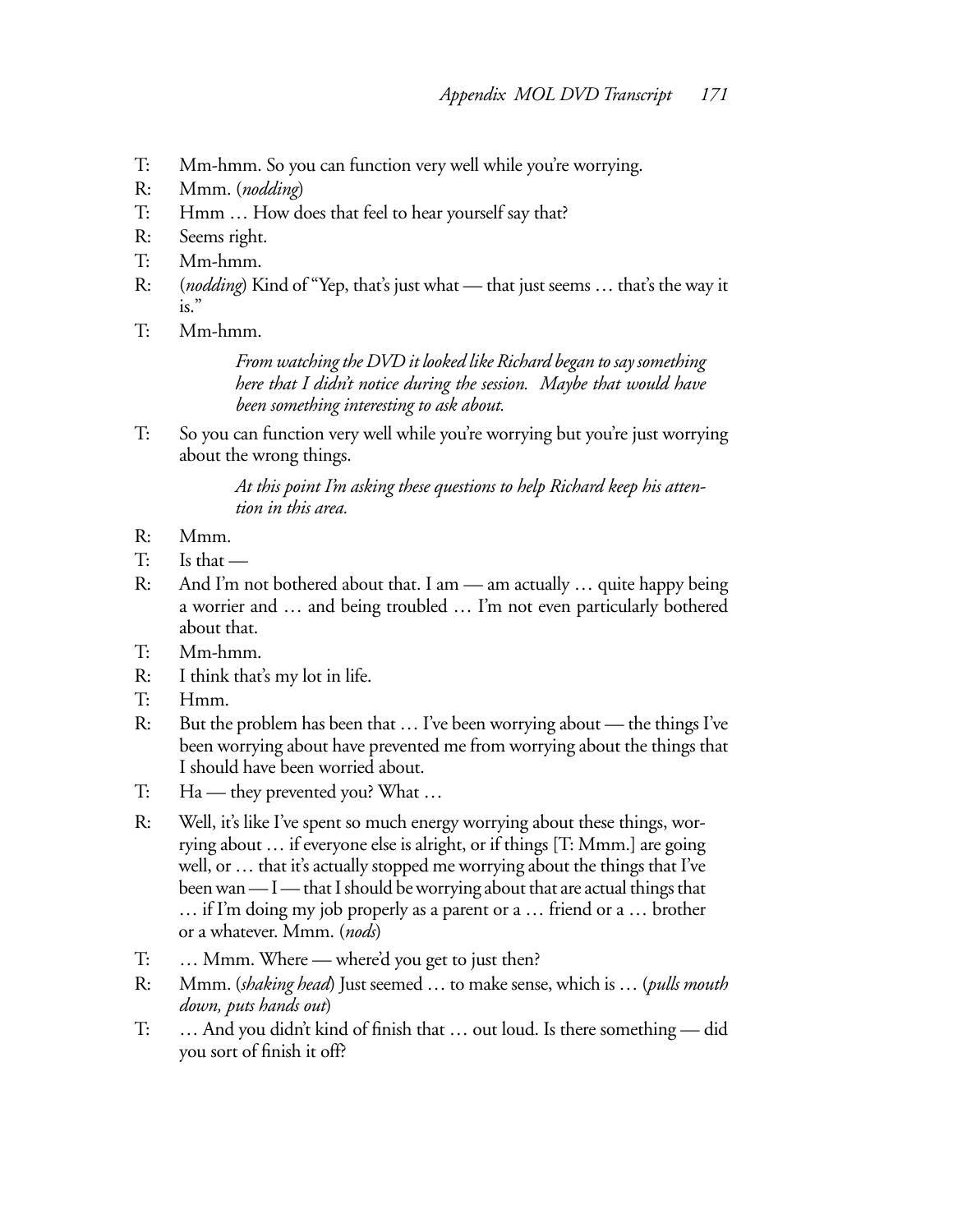- R: (*shaking head*) Well, I'm not really sure what happened. I kinda just thought … it's maybe time to worry about … (*nodding*) those other things [T: Hmm.] for a change.
- T: Mm-hmm.
- R: If I put as much energy into worrying about those, (*laughs*) … then I would be being what I want to be, like, the type of person I want to be, and the type of dad I want to be, or … (*nods, pulls mouth down*)
- T: And and is that have you not thought about it in that way before?
- R: (*sighs, shakes head*) No I haven't … (*looks up, nods*)
- T: … Should we maybe leave it there then?
- R: Mmm. (*nodding*)
- T: OK.
- R: Thanks.

This demonstration is a fairly typical example of the kinds of things I do in an MOL session. The results, from the client's perspective, are not always as dramatic as this, but in each session I just set out to do the two things I mentioned at the beginning of the transcript, namely, asking about whatever seemed to be at the front of Richard's mind, or asking him about something else he had become aware of that seemed to be disrupting his current stream of thought. In each MOL session, that's all I do. If Richard came back for another session at some time in the future, I would start off the same way and continue to ask those two kinds of questions for as long as the session continued. Although sessions with different clients are different, and different sessions with the same client are different, from my perspective I'm just doing the same thing every time I do MOL. I do the same thing because, based on the principles of PCT, it seems to be the most straightforward way of being as helpful as possible while getting in the way as little as possible.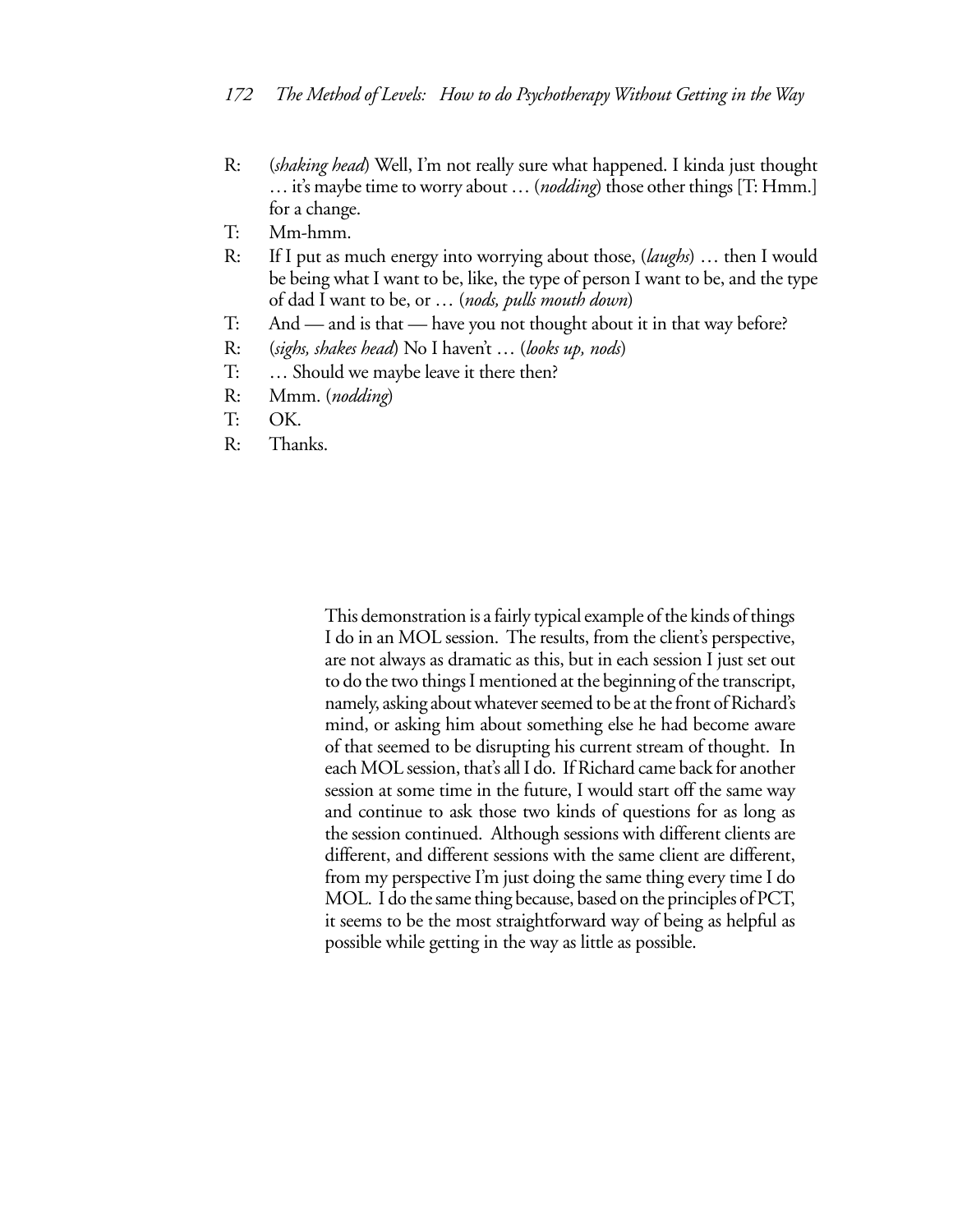In an effort not to leave too many questions unanswered, I asked Richard if he would write about his experiences after the MOL session we had. On August 18, 2005, approximately two months after we had the MOL session that you've seen on the DVD, this is what Richard had to say:

## *Areflection on MOL*

#### **Richard J. Mullan**

It's a remarkable thing always to have known something but never to have experienced it. My own moment of clarity, my eureka, when suddenly the most obvious concept finally became obvious, was just like that. Since that experience of solving a significant problem occurred, there has not been a day that has passed when I did not become aware of a statement that was beginning to change how I viewed myself and the world. The variety of situations, relationships and decisions to be made that were now viewed differently seemed endless. When will it stop? Just how much of my life does this new knowledge apply to?

One question remains: How did I not see it earlier? I had tried, Oh I had tried for a long time to see it, to change things so I would be less stressed, anxious, distressed, but nothing I ever did made the blind bit of difference. In fact, the more I tried to fix things the worse things became. The fact that the answer was so simple, so straightforward will, I believe, always baffle me. One thing is for sure, I could never in a million years have predicted the solution, and yet it looked so familiar when it did occur to me. Sometimes I wish it had happened sooner, but I know that the events preceding it had to occur in order for the change to happen. Even if I try hard to find the problem now, it isn't there. I couldn't rush it or make it happen, and my helper in all of this could not have prevented it from happening even if he had wanted to. When it finally began, Tim just needed to step out of the way and allow the process to play itself out.

In many ways it happened as quickly as I have described it above, as a very sudden—I would say instantaneous—moment when all became clear. From another perspective I can also see that it is a long process in which it is very difficult, if not impossible to identify a beginning to it and even an end. Since "the moment" occurred, everything seems different and things are still shifting about, nuzzling into place where they fit and being cast off where they appear alien. I wouldn't describe myself as happy or peaceful or calm, and anyone who knows me even a little bit well would certainly not describe me in these terms, but I am struggle free. Life is glorious once more.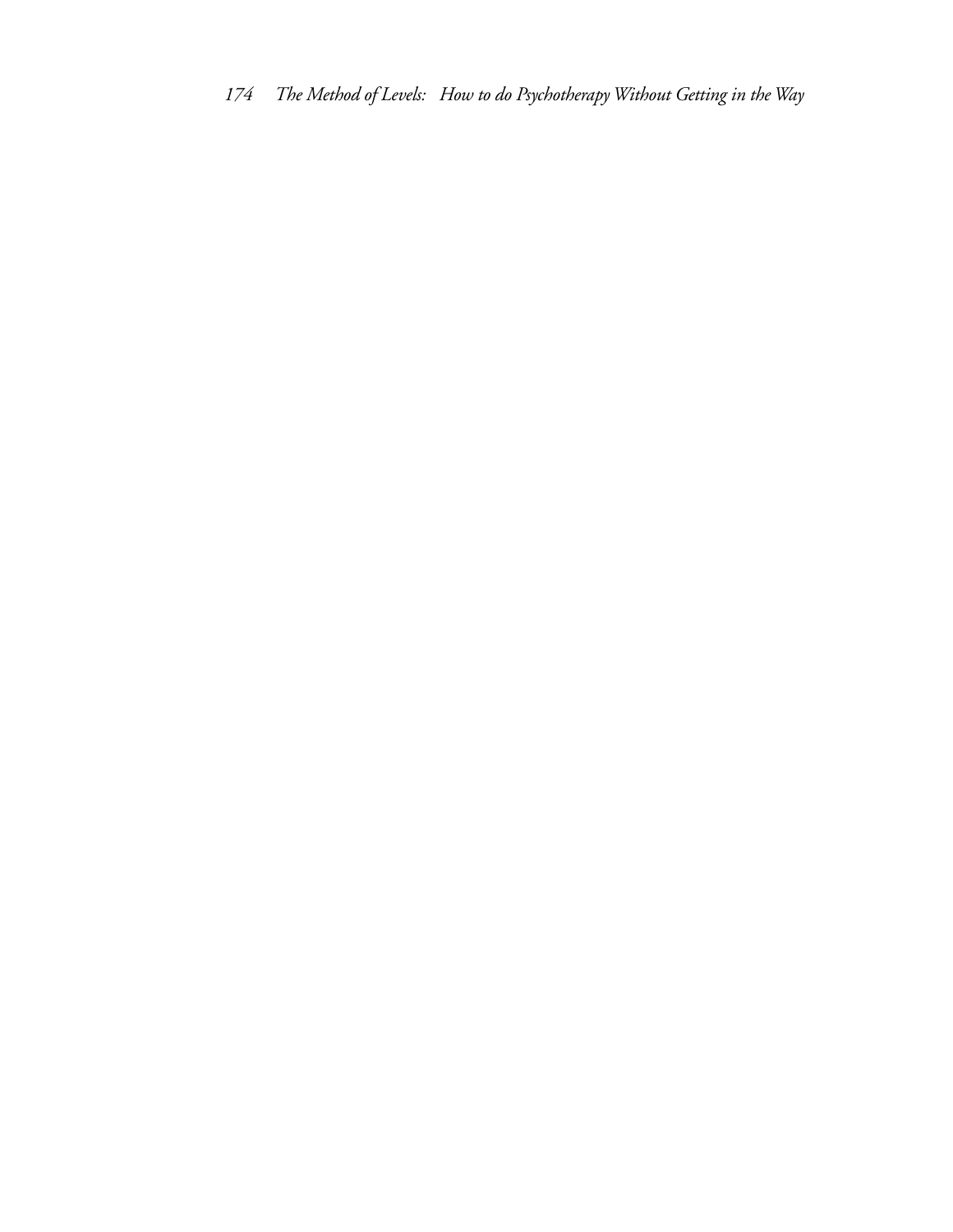# *References and further reading*

- American Psychiatric Association, (1994). *Diagnostic and statistical manual of mental* disorders (4<sup>th</sup> ed.). Washington, DC: American Psychiatric Association.
- Asay, T. P. & Lambert, M. J. (1999). The empirical case for the common factors in therapy: Quantitative findings. In M. A. Hubble, B. L. Duncan, & Miller, S. D. (Eds.). *The heart and soul of change: What works in therapy* (pp. 23-55). Washington, DC: American Psychological Association.
- Bourbon, W. T. (1995). Perceptual control theory. In H. L. Roitblat & J. A. Meyer (Eds.). *Comparative approaches to cognitivescience* (pp. 151-172). Cambridge, MA: MIT Press.
- Bourbon, W. T. (1996). On the accuracy and reliability of predictions by perceptual control theory: Five years later. *The Psychological Record, 46,* 39-47.
- Bourbon, W. T., Copeland, K. E., Dyer, V. R., Harman, W. K., & Mosley, B. L. (1990). On the accuracy and reliability of predictions by control-system theory. *Perceptual and Motor Skills, 71,* 1331-1338. [See Runkel (2003) *People as Living Things* pp. 81-87]
- Bourbon, W. T. & Powers, W. T. (1993). Models and their worlds. *Closed Loop, 3(1),* 47-72. [Reprinted in Runkel (2003) *People as Living Things*, Chapter 8]
- Breggin, P. R. (1991). *Toxic psychiatry.* New York: St Martin's Press.
- Breggin, P. R. & Cohen, D. (1999). *Your drug may be your problem: How and why to stop taking psychiatric medications.* Reading, MA: Perseus Books.
- Carey, T.A. (1999). What makes a psychotherapist effective? *Psychotherapy in Australia, 5(3),* 52-59.
- Carey, T. A. (2001). Investigating the role of redirecting awareness in the change process: A case study using the Method of Levels. *International Journal of Reality Therapy, 20(2),* 26-30.
- Carey, T. A. (2001). The Method of Levels: Offering a different approach to peer counseling programs. *International Journal of Reality Therapy, 21(1),* 13-16.
- Carey, T. A. (2002). Rebecca: A case study of Perceptual Control Theory. *Psychotherapy in Australia, 3(8),* 56-59.
- Carey, T. A. (2005). Can patients specify treatment parameters? A preliminary investigation. *Clinical Psychology and Psychotherapy: An International Journal of Theory and Practice, 12,* 326-335.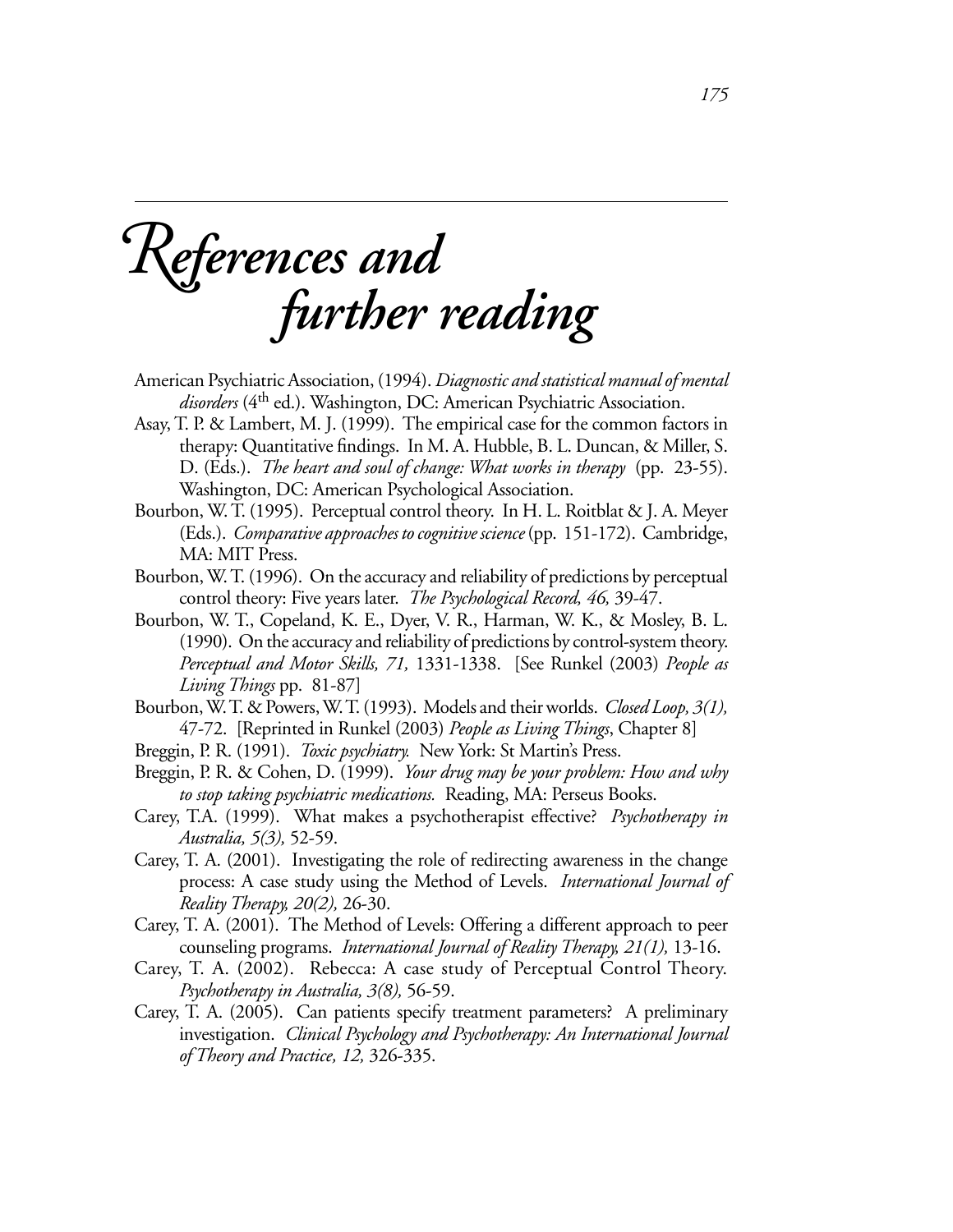- Danziger, K. (1990). *Constructing the subject: Historical origins of psychological research.* Cambridge, UK: Cambridge University Press.
- Danziger, K. (1997). *Naming the mind: How psychology found its language.* Sage: London.
- Dawes, R. M. (1994). *House of cards: Psychology and psychotherapy built on myth.* New York: The Free Press.
- Dineen, T. (2000). *Manufacturing victims: What the psychology industry is doing to people.* Montreal: Robert Davies Multimedia.
- Dowling, J. E. (1992). *Neurons and networks: A guide to neuroscience.* Cambridge, MA: Belknap Press.
- Dowling, J. E. (1998). *Creating mind: How the brain works.* New York: W. W. Norton & Company.
- Eisner, D. A. (2000). *The death of psychotherapy: From Freud to alien abductions.* Westport, CT: Praeger.
- Fisher, S. & Greenberg, R. P. (Eds.). (1997). *From placebo to panacea: Putting psychiatric drugs to the test.* New York: Wiley.
- Forssell, D. C. (2000). *Management and leadership:Insight foreffective practice.* Menlo Park, CA: Living Control Systems Publishing.
- Gribbin, J. (1998). *Almost everyone's guide to science.* London: Weidenfeld & Nicolson.
- Healy, D. (1997). *The antidepressant era.* Cambridge, MA: Harvard University Press.
- Healy, D. (1998). *The psychopharmacologists II: Interviews by Dr David Healy.* London: Chapman & Hall.
- Healy, D. (2000). *The psychopharmacologists III: Interviews by Dr David Healy.* London: Arnold.
- King, R. (1999). Treatment of depression: Do we know what we are doing? *Psychotherapy in Australia, 5(3)*, 14-17.
- Kirk, S. A. & Kutchins, H. (1992). *The selling of DSM: The rhetoric of science in psychiatry.* New York: Aldine de Gruyter.
- Luborsky, L., Singer, B., & Luborsky, L. (1975). Comparative studies of psychotherapies: Is it true that "everyone has won and all must have prizes"? *Archives of General Psychiatry, 32,* 995-1008.
- Mansell, W. (2005). Control Theory and Psychopathology: An Integrative Approach. *Psychology and Psychotherapy: Theory, Research and Practice*, 78(2), 141-178.
- Mansell, W. (2005). *The bluffer's guide to psychology.* London: Oval Books.
- Marken, R. S. (1992). *Mind readings: experimental studies of purpose.* Gravel Switch, KY: Control Systems Group.
- Marken, R. S. (1997). The dancer and the dance: Methods in the study of living control systems. *Psychological Methods, 2(4),* 436-466.
- Marken, R. S. (2001). Controlled variables: Psychology as the center fielder views it. *American Journal of Psychology, 114(2),* 259-281.
- Marken, R. S. (2002). Looking at behavior through control theory glasses. *Review of General Psychology, 6(3),* 260-270.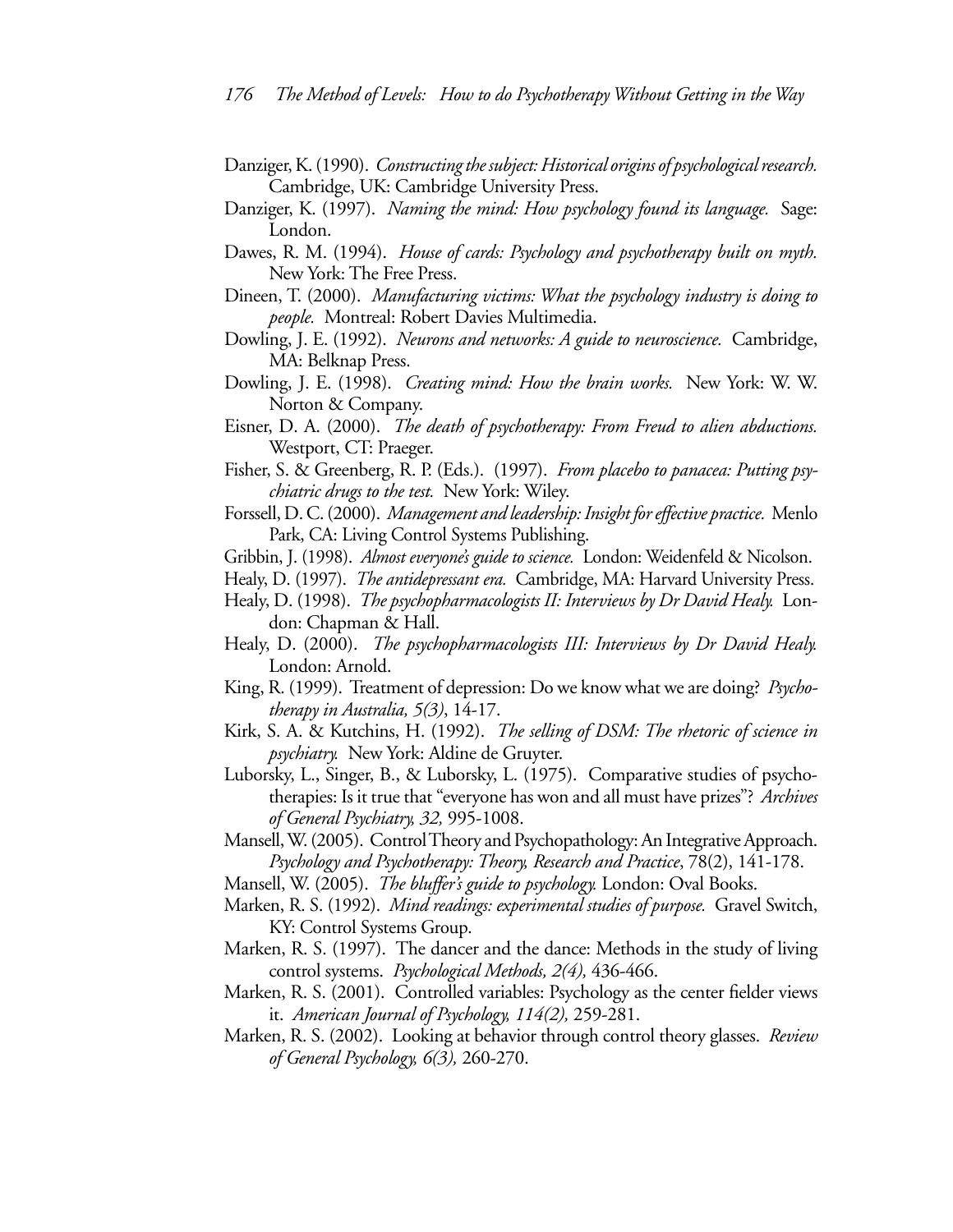- Marken, R. S. (2002). *More mind readings: Methods and models in thestudy of purpose.* St Louis, MO: New View.
- Marken, R. S. (2003). Error in skilled performance: A control model of prescribing. *Ergonomics, 46(12),* 1200-1214.
- Marken, R. S. & Powers, W. T. (1989). Random-walk chemotaxis: Trial-and-error as a control process. *Behavioral Neuroscience, 103,* 1348-1355.
- Mayr, O. (1970). *The origins of feedback control.* Clinton, MA: The Massachusetts Institute of Technology.
- McClelland, K. (2004). The collective control of perceptions: constructing order from conflict. *International Journal of Human-Computer Studies, 60,* 65-99.
- McPhail, C., Powers, W. T., & Tucker, C. T. (1992). Simulating individual and collective action in temporary gatherings. *Social Science Computer Review, 10,* 1-28.
- Ost, L. G. & Westling, B. E. (1995). Applied relaxation versus cognitive behavior therapy in the treatment of panic disorder. *Behavior Research and Therapy, 33*, 145-158.
- Powers, W. T. (1973, 2005). *Behavior: The control of perception.* New Canaan, CT: Benchmark.
- Powers, W. T. (1979). The nature of robots part one: Defining behavior. *Byte, 4(6),* 132-144. [Available as a pdf-file at www.livingcontrolsystems.com]
- Powers, W. T. (1989). *Living control systems.* Gravel Switch, KY: The Control Systems Group.
- Powers, W. T. (1992). *Living control systems II.* Gravel Switch, KY: The Control Systems Group.
- Powers, W. T. (1998). *Makingsense of behavior:The meaning ofcontrol.* New Canaan, CT: Benchmark.
- Powers, W. T. (1999). A model of kinesthetically and visually controlled arm movement. *International Journal of Human-Computer Studies, 50,* 463-479.
- Read, J., Mosher, L. R., & Benatll, R. P. (Eds.). (2004). *Models of madness: Psychological, social and biological approaches to schizophrenia.* London: Routledge.
- Reber, A. S. (1995). *Dictionary of psychology* (2nd ed.). London: Penguin.
- Richardson, G. P. (1991). *Feedback thought in social science and systems theory.* Waltham, MA: Pegasus Communications.
- Robertson, R. J. & Powers, W. T. (Eds.). (1990). *Introduction to modern psychology: The control-theory view.* Gravel Switch, KY: The Control Systems Group.
- Rosenzweig, S. (1936). Some implicit common factors in diverse methods of psychotherapy. *American Journal of Orthopsychiatry, 6,* 412-415. (reprinted in 2002 in *Journal of Psychotherapy Integration, 12(1),* 5-9).
- Runkel, P. J. (1990, 2007). *Casting nets and testing specimens: Two grand methods of psychology.* Menlo Park, CA: Living Control Systems Publishing. .
- Runkel, P. J. (2003). *People as living things.* Menlo Park, CA: Living Control Systems Publishing.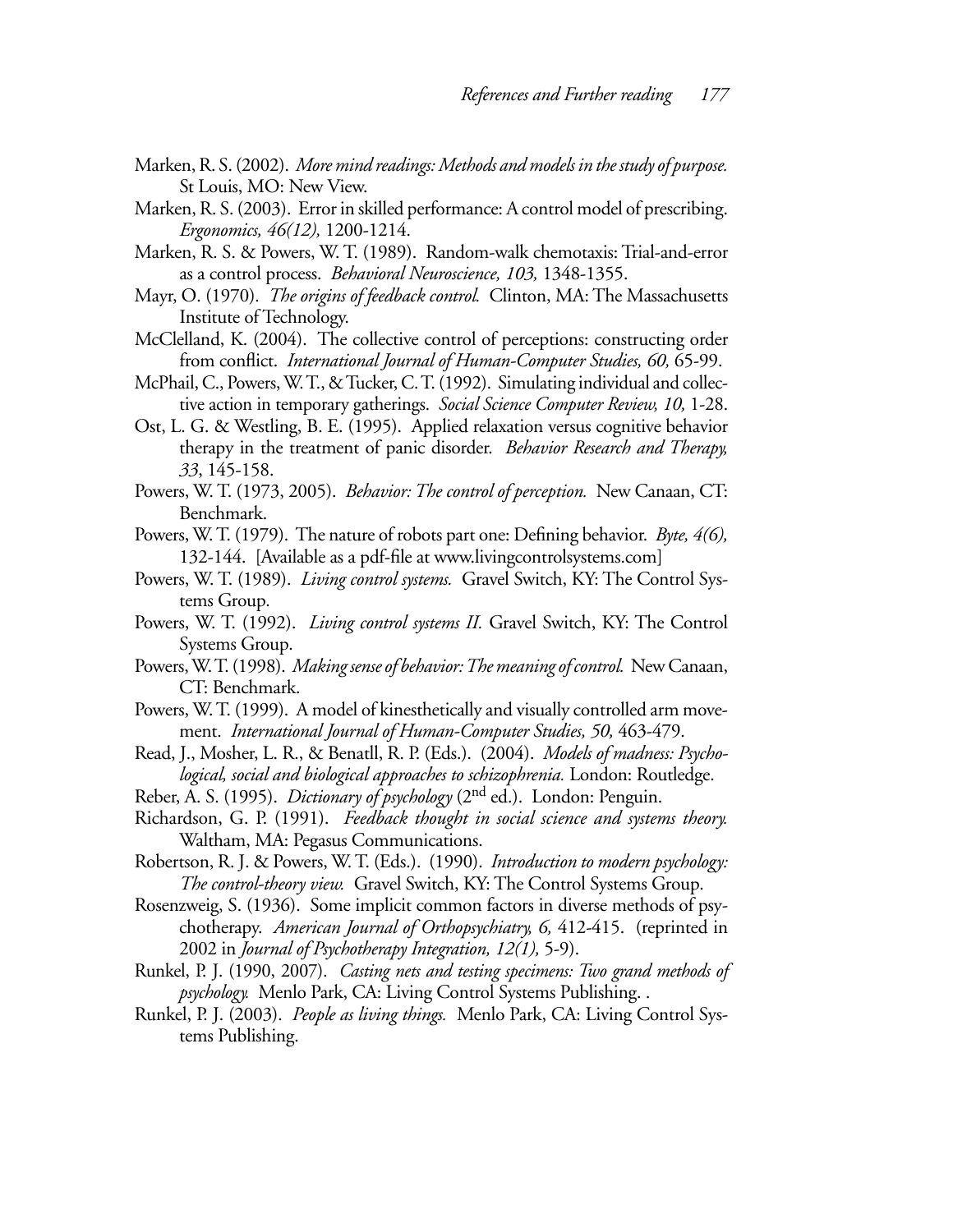- Smith, M. L., Glass, G. V., & Miller, T. I. (1980). *The benefits of psychotherapy.* Baltimore: John Hopkins University Press.
- Szasz, T. (1997). *Insanity: The idea and its consequences.* New York: Syracuse University Press.
- Szasz, T. S. (1974). *The myth of mental illness: Foundations of a theory of personal conduct.* New York: Harper & Row.
- U.S. Congress Office of Technology Assessment. (1992). *The biology of mental Disorders*. US Government Printing Office, 13-14, 46-47.
- Valenstein, E. S. (1973). *Brain control.* New York: John Wiley & Sons.
- Valenstein, E. S. (1986). *Great and desperatecures:Therise and decline of psychosurgery and other radical treatments for mental illness.* New York: Basic Books.
- Valenstein, E. S. (1998). *Blamingthe brain:The truth about drugs and mental health.* New York: The Free Press.
- Van de Rijt, H. & Plooij, F. (2003). *The wonder weeks: How to turn your baby's 8 great fussy phases into magical leaps forward.* The Netherlands: Kiddy World Promotions B.V.
- Wampold, B. (2001). *The great psychotherapy debate: Models, methods and findings.* Mahwah, NJ: Lawrence Erlbaum Associates.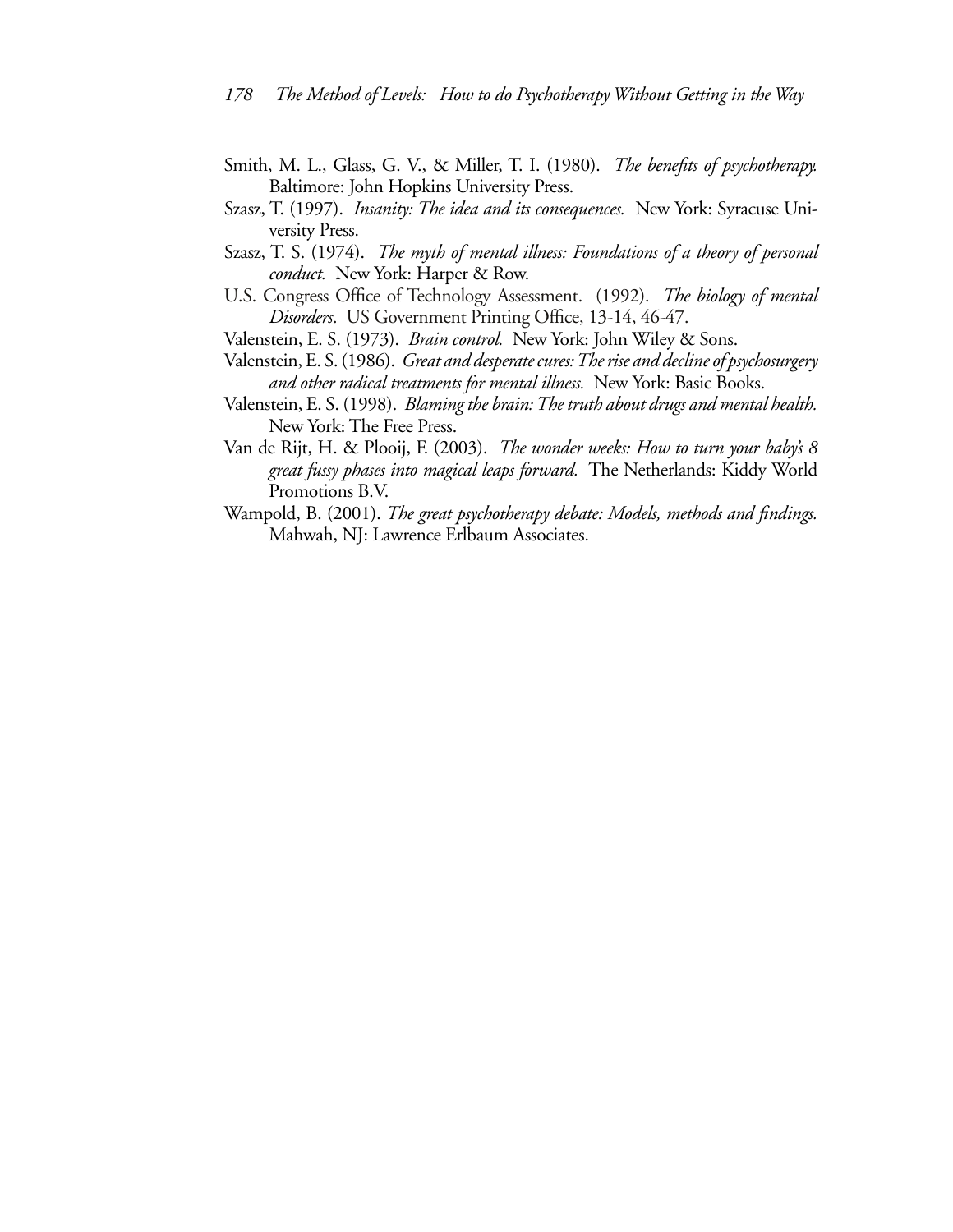

Timothy A. Carey

As of March 2020, Timothy A. (Tim) Carey is Director, Institute of Global Health Equity Research and

Andrew Weiss Chair in Research on Global Health at the University of Global Health Equity in Rwanda. https://ughe.org/

Tim's MOL website is www.methodoflevels.com.au

Tim's Psychology Today blog www.psychologytoday.com/us/blog/in-control



*The DVD depicted here* holds a 2 minute introduction by Tim Carey, the 33 minute MOL session that is transcribed starting on page 155 and a 12 minute discussion Tim and Richard had following the session.

The DVD is no longer available by mail.

Download **MOLdvd.iso** and burn your own DVD. See link below. Alternative, much smaller video files are also available at this location.

Files are located at: http://www.livingcontrolsystems.com/mol/mol\_videos.html

This page updated May, 2020